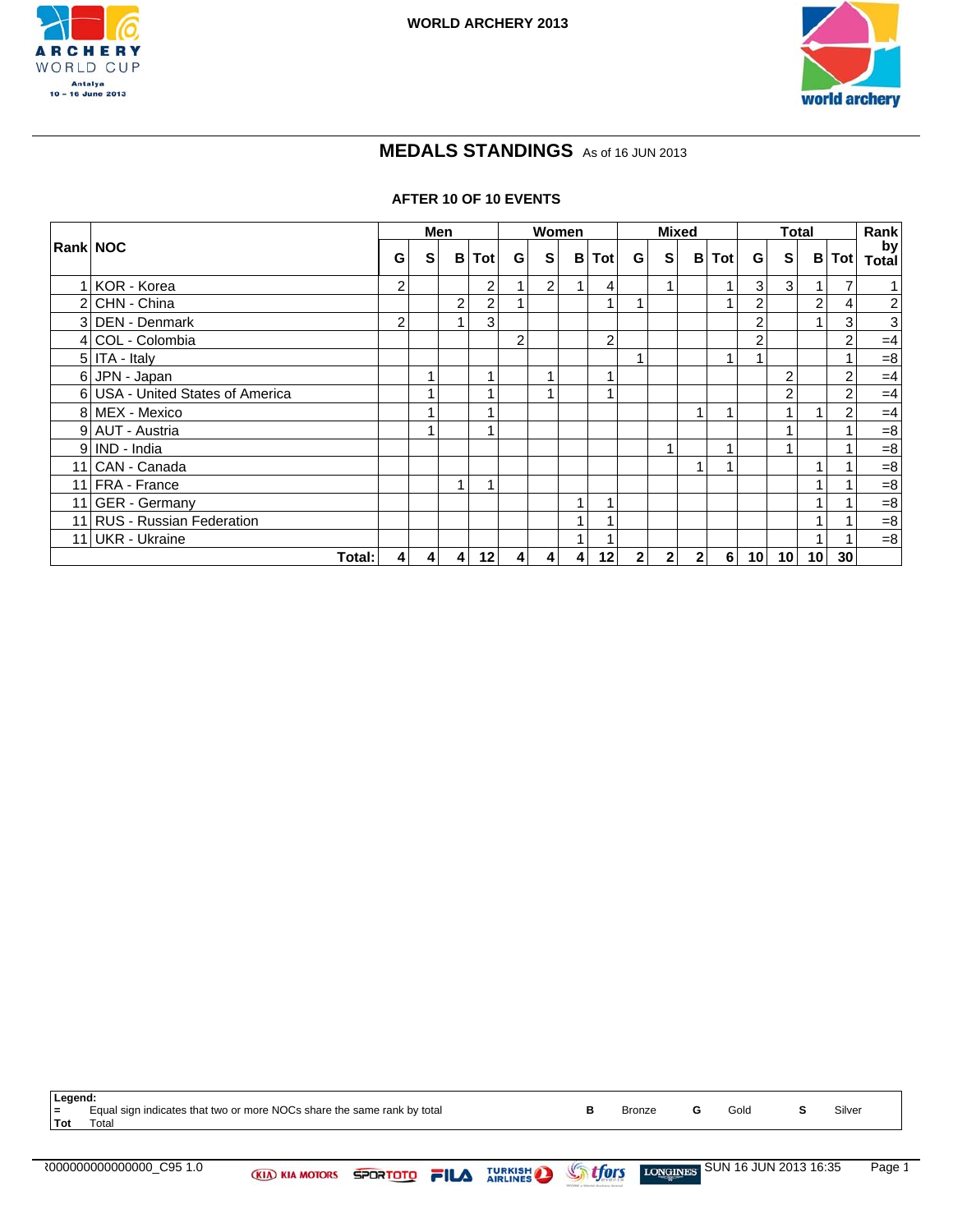



## **MEDALLISTS BY EVENT** As of 16 JUN 2013

#### **AFTER 10 OF 10 EVENTS**

| Event                     |                  | Date   Medal<br>Name |                           | <b>NOC</b><br>Code |
|---------------------------|------------------|----------------------|---------------------------|--------------------|
| Recurve Men Individual    | 16 JUN 2013 GOLD |                      | OH Jin Hyek               | <b>KOR</b>         |
|                           |                  | <b>SILVER</b>        | <b>SERRANO Juan Rene</b>  | <b>MEX</b>         |
|                           |                  | <b>BRONZE</b>        | <b>ZHANG Jianping</b>     | <b>CHN</b>         |
| Recurve Women Individual  | 16 JUN 2013 GOLD |                      | CUI Yuanyuan              | <b>CHN</b>         |
|                           |                  | <b>SILVER</b>        | YUN Ok Hee                | <b>KOR</b>         |
|                           |                  | <b>BRONZE</b>        | KI Bo Bae                 | <b>KOR</b>         |
| Compound Men Individual   | 15 JUN 2013 GOLD |                      | <b>LAURSEN Patrick</b>    | <b>DEN</b>         |
|                           |                  | <b>SILVER</b>        | <b>DOLLINGER Georg</b>    | <b>AUT</b>         |
|                           |                  | <b>BRONZE</b>        | DAMSBO Martin             | <b>DEN</b>         |
| Compound Women Individual | 15 JUN 2013 GOLD |                      | LOPEZ Sara                | COL                |
|                           |                  | <b>SILVER</b>        | SEOK Ji Hyun              | <b>KOR</b>         |
|                           |                  | <b>BRONZE</b>        | <b>BERGER Kristina</b>    | <b>GER</b>         |
| Recurve Men Team          | 16 JUN 2013 GOLD |                      | IM Dong Hyun              | KOR.               |
|                           |                  |                      | <b>LEE Seungyun</b>       |                    |
|                           |                  |                      | OH Jin Hyek               |                    |
|                           |                  | <b>SILVER</b>        | FURUKAWA Takaharu         | <b>JPN</b>         |
|                           |                  |                      | OTA Shohei                |                    |
|                           |                  |                      | <b>TABATA Shungo</b>      |                    |
|                           |                  | <b>BRONZE</b>        | XING Yu                   | CHN                |
|                           |                  |                      | <b>ZHANG Jianping</b>     |                    |
|                           |                  |                      | <b>ZHANG Shuai</b>        |                    |
| Recurve Women Team        | 16 JUN 2013 GOLD |                      | CHANG Hye Jin             | <b>KOR</b>         |
|                           |                  |                      | KI Bo Bae                 |                    |
|                           |                  |                      | YUN Ok Hee                |                    |
|                           |                  | <b>SILVER</b>        | HAYASHI Yuki              | <b>JPN</b>         |
|                           |                  |                      | KATO Ayano                |                    |
|                           |                  |                      | KAWANAKA Kaori            |                    |
|                           |                  | <b>BRONZE</b>        | <b>KOVAL Victoriya</b>    | <b>UKR</b>         |
|                           |                  |                      | PAVLOVA Anastasia         |                    |
|                           |                  |                      | SICHENIKOVA Lidiia        |                    |
| Compound Men Team         | 15 JUN 2013 GOLD |                      | DAMSBO Martin             | <b>DEN</b>         |
|                           |                  |                      | <b>HANSEN Stephan</b>     |                    |
|                           |                  |                      | <b>LAURSEN Patrick</b>    |                    |
|                           |                  | <b>SILVER</b>        | <b>GELLENTHIEN Braden</b> | <b>USA</b>         |
|                           |                  |                      | <b>WILDE Reo</b>          |                    |
|                           |                  |                      | WILLETT JR. Rodger        |                    |
|                           |                  | <b>BRONZE</b>        | DELOCHE Pierre Julien     | <b>FRA</b>         |
|                           |                  |                      | <b>DOUSSOT Christophe</b> |                    |
|                           |                  |                      | <b>GENET Dominique</b>    |                    |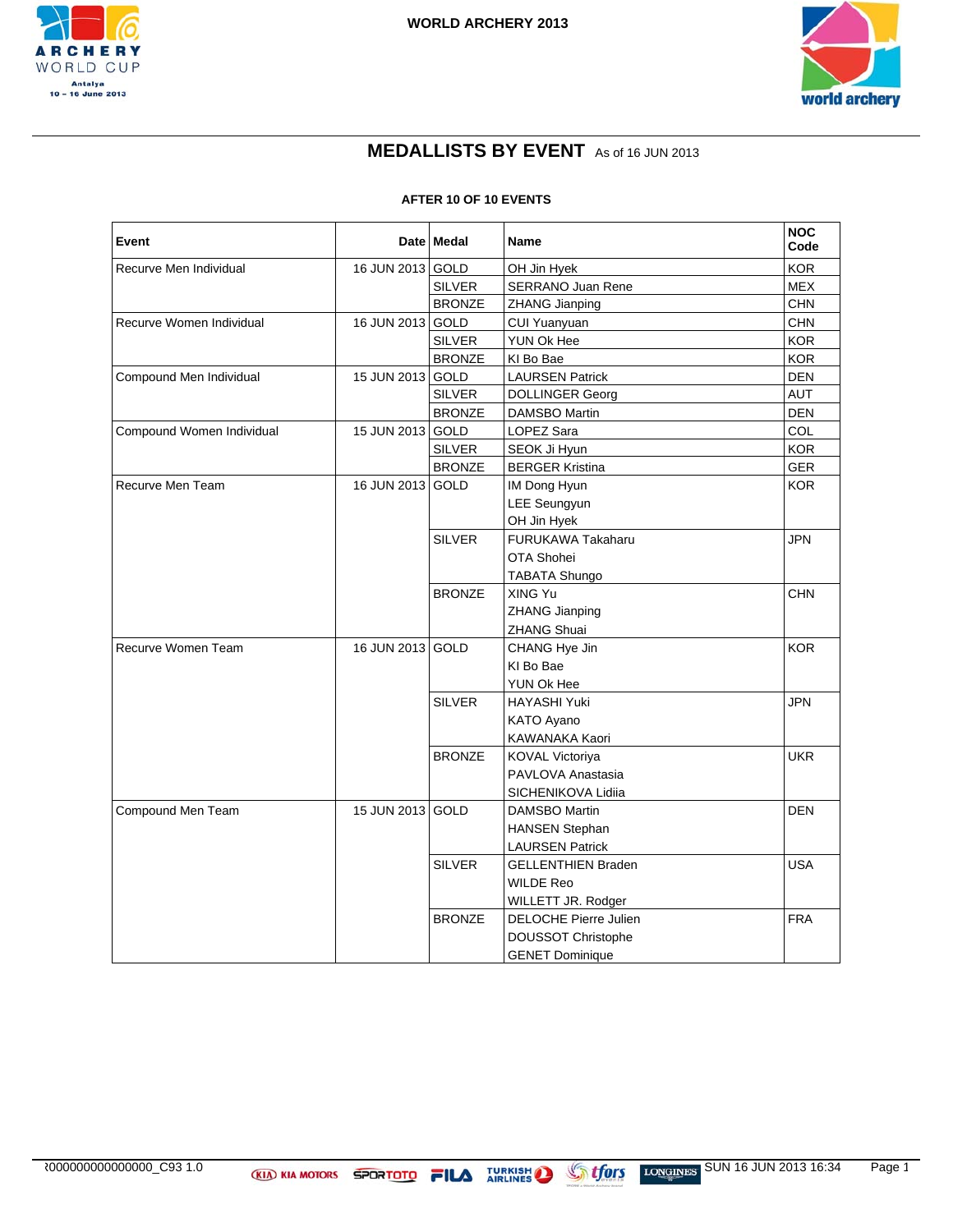



## **MEDALLISTS BY EVENT** As of 16 JUN 2013

#### **AFTER 10 OF 10 EVENTS**

| Event                     |                  | Date Medal    | Name                     | <b>NOC</b><br>Code |
|---------------------------|------------------|---------------|--------------------------|--------------------|
| Compound Women Team       | 15 JUN 2013 GOLD |               | LOPEZ Sara               | COL                |
|                           |                  |               | <b>MARCEN Maja</b>       |                    |
|                           |                  |               | USQUIANO Alejandra       |                    |
|                           |                  | <b>SILVER</b> | <b>COCHRAN Carli</b>     | <b>USA</b>         |
|                           |                  |               | <b>JONES Erika</b>       |                    |
|                           |                  |               | VAN NATTA Jamie          |                    |
|                           |                  | <b>BRONZE</b> | BALZHANOVA Viktoria      | <b>RUS</b>         |
|                           |                  |               | CHERKASHNEVA Svetlana    |                    |
|                           |                  |               | LOGINOVA Albina          |                    |
| <b>Recurve Mixed Team</b> | 16 JUN 2013 GOLD |               | CUI Yuanyuan             | <b>CHN</b>         |
|                           |                  |               | XING Yu                  |                    |
|                           |                  | <b>SILVER</b> | KI Bo Bae                | <b>KOR</b>         |
|                           |                  |               | <b>LEE Seungyun</b>      |                    |
|                           |                  | <b>BRONZE</b> | ROMAN Aida               | <b>MEX</b>         |
|                           |                  |               | <b>SERRANO Juan Rene</b> |                    |
| Compound Mixed Team       | 15 JUN 2013 GOLD |               | <b>PAGNI Sergio</b>      | <b>ITA</b>         |
|                           |                  |               | <b>TONIOLI Marcella</b>  |                    |
|                           |                  | <b>SILVER</b> | CHAUHAN Rajat            | <b>IND</b>         |
|                           |                  |               | SOY Manjudha             |                    |
|                           |                  | <b>BRONZE</b> | <b>TRILLUS Dietmar</b>   | CAN                |
|                           |                  |               | <b>WALLACE Ashley</b>    |                    |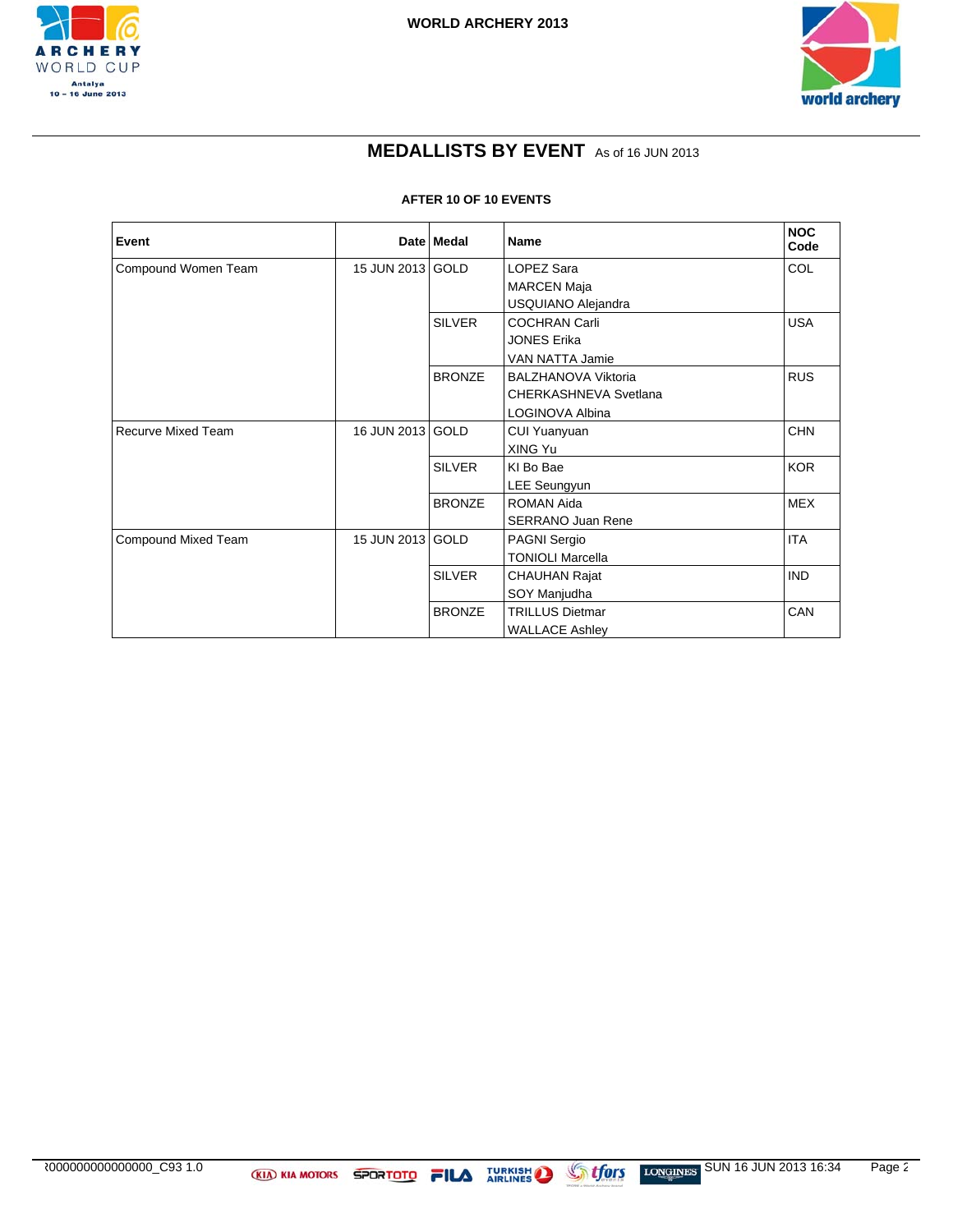





# **NUMBER OF ENTRIES BY NOC** As of 10 JUN 2013

| <b>NOC</b>                     | Men         | Women          | Total<br><b>Competitors</b> |
|--------------------------------|-------------|----------------|-----------------------------|
| ARM - Armenia                  | 1           | 2              | 3                           |
| AUS - Australia                | 8           | $\overline{7}$ | 15                          |
| <b>AUT - Austria</b>           | 7           | 0              | 7                           |
| <b>BEL - Belgium</b>           | 1           | 0              | 1                           |
| <b>BLR</b> - Belarus           | 3           | 4              | $\overline{7}$              |
| <b>BRA - Brazil</b>            | 6           | 4              | 10                          |
| CAN - Canada                   | 2           | 1              | 3                           |
| CHI - Chile                    | 2           | 2              | 4                           |
| CHN - China                    | 4           | 4              | 8                           |
| COL - Colombia                 | 3           | 5              | 8                           |
| CRO - Croatia                  | 1           | $\overline{2}$ | 3                           |
| CZE - Czech Republic           | 3           | 0              | 3                           |
| <b>DEN - Denmark</b>           | 3           | 4              | $\overline{\mathbf{z}}$     |
| ESP - Spain                    | 3           | 0              | 3                           |
| FIN - Finland                  | 0           | 1              | 1                           |
| FRA - France                   | 7           | 5              | 12                          |
| <b>GBR - Great Britain</b>     | 4           | 4              | 8                           |
| GEO - Georgia                  | 4           | 4              | 8                           |
| <b>GER</b> - Germany           | 4           | 5              | 9                           |
| IND - India                    | 8           | 8              | 16                          |
| IRI - I.R.IRAN                 | 6           | 7              | 13                          |
| IRL - Ireland                  | $\mathbf 0$ | 1              | 1                           |
| IRQ - Iraq                     | 8           | 7              | $\overline{15}$             |
| ITA - Italy                    | 7           | 7              | 14                          |
| JPN - Japan                    | 3           | 3              | 6                           |
| KAZ - Kazakhstan               | 2           | 1              | $\mathbf{3}$                |
| KOR - Korea                    | 8           | 8              | 16                          |
| KSA - Saudi Arabia             | 8           | 0              | 8                           |
| KUW - Kuwait                   | 6           | 0              | 6                           |
| LBA - Libya                    | 6           | 0              | 6                           |
| LTU - Lithuania                | 1           | 1              | 2                           |
| LUX - Luxembourg               | 1           | 0              | $\mathbf{1}$                |
| MAS - Malaysia                 | 4           | 0              | 4                           |
| MDA - Republic of Moldova      | 3           | 1              | 4                           |
| MEX - Mexico                   | 8           | 8              | 16                          |
| NAM - Namibia                  | 1           | 0              | 1                           |
| NED - Netherlands              | 6           | 3              | 9                           |
| NOR - Norway                   | 4           | $\mathbf{1}$   | $\overline{\mathbf{5}}$     |
| QAT - Qatar                    | 4           | 0              | $\overline{4}$              |
| RUS - Russian Federation       | 8           | 8              | 16                          |
| SIN - Singapore                | 4           | $\overline{2}$ | 6                           |
| SUI - Switzerland              | 3           | $\mathbf{1}$   | 4                           |
| SWE - Sweden                   | 1           | 1              | $\overline{\mathbf{2}}$     |
| TUR - Turkey                   | 8           | 8              | 16                          |
| <b>UKR</b> - Ukraine           | 4           | 4              | 8                           |
| USA - United States of America | 8           | 8              | 16                          |

AR000000000000000\_C30 1.0 MON 10 JUN 2013 18:40 Page 1/2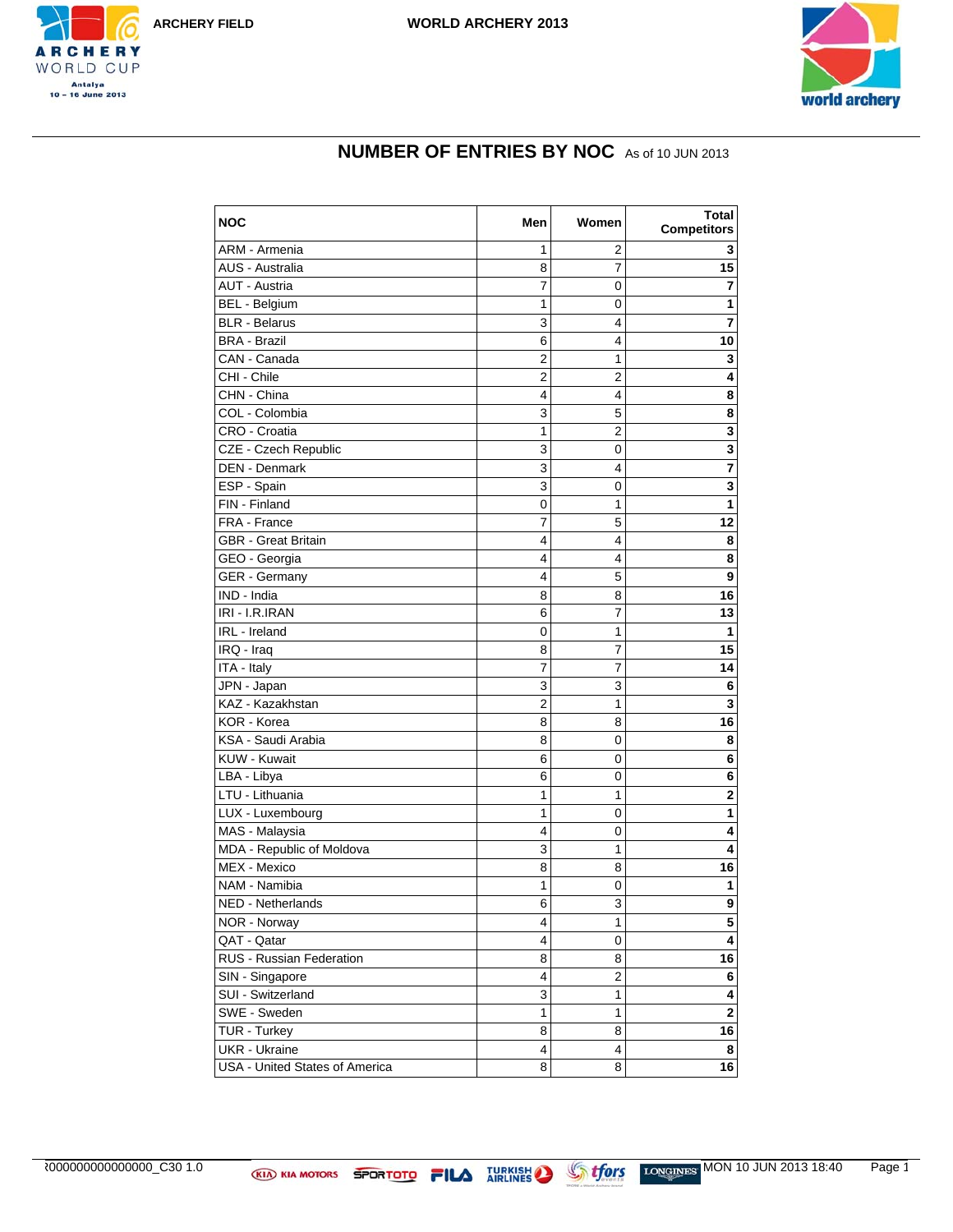



# **NUMBER OF ENTRIES BY NOC** As of 10 JUN 2013

| <b>NOC</b>      | Men | Women | Total<br><b>Competitors</b> |
|-----------------|-----|-------|-----------------------------|
| VEN - Venezuela |     |       |                             |
| Total: 47       | 199 | 147   | 346                         |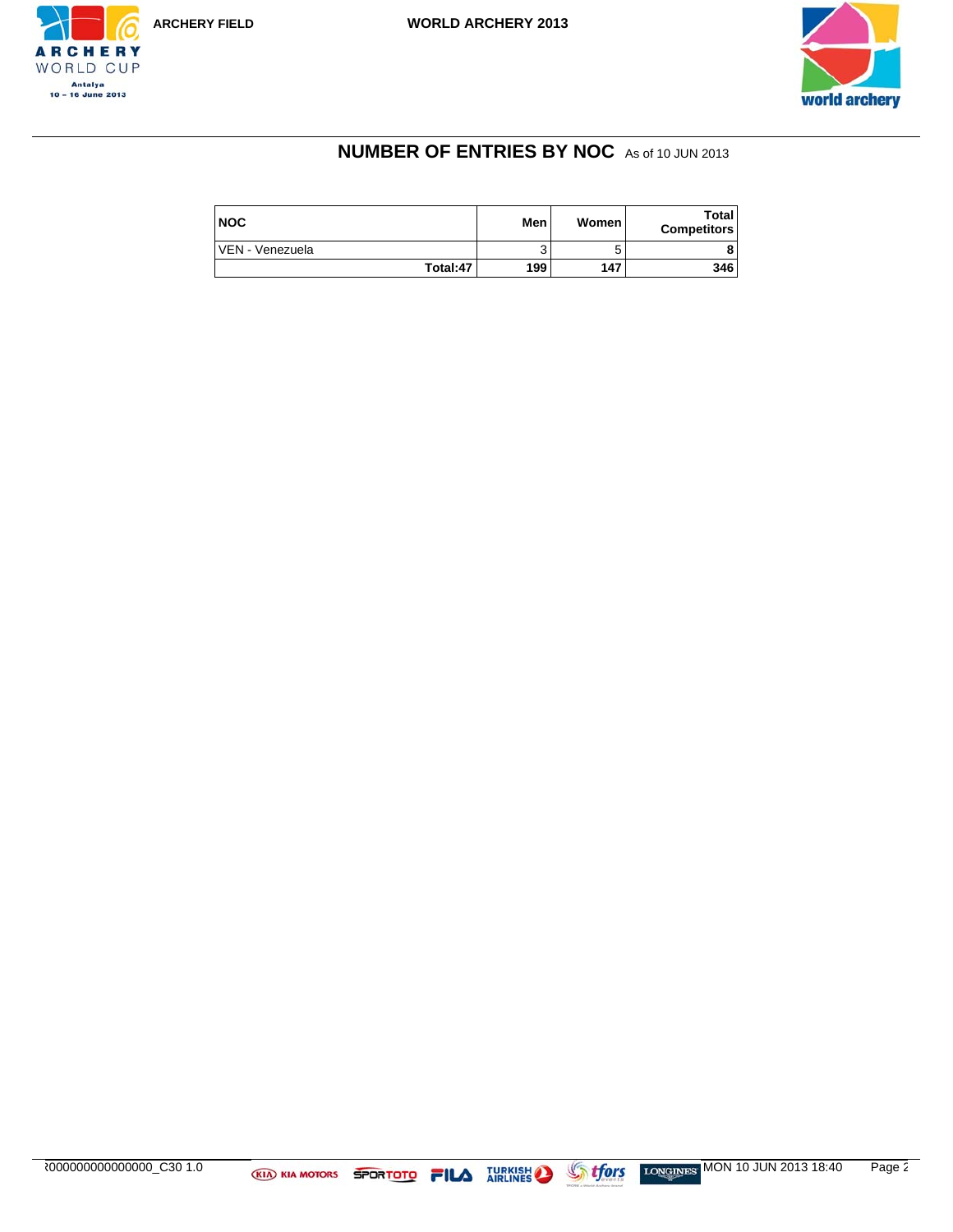



| <b>NOC</b><br>Code | <b>NOC</b>     | <b>Name</b>                 | <b>Back</b><br>No. | <b>Discipline</b>         |
|--------------------|----------------|-----------------------------|--------------------|---------------------------|
|                    |                |                             |                    |                           |
| ARM                | Armenia        | <b>MARTIROSYAN Hamlet</b>   | 108                | Recurve Men Individual    |
|                    |                | <b>GRIGORYAN Roza</b>       | 69                 | Recurve Women Individual  |
|                    |                | <b>VASILYAN Nune</b>        | 73                 | Recurve Women Individual  |
| <b>AUS</b>         | Australia      | <b>KENT Brett</b>           | 78                 | Recurve Men Individual    |
|                    |                | <b>MCDONALD Jesse</b>       | 62                 | Recurve Men Individual    |
|                    |                | <b>TYACK Ryan</b>           | 40                 | Recurve Men Individual    |
|                    |                | <b>WORTH Taylor</b>         | 21                 | Recurve Men Individual    |
|                    |                | <b>BRICE Scott</b>          | 44                 | Compound Men Individual   |
|                    |                | <b>BROSNAN Michael</b>      | 16                 | Compound Men Individual   |
|                    |                | <b>COGHLAN Patrick</b>      | 28                 | Compound Men Individual   |
|                    |                | <b>WONG Jonathon</b>        | 75                 | Compound Men Individual   |
|                    |                | <b>FEENEY Alexandra</b>     | 56                 | Recurve Women Individual  |
|                    |                | <b>FERGUSON Semra</b>       | 46                 | Recurve Women Individual  |
|                    |                | <b>GREENSTEIN Jessica</b>   | 62                 | Recurve Women Individual  |
|                    |                | <b>INGLEY Alice</b>         | 50                 | Recurve Women Individual  |
|                    |                | <b>ANEAR Erika</b>          | 64                 | Compound Women Individual |
|                    |                | <b>GUEST Fiona</b>          | 62                 | Compound Women Individual |
|                    |                | <b>HUGO Ella</b>            | 40                 | Compound Women Individual |
| <b>AUT</b>         | Austria        | <b>BERTSCHLER Alexander</b> | 68                 | Recurve Men Individual    |
|                    |                | <b>REBERNIG Erwin</b>       | 88                 | Recurve Men Individual    |
|                    |                | <b>SEGMEHL Martin</b>       | 95                 | Recurve Men Individual    |
|                    |                | <b>BERNHUBER Gerald</b>     | 15                 | Compound Men Individual   |
|                    |                | <b>DOLLINGER Georg</b>      | 22                 | Compound Men Individual   |
|                    |                | <b>MATZNER Michael</b>      | 43                 | Compound Men Individual   |
|                    |                | <b>MOSER Daniel</b>         | 40                 | Compound Men Individual   |
| <b>BEL</b>         | Belgium        | <b>DENIS Ivan</b>           | 79                 | Recurve Men Individual    |
| <b>BLR</b>         | <b>Belarus</b> | <b>LIAHUSHEV Alexander</b>  | 54                 | Recurve Men Individual    |
|                    |                | <b>MARUSAU Mikalai</b>      | 57                 | Recurve Men Individual    |
|                    |                | <b>PRILEPOV Anton</b>       | 47                 | Recurve Men Individual    |
|                    |                | MARUSAVA Hanna              | 51                 | Recurve Women Individual  |
|                    |                | <b>TIMOFEYEVA Ekaterina</b> | 37                 | Recurve Women Individual  |
|                    |                | <b>TOLKACH Alena</b>        | 36                 | Recurve Women Individual  |
|                    |                | YACHNIK Elena               | 70                 | Recurve Women Individual  |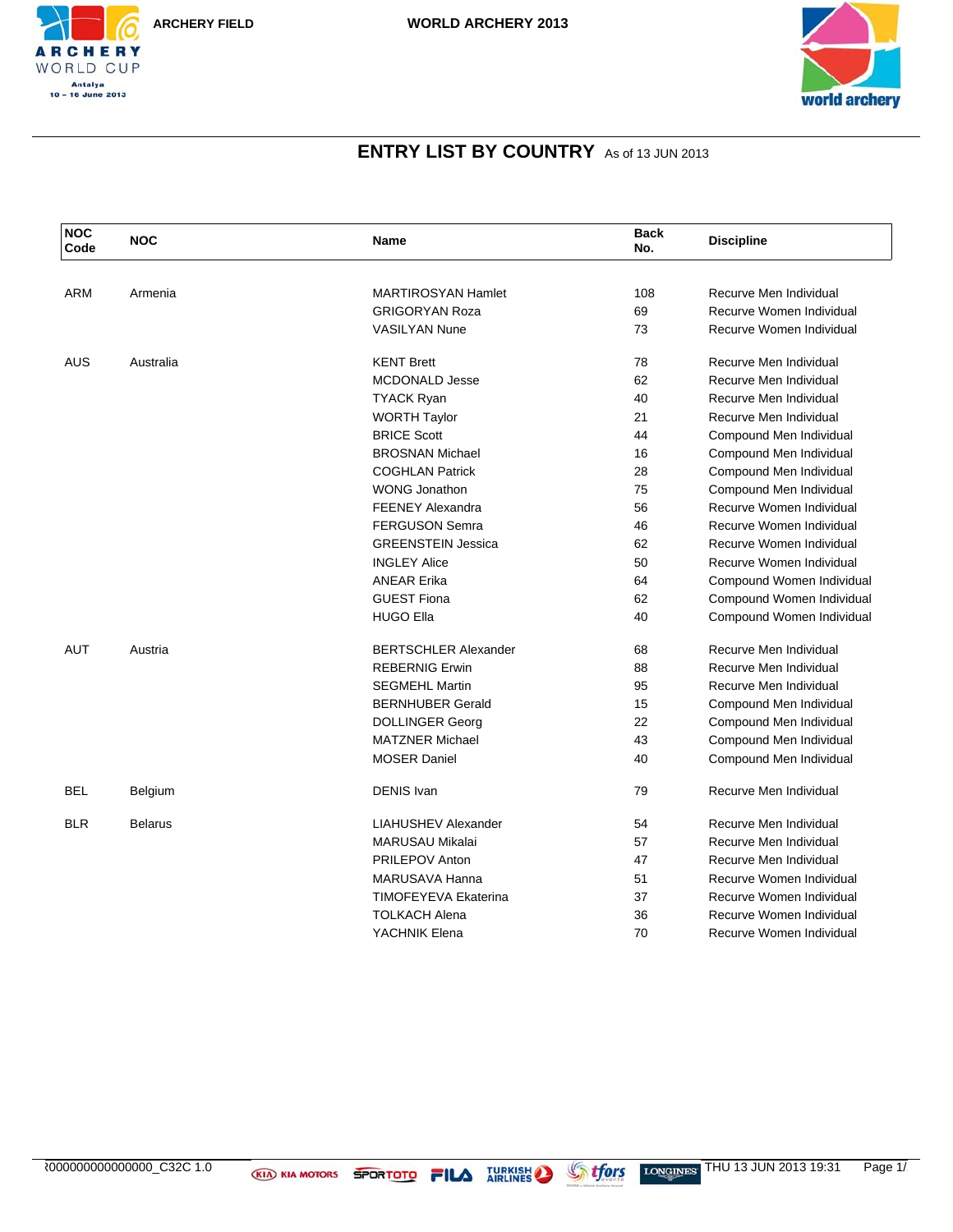

| <b>NOC</b><br>Code | <b>NOC</b>     | Name                                 | <b>Back</b><br>No. | <b>Discipline</b>         |
|--------------------|----------------|--------------------------------------|--------------------|---------------------------|
|                    |                |                                      |                    |                           |
| <b>BRA</b>         | Brazil         | <b>BORTOLOTO Marcos A.</b>           | 46                 | Recurve Men Individual    |
|                    |                | EMILIO Fabio C.                      | 64                 | Recurve Men Individual    |
|                    |                | OLIVEIRA Bernardo                    | 44                 | Recurve Men Individual    |
|                    |                | <b>REZENDE XAVIER Daniel</b>         | 63                 | Recurve Men Individual    |
|                    |                | <b>DOS SANTOS Roberval</b>           | 48                 | Compound Men Individual   |
|                    |                | RORIZ JR. Marcelo                    | 37                 | Compound Men Individual   |
|                    |                | <b>GOMES DOS SANTOS Ane Marcelle</b> | 60                 | Recurve Women Individual  |
|                    |                | <b>NIKITIN Sarah</b>                 | 41                 | Recurve Women Individual  |
|                    |                | <b>ACQUESTA Nely</b>                 | 38                 | Compound Women Individual |
|                    |                | DOS SANTOS Dirma Miranda             | 58                 | Compound Women Individual |
| CAN                | Canada         | <b>MARTIN James William</b>          | 69                 | Compound Men Individual   |
|                    |                | <b>TRILLUS Dietmar</b>               | 53                 | Compound Men Individual   |
|                    |                | <b>WALLACE Ashley</b>                | 16                 | Compound Women Individual |
| CHI                | Chile          | <b>AGUILAR GIMPEL Guillermo</b>      | 66                 | Recurve Men Individual    |
|                    |                | <b>BARRA Cristobal</b>               | 97                 | Recurve Men Individual    |
|                    |                | MALDONADO Tania                      | 78                 | Recurve Women Individual  |
|                    |                | MORAGA Sophia                        | 63                 | Recurve Women Individual  |
| <b>CHN</b>         | China          | LIU Xuanran                          | 41                 | Recurve Men Individual    |
|                    |                | XING Yu                              | 4                  | Recurve Men Individual    |
|                    |                | <b>ZHANG Jianping</b>                | 19                 | Recurve Men Individual    |
|                    |                | <b>ZHANG Shuai</b>                   | 17                 | Recurve Men Individual    |
|                    |                | <b>CUI Yuanyuan</b>                  | 4                  | Recurve Women Individual  |
|                    |                | <b>FANG Yuting</b>                   | 6                  | Recurve Women Individual  |
|                    |                | XU Jing                              | 13                 | Recurve Women Individual  |
|                    |                | ZHU Jiani                            | 19                 | Recurve Women Individual  |
| COL                | Colombia       | <b>PILA Andres</b>                   | 76                 | Recurve Men Individual    |
|                    |                | <b>CARDONA Camilo Andres</b>         | 26                 | Compound Men Individual   |
|                    |                | ROJAS Francisco                      | 47                 | Compound Men Individual   |
|                    |                | <b>RAMIREZ Paola</b>                 | 64                 | Recurve Women Individual  |
|                    |                | <b>RENDON Ana Maria</b>              | 8                  | Recurve Women Individual  |
|                    |                | <b>LOPEZ Sara</b>                    | 23                 | Compound Women Individual |
|                    |                | <b>MARCEN Maja</b>                   | 49                 | Compound Women Individual |
|                    |                | USQUIANO Alejandra                   | 14                 | Compound Women Individual |
| <b>CRO</b>         | Croatia        | <b>ORLIC Vedran</b>                  | 75                 | Recurve Men Individual    |
|                    |                | <b>BUDEN</b> Ivana                   | 30                 | Compound Women Individual |
|                    |                | <b>ORLIC Maja</b>                    | 19                 | Compound Women Individual |
| CZE                | Czech Republic | <b>HAMOR Martin</b>                  | 92                 | Recurve Men Individual    |
|                    |                | <b>BRADA Vladimir</b>                | 60                 | Compound Men Individual   |
|                    |                | <b>REITMEIER Filip</b>               | 58                 | Compound Men Individual   |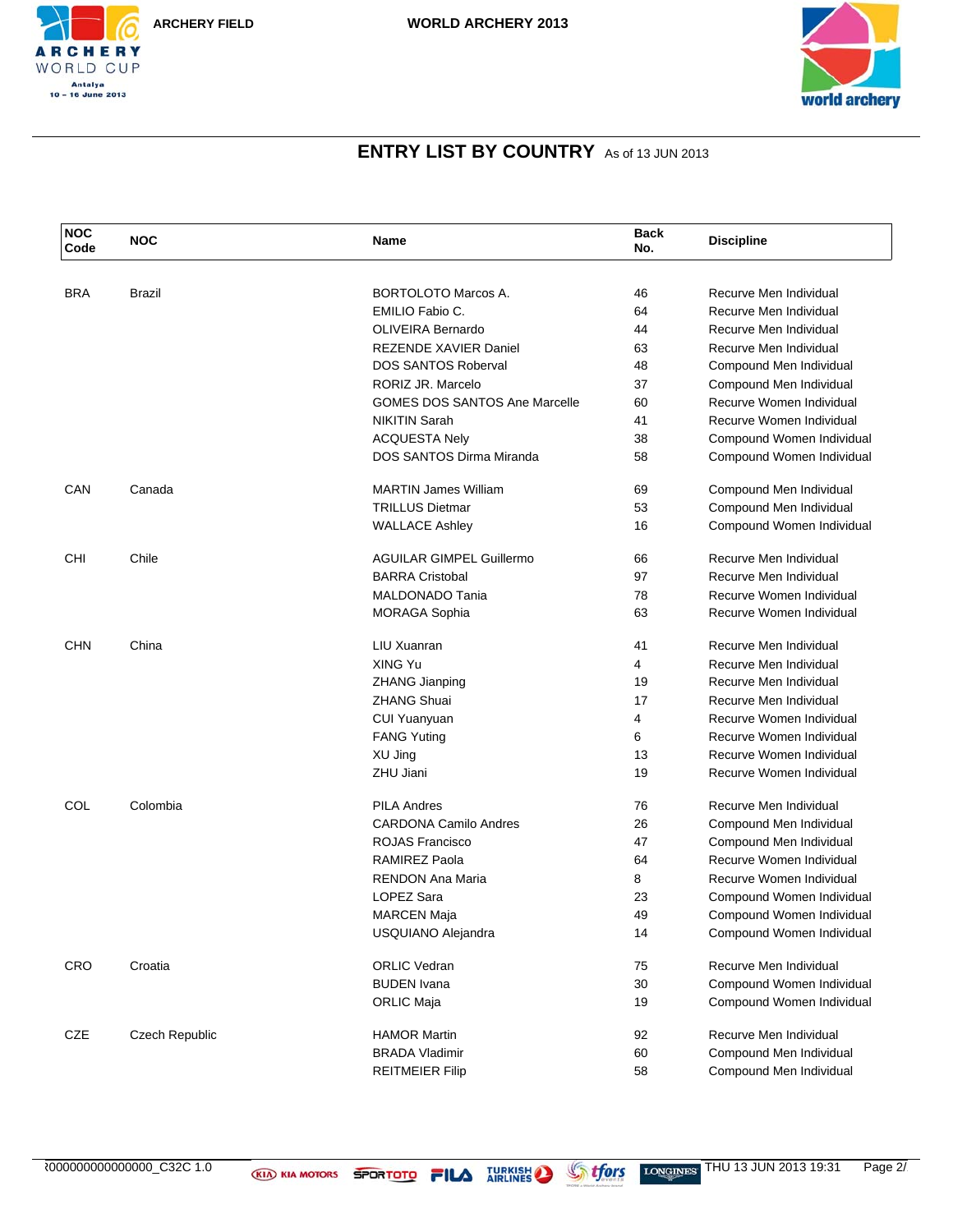



| <b>NOC</b><br>Code | <b>NOC</b>           | Name                                                             | <b>Back</b><br>No. | <b>Discipline</b>                                    |
|--------------------|----------------------|------------------------------------------------------------------|--------------------|------------------------------------------------------|
|                    |                      |                                                                  |                    |                                                      |
| <b>DEN</b>         | Denmark              | <b>DAMSBO Martin</b>                                             | 5<br>11            | Compound Men Individual                              |
|                    |                      | <b>HANSEN Stephan</b>                                            |                    | Compound Men Individual                              |
|                    |                      | <b>LAURSEN Patrick</b><br><b>CHRISTIANSEN Carina</b>             | 17                 | Compound Men Individual                              |
|                    |                      |                                                                  | 28<br>61           | Recurve Women Individual<br>Recurve Women Individual |
|                    |                      | <b>HOLDT-CASPERSEN Nynne Sophie</b><br><b>LAURSEN Anne Marie</b> | 67                 | Recurve Women Individual                             |
|                    |                      | SOEMOD Camilla                                                   | 31                 |                                                      |
|                    |                      |                                                                  |                    | Compound Women Individual                            |
| <b>ESP</b>         | Spain                | <b>CUESTA Elias</b>                                              | 55                 | Recurve Men Individual                               |
|                    |                      | <b>FERNANDEZ Antonio</b>                                         | 33                 | Recurve Men Individual                               |
|                    |                      | RODRIGUEZ Juan I.                                                | 20                 | Recurve Men Individual                               |
| <b>FIN</b>         | Finland              | <b>LANTEE Anne</b>                                               | 48                 | Compound Women Individual                            |
| <b>FRA</b>         | France               | <b>AUBERT Thomas</b>                                             | 36                 | Recurve Men Individual                               |
|                    |                      | <b>FAUCHERON Thomas</b>                                          | 43                 | Recurve Men Individual                               |
|                    |                      | PREVOST Gael                                                     | 6                  | Recurve Men Individual                               |
|                    |                      | <b>VALLADONT Jean-Charles</b>                                    | 15                 | Recurve Men Individual                               |
|                    |                      | <b>DELOCHE Pierre Julien</b>                                     | 19                 | Compound Men Individual                              |
|                    |                      | <b>DOUSSOT Christophe</b>                                        | 14                 | Compound Men Individual                              |
|                    |                      | <b>GENET Dominique</b>                                           | 34                 | Compound Men Individual                              |
|                    |                      | <b>BRIANNE Noemie</b>                                            | 45                 | Recurve Women Individual                             |
|                    |                      | <b>COTRY Cyrielle</b>                                            | 42                 | Recurve Women Individual                             |
|                    |                      | <b>DODEMONT Sophie</b>                                           | 24                 | Compound Women Individual                            |
|                    |                      | <b>LEBECQUE Pascale</b>                                          | 13                 | Compound Women Individual                            |
|                    |                      | <b>VANDIONANT-FRANGILLI Sandrine</b>                             | 26                 | Compound Women Individual                            |
| <b>GBR</b>         | <b>Great Britain</b> | <b>EVANS Sean</b>                                                | 85                 | Recurve Men Individual                               |
|                    |                      | <b>MORGAN Ashe</b>                                               | 65                 | Recurve Men Individual                               |
|                    |                      | <b>SLATER Kieran</b>                                             | 70                 | Recurve Men Individual                               |
|                    |                      | <b>BUSBY Duncan</b>                                              | 39                 | Compound Men Individual                              |
|                    |                      | <b>FOLKARD Naomi</b>                                             | 15                 | Recurve Women Individual                             |
|                    |                      | <b>BURFITT Pauline</b>                                           | 55                 | Compound Women Individual                            |
|                    |                      | <b>GALES Andrea</b>                                              | 21                 | Compound Women Individual                            |
|                    |                      | <b>HOLDERNESS Lucy</b>                                           | 53                 | Compound Women Individual                            |
| GEO                | Georgia              | <b>LEKVEISHVILI Akaki</b>                                        |                    | Recurve Men Individual                               |
|                    |                      | MOSESHVILI Jaba                                                  | 93                 | Recurve Men Individual                               |
|                    |                      | PARSENADZE Archil                                                | 96                 | Recurve Men Individual                               |
|                    |                      | PKHAKADZE Lasha                                                  | 69                 | Recurve Men Individual                               |
|                    |                      | ABULADZE Medea                                                   | 77                 | Recurve Women Individual                             |
|                    |                      | DUMBADZE Ana                                                     |                    | Recurve Women Individual                             |
|                    |                      | <b>KUTALADZE Teona</b>                                           | 68                 | Recurve Women Individual                             |
|                    |                      | <b>TSIALA Phutkaradze</b>                                        | 66                 | Recurve Women Individual                             |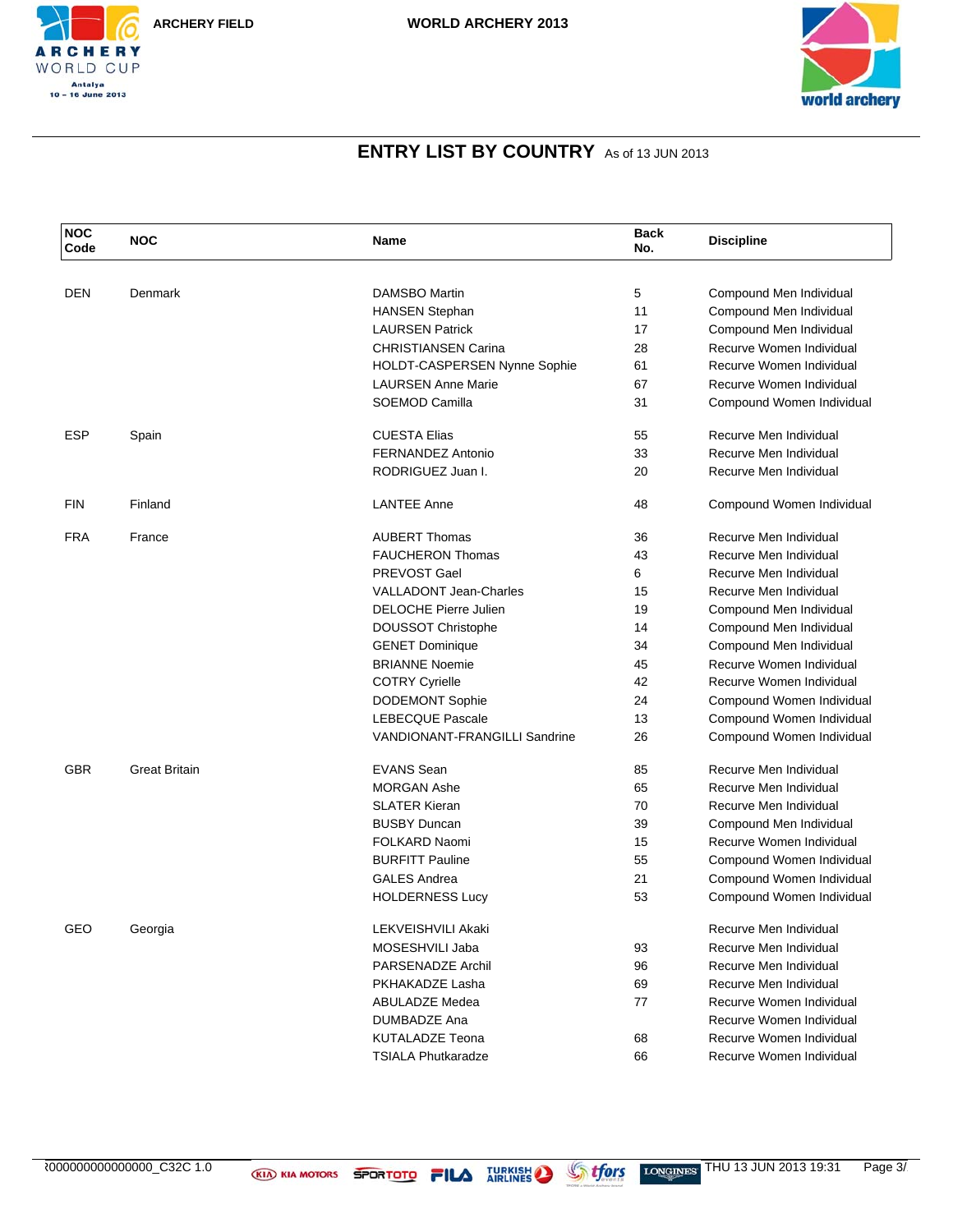



| <b>NOC</b><br>Code | <b>NOC</b> | Name                            | <b>Back</b><br>No. | <b>Discipline</b>         |
|--------------------|------------|---------------------------------|--------------------|---------------------------|
|                    |            |                                 |                    |                           |
| <b>GER</b>         | Germany    | <b>KAHLLUND Florian</b>         | 56                 | Recurve Men Individual    |
|                    |            | <b>NESEMANN Simon</b>           | 83                 | Recurve Men Individual    |
|                    |            | POPPENBORG Rafael               | 74                 | Recurve Men Individual    |
|                    |            | <b>SKOERIES Eric</b>            | 35                 | Recurve Men Individual    |
|                    |            | <b>HAIDN TSCHALOVA Veronika</b> | 39                 | Recurve Women Individual  |
|                    |            | <b>UNRUH Lisa</b>               | 21                 | Recurve Women Individual  |
|                    |            | <b>VIEHMEIER Isabel</b>         | 55                 | Recurve Women Individual  |
|                    |            | <b>WINTER Karina</b>            | 16                 | Recurve Women Individual  |
|                    |            | <b>BERGER Kristina</b>          | 11                 | Compound Women Individual |
| IND                | India      | <b>BANERJEE Rahul</b>           | 14                 | Recurve Men Individual    |
|                    |            | <b>BASUMATARY Rajib</b>         | 52                 | Recurve Men Individual    |
|                    |            | <b>DAS Atanu</b>                | 12                 | Recurve Men Individual    |
|                    |            | <b>TALUKDAR Jayanta</b>         | 29                 | Recurve Men Individual    |
|                    |            | <b>CHAUHAN Rajat</b>            | 3                  | Compound Men Individual   |
|                    |            | HARIDAS L.                      | 64                 | Compound Men Individual   |
|                    |            | KHURAIJAM Ratan Singh           | 46                 | Compound Men Individual   |
|                    |            | MOIRANGTHEM Gandhi Singh        | 33                 | Compound Men Individual   |
|                    |            | <b>BANERJEE Dola</b>            | 81                 | Recurve Women Individual  |
|                    |            | <b>BURIULY Rimil</b>            | 40                 | Recurve Women Individual  |
|                    |            | <b>KUMARI Deepika</b>           | 25                 | Recurve Women Individual  |
|                    |            | LAISHRAM Bombayla Devi          | 22                 | Recurve Women Individual  |
|                    |            | <b>DEB Trisha</b>               | 20                 | Compound Women Individual |
|                    |            | KAUR Gagandeep                  | 36                 | Compound Women Individual |
|                    |            | P. Lily Chanu                   | 33                 | Compound Women Individual |
|                    |            | SOY Manjudha                    | 8                  | Compound Women Individual |
| <b>IRI</b>         | I.R. Iran  | PAKZAD Behzad                   | 42                 | Recurve Men Individual    |
|                    |            | RAHIMI Gholamreza               | 81                 | Recurve Men Individual    |
|                    |            | RAZAVIMASHOUF Sasan             | 80                 | Recurve Men Individual    |
|                    |            | <b>GHEYDI Majid</b>             | 56                 | Compound Men Individual   |
|                    |            | <b>KAZEMPOOR Amir</b>           | 8                  | Compound Men Individual   |
|                    |            | <b>NEKOEEI Hamzeh</b>           | 12                 | Compound Men Individual   |
|                    |            | <b>ASADI Sareh</b>              | 58                 | Recurve Women Individual  |
|                    |            | MAHMOODISERESHT Maryam          | 57                 | Recurve Women Individual  |
|                    |            | MARZOUGHI Ameneh                | 65                 | Recurve Women Individual  |
|                    |            | <b>ABEDI Mino</b>               | 10                 | Compound Women Individual |
|                    |            | <b>BARATCHI Parisa</b>          | 46                 | Compound Women Individual |
|                    |            | PARSAMEHR Mahtab                | 34                 | Compound Women Individual |
|                    |            | RANJBAR Maryam                  | 57                 | Compound Women Individual |
| IRL                | Ireland    | <b>LAWTHER Melanie</b>          | 18                 | Compound Women Individual |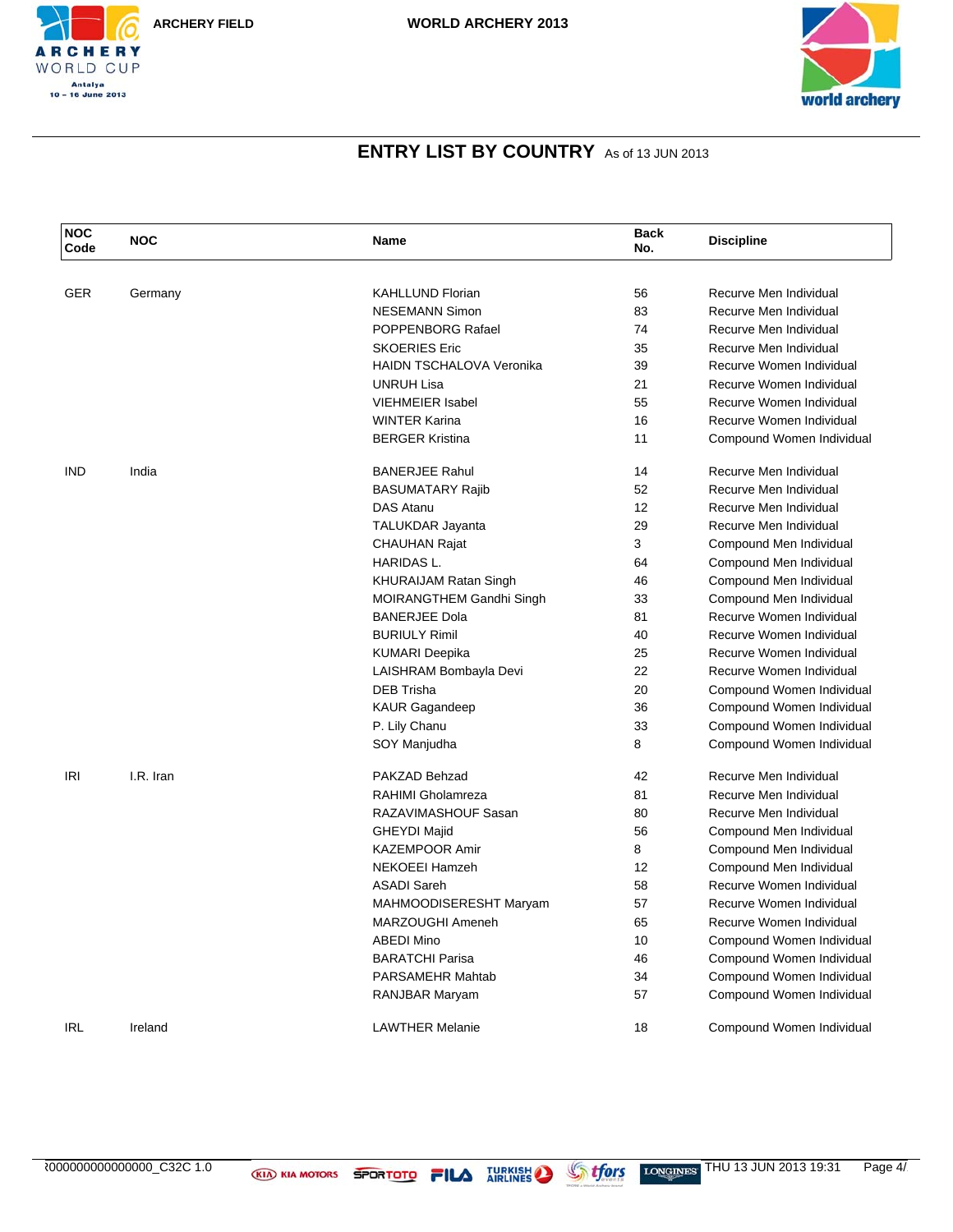





| <b>NOC</b><br>Code | <b>NOC</b> | <b>Name</b>                    | <b>Back</b><br>No. | <b>Discipline</b>         |
|--------------------|------------|--------------------------------|--------------------|---------------------------|
|                    |            |                                |                    |                           |
| <b>IRQ</b>         | Iraq       | AL-HAMADANI Ali Adnan Mohammed | 104                | Recurve Men Individual    |
|                    |            | <b>JASSIM Mohammed Mahmood</b> | 94                 | Recurve Men Individual    |
|                    |            | <b>KHALAF FAYYADH Hussein</b>  | 99                 | Recurve Men Individual    |
|                    |            | SALMAN Ali Muhi                | 106                | Recurve Men Individual    |
|                    |            | AL DAGHMAN Eshaaq              | 71                 | Compound Men Individual   |
|                    |            | <b>FAYYADH Abdullah</b>        | 77                 | Compound Men Individual   |
|                    |            | <b>MAAMOORI Amir</b>           | 76                 | Compound Men Individual   |
|                    |            | <b>SHKHAN Waleed Hameed</b>    | 70                 | Compound Men Individual   |
|                    |            | AL- MAMOORI Hajir              | 82                 | Recurve Women Individual  |
|                    |            | AL-MASHHADANI Rand             | 74                 | Recurve Women Individual  |
|                    |            | AL DAKHILI Farah               | 79                 | Recurve Women Individual  |
|                    |            | AL JAMIL Ghazwa                | 76                 | Recurve Women Individual  |
|                    |            | <b>AL-FAKIKI Nabras</b>        | 61                 | Compound Women Individual |
|                    |            | AL-KHAZRAJI Ghufran            | 63                 | Compound Women Individual |
|                    |            | ALMASHHADANI Fatimah           | 35                 | Compound Women Individual |
| <b>ITA</b>         | Italy      | <b>FRANGILLI Michele</b>       | 30                 | Recurve Men Individual    |
|                    |            | <b>MANDIA Massimiliano</b>     | 60                 | Recurve Men Individual    |
|                    |            | <b>NESPOLI Mauro</b>           | 13                 | Recurve Men Individual    |
|                    |            | <b>ZAGAMI Alberto</b>          | 50                 | Recurve Men Individual    |
|                    |            | <b>BOVINI Mauro</b>            | 54                 | Compound Men Individual   |
|                    |            | <b>MAZZI Stefano</b>           | 21                 | Compound Men Individual   |
|                    |            | <b>PAGNI Sergio</b>            | 13                 | Compound Men Individual   |
|                    |            | <b>LIONETTI Pia</b>            | 52                 | Recurve Women Individual  |
|                    |            | <b>MANDIA Claudia</b>          | 29                 | Recurve Women Individual  |
|                    |            | <b>SARTORI</b> Guendalina      | 33                 | Recurve Women Individual  |
|                    |            | <b>VALEEVA Natalia</b>         | 20                 | Recurve Women Individual  |
|                    |            | D AGOSTINO Katia               | 28                 | Compound Women Individual |
|                    |            | <b>LONGO Laura</b>             | 27                 | Compound Women Individual |
|                    |            | <b>TONIOLI Marcella</b>        | 12                 | Compound Women Individual |
| JPN                | Japan      | <b>FURUKAWA Takaharu</b>       | 11                 | Recurve Men Individual    |
|                    |            | OTA Shohei                     | 25                 | Recurve Men Individual    |
|                    |            | <b>TABATA Shungo</b>           | 31                 | Recurve Men Individual    |
|                    |            | <b>HAYASHI Yuki</b>            | 26                 | Recurve Women Individual  |
|                    |            | KATO Ayano                     | $\overline{7}$     | Recurve Women Individual  |
|                    |            | KAWANAKA Kaori                 | 80                 | Recurve Women Individual  |
| <b>KAZ</b>         | Kazakhstan | <b>FISHER Pavel</b>            | 66                 | Compound Men Individual   |
|                    |            | <b>SHEPOTKO Sergey</b>         | 78                 | Compound Men Individual   |
|                    |            | <b>SHEPOTKO Svetlna</b>        | 50                 | Compound Women Individual |

AR000000000000000\_C32C 1.0 THU 13 JUN 2013 19:31 Page 5/10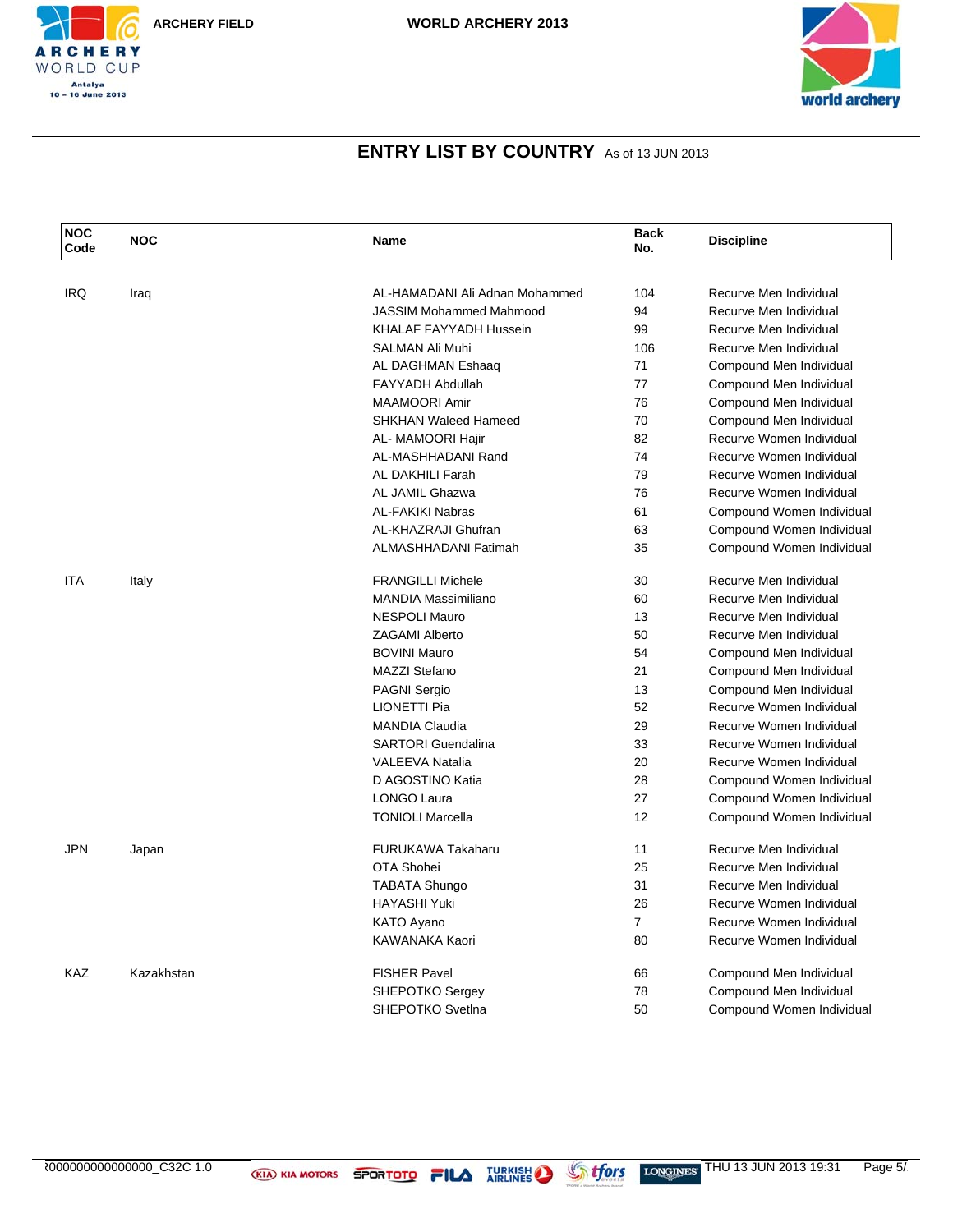



| <b>NOC</b><br>Code | <b>NOC</b>   | Name                            | <b>Back</b><br>No. | <b>Discipline</b>         |
|--------------------|--------------|---------------------------------|--------------------|---------------------------|
|                    |              |                                 |                    |                           |
| <b>KOR</b>         | Korea        | IM Dong Hyun                    | 3                  | Recurve Men Individual    |
|                    |              | JIN Jae Wang                    | $\overline{7}$     | Recurve Men Individual    |
|                    |              | <b>LEE Seungyun</b>             | 1                  | Recurve Men Individual    |
|                    |              | OH Jin Hyek                     | $\overline{2}$     | Recurve Men Individual    |
|                    |              | CHOI Yong Hee                   | $\overline{7}$     | Compound Men Individual   |
|                    |              | KIM Jongho                      | 32                 | Compound Men Individual   |
|                    |              | MIN Lihong                      | 4                  | Compound Men Individual   |
|                    |              | YANG Youngho                    | 52                 | Compound Men Individual   |
|                    |              | CHANG Hye Jin                   | 11                 | Recurve Women Individual  |
|                    |              | JOO Hyun Jung                   | 3                  | Recurve Women Individual  |
|                    |              | KI Bo Bae                       | $\mathbf{1}$       | Recurve Women Individual  |
|                    |              | YUN Ok Hee                      | 2                  | Recurve Women Individual  |
|                    |              | <b>CHOI Bomin</b>               | 29                 | Compound Women Individual |
|                    |              | SEO Jung Hee                    | 6                  | Compound Women Individual |
|                    |              | SEOK Ji Hyun                    | 5                  | Compound Women Individual |
|                    |              | YOUN So Jung                    | 1                  | Compound Women Individual |
| <b>KSA</b>         | Saudi Arabia | AL-ABDULMUHSIN Mohammad Omar    | 89                 | Recurve Men Individual    |
|                    |              | AL-HAZMI Khalid                 | 105                | Recurve Men Individual    |
|                    |              | ALBAQAMI Muidh Rajah H          | 101                | Recurve Men Individual    |
|                    |              | ALSUFYANI Mohammed Radah D.     | 100                | Recurve Men Individual    |
|                    |              | ABDUL AZIZ Alrodhan             | 68                 | Compound Men Individual   |
|                    |              | <b>ALDERBI TURKI Mohammed S</b> | 72                 | Compound Men Individual   |
|                    |              | ALOTAIBI Dhawi Motlaq E         | 79                 | Compound Men Individual   |
|                    |              | <b>SULAIMANI Mosab</b>          | 73                 | Compound Men Individual   |
| <b>KUW</b>         | Kuwait       | <b>ALRASHIDI Fahad</b>          |                    | Recurve Men Individual    |
|                    |              | ALSHATTI Ahmad                  | 111                | Recurve Men Individual    |
|                    |              | <b>BUSHEHRI Abdulaziz</b>       | 113                | Recurve Men Individual    |
|                    |              | <b>MALALLAH Abdullah</b>        | 112                | Recurve Men Individual    |
|                    |              | <b>ALSAEED Salem</b>            | 83                 | Compound Men Individual   |
|                    |              | <b>FAISAL Moslem</b>            | 74                 | Compound Men Individual   |
| LBA                | Libya        | <b>ALNAAS Emad-Deen</b>         | 110                | Recurve Men Individual    |
|                    |              | <b>AREBI Ali</b>                | 102                | Recurve Men Individual    |
|                    |              | RABAA Mostafa Ben               | 107                | Recurve Men Individual    |
|                    |              | <b>ALMGRISI Ahmed</b>           | 82                 | Compound Men Individual   |
|                    |              | <b>DGHIBJ Mahmoud</b>           | 80                 | Compound Men Individual   |
|                    |              | <b>EL-ASHAHEB Seddik</b>        | 81                 | Compound Men Individual   |
| LTU                | Lithuania    | SIGAUSKAS Vladas                | 36                 | Compound Men Individual   |
|                    |              | <b>BABININA Jelena</b>          | 51                 | Compound Women Individual |
| <b>LUX</b>         | Luxembourg   | <b>HENCKELS Jeff</b>            | 28                 | Recurve Men Individual    |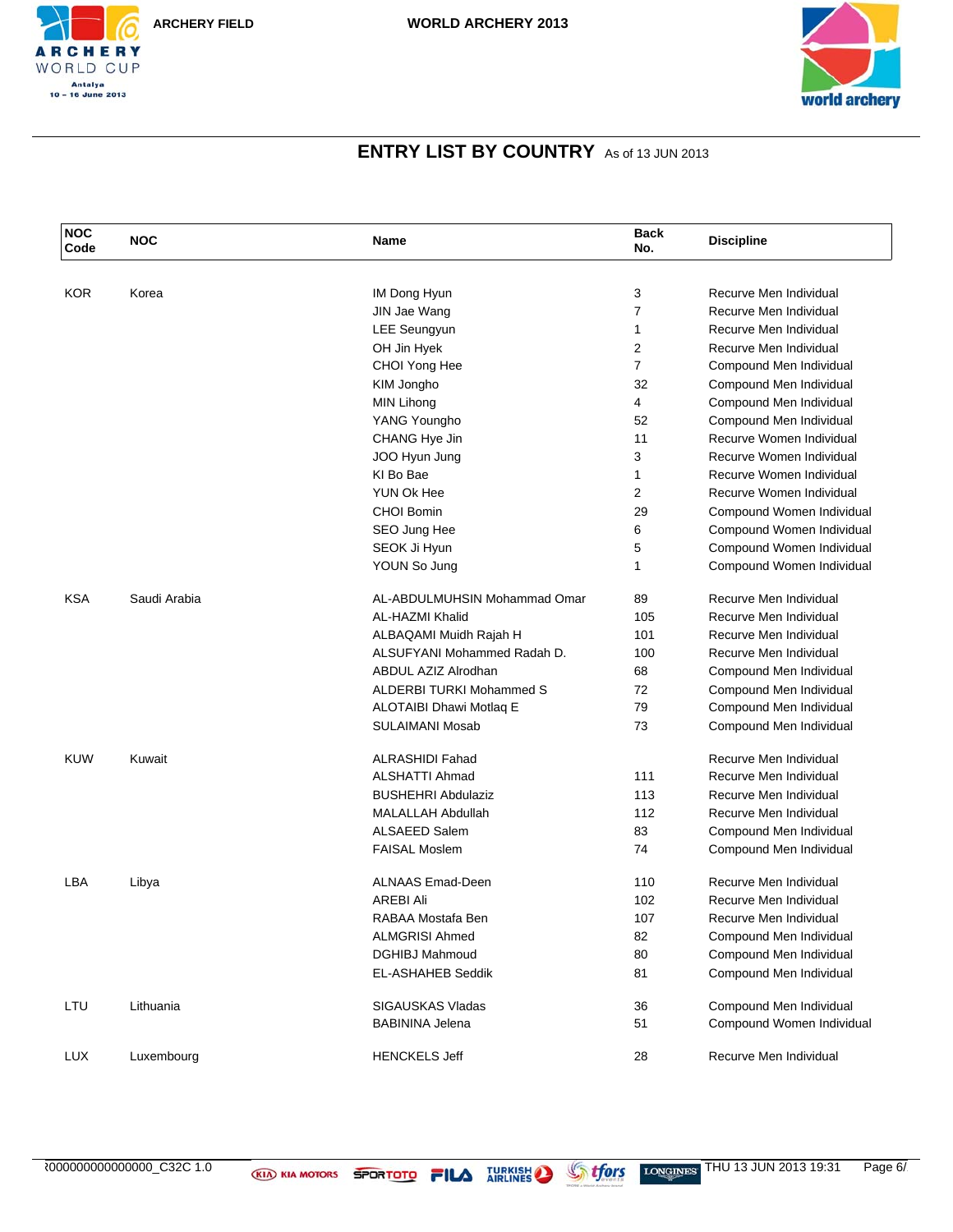



| <b>NOC</b><br>Code | <b>NOC</b>          | Name                         | <b>Back</b><br>No. | <b>Discipline</b>         |  |
|--------------------|---------------------|------------------------------|--------------------|---------------------------|--|
|                    |                     |                              |                    |                           |  |
| <b>MAS</b>         | Malaysia            | <b>BAKRI Atiq Bazil</b>      | 26                 | Recurve Men Individual    |  |
|                    |                     | <b>KAMARUDDIN Haziq</b>      | 72                 | Recurve Men Individual    |  |
|                    |                     | <b>MOHAMAD Khairul Anuar</b> | 10                 | Recurve Men Individual    |  |
|                    |                     | <b>ROSLI Muhamad Fareez</b>  | 61                 | Recurve Men Individual    |  |
| <b>MDA</b>         | Republic of Moldova | <b>BULIGA Artur</b>          | 103                | Recurve Men Individual    |  |
|                    |                     | OLARU Dan                    | 91                 | Recurve Men Individual    |  |
|                    |                     | RUBAILO Arcadii              | 109                | Recurve Men Individual    |  |
|                    |                     | <b>MIRCA Alexandra</b>       | 48                 | Recurve Women Individual  |  |
| MEX                | Mexico              | <b>ALVAREZ Luis</b>          | 38                 | Recurve Men Individual    |  |
|                    |                     | GONZALEZ Ivan                | 87                 | Recurve Men Individual    |  |
|                    |                     | <b>SERRANO Juan Rene</b>     | 9                  | Recurve Men Individual    |  |
|                    |                     | <b>VELEZ Luis Eduardo</b>    | 24                 | Recurve Men Individual    |  |
|                    |                     | <b>ALVARADO Gerardo</b>      | 27                 | Compound Men Individual   |  |
|                    |                     | <b>CARDOSO Mario</b>         | 31                 | Compound Men Individual   |  |
|                    |                     | FIERRO Julio Ricardo         | 24                 | Compound Men Individual   |  |
|                    |                     | <b>GONZALEZ Rodolfo</b>      | 50                 | Compound Men Individual   |  |
|                    |                     | <b>GARCIA Mariana</b>        | 47                 | Recurve Women Individual  |  |
|                    |                     | <b>GONZALEZ Gina</b>         | 54                 | Recurve Women Individual  |  |
|                    |                     | <b>ROMAN Aida</b>            | 12                 | Recurve Women Individual  |  |
|                    |                     | VALENCIA Alejandra           | 30                 | Recurve Women Individual  |  |
|                    |                     | DE LA ROSA Alexis            | 60                 | Compound Women Individual |  |
|                    |                     | OCHOA Linda                  | 3                  | Compound Women Individual |  |
|                    |                     | <b>TREVINO Gabriela</b>      | 25                 | Compound Women Individual |  |
|                    |                     | <b>ZAMORA Valeria</b>        | 37                 | Compound Women Individual |  |
| <b>NAM</b>         | Namibia             | <b>MARAIS Francois</b>       | 38                 | Compound Men Individual   |  |
| <b>NED</b>         | Netherlands         | VAN DEN BERG Sjef            | 16                 | Recurve Men Individual    |  |
|                    |                     | VAN DEN OEVER Rick           | 49                 | Recurve Men Individual    |  |
|                    |                     | VAN DER VEN Rick             | 27                 | Recurve Men Individual    |  |
|                    |                     | <b>DOLDERMAN Sander</b>      | 25                 | Compound Men Individual   |  |
|                    |                     | <b>ELZINGA Peter</b>         | 6                  | Compound Men Individual   |  |
|                    |                     | <b>SCHLOESSER Mike</b>       | 9                  | Compound Men Individual   |  |
|                    |                     | ENTHOVEN-MOKKENSTORM Inge    | 45                 | Compound Women Individual |  |
|                    |                     | MARKOVIC Irina               | 54                 | Compound Women Individual |  |
|                    |                     | VAN CASPEL Inge              | 15                 | Compound Women Individual |  |
| <b>NOR</b>         | Norway              | <b>AAMAAS Njaal</b>          | 45                 | Compound Men Individual   |  |
|                    |                     | <b>BOE Morten</b>            | 18                 | Compound Men Individual   |  |
|                    |                     | <b>HAUGSETH Mads</b>         | 51                 | Compound Men Individual   |  |
|                    |                     | <b>TJENTLAND Oddmund</b>     | 55                 | Compound Men Individual   |  |
|                    |                     | <b>GRYDELAND Runa</b>        | 44                 | Compound Women Individual |  |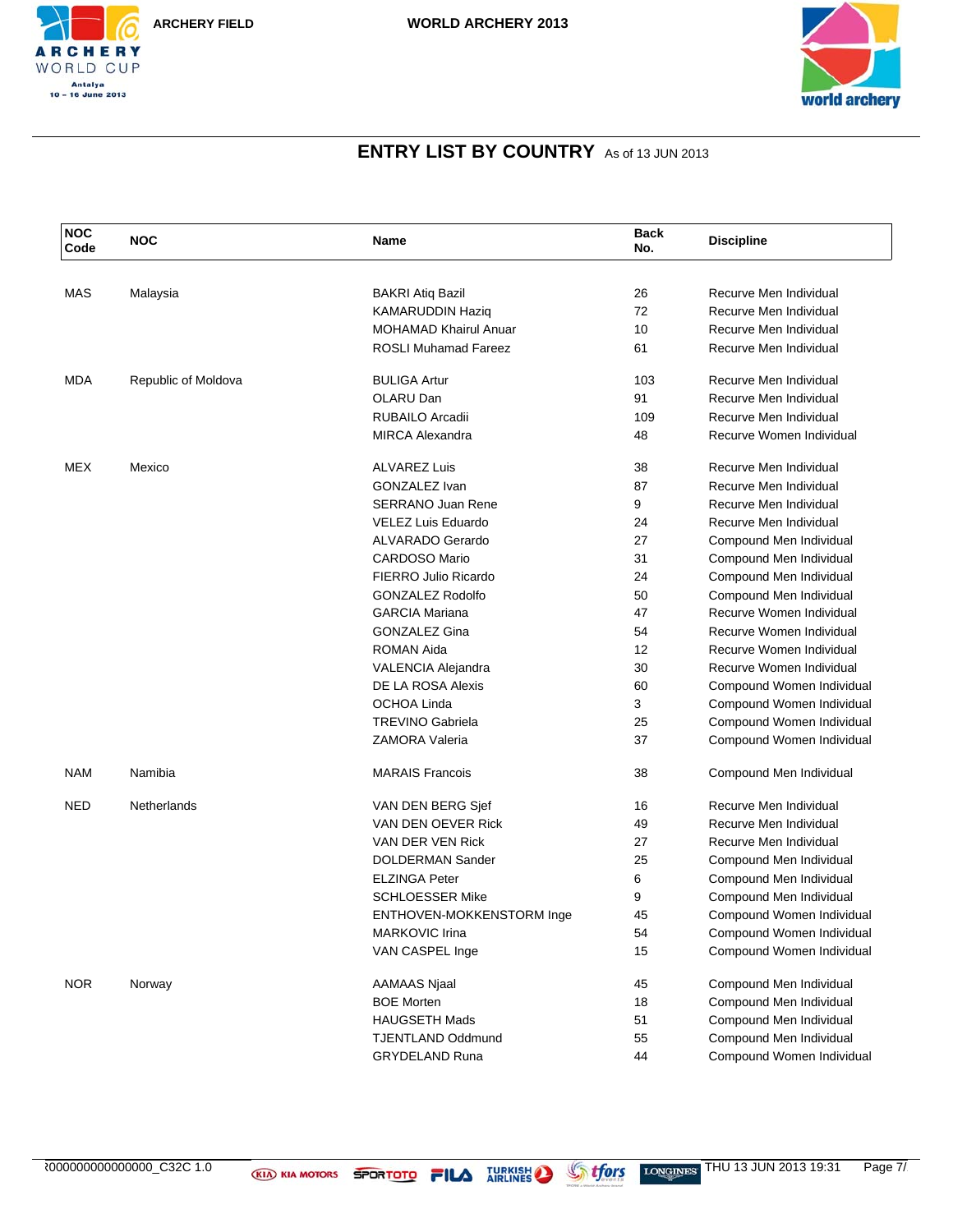



| <b>NOC</b><br>Code | <b>NOC</b>                | Name                       | <b>Back</b><br>No. | <b>Discipline</b>         |
|--------------------|---------------------------|----------------------------|--------------------|---------------------------|
|                    |                           |                            |                    |                           |
| QAT                | Qatar                     | <b>ABDORRABOH Farhan</b>   | 90                 | Recurve Men Individual    |
|                    |                           | AL-MOHANADI Ibrahim        | 86                 | Recurve Men Individual    |
|                    |                           | <b>SALEM Ali Ahmed</b>     | 98                 | Recurve Men Individual    |
|                    |                           | AL-ABADI Abdulaziz         | 63                 | Compound Men Individual   |
| <b>RUS</b>         | <b>Russian Federation</b> | <b>BORODIN Alexey</b>      | 67                 | Recurve Men Individual    |
|                    |                           | <b>TSYBEKDORZHIEV Bair</b> | 39                 | Recurve Men Individual    |
|                    |                           | <b>TSYNGUEV Bato</b>       | 34                 | Recurve Men Individual    |
|                    |                           | <b>TSYNGUEV Beligto</b>    | 73                 | Recurve Men Individual    |
|                    |                           | <b>CHUGUNOV Anton</b>      | 61                 | Compound Men Individual   |
|                    |                           | <b>DAMBAEV Alexander</b>   | 20                 | Compound Men Individual   |
|                    |                           | <b>KHALUDOROV Danzan</b>   | 23                 | Compound Men Individual   |
|                    |                           | SOLOMONOV Dmitry           | 65                 | Compound Men Individual   |
|                    |                           | PEROVA Ksenia              | 18                 | Recurve Women Individual  |
|                    |                           | <b>SEGINA Tatiana</b>      | 24                 | Recurve Women Individual  |
|                    |                           | STEPANOVA Inna             | 9                  | Recurve Women Individual  |
|                    |                           | TIMOFEEVA Kristina         | 27                 | Recurve Women Individual  |
|                    |                           | ARTAKHINOVA Stepanida      | 41                 | Compound Women Individual |
|                    |                           | <b>BALZHANOVA Viktoria</b> | 39                 | Compound Women Individual |
|                    |                           | CHERKASHNEVA Svetlana      | 17                 | Compound Women Individual |
|                    |                           | LOGINOVA Albina            | 4                  | Compound Women Individual |
| <b>SIN</b>         | Singapore                 | <b>NG Justin</b>           | 82                 | Recurve Men Individual    |
|                    |                           | SINGH Shaunpal             | 77                 | Recurve Men Individual    |
|                    |                           | <b>TAN Silie</b>           | 71                 | Recurve Men Individual    |
|                    |                           | PANG Toh Jin               | 59                 | Compound Men Individual   |
|                    |                           | CHAN Jing Ru               | 72                 | Recurve Women Individual  |
|                    |                           | <b>WONG Deborah</b>        | 75                 | Recurve Women Individual  |
| <b>SUI</b>         | Switzerland               | <b>BURRI Kevin</b>         | 49                 | Compound Men Individual   |
|                    |                           | <b>HOFER Patrizio</b>      | 42                 | Compound Men Individual   |
|                    |                           | PETRAGLIO Tiziano          | 84                 | Compound Men Individual   |
|                    |                           | <b>DIELEN Nathalie</b>     | 53                 | Recurve Women Individual  |
| <b>SWE</b>         | Sweden                    | <b>LUNDIN Morgan</b>       | 30                 | Compound Men Individual   |
|                    |                           | <b>BJERENDAL Christine</b> | 44                 | Recurve Women Individual  |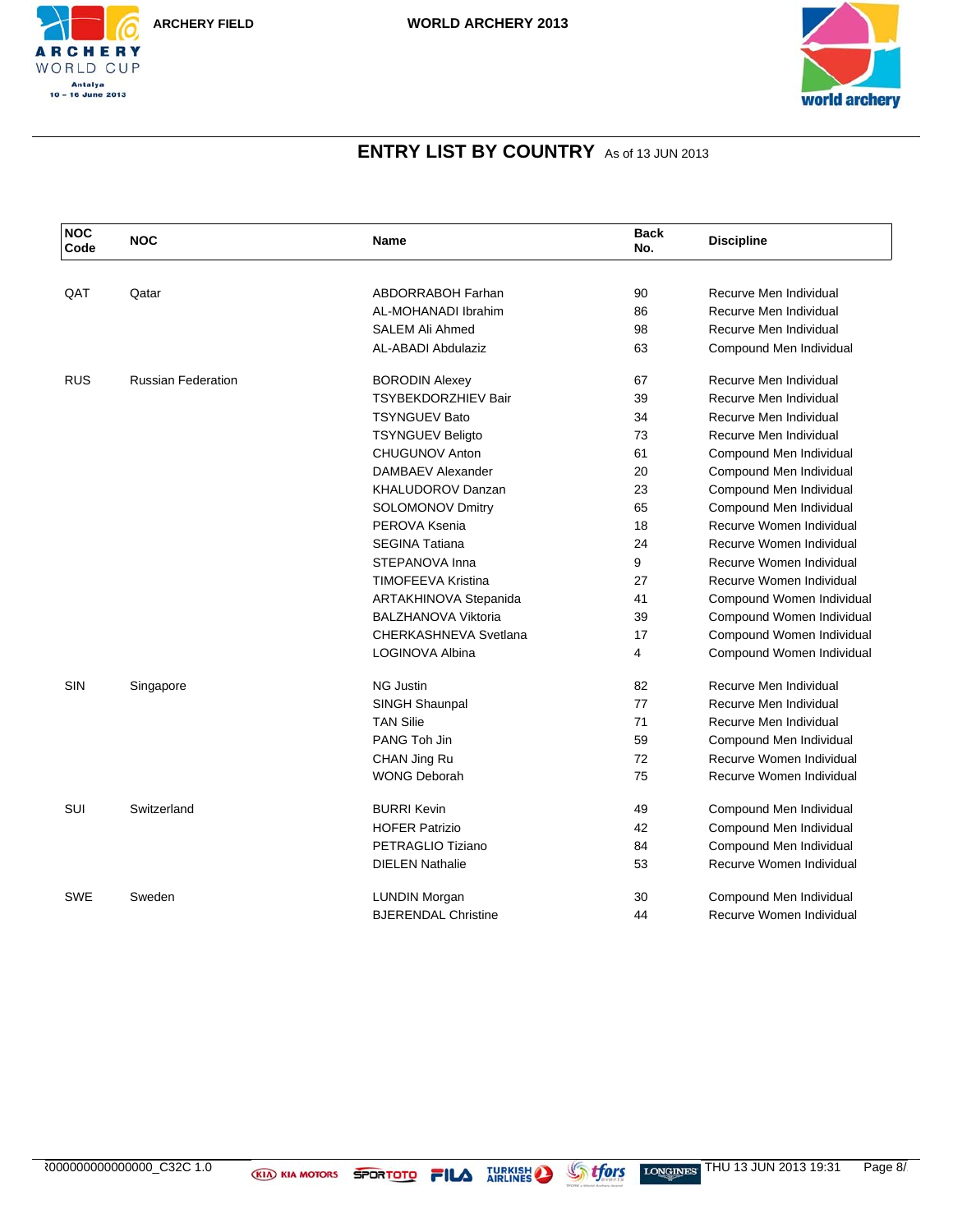



| <b>NOC</b><br>Code | <b>NOC</b>               | Name                      | <b>Back</b><br>No. | <b>Discipline</b>         |
|--------------------|--------------------------|---------------------------|--------------------|---------------------------|
|                    |                          |                           |                    |                           |
| <b>TUR</b>         | Turkey                   | <b>BOZLAR Fatih</b>       | 48                 | Recurve Men Individual    |
|                    |                          | <b>DEMIRAL Cevdet</b>     | 59                 | Recurve Men Individual    |
|                    |                          | <b>KIRSEVER Kerem</b>     | 32                 | Recurve Men Individual    |
|                    |                          | <b>YILMAZ Yagiz</b>       | 37                 | Recurve Men Individual    |
|                    |                          | <b>BACAK Ahmet</b>        | 67                 | Compound Men Individual   |
|                    |                          | <b>CAGIRAN</b> Evren      | 57                 | Compound Men Individual   |
|                    |                          | <b>ELMAAGACLI Demir</b>   | 35                 | Compound Men Individual   |
|                    |                          | <b>TANDOGAN Baris</b>     | 62                 | Compound Men Individual   |
|                    |                          | <b>AKTUNA Aybuke</b>      | 38                 | Recurve Women Individual  |
|                    |                          | <b>BAYKAL ONCU Elcin</b>  | 49                 | Recurve Women Individual  |
|                    |                          | <b>LOKLUOGLU Begul</b>    | 17                 | Recurve Women Individual  |
|                    |                          | YANDIMATA Deniz           | 59                 | Recurve Women Individual  |
|                    |                          | <b>AYSE Salgin</b>        | 59                 | Compound Women Individual |
|                    |                          | <b>COSKUN Cansu Ecem</b>  | 9                  | Compound Women Individual |
|                    |                          | <b>KOCAMAN Gizem</b>      | 56                 | Compound Women Individual |
|                    |                          | <b>SENOCAK Vildan</b>     | 42                 | Compound Women Individual |
| UKR                | Ukraine                  | <b>HAVELKO Yuriy</b>      | 58                 | Recurve Men Individual    |
|                    |                          | IVASHKO Markiyan          | 8                  | Recurve Men Individual    |
|                    |                          | <b>MARCHENKO Dmytro</b>   | 45                 | Recurve Men Individual    |
|                    |                          | <b>RUBAN Viktor</b>       | 22                 | Recurve Men Individual    |
|                    |                          | <b>KOVAL Victoriya</b>    | 23                 | Recurve Women Individual  |
|                    |                          | PALEKHA Kateryna          | 34                 | Recurve Women Individual  |
|                    |                          | PAVLOVA Anastasia         | 5                  | Recurve Women Individual  |
|                    |                          | SICHENIKOVA Lidiia        | 14                 | Recurve Women Individual  |
| <b>USA</b>         | United States of America | <b>ELLISON Brady</b>      | 5                  | Recurve Men Individual    |
|                    |                          | <b>FANCHIN Joe</b>        | 18                 | Recurve Men Individual    |
|                    |                          | <b>JOHNSON Richard</b>    | 51                 | Recurve Men Individual    |
|                    |                          | <b>KAMINSKI Jake</b>      | 23                 | Recurve Men Individual    |
|                    |                          | <b>COUSINS Dave</b>       | 29                 | Compound Men Individual   |
|                    |                          | <b>GELLENTHIEN Braden</b> | 10                 | Compound Men Individual   |
|                    |                          | <b>WILDE Reo</b>          | 2                  | Compound Men Individual   |
|                    |                          | WILLETT JR. Rodger        | $\mathbf{1}$       | Compound Men Individual   |
|                    |                          | <b>BROWN Mackenzie</b>    | 35                 | Recurve Women Individual  |
|                    |                          | <b>KOEHL Heather</b>      | 43                 | Recurve Women Individual  |
|                    |                          | <b>LEEK Miranda</b>       | 32                 | Recurve Women Individual  |
|                    |                          | <b>LORIG Khatuna</b>      | 10                 | Recurve Women Individual  |
|                    |                          | <b>COCHRAN Carli</b>      | 22                 | Compound Women Individual |
|                    |                          | <b>JONES Erika</b>        | 2                  | Compound Women Individual |
|                    |                          | VAN NATTA Jamie           | $\overline{7}$     | Compound Women Individual |
|                    |                          | <b>WATSON Diane</b>       | 43                 | Compound Women Individual |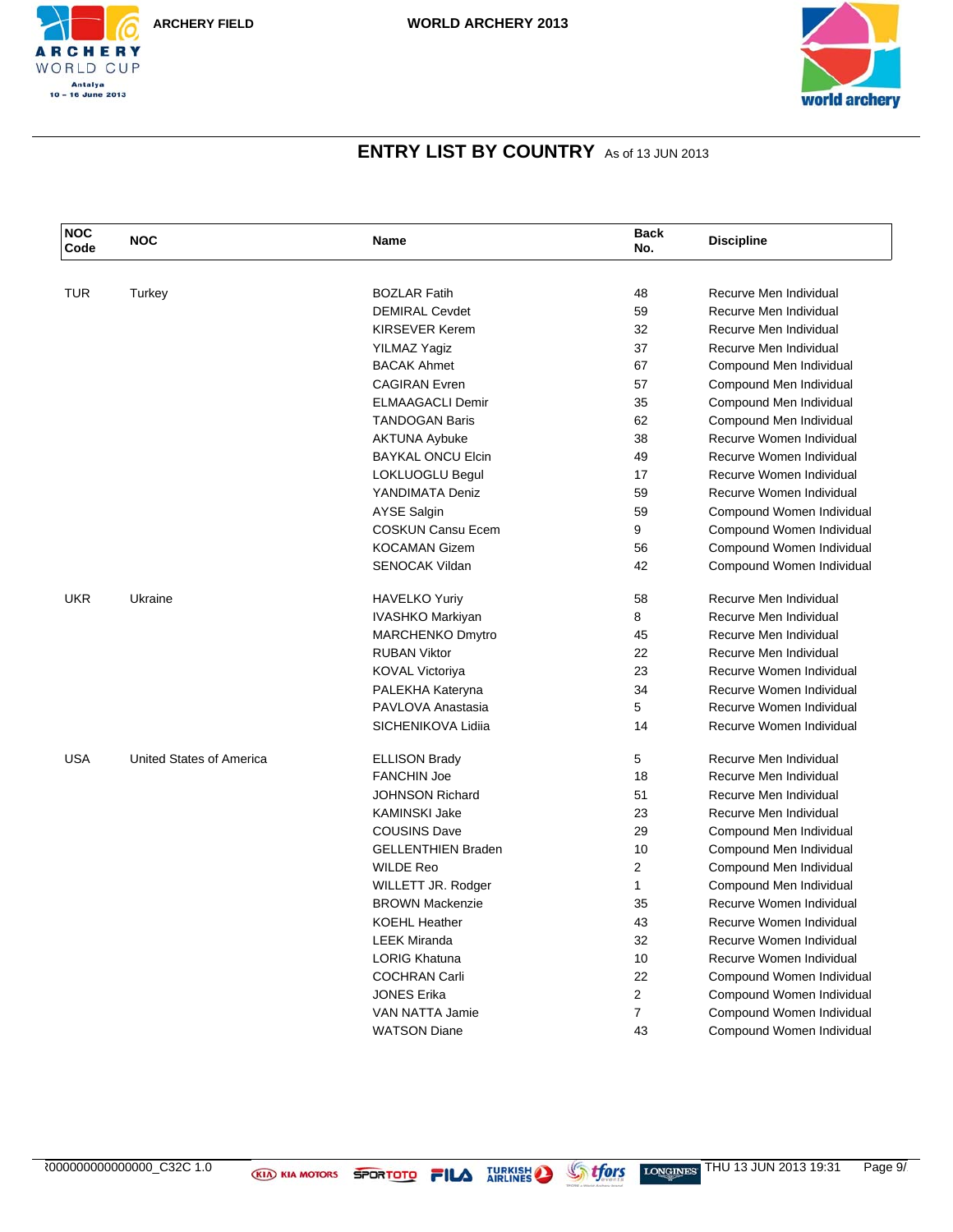



| <b>NOC</b><br>Code | <b>NOC</b> | <b>Name</b>            | <b>Back</b><br>No. | <b>Discipline</b>         |
|--------------------|------------|------------------------|--------------------|---------------------------|
|                    |            |                        |                    |                           |
| <b>VEN</b>         | Venezuela  | <b>MALAVE Elias</b>    | 53                 | Recurve Men Individual    |
|                    |            | VASQUEZ Ricardo        | 84                 | Recurve Men Individual    |
|                    |            | GONZALEZ Eduardo       | 41                 | Compound Men Individual   |
|                    |            | <b>BRITO Leidys</b>    | 31                 | Recurve Women Individual  |
|                    |            | <b>RIVERA Saraneth</b> | 71                 | Recurve Women Individual  |
|                    |            | <b>LEAL Jhoaneth</b>   | 47                 | Compound Women Individual |
|                    |            | MENDOZA Ana            | 32                 | Compound Women Individual |
|                    |            | SUDANO Andrea          | 52                 | Compound Women Individual |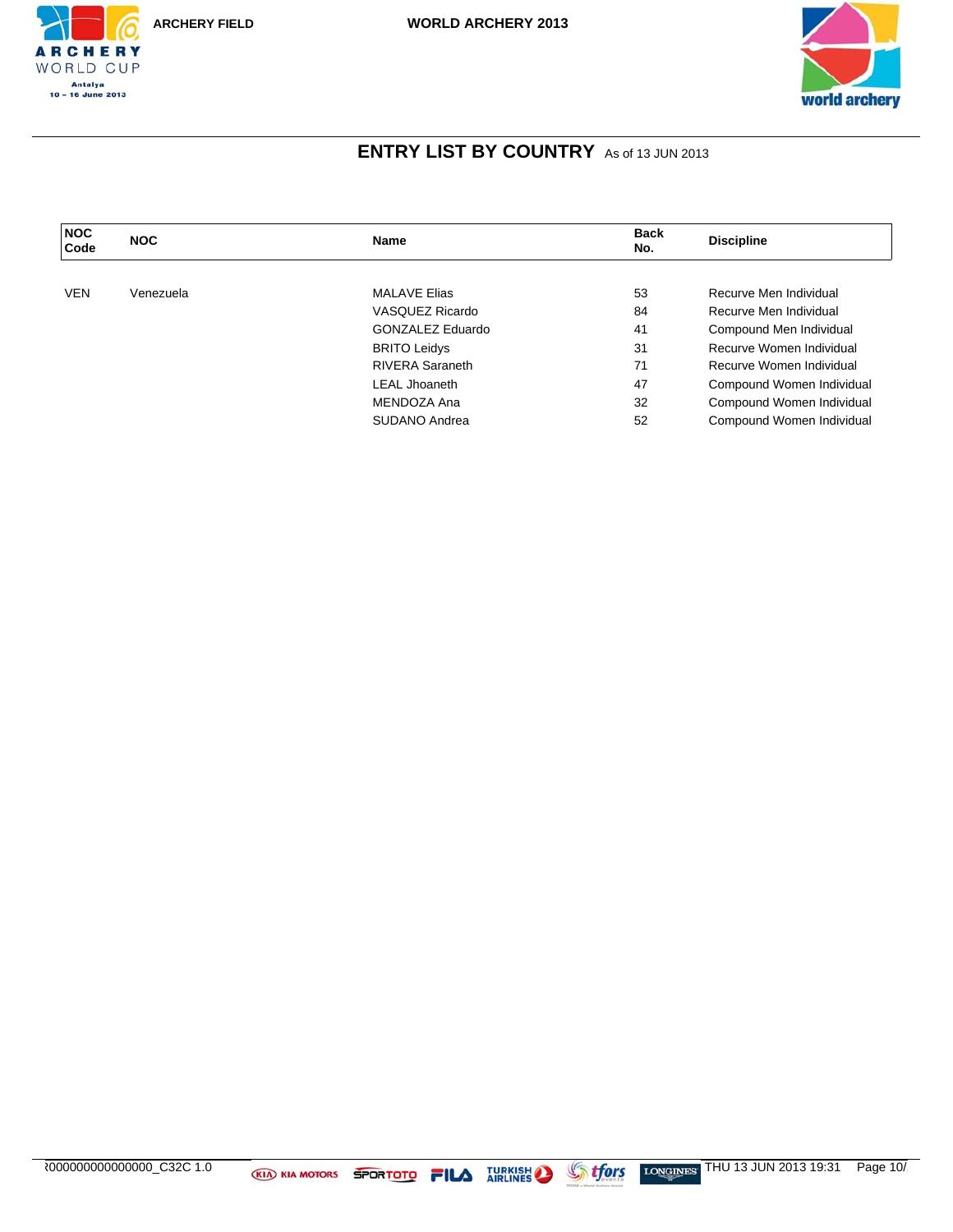



## **NUMBER OF ENTRIES BY EVENT** As of 10 JUN 2013

| Event                     | No. Athletes | <b>No. Countries</b> | No. Teams |
|---------------------------|--------------|----------------------|-----------|
| Recurve Men Individual    | 115          | 37                   | 29        |
| Recurve Women Individual  | 83           | 28                   | 17        |
| Compound Men Individual   | 84           | 31                   | 18        |
| Compound Women Individual | 64           | 25                   | 15        |
| <b>Recurve Mixed Team</b> | 50           | 25                   | 25        |
| Compound Mixed Team       | 42           | 21                   | 21        |

**Legend:**



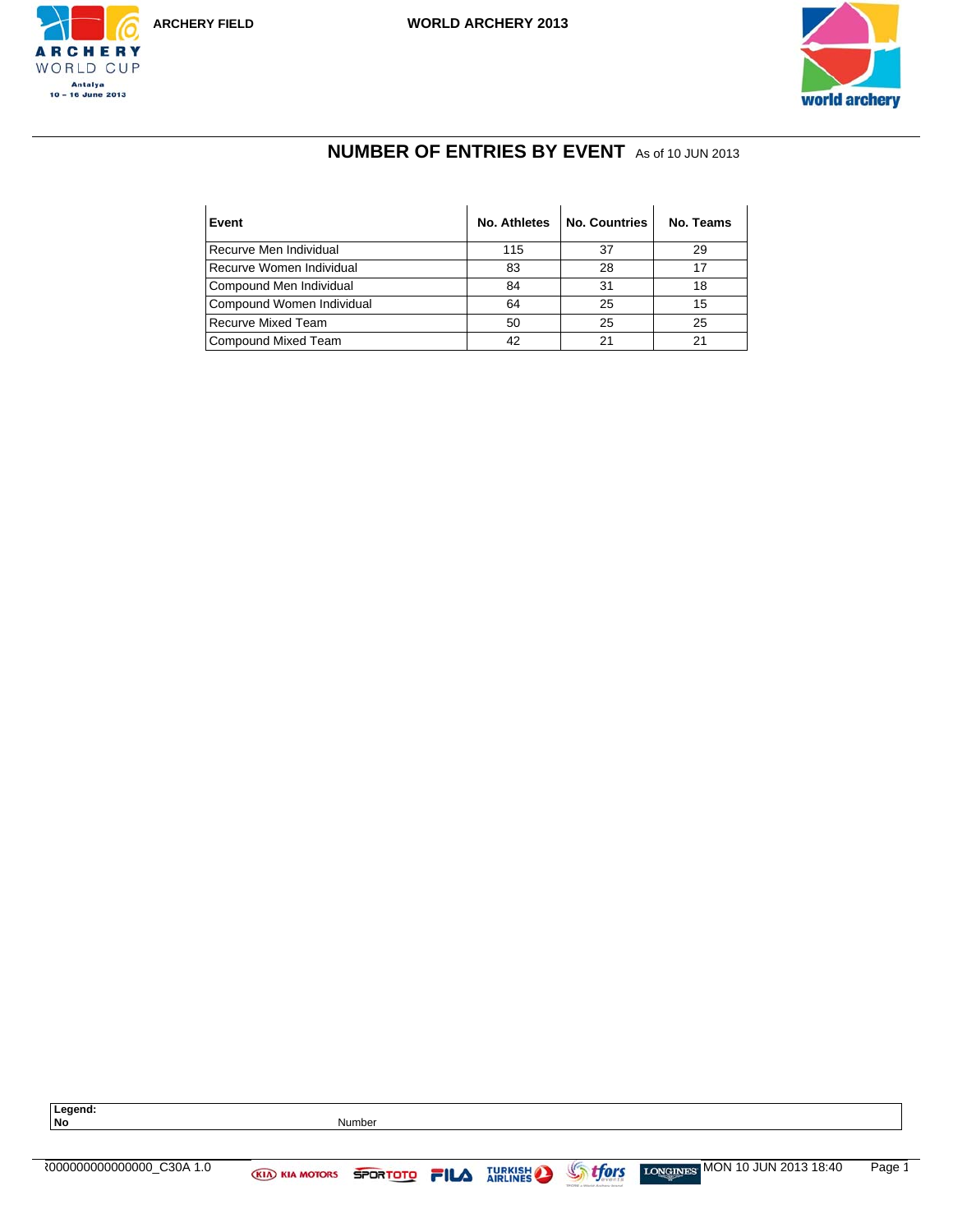



## **ARCHERY COMPETITION SCHEDULE** As of 11 JUN 2013

| Date       | <b>Session</b> | <b>Start</b><br>Time | Event                                                     | Round                                                    | <b>Match Number</b>                          |
|------------|----------------|----------------------|-----------------------------------------------------------|----------------------------------------------------------|----------------------------------------------|
|            | 1              |                      |                                                           |                                                          |                                              |
| TUE 11 JUN |                |                      | 9:45 Recurve Men Individual<br>Recurve Women Individual   | <b>Qualification Round</b><br><b>Qualification Round</b> |                                              |
| WED 12 JUN | 1              |                      | 9:45 Compound Men Individual<br>Compound Women Individual | <b>Qualification Round</b><br><b>Qualification Round</b> |                                              |
|            | 2              |                      | 14:30 Recurve Men Individual                              | 1/48 Round                                               | 1.48                                         |
|            |                |                      | 15:10 Recurve Men Individual                              | 1/24 Round                                               | 49.72                                        |
|            |                |                      | 16:15 Recurve Women Individual                            | 1/48 Round                                               | 1.48                                         |
|            |                |                      | 16:55 Recurve Women Individual                            | 1/24 Round                                               | 4972                                         |
| THU 13 JUN | 1              |                      | 9:30 Compound Men Individual                              | 1/48 Round                                               | 148                                          |
|            |                |                      | 10:10 Compound Men Individual                             | 1/24 Round                                               | 4972                                         |
|            |                |                      | 11:15 Compound Women Individual                           | 1/48 Round                                               | 148                                          |
|            |                |                      | 11:50 Compound Women Individual                           | 1/24 Round                                               | 4972                                         |
|            | 2              |                      | 14:10 Recurve Mixed Team                                  | 1/8 Elimination Round                                    | 1,2,3,4,5,6,7,8                              |
|            |                |                      | Compound Mixed Team                                       | 1/8 Elimination Round                                    | 1,2,3,4,5,6,7,8                              |
|            |                |                      | 14:40 Recurve Mixed Team                                  | Quarterfinal                                             | 9,10,11,12                                   |
|            |                |                      | <b>Compound Mixed Team</b>                                | Quarterfinal                                             | 9,10,11,12                                   |
|            |                |                      | 15:10 Recurve Mixed Team                                  | Semifinal                                                | 13,14                                        |
|            |                |                      | Compound Mixed Team                                       | Semifinal<br>1/16 Elimination Round                      | 13,14                                        |
|            |                |                      | 16:10 Recurve Men Individual                              |                                                          | 7388                                         |
|            |                |                      | Compound Men Individual                                   | 1/16 Elimination Round<br>1/16 Elimination Round         | 7388<br>7388                                 |
|            |                |                      | Recurve Women Individual<br>Compound Women Individual     | 1/16 Elimination Round                                   | 7388                                         |
|            |                |                      | 16:50 Recurve Men Individual                              | 1/8 Elimination Round                                    |                                              |
|            |                |                      | Compound Men Individual                                   | 1/8 Elimination Round                                    | 89,90,91,92,93,94,95<br>89,90,91,92,93,94,95 |
|            |                |                      | Recurve Women Individual                                  | 1/8 Elimination Round                                    | 89,90,91,92,93,94,95                         |
|            |                |                      | Compound Women Individual                                 | 1/8 Elimination Round                                    | 89,90,91,92,93,94,95                         |
|            |                |                      | 17:00 Compound Men Individual                             | 1/8 Elimination Round                                    | 96                                           |
|            |                |                      | Recurve Women Individual                                  | 1/8 Elimination Round                                    | 96                                           |
|            |                |                      | Compound Women Individual                                 | 1/8 Elimination Round                                    | 96                                           |
|            |                |                      | 17:25 Recurve Men Individual                              | 1/8 Elimination Round                                    | 96                                           |
|            |                |                      | Recurve Men Individual                                    | Quarterfinal                                             | 97,98,99,100                                 |
|            |                |                      | Compound Men Individual                                   | Quarterfinal                                             | 97,98,99,100                                 |
|            |                |                      | Recurve Women Individual                                  | Quarterfinal                                             | 97,98,99,100                                 |
|            |                |                      | Compound Women Individual                                 | Quarterfinal                                             | 97,98,99,100                                 |
|            |                |                      | 17:55 Recurve Men Individual                              | Semifinal                                                | 101,102                                      |
|            |                |                      | Compound Men Individual                                   | Semifinal                                                | 101,102                                      |
|            |                |                      | Recurve Women Individual                                  | Semifinal                                                | 101,102                                      |
|            |                |                      | Compound Women Individual                                 | Semifinal                                                | 101,102                                      |
| FRI 14 JUN |                | 9:30                 | Recurve Men Team                                          | 1/8 Elimination Round                                    | 1,2,3,4,5,6,7,8                              |
|            |                |                      | Compound Men Team                                         | 1/8 Elimination Round                                    | 1,2,3,4,5,6,7,8                              |
|            |                |                      | 10:30 Recurve Women Team                                  | 1/8 Elimination Round                                    | 1,2,3,4,5,6,7,8                              |
|            |                |                      | Compound Women Team                                       | 1/8 Elimination Round                                    | 1,2,3,4,5,6,7,8                              |
|            |                |                      | 11:15 Recurve Men Team                                    | Quarterfinal                                             | 9,10,11,12                                   |
|            |                |                      | Compound Men Team                                         | Quarterfinal                                             | 9,10,11,13                                   |
|            |                |                      | Recurve Women Team                                        | Quarterfinal                                             | 9,10,11,12                                   |
|            |                |                      | Compound Women Team                                       | Quarterfinal                                             | 9,10,11,12                                   |
|            |                |                      | 11:45 Recurve Men Team                                    | Semifinal                                                | 13,14                                        |
|            |                |                      | Compound Men Team                                         | Semifinal                                                | 13,14                                        |
|            |                |                      | Recurve Women Team                                        | Semifinal                                                | 13,14                                        |
|            |                |                      | Compound Women Team                                       | Semifinal                                                | 13,14                                        |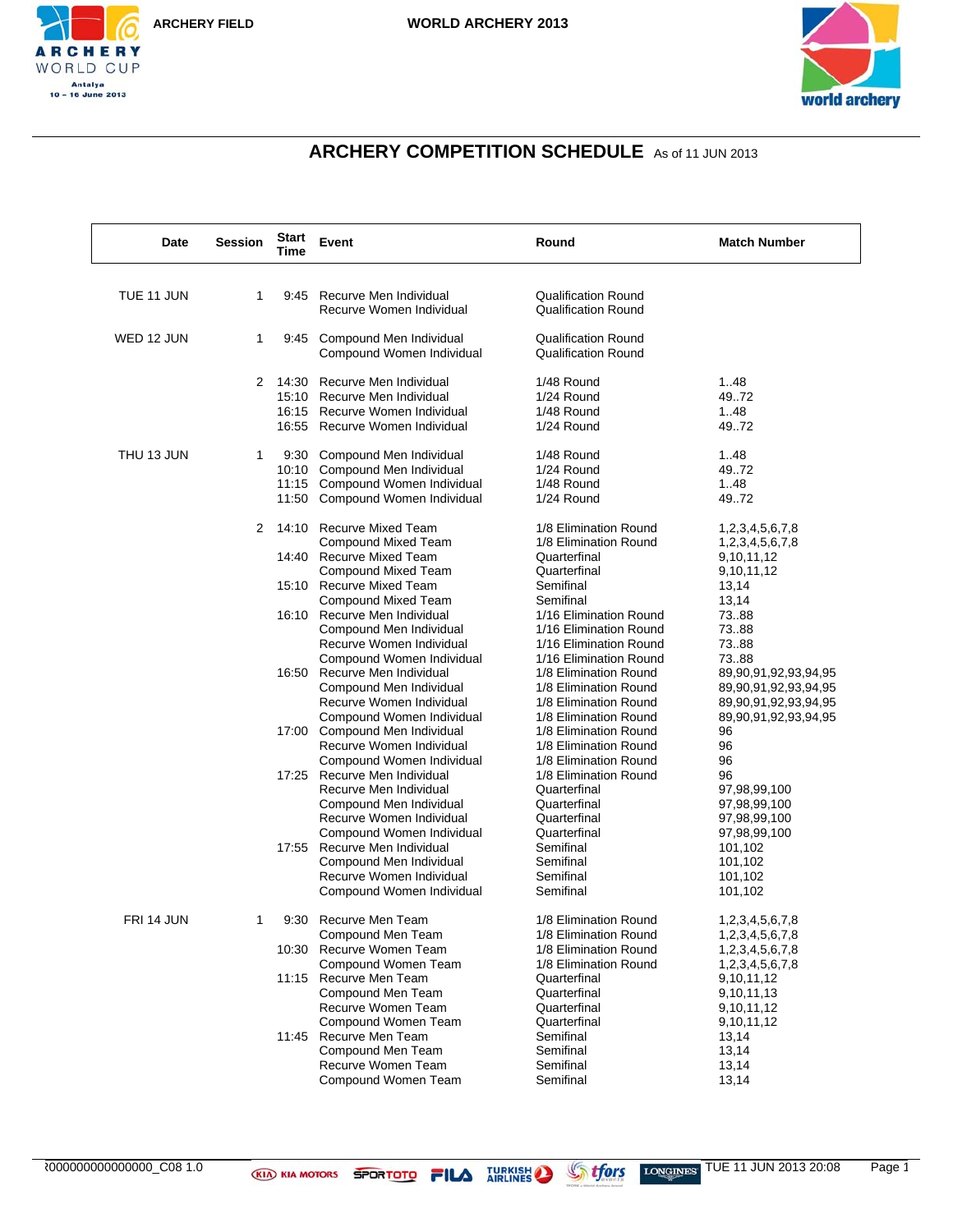



# **ARCHERY COMPETITION SCHEDULE** As of 11 JUN 2013

| Date       | <b>Session</b> | <b>Start</b><br>Time                               | Event                                                                                                                                                              | Round                                              | <b>Match Number</b>                                                                                                |
|------------|----------------|----------------------------------------------------|--------------------------------------------------------------------------------------------------------------------------------------------------------------------|----------------------------------------------------|--------------------------------------------------------------------------------------------------------------------|
|            |                |                                                    |                                                                                                                                                                    |                                                    |                                                                                                                    |
| SAT 15 JUN | 1.             | 11:00<br>11:24<br>11:48                            | Compound Women Team<br>Compound Women Team<br>Compound Men Team<br>12:12 Compound Men Team                                                                         | Final<br>Final<br>Final<br>Final                   | <b>Bronze Medal</b><br><b>Gold Medal</b><br><b>Bronze Medal</b><br>Gold Medal                                      |
|            | 2              | 15:00<br>15:23<br>15:46<br>16:03<br>16:20<br>16:37 | Compound Mixed Team<br>Compound Mixed Team<br>Compound Women Individual<br>Compound Women Individual<br>Compound Men Individual<br>Compound Men Individual         | Final<br>Final<br>Final<br>Final<br>Final<br>Final | <b>Bronze Medal</b><br>Gold Medal<br><b>Bronze Medal</b><br>Gold Medal<br><b>Bronze Medal</b><br><b>Gold Medal</b> |
| SUN 16 JUN |                | 11:00<br>11:24<br>11:48                            | Recurve Women Team<br>Recurve Women Team<br>Recurve Men Team<br>12:12 Recurve Men Team                                                                             | Final<br>Final<br>Final<br>Final                   | <b>Bronze Medal</b><br><b>Gold Medal</b><br><b>Bronze Medal</b><br><b>Gold Medal</b>                               |
|            | 2              | 15:00<br>15:23<br>15:46<br>16:03<br>16:20<br>16:37 | <b>Recurve Mixed Team</b><br><b>Recurve Mixed Team</b><br>Recurve Women Individual<br>Recurve Women Individual<br>Recurve Men Individual<br>Recurve Men Individual | Final<br>Final<br>Final<br>Final<br>Final<br>Final | <b>Bronze Medal</b><br><b>Gold Medal</b><br><b>Bronze Medal</b><br>Gold Medal<br><b>Bronze Medal</b><br>Gold Medal |

**Note:** Schedule is subject to change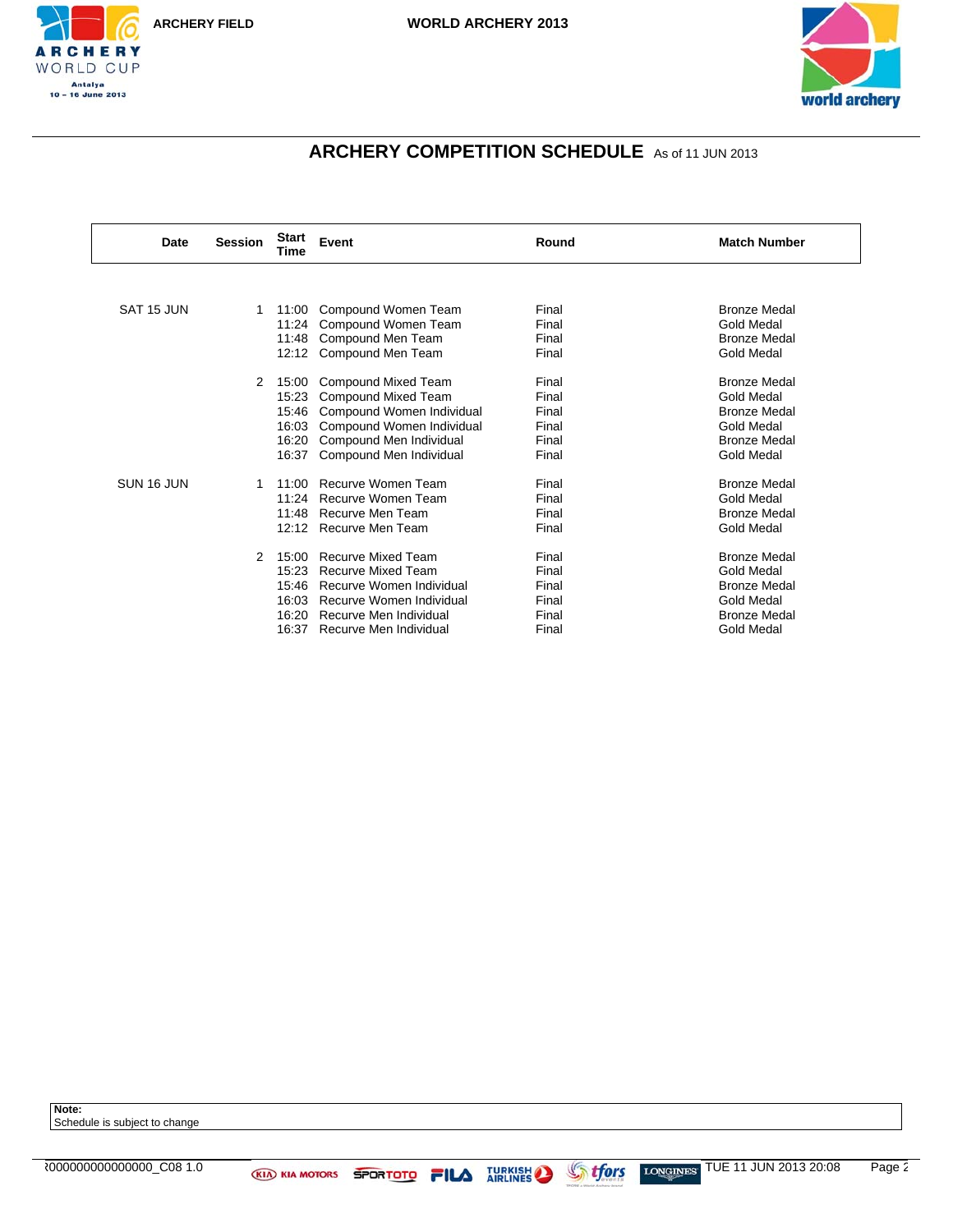



# **DETAILED COMPETITION SCHEDULE**

| <b>Date/Session</b> | <b>Start</b><br>Time | Event                  | Round                  | <b>Match</b> | <b>RR</b><br>No.º Rank | Participant 1 (Target 1) |            | <b>RR</b><br>Rank | Participant 2 (Target 2) |            |
|---------------------|----------------------|------------------------|------------------------|--------------|------------------------|--------------------------|------------|-------------------|--------------------------|------------|
| <b>SAT 15 JUN</b>   | 11:00                | Comp. Women Team       | <b>Bronze</b><br>Final | 15           |                        | 4 RUSSIAN FEDERATION     | <b>RUS</b> |                   | 3 FRANCE                 | <b>FRA</b> |
| <b>Session 1</b>    | 11:24                | Comp. Women Team       | Gold<br>Final          | 16           |                        | 8 COLOMBIA               | COL        |                   | 2 UNITED STATES of A.    | <b>USA</b> |
|                     | 11:48                | Comp. Men Team         | <b>Bronze</b><br>Final | 15           |                        | 5 FRANCE                 | <b>FRA</b> |                   | 11 <b>ITALY</b>          | <b>ITA</b> |
|                     | 12:12                | Comp. Men Team         | Gold<br>Final          | 16           | 1 <sup>1</sup>         | UNITED STATES of A.      | <b>USA</b> |                   | 2 DENMARK                | <b>DEN</b> |
| <b>SAT 15 JUN</b>   |                      | 15:00 Comp. Mixed Team | <b>Bronze</b><br>Final | 15           |                        | $4$ I.R. IRAN            | <b>IRI</b> |                   | 15 CANADA                | CAN        |
| <b>Session 2</b>    | 15:23                | Comp. Mixed Team       | Gold<br>Final          | 16           |                        | 8 ITALY                  | <b>ITA</b> |                   | 3 INDIA                  | <b>IND</b> |
|                     | 15:46                | Comp. Women Ind.       | <b>Bronze</b><br>Final | 103          |                        | 1 YOUN So Jung           | <b>KOR</b> |                   | 11 BERGER Kristina       | <b>GER</b> |
|                     | 16:03                | Comp. Women Ind.       | Gold<br>Final          | 104          |                        | 5 SEOK Ji Hyun           | <b>KOR</b> |                   | 23 LOPEZ Sara            | COL        |
|                     | 16:20                | Comp. Men Ind.         | <b>Bronze</b><br>Final | 103          |                        | 5 DAMSBO Martin          | <b>DEN</b> |                   | 10 GELLENTHIEN Braden    | <b>USA</b> |
|                     | 16:37                | Comp. Men Ind.         | Gold<br>Final          | 104          | 17                     | <b>LAURSEN Patrick</b>   | <b>DEN</b> |                   | 22 DOLLINGER Georg       | AUT        |

| Note:         | The archers' names or NOC name to be inserted after previous round completed.<br>Start time may vary. Check bulletin board for the latest information. |                                             |           |               |  |                |                                          |        |  |
|---------------|--------------------------------------------------------------------------------------------------------------------------------------------------------|---------------------------------------------|-----------|---------------|--|----------------|------------------------------------------|--------|--|
| Legend:<br>No | Number                                                                                                                                                 |                                             | <b>RR</b> | Ranking Round |  | T#             | Target                                   |        |  |
|               |                                                                                                                                                        | <b>KIA KIA MOTORS SPORTOTO FILA TURKISH</b> |           |               |  | <b>Strfors</b> | FRI 14 JUN 2013 12:20<br><b>LONGINES</b> | Page 1 |  |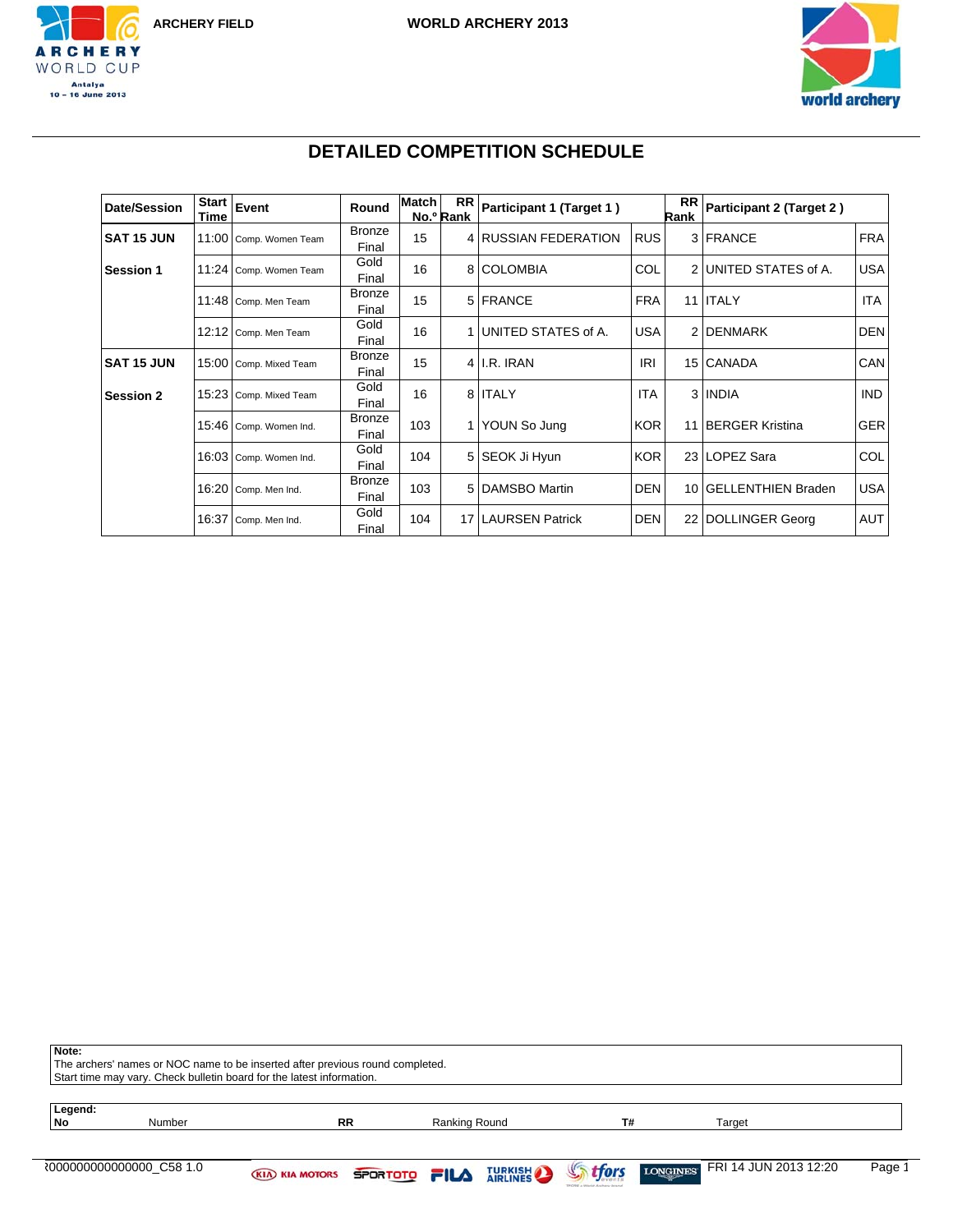



# **DETAILED COMPETITION SCHEDULE**

| <b>Date/Session</b> | <b>Start</b><br>Time | Event                 | Round                  | <b>Match</b> | <b>RR</b><br>No.º Rank | Participant 1 (Target 1) |            | RR<br>Rank | Participant 2 (Target 2) |            |
|---------------------|----------------------|-----------------------|------------------------|--------------|------------------------|--------------------------|------------|------------|--------------------------|------------|
| SUN 16 JUN          |                      | 11:00 Rec. Women Team | Bronze<br>Final        | 15           |                        | 4 RUSSIAN FEDERATION     | <b>RUS</b> |            | 3 UKRAINE                | <b>UKR</b> |
| <b>Session 1</b>    |                      | 11:24 Rec. Women Team | Gold<br>Final          | 16           |                        | 1 KOREA                  | <b>KOR</b> |            | 15 JAPAN                 | <b>JPN</b> |
|                     |                      | 11:48 Rec. Men Team   | <b>Bronze</b><br>Final | 15           | 13 <sup>1</sup>        | <b>TURKEY</b>            | <b>TUR</b> |            | 2 CHINA                  | <b>CHN</b> |
|                     | 12:12                | Rec. Men Team         | Gold<br>Final          | 16           |                        | 1 KOREA                  | <b>KOR</b> |            | 6 JAPAN                  | <b>JPN</b> |
| <b>SUN 16 JUN</b>   |                      | 15:00 Rec. Mixed Team | <b>Bronze</b><br>Final | 15           |                        | 5 MEXICO                 | <b>MEX</b> |            | 14 GREAT BRITAIN         | <b>GBR</b> |
| <b>Session 2</b>    |                      | 15:23 Rec. Mixed Team | Gold<br>Final          | 16           |                        | 1 KOREA                  | <b>KOR</b> |            | 2 CHINA                  | <b>CHN</b> |
|                     |                      | 15:46 Rec. Women Ind. | <b>Bronze</b><br>Final | 103          |                        | 1 KI Bo Bae              | <b>KOR</b> |            | 3 JOO Hyun Jung          | <b>KOR</b> |
|                     |                      | 16:03 Rec. Women Ind. | Gold<br>Final          | 104          |                        | 4 CUI Yuanyuan           | <b>CHN</b> |            | 2 YUN OK Hee             | <b>KOR</b> |
|                     |                      | 16:20 Rec. Men Ind.   | <b>Bronze</b><br>Final | 103          |                        | 13 NESPOLI Mauro         | <b>ITA</b> |            | 19 ZHANG Jianping        | <b>CHN</b> |
|                     | 16:37                | Rec. Men Ind.         | Gold<br>Final          | 104          | 9 <sup>1</sup>         | <b>SERRANO Juan Rene</b> | <b>MEX</b> |            | 2 OH Jin Hyek            | <b>KOR</b> |

| Note:         | The archers' names or NOC name to be inserted after previous round completed.<br>Start time may vary. Check bulletin board for the latest information. |                                             |           |               |  |                |                                          |        |  |
|---------------|--------------------------------------------------------------------------------------------------------------------------------------------------------|---------------------------------------------|-----------|---------------|--|----------------|------------------------------------------|--------|--|
| Legend:<br>No | Number                                                                                                                                                 |                                             | <b>RR</b> | Ranking Round |  | T#             | Target                                   |        |  |
|               |                                                                                                                                                        | <b>KIA KIA MOTORS SPORTOTO FILA TURKISH</b> |           |               |  | <b>Strfors</b> | FRI 14 JUN 2013 12:20<br><b>LONGINES</b> | Page 1 |  |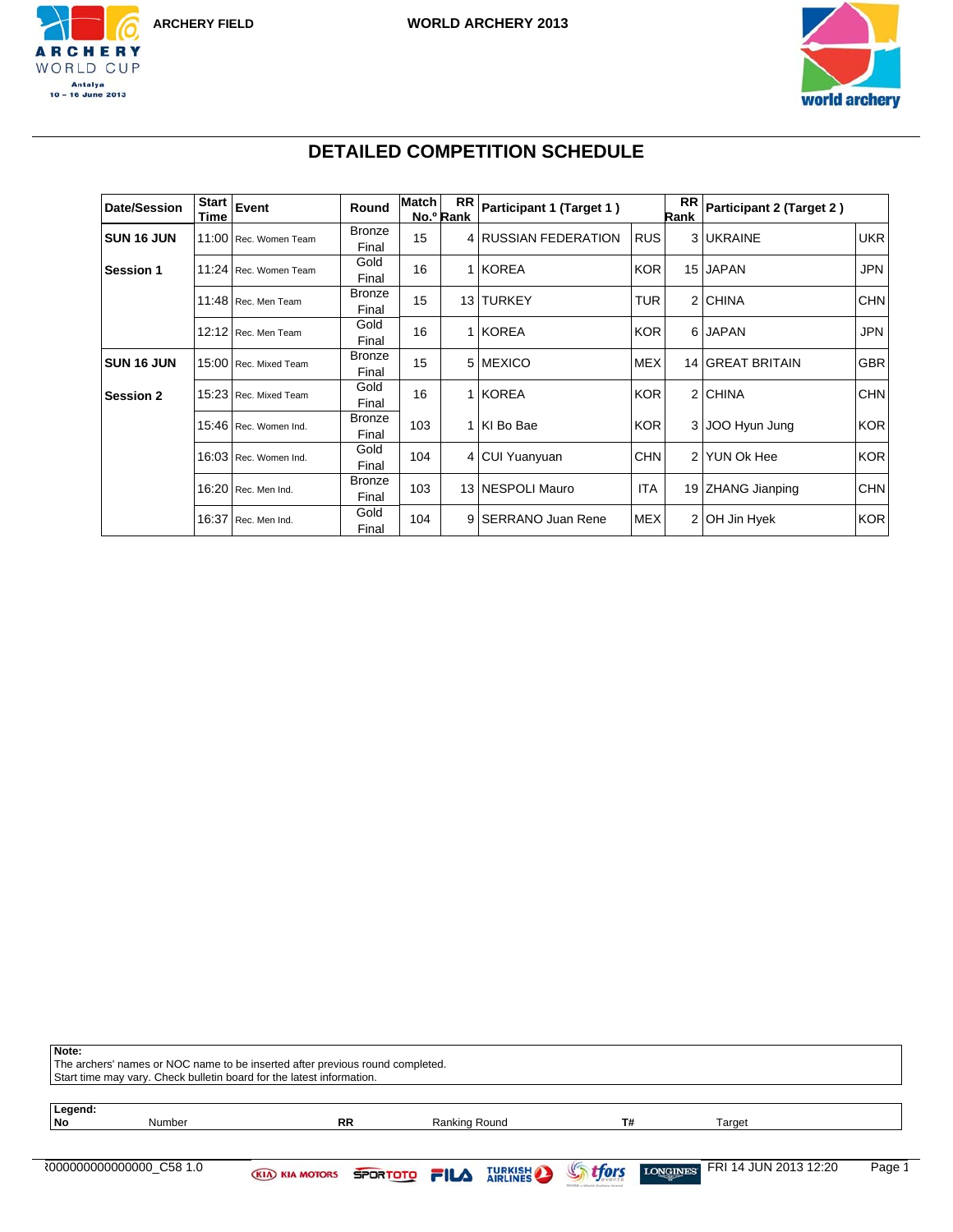



| <b>Rank Name</b>                                                                                                                                                                                                                                                                                                                                                                                                                                                                                                       | NOC<br>Code                                                                                                                                                                                                                                                            |
|------------------------------------------------------------------------------------------------------------------------------------------------------------------------------------------------------------------------------------------------------------------------------------------------------------------------------------------------------------------------------------------------------------------------------------------------------------------------------------------------------------------------|------------------------------------------------------------------------------------------------------------------------------------------------------------------------------------------------------------------------------------------------------------------------|
| 1 OH Jin Hyek<br>2 SERRANO Juan Rene<br>3 ZHANG Jianping<br>4 NESPOLI Mauro                                                                                                                                                                                                                                                                                                                                                                                                                                            | KOR.<br><b>MEX</b><br><b>CHN</b><br><b>ITA</b>                                                                                                                                                                                                                         |
| 5 ELLISON Brady<br>6 LEE Seungyun<br>7 ALVAREZ Luis<br>8 MOHAMAD Khairul Anuar                                                                                                                                                                                                                                                                                                                                                                                                                                         | <b>USA</b><br><b>KOR</b><br>MEX<br>MAS                                                                                                                                                                                                                                 |
| 9 DAS Atanu<br>IM Dong Hyun<br>OTA Shohei<br><b>PRILEPOV Anton</b><br><b>RUBAN Viktor</b><br>TSYBEKDORZHIEV Bair<br>VAN DEN OEVER Rick<br>XING Yu                                                                                                                                                                                                                                                                                                                                                                      | <b>IND</b><br><b>KOR</b><br>JPN<br><b>BLR</b><br><b>UKR</b><br>RUS<br><b>NED</b><br>CHN                                                                                                                                                                                |
| 17 AUBERT Thomas<br><b>BANERJEE Rahul</b><br><b>DEMIRAL Cevdet</b><br><b>FRANGILLI Michele</b><br><b>HENCKELS Jeff</b><br>IVASHKO Markiyan<br>JIN Jae Wang<br><b>KAMINSKI Jake</b><br>KIRSEVER Kerem<br><b>MARCHENKO Dmvtro</b><br>OLIVEIRA Bernardo<br>PREVOST Gael<br>TABATA Shungo<br><b>VALLADONT Jean-Charles</b><br>VELEZ Luis Eduardo<br><b>ZHANG Shuai</b>                                                                                                                                                     | FRA<br><b>IND</b><br>TUR<br><b>ITA</b><br><b>LUX</b><br><b>UKR</b><br><b>KOR</b><br><b>USA</b><br>TUR<br><b>UKR</b><br><b>BRA</b><br>FRA<br>JPN<br>FRA<br>MEX<br>CHN                                                                                                   |
| 33 BAKRI Atiq Bazil<br>BORTOLOTO Marcos A.<br><b>BOZLAR Fatih</b><br>CUESTA Elias<br><b>FANCHIN Joe</b><br>FERNANDEZ Antonio<br>FURUKAWA Takaharu<br>JOHNSON Richard<br>KAHLLUND Florian<br>LIU Xuanran<br>MANDIA Massimiliano<br>PAKZAD Behzad<br>RODRIGUEZ Juan I.<br><b>ROSLI Muhamad Fareez</b><br><b>SKOERIES Eric</b><br>SLATER Kieran<br>TALUKDAR Jayanta<br><b>TSYNGUEV Bato</b><br><b>TYACK Ryan</b><br>VAN DEN BERG Sjef<br>VAN DER VEN Rick<br><b>WORTH Taylor</b><br><b>YILMAZ Yagiz</b><br>ZAGAMI Alberto | MAS<br><b>BRA</b><br>TUR<br><b>ESP</b><br><b>USA</b><br><b>ESP</b><br><b>JPN</b><br><b>USA</b><br><b>GER</b><br>CHN<br><b>ITA</b><br>IRI<br><b>ESP</b><br><b>MAS</b><br>GER<br><b>GBR</b><br><b>IND</b><br>RUS<br>AUS<br><b>NED</b><br>NED<br>AUS<br>TUR<br><b>ITA</b> |
| 57 ABDORRABOH Farhan<br>AGUILAR GIMPEL Guillermo                                                                                                                                                                                                                                                                                                                                                                                                                                                                       | QAT<br>CHI                                                                                                                                                                                                                                                             |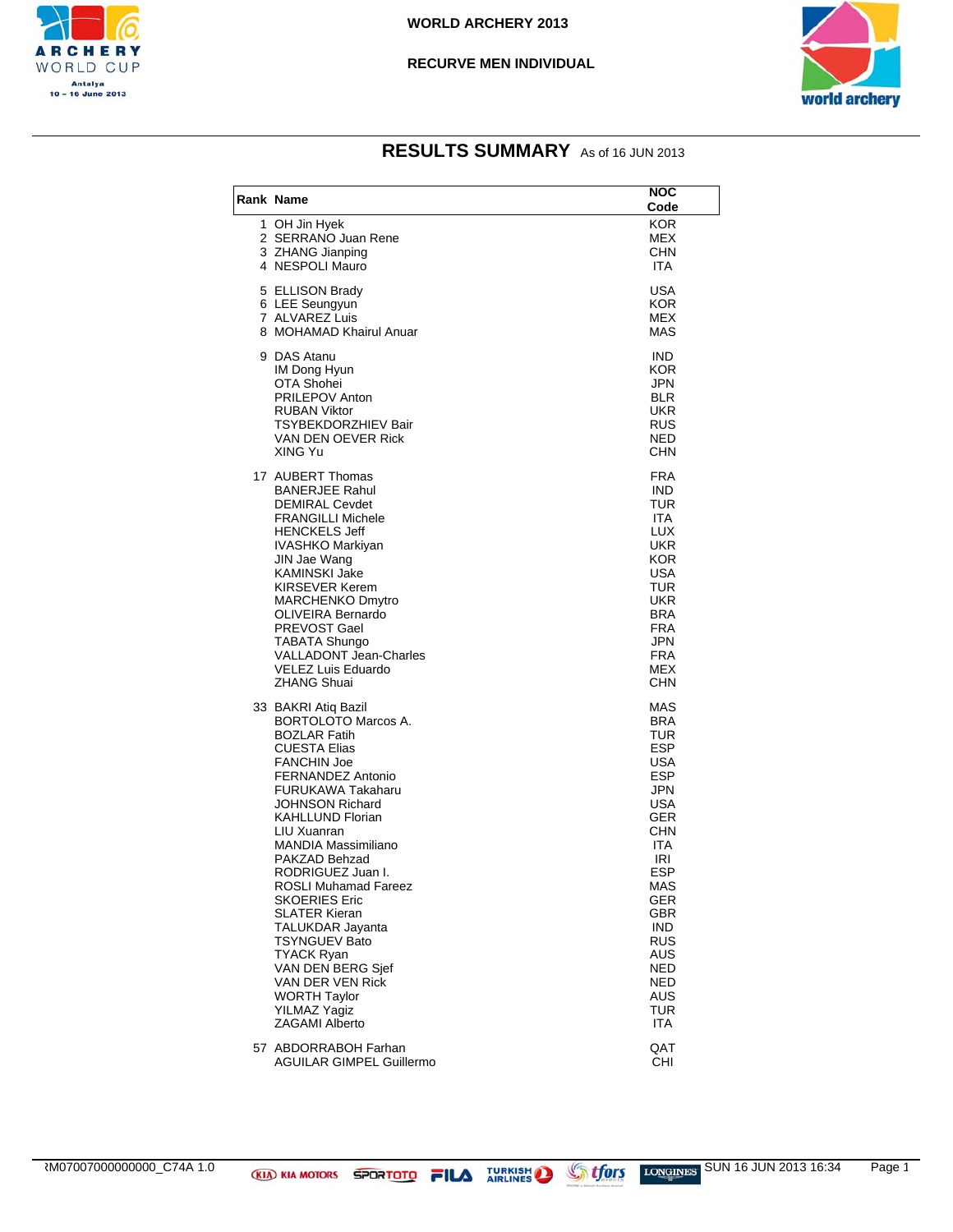



## **RESULTS SUMMARY** As of 16 JUN 2013

| Rank Name                                   | NOC<br>Code              |
|---------------------------------------------|--------------------------|
| 57 AL-ABDULMUHSIN Mohammad Omar             | <b>KSA</b>               |
| AL-HAMADANI Ali Adnan Mohammed              | IRQ.                     |
| AL-MOHANADI Ibrahim                         | QAT                      |
| ALBAQAMI Muidh Rajah H                      | <b>KSA</b>               |
| ALSUFYANI Mohammed Radah D.                 | <b>KSA</b>               |
| AREBI Ali<br><b>BARRA Cristobal</b>         | LBA<br>CHI               |
| <b>BASUMATARY Rajib</b>                     | <b>IND</b>               |
| <b>BERTSCHLER Alexander</b>                 | AUT                      |
| <b>BORODIN Alexey</b>                       | <b>RUS</b>               |
| <b>BULIGA Artur</b>                         | MDA                      |
| <b>DENIS</b> Ivan                           | <b>BEL</b>               |
| EMILIO Fabio C.                             | <b>BRA</b>               |
| <b>EVANS Sean</b>                           | GBR                      |
| <b>FAUCHERON Thomas</b><br>GONZALEZ Ivan    | <b>FRA</b><br>MEX        |
| <b>HAMOR Martin</b>                         | CZE                      |
| <b>HAVELKO Yuriy</b>                        | UKR                      |
| JASSIM Mohammed Mahmood                     | IRQ                      |
| KAMARUDDIN Haziq                            | <b>MAS</b>               |
| <b>KENT Brett</b>                           | AUS                      |
| KHALAF FAYYADH Hussein                      | IRQ.                     |
| LIAHUSHEV Alexander                         | <b>BLR</b>               |
| <b>MALAVE Elias</b><br>MARUSAU Mikalai      | <b>VEN</b><br><b>BLR</b> |
| <b>MCDONALD Jesse</b>                       | AUS                      |
| <b>MORGAN Ashe</b>                          | GBR                      |
| MOSESHVILI Jaba                             | GEO                      |
| <b>NESEMANN Simon</b>                       | <b>GER</b>               |
| NG Justin                                   | <b>SIN</b>               |
| OLARU Dan                                   | MDA                      |
| <b>ORLIC Vedran</b>                         | <b>CRO</b>               |
| PARSENADZE Archil                           | GEO                      |
| PILA Andres<br>PKHAKADZE Lasha              | COL<br>GEO               |
| POPPENBORG Rafael                           | <b>GER</b>               |
| RAHIMI Gholamreza                           | IRI                      |
| RAZAVIMASHOUF Sasan                         | IRI                      |
| <b>REBERNIG Erwin</b>                       | AUT                      |
| REZENDE XAVIER Daniel                       | <b>BRA</b>               |
| SALEM Ali Ahmed                             | QAT                      |
| <b>SEGMEHL Martin</b>                       | AUT                      |
| SINGH Shaunpal<br><b>TAN Silie</b>          | SIN<br><b>SIN</b>        |
| <b>TSYNGUEV Beligto</b>                     | RUS                      |
| VASQUEZ Ricardo                             | <b>VEN</b>               |
| 105 AL-HAZMI Khalid                         | <b>KSA</b>               |
| 106  SALMAN Ali Muhi                        | IRQ                      |
| 107 RABAA Mostafa Ben                       | LBA                      |
| 108 MARTIROSYAN Hamlet                      | <b>ARM</b>               |
| 109 RUBAILO Arcadii<br>110 ALNAAS Emad-Deen | <b>MDA</b>               |
| 111 ALSHATTI Ahmad                          | LBA<br><b>KUW</b>        |
| 112 MALALLAH Abdullah                       | <b>KUW</b>               |
| 113 BUSHEHRI Abdulaziz                      | <b>KUW</b>               |
| <b>DNS LEKVEISHVILI Akaki</b>               | GEO                      |
| DNS ALRASHIDI Fahad                         | <b>KUW</b>               |

**Legend: Did not start**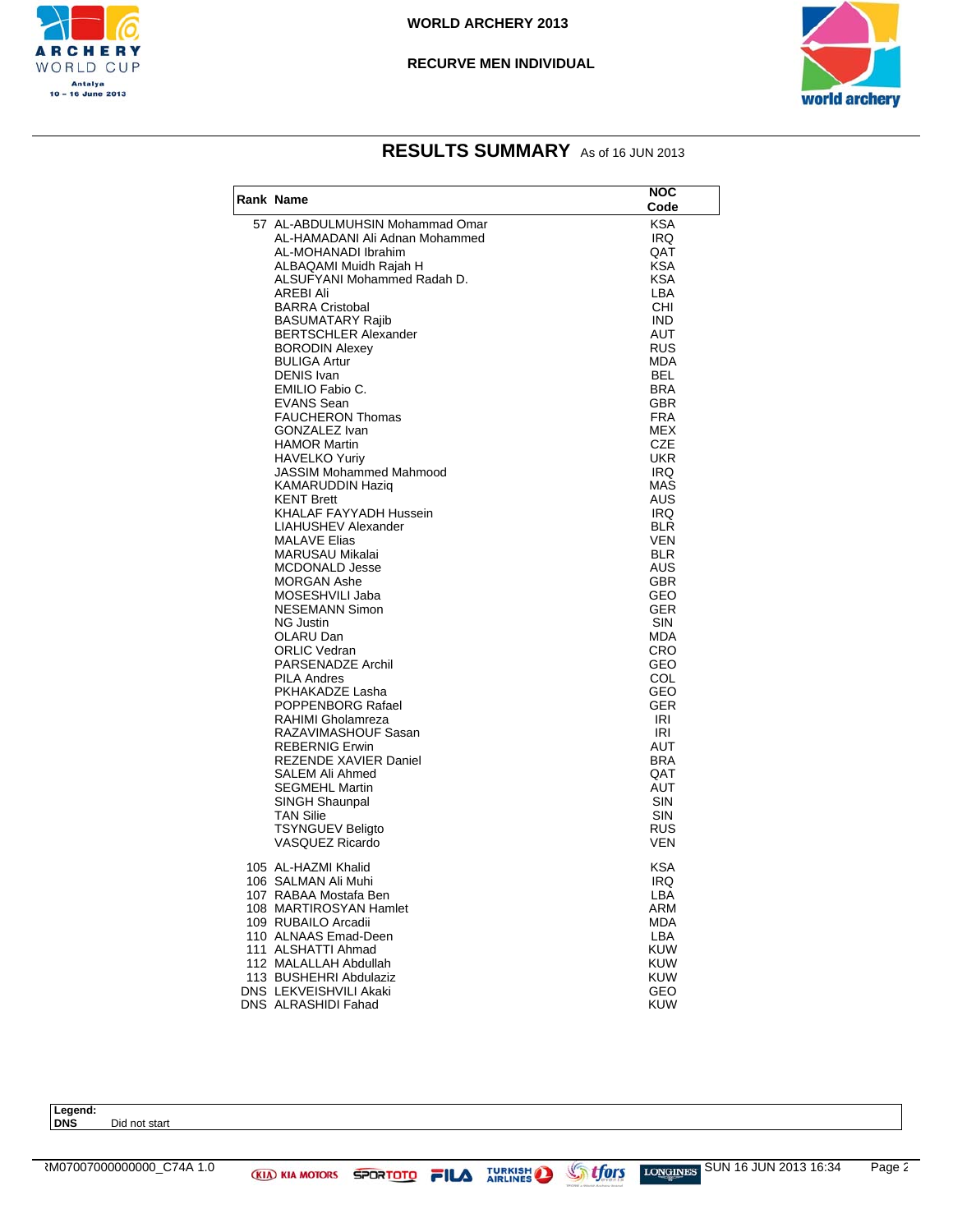



| <b>Rank Name</b>                                                                                                                                                                                                                                                                                                                                                                                                                                                                                                                                                       | NOC<br>Code                                                                                                                                                                                                           |
|------------------------------------------------------------------------------------------------------------------------------------------------------------------------------------------------------------------------------------------------------------------------------------------------------------------------------------------------------------------------------------------------------------------------------------------------------------------------------------------------------------------------------------------------------------------------|-----------------------------------------------------------------------------------------------------------------------------------------------------------------------------------------------------------------------|
| 1 CUI Yuanyuan<br>2 YUN Ok Hee<br>3 KI Bo Bae<br>4 JOO Hyun Jung                                                                                                                                                                                                                                                                                                                                                                                                                                                                                                       | <b>CHN</b><br>KOR.<br><b>KOR</b><br><b>KOR</b>                                                                                                                                                                        |
| 5 KATO Ayano<br>6 ROMAN Aida<br>7 LAISHRAM Bombayla Devi<br>8 STEPANOVA Inna                                                                                                                                                                                                                                                                                                                                                                                                                                                                                           | JPN<br>MEX<br><b>IND</b><br><b>RUS</b>                                                                                                                                                                                |
| 9 CHRISTIANSEN Carina<br>LORIG Khatuna<br>PEROVA Ksenia<br>RENDON Ana Maria<br>SICHENIKOVA Lidiia<br>TIMOFEEVA Kristina<br>VALEEVA Natalia<br><b>WINTER Karina</b>                                                                                                                                                                                                                                                                                                                                                                                                     | <b>DEN</b><br><b>USA</b><br>RUS<br>COL<br><b>UKR</b><br><b>RUS</b><br><b>ITA</b><br><b>GER</b>                                                                                                                        |
| 17 BANERJEE Dola<br><b>BJERENDAL Christine</b><br><b>BURIULY Rimil</b><br><b>COTRY Cyrielle</b><br><b>FANG Yuting</b><br><b>FERGUSON Semra</b><br>FOLKARD Naomi<br>GONZALEZ Gina<br><b>HAYASHI Yuki</b><br><b>MANDIA Claudia</b><br>MARZOUGHI Ameneh<br>PALEKHA Kateryna<br>PAVLOVA Anastasia<br><b>SEGINA Tatiana</b><br>VALENCIA Alejandra<br>XU Jing                                                                                                                                                                                                                | <b>IND</b><br>SWE<br><b>IND</b><br><b>FRA</b><br><b>CHN</b><br>AUS<br><b>GBR</b><br>MEX<br>JPN<br><b>ITA</b><br>IRI<br><b>UKR</b><br><b>UKR</b><br><b>RUS</b><br>MEX<br>CHN                                           |
| 33 AKTUNA Aybuke<br><b>BRIANNE Noemie</b><br><b>BRITO Leidys</b><br><b>BROWN Mackenzie</b><br>CHANG Hye Jin<br><b>FEENEY Alexandra</b><br><b>GARCIA Mariana</b><br><b>GOMES DOS SANTOS Ane Marcelle</b><br><b>HAIDN TSCHALOVA Veronika</b><br><b>INGLEY Alice</b><br><b>KOEHL Heather</b><br>KOVAL Victoriya<br>KUMARI Deepika<br>LIONETTI Pia<br>LOKLUOGLU Begul<br>MARUSAVA Hanna<br><b>NIKITIN Sarah</b><br>RAMIREZ Paola<br>SARTORI Guendalina<br><b>TIMOFEYEVA Ekaterina</b><br><b>TOLKACH Alena</b><br><b>UNRUH Lisa</b><br><b>VIEHMEIER Isabel</b><br>ZHU Jiani | TUR<br>FRA<br><b>VEN</b><br>USA<br><b>KOR</b><br>AUS<br>MEX<br><b>BRA</b><br>GER<br>AUS<br>USA<br>UKR<br>IND<br>ITA<br>TUR<br><b>BLR</b><br>BRA<br>COL<br>ITA<br><b>BLR</b><br><b>BLR</b><br>GER<br>GER<br><b>CHN</b> |
| 57 ABULADZE Medea<br>AL- MAMOORI Haiir                                                                                                                                                                                                                                                                                                                                                                                                                                                                                                                                 | GEO<br>IRQ                                                                                                                                                                                                            |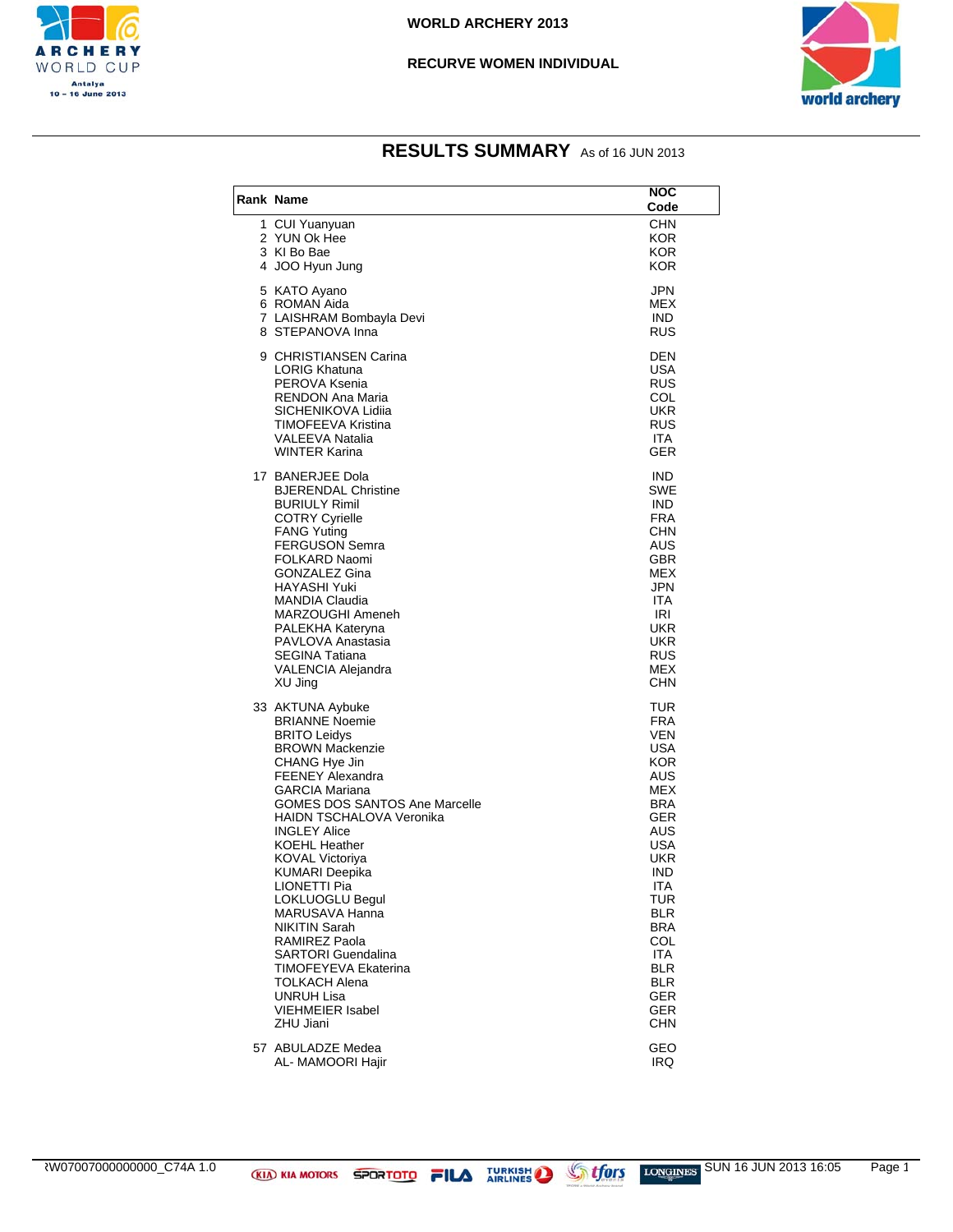



## **RESULTS SUMMARY** As of 16 JUN 2013

|                              | <b>NOC</b> |
|------------------------------|------------|
| Rank Name                    | Code       |
| 57 AL-MASHHADANI Rand        | IRQ        |
| AL DAKHILI Farah             | <b>IRQ</b> |
| AL JAMIL Ghazwa              | <b>IRQ</b> |
| <b>ASADI Sareh</b>           | IRI        |
| <b>BAYKAL ONCU Elcin</b>     | TUR        |
| CHAN Jing Ru                 | <b>SIN</b> |
| <b>DIELEN Nathalie</b>       | SUI        |
| <b>GREENSTEIN Jessica</b>    | AUS        |
| <b>GRIGORYAN Roza</b>        | ARM        |
| HOLDT-CASPERSEN Nynne Sophie | <b>DEN</b> |
| KAWANAKA Kaori               | <b>JPN</b> |
| <b>KUTALADZE Teona</b>       | GEO        |
| <b>LAURSEN Anne Marie</b>    | <b>DEN</b> |
| <b>LEEK Miranda</b>          | <b>USA</b> |
| MAHMOODISERESHT Maryam       | IRI        |
| MALDONADO Tania              | <b>CHI</b> |
| <b>MIRCA Alexandra</b>       | <b>MDA</b> |
| <b>MORAGA Sophia</b>         | <b>CHI</b> |
| <b>RIVERA Saraneth</b>       | <b>VEN</b> |
| <b>TSIALA Phutkaradze</b>    | GEO        |
| <b>VASILYAN Nune</b>         | ARM        |
| <b>WONG Deborah</b>          | <b>SIN</b> |
| YACHNIK Elena                | <b>BLR</b> |
| YANDIMATA Deniz              | <b>TUR</b> |
| DNS DUMBADZE Ana             | GEO        |

**Legend: Did not start**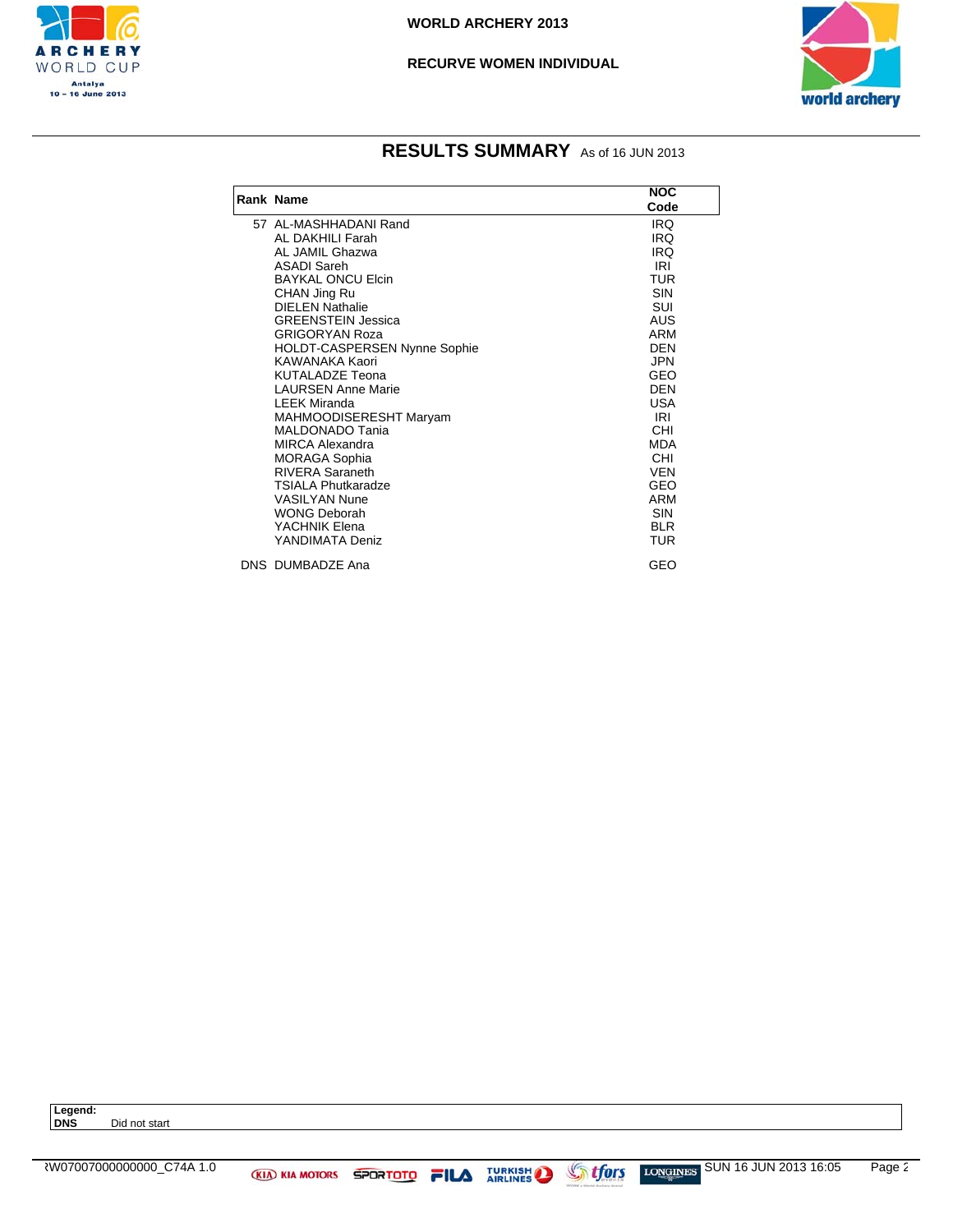

#### **COMPOUND MEN INDIVIDUAL**



| Rank Name                                                                                                                                                                                                                                                                                                                                                                                                                                                                                                                                                              | NOC<br>Code                                                                                                                                                                                               |
|------------------------------------------------------------------------------------------------------------------------------------------------------------------------------------------------------------------------------------------------------------------------------------------------------------------------------------------------------------------------------------------------------------------------------------------------------------------------------------------------------------------------------------------------------------------------|-----------------------------------------------------------------------------------------------------------------------------------------------------------------------------------------------------------|
| 1 LAURSEN Patrick<br>2 DOLLINGER Georg<br>3 DAMSBO Martin<br>4 GELLENTHIEN Braden                                                                                                                                                                                                                                                                                                                                                                                                                                                                                      | <b>DEN</b><br>AUT<br><b>DEN</b><br>USA                                                                                                                                                                    |
| 5 MIN Lihong<br><b>WILDE Reo</b><br>7 KAZEMPOOR Amir<br>8 DOUSSOT Christophe                                                                                                                                                                                                                                                                                                                                                                                                                                                                                           | KOR<br><b>USA</b><br>IRI<br><b>FRA</b>                                                                                                                                                                    |
| 9 AAMAAS Njaal<br><b>BOE Morten</b><br><b>CHAUHAN Rajat</b><br>CHOI Yong Hee<br><b>ELZINGA Peter</b><br>NEKOEEI Hamzeh<br><b>SCHLOESSER Mike</b><br>WILLETT JR. Rodger                                                                                                                                                                                                                                                                                                                                                                                                 | NOR<br>NOR.<br><b>IND</b><br><b>KOR</b><br>NED<br>IRI<br>NED<br>USA                                                                                                                                       |
| 17 ALVARADO Gerardo<br><b>BOVINI Mauro</b><br><b>BROSNAN Michael</b><br><b>CARDONA Camilo Andres</b><br><b>COGHLAN Patrick</b><br><b>COUSINS Dave</b><br><b>DELOCHE Pierre Julien</b><br><b>GENET Dominique</b><br><b>GONZALEZ Eduardo</b><br><b>GONZALEZ Rodolfo</b><br><b>HOFER Patrizio</b><br>KIM Jongho<br>LUNDIN Morgan<br><b>MAZZI Stefano</b><br><b>MOSER Daniel</b><br>YANG Youngho                                                                                                                                                                           | MEX<br><b>ITA</b><br>AUS<br>COL<br>AUS<br>USA<br><b>FRA</b><br><b>FRA</b><br><b>VEN</b><br>MEX<br>SUI<br><b>KOR</b><br><b>SWE</b><br><b>ITA</b><br>AUT<br>KOR                                             |
| 33 BACAK Ahmet<br><b>BERNHUBER Gerald</b><br><b>BRICE Scott</b><br><b>BUSBY Duncan</b><br><b>CAGIRAN Evren</b><br><b>CARDOSO Mario</b><br>DAMBAEV Alexander<br><b>DOLDERMAN Sander</b><br><b>DOS SANTOS Roberval</b><br><b>ELMAAGACLI Demir</b><br>FIERRO Julio Ricardo<br><b>HANSEN Stephan</b><br>HARIDAS L.<br>HAUGSETH Mads<br>KHALUDOROV Danzan<br><b>MARAIS Francois</b><br><b>MATZNER Michael</b><br>MOIRANGTHEM Gandhi Singh<br><b>PAGNI Sergio</b><br>ROJAS Francisco<br>RORIZ JR. Marcelo<br>SIGAUSKAS Vladas<br>TJENTLAND Oddmund<br><b>TRILLUS Dietmar</b> | TUR<br>AUT<br>AUS<br>GBR<br>TUR<br>MEX<br><b>RUS</b><br>NED<br>BRA<br>TUR<br>MEX<br>DEN<br><b>IND</b><br>NOR.<br><b>RUS</b><br>NAM<br>AUT<br>IND.<br>ITA<br>COL<br><b>BRA</b><br>LTU<br><b>NOR</b><br>CAN |
| 57 ABDUL AZIZ Alrodhan<br>AL-ABADI Abdulaziz                                                                                                                                                                                                                                                                                                                                                                                                                                                                                                                           | <b>KSA</b><br>QAT                                                                                                                                                                                         |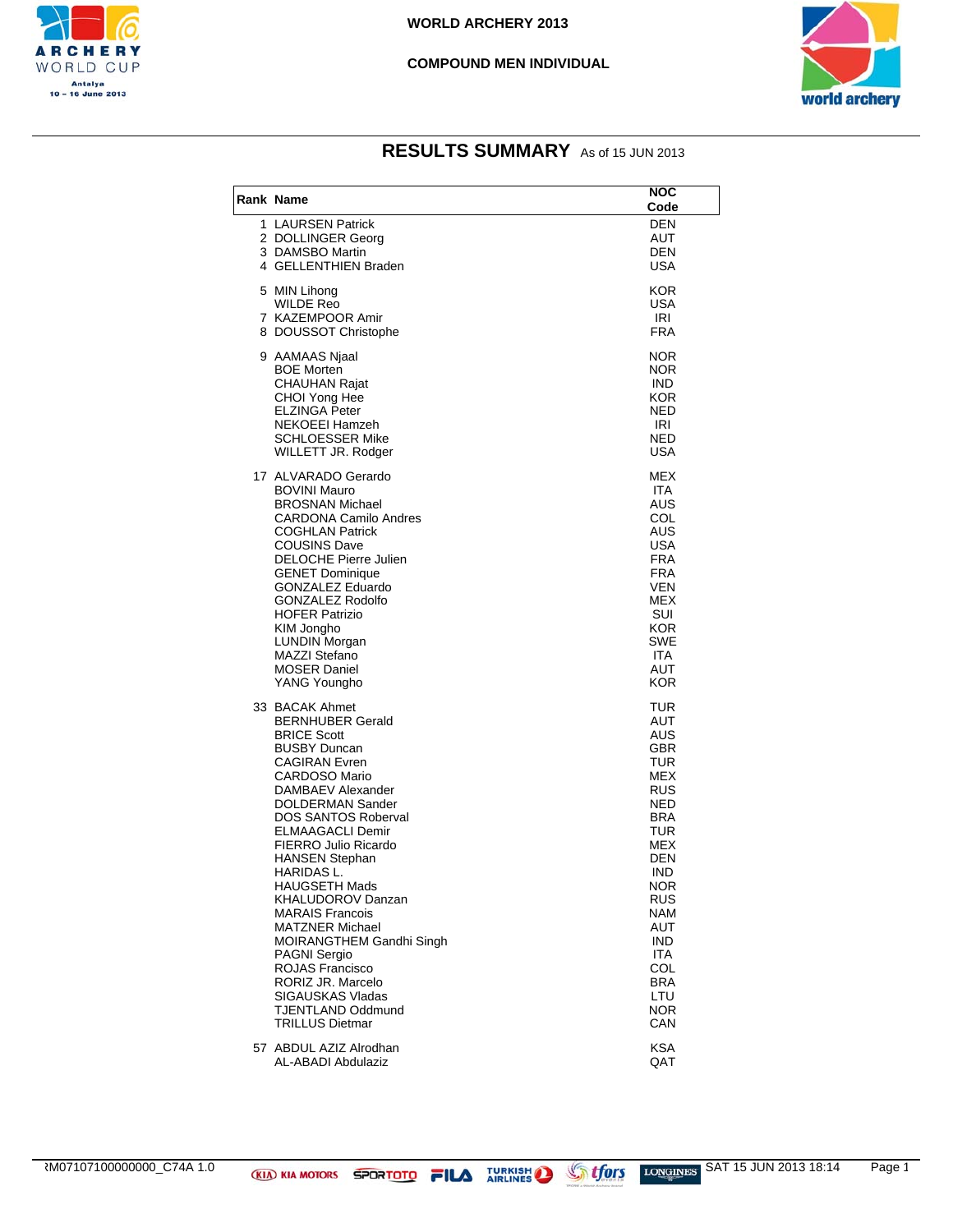

#### **COMPOUND MEN INDIVIDUAL**



| Rank Name                      | <b>NOC</b> |
|--------------------------------|------------|
|                                | Code       |
| 57 AL DAGHMAN Eshaaq           | IRQ        |
| ALDERBI TURKI Mohammed S       | <b>KSA</b> |
| <b>ALMGRISI Ahmed</b>          | LBA        |
| <b>ALOTAIBI Dhawi Motlag E</b> | <b>KSA</b> |
| ALSAEED Salem                  | <b>KUW</b> |
| <b>BRADA Vladimir</b>          | <b>CZE</b> |
| <b>BURRI Kevin</b>             | SUI        |
| <b>CHUGUNOV Anton</b>          | <b>RUS</b> |
| <b>DGHIBJ Mahmoud</b>          | LBA        |
| <b>EL-ASHAHEB Seddik</b>       | LBA        |
| <b>FAISAL Moslem</b>           | <b>KUW</b> |
| <b>FAYYADH Abdullah</b>        | IRQ        |
| <b>FISHER Pavel</b>            | <b>KAZ</b> |
| <b>GHEYDI Majid</b>            | <b>IRI</b> |
| <b>KHURAIJAM Ratan Singh</b>   | <b>IND</b> |
| MAAMOORI Amir                  | IRQ        |
| <b>MARTIN James William</b>    | CAN        |
| PANG Toh Jin                   | <b>SIN</b> |
| PETRAGLIO Tiziano              | SUI        |
| <b>REITMEIER Filip</b>         | <b>CZE</b> |
| <b>SHEPOTKO Sergey</b>         | <b>KAZ</b> |
| <b>SHKHAN Waleed Hameed</b>    | IRQ        |
| <b>SOLOMONOV Dmitry</b>        | <b>RUS</b> |
| SULAIMANI Mosab                | <b>KSA</b> |
| <b>TANDOGAN Baris</b>          | <b>TUR</b> |
| <b>WONG Jonathon</b>           | AUS        |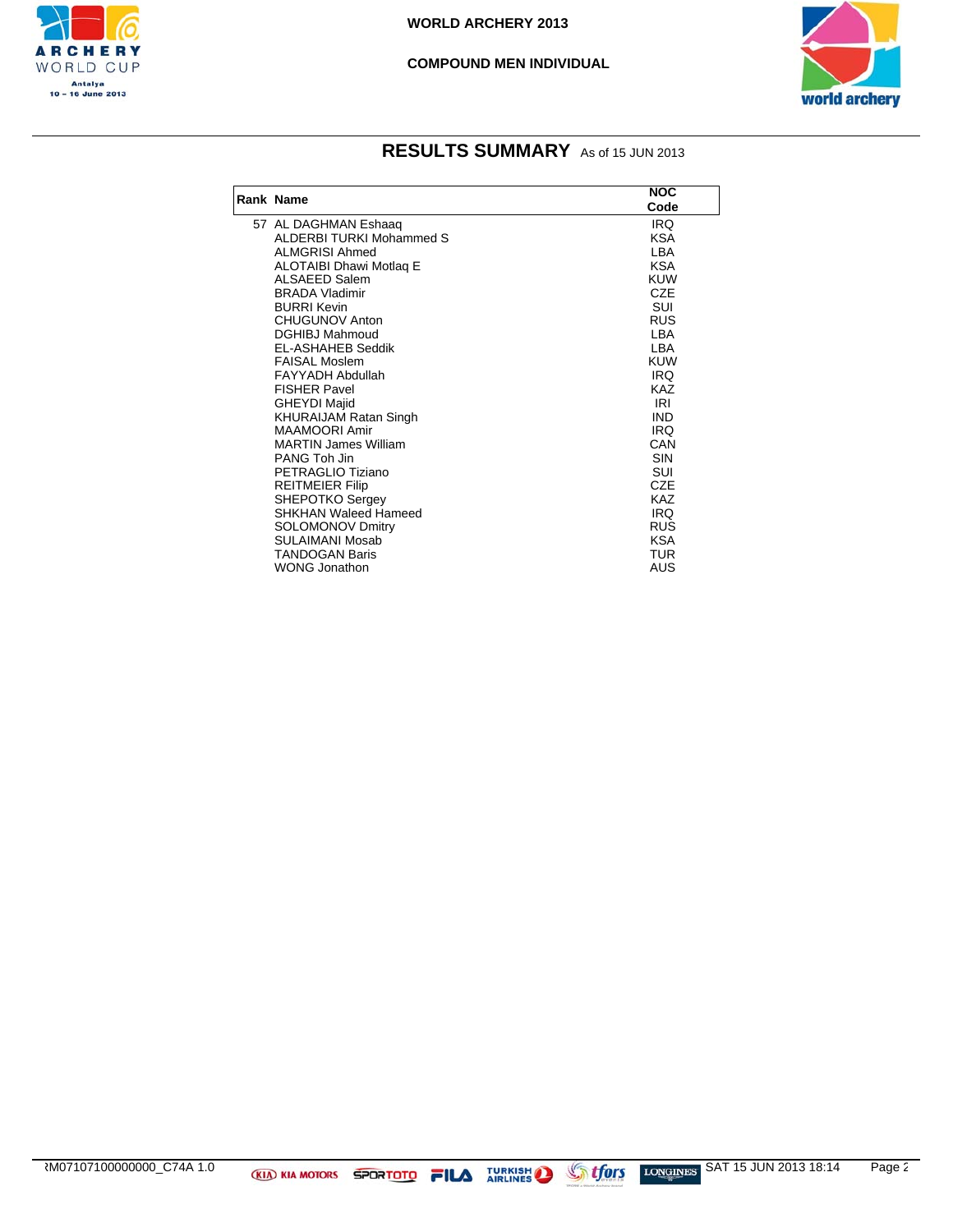

#### **COMPOUND WOMEN INDIVIDUAL**



| Rank Name                                                                                                                                                                                                                                                                                                                                                                                                                                                                                               | NOC<br>Code                                                                                                                                                                                                                                 |
|---------------------------------------------------------------------------------------------------------------------------------------------------------------------------------------------------------------------------------------------------------------------------------------------------------------------------------------------------------------------------------------------------------------------------------------------------------------------------------------------------------|---------------------------------------------------------------------------------------------------------------------------------------------------------------------------------------------------------------------------------------------|
| 1 LOPEZ Sara<br>2 SEOK Ji Hyun<br>3 BERGER Kristina<br>4 YOUN So Jung                                                                                                                                                                                                                                                                                                                                                                                                                                   | COL<br><b>KOR</b><br><b>GER</b><br>KOR                                                                                                                                                                                                      |
| 5 LEBECQUE Pascale<br>6 DODEMONT Sophie<br>OCHOA Linda<br>8 VAN CASPEL Inge                                                                                                                                                                                                                                                                                                                                                                                                                             | <b>FRA</b><br><b>FRA</b><br>MEX<br>NED                                                                                                                                                                                                      |
| 9 CHERKASHNEVA Svetlana<br>CHOI Bomin<br>JONES Erika<br><b>ORLIC Maia</b><br>SEO Jung Hee<br><b>TONIOLI Marcella</b><br><b>TREVINO Gabriela</b><br><b>VANDIONANT-FRANGILLI Sandrine</b>                                                                                                                                                                                                                                                                                                                 | RUS<br>KOR<br>USA<br>CRO<br><b>KOR</b><br><b>ITA</b><br>MEX<br><b>FRA</b>                                                                                                                                                                   |
| 17 ABEDI Mino<br>ALMASHHADANI Fatimah<br>COCHRAN Carli<br>COSKUN Cansu Ecem<br>D AGOSTINO Katia<br>DEB Trisha<br><b>GALES Andrea</b><br><b>LAWTHER Melanie</b><br>LOGINOVA Albina<br>LONGO Laura<br>MENDOZA Ana<br>SOEMOD Camilla<br>SOY Manjudha<br>USQUIANO Alejandra<br>VAN NATTA Jamie<br><b>WALLACE Ashley</b>                                                                                                                                                                                     | IRI<br>IRQ<br><b>USA</b><br>TUR<br><b>ITA</b><br><b>IND</b><br>GBR<br><b>IRL</b><br>RUS<br>ITA.<br><b>VEN</b><br>DEN<br><b>IND</b><br>COL<br><b>USA</b><br>CAN                                                                              |
| 33 ACQUESTA Nely<br>AL-FAKIKI Nabras<br>ARTAKHINOVA Stepanida<br><b>BABININA Jelena</b><br><b>BALZHANOVA Viktoria</b><br><b>BARATCHI Parisa</b><br>BUDEN Ivana<br>BURFITT Pauline<br>ENTHOVEN-MOKKENSTORM Inge<br>GRYDELAND Runa<br><b>HOLDERNESS Lucy</b><br>HUGO Ella<br><b>KAUR Gagandeep</b><br>LANTEE Anne<br>LEAL Jhoaneth<br>MARCEN Maja<br>MARKOVIC Irina<br>P. Lily Chanu<br>PARSAMEHR Mahtab<br>RANJBAR Maryam<br>SENOCAK Vildan<br>SHEPOTKO Svetlna<br><b>WATSON Diane</b><br>ZAMORA Valeria | <b>BRA</b><br>IRQ<br><b>RUS</b><br>LTU<br><b>RUS</b><br>IRI<br>CRO<br>GBR<br>NED<br><b>NOR</b><br>GBR<br>AUS<br><b>IND</b><br><b>FIN</b><br><b>VEN</b><br>COL<br>NED<br>IND.<br>IRI<br>IRI<br><b>TUR</b><br><b>KAZ</b><br><b>USA</b><br>MEX |
| 57 AL-KHAZRAJI Ghufran<br>ANEAR Erika                                                                                                                                                                                                                                                                                                                                                                                                                                                                   | <b>IRQ</b><br>AUS                                                                                                                                                                                                                           |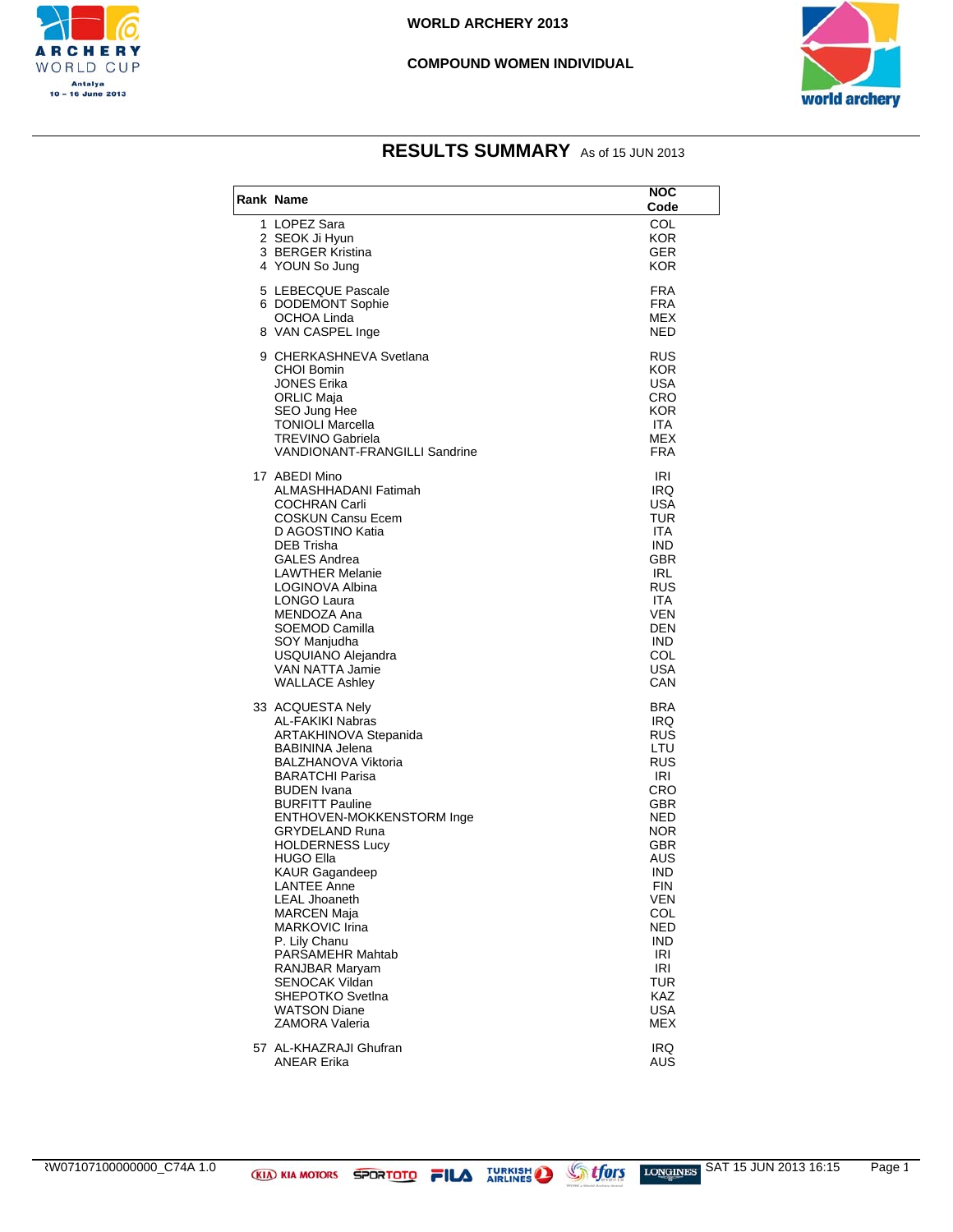

#### **COMPOUND WOMEN INDIVIDUAL**



| Rank Name                       | <b>NOC</b> |  |
|---------------------------------|------------|--|
|                                 | Code       |  |
| 57 AYSE Salgin                  | <b>TUR</b> |  |
| DE LA ROSA Alexis               | <b>MEX</b> |  |
| <b>DOS SANTOS Dirma Miranda</b> | <b>BRA</b> |  |
| <b>GUEST Fiona</b>              | AUS        |  |
| <b>KOCAMAN Gizem</b>            | <b>TUR</b> |  |
| SUDANO Andrea                   | VFN        |  |
|                                 |            |  |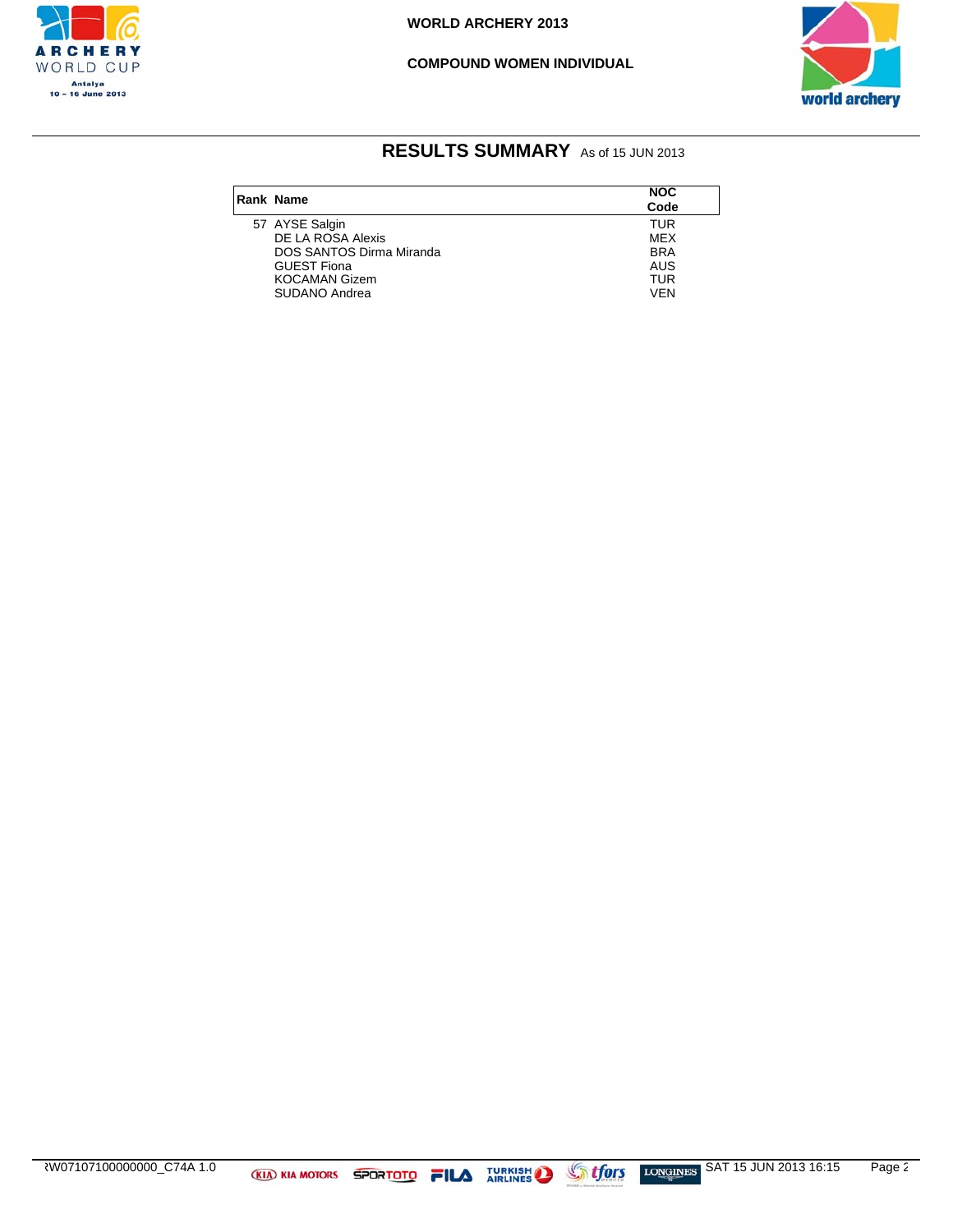



| <b>RR</b> | Rank /       | Bk        | Name                     | <b>NOC</b> | Quarterfinal             | <b>Semifinal</b>  |   | <b>Gold Medal</b> |                   |
|-----------|--------------|-----------|--------------------------|------------|--------------------------|-------------------|---|-------------------|-------------------|
|           | <b>Score</b> | <b>No</b> |                          | Code       |                          |                   |   |                   |                   |
|           |              |           |                          |            |                          |                   |   |                   |                   |
|           | 1/1365       |           | <b>LEE Seungyun</b>      | KOR.       | 3 (28,27,27,28,28)       | <b>SERRANO JR</b> | 6 |                   |                   |
|           | 9/ 1335      | 9         | <b>SERRANO Juan Rene</b> | MEX        | 7 (28,26,29,29,29)       | (28, 26, 28)      |   | SERRANO JR        |                   |
|           |              |           |                          |            |                          |                   |   | (27, 28, 27, 28)  | <b>GOLD</b>       |
|           | 5/1343       |           | 5 ELLISON Brady          | <b>USA</b> | 5 (28,26,27,29,27-T8)    | <b>NESPOLIM</b>   | 0 |                   |                   |
| 13/       | 1332         |           | 13 NESPOLI Mauro         | ITA        | $6(27,28,28,29,25$ -T10) | (27, 25, 27)      |   |                   | <b>OH JH</b>      |
|           |              |           |                          |            |                          |                   |   |                   |                   |
| 19/       | 1325         |           | 19 ZHANG Jianping        | <b>CHN</b> | 7 (27,30,25,29,28)       | <b>ZHANG J</b>    | 2 |                   |                   |
| 38/       | 1302         |           | 38 ALVAREZ Luis          | MEX        | 3 (27,24,28,27,27)       | (28, 28, 29, 27)  |   | 7<br><b>OH JH</b> |                   |
|           |              |           |                          |            |                          |                   |   | (28, 29, 27, 29)  | <b>SILVER</b>     |
| 10/       | 1332         |           | 10 MOHAMAD Khairul Anuar | MAS        | 0(28, 27, 27)            | OH JH             | 6 |                   |                   |
|           | 2/1356       |           | 2 OH Jin Hyek            | <b>KOR</b> | 6(29, 29, 28)            | (29, 27, 30, 29)  |   |                   | <b>SERRANO JR</b> |
|           |              |           |                          |            |                          |                   |   |                   |                   |



| <b>Final Ranking</b> |   |                              |            |        |
|----------------------|---|------------------------------|------------|--------|
| Gold                 | 1 | OH Jin Hyek                  | <b>KOR</b> |        |
| Silver               |   | 2 SERRANO Juan Rene          | <b>MEX</b> |        |
| Bronze               | 3 | ZHANG Jianping               | <b>CHN</b> |        |
|                      | 4 | <b>NESPOLI Mauro</b>         | <b>ITA</b> |        |
|                      |   | 5 ELLISON Brady              | USA        | 5(137) |
|                      | 6 | <b>LEE Seungyun</b>          | <b>KOR</b> | 3(138) |
|                      |   | <b>ALVAREZ Luis</b>          | <b>MEX</b> | 3(133) |
|                      | 8 | <b>MOHAMAD Khairul Anuar</b> | <b>MAS</b> | 0(82)  |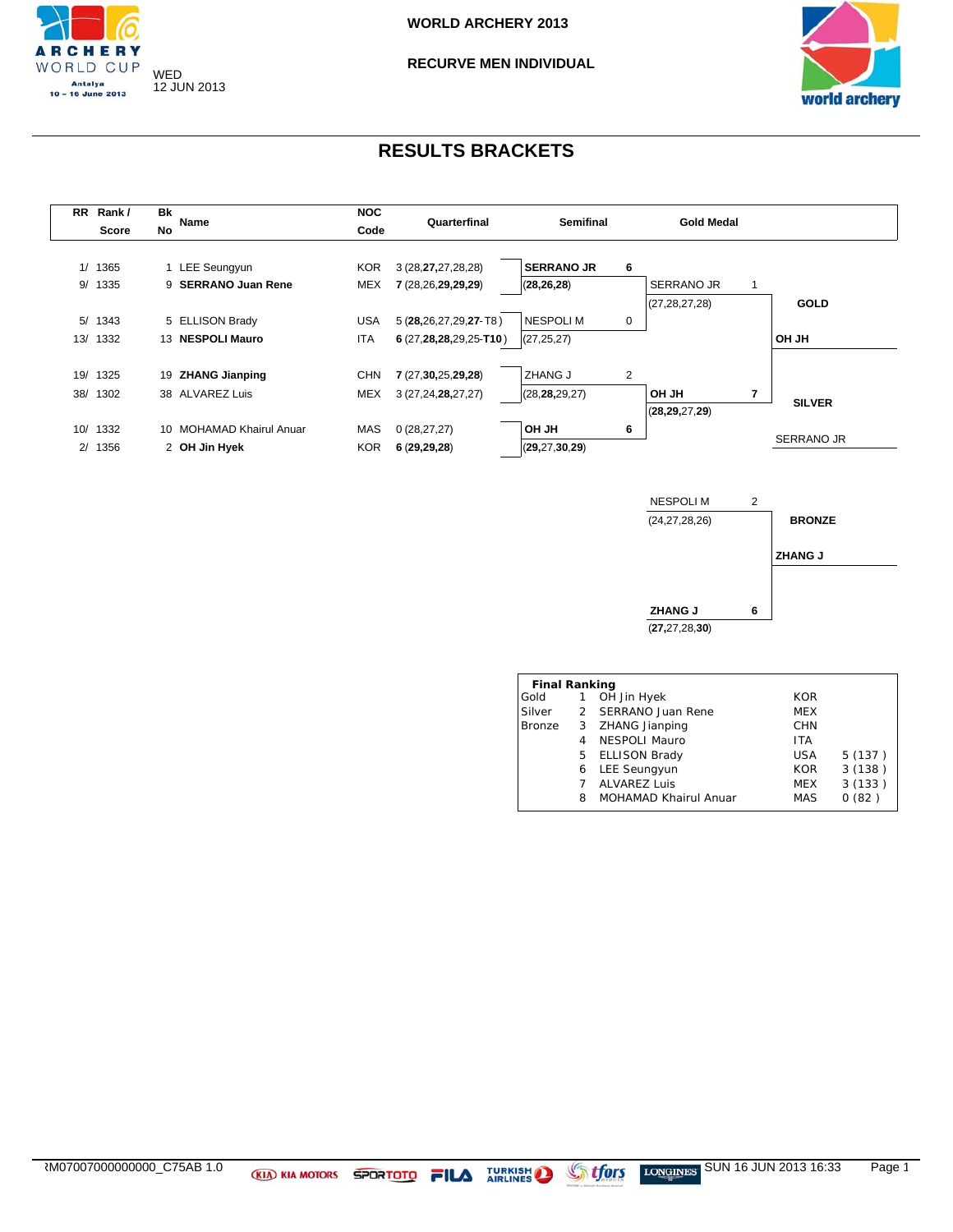



| RR Rank /<br>Score   | Bk<br>No | Name                               | <b>NOC</b><br>Code | 1/48                                     | 1/24                                 |              | 1/16                                  |   | 1/8                                   | Quarterfinal         |   |
|----------------------|----------|------------------------------------|--------------------|------------------------------------------|--------------------------------------|--------------|---------------------------------------|---|---------------------------------------|----------------------|---|
| 1/ 1365              |          | 1 LEE Seungyun                     | <b>KOR</b>         |                                          |                                      |              |                                       |   |                                       |                      |   |
|                      |          | pre-seeded in 1/16th               |                    |                                          |                                      |              | LEE <sub>S</sub>                      | 6 |                                       |                      |   |
|                      |          |                                    |                    |                                          |                                      |              | (29, 30, 29)                          |   |                                       |                      |   |
|                      |          |                                    |                    |                                          |                                      |              |                                       |   |                                       |                      |   |
|                      |          |                                    |                    |                                          |                                      |              |                                       |   | LEE S<br>6                            |                      |   |
| 33/ 1309             |          | 33 FERNANDEZ Antonio               | ESP                | 6(27,26,26)                              | FERNANDEZ A 4                        |              |                                       |   | (29, 29, 26, 28)                      |                      |   |
| 80/ 1238             |          | 80 RAZAVIMASHOUF Sasan             | <b>IRI</b>         | 0(24,25,25)                              | (25, 26, 29, 29, 26)                 |              | <b>KIRSEVER K</b>                     | 0 |                                       |                      |   |
|                      |          |                                    |                    |                                          |                                      |              | (25, 26, 28)                          |   |                                       |                      |   |
| 81/ 1235             |          | 81 RAHIMI Gholamreza               | <b>IRI</b>         | 2(26)<br>,30,26,24)                      | <b>KIRSEVER K</b>                    | 6            |                                       |   |                                       |                      |   |
| 32/ 1311             |          | 32 KIRSEVER Kerem                  |                    | TUR 6 (28<br>,28,29,25)                  | (28, 27, 27, 27, 27)                 |              |                                       |   |                                       | LEE <sub>S</sub>     | 3 |
|                      |          |                                    |                    |                                          |                                      |              |                                       |   |                                       | (28, 27, 27, 28, 28) |   |
| 17/ 1328             |          | 17 ZHANG Shuai                     |                    | CHN 6 (28,26,28)                         | <b>ZHANG S</b>                       | 6            |                                       |   |                                       |                      |   |
| 96/ 1180             |          | 96 PARSENADZE Archil               |                    | GEO 0 (21,25,23)                         | $(26, 27, 27, 27, 29 - T10)$         |              | <b>ZHANG S</b>                        | 5 |                                       |                      |   |
|                      |          |                                    |                    |                                          |                                      |              | (30,26,28,25,25-T8)                   |   |                                       |                      |   |
| 65/ 1270<br>48/ 1294 |          | 65 MORGAN Ashe<br>48 BOZLAR Fatih  |                    | GBR 4 (27,28,26,28,26)                   | <b>BOZLAR F</b>                      | 5            |                                       |   |                                       |                      |   |
|                      |          |                                    |                    | TUR 6 (26,28,28,28,28)                   | (25, <b>28,28</b> ,26,29-T8)         |              |                                       |   | VAN DEN OEV. 2<br>(25,29,26,27)       |                      |   |
| 49/ 1293             |          | 49 VAN DEN OEVER Rick              | NED                |                                          | 6 (25,25,26,28,27-T9) VAN DEN OEV. 6 |              |                                       |   |                                       |                      |   |
| 64/ 1271             |          | 64 EMILIO Fabio C.                 |                    | BRA 5 (25,24,29,26,28-T8) (29,27,27,28)  |                                      |              | VAN DEN OEV. 6                        |   |                                       |                      |   |
|                      |          |                                    |                    |                                          |                                      |              | $(24, 25, 28, 28, 26$ -T9)            |   |                                       |                      |   |
| 97/ 1175             |          | 97 BARRA Cristobal                 | CHI                | 2 (28, 25, 23, 27)                       | VAN DEN BER. 2                       |              |                                       |   |                                       |                      |   |
| 16/ 1329             |          | 16 VAN DEN BERG Sjef               | NED                | 6 (26,28,29,29)                          | (24, 26, 28, 27)                     |              |                                       |   |                                       |                      |   |
|                      |          |                                    |                    |                                          |                                      |              |                                       |   |                                       |                      |   |
| 9/ 1335              |          | 9 SERRANO Juan Rene                |                    | MEX 6 (27,28,27)                         | <b>SERRANO JR</b>                    | 6            |                                       |   |                                       |                      |   |
| 104/ 1116            |          | 104 AL-HAMADANI Ali Adnan Mo.      | IRQ                | 0(14, 27, 20)                            | (27, 28, 27)                         |              | <b>SERRANO JR</b><br>(28, 30, 27, 30) | 6 |                                       |                      |   |
| 57/ 1288             |          | 57 MARUSAU Mikalai                 | BLR                | 2 (27, 27, 25, 27)                       | KAHLLUND F                           | 0            |                                       |   |                                       |                      |   |
| 56/ 1290             |          | 56 KAHLLUND Florian                |                    | GER 6 (27,27,27,28)                      | (24,27,24)                           |              |                                       |   | <b>SERRANO JR</b><br>6                |                      |   |
|                      |          |                                    |                    |                                          |                                      |              |                                       |   | (25,30, <b>28</b> ,27,27- <b>T9</b> ) |                      |   |
| 41/ 1301             |          | 41 LIU Xuanran                     |                    | CHN 6 (28,27,27)                         | LIU X                                | 0            |                                       |   |                                       |                      |   |
| 72/ 1266             |          | 72 KAMARUDDIN Haziq                |                    | MAS 0 (24,24,24)                         | (25, 28, 25)                         |              | <b>VELEZ LE</b>                       | 2 |                                       |                      |   |
|                      |          |                                    |                    |                                          |                                      |              | (26, 25, 28, 28)                      |   |                                       |                      |   |
| 89/ 1215             |          | 89 AL-ABDULMUHSIN MohammadKSA      |                    | 2 (24, 28, 26, 25)                       | <b>VELEZ LE</b>                      | 6            |                                       |   |                                       |                      |   |
| 24/ 1318             |          | 24 VELEZ Luis Eduardo              |                    | MEX 6 (26,27,27,26)                      | (28, 29, 27)                         |              |                                       |   |                                       | <b>SERRANO JR</b>    | 7 |
|                      |          |                                    |                    |                                          | OTA <sub>S</sub>                     |              |                                       |   |                                       | (28, 26, 29, 29, 29) |   |
| 25/ 1318<br>88/ 1217 |          | 25 OTA Shohei<br>88 REBERNIG Erwin | JPN<br>AUT         | 6(28, 25, 26, 27)<br>2 (28,25,24,24)     | (28, 28, 27, 29)                     | 7            | OTA <sub>S</sub>                      | 7 |                                       |                      |   |
|                      |          |                                    |                    |                                          |                                      |              | (29, 28, 30, 25, 29)                  |   |                                       |                      |   |
| 73/ 1265             |          | 73 TSYNGUEV Beligto                |                    | RUS 5 (27,27,28,28,25-T9) TYACK R        |                                      | $\mathbf{1}$ |                                       |   |                                       |                      |   |
| 40/ 1301             |          | 40 TYACK Ryan                      |                    | AUS 6 (25,28,28,26,27-T10) (25,25,27,27) |                                      |              |                                       |   | OTA <sub>S</sub><br>5                 |                      |   |
|                      |          |                                    |                    |                                          |                                      |              |                                       |   | $(28, 30, 27, 27, 27 - T8)$           |                      |   |
|                      |          |                                    |                    |                                          |                                      |              |                                       |   |                                       |                      |   |
|                      |          |                                    |                    |                                          |                                      |              | <b>IVASHKOM</b>                       | 3 |                                       |                      |   |
|                      |          |                                    |                    |                                          |                                      |              | (29, 27, 28, 28, 27)                  |   |                                       |                      |   |
|                      |          | pre-seeded in 1/16th               |                    |                                          |                                      |              |                                       |   |                                       |                      |   |
| 8/ 1336              |          | 8 IVASHKO Markiyan                 | UKR                |                                          |                                      |              |                                       |   |                                       |                      |   |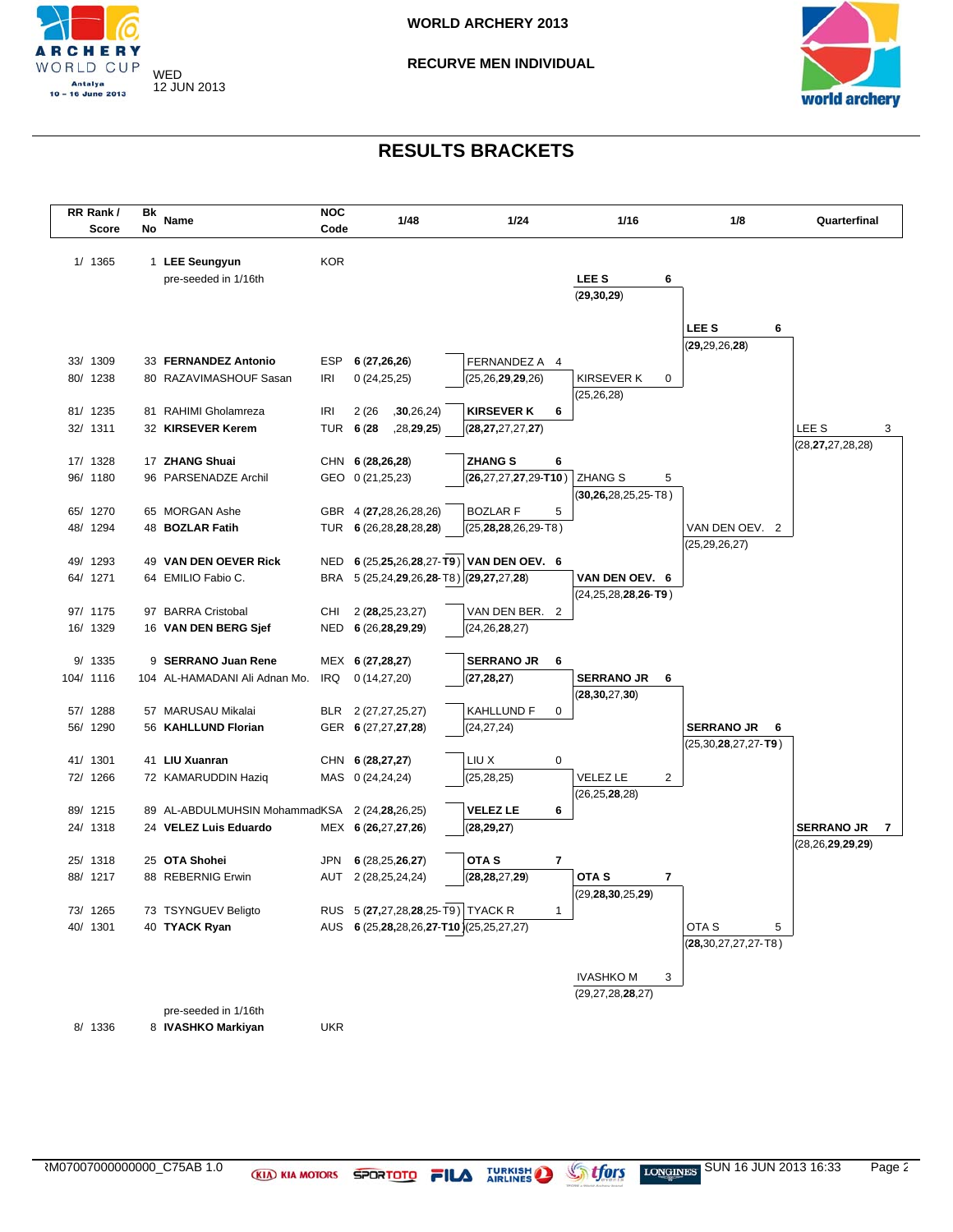



| RR Rank/              |    | Name                                       | <b>NOC</b><br>1/48 |                                            | 1/24                                 |                | 1/16                              | 1/8                  | Quarterfinal                |
|-----------------------|----|--------------------------------------------|--------------------|--------------------------------------------|--------------------------------------|----------------|-----------------------------------|----------------------|-----------------------------|
| Score                 | No |                                            | Code               |                                            |                                      |                |                                   |                      |                             |
| 5/ 1343               |    | 5 ELLISON Brady                            | <b>USA</b>         |                                            |                                      |                |                                   |                      |                             |
|                       |    | pre-seeded in 1/16th                       |                    |                                            |                                      |                | <b>ELLISON B</b><br>7             |                      |                             |
|                       |    |                                            |                    |                                            |                                      |                | (28, 28, 27, 30, 30)              |                      |                             |
|                       |    |                                            |                    |                                            |                                      |                |                                   |                      |                             |
|                       |    |                                            |                    |                                            |                                      |                |                                   | <b>ELLISON B</b>     | 7                           |
|                       |    |                                            |                    |                                            |                                      |                |                                   | (29, 29, 29, 29)     |                             |
| 37/ 1306              |    | 37 YILMAZ Yagiz                            |                    | TUR 6 (28,28,28)                           | YILMAZ Y                             | 2              |                                   |                      |                             |
| 76/ 1251              |    | 76 PILA Andres                             |                    | COL 0 (27,27,26)                           | (27, 25, 28, 24)                     |                | <b>HENCKELS J</b><br>3            |                      |                             |
| 85/ 1225              |    | 85 EVANS Sean                              |                    |                                            | <b>HENCKELS J</b>                    | 6              | (27, 28, 29, 28, 27)              |                      |                             |
| 28/ 1313              |    | 28 HENCKELS Jeff                           |                    | GBR 2 (26,27,27,22)<br>LUX 6 (29,28,25,28) | (29, 26, 24, 28)                     |                |                                   |                      | <b>ELLISON B</b><br>5       |
|                       |    |                                            |                    |                                            |                                      |                |                                   |                      | $(28, 26, 27, 29, 27 - T8)$ |
| 21/ 1321              |    | 21 WORTH Taylor                            |                    | AUS 6 (27,26,27)                           | <b>WORTH T</b>                       | 2              |                                   |                      |                             |
| 92/ 1209              |    | 92 HAMOR Martin                            | CZE                | 0(25,25,23)                                | (25,27,27,27)                        |                | <b>OLIVEIRA B</b><br>$\mathbf{1}$ |                      |                             |
|                       |    |                                            |                    |                                            |                                      |                | (26, 26, 26, 28)                  |                      |                             |
| 69/ 1266              |    | 69 PKHAKADZE Lasha                         |                    | GEO 4 (24, <b>25</b> , 25, 29, 26)         | <b>OLIVEIRA B</b>                    | 6              |                                   |                      |                             |
| 44/ 1298              |    | 44 OLIVEIRA Bernardo                       |                    | BRA 6 (25,24,28,29,26)                     | (28, 29, 27, 27)                     |                |                                   | DAS A                | 1                           |
|                       |    |                                            |                    |                                            |                                      |                |                                   | (29, 27, 26, 28)     |                             |
| 53/ 1291              |    | 53 MALAVE Elias                            | <b>VEN</b>         | 1 (25,28,25,19)                            | <b>MANDIA M</b>                      | 4              |                                   |                      |                             |
| 60/ 1283              |    | 60 MANDIA Massimiliano                     | ITA                | 7 (27,28,27,27)                            | (26, 27, 27, 29, 25)                 |                | <b>DAS A</b><br>7                 |                      |                             |
|                       |    |                                            |                    |                                            |                                      |                | (26, 27, 29, 30)                  |                      |                             |
| 101/ 1147<br>12/ 1332 |    | 101 ALBAQAMI Muidh Rajah H<br>12 DAS Atanu | KSA<br>IND         | 0(24, 23, 27)<br>6(27, 28, 29)             | <b>DAS A</b><br>(25, 28, 30, 27, 27) | 6              |                                   |                      |                             |
|                       |    |                                            |                    |                                            |                                      |                |                                   |                      |                             |
| 13/ 1332              |    | 13 NESPOLI Mauro                           | ITA                | 6(29, 27, 28)                              | <b>NESPOLI M</b>                     | 6              |                                   |                      |                             |
| 100/ 1149             |    | 100 ALSUFYANI Mohammed RadahKSA            |                    | 0(24, 23, 20)                              | (28, 28, 28, 26)                     |                | <b>NESPOLIM</b><br>6              |                      |                             |
|                       |    |                                            |                    |                                            |                                      |                | $(28,29,27,26,30$ -T9)            |                      |                             |
| 61/ 1277              |    | 61 ROSLI Muhamad Fareez                    |                    | MAS 6 (26,26,25,27,25-T10* ROSLI MF        |                                      | $\overline{2}$ |                                   |                      |                             |
| 52/ 1292              |    | 52 BASUMATARY Rajib                        | IND                | 5 (29,24,27,20,25-T10)(23,26,28,26)        |                                      |                |                                   | <b>NESPOLIM</b>      | 6                           |
|                       |    |                                            |                    |                                            |                                      |                |                                   | (29, 26, 27, 28, 29) |                             |
| 45/ 1296              |    | 45 MARCHENKO Dmytro                        |                    | UKR 6 (28,27,30,30)                        | <b>MARCHENKO D 6</b>                 |                |                                   |                      |                             |
| 68/ 1267              |    | 68 BERTSCHLER Alexander                    | AUT                | 2 (29,26,26,26)                            | (28, 26, 28, 27)                     |                | MARCHENKO D 5                     |                      |                             |
|                       |    |                                            |                    |                                            |                                      |                | (26, 29, 28, 29, 28, 78)          |                      |                             |
| 93/ 1202<br>20/ 1324  |    | 93 MOSESHVILI Jaba<br>20 RODRIGUEZ Juan I. | ESP                | GEO 0 (27,26,25)<br>6(28, 28, 26)          | RODRIGUEZ JI 2<br>(26, 28, 25, 25)   |                |                                   |                      | <b>NESPOLI M</b><br>6       |
|                       |    |                                            |                    |                                            |                                      |                |                                   |                      | $(27, 28, 28, 29, 25$ -T10) |
| 29/ 1313              |    | 29 TALUKDAR Jayanta                        | <b>IND</b>         | 7 (27,26,27,27,28)                         | TALUKDAR J                           | $\overline{2}$ |                                   |                      |                             |
| 84/ 1226              |    | 84 VASQUEZ Ricardo                         | <b>VEN</b>         | 3 (26, 25, 29, 27, 26)                     | (26, 28, 27, 25)                     |                | <b>AUBERT T</b><br>4              |                      |                             |
|                       |    |                                            |                    |                                            |                                      |                | (25, 28, 28, 27, 25)              |                      |                             |
| 77/ 1246              |    | 77 SINGH Shaunpal                          | SIN                | 0(24,25,24)                                | <b>AUBERT T</b>                      | 6              |                                   |                      |                             |
| 36/ 1306              |    | 36 AUBERT Thomas                           |                    | FRA 6 (29,29,29)                           | (30, 26, 28, 27)                     |                |                                   | <b>XING Y</b>        | 4                           |
|                       |    |                                            |                    |                                            |                                      |                |                                   | (28, 28, 28, 27, 28) |                             |
|                       |    |                                            |                    |                                            |                                      |                |                                   |                      |                             |
|                       |    |                                            |                    |                                            |                                      |                | <b>XING Y</b><br>6                |                      |                             |
|                       |    | pre-seeded in 1/16th                       |                    |                                            |                                      |                | (27, 28, 25, 27, 28)              |                      |                             |
| 4/ 1344               |    | 4 XING Yu                                  | <b>CHN</b>         |                                            |                                      |                |                                   |                      |                             |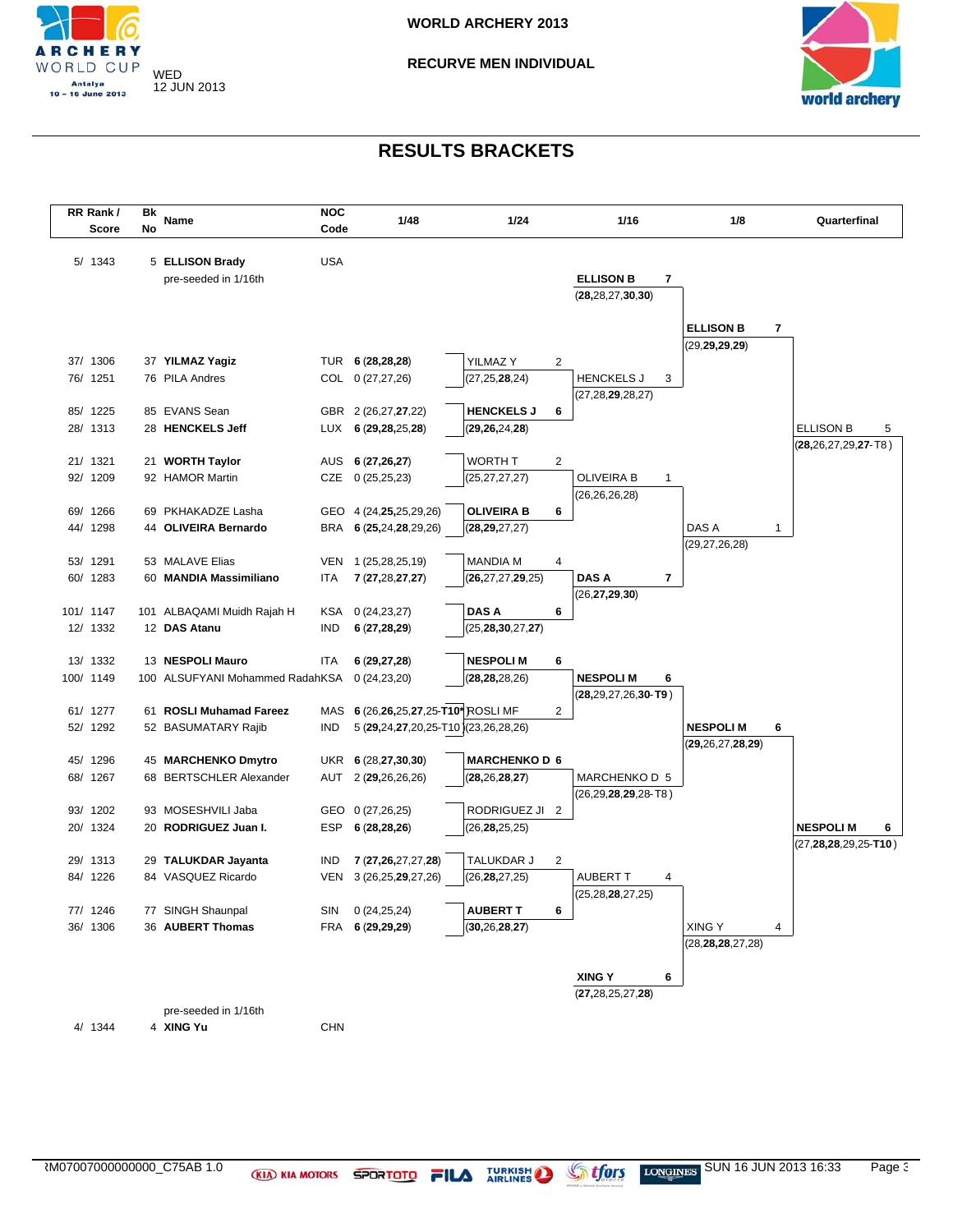



| RR Rank/<br><b>Score</b> | Bk<br>No | Name                                           | <b>NOC</b><br>Code | 1/48                                       | 1/24                   |              | 1/16                 |   | 1/8                       |              | Quarterfinal                           |
|--------------------------|----------|------------------------------------------------|--------------------|--------------------------------------------|------------------------|--------------|----------------------|---|---------------------------|--------------|----------------------------------------|
| 3/ 1349                  |          | 3 IM Dong Hyun                                 | <b>KOR</b>         |                                            |                        |              |                      |   |                           |              |                                        |
|                          |          | pre-seeded in 1/16th                           |                    |                                            |                        |              | IM DH                | 6 |                           |              |                                        |
|                          |          |                                                |                    |                                            |                        |              | (28, 29, 27, 26)     |   |                           |              |                                        |
|                          |          |                                                |                    |                                            |                        |              |                      |   |                           |              |                                        |
|                          |          |                                                |                    |                                            |                        |              |                      |   | IM DH                     | $\mathbf{1}$ |                                        |
|                          |          |                                                |                    |                                            |                        |              |                      |   | (27, 26, 30, 26)          |              |                                        |
| 35/ 1306                 |          | 35 SKOERIES Eric                               |                    | GER 6 (28,26,27,26)                        | <b>SKOERIES E</b>      | 4            |                      |   |                           |              |                                        |
| 78/ 1244                 |          | 78 KENT Brett                                  |                    | AUS 2 (25,27,24,24)                        | (27, 27, 27, 26, 26)   |              | <b>FRANGILLI M</b>   | 2 |                           |              |                                        |
| 83/ 1231                 |          | 83 NESEMANN Simon                              |                    | GER 4 (27,25,29,24,27)                     | <b>FRANGILLI M</b>     | 6            | (29, 27, 25, 25)     |   |                           |              |                                        |
| 30/ 1313                 |          | 30 FRANGILLI Michele                           | ITA                | 6 (26,26,27,26,28)                         | (25, 16, 28, 28, 27)   |              |                      |   |                           |              | <b>ZHANG J</b><br>7                    |
|                          |          |                                                |                    |                                            |                        |              |                      |   |                           |              | (27, 30, 25, 29, 28)                   |
| 19/ 1325                 |          | 19 ZHANG Jianping                              |                    | CHN 6 (29,28,27)                           | <b>ZHANG J</b>         | 6            |                      |   |                           |              |                                        |
| 94/ 1194                 |          | 94 JASSIM Mohammed Mahmood IRQ                 |                    | 0(27,21,23)                                | (27,26,27,28,29-T10)   |              | <b>ZHANG J</b>       | 6 |                           |              |                                        |
|                          |          |                                                |                    |                                            |                        |              | (27, 27, 30)         |   |                           |              |                                        |
| 67/ 1268                 |          | 67 BORODIN Alexey                              |                    | RUS 4 (27,28,23,24,29)                     | BORTOLOTO MA5          |              |                      |   |                           |              |                                        |
| 46/ 1296                 |          | 46 BORTOLOTO Marcos A.                         |                    | BRA 6 (25,28,26,27,29)                     | (28,28,27,26,22-T9)    |              |                      |   | <b>ZHANG J</b>            | 7            |                                        |
|                          |          |                                                |                    |                                            |                        |              |                      |   | (30, 27, 30, 28)          |              |                                        |
| 51/ 1292                 |          | 51 JOHNSON Richard                             |                    | USA 6 (26,29,27,23,26)                     | Johnson R              | 0            |                      |   |                           |              |                                        |
| 62/ 1275                 |          | 62 MCDONALD Jesse                              |                    | AUS 4 (27,26,26,26,25)                     | (24, 26, 26)           |              | BANERJEE R           | 0 |                           |              |                                        |
|                          |          |                                                |                    |                                            |                        |              | (26, 26, 25)         |   |                           |              |                                        |
| 99/ 1164<br>14/ 1330     |          | 99 KHALAF FAYYADH Hussein<br>14 BANERJEE Rahul | IRQ<br><b>IND</b>  | 3 (27, 23, 27, 24, 23)                     | <b>BANERJEE R</b>      | 6            |                      |   |                           |              |                                        |
|                          |          |                                                |                    | 7 (25, 27, 27, 27, 28)                     | (29, 28, 28)           |              |                      |   |                           |              |                                        |
| 11/ 1332                 |          | 11 FURUKAWA Takaharu                           | JPN                | 6(29, 27, 28)                              | <b>FURUKAWA T</b>      | 2            |                      |   |                           |              |                                        |
| 102/ 1123                |          | 102 AREBI Ali                                  | LBA                | 0(24, 22, 24)                              | (25,29, <b>29</b> ,26) |              | DEMIRAL C            | 1 |                           |              |                                        |
|                          |          |                                                |                    |                                            |                        |              | (27, 24, 27, 23)     |   |                           |              |                                        |
| 59/ 1284                 |          | 59 DEMIRAL Cevdet                              |                    | TUR 6 (27,28,27,27)                        | <b>DEMIRAL C</b>       | 6            |                      |   |                           |              |                                        |
| 54/ 1291                 |          | 54 LIAHUSHEV Alexander                         | BLR                | 2 (26, 28, 27, 26)                         | (29, 30, 28, 27)       |              |                      |   | <b>RUBAN V</b>            | 4            |                                        |
|                          |          |                                                |                    |                                            |                        |              |                      |   | (27,27, <b>27</b> ,28,29) |              |                                        |
| 43/ 1299                 |          | 43 FAUCHERON Thomas                            | FRA                | 4 (27, 30, 28, 26, 27)                     | <b>SLATER K</b>        | $\mathbf{1}$ |                      |   |                           |              |                                        |
| 70/ 1266                 |          | 70 SLATER Kieran                               |                    | GBR 6 (28,26,27,27,29)                     | (28, 27, 26, 24)       |              | <b>RUBAN V</b>       | 7 |                           |              |                                        |
|                          |          |                                                |                    |                                            |                        |              | (27, 26, 29, 27)     |   |                           |              |                                        |
| 91/ 1210<br>22/ 1320     |          | 91 OLARU Dan<br>22 RUBAN Viktor                |                    | MDA 2 (23,26,26,26)<br>UKR 6 (25,26,26,27) | <b>RUBAN V</b>         | 7            |                      |   |                           |              |                                        |
|                          |          |                                                |                    |                                            | (28, 29, 27, 28)       |              |                      |   |                           |              | ALVAREZ L<br>3<br>(27, 24, 28, 27, 27) |
| 27/ 1313                 |          | 27 VAN DER VEN Rick                            | NED                | 6(25, 28, 28)                              | VAN DER VEN. 2         |              |                      |   |                           |              |                                        |
| 86/ 1221                 |          | 86 AL-MOHANADI Ibrahim                         | QAT                | 0(22, 23, 25)                              | (26, 26, 29, 27)       |              | ALVAREZ L            | 6 |                           |              |                                        |
|                          |          |                                                |                    |                                            |                        |              | (27, 28, 29, 27, 27) |   |                           |              |                                        |
| 75/ 1252                 |          | 75 ORLIC Vedran                                |                    | CRO 5 (29,27,27,27,27-T8) ALVAREZ L        |                        | 6            |                      |   |                           |              |                                        |
| 38/ 1302                 |          | 38 ALVAREZ Luis                                |                    | MEX 6 (27,27,28,28,25-T10)(30,28,25,28)    |                        |              |                      |   | <b>ALVAREZ L</b>          | 6            |                                        |
|                          |          |                                                |                    |                                            |                        |              |                      |   | (28, 27, 25, 29, 29)      |              |                                        |
|                          |          |                                                |                    |                                            |                        |              |                      |   |                           |              |                                        |
|                          |          |                                                |                    |                                            |                        |              | PREVOST G            | 4 |                           |              |                                        |
|                          |          |                                                |                    |                                            |                        |              | (28, 26, 28, 28, 26) |   |                           |              |                                        |
|                          |          | pre-seeded in 1/16th                           |                    |                                            |                        |              |                      |   |                           |              |                                        |
| 6/ 1340                  |          | 6 PREVOST Gael                                 | <b>FRA</b>         |                                            |                        |              |                      |   |                           |              |                                        |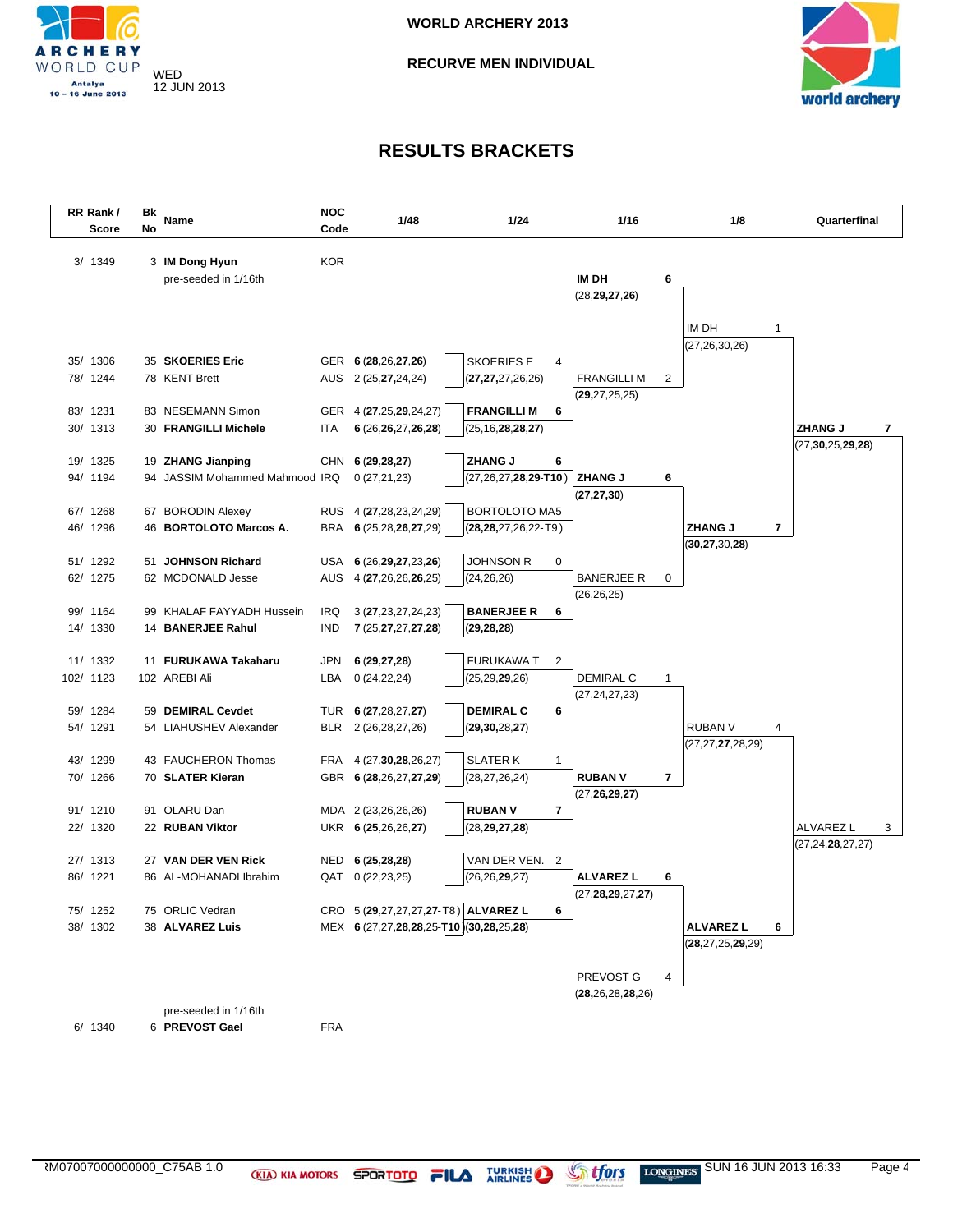



|              | RR Rank/<br>Score  | Βk<br>No | Name                                                                                                                          | <b>NOC</b><br>Code | 1/48                                    | 1/24                         | 1/16                                        | 1/8                                      | Quarterfinal                 |
|--------------|--------------------|----------|-------------------------------------------------------------------------------------------------------------------------------|--------------------|-----------------------------------------|------------------------------|---------------------------------------------|------------------------------------------|------------------------------|
|              | 7/ 1339            |          | 7 JIN Jae Wang<br>pre-seeded in 1/16th                                                                                        | <b>KOR</b>         |                                         |                              | <b>JIN JW</b><br>0<br>(27, 26, 26)          |                                          |                              |
|              |                    |          |                                                                                                                               |                    |                                         |                              |                                             | TSYBEKDORZH. 2<br>(26, <b>29,</b> 28,27) |                              |
|              | 39/ 1302           |          | 39 TSYBEKDORZHIEV Bair                                                                                                        |                    | RUS 6 (29,29,28)                        | TSYBEKDORZH. 6               |                                             |                                          |                              |
|              | 74/ 1260           |          | 74 POPPENBORG Rafael                                                                                                          |                    | GER 0 (27,28,24)                        | (27, 27, 29, 28, 27)         | <b>TSYBEKDORZH. 6</b><br>(28, 29, 27)       |                                          |                              |
|              | 87/ 1217           |          | 87 GONZALEZ Ivan                                                                                                              |                    | MEX 0 (28,27,27)                        | <b>BAKRI AB</b><br>4         |                                             |                                          |                              |
|              | 26/ 1314           |          | 26 BAKRI Atiq Bazil                                                                                                           |                    | MAS 6 (29,28,28)                        | (27, 30, 28, 27, 27)         |                                             |                                          | MOHAMAD KA<br>(28, 27, 27)   |
|              | 23/ 1319           |          | 23 KAMINSKI Jake                                                                                                              |                    | USA 6 (29,28,28)                        | <b>KAMINSKI J</b><br>6       |                                             |                                          |                              |
|              | 90/ 1213           |          | 90 ABDORRABOH Farhan                                                                                                          | QAT                | 0(23, 24, 27)                           | (26, 25, 28, 26, 27)         | KAMINSKI J<br>4<br>(27, 29, 29, 25, 28)     |                                          |                              |
|              | 71/ 1266           |          | 71 TAN Silie                                                                                                                  | SIN                | 2 (24, 28, 23, 23)                      | PAKZAD B<br>4                |                                             |                                          |                              |
|              | 42/ 1299           |          | 42 PAKZAD Behzad                                                                                                              | <b>IRI</b>         | 6 (25,27,26,24)                         | (24, 28, 26, 27, 23)         |                                             | MOHAMAD KA 6<br>(29, 27, 30, 28)         |                              |
|              | 55/ 1290           |          | 55 CUESTA Elias                                                                                                               | <b>ESP</b>         | 6 (28,26,29,28,26-T9*) CUESTA E         | $\overline{2}$               |                                             |                                          |                              |
|              | 58/ 1285           |          | 58 HAVELKO Yuriy                                                                                                              |                    | UKR 5 (25,26,26,29,27-T9) (25,23,29,27) |                              | <b>MOHAMAD KA 6</b><br>(29, 28, 28, 29, 29) |                                          |                              |
|              | 103/ 1121          |          | 103 BULIGA Artur                                                                                                              |                    | MDA 0 (26,26,27)                        | <b>MOHAMAD KA 6</b>          |                                             |                                          |                              |
|              | 10/ 1332           |          | 10 MOHAMAD Khairul Anuar                                                                                                      |                    | MAS 6 (29,28,28)                        | (27, 26, 27, 28)             |                                             |                                          |                              |
|              | 15/ 1329           |          | 15 VALLADONT Jean-Charles                                                                                                     |                    | FRA 6 (25,29,27)                        | <b>VALLADONT JC 6</b>        |                                             |                                          |                              |
|              | 98/ 1169           |          | 98 SALEM Ali Ahmed                                                                                                            |                    | QAT 0 (24,22,26)                        | $(26, 27, 28, 26, 28 - T9)$  | VALLADONT JC 0<br>(24, 28, 27)              |                                          |                              |
|              | 63/ 1273           |          | 63 REZENDE XAVIER Daniel                                                                                                      |                    | BRA 0 (25,27,25)                        | ZAGAMI A<br>5                |                                             |                                          |                              |
|              | 50/ 1292           |          | 50 ZAGAMI Alberto                                                                                                             | ITA                | 6(29, 28, 26)                           | ( <b>27,29,</b> 26,26,25-T8) |                                             | PRILEPOV A<br>2<br>(27,28,27,29)         |                              |
|              | 47/ 1294           |          | 47 PRILEPOV Anton                                                                                                             | <b>BLR</b>         | 6(25,30,28,27)                          | <b>PRILEPOV A</b><br>6       |                                             |                                          |                              |
|              | 66/ 1268           |          | 66 AGUILAR GIMPEL Guillermo                                                                                                   | CHI                | 2 (27,28,25,25)                         | (28, 24, 29, 28, 26)         | <b>PRILEPOV A</b><br>6<br>(27, 29, 28)      |                                          |                              |
|              | 95/ 1183           |          | 95 SEGMEHL Martin                                                                                                             | AUT                | 0(26, 23, 27)                           | <b>FANCHIN J</b><br>4        |                                             |                                          |                              |
|              | 18/ 1325           |          | 18 FANCHIN Joe                                                                                                                |                    | USA 6 (28,28,28)                        | (28, 28, 28, 26, 26)         |                                             |                                          | <b>OH JH</b><br>(29, 29, 28) |
|              | 31/ 1311           |          | 31 TABATA Shungo                                                                                                              | JPN                | 6(26,28,28,27)                          | <b>TABATA S</b><br>6         |                                             |                                          |                              |
|              | 82/ 1232           |          | 82 NG Justin                                                                                                                  | SIN                | 2 (27,24,27,25)                         | $(29, 25, 27, 28, 26 - T9)$  | TABATA S<br>2<br>(26, 28, 28, 27)           |                                          |                              |
|              | 79/ 1244           |          | 79 DENIS Ivan                                                                                                                 |                    | BEL 3 (24,28,26,29,27)                  | <b>TSYNGUEV B</b><br>5       |                                             |                                          |                              |
|              | 34/ 1309           |          | 34 TSYNGUEV Bato                                                                                                              |                    | RUS 7 (30,28,29,26,29)                  | (25, <b>27,28</b> ,26,26-T8) |                                             | <b>HL HO</b><br>6<br>(29, 28, 28, 29)    |                              |
|              |                    |          |                                                                                                                               |                    |                                         |                              | HL HO<br>6                                  |                                          |                              |
|              |                    |          |                                                                                                                               |                    |                                         |                              | (28, 30, 28, 27)                            |                                          |                              |
|              | 2/ 1356            |          | pre-seeded in 1/16th<br>2 OH Jin Hyek                                                                                         | <b>KOR</b>         |                                         |                              |                                             |                                          |                              |
| Note:        |                    |          |                                                                                                                               |                    |                                         |                              |                                             |                                          |                              |
|              |                    |          | In each set the archer with the highest score is awarded 2 points. In case of a tied score, both archers are awarded 1 point. |                    |                                         |                              |                                             |                                          |                              |
| Legend:      | <b>Back Number</b> |          | RR<br>Ranking Round                                                                                                           |                    |                                         |                              |                                             |                                          |                              |
| <b>Bk No</b> |                    |          | N07007000000000_C75AB 1.0<br><b>KIA KIA MOTORS</b>                                                                            |                    | <b>SPORTOTO</b>                         | <b>TURKISH</b><br>FILA       | S<br>tfors<br><b>LONGINES</b>               | SUN 16 JUN 2013 16:33                    |                              |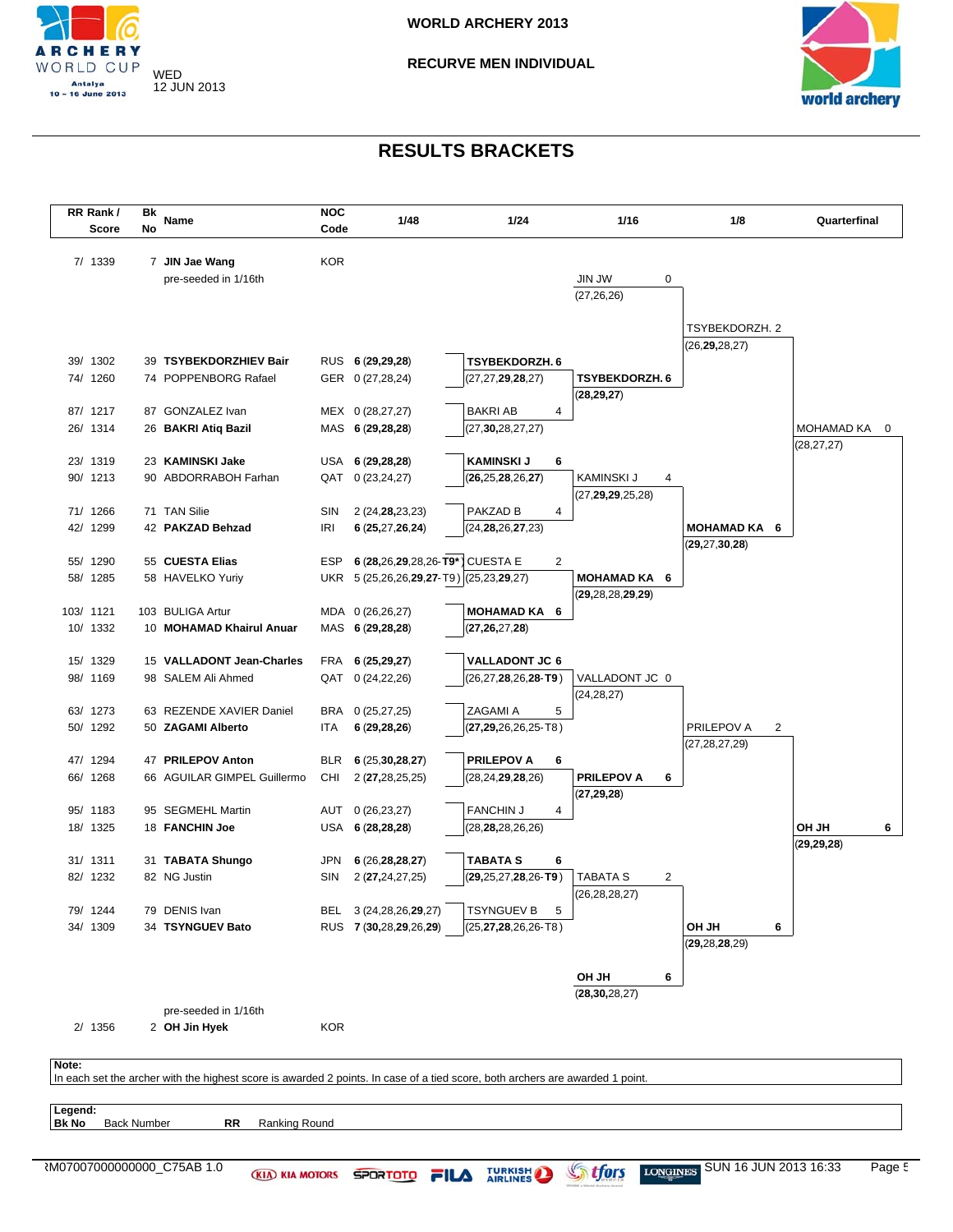







| <b>Final Ranking</b> |                           |                        |            |        |  |  |  |  |  |  |
|----------------------|---------------------------|------------------------|------------|--------|--|--|--|--|--|--|
| Gold                 | 1                         | CUI Yuanyuan           | <b>CHN</b> |        |  |  |  |  |  |  |
| Silver               |                           | 2 YUN Ok Hee           | <b>KOR</b> |        |  |  |  |  |  |  |
| <b>Bronze</b>        | $\overline{\phantom{a}3}$ | KI Bo Bae              | <b>KOR</b> |        |  |  |  |  |  |  |
|                      | 4                         | JOO Hyun Jung          | <b>KOR</b> |        |  |  |  |  |  |  |
|                      | 5                         | KATO Ayano             | <b>JPN</b> | 5(137) |  |  |  |  |  |  |
|                      | 6                         | ROMAN Aida             | MEX        | 4(138) |  |  |  |  |  |  |
|                      | 7                         | LAISHRAM Bombayla Devi | <b>IND</b> | 2(107) |  |  |  |  |  |  |
|                      | 8                         | STEPANOVA Inna         | <b>RUS</b> | 0(81)  |  |  |  |  |  |  |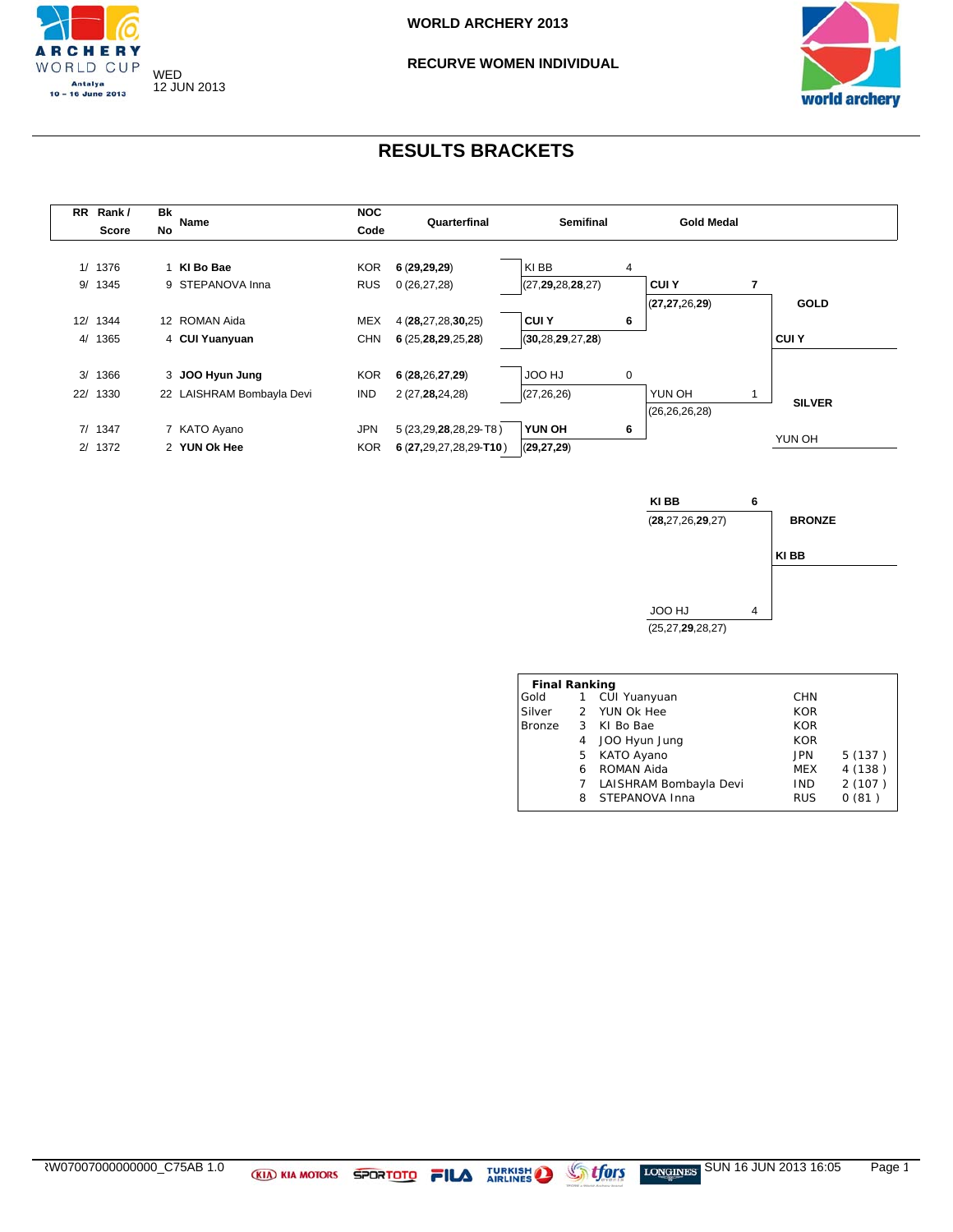



| RR Rank/<br><b>Score</b> | Bk<br>No | Name                                       | <b>NOC</b><br>Code | 1/48                                       | 1/24                        | 1/16                        | 1/8                                | Quarterfinal     |
|--------------------------|----------|--------------------------------------------|--------------------|--------------------------------------------|-----------------------------|-----------------------------|------------------------------------|------------------|
|                          |          |                                            |                    |                                            |                             |                             |                                    |                  |
| 1/ 1376                  |          | 1 KI Bo Bae                                | <b>KOR</b>         |                                            |                             |                             |                                    |                  |
|                          |          | pre-seeded in 1/16th                       |                    |                                            |                             | KI BB<br>6                  |                                    |                  |
|                          |          |                                            |                    |                                            |                             | (30, 29, 28, 30)            |                                    |                  |
|                          |          |                                            |                    |                                            |                             |                             |                                    |                  |
|                          |          |                                            |                    |                                            |                             |                             | KI BB<br>7                         |                  |
|                          |          |                                            |                    |                                            |                             |                             | (27, 29, 28, 27)                   |                  |
| 33/ 1318<br>80/ 986      |          | 33 SARTORI Guendalina<br>80 KAWANAKA Kaori | <b>ITA</b><br>JPN  | 6 (25,27,27,27,28)                         | <b>SARTORIG</b>             | 3<br><b>BANERJEE D</b><br>2 |                                    |                  |
|                          |          |                                            |                    | 4 (25, 29, 26, 27, 27)                     | (25, 27, 28, 26, 26)        | (27, 27, 29, 28)            |                                    |                  |
| 81/ 965                  |          | 81 BANERJEE Dola                           | <b>IND</b>         | 6 (26,26,27,26,26-T10) BANERJEE D          |                             | 7                           |                                    |                  |
| 32/ 1319                 |          | 32 LEEK Miranda                            |                    | USA 5 (26,28,27,25,26-T6) (28,27,29,24,28) |                             |                             |                                    | KI BB<br>6       |
|                          |          |                                            |                    |                                            |                             |                             |                                    | (29, 29, 29)     |
| 17/ 1333                 |          | 17 LOKLUOGLU Begul                         | TUR                |                                            | LOKLUOGLU B 4               |                             |                                    |                  |
|                          |          | $-BYE -$                                   |                    |                                            | (23, 28, 25, 25, 24)        | MARZOUGHI A 1               |                                    |                  |
|                          |          |                                            |                    |                                            |                             | (28, 23, 27, 21)            |                                    |                  |
| 65/ 1224                 |          | 65 MARZOUGHI Ameneh                        | IRI                | 6 (24,22,30,16,27)                         | <b>MARZOUGHIA 6</b>         |                             |                                    |                  |
| 48/ 1281                 |          | 48 MIRCA Alexandra                         |                    | MDA 4 (23,29,24,27,24)                     | (25, 28, 25, 22, 28)        |                             | WINTER K<br>1                      |                  |
|                          |          |                                            |                    |                                            |                             |                             | (23, 29, 25, 26)                   |                  |
| 49/ 1280                 |          | 49 BAYKAL ONCU Elcin                       |                    | TUR 4 (24, 27, 27, 21, 20)                 | RAMIREZ P                   | 2                           |                                    |                  |
| 64/ 1227                 |          | 64 RAMIREZ Paola                           |                    | COL 6 (27,25,24,24,25)                     | (26, 26, 27, 23)            | <b>WINTER K</b><br>7        |                                    |                  |
|                          |          | $-BYE -$                                   |                    |                                            | <b>WINTER K</b>             | (28, 27, 28, 26)<br>6       |                                    |                  |
| 16/ 1337                 |          | 16 WINTER Karina                           | <b>GER</b>         |                                            | (26, 27, 27, 26)            |                             |                                    |                  |
|                          |          |                                            |                    |                                            |                             |                             |                                    |                  |
| 9/ 1345                  |          | 9 STEPANOVA Inna                           | <b>RUS</b>         |                                            | <b>STEPANOVA I</b>          | 6                           |                                    |                  |
|                          |          | $-BYE -$                                   |                    |                                            | (26, 27, 28)                | STEPANOVAI 6                |                                    |                  |
|                          |          |                                            |                    |                                            |                             | (26, 27, 28, 28, 29)        |                                    |                  |
| 57/ 1259                 |          | 57 MAHMOODISERESHT Maryam IRI              |                    | 3 (22, 29, 19, 25, 23)                     | <b>FEENEY A</b>             | 0                           |                                    |                  |
| 56/ 1263                 |          | 56 FEENEY Alexandra                        | AUS                | 7 (24,24,22,25,24)                         | (24, 21, 24)                |                             | STEPANOVAI 6                       |                  |
|                          |          |                                            |                    |                                            |                             |                             | (28, 24, 28, 28)                   |                  |
| 41/ 1295                 |          | 41 NIKITIN Sarah                           | BRA                | 6 (26,24,23,26,28)                         | <b>NIKITIN S</b>            | 5                           |                                    |                  |
| 72/ 1198                 |          | 72 CHAN Jing Ru                            | SIN                | 4 (23, 25, 25, 25, 22)                     | $(24, 26, 29, 26, 23 - T9)$ | <b>SEGINAT</b><br>4         |                                    |                  |
|                          |          | $-BYE -$                                   |                    |                                            | <b>SEGINA T</b>             | (26, 24, 28, 28, 29)<br>6   |                                    |                  |
| 24/ 1329                 |          | 24 SEGINA Tatiana                          | <b>RUS</b>         |                                            | (23,27,25,27,23-T10)        |                             |                                    | STEPANOVA I<br>0 |
|                          |          |                                            |                    |                                            |                             |                             |                                    | (26, 27, 28)     |
| 25/ 1328                 |          | 25 KUMARI Deepika                          | IND                |                                            | <b>KUMARI D</b>             | $\overline{2}$              |                                    |                  |
|                          |          | $-BYE -$                                   |                    |                                            | (24, 25, 28, 23)            | <b>BURIULY R</b><br>5       |                                    |                  |
|                          |          |                                            |                    |                                            |                             | $(27, 25, 26, 27, 25$ -T7)  |                                    |                  |
| 73/ 1198                 |          | 73 VASILYAN Nune                           |                    | ARM 0 (24,25,23)                           | <b>BURIULY R</b>            | 6                           |                                    |                  |
| 40/ 1298                 |          | 40 BURIULY Rimil                           | IND                | 6(27,26,27)                                | (26, 27, 27, 27)            |                             | <b>RENDON AM</b><br>$\overline{2}$ |                  |
|                          |          |                                            |                    |                                            |                             |                             | (27, 28, 26, 27)                   |                  |
|                          |          |                                            |                    |                                            |                             |                             |                                    |                  |
|                          |          |                                            |                    |                                            |                             | <b>RENDON AM</b><br>6       |                                    |                  |
|                          |          |                                            |                    |                                            |                             | $(28, 25, 22, 25, 28 - T8)$ |                                    |                  |
|                          |          | pre-seeded in 1/16th                       |                    |                                            |                             |                             |                                    |                  |
| 8/ 1347                  |          | 8 RENDON Ana Maria                         | COL                |                                            |                             |                             |                                    |                  |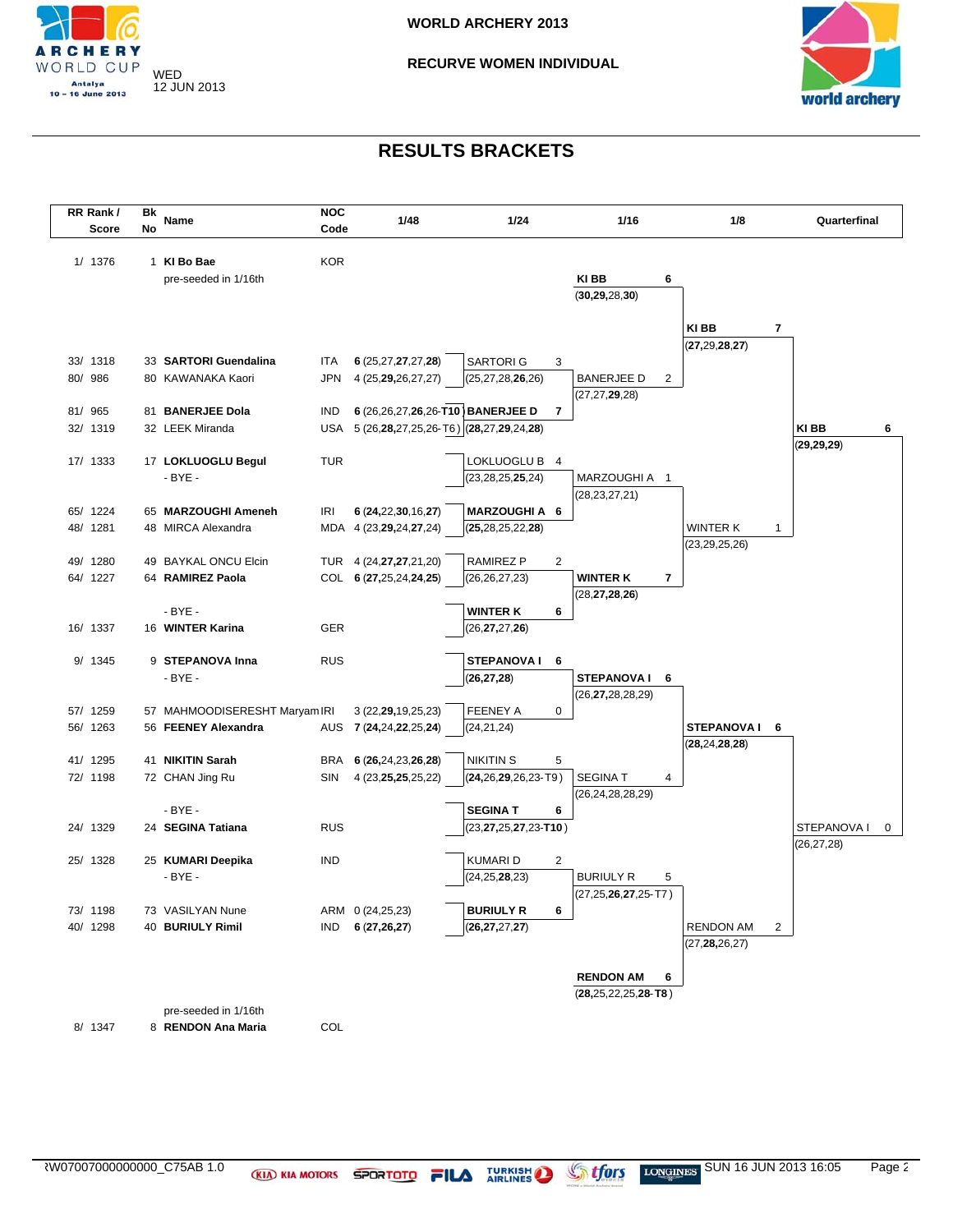



| RR Rank/ | Bk |                                                   | <b>NOC</b> |                        |                                 |                |                                   |   |                  |                |                      |   |
|----------|----|---------------------------------------------------|------------|------------------------|---------------------------------|----------------|-----------------------------------|---|------------------|----------------|----------------------|---|
| Score    | No | Name                                              | Code       | 1/48                   | 1/24                            |                | 1/16                              |   | 1/8              |                | Quarterfinal         |   |
|          |    |                                                   |            |                        |                                 |                |                                   |   |                  |                |                      |   |
| 5/ 1364  |    | 5 PAVLOVA Anastasia                               | <b>UKR</b> |                        |                                 |                |                                   |   |                  |                |                      |   |
|          |    | pre-seeded in 1/16th                              |            |                        |                                 |                | PAVLOVA A<br>(28, 27, 26, 24, 26) | 4 |                  |                |                      |   |
|          |    |                                                   |            |                        |                                 |                |                                   |   |                  |                |                      |   |
|          |    |                                                   |            |                        |                                 |                |                                   |   | CHRISTIANSE. 2   |                |                      |   |
|          |    |                                                   |            |                        |                                 |                |                                   |   | (26, 24, 27, 25) |                |                      |   |
| 37/ 1308 |    | 37 TIMOFEYEVA Ekaterina                           |            | BLR 7 (28,28,25,25,27) | TIMOFEYEVA E 0                  |                |                                   |   |                  |                |                      |   |
| 76/ 1187 |    | 76 AL JAMIL Ghazwa                                | IRQ        | 3 (25, 25, 25, 28, 21) | (26, 26, 25)                    |                | <b>CHRISTIANSE. 6</b>             |   |                  |                |                      |   |
|          |    |                                                   |            |                        |                                 |                | (22, 27, 29, 26, 26)              |   |                  |                |                      |   |
|          |    | $-BYE -$                                          |            |                        | CHRISTIANSE. 6                  |                |                                   |   |                  |                |                      |   |
| 28/ 1320 |    | 28 CHRISTIANSEN Carina                            | <b>DEN</b> |                        | (28, 29, 27)                    |                |                                   |   |                  | <b>ROMAN A</b> |                      | 4 |
|          |    |                                                   |            |                        |                                 |                |                                   |   |                  |                | (28, 27, 28, 30, 25) |   |
| 21/ 1331 |    | 21 UNRUH Lisa<br>$-BYE -$                         | <b>GER</b> |                        | UNRUH L<br>(26, 25, 23, 27, 20) | 3              | BJERENDAL C 4                     |   |                  |                |                      |   |
|          |    |                                                   |            |                        |                                 |                | (29, 25, 28, 25, 25)              |   |                  |                |                      |   |
| 69/ 1205 |    | 69 GRIGORYAN Roza                                 |            | ARM 0 (22,25,25)       | <b>BJERENDAL C 7</b>            |                |                                   |   |                  |                |                      |   |
| 44/ 1290 |    | 44 BJERENDAL Christine                            |            | SWE 6 (27,27,26)       | (28, 25, 26, 23, 25)            |                |                                   |   | <b>ROMAN A</b>   | 6              |                      |   |
|          |    |                                                   |            |                        |                                 |                |                                   |   | (26, 29, 27, 27) |                |                      |   |
| 53/ 1270 |    | 53 DIELEN Nathalie                                | SUI        | 3(18,23,28,20,21)      | GOMES DOS S. 0                  |                |                                   |   |                  |                |                      |   |
| 60/ 1247 |    | 60 GOMES DOS SANTOS Ane MaBRA 7 (23,23,26,23,24)  |            |                        | (23, 24, 19)                    |                | <b>ROMAN A</b>                    | 6 |                  |                |                      |   |
|          |    |                                                   |            |                        |                                 |                | (28, 27, 27, 30, 27)              |   |                  |                |                      |   |
|          |    | $-BYE -$                                          |            |                        | <b>ROMAN A</b>                  | 6              |                                   |   |                  |                |                      |   |
| 12/ 1344 |    | 12 ROMAN Aida                                     | MEX        |                        | (28, 29, 26)                    |                |                                   |   |                  |                |                      |   |
| 13/ 1344 |    | 13 XU Jing                                        | <b>CHN</b> |                        | XU J                            | 6              |                                   |   |                  |                |                      |   |
|          |    | $-BYE -$                                          |            |                        | (27, 25, 26, 27)                |                | XU J                              | 4 |                  |                |                      |   |
|          |    |                                                   |            |                        |                                 |                | (24, 27, 28, 29, 26)              |   |                  |                |                      |   |
| 61/ 1246 |    | 61 HOLDT-CASPERSEN Nynne SdDEN 4 (26,27,21,23,24) |            |                        | <b>LIONETTI P</b>               | $\overline{2}$ |                                   |   |                  |                |                      |   |
| 52/ 1271 |    | 52 LIONETTI Pia                                   | ITA        | 6 (26,22,26,26,24)     | (26, 25, 26, 25)                |                |                                   |   | VALEEVA N        | 1              |                      |   |
|          |    |                                                   |            |                        |                                 |                |                                   |   | (14, 27, 19, 26) |                |                      |   |
| 45/ 1289 |    | 45 BRIANNE Noemie                                 |            | FRA 6 (19,23,25,26,26) | <b>BRIANNE N</b>                | 4              |                                   |   |                  |                |                      |   |
| 68/ 1218 |    | 68 KUTALADZE Teona                                |            | GEO 4 (25,17,27,23,21) | (26, 20, 25, 26, 26)            |                | <b>VALEEVAN</b>                   | 6 |                  |                |                      |   |
|          |    |                                                   |            |                        |                                 |                | (29, 28, 27, 26, 27)              |   |                  |                |                      |   |
|          |    | $-BYE -$                                          |            |                        | <b>VALEEVA N</b>                | 6              |                                   |   |                  |                |                      |   |
| 20/ 1332 |    | 20 VALEEVA Natalia                                | <b>ITA</b> |                        | (23, 28, 24, 29, 27)            |                |                                   |   |                  | <b>CUIY</b>    |                      | 6 |
| 29/ 1320 |    | 29 MANDIA Claudia                                 | <b>ITA</b> |                        | <b>MANDIA C</b>                 | 6              |                                   |   |                  |                | (25, 28, 29, 25, 28) |   |
|          |    | $-BYE -$                                          |            |                        | (29, 27, 28)                    |                | <b>MANDIA C</b>                   | 2 |                  |                |                      |   |
|          |    |                                                   |            |                        |                                 |                | (28, 26, 24, 25)                  |   |                  |                |                      |   |
| 77/ 1166 |    | 77 ABULADZE Medea                                 |            | GEO 2 (20,26,19,23)    | <b>TOLKACH A</b>                | $\pmb{0}$      |                                   |   |                  |                |                      |   |
| 36/ 1309 |    | 36 TOLKACH Alena                                  |            | BLR 6 (27,25,26,25)    | (28, 25, 27)                    |                |                                   |   | <b>CUIY</b>      | 7              |                      |   |
|          |    |                                                   |            |                        |                                 |                |                                   |   | (26, 27, 27, 30) |                |                      |   |
|          |    |                                                   |            |                        |                                 |                |                                   |   |                  |                |                      |   |
|          |    |                                                   |            |                        |                                 |                | <b>CUIY</b>                       | 6 |                  |                |                      |   |
|          |    |                                                   |            |                        |                                 |                | (27, 28, 26, 28)                  |   |                  |                |                      |   |
|          |    | pre-seeded in 1/16th                              |            |                        |                                 |                |                                   |   |                  |                |                      |   |
| 4/ 1365  |    | 4 CUI Yuanyuan                                    | <b>CHN</b> |                        |                                 |                |                                   |   |                  |                |                      |   |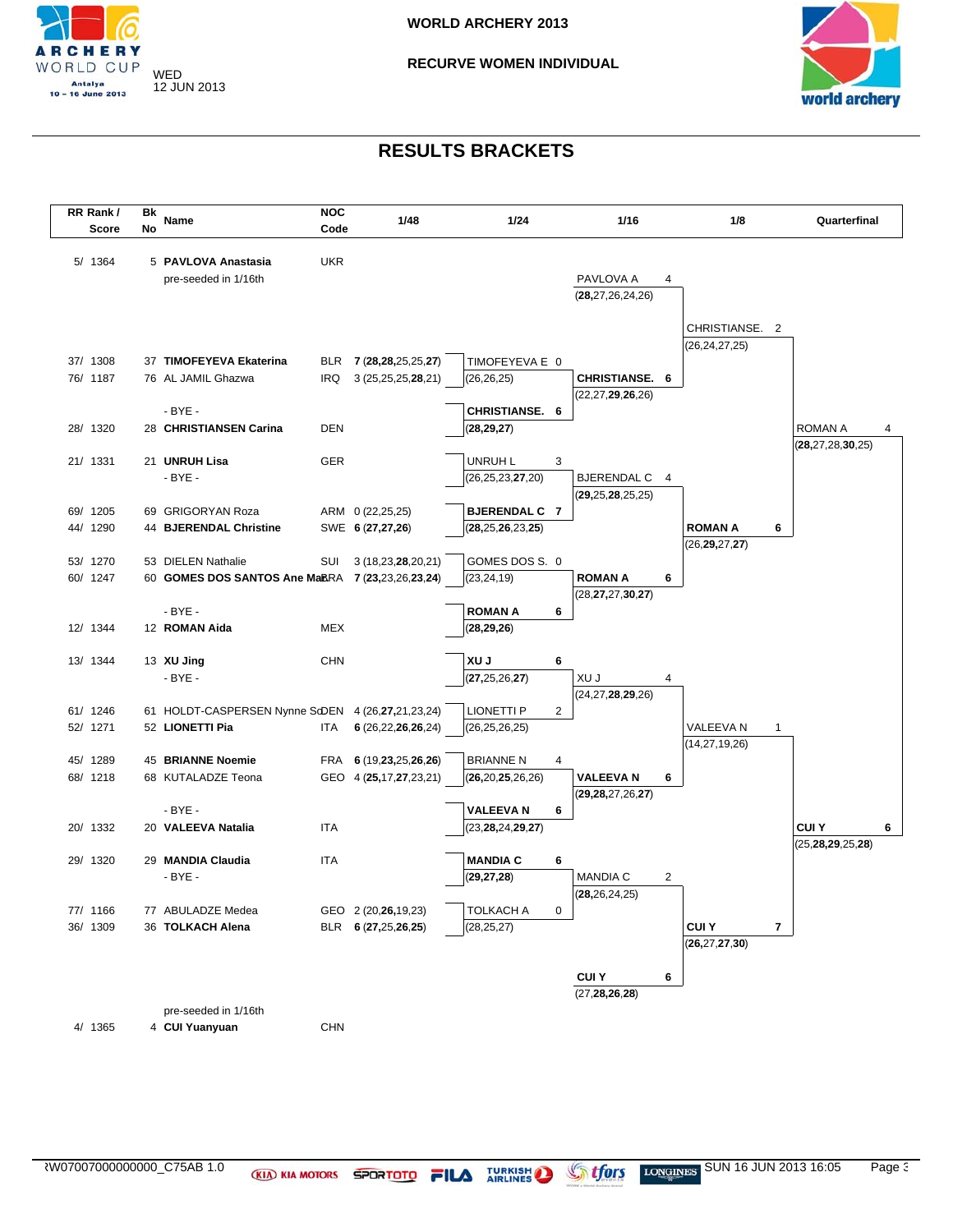

### **RECURVE WOMEN INDIVIDUAL**



| RR Rank /            | Bk                        | <b>NOC</b> |                                      |                                        |                              |                             |                    |
|----------------------|---------------------------|------------|--------------------------------------|----------------------------------------|------------------------------|-----------------------------|--------------------|
| <b>Score</b>         | Name<br>No                | Code       | 1/48                                 | 1/24                                   | 1/16                         | 1/8                         | Quarterfinal       |
|                      |                           |            |                                      |                                        |                              |                             |                    |
| 3/ 1366              | 3 JOO Hyun Jung           | <b>KOR</b> |                                      |                                        |                              |                             |                    |
|                      | pre-seeded in 1/16th      |            |                                      |                                        | <b>UH OOL</b><br>6           |                             |                    |
|                      |                           |            |                                      |                                        | (28, 29, 27)                 |                             |                    |
|                      |                           |            |                                      |                                        |                              | <b>UH OOL</b><br>6          |                    |
|                      |                           |            |                                      |                                        |                              | (27, 28, 28, 28)            |                    |
| 35/ 1315             | 35 BROWN Mackenzie        |            | USA $6(21,25,28,25)$                 | <b>BROWN M</b><br>$\mathbf 0$          |                              |                             |                    |
| 78/ 1162             | 78 MALDONADO Tania        | CHI        | 2(26, 23, 18, 23)                    | (27,24,25)                             | <b>VALENCIA A</b><br>0       |                             |                    |
|                      |                           |            |                                      |                                        | (25, 28, 25)                 |                             |                    |
|                      | $-BYE -$                  |            |                                      | <b>VALENCIA A</b><br>6                 |                              |                             |                    |
| 30/ 1320             | 30 VALENCIA Alejandra     | MEX        |                                      | (28, 27, 28)                           |                              |                             | <b>UH OOL</b><br>6 |
|                      |                           |            |                                      |                                        |                              |                             | (28, 26, 27, 29)   |
| 19/ 1332             | 19 ZHU Jiani              | <b>CHN</b> |                                      | ZHU J<br>4                             |                              |                             |                    |
|                      | $-BYE -$                  |            |                                      | (27, 22, 26, 28, 24)                   | <b>FERGUSON S</b><br>3       |                             |                    |
|                      | 67 LAURSEN Anne Marie     |            |                                      | <b>FERGUSON S</b>                      | (27, 23, 27, 25, 26)         |                             |                    |
| 67/ 1219<br>46/ 1285 | 46 FERGUSON Semra         |            | DEN 0 (24,22,24)<br>AUS 6 (27,27,28) | 6<br>(29, 24, 25, 26, 26)              |                              | SICHENIKOVA. 2              |                    |
|                      |                           |            |                                      |                                        |                              | (27, 28, 23, 26)            |                    |
| 51/ 1271             | 51 MARUSAVA Hanna         |            | BLR 7 (25,27,25,27)                  | MARUSAVA H<br>3                        |                              |                             |                    |
| 62/ 1238             | 62 GREENSTEIN Jessica     |            | AUS 1 (25,26,24,25)                  | (25, <b>27,</b> 24,27,26)              | SICHENIKOVA. 7               |                             |                    |
|                      |                           |            |                                      |                                        | (27, 25, 26, 29, 27)         |                             |                    |
|                      | $-BYE -$                  |            |                                      | SICHENIKOVA. 7                         |                              |                             |                    |
| 14/ 1338             | 14 SICHENIKOVA Lidiia     | <b>UKR</b> |                                      | (25, 26, 25, 28, 29)                   |                              |                             |                    |
|                      |                           |            |                                      |                                        |                              |                             |                    |
| 11/ 1344             | 11 CHANG Hye Jin          | <b>KOR</b> |                                      | <b>CHANG HJ</b><br>5                   |                              |                             |                    |
|                      | $-BYE -$                  |            |                                      | $(29, 27, 27, 25, 27 - T9)$            | <b>GONZALEZ G</b><br>5       |                             |                    |
| 59/ 1254             | 59 YANDIMATA Deniz        |            | TUR 2 (21,23,27,24)                  | <b>GONZALEZ G</b><br>6                 | (28,27,26,23,26-T8)          |                             |                    |
| 54/ 1266             | 54 GONZALEZ Gina          |            | MEX 6 (28,25,26,29)                  | (28, <b>28,</b> 27,25,27- <b>T9</b> *) |                              | LAISHRAM BD 6               |                    |
|                      |                           |            |                                      |                                        |                              | $(27, 27, 29, 26, 28 - T9)$ |                    |
| 43/ 1292             | 43 KOEHL Heather          |            | USA 6 (26,24,28,28,28)               | KOEHL H<br>4                           |                              |                             |                    |
| 70/ 1204             | 70 YACHNIK Elena          |            | BLR 4 (27,26,23,18,24)               | (24, 27, 27, 29, 25)                   | LAISHRAM BD 6                |                             |                    |
|                      |                           |            |                                      |                                        | $(27, 29, 25, 28, 26 - T10)$ |                             |                    |
|                      | $-BYE -$                  |            |                                      | LAISHRAM BD 6                          |                              |                             |                    |
| 22/ 1330             | 22 LAISHRAM Bombayla Devi | <b>IND</b> |                                      | ( <b>26,29,</b> 26,25, <b>26</b> )     |                              |                             | LAISHRAM BD<br>2   |
|                      |                           |            |                                      |                                        |                              |                             | (27, 28, 24, 28)   |
| 27/ 1322             | 27 TIMOFEEVA Kristina     | <b>RUS</b> |                                      | TIMOFEEVAK 6                           |                              |                             |                    |
|                      | $-BYE -$                  |            |                                      | (25, 26, 24, 28)                       | TIMOFEEVA K 6                |                             |                    |
| 75/ 1187             | 75 WONG Deborah           | SIN        | 0 (20,21,23)                         | $\overline{2}$<br>AKTUNA A             | (28, 27, 19, 27)             |                             |                    |
| 38/ 1306             | 38 AKTUNA Aybuke          |            | TUR 6 (22,29,26)                     | (27, 23, 23, 22)                       |                              | TIMOFEEVA K<br>5            |                    |
|                      |                           |            |                                      |                                        |                              | $(27, 30, 28, 27, 26$ -T7)  |                    |
|                      |                           |            |                                      |                                        |                              |                             |                    |
|                      |                           |            |                                      |                                        | <b>FANGY</b><br>2            |                             |                    |
|                      |                           |            |                                      |                                        | (27, 26, 24, 21)             |                             |                    |
|                      | pre-seeded in 1/16th      |            |                                      |                                        |                              |                             |                    |
| 6/ 1348              | 6 FANG Yuting             | <b>CHN</b> |                                      |                                        |                              |                             |                    |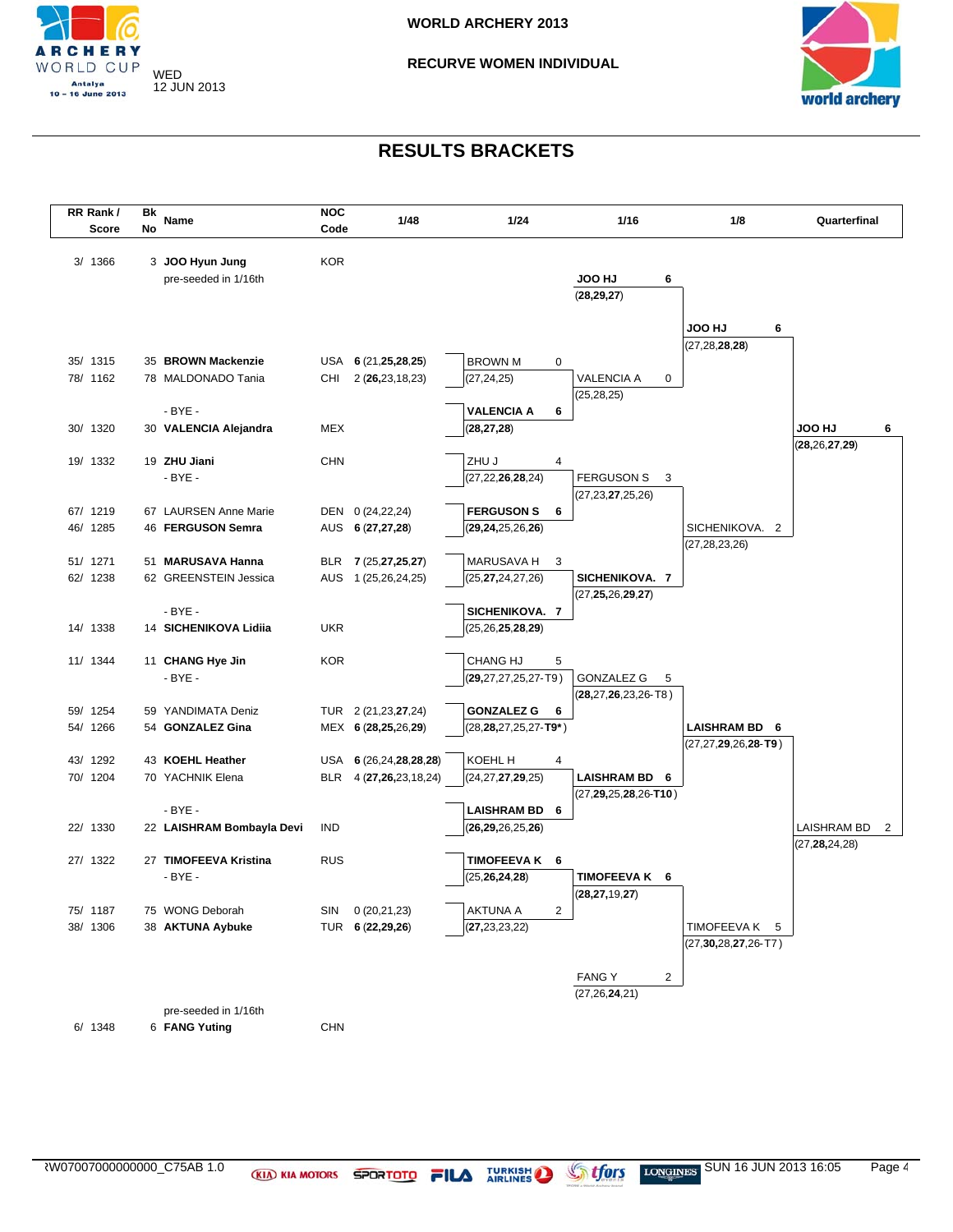

### **RECURVE WOMEN INDIVIDUAL**



|         | RR Rank/<br>Score | Bk<br>No           | Name                                                                                                                          | <b>NOC</b><br>Code | 1/48                   | 1/24                                   | 1/16                  |                          | 1/8              |                | Quarterfinal                |
|---------|-------------------|--------------------|-------------------------------------------------------------------------------------------------------------------------------|--------------------|------------------------|----------------------------------------|-----------------------|--------------------------|------------------|----------------|-----------------------------|
|         |                   |                    |                                                                                                                               |                    |                        |                                        |                       |                          |                  |                |                             |
|         | 7/ 1347           |                    | 7 KATO Ayano                                                                                                                  | <b>JPN</b>         |                        |                                        |                       |                          |                  |                |                             |
|         |                   |                    | pre-seeded in 1/16th                                                                                                          |                    |                        |                                        | <b>KATO A</b>         | $\overline{\phantom{a}}$ |                  |                |                             |
|         |                   |                    |                                                                                                                               |                    |                        |                                        | (30, 28, 25, 29, 25)  |                          |                  |                |                             |
|         |                   |                    |                                                                                                                               |                    |                        |                                        |                       |                          | <b>KATO A</b>    | 6              |                             |
|         |                   |                    |                                                                                                                               |                    |                        |                                        |                       |                          | (27, 27, 27, 29) |                |                             |
|         | 39/ 1303          |                    | 39 HAIDN TSCHALOVA Veronika GER 6 (28,28,25,28)                                                                               |                    |                        | HAIDN TSCHA. 4                         |                       |                          |                  |                |                             |
|         | 74/ 1194          |                    | 74 AL-MASHHADANI Rand                                                                                                         |                    | IRQ 2 (15,24,27,20)    | (27, 24, 26, 29, 25)                   | <b>HAYASHIY</b>       | 3                        |                  |                |                             |
|         |                   |                    |                                                                                                                               |                    |                        |                                        | (25, 29, 25, 27, 23)  |                          |                  |                |                             |
|         |                   |                    | $-BYE -$                                                                                                                      |                    |                        | <b>HAYASHIY</b>                        | 6                     |                          |                  |                |                             |
|         | 26/ 1327          |                    | 26 HAYASHI Yuki                                                                                                               | <b>JPN</b>         |                        | (27, 27, 26, 27, 26)                   |                       |                          |                  |                | <b>KATO A</b>               |
|         |                   |                    |                                                                                                                               |                    |                        |                                        |                       |                          |                  |                | $(23, 29, 28, 28, 29 - T8)$ |
|         | 23/ 1330          |                    | 23 KOVAL Victoriya                                                                                                            | <b>UKR</b>         |                        | <b>KOVAL V</b>                         | 5                     |                          |                  |                |                             |
|         |                   |                    | - BYE -                                                                                                                       |                    |                        | $(24, 26, 24, 27, 26 - T8)$            | COTRY C               | 0                        |                  |                |                             |
|         |                   |                    |                                                                                                                               |                    |                        |                                        | (26, 24, 25)          |                          |                  |                |                             |
|         | 71/ 1201          |                    | 71 RIVERA Saraneth                                                                                                            |                    | VEN 2 (25,22,23,25)    | <b>COTRY C</b>                         | 6                     |                          |                  |                |                             |
|         | 42/ 1295          |                    | 42 COTRY Cyrielle                                                                                                             |                    | FRA 6 (21,27,29,26)    | $(24, 29, 27, 26, 25 - T9)$            |                       |                          | LORIG K          | $\overline{2}$ |                             |
|         | 55/ 1264          |                    | 55 VIEHMEIER Isabel                                                                                                           |                    |                        | GER 6 (21,27,24,26,27-T10) VIEHMEIER I |                       |                          | (26, 29, 24, 28) |                |                             |
|         | 58/ 1257          |                    | 58 ASADI Sareh                                                                                                                | IRI                |                        | 5 (28,25,27,26,26-T8) (27,20,22,26,22) | 3<br><b>LORIGK</b>    | 6                        |                  |                |                             |
|         |                   |                    |                                                                                                                               |                    |                        |                                        | (29, 26, 26)          |                          |                  |                |                             |
|         |                   |                    | $-BYE -$                                                                                                                      |                    |                        | <b>LORIGK</b>                          | 7                     |                          |                  |                |                             |
|         | 10/ 1344          |                    | 10 LORIG Khatuna                                                                                                              | <b>USA</b>         |                        | (27, 27, 28, 21, 26)                   |                       |                          |                  |                |                             |
|         |                   |                    |                                                                                                                               |                    |                        |                                        |                       |                          |                  |                |                             |
|         | 15/ 1338          |                    | 15 FOLKARD Naomi                                                                                                              | <b>GBR</b>         |                        | <b>FOLKARD N</b>                       | 6                     |                          |                  |                |                             |
|         |                   |                    | $-BYE -$                                                                                                                      |                    |                        | (25, 28, 26, 24)                       | <b>FOLKARD N</b>      | 2                        |                  |                |                             |
|         |                   |                    |                                                                                                                               |                    |                        |                                        | (26, 26, 26, 27)      |                          |                  |                |                             |
|         | 63/ 1236          |                    | 63 MORAGA Sophia                                                                                                              | CHI                | 4 (21, 22, 15, 25, 20) | <b>INGLEY A</b>                        | $\overline{2}$        |                          |                  |                |                             |
|         | 50/ 1272          |                    | 50 INGLEY Alice                                                                                                               |                    | AUS 6 (28,21,28,20,28) | (25, 27, 23, 24)                       |                       |                          | PEROVA K         | 0              |                             |
|         |                   |                    |                                                                                                                               |                    |                        |                                        |                       |                          | (26, 24, 25)     |                |                             |
|         | 47/ 1281          |                    | 47 GARCIA Mariana                                                                                                             |                    | MEX 6 (23,25,26)       | <b>GARCIA M</b>                        | 0                     |                          |                  |                |                             |
|         | 66/ 1224          |                    | 66 TSIALA Phutkaradze                                                                                                         |                    | GEO 0 (22,24,23)       | (21,23,25)                             | <b>PEROVAK</b>        | 6                        |                  |                |                             |
|         |                   |                    | $-BYE -$                                                                                                                      |                    |                        | <b>PEROVAK</b>                         | (27, 27, 25, 28)<br>6 |                          |                  |                |                             |
|         | 18/ 1333          |                    | 18 PEROVA Ksenia                                                                                                              | <b>RUS</b>         |                        | (27, 27, 28)                           |                       |                          |                  |                | YUN OH                      |
|         |                   |                    |                                                                                                                               |                    |                        |                                        |                       |                          |                  |                | $(27,29,27,28,29-T10)$      |
|         | 31/ 1319          |                    | 31 BRITO Leidys                                                                                                               |                    | VEN 6 (26,29,27)       | <b>BRITO L</b>                         | $\overline{2}$        |                          |                  |                |                             |
|         | 82/ 700           |                    | 82 AL- MAMOORI Hajir                                                                                                          | IRQ                | 0(18, 9,17)            | (25, 25, 27, 26)                       | PALEKHA K             | 0                        |                  |                |                             |
|         |                   |                    |                                                                                                                               |                    |                        |                                        | (26, 28, 25)          |                          |                  |                |                             |
|         | 79/ 1090          |                    | 79 AL DAKHILI Farah                                                                                                           |                    | IRQ 0 (15,22,25)       | <b>PALEKHAK</b>                        | 6                     |                          |                  |                |                             |
|         | 34/ 1317          |                    | 34 PALEKHA Kateryna                                                                                                           |                    | UKR 6 (27,28,28)       | (27, 28, 26, 27)                       |                       |                          | YUN OH           | 6              |                             |
|         |                   |                    |                                                                                                                               |                    |                        |                                        |                       |                          | (28, 28, 26)     |                |                             |
|         |                   |                    |                                                                                                                               |                    |                        |                                        |                       |                          |                  |                |                             |
|         |                   |                    |                                                                                                                               |                    |                        |                                        | YUN OH                | 6                        |                  |                |                             |
|         |                   |                    |                                                                                                                               |                    |                        |                                        | (28, 29, 30)          |                          |                  |                |                             |
|         | 2/1372            |                    | pre-seeded in 1/16th<br>2 YUN Ok Hee                                                                                          | <b>KOR</b>         |                        |                                        |                       |                          |                  |                |                             |
|         |                   |                    |                                                                                                                               |                    |                        |                                        |                       |                          |                  |                |                             |
|         |                   |                    |                                                                                                                               |                    |                        |                                        |                       |                          |                  |                |                             |
| Note:   |                   |                    | In each set the archer with the highest score is awarded 2 points. In case of a tied score, both archers are awarded 1 point. |                    |                        |                                        |                       |                          |                  |                |                             |
|         |                   |                    |                                                                                                                               |                    |                        |                                        |                       |                          |                  |                |                             |
| Legend: |                   |                    |                                                                                                                               |                    |                        |                                        |                       |                          |                  |                |                             |
| Bk No   |                   | <b>Back Number</b> | Ranking Round<br>RR                                                                                                           |                    |                        |                                        |                       |                          |                  |                |                             |
|         |                   |                    |                                                                                                                               |                    |                        |                                        |                       |                          |                  |                |                             |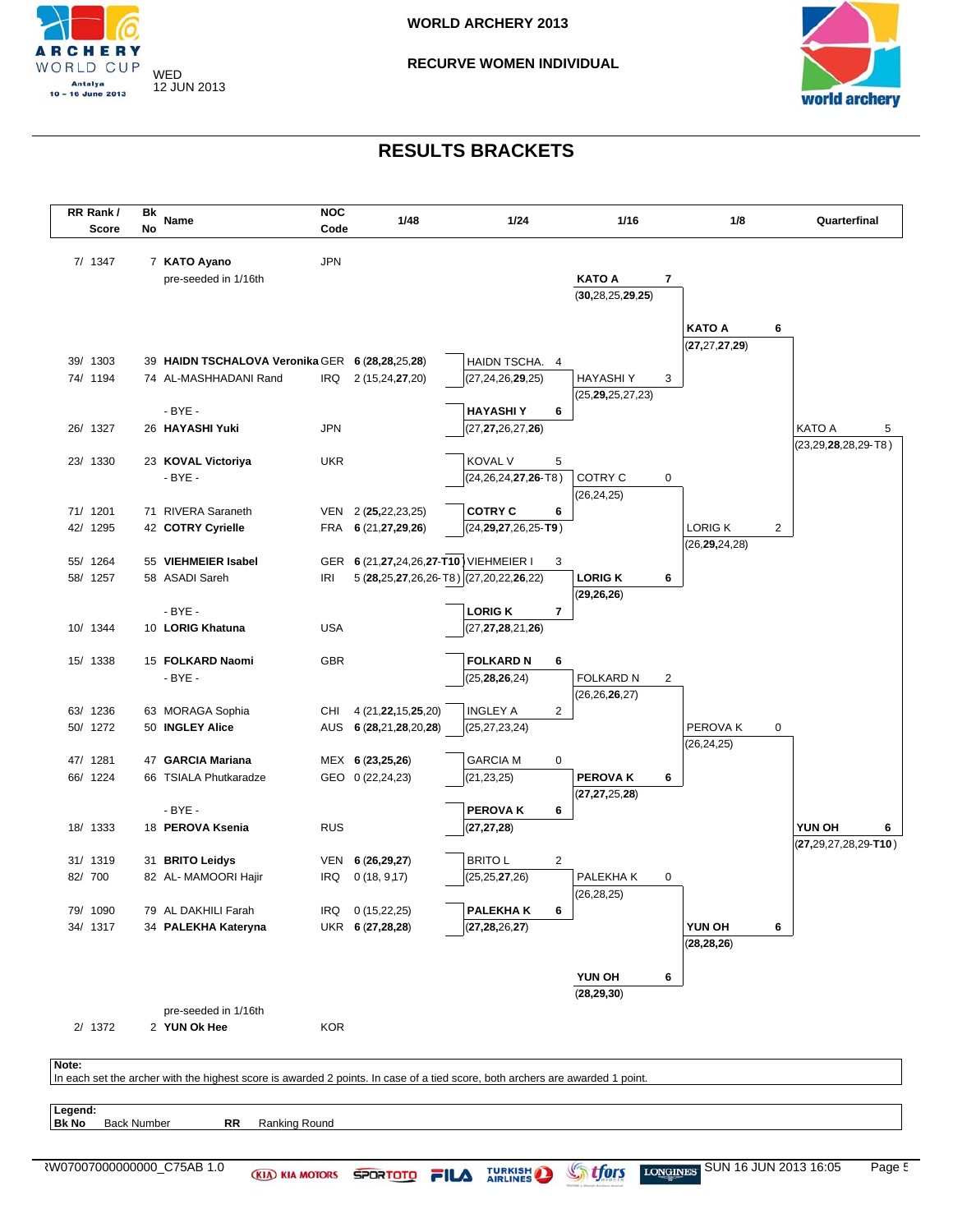



|           | <b>World Record 15 Arrows:</b> |                 |                        | USA Salinas City (USA) | 26 JUN 2011  |                    |                    |                    |
|-----------|--------------------------------|-----------------|------------------------|------------------------|--------------|--------------------|--------------------|--------------------|
| <b>RR</b> | Rank /<br>Score                | Bk<br><b>No</b> | Name                   | <b>NOC</b><br>Code     | Quarterfinal | <b>Semifinal</b>   | <b>Gold Medal</b>  |                    |
|           | 17/ 694                        | 17              | <b>LAURSEN Patrick</b> | <b>DEN</b>             | 148          | <b>LAURSEN P</b>   |                    |                    |
|           | 8/ 699                         |                 | 8 KAZEMPOOR Amir       | <b>IRI</b>             | 144          | 150                | <b>LAURSEN P</b>   |                    |
|           |                                |                 |                        |                        |              |                    | 143                | <b>GOLD</b>        |
|           | 5/ 700                         |                 | 5 DAMSBO Martin        | <b>DEN</b>             | 147          | DAMSBO M           |                    |                    |
|           | 4/ 701                         |                 | 4 MIN Lihong           | <b>KOR</b>             | 146          | 145                |                    | <b>LAURSEN P</b>   |
|           | 14/ 695                        |                 | 14 DOUSSOT Christophe  | <b>FRA</b>             | 142          | <b>DOLLINGER G</b> |                    |                    |
|           | 22/ 692                        |                 | 22 DOLLINGER Georg     | AUT                    | 145          | 149                | <b>DOLLINGER G</b> |                    |
|           |                                |                 |                        |                        |              |                    | 140                | <b>SILVER</b>      |
|           | 10/ 697                        |                 | 10 GELLENTHIEN Braden  | <b>USA</b>             | 147          | GELLENTHIEN.       |                    |                    |
| 2/        | 701                            |                 | 2 WILDE Reo            | <b>USA</b>             | 146          | 147                |                    | <b>DOLLINGER G</b> |

|                      |             | <b>DAMSBO M</b><br>144    | <b>BRONZE</b>   |       |
|----------------------|-------------|---------------------------|-----------------|-------|
|                      |             | GELLENTHIEN.              | <b>DAMSBO M</b> |       |
|                      |             | 137                       |                 |       |
| <b>Final Ranking</b> |             |                           |                 |       |
| Gold                 |             | 1 LAURSEN Patrick         | DEN             |       |
| Silver               |             | 2 DOLLINGER Georg         | <b>AUT</b>      |       |
| Bronze               |             | 3 DAMSBO Martin           | DEN             |       |
|                      | 4           | <b>GELLENTHIEN Braden</b> | USA             |       |
|                      | 5           | MIN Lihong                | <b>KOR</b>      | (146) |
|                      | 5           | <b>WILDE Reo</b>          | USA             | (146) |
|                      | $7^{\circ}$ | KAZEMPOOR Amir            | IRI             | (144) |
|                      | 8           | DOUSSOT Christophe        | <b>FRA</b>      | (142) |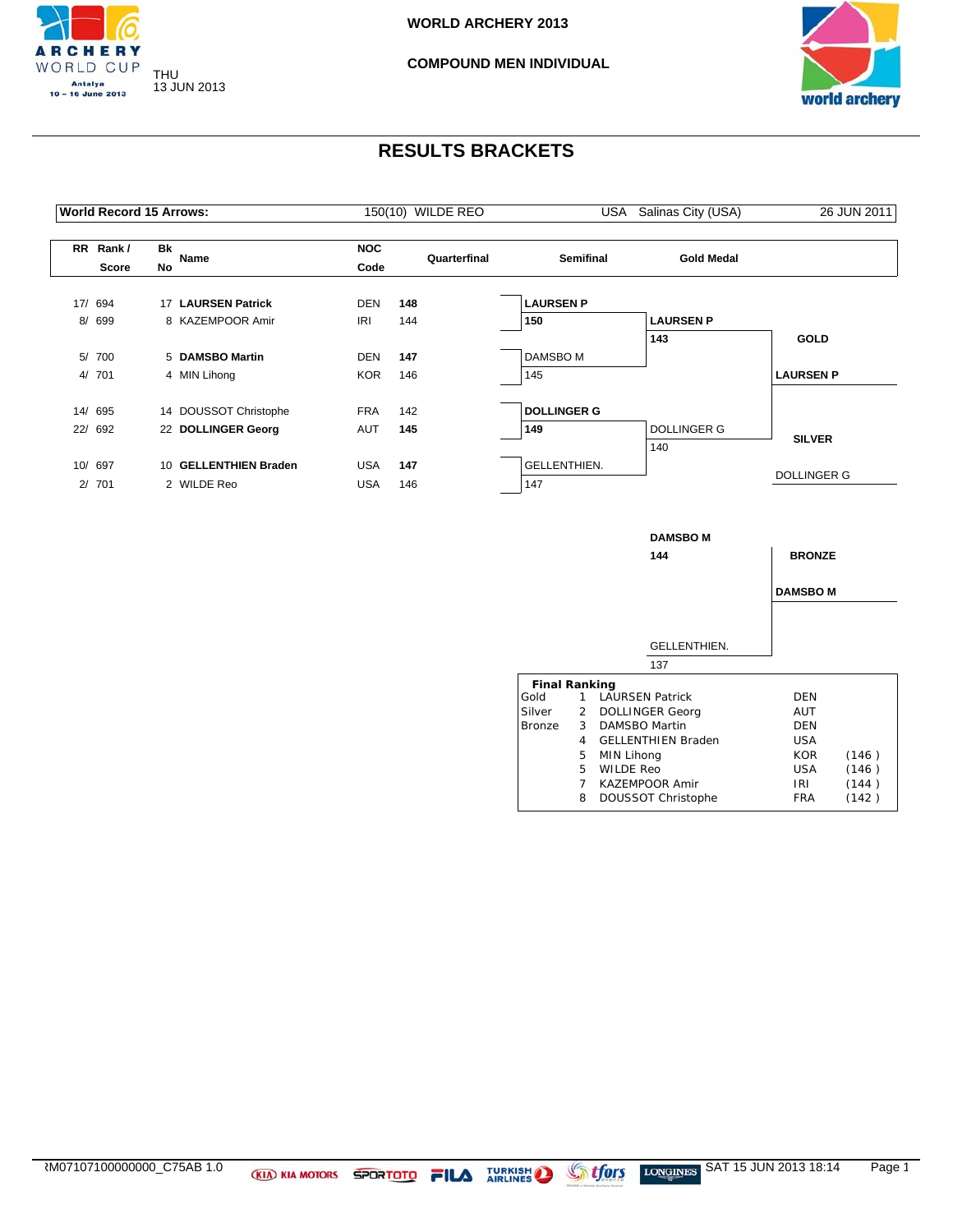



| <b>World Record 15 Arrows:</b> |          |                                 |                    |     | 150(10) WILDE REO |                     | USA Salinas City (USA)  |                     | 26 JUN 2011      |
|--------------------------------|----------|---------------------------------|--------------------|-----|-------------------|---------------------|-------------------------|---------------------|------------------|
| RR Rank/<br>Score              | Bk<br>No | Name                            | <b>NOC</b><br>Code |     | 1/48              | 1/24                | 1/16                    | 1/8                 | Quarterfinal     |
|                                |          |                                 |                    |     |                   |                     |                         |                     |                  |
| 1/706                          |          | 1 WILLETT JR. Rodger            | <b>USA</b>         |     |                   |                     |                         |                     |                  |
|                                |          | pre-seeded in 1/16th            |                    |     |                   |                     | <b>WILLETT JR</b>       |                     |                  |
|                                |          |                                 |                    |     |                   |                     | 147                     |                     |                  |
|                                |          |                                 |                    |     |                   |                     |                         |                     |                  |
|                                |          |                                 |                    |     |                   |                     |                         | WILLETT JR<br>142   |                  |
| 33/ 687                        |          | 33 MOIRANGTHEM Gandhi SinghIND  |                    | 140 |                   | MOIRANGTHEM.        |                         |                     |                  |
| 80/ 602                        |          | 80 DGHIBJ Mahmoud               | LBA                | 138 |                   | 141                 | KIM J                   |                     |                  |
|                                |          |                                 |                    |     |                   |                     | 145                     |                     |                  |
| 81/ 589                        |          | 81 EL-ASHAHEB Seddik            | LBA                | 134 |                   | KIM J               |                         |                     |                  |
| 32/ 688                        |          | 32 KIM Jongho                   | <b>KOR 146</b>     |     |                   | 142                 |                         |                     | <b>LAURSEN P</b> |
|                                |          |                                 |                    |     |                   |                     |                         |                     | 148              |
| 17/ 694                        |          | 17 LAURSEN Patrick              | <b>DEN</b>         |     |                   | <b>LAURSEN P</b>    |                         |                     |                  |
|                                |          | $-BYE -$                        |                    |     |                   | 144                 | <b>LAURSEN P</b>        |                     |                  |
|                                |          |                                 |                    |     |                   |                     | 146                     |                     |                  |
| 65/ 668                        |          | 65 SOLOMONOV Dmitry             | <b>RUS</b>         | 142 |                   | <b>DOS SANTOS R</b> |                         |                     |                  |
| 48/ 681                        |          | 48 DOS SANTOS Roberval          | <b>BRA</b>         | 148 |                   | 143                 |                         | <b>LAURSEN P</b>    |                  |
|                                |          |                                 |                    |     |                   |                     |                         | 147                 |                  |
| 49/ 681                        |          | 49 BURRI Kevin                  | SUI                | 137 |                   | <b>HARIDASL</b>     |                         |                     |                  |
| 64/ 669                        |          | 64 HARIDAS L.                   | <b>IND</b>         | 145 |                   | 146                 | <b>BROSNAN M</b><br>143 |                     |                  |
|                                |          | $-BYE -$                        |                    |     |                   | <b>BROSNAN M</b>    |                         |                     |                  |
| 16/ 695                        |          | 16 BROSNAN Michael              | <b>AUS</b>         |     |                   | 147                 |                         |                     |                  |
|                                |          |                                 |                    |     |                   |                     |                         |                     |                  |
| 9/698                          |          | 9 SCHLOESSER Mike               | <b>NED</b>         |     |                   | <b>SCHLOESSER M</b> |                         |                     |                  |
|                                |          | $-BYE -$                        |                    |     |                   | 144                 | <b>SCHLOESSER M</b>     |                     |                  |
|                                |          |                                 |                    |     |                   |                     | 148                     |                     |                  |
| 57/ 675                        |          | 57 CAGIRAN Evren                | TUR                | 146 |                   | <b>CAGIRAN E</b>    |                         |                     |                  |
| 56/ 675                        |          | 56 GHEYDI Majid                 | IRI                | 145 |                   | 142                 |                         | <b>SCHLOESSER M</b> |                  |
|                                |          |                                 |                    |     |                   |                     |                         | 146                 |                  |
| 41/ 684                        |          | 41 GONZALEZ Eduardo             | <b>VEN</b>         | 146 |                   | <b>GONZALEZ E</b>   |                         |                     |                  |
| 72/ 641                        |          | 72 ALDERBI TURKI Mohammed S KSA |                    | 140 |                   | 146 T10*            | <b>GONZALEZ E</b>       |                     |                  |
|                                |          | $-BYE -$                        |                    |     |                   | FIERRO JR           | 142                     |                     |                  |
| 24/ 692                        |          | 24 FIERRO Julio Ricardo         | MEX                |     |                   | 146 T10             |                         |                     | KAZEMPOOR A      |
|                                |          |                                 |                    |     |                   |                     |                         |                     | 144              |
| 25/ 691                        |          | 25 DOLDERMAN Sander             | <b>NED</b>         |     |                   | DOLDERMAN S         |                         |                     |                  |
|                                |          | $-BYE -$                        |                    |     |                   | 139                 | <b>MOSERD</b>           |                     |                  |
|                                |          |                                 |                    |     |                   |                     | 143                     |                     |                  |
| 73/ 639                        |          | 73 SULAIMANI Mosab              | KSA                | 135 |                   | <b>MOSER D</b>      |                         |                     |                  |
| 40/684                         |          | 40 MOSER Daniel                 | AUT 140            |     |                   | 144                 |                         | <b>KAZEMPOOR A</b>  |                  |
|                                |          |                                 |                    |     |                   |                     |                         | 147                 |                  |
|                                |          |                                 |                    |     |                   |                     |                         |                     |                  |
|                                |          |                                 |                    |     |                   |                     | <b>KAZEMPOOR A</b>      |                     |                  |
|                                |          |                                 |                    |     |                   |                     | 147                     |                     |                  |
|                                |          | pre-seeded in 1/16th            |                    |     |                   |                     |                         |                     |                  |
| 8/ 699                         |          | 8 KAZEMPOOR Amir                | IRI                |     |                   |                     |                         |                     |                  |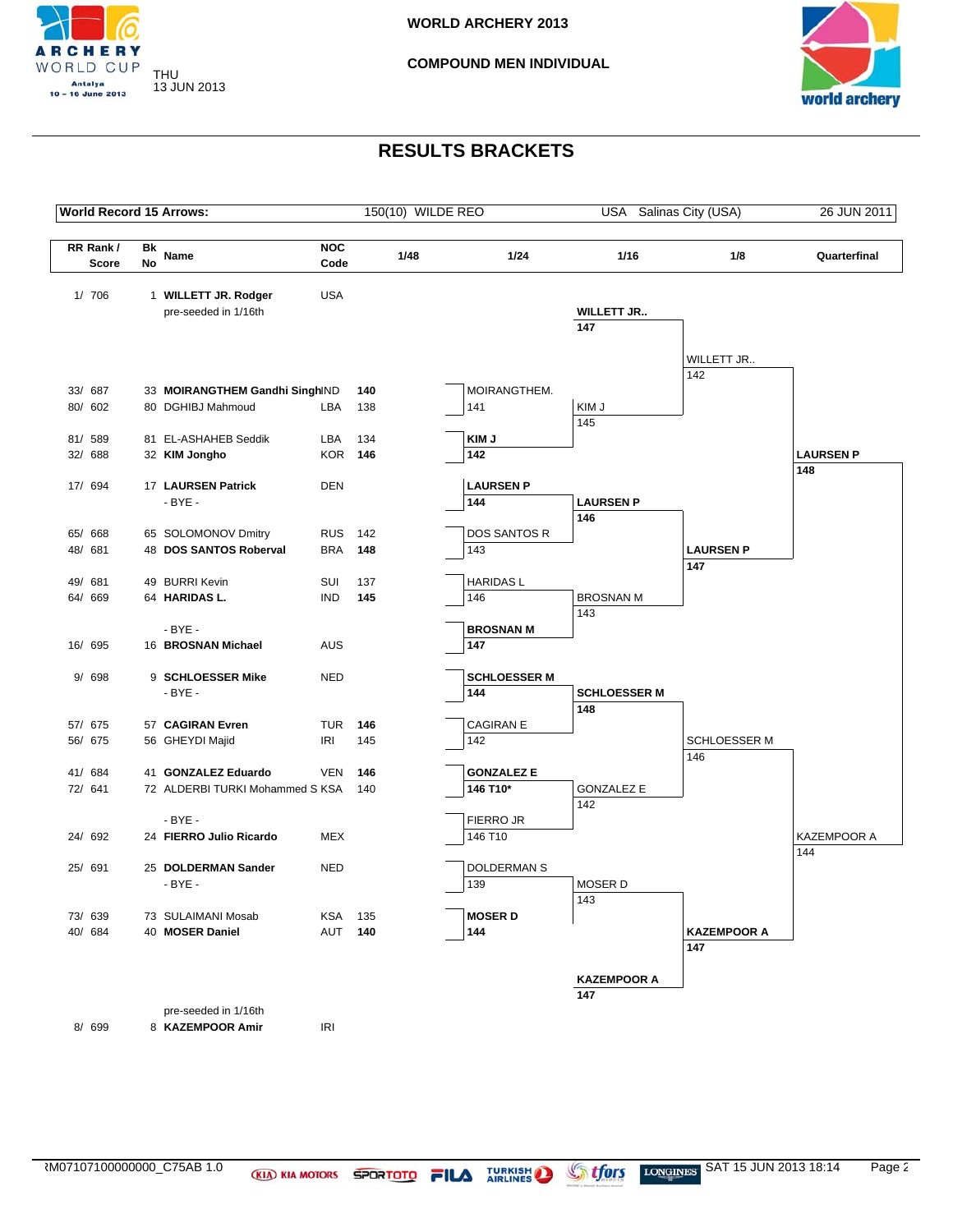



| <b>World Record 15 Arrows:</b> |                 |                                           |                    | 150(10) WILDE REO     |                       |                  | USA Salinas City (USA) | 26 JUN 2011      |
|--------------------------------|-----------------|-------------------------------------------|--------------------|-----------------------|-----------------------|------------------|------------------------|------------------|
| RR Rank/<br><b>Score</b>       | Bk<br><b>No</b> | Name                                      | <b>NOC</b><br>Code | 1/48                  | 1/24                  | 1/16             | 1/8                    | Quarterfinal     |
|                                |                 |                                           |                    |                       |                       |                  |                        |                  |
| 5/ 700                         |                 | 5 DAMSBO Martin                           | <b>DEN</b>         |                       |                       |                  |                        |                  |
|                                |                 | pre-seeded in 1/16th                      |                    |                       |                       | <b>DAMSBOM</b>   |                        |                  |
|                                |                 |                                           |                    |                       |                       | 147              |                        |                  |
|                                |                 |                                           |                    |                       |                       |                  | <b>DAMSBOM</b>         |                  |
|                                |                 |                                           |                    |                       |                       |                  | 147                    |                  |
| 37/ 685                        |                 | 37 RORIZ JR. Marcelo                      | BRA                | 144                   | RORIZ JR. M           |                  |                        |                  |
| 76/ 626                        |                 | 76 MAAMOORI Amir                          | <b>IRQ</b>         | 131                   | 143                   | <b>COGHLAN P</b> |                        |                  |
|                                |                 |                                           |                    |                       |                       | 146              |                        |                  |
|                                |                 | $-BYE -$                                  |                    |                       | <b>COGHLAN P</b>      |                  |                        |                  |
| 28/ 689                        |                 | 28 COGHLAN Patrick                        | <b>AUS</b>         |                       | 144                   |                  |                        | <b>DAMSBOM</b>   |
|                                |                 |                                           |                    |                       |                       |                  |                        | 147              |
| 21/ 692                        |                 | 21 MAZZI Stefano                          | <b>ITA</b>         |                       | <b>MAZZIS</b>         |                  |                        |                  |
|                                |                 | $-BYE -$                                  |                    |                       | 142                   | <b>MAZZIS</b>    |                        |                  |
|                                |                 |                                           |                    |                       |                       | 139              |                        |                  |
| 69/ 654                        |                 | 69 MARTIN James William<br>44 BRICE Scott |                    | CAN 141 T9<br>141 T10 | <b>BRICE S</b><br>137 |                  | <b>NEKOEEI H</b>       |                  |
| 44/ 683                        |                 |                                           | AUS                |                       |                       |                  | 145                    |                  |
| 53/ 678                        |                 | 53 TRILLUS Dietmar                        | CAN                | 141 T10               | TRILLUS D             |                  |                        |                  |
| 60/ 673                        |                 | 60 BRADA Vladimir                         | CZE                | 141 T9                | 143                   | <b>NEKOEEI H</b> |                        |                  |
|                                |                 |                                           |                    |                       |                       | 141              |                        |                  |
|                                |                 | - BYE -                                   |                    |                       | <b>NEKOEEI H</b>      |                  |                        |                  |
| 12/ 695                        |                 | 12 NEKOEEI Hamzeh                         | IRI                |                       | 145                   |                  |                        |                  |
| 13/ 695                        |                 | 13 PAGNI Sergio                           | ITA                |                       | PAGNI <sub>S</sub>    |                  |                        |                  |
|                                |                 | $-BYE -$                                  |                    |                       | 143                   | YANG Y           |                        |                  |
|                                |                 |                                           |                    |                       |                       | 142 T8           |                        |                  |
| 61/ 673                        |                 | 61 CHUGUNOV Anton                         | <b>RUS</b>         | 139                   | YANG Y                |                  |                        |                  |
| 52/ 678                        |                 | 52 YANG Youngho                           | <b>KOR 147</b>     |                       | 146                   |                  | AAMAAS N               |                  |
|                                |                 |                                           |                    |                       |                       |                  | 145                    |                  |
| 45/683                         |                 | 45 AAMAAS Njaal                           | <b>NOR 144</b>     |                       | <b>AAMAASN</b>        |                  |                        |                  |
| 68/ 656                        |                 | 68 ABDUL AZIZ Alrodhan                    | KSA                | 139                   | 148                   | <b>AAMAASN</b>   |                        |                  |
|                                |                 |                                           |                    |                       |                       | 142 T9           |                        |                  |
|                                |                 | $-BYE -$                                  |                    |                       | DAMBAEV A             |                  |                        |                  |
| 20/ 693                        |                 | 20 DAMBAEV Alexander                      | <b>RUS</b>         |                       | 143                   |                  |                        | MIN <sub>L</sub> |
| 29/ 689                        |                 | 29 COUSINS Dave                           | USA                | 148                   | <b>COUSINS D</b>      |                  |                        | 146              |
| 84/ 558                        |                 | 84 PETRAGLIO Tiziano                      | SUI                | 133                   | 145                   | <b>COUSINS D</b> |                        |                  |
|                                |                 |                                           |                    |                       |                       | 143              |                        |                  |
| 77/ 625                        |                 | 77 FAYYADH Abdullah                       | IRQ                | 132                   | SIGAUSKAS V           |                  |                        |                  |
| 36/ 686                        |                 | 36 SIGAUSKAS Vladas                       | LTU                | 146                   | 142                   |                  | <b>MINL</b>            |                  |
|                                |                 |                                           |                    |                       |                       |                  | 146                    |                  |
|                                |                 |                                           |                    |                       |                       | <b>MINL</b>      |                        |                  |
|                                |                 |                                           |                    |                       |                       | 144              |                        |                  |
|                                |                 | pre-seeded in 1/16th                      |                    |                       |                       |                  |                        |                  |
| 4/ 701                         |                 | 4 MIN Lihong                              | <b>KOR</b>         |                       |                       |                  |                        |                  |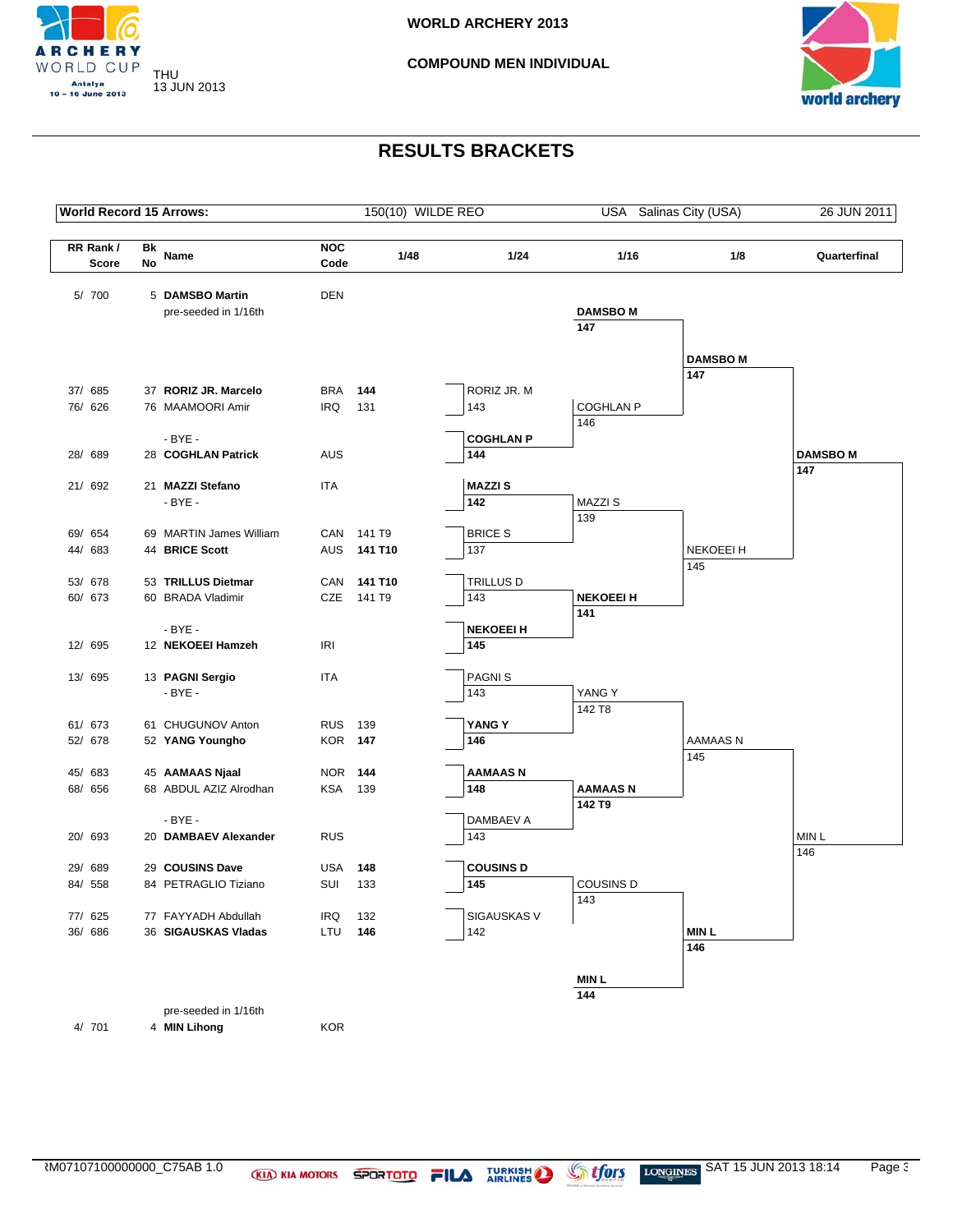



| <b>World Record 15 Arrows:</b> |          |                                        |                    |     |      | 150(10) WILDE REO     |                    | USA Salinas City (USA) | 26 JUN 2011        |
|--------------------------------|----------|----------------------------------------|--------------------|-----|------|-----------------------|--------------------|------------------------|--------------------|
| RR Rank/<br><b>Score</b>       | Bk<br>No | Name                                   | <b>NOC</b><br>Code |     | 1/48 | 1/24                  | 1/16               | 1/8                    | Quarterfinal       |
| 3/701                          |          | 3 CHAUHAN Rajat                        | <b>IND</b>         |     |      |                       |                    |                        |                    |
|                                |          | pre-seeded in 1/16th                   |                    |     |      |                       | <b>CHAUHAN R</b>   |                        |                    |
|                                |          |                                        |                    |     |      |                       | 144                |                        |                    |
|                                |          |                                        |                    |     |      |                       |                    |                        |                    |
|                                |          |                                        |                    |     |      |                       |                    | CHAUHAN R<br>142       |                    |
| 35/ 687                        |          | 35 ELMAAGACLI Demir                    | <b>TUR 147</b>     |     |      | <b>ELMAAGACLI D</b>   |                    |                        |                    |
| 78/ 606                        |          | 78 SHEPOTKO Sergey                     | KAZ                | 137 |      | 141                   | <b>LUNDIN M</b>    |                        |                    |
|                                |          |                                        |                    |     |      |                       | 141                |                        |                    |
| 83/ 574                        |          | 83 ALSAEED Salem                       | <b>KUW 131</b>     |     |      | <b>LUNDIN M</b>       |                    |                        |                    |
| 30/ 689                        |          | 30 LUNDIN Morgan                       | <b>SWE 146</b>     |     |      | 144                   |                    |                        | DOUSSOT C<br>142   |
| 19/ 693                        |          | 19 DELOCHE Pierre Julien               | <b>FRA</b>         |     |      | <b>DELOCHE PJ</b>     |                    |                        |                    |
|                                |          | $-BYE -$                               |                    |     |      | 147                   | DELOCHE PJ         |                        |                    |
|                                |          |                                        |                    |     |      |                       | 143                |                        |                    |
| 67/ 661                        |          | 67 BACAK Ahmet                         | TUR                | 143 |      | <b>BACAKA</b>         |                    |                        |                    |
| 46/ 681                        |          | 46 KHURAIJAM Ratan Singh               | IND                | 142 |      | 142                   |                    | <b>DOUSSOT C</b>       |                    |
|                                |          |                                        |                    |     |      |                       |                    | 145                    |                    |
| 51/ 678                        |          | 51 HAUGSETH Mads                       | <b>NOR 144</b>     |     |      | <b>HAUGSETH M</b>     |                    |                        |                    |
| 62/ 671                        |          | 62 TANDOGAN Baris                      | <b>TUR 142</b>     |     |      | 143                   | <b>DOUSSOT C</b>   |                        |                    |
|                                |          | $-BYE -$                               |                    |     |      | <b>DOUSSOT C</b>      | 146                |                        |                    |
| 14/ 695                        |          | 14 DOUSSOT Christophe                  | <b>FRA</b>         |     |      | 144                   |                    |                        |                    |
|                                |          |                                        |                    |     |      |                       |                    |                        |                    |
| 11/ 697                        |          | 11 HANSEN Stephan                      | <b>DEN</b>         |     |      | <b>HANSEN S</b>       |                    |                        |                    |
|                                |          | $-BYE -$                               |                    |     |      | 140                   | <b>BOVINI M</b>    |                        |                    |
|                                |          |                                        |                    |     |      |                       | 144 T10            |                        |                    |
| 59/ 673                        |          | 59 PANG Toh Jin                        | SIN                | 142 |      | <b>BOVINI M</b>       |                    |                        |                    |
| 54/ 675                        |          | 54 BOVINI Mauro                        | ITA                | 144 |      | 147                   |                    | <b>DOLLINGER G</b>     |                    |
|                                |          | 43 MATZNER Michael                     |                    | 145 |      | <b>MATZNER M</b>      |                    | 147                    |                    |
| 43/ 683<br>70/ 654             |          | 70 SHKHAN Waleed Hameed                | AUT<br>IRQ         | 138 |      | 141                   | <b>DOLLINGER G</b> |                        |                    |
|                                |          |                                        |                    |     |      |                       | 144 T10*           |                        |                    |
|                                |          | $-BYE -$                               |                    |     |      | <b>DOLLINGER G</b>    |                    |                        |                    |
| 22/ 692                        |          | 22 DOLLINGER Georg                     | AUT                |     |      | 143                   |                    |                        | <b>DOLLINGER G</b> |
|                                |          |                                        |                    |     |      |                       |                    |                        | 145                |
| 27/ 690                        |          | 27 ALVARADO Gerardo                    | MEX                |     |      | <b>ALVARADO G</b>     |                    |                        |                    |
|                                |          | $-BYE -$                               |                    |     |      | 145                   | ALVARADO G         |                        |                    |
|                                |          |                                        |                    |     |      |                       | $\overline{145}$   |                        |                    |
| 75/ 637<br>38/ 684             |          | 75 WONG Jonathon<br>38 MARAIS Francois | AUS<br>NAM 145     | 135 |      | <b>MARAISF</b><br>138 |                    | <b>ELZINGA P</b>       |                    |
|                                |          |                                        |                    |     |      |                       |                    | 142                    |                    |
|                                |          |                                        |                    |     |      |                       |                    |                        |                    |
|                                |          |                                        |                    |     |      |                       | <b>ELZINGA P</b>   |                        |                    |
|                                |          |                                        |                    |     |      |                       | 147                |                        |                    |
|                                |          | pre-seeded in 1/16th                   |                    |     |      |                       |                    |                        |                    |
| 6/700                          |          | 6 ELZINGA Peter                        | <b>NED</b>         |     |      |                       |                    |                        |                    |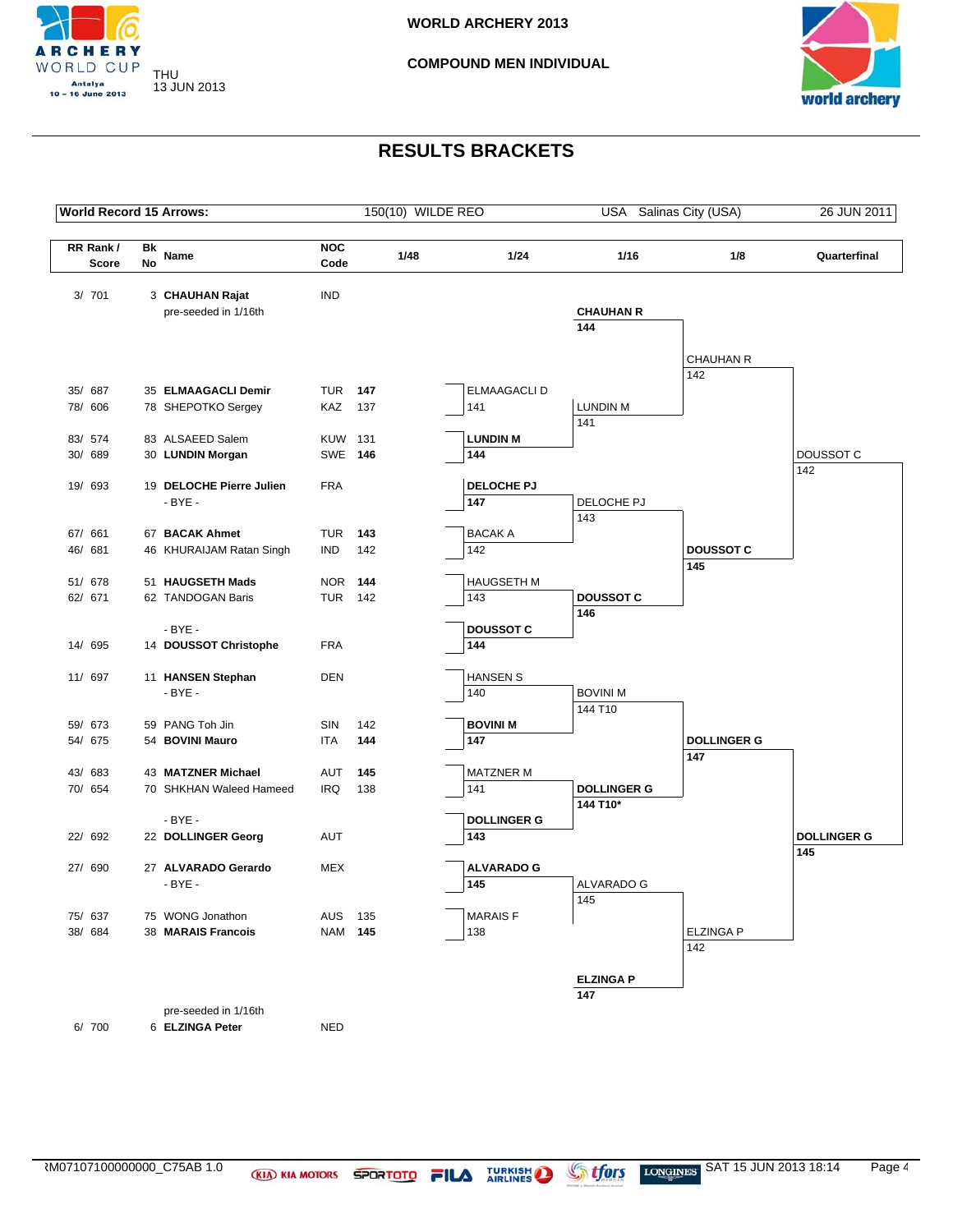



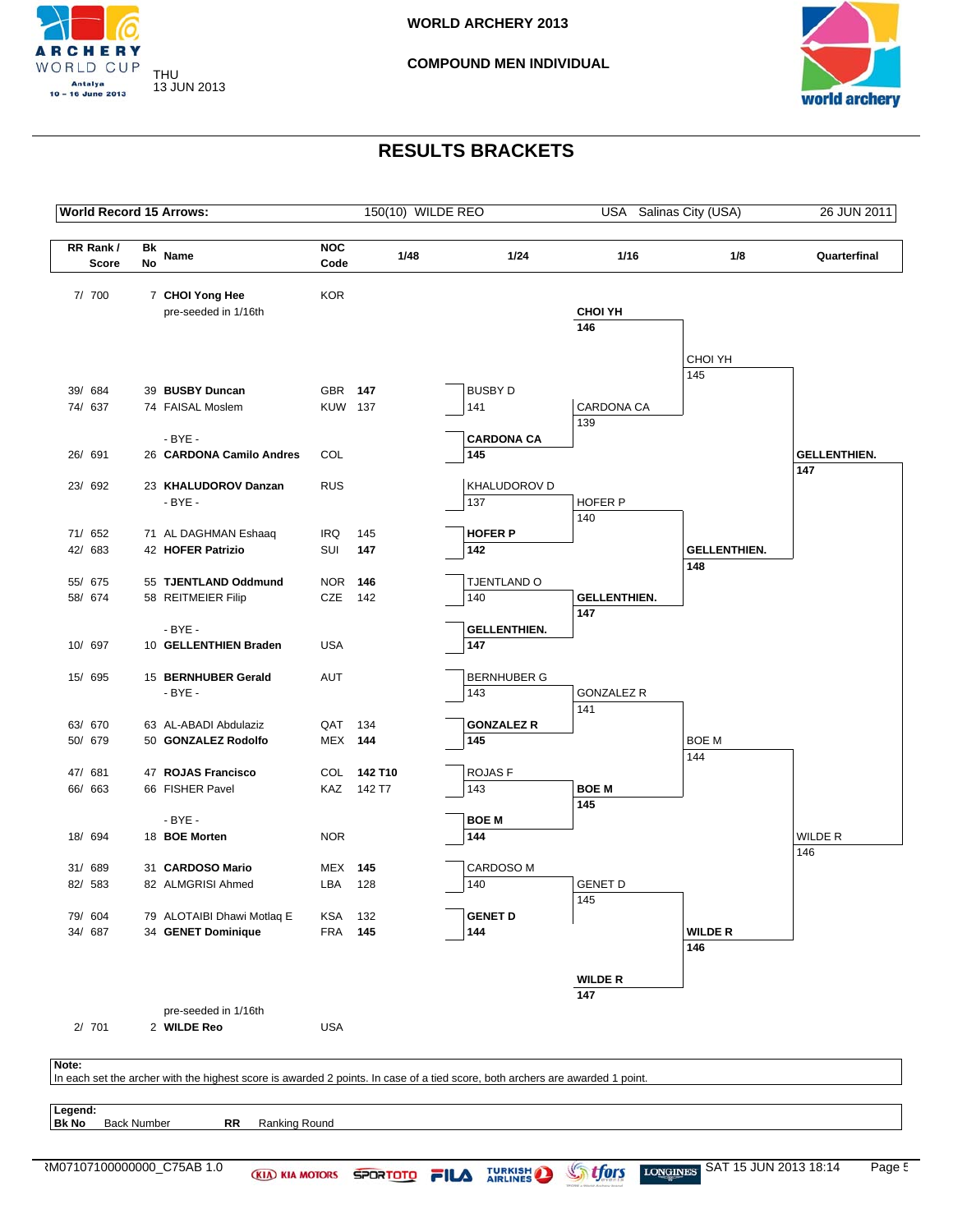



| <b>World Record 15 Arrows:</b> |          |                     | 149 WILLEMS GLADYS | BEL          | Almere (NED)     | 17 APR 2011       |                |
|--------------------------------|----------|---------------------|--------------------|--------------|------------------|-------------------|----------------|
| RR Rank/<br><b>Score</b>       | Bk<br>No | Name                | <b>NOC</b><br>Code | Quarterfinal | <b>Semifinal</b> | <b>Gold Medal</b> |                |
|                                |          |                     |                    |              |                  |                   |                |
| 1/ 690                         |          | 1 YOUN So Jung      | <b>KOR</b>         | 143          | YOUN SJ          |                   |                |
| 24/ 677                        |          | 24 DODEMONT Sophie  | <b>FRA</b>         | 139          | 140              | SEOK JH           |                |
|                                |          |                     |                    |              |                  | 132               | GOLD           |
| 5/ 687                         |          | 5 SEOK Ji Hyun      | KOR                | 144          | <b>SEOK JH</b>   |                   |                |
| 13/683                         |          | 13 LEBECQUE Pascale | <b>FRA</b>         | 143          | 145              |                   | <b>LOPEZ S</b> |
|                                |          |                     |                    |              |                  |                   |                |
| 3/ 687                         |          | 3 OCHOA Linda       | <b>MEX</b>         | 139          | <b>BERGERK</b>   |                   |                |
| 11/ 684                        |          | 11 BERGER Kristina  | <b>GER</b>         | 145          | 145              | <b>LOPEZ S</b>    | <b>SILVER</b>  |
|                                |          |                     |                    |              |                  | 146               |                |
| 23/ 677                        |          | 23 LOPEZ Sara       | COL                | 141          | <b>LOPEZ S</b>   |                   |                |
| 15/ 682                        |          | 15 VAN CASPEL Inge  | <b>NED</b>         | 138          | 146              |                   | SEOK JH        |
|                                |          |                     |                    |              |                  |                   |                |
|                                |          |                     |                    |              |                  | YOUN SJ           |                |
|                                |          |                     |                    |              |                  | 129               | <b>BRONZE</b>  |
|                                |          |                     |                    |              |                  |                   | <b>BERGERK</b> |
|                                |          |                     |                    |              |                  |                   |                |
|                                |          |                     |                    |              |                  | <b>BERGERK</b>    |                |

|                      |    | 140                    |            |       |
|----------------------|----|------------------------|------------|-------|
| <b>Final Ranking</b> |    |                        |            |       |
| Gold                 |    | LOPEZ Sara             | COL        |       |
| Silver               |    | 2 SEOK Ji Hyun         | <b>KOR</b> |       |
| <b>Bronze</b>        | 3  | <b>BERGER Kristina</b> | <b>GER</b> |       |
|                      | 4  | YOUN So Jung           | <b>KOR</b> |       |
|                      | 5. | LEBECQUE Pascale       | <b>FRA</b> | (143) |
|                      | 6  | <b>DODEMONT Sophie</b> | <b>FRA</b> | (139) |
|                      | 6  | OCHOA Linda            | MEX        | (139) |
|                      | 8  | VAN CASPEL Inge        | <b>NED</b> | (138) |
|                      |    |                        |            |       |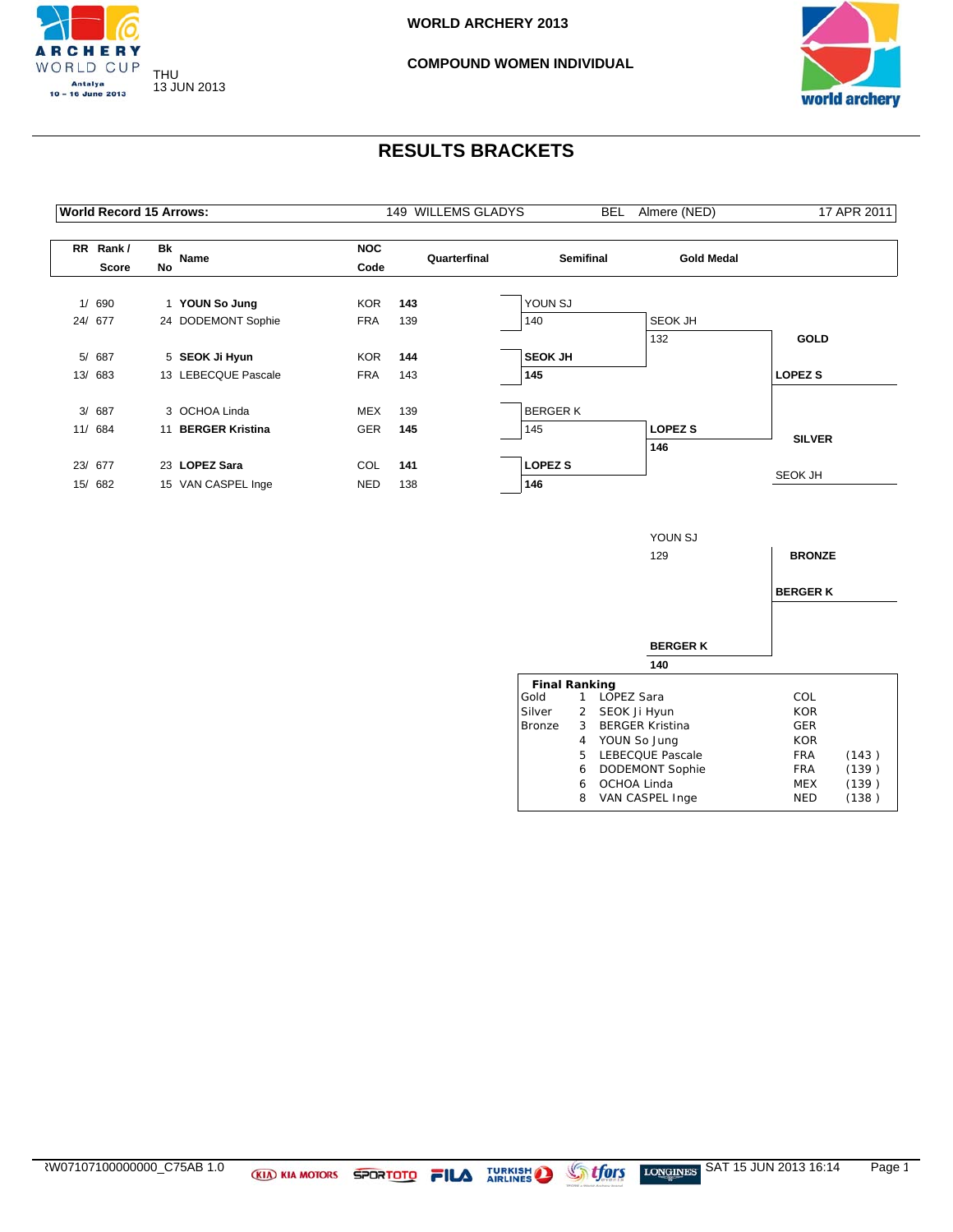



| <b>World Record 15 Arrows:</b> |          |                                        |                    |             | 149 WILLEMS GLADYS          | <b>BEL</b>               | Almere (NED)        | 17 APR 2011  |
|--------------------------------|----------|----------------------------------------|--------------------|-------------|-----------------------------|--------------------------|---------------------|--------------|
| RR Rank/<br>Score              | Bk<br>No | Name                                   | <b>NOC</b><br>Code | 1/48        | 1/24                        | 1/16                     | 1/8                 | Quarterfinal |
| 1/ 690                         |          | 1 YOUN So Jung<br>pre-seeded in 1/16th | <b>KOR</b>         |             |                             | YOUN SJ                  |                     |              |
|                                |          |                                        |                    |             |                             | 144                      |                     |              |
|                                |          |                                        |                    |             |                             |                          | YOUN SJ             |              |
|                                |          |                                        |                    |             |                             |                          | 146                 |              |
| 33/ 671                        |          | 33 P. Lily Chanu<br>$-BYE -$           | <b>IND</b>         |             | P.LC<br>135                 | MENDOZA A                |                     |              |
|                                |          |                                        |                    |             |                             | 140                      |                     |              |
|                                |          | $-BYE -$                               |                    |             | <b>MENDOZA A</b>            |                          |                     |              |
| 32/ 672                        |          | 32 MENDOZA Ana                         | <b>VEN</b>         |             | 141                         |                          |                     | YOUN SJ      |
| 17/ 680                        |          | 17 CHERKASHNEVA Svetlana               | <b>RUS</b>         |             | CHERKASHNEV.                |                          |                     | 143          |
|                                |          | - BYE -                                |                    |             | 143                         | <b>CHERKASHNEV.</b>      |                     |              |
|                                |          |                                        |                    |             |                             | 142                      |                     |              |
|                                |          | $-BYE -$                               |                    |             | <b>LANTEE A</b>             |                          |                     |              |
| 48/ 657                        |          | 48 LANTEE Anne                         | <b>FIN</b>         |             | 139                         |                          | CHERKASHNEV.<br>141 |              |
| 49/ 657                        |          | 49 MARCEN Maja                         |                    | COL 134 T10 | <b>MARCEN M</b>             |                          |                     |              |
| 64/ 624                        |          | 64 ANEAR Erika                         |                    | AUS 134 T9  | 138 T9                      | <b>WALLACE A</b>         |                     |              |
|                                |          |                                        |                    |             |                             | 139                      |                     |              |
|                                |          | $-BYE -$                               |                    |             | <b>WALLACE A</b><br>138 T10 |                          |                     |              |
| 16/ 681                        |          | 16 WALLACE Ashley                      | CAN                |             |                             |                          |                     |              |
| 9/ 684                         |          | 9 COSKUN Cansu Ecem                    | <b>TUR</b>         |             | <b>COSKUN CE</b>            |                          |                     |              |
|                                |          | $-BYE -$                               |                    |             | 139                         | <b>COSKUN CE</b>         |                     |              |
| 57/ 647                        |          | 57 RANJBAR Maryam                      | <b>IRI</b>         | 142         | RANJBAR M                   | 142                      |                     |              |
| 56/ 648                        |          | 56 KOCAMAN Gizem                       | TUR                | 130         | 131                         |                          | <b>DODEMONTS</b>    |              |
|                                |          |                                        |                    |             |                             |                          | 144                 |              |
| 41/ 665                        |          | 41 ARTAKHINOVA Stepanida               | <b>RUS</b>         |             | ARTAKHINOVA.                |                          |                     |              |
|                                |          | $-BYE -$                               |                    |             | 131                         | <b>DODEMONT S</b><br>143 |                     |              |
|                                |          | $-BYE -$                               |                    |             | <b>DODEMONTS</b>            |                          |                     |              |
| 24/ 677                        |          | 24 DODEMONT Sophie                     | <b>FRA</b>         |             | 145                         |                          |                     | DODEMONT S   |
|                                |          |                                        |                    |             |                             |                          |                     | 139          |
| 25/ 676                        |          | 25 TREVINO Gabriela<br>$-BYE -$        | <b>MEX</b>         |             | <b>TREVINO G</b><br>139     | <b>TREVINO G</b>         |                     |              |
|                                |          |                                        |                    |             |                             | 144                      |                     |              |
|                                |          | $-BYE -$                               |                    |             | HUGO E                      |                          |                     |              |
| 40/ 667                        |          | 40 HUGO Ella                           | AUS                |             | 136                         |                          | <b>TREVINO G</b>    |              |
|                                |          |                                        |                    |             |                             |                          | 141                 |              |
|                                |          |                                        |                    |             |                             | SOY M                    |                     |              |
|                                |          |                                        |                    |             |                             | 137                      |                     |              |
|                                |          | pre-seeded in 1/16th                   |                    |             |                             |                          |                     |              |
| 8/ 684                         |          | 8 SOY Manjudha                         | <b>IND</b>         |             |                             |                          |                     |              |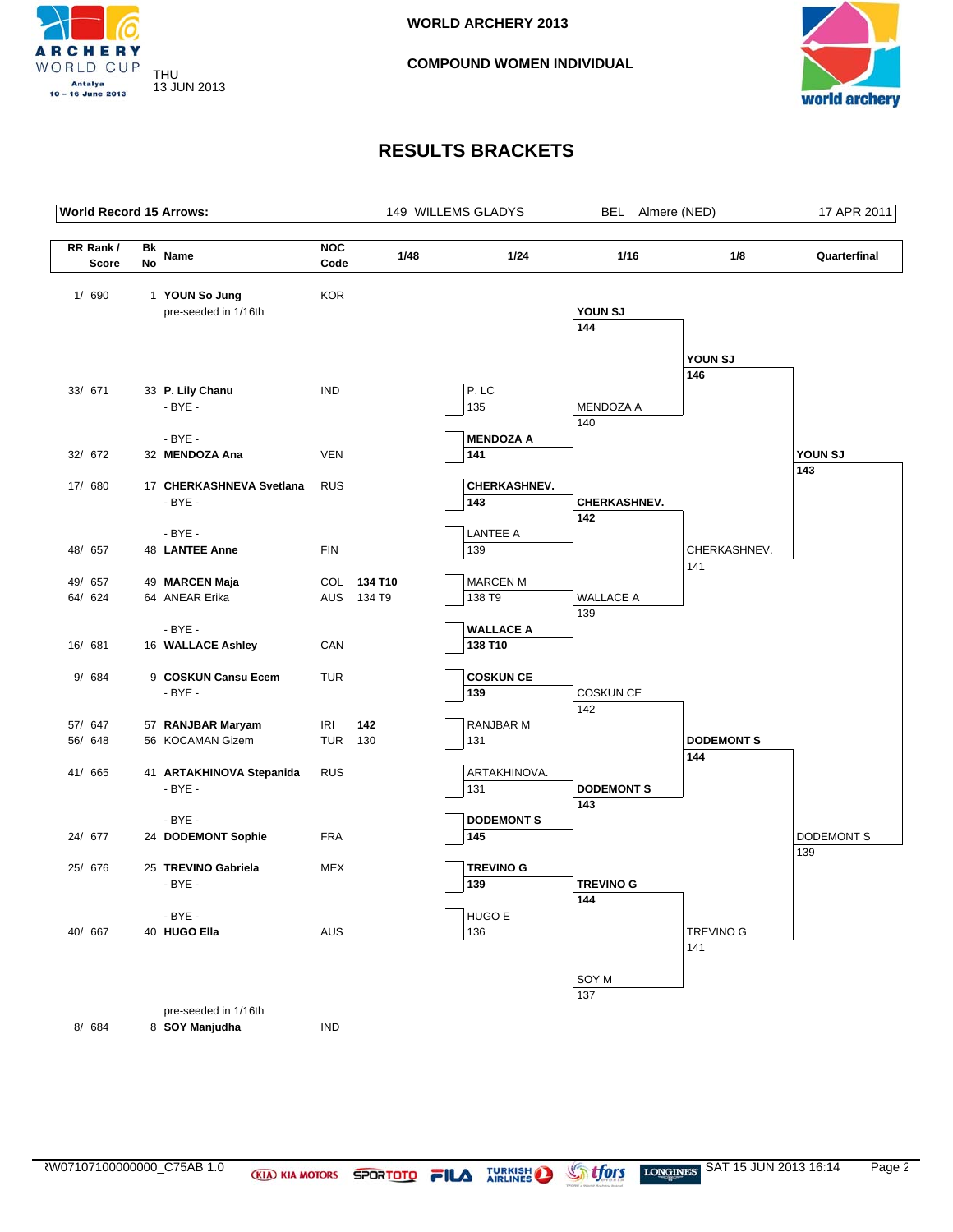



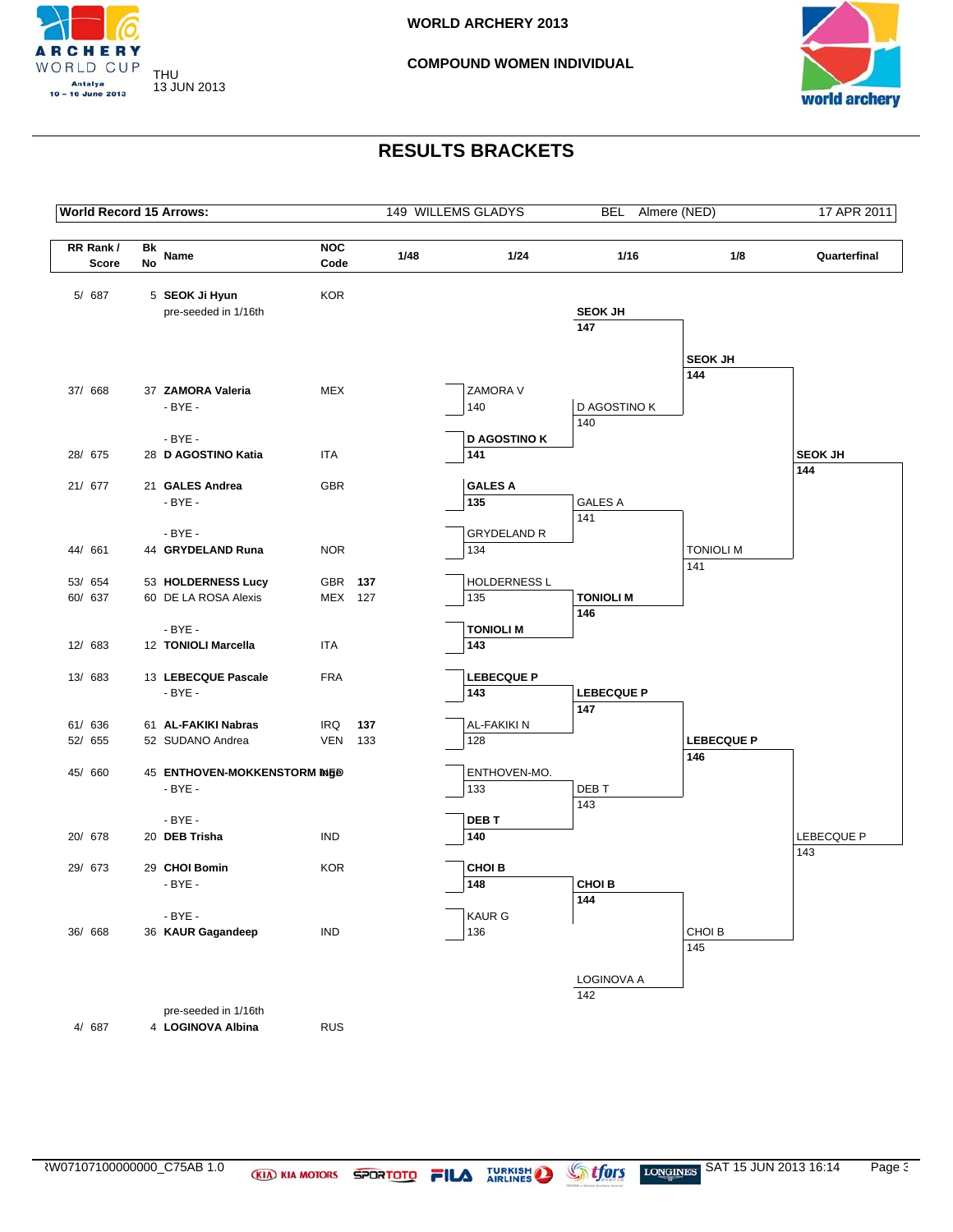



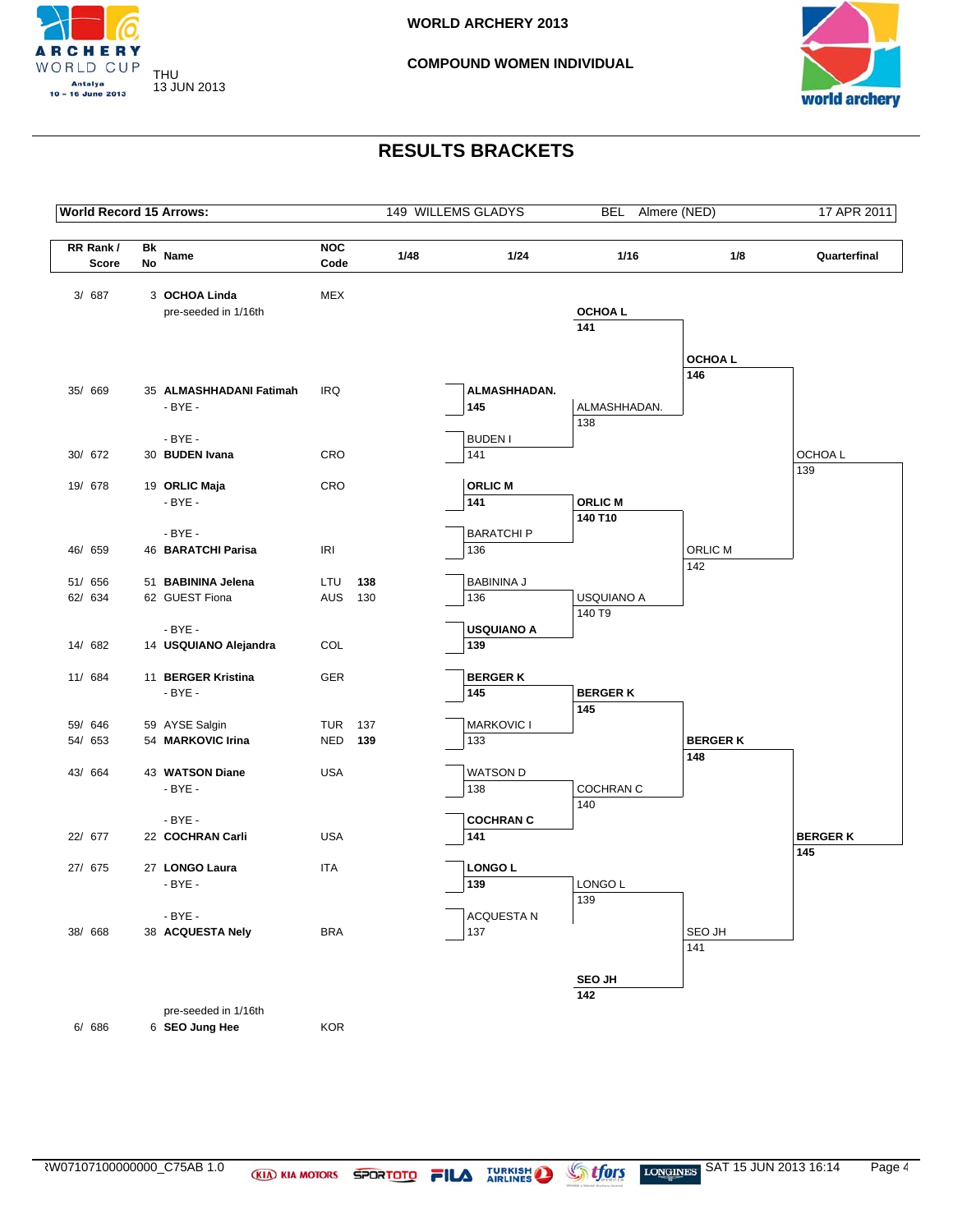![](_page_47_Picture_0.jpeg)

![](_page_47_Picture_3.jpeg)

![](_page_47_Figure_5.jpeg)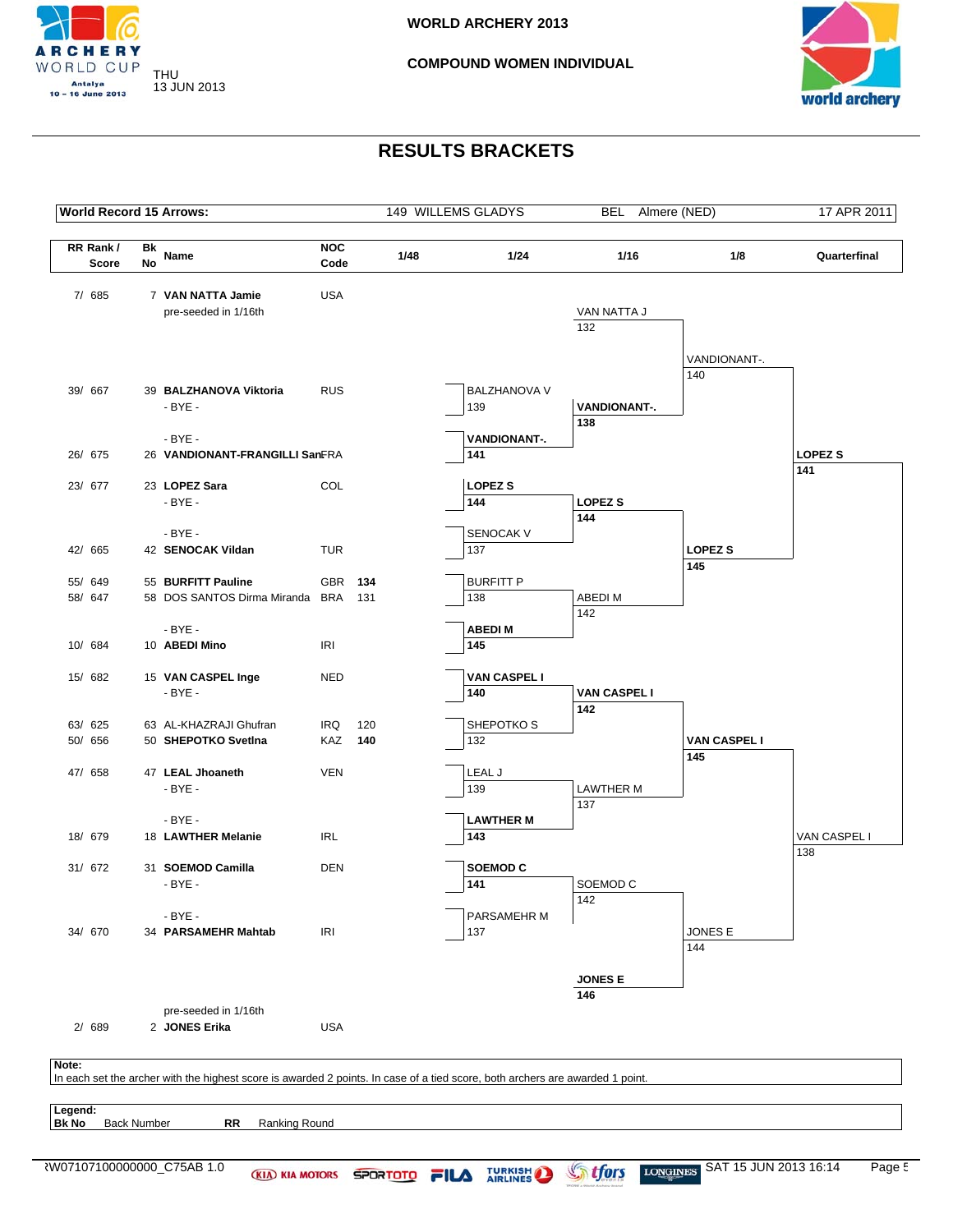![](_page_48_Picture_0.jpeg)

9:45

CHERY WORLD CUP Antalya<br>10 – 16 June 2013

**WORLD ARCHERY 2013**

### **RECURVE MEN INDIVIDUAL**

**QUALIFICATION ROUND**

![](_page_48_Picture_5.jpeg)

|                | World Record 144 Arrows: |                            |                    | 1387 KIM Woojin |                  | KOR Guangzhou (CHN) |           |      |     | 20 NOV 2010 |  |
|----------------|--------------------------|----------------------------|--------------------|-----------------|------------------|---------------------|-----------|------|-----|-------------|--|
| Rank           | Back<br>No.              | <b>Name</b>                | <b>NOC</b><br>Code | 90 Metres       | <b>70 Metres</b> | 50 Metres           | 30 Metres | 10's | X's | Score       |  |
| 1              |                          | 10C LEE Seungyun           | <b>KOR</b>         | 330 / 1         | 338 / 5          | 343/1               | 354 / 12  | 83   | 33  | 1365        |  |
| $\overline{2}$ |                          | 8C OH Jin Hyek             | <b>KOR</b>         | 328/2           | 331/18           | 340 / 3             | 357/1     | 77   | 38  | 1356        |  |
| 3              |                          | 9C IM Dong Hyun            | <b>KOR</b>         | 326 / 3         | 339/4            | 333/16              | 351 / 32  | 68   | 29  | 1349        |  |
| 4              |                          | 27A XING Yu                | CHN                | 314/15          | 340/2            | 336 / 8             | 354 / 14  | 76   | 25  | 1344        |  |
| 5              |                          | 7C ELLISON Brady           | USA                | 313/17          | 343 / 1          | 333/15              | 354/8     | 75   | 31  | 1343        |  |
| 6              |                          | 15B PREVOST Gael           | <b>FRA</b>         | 321 / 5         | 332/13           | 336/6               | 351 / 35  | 69   | 31  | 1340        |  |
| 7              |                          | 11C JIN Jae Wang           | <b>KOR</b>         | 315/13          | 335/8            | 335/12              | 354 / 13  | 70   | 28  | 1339        |  |
| 8              |                          | 16C IVASHKO Markiyan       | <b>UKR</b>         | 324/4           | 338/6            | 327/29              | 347/52    | 67   | 25  | 1336        |  |
| 9              |                          | 28B SERRANO Juan Rene      | <b>MEX</b>         | 317/10          | 327/29           | 339/5               | 352/24    | 75   | 27  | 1335        |  |
| 10             |                          | 21A MOHAMAD Khairul Anuar  | <b>MAS</b>         | 314/15          | 327/30           | 335/11              | 356 / 5   | 73   | 28  | 1332        |  |
| 11             |                          | 8D FURUKAWA Takaharu       | <b>JPN</b>         | 313/18          | 331/16           | 335/10              | 353/18    | 66   | 26  | 1332        |  |
| 12             |                          | 6B DAS Atanu               | IND                | 314/14          | 340 / 3          | 328 / 28            | 350 / 40  | 66   | 21  | 1332        |  |
| 13             |                          | 8B NESPOLI Mauro           | ITA                | 321/6           | 328/26           | 327/30              | 356/7     | 66   | 20  | 1332        |  |
| 14             |                          | 7B BANERJEE Rahul          | IND                | 320 / 7         | 325/42           | 332/18              | 353 / 21  | 69   | 23  | 1330        |  |
| 15             |                          | 12B VALLADONT Jean-Charles | <b>FRA</b>         | 319/8           | 332/14           | 324 / 38            | 354 / 15  | 66   | 21  | 1329        |  |
| 16             |                          | 17D VAN DEN BERG Sjef      | <b>NED</b>         | 310/23          | 332/15           | 333/13              | 354/9     | 61   | 28  | 1329        |  |
| 17             |                          | 25A ZHANG Shuai            | <b>CHN</b>         | 308/27          | 331/17           | 336 / 9             | 353 / 19  | 65   | 26  | 1328        |  |
| 18             |                          | 5C FANCHIN Joe             | USA                | 307 / 31        | 334/10           | 332/19              | 352 / 27  | 64   | 21  | 1325        |  |
| 19             |                          | 24A ZHANG Jianping         | <b>CHN</b>         | 316/11          | 322/49           | 341 / 2             | 346 / 58  | 59   | 14  | 1325        |  |
| 20             |                          | 22D RODRIGUEZ Juan I.      | <b>ESP</b>         | 318/9           | 334 / 9          | 322/51              | 350 / 37  | 62   | 26  | 1324        |  |
| 21             |                          | 16A WORTH Taylor           | AUS                | 307/29          | 328/28           | 340/4               | 346 / 58  | 63   | 22  | 1321        |  |
| 22             |                          | 19C RUBAN Viktor           | <b>UKR</b>         | 307/33          | 330/19           | 333/13              | 350 / 41  | 59   | 22  | 1320        |  |
| 23             |                          | 6C KAMINSKI Jake           | <b>USA</b>         | 315/12          | 326/40           | 327/33              | 351 / 34  | 58   | 16  | 1319        |  |
| 24             |                          | 31B VELEZ Luis Eduardo     | MEX                | 312/20          | 327/31           | 327/31              | 352 / 22  | 65   | 26  | 1318        |  |
| 25             |                          | 9D OTA Shohei              | JPN                | 310/26          | 336 / 7          | 321/53              | 351 / 31  | 63   | 30  | 1318        |  |
| 26             |                          | 22A BAKRI Atiq Bazil       | <b>MAS</b>         | 313/19          | 329/21           | 320/59              | 352 / 29  | 58   | 20  | 1314        |  |
| 27             |                          | 16D VAN DER VEN Rick       | <b>NED</b>         | 306 / 35        | 333/11           | 322/45              | 352 / 23  | 66   | 23  | 1313        |  |
| 28             |                          | 31D HENCKELS Jeff          | <b>LUX</b>         | 307 / 34        | 323/46           | 329 / 23            | 354/11    | 65   | 32  | 1313        |  |
| 29             |                          | 4B TALUKDAR Jayanta        | <b>IND</b>         | 307/32          | 328/27           | 330 / 22            | 348 / 46  | 58   | 17  | 1313        |  |
| 30             |                          | 9B FRANGILLI Michele       | <b>ITA</b>         | 310/23          | 325/44           | 322 / 48            | 356 / 3   | 56   | 23  | 1313        |  |
| 31             |                          | 7D TABATA Shungo           | JPN                | 302 / 45        | 326 / 39         | 327/31              | 356/3     | 61   | 26  | 1311        |  |
| 32             |                          | 26B KIRSEVER Kerem         | TUR                | 310/22          | 327/34           | 324/39              | 350 / 42  | 57   | 26  | 1311        |  |
| 33             |                          | 24D FERNANDEZ Antonio      | <b>ESP</b>         | 310/23          | 316/62           | 330 / 20            | 353/16    | 61   | 23  | 1309        |  |
| 34             |                          | 11A TSYNGUEV Bato          | <b>RUS</b>         | 303/44          | 326/38           | 328/27              | 352 / 30  | 55   | 18  | 1309        |  |
| 35             |                          | 16B SKOERIES Eric          | GER                | 301/48          | 329 / 22         | 329/24              | 347/54    | 61   | 21  | 1306        |  |
| 36             |                          | 13B AUBERT Thomas          | <b>FRA</b>         | 295 / 61        | 323/47           | 336 / 7             | 352/24    | 61   | 20  | 1306        |  |
| 37             |                          | 24B YILMAZ Yagiz           | <b>TUR</b>         | 306 / 38        | 319/59           | 324/40              | 357/2     | 54   | 18  | 1306        |  |
| 38             |                          | 29B ALVAREZ Luis           | MEX                | 307/30          | 319/58           | 328 / 26            | 348 / 49  | 59   | 19  | 1302        |  |
| 39             |                          | 10A TSYBEKDORZHIEV Bair    | <b>RUS</b>         | 306 / 37        | 320 / 54         | 330 / 21            | 346 / 56  | 56   | 22  | 1302        |  |
| 40             |                          | 17A TYACK Ryan             | AUS                | 307/28          | 323/48           | 322/50              | 349 / 43  | 55   | 21  | 1301        |  |
| 41             |                          | 26A LIU Xuanran            | <b>CHN</b>         | 297 / 59        | 327 / 35         | 333 / 17            | 344 / 69  | 51   | 26  | 1301        |  |
| 42             |                          | 30C PAKZAD Behzad          | <b>IRI</b>         | 298 / 56        | 327/33           | 324/37              | 350 / 36  | 60   | 25  | 1299        |  |
| 43             |                          | 14B FAUCHERON Thomas       | <b>FRA</b>         | 302 / 47        | 329 / 23         | 320/57              | 348 / 51  | 52   | 17  | 1299        |  |
| 44             |                          | 20B OLIVEIRA Bernardo      | <b>BRA</b>         | 303/43          | 325/43           | 325/36              | 345/63    | 52   | 15  | 1298        |  |
| 45             |                          | 17C MARCHENKO Dmytro       | <b>UKR</b>         | 300/54          | 321/51           | 323/42              | 352/24    | 58   | 22  | 1296        |  |
| 46             |                          | 21B BORTOLOTO Marcos A.    | <b>BRA</b>         | 312/21          | 319/57           | 320/56              | 345/67    | 55   | 21  | 1296        |  |
| 47             |                          | 12D PRILEPOV Anton         | BLR                | 292 / 67        | 326/41           | 322/52              | 354/10    | 49   | 21  | 1294        |  |
| 48             |                          | 25B BOZLAR Fatih           | <b>TUR</b>         | 304 / 40        | 332/12           | 316/69              | 342 / 80  | 47   | 17  | 1294        |  |
| 49             |                          | 18D VAN DEN OEVER Rick     | <b>NED</b>         | 292 / 66        | 330 / 20         | 323/44              | 348 / 47  | 56   | 19  | 1293        |  |
| 50             |                          | 10B ZAGAMI Alberto         | <b>ITA</b>         | 295 / 62        | 328/24           | 317/65              | 352/28    | 61   | 16  | 1292        |  |
| 51             |                          | 4C JOHNSON Richard         | <b>USA</b>         | 300/53          | 320/53           | 328 / 25            | 344 / 71  | 57   | 16  | 1292        |  |
| 52             |                          | 5B BASUMATARY Rajib        | <b>IND</b>         | 304 / 39        | 320/54           | 320/57              | 348 / 48  | 56   | 19  | 1292        |  |
| 53             |                          | 26D MALAVE Elias           | <b>VEN</b>         | 294 / 64        | 328/25           | 320/62              | 349/45    | 56   | 17  | 1291        |  |
| 54             |                          | 11D LIAHUSHEV Alexander    | <b>BLR</b>         | 297 / 60        | 326 / 37         | 322 / 49            | 346 / 57  | 51   | 12  | 1291        |  |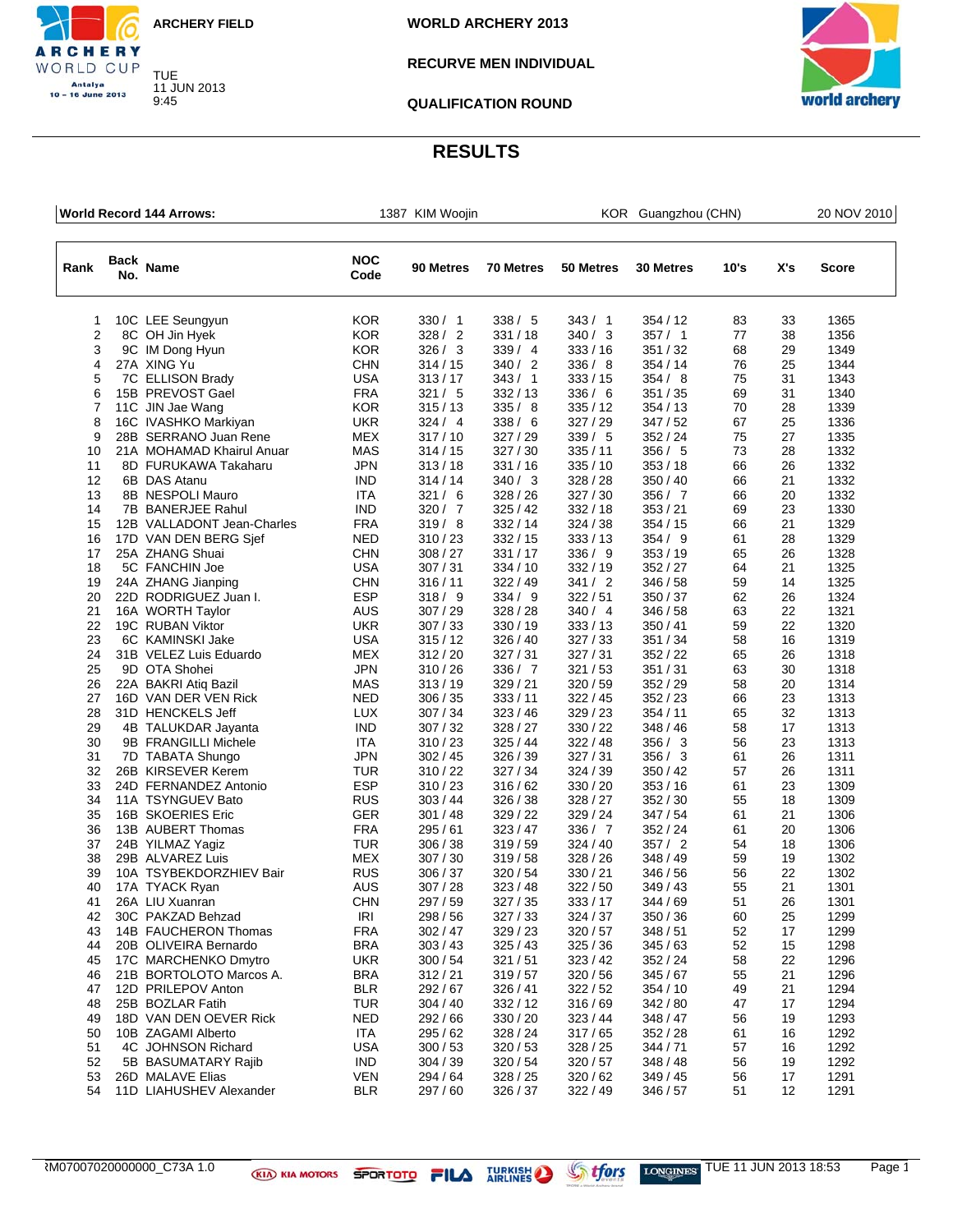![](_page_49_Picture_0.jpeg)

**RCHERY** WORLD CUP Antalya<br>10 – 16 June 2013

**WORLD ARCHERY 2013**

### **RECURVE MEN INDIVIDUAL**

**QUALIFICATION ROUND**

![](_page_49_Picture_5.jpeg)

|      | World Record 144 Arrows: |                               |                    | 1387 KIM Woojin |           | KOR Guangzhou (CHN) |           |      |     | 20 NOV 2010  |
|------|--------------------------|-------------------------------|--------------------|-----------------|-----------|---------------------|-----------|------|-----|--------------|
| Rank | Back<br>No.              | Name                          | <b>NOC</b><br>Code | 90 Metres       | 70 Metres | 50 Metres           | 30 Metres | 10's | X's | <b>Score</b> |
| 55   |                          | 23D CUESTA Elias              | <b>ESP</b>         | 301/49          | 324/45    | 323/42              | 342/79    | 53   | 17  | 1290         |
| 56   |                          | 17B KAHLLUND Florian          | <b>GER</b>         | 304/41          | 309/81    | 321/55              | 356/6     | 52   | 15  | 1290         |
| 57   |                          | 10D MARUSAU Mikalai           | <b>BLR</b>         | 299 / 55        | 317/60    | 326/34              | 346/61    | 47   | 17  | 1288         |
| 58   |                          | 18C HAVELKO Yuriy             | <b>UKR</b>         | 295/63          | 317/61    | 323/41              | 350/38    | 53   | 19  | 1285         |
| 59   |                          | 27B DEMIRAL Cevdet            | <b>TUR</b>         | 301/51          | 314/67    | 322/45              | 347/53    | 52   | 9   | 1284         |
| 60   |                          | 11B MANDIA Massimiliano       | <b>ITA</b>         | 290/72          | 321/52    | 319/63              | 353/20    | 49   | 15  | 1283         |
| 61   |                          | 20A ROSLI Muhamad Fareez      | MAS                | 291/70          | 327/32    | 310/80              | 349/44    | 49   | 16  | 1277         |
| 62   |                          | 19A MCDONALD Jesse            | <b>AUS</b>         | 306 / 36        | 315/65    | 312/75              | 342/75    | 49   | 16  | 1275         |
| 63   |                          | 23B REZENDE XAVIER Daniel     | <b>BRA</b>         | 298 / 57        | 315/64    | 322/47              | 338 / 85  | 39   | 9   | 1273         |
| 64   |                          | 22B EMILIO Fabio C.           | <b>BRA</b>         | 289/75          | 312/70    | 326/35              | 344 / 70  | 44   | 16  | 1271         |
| 65   |                          | 4D MORGAN Ashe                | <b>GBR</b>         | 304 / 42        | 321/50    | 295 / 95            | 350 / 39  | 51   | 14  | 1270         |
| 66   |                          | 27D AGUILAR GIMPEL Guillermo  | CHI                | 291/69          | 312/69    | 320/59              | 345/64    | 48   | 17  | 1268         |
| 67   |                          | 8A BORODIN Alexey             | <b>RUS</b>         | 290/71          | 320/56    | 316/68              | 342/76    | 43   | 20  | 1268         |
| 68   |                          | 19D BERTSCHLER Alexander      | <b>AUT</b>         | 294 / 65        | 308/83    | 312/76              | 353/17    | 46   | 21  | 1267         |
| 69   |                          | 13A PKHAKADZE Lasha           | GEO                | 297 / 58        | 310/77    | 308/83              | 351/33    | 55   | 13  | 1266         |
| 70   |                          | 5D SLATER Kieran              | <b>GBR</b>         | 302/46          | 315/63    | 313/74              | 336 / 88  | 44   | 9   | 1266         |
| 71   |                          | 24C TAN Silie                 | <b>SIN</b>         | 283/77          | 315/66    | 321/54              | 347/55    | 41   | 14  | 1266         |
| 72   |                          | 23A KAMARUDDIN Haziq          | <b>MAS</b>         | 301/50          | 309 / 79  | 317/66              | 339 / 84  | 40   | 14  | 1266         |
| 73   |                          | 9A TSYNGUEV Beligto           | <b>RUS</b>         | 292 / 68        | 314/68    | 316/67              | 343/73    | 38   | 18  | 1265         |
| 74   |                          | 19B POPPENBORG Rafael         | <b>GER</b>         | 301/52          | 303/89    | 313/73              | 343/73    | 39   | 16  | 1260         |
| 75   |                          | 32C ORLIC Vedran              | <b>CRO</b>         | 289/73          | 305/86    | 320/61              | 338 / 86  | 40   | 13  | 1252         |
| 76   |                          | 29D PILA Andres               | COL                | 289/74          | 309/79    | 318/64              | 335 / 90  | 42   | 11  | 1251         |
| 77   |                          | 23C SINGH Shaunpal            | SIN                | 280/80          | 310/78    | 311/77              | 345/62    | 38   | 7   | 1246         |
| 78   |                          | 18A KENT Brett                | <b>AUS</b>         | 265 / 92        | 326/36    | 313/72              | 340 / 82  | 45   | 13  | 1244         |
| 79   |                          | 30D DENIS Ivan                | <b>BEL</b>         | 281/78          | 304/88    | 314/71              | 345/66    | 44   | 17  | 1244         |
| 80   |                          | 31C RAZAVIMASHOUF Sasan       | IRI                | 275 / 84        | 311/75    | 310/78              | 342/78    | 43   | 18  | 1238         |
| 81   |                          | 29C RAHIMI Gholamreza         | IRI                | 281/79          | 312/70    | 305/85              | 337 / 87  | 34   | 16  | 1235         |
| 82   |                          | 25C NG Justin                 | SIN                | 276 / 83        | 310/76    | 304/86              | 342/77    | 40   | 14  | 1232         |
| 83   |                          | 18B NESEMANN Simon            | GER                | 284 / 76        | 306 / 85  | 296 / 94            | 345/65    | 37   | 13  | 1231         |
| 84   |                          | 25D VASQUEZ Ricardo           | VEN                | 260/97          | 307/84    | 314/70              | 345 / 67  | 43   | 15  | 1226         |
| 85   |                          | 6D EVANS Sean                 | <b>GBR</b>         | 280 / 81        | 305/87    | 296 / 93            | 344 / 72  | 32   | 6   | 1225         |
| 86   |                          | 27C AL-MOHANADI Ibrahim       | QAT                | 266 / 89        | 312/72    | 310/79              | 333 / 93  | 27   | 6   | 1221         |
| 87   |                          | 30B GONZALEZ Ivan             | MEX                | 274 / 85        | 290 / 100 | 307/84              | 346/60    | 39   | 11  | 1217         |
| 88   |                          | 20D REBERNIG Erwin            | AUT                | 267 / 88        | 311/74    | 303/88              | 336 / 89  | 36   | 8   | 1217         |
| 89   |                          | 6A AL-ABDULMUHSIN Mohammad    | <b>KSA</b>         | 266 / 89        | 301/91    | 300/92              | 348/50    | 37   | 14  | 1215         |
| 90   |                          | 26C ABDORRABOH Farhan         | QAT                | 277/82          | 311/73    | 293 / 97            | 332 / 94  | 35   | 8   | 1213         |
| 91   |                          | 21C OLARU Dan                 | <b>MDA</b>         | 259 / 98        | 308/82    | 304/87              | 339/83    | 36   | 11  | 1210         |
| 92   |                          | 32A HAMOR Martin              | <b>CZE</b>         | 265 / 92        | 301/90    | 309/82              | 334 / 92  | 31   | 16  | 1209         |
| 93   |                          | 14A MOSESHVILI Jaba           | GEO                | 264 / 94        | 297 / 94  | 309/81              | 332 / 96  | 29   | 10  | 1202         |
| 94   |                          | 28A JASSIM Mohammed Mahmood   | <b>IRQ</b>         | 261/96          | 300/92    | 301/90              | 332 / 95  | 27   | 6   | 1194         |
| 95   |                          | 21D SEGMEHL Martin            | AUT                | 257 / 99        | 288 / 101 | 303 / 89            | 335 / 91  | 32   | 10  | 1183         |
| 96   |                          | 15A PARSENADZE Archil         | GEO                | 247 / 103       | 291 / 99  | 301/91              | 341/81    | 32   | 10  | 1180         |
| 97   |                          | 28D BARRA Cristobal           | CHI                | 269 / 87        | 284 / 102 | 293 / 96            | 329 / 97  | 32   | 11  | 1175         |
| 98   |                          | 28C SALEM Ali Ahmed           | QAT                | 271/86          | 291 / 98  | 283 / 99            | 324 / 102 | 29   | 6   | 1169         |
| 99   |                          | 30A KHALAF FAYYADH Hussein    | <b>IRQ</b>         | 265 / 91        | 294 / 96  | 278 / 101           | 327 / 99  | 34   | 8   | 1164         |
| 100  |                          | 4A ALSUFYANI Mohammed Radah.  | KSA                | 254 / 100       | 297 / 93  | 284 / 98            | 314 / 109 | 22   | 4   | 1149         |
| 101  |                          | 5A ALBAQAMI Muidh Rajah H     | KSA                | 262 / 95        | 278 / 104 | 279 / 100           | 328 / 98  | 28   | 10  | 1147         |
| 102  |                          | 15D AREBI Ali                 | LBA                | 245 / 105       | 296 / 95  | 258 / 108           | 324 / 105 | 24   | 6   | 1123         |
| 103  |                          | 20C BULIGA Artur              | <b>MDA</b>         | 254 / 101       | 273 / 106 | 270 / 103           | 324 / 103 | 18   | 4   | 1121         |
| 104  |                          | 31A AL-HAMADANI Ali Adnan Mo. | IRQ                | 239 / 106       | 284 / 103 | 275 / 102           | 318 / 107 | 24   | 11  | 1116         |
| 105  |                          | 7A AL-HAZMI Khalid            | KSA                | 229 / 109       | 293/97    | 269 / 104           | 324 / 104 | 21   | 7   | 1115         |
| 106  |                          | 29A SALMAN Ali Muhi           | <b>IRQ</b>         | 246 / 104       | 275 / 105 | 266 / 105           | 326 / 100 | 22   | 6   | 1113         |
| 107  |                          | 14D RABAA Mostafa Ben         | LBA                | 253 / 102       | 266 / 109 | 255 / 110           | 313/110   | 19   | 8   | 1087         |
| 108  |                          | 32B MARTIROSYAN Hamlet        | ARM                | 234 / 107       | 260/110   | 265 / 106           | 325 / 101 | 20   | 8   | 1084         |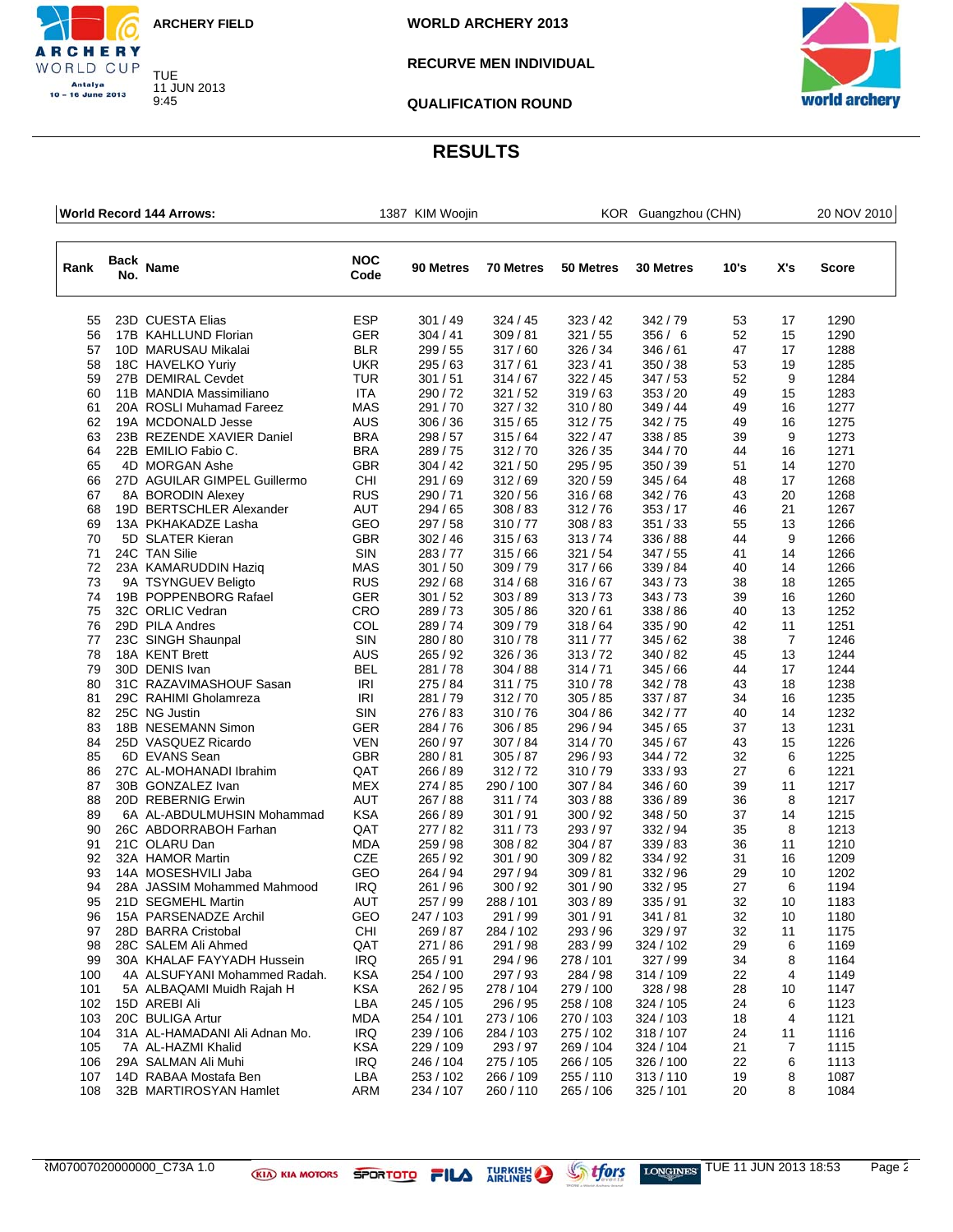TUE 11 JUN 2013 9:45

CHERY WORLD CUP Antalya<br>10 – 16 June 2013

**WORLD ARCHERY 2013**

### **RECURVE MEN INDIVIDUAL**

![](_page_50_Picture_4.jpeg)

**QUALIFICATION ROUND**

| World Record 144 Arrows: |             |                        |                    | KIM Woojin<br>1387 |           |           | KOR Guangzhou (CHN) |          |     |              |
|--------------------------|-------------|------------------------|--------------------|--------------------|-----------|-----------|---------------------|----------|-----|--------------|
| Rank                     | Back<br>No. | <b>Name</b>            | <b>NOC</b><br>Code | 90 Metres          | 70 Metres | 50 Metres | 30 Metres           | 10's     | X's | <b>Score</b> |
| 109.                     |             | 22C RUBAILO Arcadii    | <b>MDA</b>         | 233/108            | 270/108   | 256 / 109 | 318/108             | 19       | 4   | 1077         |
| 110                      |             | 13D ALNAAS Emad-Deen   | LBA                | 213/111            | 271/107   | 261 / 107 | 320/106             | 16       | 2   | 1065         |
| 111                      |             | 15C ALSHATTI Ahmad     | <b>KUW</b>         | 224/110            | 253/112   | 241/111   | 287/112             | 8        | 5   | 1005         |
| 112                      |             | 12C MALALLAH Abdullah  | <b>KUW</b>         | 162/112            | 256/111   | 191/113   | 294 / 111           | 8        | 3   | 903          |
| 113                      |             | 13C BUSHEHRI Abdulaziz | <b>KUW</b>         | 69/113             | 190/113   | 203/112   | 279/113             | 12       | 3   | 741          |
|                          |             | 12A LEKVEISHVILI Akaki | <b>GEO</b>         |                    |           |           |                     | $\Omega$ |     | <b>DNS</b>   |
|                          |             | 14C ALRASHIDI Fahad    | <b>KUW</b>         |                    |           |           |                     | $\Omega$ |     | <b>DNS</b>   |

![](_page_50_Picture_10.jpeg)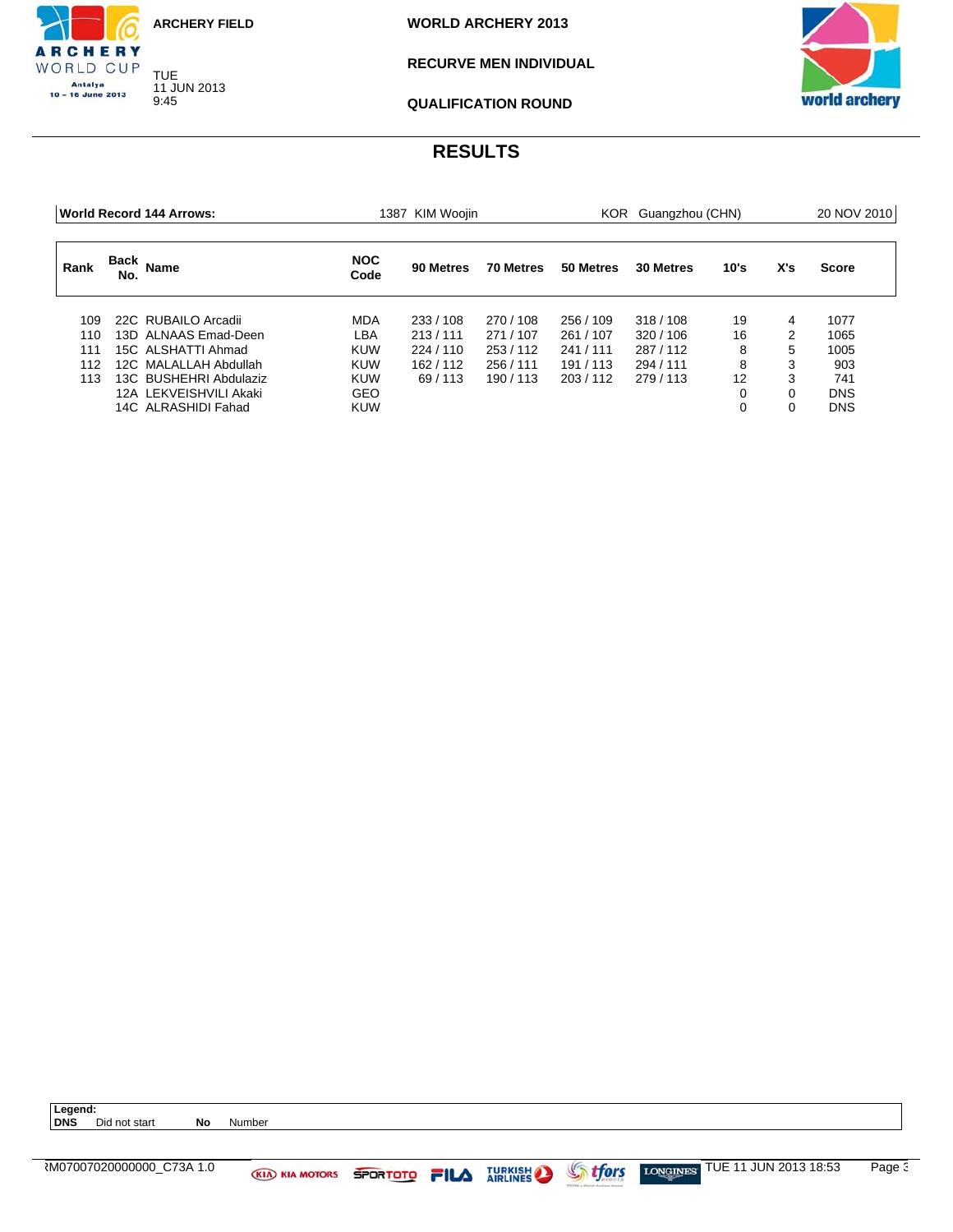![](_page_51_Picture_0.jpeg)

CHERY WORLD CUP Antalya<br>10 – 16 June 2013

**WORLD ARCHERY 2013**

### **RECURVE WOMEN INDIVIDUAL**

**QUALIFICATION ROUND**

![](_page_51_Picture_5.jpeg)

|                |     | World Record 144 Arrows:     |                    | 1405 PARK Sung-Hyun |           | KOR Cheongju (KOR) |                  |      |     | 10 OCT 2004 |  |
|----------------|-----|------------------------------|--------------------|---------------------|-----------|--------------------|------------------|------|-----|-------------|--|
| Rank           | No. | Back Name                    | <b>NOC</b><br>Code | 70 Metres           | 60 Metres | 50 Metres          | <b>30 Metres</b> | 10's | X's | Score       |  |
| 1              |     | 36B KI Bo Bae                | <b>KOR</b>         | 346/1               | 339/9     | 332 / 9            | 359/1            | 89   | 31  | 1376        |  |
| $\overline{2}$ |     | 35B YUN Ok Hee               | <b>KOR</b>         | 335/4               | 342 / 3   | 340 / 1            | 355/3            | 84   | 32  | 1372        |  |
| 3              |     | 34B JOO Hyun Jung            | <b>KOR</b>         | 337 / 2             | 339/10    | 338 / 2            | 352/11           | 75   | 31  | 1366        |  |
| 4              |     | 34A CUI Yuanyuan             | <b>CHN</b>         | 336 / 3             | 343 / 2   | 335/5              | 351/14           | 84   | 38  | 1365        |  |
| 5              |     | 43A PAVLOVA Anastasia        | <b>UKR</b>         | 334 / 5             | 345/1     | 334 / 6            | 351/17           | 78   | 31  | 1364        |  |
| 6              |     | 35A FANG Yuting              | <b>CHN</b>         | 326/17              | 335/20    | 337/3              | 350 / 20         | 67   | 28  | 1348        |  |
| $\overline{7}$ |     | 34D KATO Ayano               | <b>JPN</b>         | 325/19              | 340/8     | 331/11             | 351/13           | 77   | 32  | 1347        |  |
| 8              |     | 40D RENDON Ana Maria         | COL                | 327/13              | 341 / 6   | 332 / 8            | 347/28           | 77   | 26  | 1347        |  |
| 9              |     | 42C STEPANOVA Inna           | <b>RUS</b>         | 327/16              | 332 / 28  | 336 / 4            | 350 / 21         | 67   | 29  | 1345        |  |
| 10             |     | 37C LORIG Khatuna            | <b>USA</b>         | 331 / 8             | 328/40    | 330 / 15           | 355 / 3          | 78   | 28  | 1344        |  |
| 11             |     | 33B CHANG Hye Jin            | <b>KOR</b>         | 328/12              | 333 / 26  | 330/13             | 353 / 5          | 70   | 28  | 1344        |  |
| 12             |     | 51B ROMAN Aida               | <b>MEX</b>         | 328/11              | 335/19    | 328 / 17           | 353/8            | 70   | 24  | 1344        |  |
| 13             |     | 36A XU Jing                  | <b>CHN</b>         | 333 / 6             | 329/36    | 333 / 7            | 349 / 22         | 69   | 18  | 1344        |  |
| 14             |     | 42A SICHENIKOVA Lidiia       | <b>UKR</b>         | 321/31              | 340 / 7   | 328/18             | 349/25           | 68   | 24  | 1338        |  |
| 15             |     | 53A FOLKARD Naomi            | <b>GBR</b>         | 325/20              | 338 / 11  | 323/24             | 352/12           | 67   | 19  | 1338        |  |
| 16             |     | 48B WINTER Karina            | GER                | 332 / 7             | 329/37    | 321/26             | 355 / 2          | 71   | 23  | 1337        |  |
| 17             |     | 38A LOKLUOGLU Begul          | TUR                | 324/21              | 336 / 16  | 323 / 22           | 350/18           | 68   | 18  | 1333        |  |
| 18             |     | 41C PEROVA Ksenia            | <b>RUS</b>         | 323/28              | 337/15    | 330/14             | 343/41           | 57   | 19  | 1333        |  |
| 19             |     | 33A ZHU Jiani                | <b>CHN</b>         | 324/25              | 328/42    | 328/16             | 352 / 9          | 63   | 25  | 1332        |  |
| 20             |     | 45A VALEEVA Natalia          | <b>ITA</b>         | 330 / 9             | 330 / 35  | 322/25             | 350 / 19         | 62   | 24  | 1332        |  |
| 21             |     | 45B UNRUH Lisa               | GER                | 327/15              | 334/21    | 319/31             | 351/15           | 66   | 26  | 1331        |  |
| 22             |     | 36C LAISHRAM Bombayla Devi   | <b>IND</b>         | 324/24              | 341 / 5   | 316/37             | 349 / 24         | 63   | 31  | 1330        |  |
| 23             |     | 41A KOVAL Victoriya          | <b>UKR</b>         | 324/22              | 329/38    | 331/12             | 346 / 33         | 63   | 14  | 1330        |  |
| 24             |     | 43C SEGINA Tatiana           | <b>RUS</b>         | 322/29              | 338/12    | 317/34             | 352 / 9          | 67   | 25  | 1329        |  |
| 25             |     | 33C KUMARI Deepika           | <b>IND</b>         | 319/37              | 329 / 39  | 327/19             | 353 / 5          | 64   | 23  | 1328        |  |
| 26             |     | 33D HAYASHI Yuki             | <b>JPN</b>         | 317/43              | 334 / 22  | 332/10             | 344 / 35         | 65   | 20  | 1327        |  |
| 27             |     | 44C TIMOFEEVA Kristina       | <b>RUS</b>         | 306 / 57            | 337/14    | 326 / 20           | 353/5            | 64   | 28  | 1322        |  |
| 28             |     | 38D CHRISTIANSEN Carina      | <b>DEN</b>         | 319/35              | 331/31    | 321/28             | 349 / 26         | 60   | 21  | 1320        |  |
| 29             |     | 47A MANDIA Claudia           | <b>ITA</b>         | 323/27              | 335/18    | 316/36             | 346 / 30         | 59   | 17  | 1320        |  |
| 30             |     | 50B VALENCIA Alejandra       | MEX                | 330/10              | 335/17    | 315/40             | 340 / 47         | 57   | 16  | 1320        |  |
| 31             |     | 47D BRITO Leidys             | <b>VEN</b>         | 323/26              | 332 / 30  | 321 / 27           | 343/39           | 54   | 15  | 1319        |  |
| 32             |     | 38C LEEK Miranda             | <b>USA</b>         | 319/38              | 331 / 33  | 321 / 29           | 348 / 27         | 52   | 21  | 1319        |  |
| 33             |     | 48A SARTORI Guendalina       | ITA                | 312/49              | 337/13    | 323/23             | 346 / 32         | 60   | 24  | 1318        |  |
| 34             |     | 44A PALEKHA Kateryna         | <b>UKR</b>         | 314/46              | 341 / 4   | 313/43             | 349/23           | 59   | 16  | 1317        |  |
| 35             |     | 39C BROWN Mackenzie          | <b>USA</b>         | 322/29              | 332 / 27  | 310/45             | 351/16           | 61   | 21  | 1315        |  |
| 36             |     | 40B TOLKACH Alena            | <b>BLR</b>         | 319/36              | 330 / 34  | 318/33             | 342/42           | 55   | 21  | 1309        |  |
| 37             |     | 37B TIMOFEYEVA Ekaterina     | <b>BLR</b>         | 320 / 34            | 333 / 25  | 316 / 39           | 339 / 50         | 50   | 14  | 1308        |  |
| 38             |     | 37A AKTUNA Aybuke            | <b>TUR</b>         | 321/32              | 319/57    | 320/30             | 346 / 31         | 56   | 17  | 1306        |  |
| 39             |     | 47B HAIDN TSCHALOVA Veronika | GER                | 320/33              | 325/45    | 311/44             | 347 / 29         | 59   | 25  | 1303        |  |
| 40             |     | 34C BURIULY Rimil            | IND                | 318/40              | 326/43    | 316/38             | 338/53           | 41   | 15  | 1298        |  |
| 41             |     | 51D NIKITIN Sarah            | <b>BRA</b>         | 316/44              | 326 / 44  | 310 / 46           | 343 / 38         | 47   | 13  | 1295        |  |
| 42             |     | 43D COTRY Cyrielle           | <b>FRA</b>         | 313/48              | 328/41    | 315/41             | 339/51           | 43   | 11  | 1295        |  |
| 43             |     | 40C KOEHL Heather            | <b>USA</b>         | 314/47              | 324/47    | 319/32             | 335/60           | 42   | 17  | 1292        |  |
| 44             |     | 53C BJERENDAL Christine      | <b>SWE</b>         | 318/39              | 324/51    | 308/50             | 340 / 48         | 42   | 17  | 1290        |  |
| 45             |     | 44D BRIANNE Noemie           | <b>FRA</b>         | 315/45              | 323/52    | 310/48             | 341/43           | 43   | 11  | 1289        |  |
| 46             |     | 49A FERGUSON Semra           | AUS                | 325/18              | 324/48    | 301 / 58           | 335/61           | 45   | 14  | 1285        |  |
| 47             |     | 49B GARCIA Mariana           | <b>MEX</b>         | 298 / 64            | 333 / 24  | 313/42             | 337/55           | 48   | 16  | 1281        |  |
| 48             |     | 53B MIRCA Alexandra          | <b>MDA</b>         | 307/55              | 324/50    | 305/52             | 345/34           | 44   | 19  | 1281        |  |
| 49             |     | 40A BAYKAL ONCU Elcin        | <b>TUR</b>         | 303/62              | 332 / 29  | 302/56             | 343/40           | 43   | 16  | 1280        |  |
| 50             |     | 51A INGLEY Alice             | <b>AUS</b>         | 304/60              | 317/61    | 310/47             | 341 / 46         | 39   | 10  | 1272        |  |
| 51             |     | 38B MARUSAVA Hanna           | <b>BLR</b>         | 317/42              | 319/59    | 299 / 63           | 336 / 57         | 42   | 16  | 1271        |  |
| 52             |     | 46A LIONETTI Pia             | <b>ITA</b>         | 307/56              | 331 / 32  | 301 / 59           | 332/65           | 41   | 17  | 1271        |  |
| 53             |     | 52C DIELEN Nathalie          | SUI                | 311/51              | 315/62    | 301 / 57           | 343/37           | 47   | 18  | 1270        |  |
| 54             |     | 52B GONZALEZ Gina            | <b>MEX</b>         | 312/50              | 325 / 46  | 293 / 67           | 336 / 59         | 40   | 20  | 1266        |  |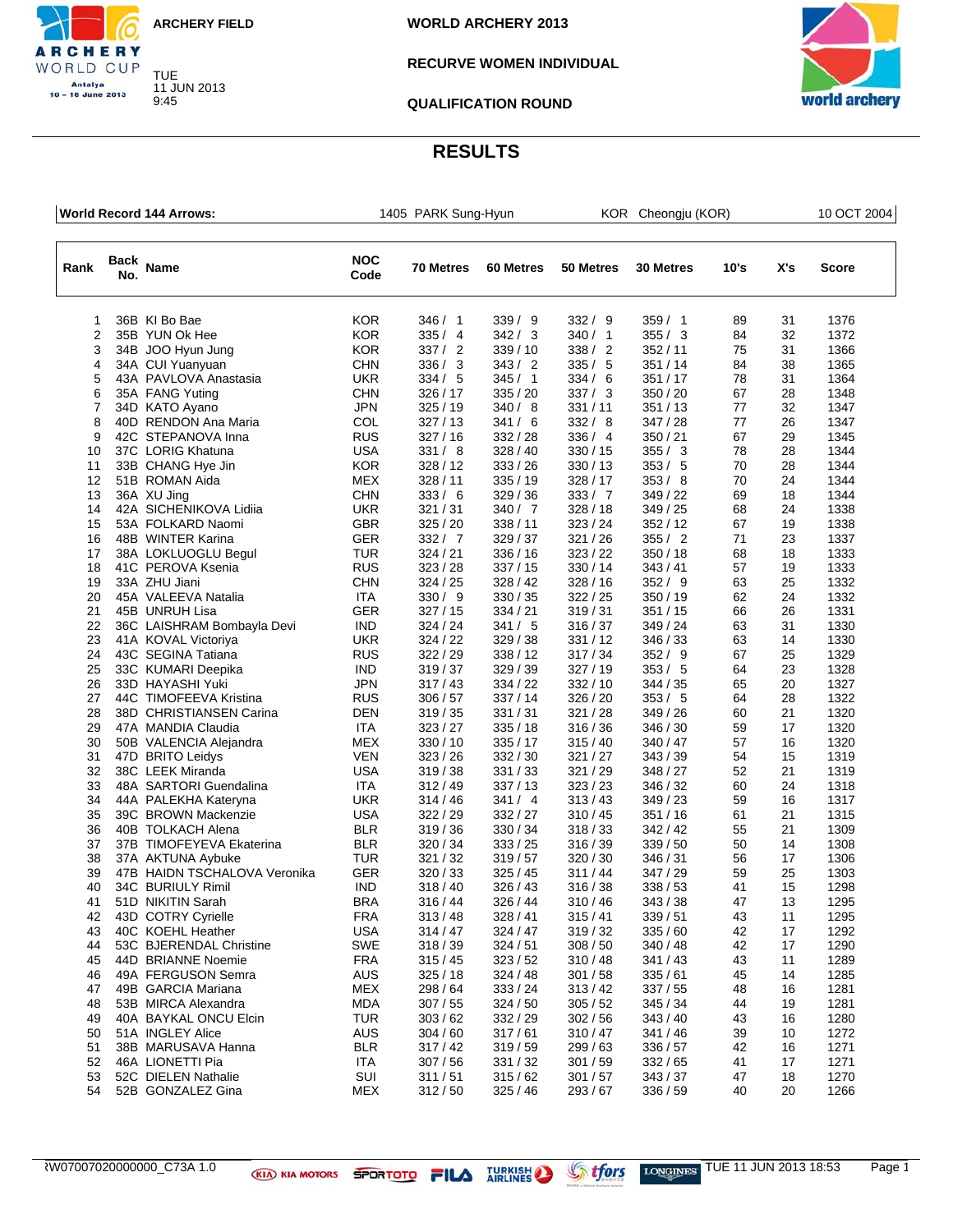![](_page_52_Picture_0.jpeg)

CHERY WORLD CUP Antalya<br>10 – 16 June 2013

**WORLD ARCHERY 2013**

### **RECURVE WOMEN INDIVIDUAL**

![](_page_52_Picture_4.jpeg)

**QUALIFICATION ROUND**

### **RESULTS**

|      |                    | <b>World Record 144 Arrows:</b> | 1405 PARK Sung-Hyun |           |           | KOR Cheongju (KOR) |           |          |                | 10 OCT 2004  |  |
|------|--------------------|---------------------------------|---------------------|-----------|-----------|--------------------|-----------|----------|----------------|--------------|--|
| Rank | <b>Back</b><br>No. | Name                            | <b>NOC</b><br>Code  | 70 Metres | 60 Metres | 50 Metres          | 30 Metres | 10's     | X's            | <b>Score</b> |  |
| 55   |                    | 46B VIEHMEIER Isabel            | <b>GER</b>          | 305/59    | 318/60    | 300/60             | 341/43    | 42       | 11             | 1264         |  |
| 56   |                    | 52A FEENEY Alexandra            | <b>AUS</b>          | 308/53    | 321/55    | 302/54             | 332/66    | 40       | 14             | 1263         |  |
| 57   |                    | 51C MAHMOODISERESHT Maryam      | <b>IRI</b>          | 302/63    | 314/63    | 309/49             | 334/62    | 40       | 16             | 1259         |  |
| 58   |                    | 49C ASADI Sareh                 | <b>IRI</b>          | 294 / 67  | 321/56    | 299/61             | 343/36    | 41       | 11             | 1257         |  |
| 59   |                    | 39A YANDIMATA Deniz             | <b>TUR</b>          | 292/69    | 322/54    | 302/55             | 338/52    | 39       | 14             | 1254         |  |
| 60   |                    | 52D GOMES DOS SANTOS Ane Mar.   | <b>BRA</b>          | 306/58    | 323/53    | 280/76             | 338/54    | 39       | 9              | 1247         |  |
| 61   |                    | 37D HOLDT-CASPERSEN Nynne So.   | <b>DEN</b>          | 309/52    | 311/66    | 307/51             | 319/78    | 35       | 6              | 1246         |  |
| 62   |                    | 50A GREENSTEIN Jessica          | <b>AUS</b>          | 297/65    | 301/72    | 299/62             | 341/45    | 42       | $\overline{7}$ | 1238         |  |
| 63   |                    | 41D MORAGA Sophia               | <b>CHI</b>          | 283/73    | 314/64    | 303/53             | 336/56    | 34       | 17             | 1236         |  |
| 64   |                    | 39D RAMIREZ Paola               | COL                 | 307/54    | 308/67    | 282/74             | 330/67    | 32       | 5              | 1227         |  |
| 65   |                    | 50C MARZOUGHI Ameneh            | <b>IRI</b>          | 280/77    | 311/65    | 294/66             | 339/49    | 42       | 12             | 1224         |  |
| 66   |                    | 43B TSIALA Phutkaradze          | GEO                 | 279/79    | 319/58    | 296 / 64           | 330 / 68  | 32       | 10             | 1224         |  |
| 67   |                    | 36D LAURSEN Anne Marie          | <b>DEN</b>          | 303/61    | 298/77    | 290/68             | 328/70    | 27       | $\overline{7}$ | 1219         |  |
| 68   |                    | 44B KUTALADZE Teona             | <b>GEO</b>          | 317/41    | 300/73    | 276/77             | 325/74    | 28       | 6              | 1218         |  |
| 69   |                    | 45D GRIGORYAN Roza              | <b>ARM</b>          | 280/78    | 305/70    | 287/70             | 333/64    | 26       | 9              | 1205         |  |
| 70   |                    | 39B YACHNIK Elena               | <b>BLR</b>          | 295 / 66  | 298/76    | 289/69             | 322/77    | 32       | 12             | 1204         |  |
| 71   |                    | 48D RIVERA Saraneth             | <b>VEN</b>          | 284/72    | 307/69    | 283/73             | 327/72    | 24       | 9              | 1201         |  |
| 72   |                    | 50D CHAN Jing Ru                | <b>SIN</b>          | 293/68    | 298/75    | 274/78             | 333/63    | 36       | 8              | 1198         |  |
| 73   |                    | 46D VASILYAN Nune               | <b>ARM</b>          | 286/71    | 307/68    | 282/75             | 323/75    | 28       | $\overline{4}$ | 1198         |  |
| 74   |                    | 45C AL-MASHHADANI Rand          | <b>IRQ</b>          | 282/74    | 292 / 80  | 295/65             | 325/73    | 24       | 11             | 1194         |  |
| 75   |                    | 49D WONG Deborah                | <b>SIN</b>          | 288/70    | 296/78    | 267/79             | 336/57    | 37       | 14             | 1187         |  |
| 76   |                    | 47C AL JAMIL Ghazwa             | <b>IRQ</b>          | 281/75    | 292/79    | 286/71             | 328/69    | 29       | 8              | 1187         |  |
| 77   |                    | 42B ABULADZE Medea              | <b>GEO</b>          | 281/75    | 300/74    | 262/80             | 323/76    | 22       | 4              | 1166         |  |
| 78   |                    | 42D MALDONADO Tania             | <b>CHI</b>          | 273/80    | 277/81    | 284/72             | 328/71    | 8        | 3              | 1162         |  |
| 79   |                    | 46C AL DAKHILI Farah            | <b>IRQ</b>          | 264 / 81  | 303 / 71  | 217/81             | 306 / 79  | 18       | 10             | 1090         |  |
| 80   |                    | 35D KAWANAKA Kaori              | <b>JPN</b>          | 327/14    | 333 / 23  | 326/21             |           | 64       | 21             | 986          |  |
| 81   |                    | 35C BANERJEE Dola               | <b>IND</b>          | 324 / 22  | 324/49    | 317/35             |           | 54       | 21             | 965          |  |
| 82   |                    | 48C AL-MAMOORI Hajir            | <b>IRQ</b>          | 157/82    | 142/82    | 149 / 82           | 252 / 80  | 8        | 1              | 700          |  |
|      |                    | 41B DUMBADZE Ana                | <b>GEO</b>          |           |           |                    |           | $\Omega$ | $\Omega$       |              |  |

**Legend: No** Number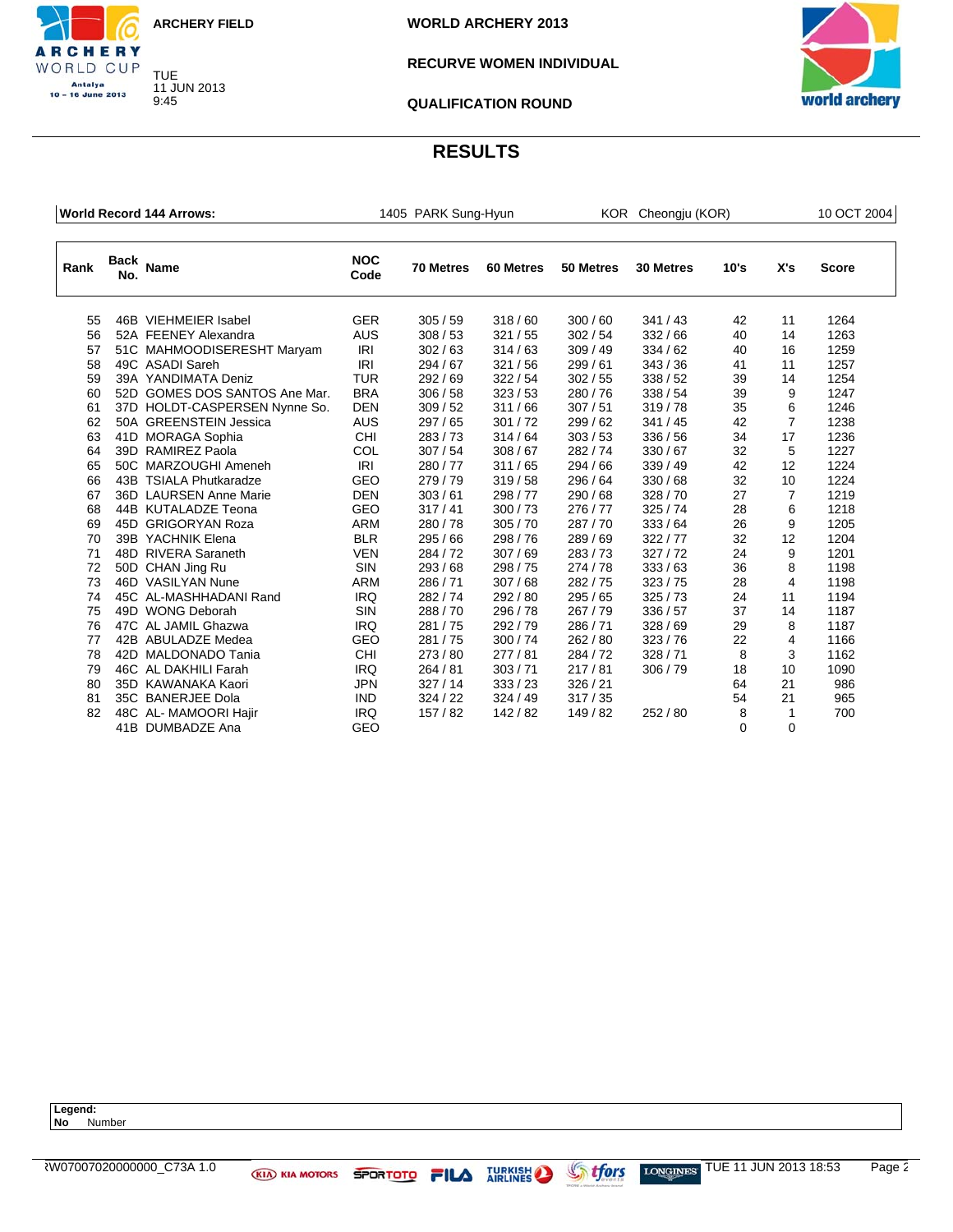WED 12 JUN 2013 9:45

CHERY WORLD CUP Antalya<br>10 – 16 June 2013

**WORLD ARCHERY 2013**

### **COMPOUND MEN INDIVIDUAL**

world archery

### **QUALIFICATION ROUND**

| <b>World Record 72 Arrows:</b> |             | 714 WILDE REO                               |                          | USA Turin (ITA)      |                      |          |          | 4 JUL 2011   |  |
|--------------------------------|-------------|---------------------------------------------|--------------------------|----------------------|----------------------|----------|----------|--------------|--|
| Rank                           | Back<br>No. | <b>Name</b>                                 | <b>NOC</b><br>Code       | 1st Half             | 2nd Half             | 10's     | X's      | <b>Score</b> |  |
| 1                              |             | 21B WILLETT JR. Rodger                      | <b>USA</b>               | 352/1                | 354/1                | 59       | 21       | 706          |  |
| 2                              |             | 20B WILDE Reo                               | <b>USA</b>               | 350/8                | 351 / 3              | 56       | 19       | 701          |  |
| 3                              |             | 24A CHAUHAN Rajat                           | <b>IND</b>               | 351 / 7              | 350/6                | 53       | 19       | 701          |  |
| 4                              |             | 15A MIN Lihong                              | <b>KOR</b>               | 350/10               | 351 / 5              | 53       | 17       | 701          |  |
| 5<br>6                         |             | 20C DAMSBO Martin<br>27C ELZINGA Peter      | DEN<br><b>NED</b>        | 352 / 2<br>352 / 3   | 348 / 10             | 53<br>52 | 26<br>22 | 700<br>700   |  |
| 7                              |             | 17A CHOI Yong Hee                           | <b>KOR</b>               | 351 / 4              | 348 / 13<br>349/9    | 52       | 18       | 700          |  |
| 8                              |             | 16D KAZEMPOOR Amir                          | IRI                      | 347/16               | 352 / 2              | 53       | 17       | 699          |  |
| 9                              |             | 28C SCHLOESSER Mike                         | <b>NED</b>               | 350/9                | 348 / 11             | 50       | 28       | 698          |  |
| 10                             |             | 22B GELLENTHIEN Braden                      | <b>USA</b>               | 349/12               | 348 / 12             | 49       | 26       | 697          |  |
| 11                             |             | 18C HANSEN Stephan                          | DEN                      | 348/15               | 349/8                | 49       | 16       | 697          |  |
| 12                             |             | 15D NEKOEEI Hamzeh                          | IRI                      | 344 / 33             | 351 / 4              | 49       | 25       | 695          |  |
| 13                             |             | 15C PAGNI Sergio                            | <b>ITA</b>               | 348/13               | 347/22               | 49       | 17       | 695          |  |
| 14                             |             | 25C DOUSSOT Christophe                      | <b>FRA</b>               | 347/18               | 348 / 14             | 48       | 20       | 695          |  |
| 15                             |             | 27B BERNHUBER Gerald                        | AUT                      | 347/21               | 348 / 15             | 47       | 21       | 695          |  |
| 16                             |             | 12B BROSNAN Michael                         | <b>AUS</b>               | 351 / 5              | 344 / 33             | 47       | 20       | 695          |  |
| 17                             |             | 19C LAURSEN Patrick                         | DEN                      | 347/22               | 347/19               | 46       | 23       | 694          |  |
| 18<br>19                       |             | 14C BOE Morten<br>24C DELOCHE Pierre Julien | <b>NOR</b><br><b>FRA</b> | 347 / 20<br>351 / 5  | 347/24<br>342/44     | 46<br>48 | 20<br>18 | 694<br>693   |  |
| 20                             |             | 26B DAMBAEV Alexander                       | <b>RUS</b>               | 347/23               | 346 / 27             | 45       | 21       | 693          |  |
| 21                             |             | 16C MAZZI Stefano                           | <b>ITA</b>               | 349/11               | 343 / 38             | 47       | 21       | 692          |  |
| 22                             |             | 30B DOLLINGER Georg                         | AUT                      | 345/29               | 347 / 21             | 46       | 22       | 692          |  |
| 23                             |             | 25B KHALUDOROV Danzan                       | <b>RUS</b>               | 342/40               | 350 / 7              | 45       | 17       | 692          |  |
| 24                             |             | 19A FIERRO Julio Ricardo                    | <b>MEX</b>               | 348/14               | 344 / 34             | 45       | 12       | 692          |  |
| 25                             |             | 29C DOLDERMAN Sander                        | <b>NED</b>               | 343/36               | 348 / 15             | 45       | 20       | 691          |  |
| 26                             |             | 28D CARDONA Camilo Andres                   | COL                      | 344 / 35             | 347 / 17             | 45       | 16       | 691          |  |
| 27                             |             | 22A ALVARADO Gerardo                        | <b>MEX</b>               | 347/17               | 343 / 43             | 43       | 21       | 690          |  |
| 28                             |             | 13B COGHLAN Patrick                         | AUS                      | 346/25               | 343/38               | 45       | 20       | 689          |  |
| 29                             |             | 19B COUSINS Dave                            | <b>USA</b>               | 346 / 27             | 343 / 35             | 44       | 19       | 689          |  |
| 30<br>31                       |             | 30D LUNDIN Morgan<br>20A CARDOSO Mario      | <b>SWE</b><br><b>MEX</b> | 343/37<br>346 / 28   | 346 / 25<br>343 / 42 | 43<br>42 | 20<br>16 | 689<br>689   |  |
| 32                             |             | 18A KIM Jongho                              | <b>KOR</b>               | 341/42               | 347/22               | 43       | 18       | 688          |  |
| 33                             |             | 23A MOIRANGTHEM Gandhi Singh                | <b>IND</b>               | 344 / 32             | 343/37               | 44       | 24       | 687          |  |
| 34                             |             | 26C GENET Dominique                         | <b>FRA</b>               | 343/38               | 344 / 32             | 41       | 17       | 687          |  |
| 35                             |             | 13A ELMAAGACLI Demir                        | <b>TUR</b>               | 342/39               | 345/30               | 41       | 16       | 687          |  |
| 36                             |             | 30C SIGAUSKAS Vladas                        | LTU                      | 342/41               | 344 / 31             | 41       | 21       | 686          |  |
| 37                             |             | 18D RORIZ JR. Marcelo                       | <b>BRA</b>               | 347/23               | 338 / 56             | 39       | 15       | 685          |  |
| 38                             |             | 29D MARAIS Francois                         | <b>NAM</b>               | 345/31               | 339/53               | 42       | 8        | 684          |  |
| 39                             |             | 31D BUSBY Duncan                            | <b>GBR</b>               | 337/50               | 347/20               | 41       | 12       | 684          |  |
| 40                             |             | 28B MOSER Daniel                            | AUT                      | 339 / 46             | 345/29               | 40       | 18       | 684          |  |
| 41                             |             | 31A GONZALEZ Eduardo<br>11D HOFER Patrizio  | <b>VEN</b><br>SUI        | 338 / 49             | 346 / 26             | 39       | 15       | 684          |  |
| 42<br>43                       |             | 29B MATZNER Michael                         | AUT                      | 338 / 47<br>336 / 55 | 345 / 28<br>347/17   | 44<br>39 | 17<br>20 | 683<br>683   |  |
| 44                             |             | 11B BRICE Scott                             | <b>AUS</b>               | 344 / 34             | 339/54               | 39       | 14       | 683          |  |
| 45                             |             | 11C AAMAAS Njaal                            | <b>NOR</b>               | 341/43               | 342/45               | 38       | 14       | 683          |  |
| 46                             |             | 25A KHURAIJAM Ratan Singh                   | <b>IND</b>               | 347/18               | 334/64               | 40       | 21       | 681          |  |
| 47                             |             | 27D ROJAS Francisco                         | COL                      | 345/30               | 336 / 59             | 40       | 19       | 681          |  |
| 48                             |             | 17D DOS SANTOS Roberval                     | <b>BRA</b>               | 346/26               | 335/60               | 40       | 12       | 681          |  |
| 49                             |             | 13D BURRI Kevin                             | <b>SUI</b>               | 341/44               | 340 / 48             | 37       | 9        | 681          |  |
| 50                             |             | 21A GONZALEZ Rodolfo                        | <b>MEX</b>               | 336 / 56             | 343/36               | 37       | 10       | 679          |  |
| 51                             |             | 12C HAUGSETH Mads                           | <b>NOR</b>               | 338 / 47             | 340 / 49             | 37       | 14       | 678          |  |
| 52                             |             | 16A YANG Youngho                            | <b>KOR</b>               | 336 / 57             | 342 / 45             | 33       | 12       | 678          |  |
| 53                             |             | 26D TRILLUS Dietmar                         | CAN                      | 335/62               | 343/38               | 27       | 14       | 678          |  |
| 54                             |             | 17C MAURO Bovini                            | ITA                      | 334 / 64             | 341 / 47             | 34       | 10       | 675          |  |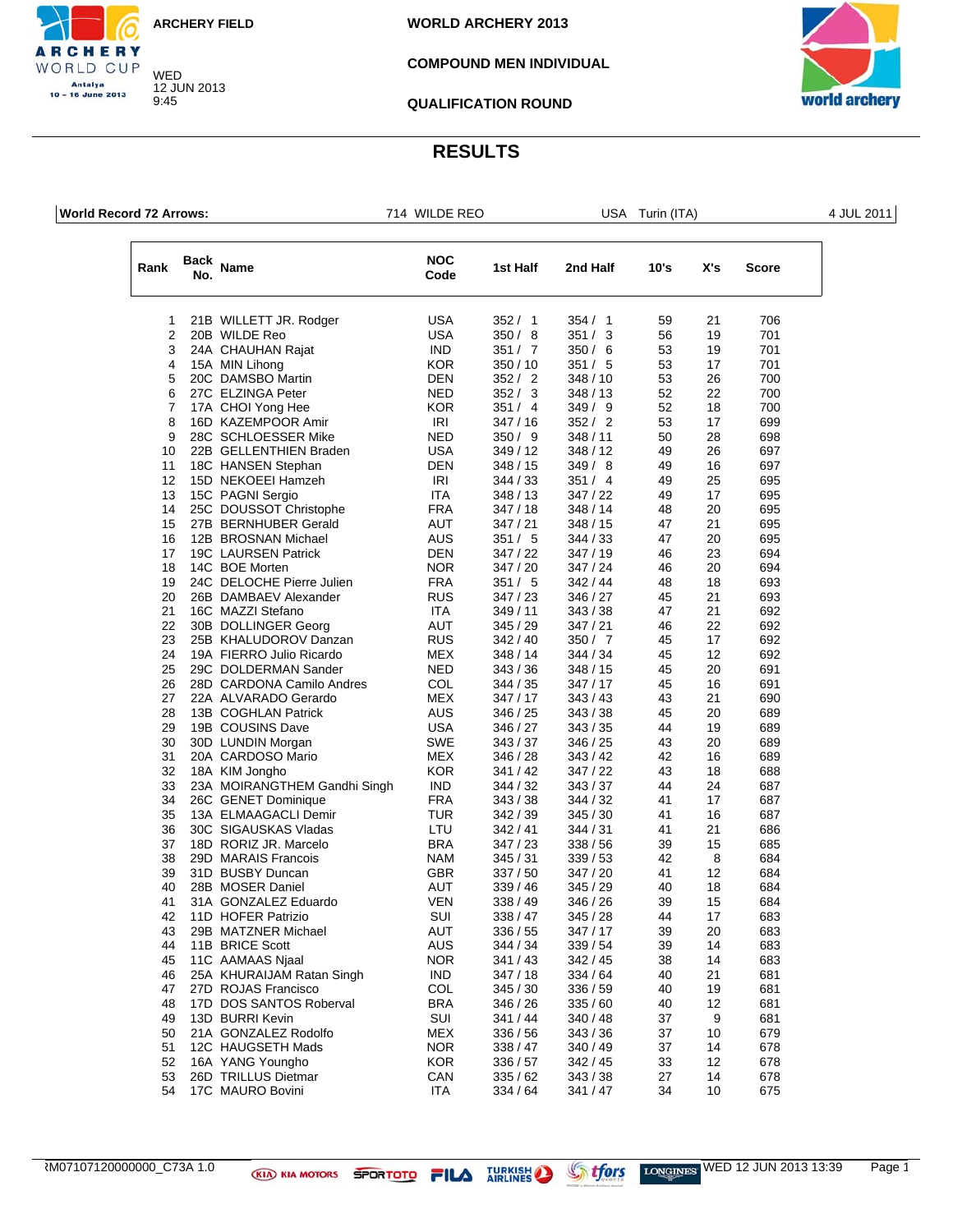WED 12 JUN 2013 9:45

CHERY WORLD CUP Antalya 10 - 16 June 2013

**WORLD ARCHERY 2013**

### **COMPOUND MEN INDIVIDUAL**

![](_page_54_Picture_4.jpeg)

**QUALIFICATION ROUND**

## **RESULTS**

**World Record 72 Arrows:** 714 WILDE REO USA Turin (ITA) 4 JUL 2011

| Rank | <b>Back</b><br>No. | <b>Name</b>                  | <b>NOC</b><br>Code | 1st Half | 2nd Half | 10's           | X's            | <b>Score</b> |
|------|--------------------|------------------------------|--------------------|----------|----------|----------------|----------------|--------------|
| 55   |                    | 13C TJENTLAND Oddmund        | <b>NOR</b>         | 337/52   | 338/55   | 32             | 13             | 675          |
| 56   |                    | 14D GHEYDI Majid             | <b>IRI</b>         | 341/45   | 334/66   | 32             | 10             | 675          |
| 57   |                    | 12A CAGIRAN Evren            | <b>TUR</b>         | 335/61   | 340/50   | 29             | 10             | 675          |
| 58   |                    | 21D REITMEIER Filip          | <b>CZE</b>         | 335/60   | 339/52   | 33             | 11             | 674          |
| 59   |                    | 31C PANG Toh Jin             | <b>SIN</b>         | 336/53   | 337/57   | 36             | 17             | 673          |
| 60   |                    | 22D BRADA Vladimir           | <b>CZE</b>         | 336/54   | 337/58   | 34             | 10             | 673          |
| 61   |                    | 24B CHUGUNOV Anton           | <b>RUS</b>         | 334/65   | 339/51   | 33             | 16             | 673          |
| 62   |                    | 11A TANDOGAN Baris           | <b>TUR</b>         | 337/51   | 334/65   | 31             | 14             | 671          |
| 63   |                    | 31B AL-ABADI Abdulaziz       | QAT                | 335/59   | 335/60   | 32             | $\overline{7}$ | 670          |
| 64   |                    | 26A HARIDAS L.               | <b>IND</b>         | 334/63   | 335/63   | 31             | 11             | 669          |
| 65   |                    | 23B SOLOMONOV Dmitry         | <b>RUS</b>         | 335/58   | 333/68   | 30             | 10             | 668          |
| 66   |                    | 20D FISHER Pavel             | <b>KAZ</b>         | 320/73   | 343/41   | 31             | 15             | 663          |
| 67   |                    | 14A BACAK Ahmet              | <b>TUR</b>         | 331/66   | 330/70   | 26             | 11             | 661          |
| 68   |                    | 16B ABDUL AZIZ Alrodhan      | <b>KSA</b>         | 323/71   | 333/67   | 29             | 8              | 656          |
| 69   |                    | 25D MARTIN James William     | CAN                | 330/67   | 324/72   | 26             | 8              | 654          |
| 70   |                    | 30A SHKHAN Waleed Hameed     | <b>IRQ</b>         | 319/74   | 335/62   | 23             | 8              | 654          |
| 71   |                    | 29A AL DAGHMAN Eshaag        | <b>IRQ</b>         | 322/72   | 330/69   | 28             | 10             | 652          |
| 72   |                    | 17B ALDERBI TURKI Mohammed S | <b>KSA</b>         | 325/69   | 316/74   | 20             | $\overline{4}$ | 641          |
| 73   |                    | 15B SULAIMANI Mosab          | <b>KSA</b>         | 327/68   | 312/77   | 21             | $\overline{7}$ | 639          |
| 74   |                    | 23D FAISAL Moslem            | <b>KUW</b>         | 309/77   | 328/71   | 25             | $\overline{7}$ | 637          |
| 75   |                    | 14B WONG Jonathon            | <b>AUS</b>         | 323/70   | 314/75   | 22             | 8              | 637          |
| 76   |                    | 27A MAAMOORI Amir            | <b>IRQ</b>         | 313/75   | 313/76   | 13             | 5              | 626          |
| 77   |                    | 28A FAYYADH Abdullah         | <b>IRQ</b>         | 308/78   | 317/73   | 19             | 5              | 625          |
| 78   |                    | 19D SHEPOTKO Sergey          | KAZ                | 310/76   | 296 / 80 | 15             | 6              | 606          |
| 79   |                    | 18B ALOTAIBI Dhawi Motlag E  | <b>KSA</b>         | 296 / 81 | 308/78   | 12             | 6              | 604          |
| 80   |                    | 21C DGHIBJ Mahmoud           | <b>LBA</b>         | 301/79   | 301/79   | 13             | 4              | 602          |
| 81   |                    | 22C EL-ASHAHEB Seddik        | <b>LBA</b>         | 294/82   | 295 / 81 | 12             | 3              | 589          |
| 82   |                    | 23C ALMGRISI Ahmed           | <b>LBA</b>         | 298 / 80 | 285/83   | 19             | 3              | 583          |
| 83   |                    | 24D ALSAEED Salem            | <b>KUW</b>         | 282 / 84 | 292/82   | $\overline{4}$ | 1              | 574          |
| 84   |                    | 12D PETRAGLIO Tiziano        | <b>SUI</b>         | 282/83   | 276 / 84 | 11             | 4              | 558          |

**Legend: No** Number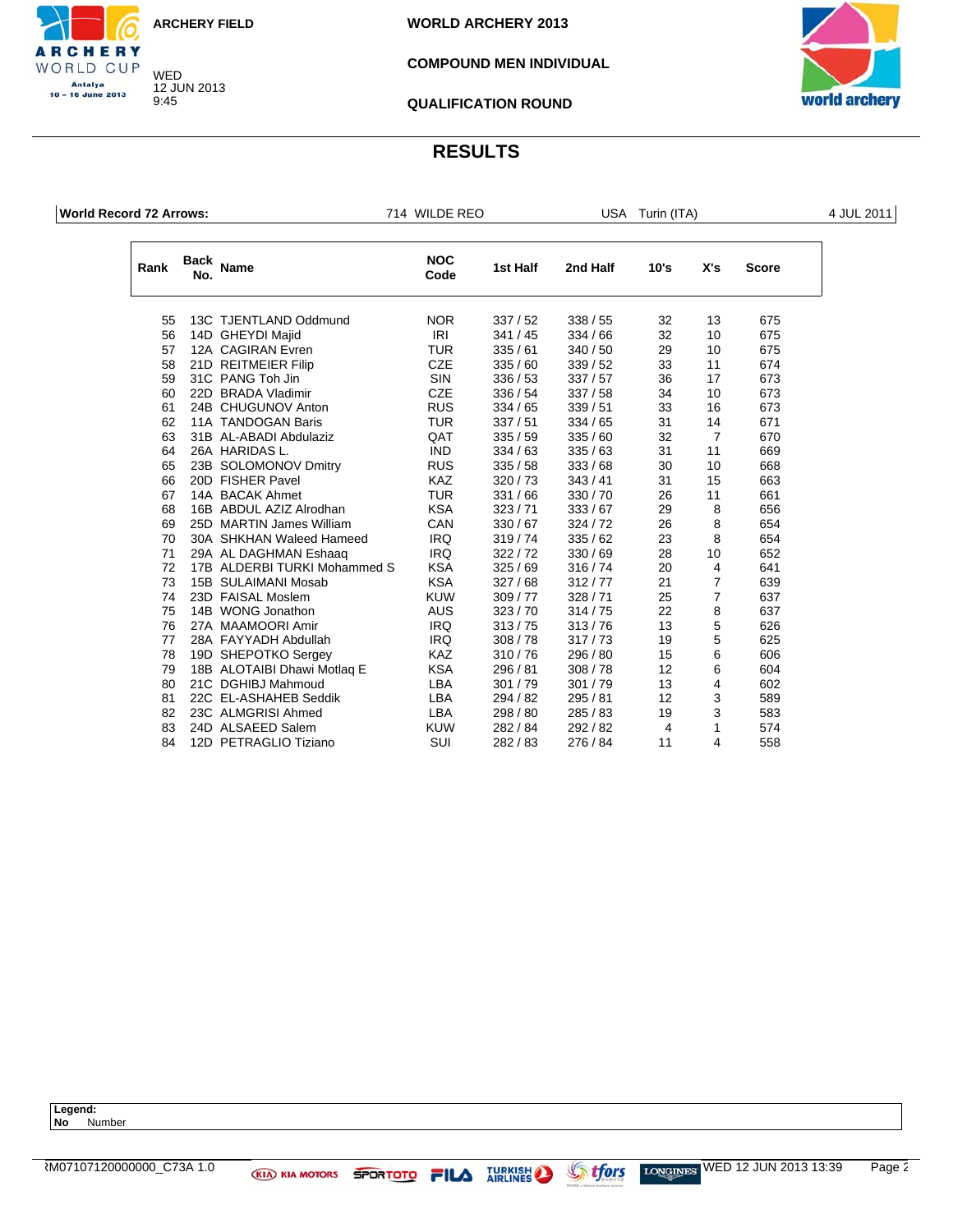WED 12 JUN 2013 9:45

**WORLD ARCHERY 2013**

### **COMPOUND WOMEN INDIVIDUAL**

![](_page_55_Picture_4.jpeg)

### **QUALIFICATION ROUND**

### **RESULTS**

|  | <b>World Record 72 Arrows:</b> |
|--|--------------------------------|
|  |                                |

CHERY WORLD CUP Antalya<br>10 – 16 June 2013

**WORLD REFORE THE RECORD REP 2011** USA Shanghai (CHN) 7 SEP 2011

| Rank           | Back<br>No. | Name                              | <b>NOC</b><br>Code | 1st Half | 2nd Half | 10's | X's              | Score  |
|----------------|-------------|-----------------------------------|--------------------|----------|----------|------|------------------|--------|
| 1              |             | 45A YOUN So Jung                  | <b>KOR</b>         | 342/8    | 348/1    | 44   | 20               | 690    |
| $\overline{2}$ |             | 33B JONES Erika                   | <b>USA</b>         | 344 / 3  | 345/6    | 46   | 19               | 689    |
| 3              |             | 43A OCHOA Linda                   | <b>MEX</b>         | 341/11   | 346 / 4  | 44   | 15               | 687    |
| 4              |             | 41B LOGINOVA Albina               | <b>RUS</b>         | 339 / 20 | 348/2    | 39   | 14               | 687    |
| 5              |             | 47A SEOK Ji Hyun                  | <b>KOR</b>         | 345/2    | 342/15   | 39   | 12               | 687    |
| 6              |             | 46A SEO Jung Hee                  | <b>KOR</b>         | 343/6    | 343/8    | 41   | 23               | 686    |
| $\overline{7}$ |             | 35B VAN NATTA Jamie               | <b>USA</b>         | 344 / 5  | 341 / 19 | 39   | 14               | 685    |
| 8              |             | 39A SOY Manjudha                  | <b>IND</b>         | 341/12   | 343/9    | 40   | 16               | 684 SO |
| 9              |             | 33A COSKUN Cansu Ecem             | TUR                | 340 / 13 | 344 / 7  | 43   | 14               | 684 SO |
| 10             |             | 37B ABEDI Mino                    | IRI                | 337 / 26 | 347/3    | 42   | 14               | 684 SO |
| 11             |             | 43D BERGER Kristina               | GER                | 338 / 22 | 346/5    | 41   | 15               | 684 SO |
| 12             |             | 47C TONIOLI Marcella              | <b>ITA</b>         | 346/1    | 337 / 29 | 39   | 17               | 683    |
| 13             |             | 44C LEBECQUE Pascale              | <b>FRA</b>         | 342/9    | 341/17   | 39   | 16               | 683    |
| 14             |             | 41C USQUIANO Alejandra            | COL                | 344 / 4  | 338 / 26 | 37   | 14               | 682    |
| 15             |             | 38C VAN CASPEL Inge               | <b>NED</b>         | 340 / 17 | 342 / 14 | 36   | 18               | 682    |
| 16             |             | 45D WALLACE Ashley                | CAN                | 340 / 15 | 341 / 20 | 38   | 14               | 681    |
| 17             |             | 44B CHERKASHNEVA Svetlana         | <b>RUS</b>         | 338 / 24 | 342 / 16 | 34   | 11               | 680    |
| 18             |             | 46D LAWTHER Melanie               | IRL                | 336 / 29 | 343/10   | 37   | 13               | 679    |
| 19             |             | 42D ORLIC Maja                    | CRO                | 340/14   | 338 / 23 | 39   | 16               | 678    |
| 20             |             | 37A DEB Trisha                    | <b>IND</b>         | 337/25   | 341/18   | 39   | 13               | 678    |
| 21             |             | 35D GALES Andrea                  | <b>GBR</b>         | 338 / 21 | 339 / 22 | 37   | 13               | 677 DT |
| 22             |             | 34B COCHRAN Carli                 | <b>USA</b>         | 335/31   | 342 / 12 | 37   | 13               | 677 DT |
| 23             |             | 40C LOPEZ Sara                    | COL                | 334 / 34 | 343/11   | 36   | 9                | 677    |
| 24             |             | 43C DODEMONT Sophie               | <b>FRA</b>         | 335/33   | 342 / 13 | 35   | 10               | 677    |
| 25             |             | 41A TREVINO Gabriela              | MEX                | 341 / 10 | 335/32   | 37   | 13               | 676    |
| 26             |             | 42C VANDIONANT-FRANGILLI San.     | <b>FRA</b>         | 342/7    | 333/41   | 39   | 12               | 675    |
| 27             |             | 46C LONGO Laura                   | ITA                | 340 / 16 | 335/33   | 34   | 16               | 675    |
| 28             |             | 45C D AGOSTINO Katia              | ITA                | 338 / 23 | 337 / 28 | 34   | 14               | 675    |
| 29             |             | 48A CHOI Bomin                    | <b>KOR</b>         | 335/32   | 338 / 27 | 30   | 12               | 673    |
| 30             |             | 41D BUDEN Ivana                   | CRO                | 339 / 19 | 333/42   | 33   | 15               | 672    |
| 31             |             | 48B SOEMOD Camilla                | <b>DEN</b>         | 337/28   | 335 / 36 | 30   | 9                | 672    |
| 32             |             | 35C MENDOZA Ana                   | <b>VEN</b>         | 334 / 37 | 338 / 24 | 29   | 8                | 672    |
| 33             |             | 40A P. Lily Chanu                 | <b>IND</b>         | 336 / 29 | 335 / 38 | 30   | 9                | 671    |
| 34             |             | 38B PARSAMEHR Mahtab              | IRI                | 339/18   | 331 / 45 | 31   | 15               | 670    |
| 35             |             | 45B ALMASHHADANI Fatimah          | <b>IRQ</b>         | 334 / 36 | 335 / 34 | 31   | 8                | 669    |
| 36             |             | 38A KAUR Gagandeep                | <b>IND</b>         | 333/39   | 335 / 34 | 32   | 11               | 668    |
| 37             |             | 44A ZAMORA Valeria                | <b>MEX</b>         | 333/38   | 335 / 37 | 31   | 13               | 668    |
| 38             |             | 40D ACQUESTA Nely                 | <b>BRA</b>         | 330 / 44 | 338 / 25 | 30   | 9                | 668    |
| 39             |             | 42B BALZHANOVA Viktoria           | <b>RUS</b>         | 337 / 27 | 330 / 46 | 32   | 12               | 667    |
| 40             |             | 36D HUGO Ella                     | <b>AUS</b>         | 331 / 41 | 336/31   | 30   | 10               | 667    |
| 41             |             | 43B ARTAKHINOVA Stepanida         | <b>RUS</b>         | 329 / 48 | 336/30   | 35   | 12               | 665    |
| 42             |             | 35A SENOCAK Vildan                | TUR                | 331/43   | 334 / 40 | 28   | 7                | 665    |
| 43             |             | 36B WATSON Diane                  | <b>USA</b>         | 334 / 35 | 330 / 48 | 28   | 7                | 664    |
| 44             |             | 48C GRYDELAND Runa                | <b>NOR</b>         | 329/49   | 332 / 44 | 27   | $\boldsymbol{7}$ | 661    |
| 45             |             | 36C ENTHOVEN-MOKKENSTORM Inge NED |                    | 330 / 45 | 330 / 47 | 26   | $\overline{7}$   | 660    |
| 46             |             | 40B BARATCHI Parisa               | <b>IRI</b>         | 325/54   | 334 / 39 | 32   | 11               | 659    |
| 47             |             | 34C LEAL Jhoaneth                 | <b>VEN</b>         | 319/60   | 339/21   | 27   | 6                | 658    |
| 48             |             | 48D LANTEE Anne                   | <b>FIN</b>         | 325/55   | 332 / 43 | 29   | 10               | 657    |
| 49             |             | 39C MARCEN Maja                   | COL                | 331 / 40 | 326 / 54 | 29   | 9                | 657    |
| 50             |             | 47D SHEPOTKO Svetlna              | KAZ                | 330 / 46 | 326/55   | 25   | 10               | 656    |
| 51             |             | 44D BABININA Jelena               | LTU                | 328/52   | 328/50   | 23   | 8                | 656    |
| 52             |             | 33C SUDANO Andrea                 | <b>VEN</b>         | 328/50   | 327/52   | 29   | 8                | 655    |
| 53             |             | 33D HOLDERNESS Lucy               | GBR                | 331/42   | 323 / 56 | 24   | 6                | 654    |
| 54             |             | 37C MARKOVIC Irina                | <b>NED</b>         | 324 / 56 | 329 / 49 | 27   | 10               | 653    |

![](_page_55_Picture_15.jpeg)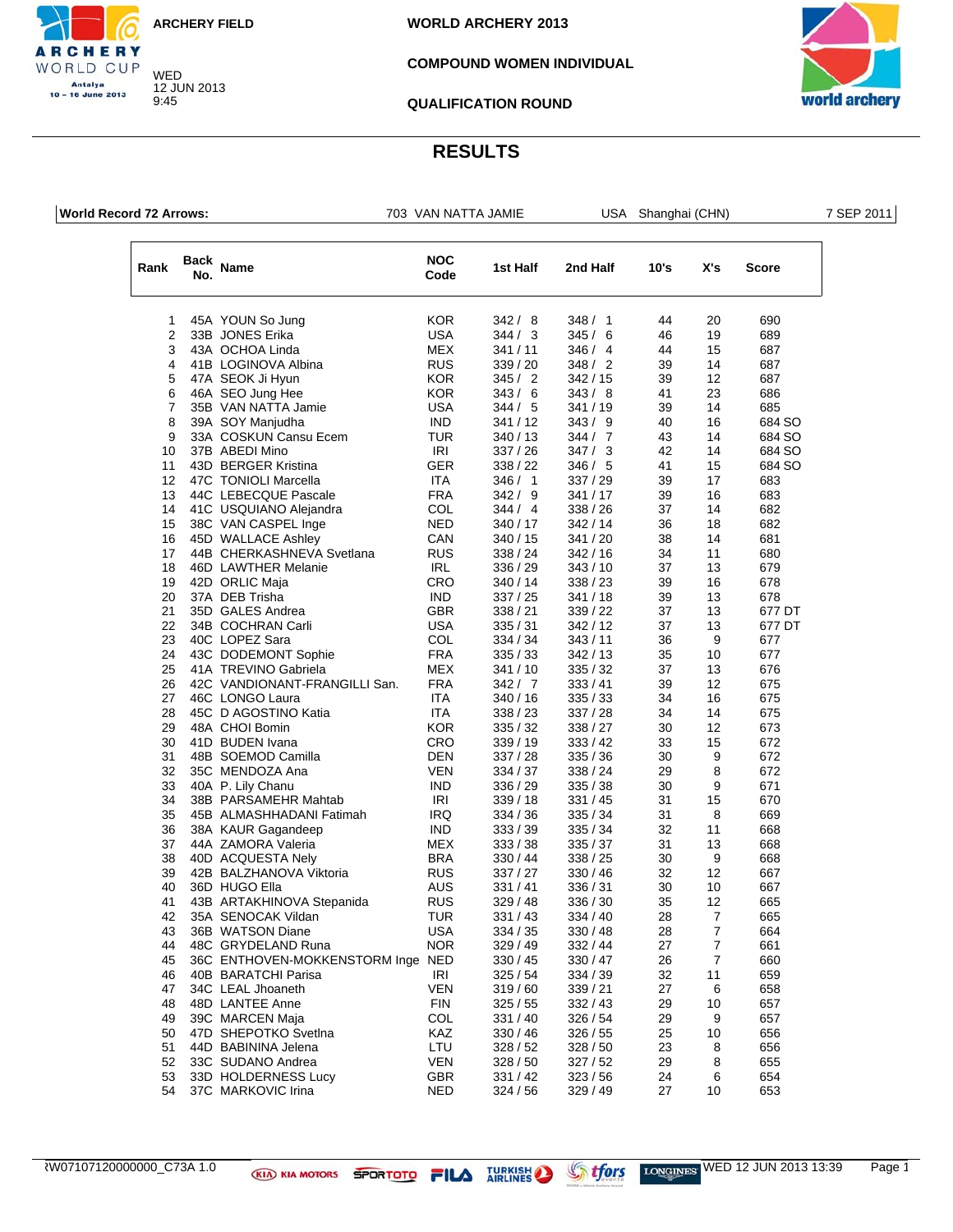WED 12 JUN 2013 9:45

CHERY WORLD CUP Antalya<br>10 – 16 June 2013

**WORLD ARCHERY 2013**

### **COMPOUND WOMEN INDIVIDUAL**

![](_page_56_Picture_4.jpeg)

**QUALIFICATION ROUND**

| World Record 72 Arrows: |             |                              | 703 VAN NATTA JAMIE |          | USA Shanghai (CHN) |      |     |              |  |
|-------------------------|-------------|------------------------------|---------------------|----------|--------------------|------|-----|--------------|--|
| Rank                    | Back<br>No. | Name                         | <b>NOC</b><br>Code  | 1st Half | 2nd Half           | 10's | X's | <b>Score</b> |  |
| 55                      |             | 34D BURFITT Pauline          | <b>GBR</b>          | 322/57   | 327/53             | 19   | 4   | 649          |  |
| 56                      |             | 34A KOCAMAN Gizem            | <b>TUR</b>          | 320/59   | 328/51             | 23   | 3   | 648          |  |
| 57                      |             | 39B RANJBAR Maryam           | IRI                 | 329/47   | 318/60             | 27   | 9   | 647          |  |
| 58                      |             | 39D DOS SANTOS Dirma Miranda | <b>BRA</b>          | 328/51   | 319/59             | 23   | 7   | 647          |  |
| 59                      |             | 36A AYSE Salgin              | TUR.                | 327/53   | 319/58             | 27   | 13  | 646          |  |
| 60                      |             | 42A DE LA ROSA Alexis        | MEX                 | 317/62   | 320/57             | 16   | 5   | 637          |  |
| 61                      |             | 47B AL-FAKIKI Nabras         | IRQ                 | 319/61   | 317/61             | 17   | 6   | 636          |  |
| 62                      |             | 38D GUEST Fiona              | <b>AUS</b>          | 320/58   | 314/62             | 24   | 9   | 634          |  |
| 63                      |             | 46B AL-KHAZRAJI Ghufran      | IRQ                 | 313/63   | 312/63             | 15   | 3   | 625          |  |
| 64                      |             | 37D ANEAR Erika              | <b>AUS</b>          | 312/64   | 312/63             | 19   | 6   | 624          |  |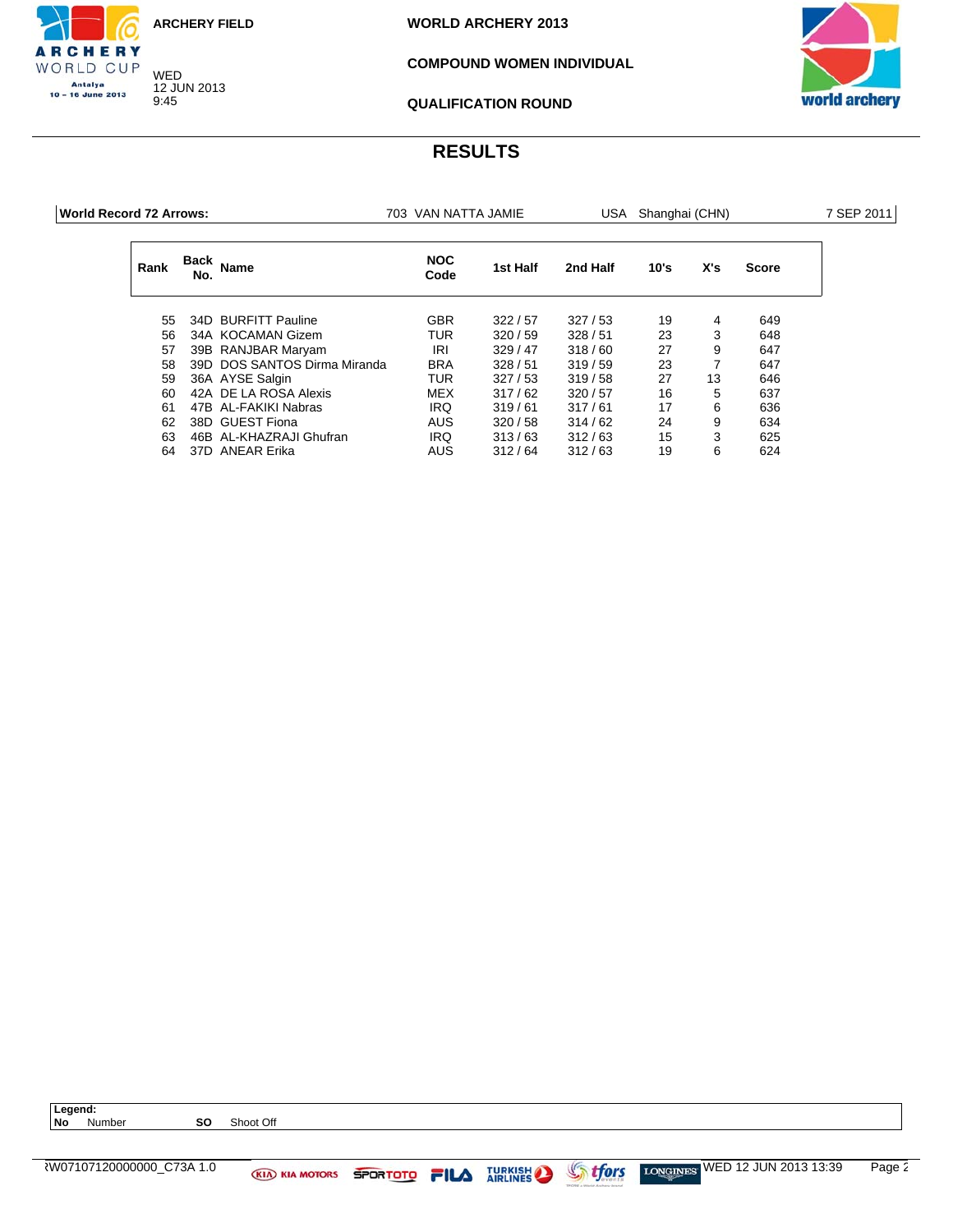![](_page_57_Picture_0.jpeg)

CHERY

WORLD CUP Antalya<br>10 – 16 June 2013

B

**WORLD ARCHERY 2013**

### **RECURVE MEN INDIVIDUAL**

![](_page_57_Picture_4.jpeg)

**QUALIFICATION ROUND**

## **START LIST BY TARGET**

| World Record 144 Arrows: |                    | 1387 KIM Woojin                  |                    |                        | KOR Guangzhou (CHN) | 20 NOV 2010 |
|--------------------------|--------------------|----------------------------------|--------------------|------------------------|---------------------|-------------|
|                          | <b>Target Name</b> |                                  | <b>NOC</b><br>Code | WA<br>World<br>Ranking | Date of Birth       |             |
|                          | 4A                 | ALSUFYANI Mohammed Radah D.      | <b>KSA</b>         | <b>NR</b>              | 2 AUG 1984          |             |
|                          | В                  | TALUKDAR Jayanta                 | <b>IND</b>         | 37                     | 2 MAR 1986          |             |
|                          | С                  | <b>JOHNSON Richard</b>           | <b>USA</b>         | 98                     | 30 AUG 1955         |             |
|                          | D                  | <b>MORGAN Ashe</b>               | <b>GBR</b>         | NR.                    | 4 APR 1994          |             |
|                          | 5A                 | ALBAQAMI Muidh Rajah H           | <b>KSA</b>         | NR.                    | 1 JUL 1985          |             |
|                          | В                  | <b>BASUMATARY Rajib</b>          | <b>IND</b>         | NR.                    | 30 AUG 1990         |             |
|                          | С                  | <b>FANCHIN Joe</b>               | <b>USA</b>         | 22                     | 25 JUL 1987         |             |
|                          | D                  | <b>SLATER Kieran</b>             | <b>GBR</b>         | 201                    | 8 FEB 1994          |             |
|                          | 6A                 | AL-ABDULMUHSIN Mohammad Omar KSA |                    | <b>NR</b>              | 1 OCT 1996          |             |
|                          | В                  | DAS Atanu                        | <b>IND</b>         | 76                     | 5 APR 1992          |             |
|                          | С                  | <b>KAMINSKI Jake</b>             | <b>USA</b>         | 56                     | 11 AUG 1988         |             |
|                          | D                  | <b>EVANS</b> Sean                | <b>GBR</b>         | NR.                    | 13 JUN 1991         |             |
|                          | 7A                 | AL-HAZMI Khalid                  | <b>KSA</b>         | NR.                    | 5 SEP 1967          |             |
|                          | В                  | <b>BANERJEE Rahul</b>            | <b>IND</b>         | 34                     | 15 DEC 1986         |             |
|                          | С                  | <b>ELLISON Brady</b>             | <b>USA</b>         | $\overline{2}$         | 27 OCT 1988         |             |
|                          | D                  | TABATA Shungo                    | <b>JPN</b>         | 53                     | 10 OCT 1987         |             |
|                          | 8A                 | <b>BORODIN Alexey</b>            | <b>RUS</b>         | 449                    | 30 APR 1987         |             |
|                          | В                  | <b>NESPOLI Mauro</b>             | ITA                | 23                     | 22 NOV 1987         |             |
|                          | С                  | OH Jin Hyek                      | <b>KOR</b>         | 1                      | 15 AUG 1981         |             |
|                          | D                  | FURUKAWA Takaharu                | <b>JPN</b>         | 5                      | 9 AUG 1984          |             |
|                          | 9Α                 | <b>TSYNGUEV Beligto</b>          | <b>RUS</b>         | <b>NR</b>              | 27 MAY 1994         |             |
|                          | в                  | <b>FRANGILLI Michele</b>         | ITA                | 36                     | 1 MAY 1976          |             |
|                          | С                  | <b>IM Dong Hyun</b>              | <b>KOR</b>         | 8                      | 12 MAY 1986         |             |
|                          | D                  | OTA Shohei                       | JPN                | 125                    | 22 SEP 1991         |             |
|                          | 10A                | TSYBEKDORZHIEV Bair              | <b>RUS</b>         | 60                     | 6 OCT 1992          |             |
|                          | В                  | <b>ZAGAMI Alberto</b>            | ITA.               | 68                     | 16 JUN 1985         |             |
|                          | С                  | <b>LEE Seungyun</b>              | <b>KOR</b>         | 71                     | 18 APR 1995         |             |
|                          | D                  | MARUSAU Mikalai                  | <b>BLR</b>         | 153                    | 8 AUG 1981          |             |
|                          | 11A                | <b>TSYNGUEV Bato</b>             | <b>RUS</b>         | 49                     | 15 AUG 1986         |             |
|                          | В                  | MANDIA Massimiliano              | ITA                | 63                     | 24 JAN 1990         |             |
|                          | С                  | JIN Jae Wang                     | <b>KOR</b>         | 31                     | 2 OCT 1990          |             |
|                          | D                  | <b>LIAHUSHEV Alexander</b>       | <b>BLR</b>         | NR.                    | 15 JUN 1984         |             |
|                          |                    | 12A LEKVEISHVILI Akaki           | GEO                | ${\sf NR}$             | 12 OCT 1996         |             |
|                          |                    | <b>B</b> VALLADONT Jean-Charles  | <b>FRA</b>         | 55                     | 20 MAR 1989         |             |
|                          |                    | C MALALLAH Abdullah              | <b>KUW</b>         | NR.                    | 26 DEC 1987         |             |
|                          | D                  | PRILEPOV Anton                   | <b>BLR</b>         | 234                    | 5 FEB 1984          |             |
|                          | 13A                | PKHAKADZE Lasha                  | GEO                | 148                    | 24 MAY 1994         |             |
|                          |                    | <b>B</b> AUBERT Thomas           | <b>FRA</b>         | 17                     | 25 JAN 1988         |             |
|                          |                    | C BUSHEHRI Abdulaziz             | <b>KUW</b>         | NR.                    | 9 OCT 1991          |             |
|                          | D                  | <b>ALNAAS Emad-Deen</b>          | LBA                | NR.                    | 3 AUG 1992          |             |
|                          |                    | 14A MOSESHVILI Jaba              | GEO                | NR.                    | 1 JAN 1994          |             |
|                          |                    | <b>B</b> FAUCHERON Thomas        | <b>FRA</b>         | 32                     | 23 FEB 1990         |             |
|                          |                    | C ALRASHIDI Fahad                | <b>KUW</b>         | <b>NR</b>              | 25 JUN 1979         |             |
|                          | D                  | RABAA Mostafa Ben                | LBA                | 443                    | 1 JAN 1961          |             |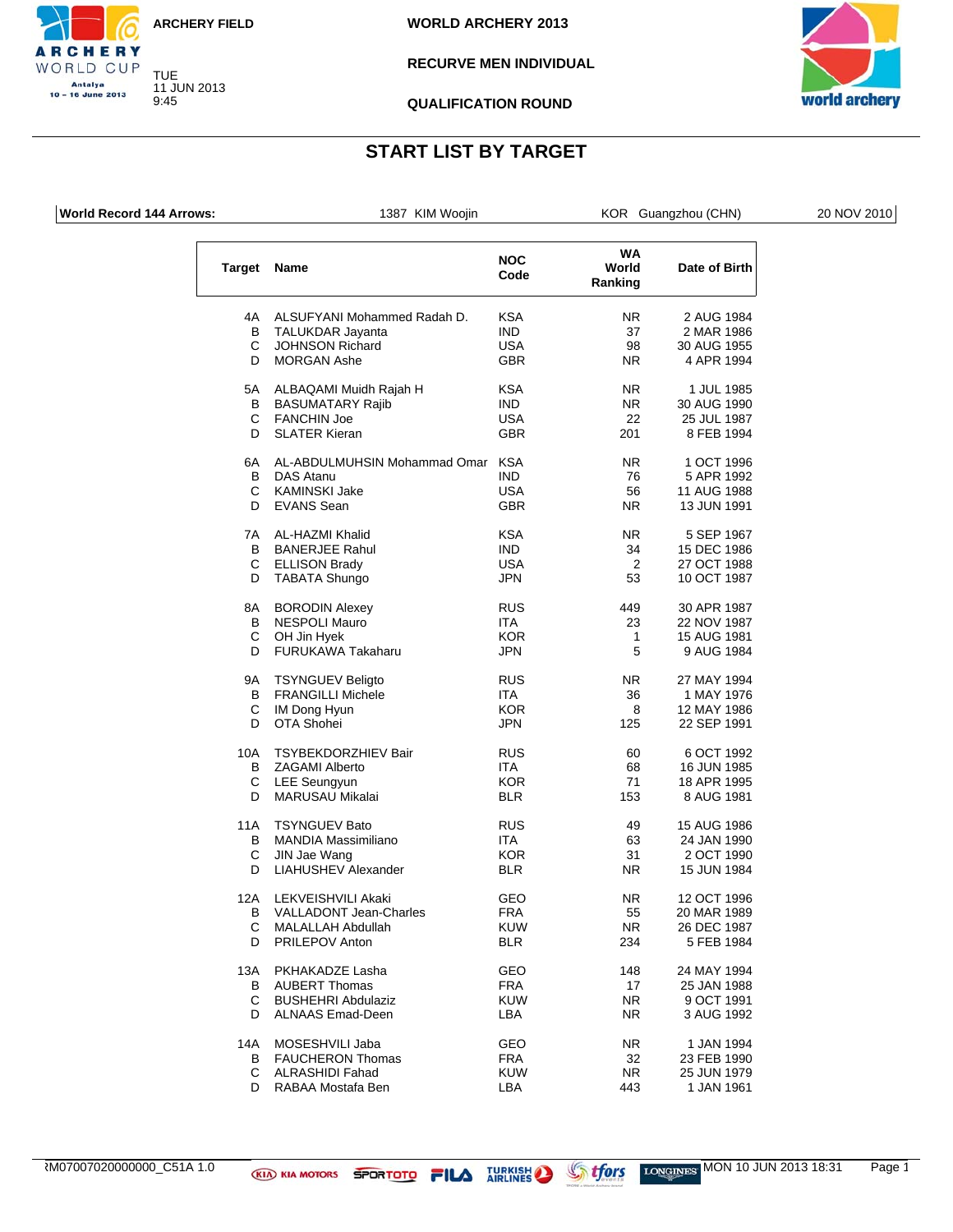![](_page_58_Picture_0.jpeg)

**WORLD ARCHERY 2013**

### **RECURVE MEN INDIVIDUAL**

![](_page_58_Picture_4.jpeg)

**QUALIFICATION ROUND**

# **START LIST BY TARGET**

**World Record 144 Arrows:** 1387 KIM Woojin KOR Guangzhou (CHN) 20 NOV 2010

CHERY WORLD CUP Antalya<br>10 – 16 June 2013

|               |                              |            | WA        |               |
|---------------|------------------------------|------------|-----------|---------------|
|               |                              | <b>NOC</b> |           |               |
| <b>Target</b> | <b>Name</b>                  | Code       | World     | Date of Birth |
|               |                              |            | Ranking   |               |
|               |                              |            |           |               |
|               |                              |            |           |               |
| 15A           | PARSENADZE Archil            | GEO        | 432       | 22 MAY 1996   |
| В             | PREVOST Gael                 | <b>FRA</b> | 4         | 8 MAR 1994    |
| С             | <b>ALSHATTI Ahmad</b>        | <b>KUW</b> | NR.       | 19 JAN 1983   |
| D             | AREBI Ali                    | LBA        | 354       | 16 APR 1958   |
|               |                              |            |           |               |
| 16A           | <b>WORTH Taylor</b>          | <b>AUS</b> | 15        | 8 JAN 1991    |
|               |                              |            |           |               |
| в             | <b>SKOERIES Eric</b>         | <b>GER</b> | NR.       | 18 MAY 1992   |
| C             | IVASHKO Markiyan             | UKR.       | 13        | 18 MAY 1979   |
| D             | VAN DER VEN Rick             | NED        | 6         | 14 APR 1991   |
|               |                              |            |           |               |
| 17A           | <b>TYACK Ryan</b>            | <b>AUS</b> | 72        | 2 JUN 1991    |
| B             |                              |            | 179       |               |
|               | <b>KAHLLUND Florian</b>      | <b>GER</b> |           | 7 JUN 1993    |
| C             | <b>MARCHENKO Dmytro</b>      | <b>UKR</b> | NR.       | 8 APR 1989    |
| D             | VAN DEN BERG Sjef            | NED        | 48        | 14 APR 1995   |
|               |                              |            |           |               |
| 18A           | <b>KENT Brett</b>            | <b>AUS</b> | NR.       | 2 JUN 1981    |
| B             | <b>NESEMANN Simon</b>        | <b>GER</b> | NR.       | 3 FEB 1991    |
|               |                              |            |           |               |
| С             | <b>HAVELKO Yuriy</b>         | <b>UKR</b> | 266       | 27 AUG 1988   |
| D             | VAN DEN OEVER Rick           | <b>NED</b> | 57        | 18 APR 1992   |
|               |                              |            |           |               |
| 19A           | <b>MCDONALD Jesse</b>        | <b>AUS</b> | NR.       | 11 AUG 1988   |
| в             | POPPENBORG Rafael            | <b>GER</b> | 124       | 24 OCT 1990   |
|               |                              |            |           |               |
| C.            | <b>RUBAN Viktor</b>          | UKR        | 14        | 24 MAY 1981   |
| D             | <b>BERTSCHLER Alexander</b>  | AUT        | NR.       | 11 JUL 1994   |
|               |                              |            |           |               |
| 20A           | <b>ROSLI Muhamad Fareez</b>  | <b>MAS</b> | 333       | 19 MAR 1992   |
| в             | <b>OLIVEIRA Bernardo</b>     | <b>BRA</b> | 168       | 8 JUN 1993    |
| С             | <b>BULIGA Artur</b>          | <b>MDA</b> | NR.       | 3 NOV 1996    |
| D             | <b>REBERNIG Erwin</b>        | AUT        | NR.       | 24 SEP 1970   |
|               |                              |            |           |               |
|               |                              |            |           |               |
| 21A           | <b>MOHAMAD Khairul Anuar</b> | <b>MAS</b> | 9         | 22 SEP 1991   |
| В             | <b>BORTOLOTO Marcos A.</b>   | <b>BRA</b> | 149       | 8 NOV 1983    |
| C             | OLARU Dan                    | MDA        | 70        | 11 NOV 1996   |
| D             | <b>SEGMEHL Martin</b>        | AUT        | NR.       | 25 MAR 1993   |
|               |                              |            |           |               |
|               |                              |            |           |               |
| 22A           | <b>BAKRI Atiq Bazil</b>      | <b>MAS</b> | 220       | 2 AUG 1994    |
| В             | EMILIO Fabio C.              | <b>BRA</b> | 139       | 21 MAR 1986   |
| C             | <b>RUBAILO Arcadii</b>       | MDA        | NR.       | 20 AUG 1995   |
| D             | RODRIGUEZ Juan I.            | <b>ESP</b> | 59        | 19 APR 1992   |
|               |                              |            |           |               |
| 23A           | KAMARUDDIN Haziq             | <b>MAS</b> | 58        | 4 JUL 1993    |
|               |                              |            |           |               |
| В             | REZENDE XAVIER Daniel        | <b>BRA</b> | 44        | 31 AUG 1982   |
| С             | SINGH Shaunpal               | SIN        | NR.       | 30 MAY 1997   |
| D             | <b>CUESTA Elias</b>          | <b>ESP</b> | 54        | 15 MAR 1985   |
|               |                              |            |           |               |
| 24A           | <b>ZHANG Jianping</b>        | <b>CHN</b> | 379       | 3 NOV 1988    |
| В             | YILMAZ Yagiz                 | <b>TUR</b> | 73        | 14 OCT 1993   |
|               |                              |            |           |               |
| C             | <b>TAN Silie</b>             | SIN        | 162       | 3 MAR 1989    |
| D             | FERNANDEZ Antonio            | <b>ESP</b> | 40        | 12 JUN 1991   |
|               |                              |            |           |               |
| 25A           | <b>ZHANG Shuai</b>           | <b>CHN</b> | 172       | 18 MAY 1992   |
| В             | <b>BOZLAR Fatih</b>          | <b>TUR</b> | 467       | 14 MAY 1991   |
| С             | <b>NG Justin</b>             | SIN        | <b>NR</b> | 27 JAN 1997   |
| D             | VASQUEZ Ricardo              | <b>VEN</b> | 319       | 21 AUG 1993   |
|               |                              |            |           |               |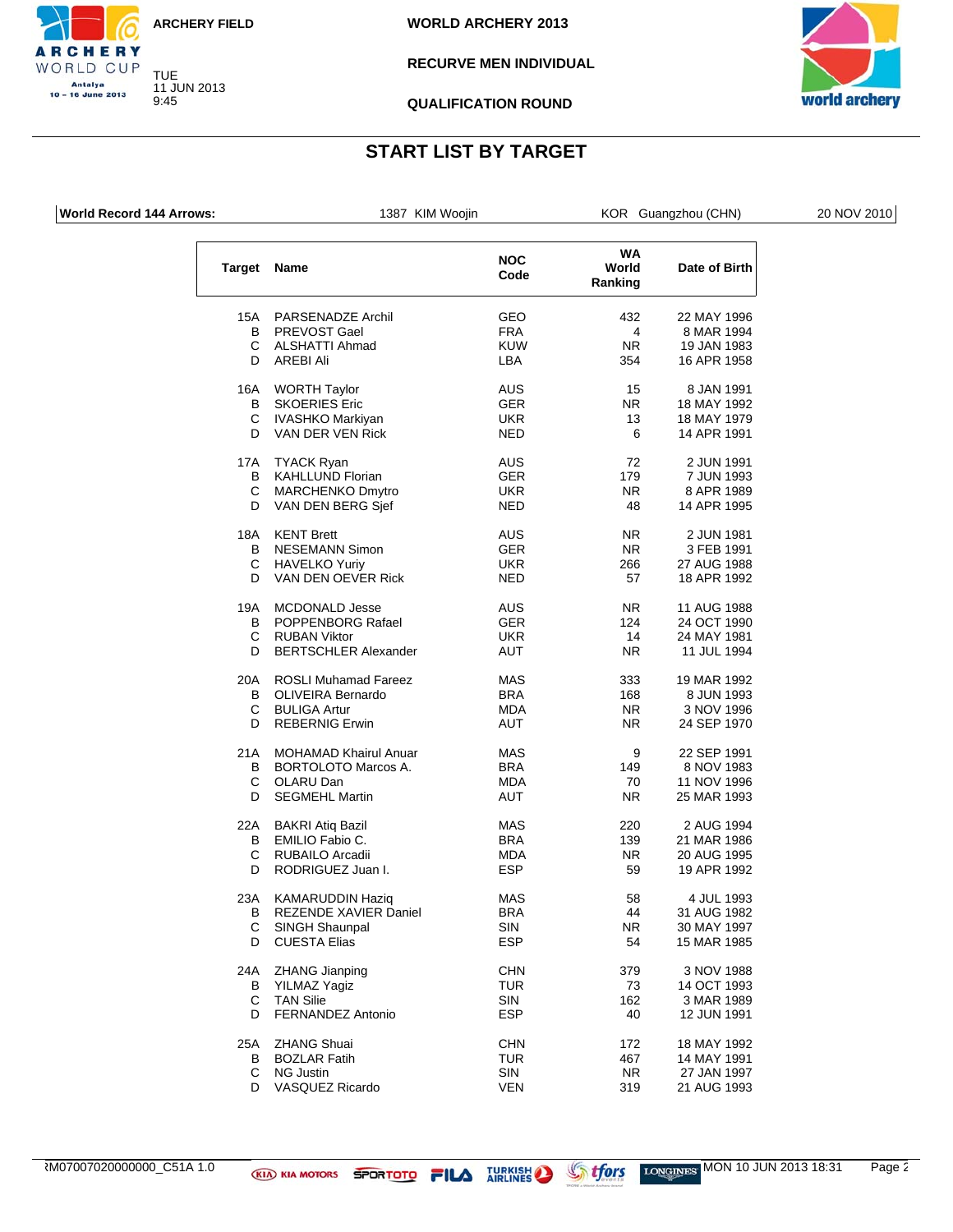![](_page_59_Picture_0.jpeg)

**WORLD ARCHERY 2013**

### **RECURVE MEN INDIVIDUAL**

![](_page_59_Picture_4.jpeg)

**QUALIFICATION ROUND**

# **START LIST BY TARGET**

CHERY WORLD CUP Antalya<br>10 – 16 June 2013

| <b>World Record 144 Arrows:</b> |                    | 1387 KIM Woojin                 |                    |                               | KOR Guangzhou (CHN) | 20 NOV 2010 |
|---------------------------------|--------------------|---------------------------------|--------------------|-------------------------------|---------------------|-------------|
|                                 | <b>Target Name</b> |                                 | <b>NOC</b><br>Code | <b>WA</b><br>World<br>Ranking | Date of Birth       |             |
|                                 | 26A                | LIU Xuanran                     | <b>CHN</b>         | <b>NR</b>                     | 26 JUN 1992         |             |
|                                 | B                  | <b>KIRSEVER Kerem</b>           | <b>TUR</b>         | 116                           | 19 AUG 1994         |             |
|                                 | C                  | ABDORRABOH Farhan               | QAT                | NR.                           | 1 AUG 1980          |             |
|                                 | D.                 | <b>MALAVE Elias</b>             | <b>VEN</b>         | 26                            | 26 OCT 1989         |             |
|                                 | 27A                | XING Yu                         | <b>CHN</b>         | 43                            | 12 MAR 1991         |             |
|                                 | B                  | <b>DEMIRAL Cevdet</b>           | <b>TUR</b>         | NR.                           | 16 AUG 1976         |             |
|                                 | C                  | AL-MOHANADI Ibrahim             | QAT                | NR.                           | 8 FEB 1990          |             |
|                                 | D                  | <b>AGUILAR GIMPEL Guillermo</b> | CHI                | 69                            | 14 MAR 1992         |             |
|                                 | 28A                | <b>JASSIM Mohammed Mahmood</b>  | <b>IRQ</b>         | 393                           | 12 MAY 1992         |             |
|                                 | B                  | <b>SERRANO Juan Rene</b>        | MEX                | 21                            | 23 FEB 1984         |             |
|                                 | С                  | <b>SALEM Ali Ahmed</b>          | QAT                | 543                           | 30 MAR 1973         |             |
|                                 | D                  | <b>BARRA Cristobal</b>          | CHI                | 134                           | 13 DEC 1993         |             |
|                                 | 29A                | SALMAN Ali Muhi                 | <b>IRQ</b>         | 548                           | 1 SEP 1980          |             |
|                                 | B                  | <b>ALVAREZ Luis</b>             | <b>MEX</b>         | 3                             | 13 APR 1991         |             |
|                                 | С                  | RAHIMI Gholamreza               | <b>IRI</b>         | NR.                           | 23 JUL 1978         |             |
|                                 | D                  | <b>PILA Andres</b>              | COL                | 66                            | 11 MAY 1991         |             |
|                                 | 30A                | KHALAF FAYYADH Hussein          | <b>IRQ</b>         | NR.                           | 10 APR 1984         |             |
|                                 | в                  | <b>GONZALEZ Ivan</b>            | <b>MEX</b>         | 113                           | 8 SEP 1992          |             |
|                                 | С                  | PAKZAD Behzad                   | IRI                | <b>NR</b>                     | 8 AUG 1973          |             |
|                                 | D                  | <b>DENIS Ivan</b>               | <b>BEL</b>         | 392                           | 22 APR 1991         |             |
|                                 | 31A                | AL-HAMADANI Ali Adnan Mohammed  | <b>IRQ</b>         | NR.                           | 23 MAY 1981         |             |
|                                 | B                  | <b>VELEZ Luis Eduardo</b>       | <b>MEX</b>         | 38                            | 26 JUL 1986         |             |
|                                 | С                  | RAZAVIMASHOUF Sasan             | IRI                | NR.                           | 2 JAN 1971          |             |
|                                 | D                  | <b>HENCKELS Jeff</b>            | <b>LUX</b>         | 24                            | 30 AUG 1984         |             |
|                                 | 32A                | <b>HAMOR Martin</b>             | <b>CZE</b>         | NR.                           | 25 SEP 1965         |             |
|                                 | в                  | <b>MARTIROSYAN Hamlet</b>       | <b>ARM</b>         | 435                           | 25 AUG 1995         |             |
|                                 | C                  | <b>ORLIC Vedran</b>             | CRO                | NR.                           | 13 APR 1994         |             |

**Legend: NR** Not Ranked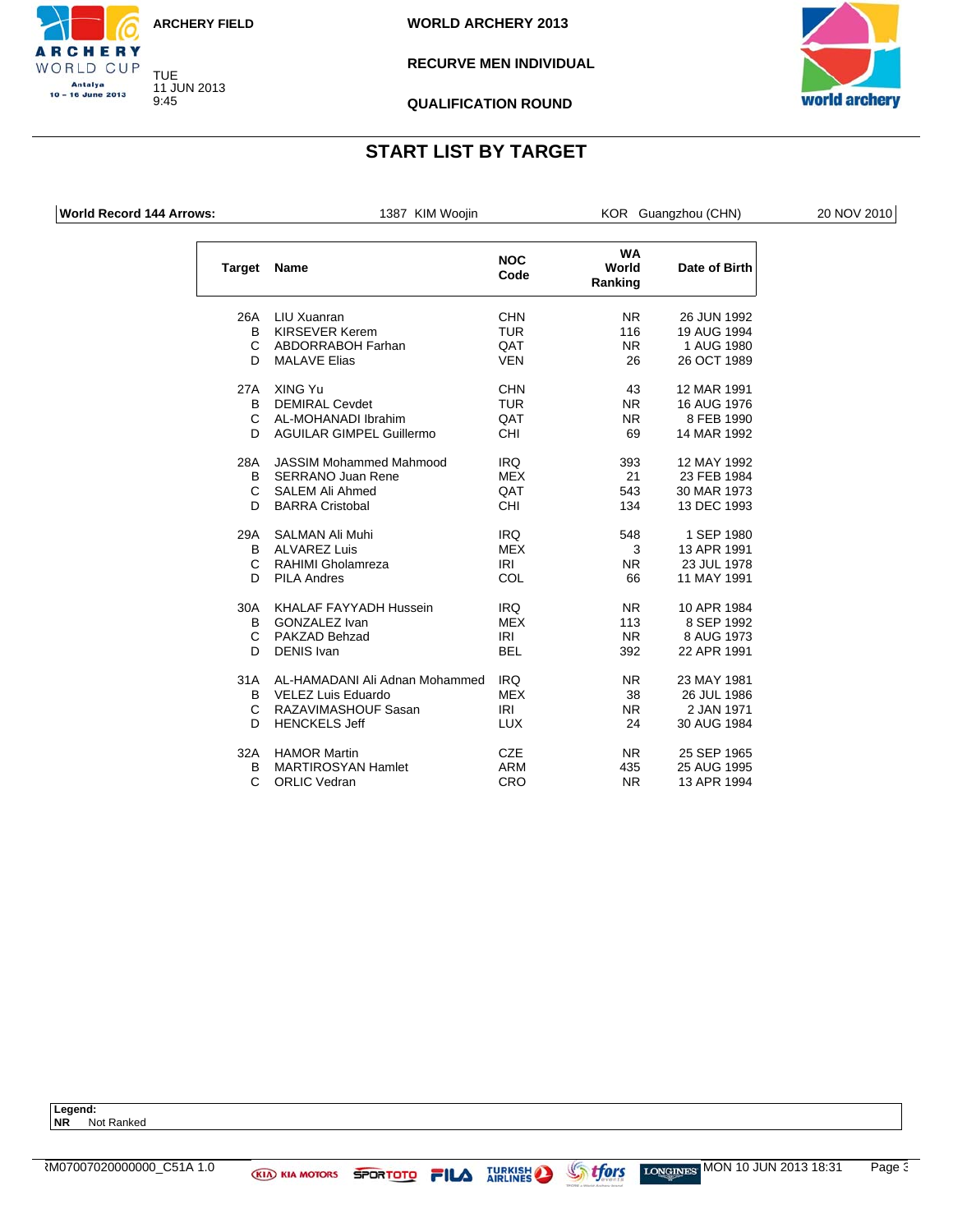![](_page_60_Picture_0.jpeg)

**WORLD ARCHERY 2013**

### **RECURVE WOMEN INDIVIDUAL**

![](_page_60_Picture_4.jpeg)

**QUALIFICATION ROUND**

## **START LIST BY TARGET**

**RCHERY** WORLD CUP Antalya 10 - 16 June 2013

| <b>World Record 144 Arrows:</b> |        | 1405 PARK Sung-Hyun                                         |                    |                        | KOR Cheongju (KOR)        | 10 OCT 2004 |
|---------------------------------|--------|-------------------------------------------------------------|--------------------|------------------------|---------------------------|-------------|
|                                 |        | Target Name                                                 | <b>NOC</b><br>Code | WA<br>World<br>Ranking | Date of Birth             |             |
|                                 | 33A    | ZHU Jiani                                                   | <b>CHN</b>         | NR.                    | 24 APR 1993               |             |
|                                 | B      | CHANG Hye Jin                                               | <b>KOR</b>         | 46                     | 13 MAY 1987               |             |
|                                 | C      | <b>KUMARI Deepika</b>                                       | <b>IND</b>         | 3                      | 13 JUN 1994               |             |
|                                 | D      | <b>HAYASHI Yuki</b>                                         | JPN                | 126                    | 2 OCT 1984                |             |
|                                 | 34A    | CUI Yuanyuan                                                | <b>CHN</b>         | NR.                    | 15 FEB 1992               |             |
|                                 | B      | JOO Hyun Jung                                               | <b>KOR</b>         | 55                     | 3 MAY 1982                |             |
|                                 | C      | <b>BURIULY Rimil</b>                                        | IND.               | 98                     | 9 JAN 1991                |             |
|                                 | D      | KATO Ayano                                                  | <b>JPN</b>         | 220                    | 26 FEB 1993               |             |
|                                 | 35A    | <b>FANG Yuting</b>                                          | <b>CHN</b>         | 6                      | 21 DEC 1989               |             |
|                                 | В      | YUN Ok Hee                                                  | <b>KOR</b>         | 31                     | 1 MAR 1985                |             |
|                                 | С      | <b>BANERJEE Dola</b>                                        | <b>IND</b>         | 118                    | 2 JUN 1980                |             |
|                                 | D      | KAWANAKA Kaori                                              | <b>JPN</b>         | 44                     | 3 AUG 1991                |             |
|                                 |        | 36A XU Jing                                                 | <b>CHN</b>         | 30                     | 6 SEP 1990                |             |
|                                 | B      | KI Bo Bae                                                   | <b>KOR</b>         | $\mathbf{1}$           | 20 FEB 1988               |             |
|                                 | C      | LAISHRAM Bombayla Devi                                      | <b>IND</b>         | 45                     | 22 FEB 1985               |             |
|                                 | D      | <b>LAURSEN Anne Marie</b>                                   | <b>DEN</b>         | 237                    | 11 FEB 1993               |             |
|                                 |        |                                                             |                    |                        |                           |             |
|                                 | 37A    | <b>AKTUNA Aybuke</b>                                        | <b>TUR</b>         | NR.                    | 18 MAR 1994               |             |
|                                 | В      | <b>TIMOFEYEVA Ekaterina</b>                                 | <b>BLR</b>         | 34                     | 13 NOV 1976               |             |
|                                 | С<br>D | <b>LORIG Khatuna</b><br><b>HOLDT-CASPERSEN Nynne Sophie</b> | <b>USA</b><br>DEN  | 10<br>NR.              | 1 JAN 1974<br>16 AUG 1993 |             |
|                                 | 38A    | LOKLUOGLU Begul                                             | TUR                | 51                     | 28 AUG 1988               |             |
|                                 | B      | MARUSAVA Hanna                                              | <b>BLR</b>         | 233                    | 8 JAN 1978                |             |
|                                 | С      | <b>LEEK Miranda</b>                                         | <b>USA</b>         | 25                     |                           |             |
|                                 |        |                                                             |                    |                        | 18 MAY 1993               |             |
|                                 | D      | <b>CHRISTIANSEN Carina</b>                                  | DEN                | 18                     | 17 MAR 1991               |             |
|                                 | 39A    | YANDIMATA Deniz                                             | TUR                | NR.                    | 22 AUG 1983               |             |
|                                 | В      | YACHNIK Elena                                               | <b>BLR</b>         | NR.                    | 2 MAY 1986                |             |
|                                 | С      | <b>BROWN Mackenzie</b>                                      | <b>USA</b>         | 74                     | 14 MAR 1995               |             |
|                                 | D      | <b>RAMIREZ Paola</b>                                        | COL                | 132                    | 22 NOV 1992               |             |
|                                 | 40A    | <b>BAYKAL ONCU Elcin</b>                                    | TUR                | NR.                    | 2 MAY 1978                |             |
|                                 | В      | <b>TOLKACH Alena</b>                                        | <b>BLR</b>         | NR.                    | 3 FEB 1989                |             |
|                                 | С      | <b>KOEHL Heather</b>                                        | <b>USA</b>         | 72                     | 11 OCT 1990               |             |
|                                 | D      | <b>RENDON Ana Maria</b>                                     | COL                | 56                     | 10 MAR 1986               |             |
|                                 |        | 41A KOVAL Victoriya                                         | <b>UKR</b>         | 104                    | 11 JUN 1985               |             |
|                                 | В      | DUMBADZE Ana                                                | GEO                | NR.                    | 4 APR 1999                |             |
|                                 | С      | PEROVA Ksenia                                               | <b>RUS</b>         | 4                      | 8 FEB 1989                |             |
|                                 | D      | <b>MORAGA Sophia</b>                                        | <b>CHI</b>         | 89                     | 25 AUG 1990               |             |
|                                 | 42A    | SICHENIKOVA Lidiia                                          | <b>UKR</b>         | 53                     | 3 FEB 1993                |             |
|                                 | В      | ABULADZE Medea                                              | GEO                | NR.                    | 20 JUL 1996               |             |
|                                 | С      | STEPANOVA Inna                                              | <b>RUS</b>         | 23                     | 17 APR 1990               |             |
|                                 |        |                                                             |                    |                        | 16 MAR 1991               |             |
|                                 | D      | MALDONADO Tania                                             | CHI                | NR.                    |                           |             |
|                                 | 43A    | PAVLOVA Anastasia                                           | <b>UKR</b>         | 21                     | 9 FEB 1995                |             |

D COTRY Cyrielle

B TSIALA Phutkaradze GEO NR 1 JUN 1996

C SEGINA Tatiana RUS 77 20 JAN 1992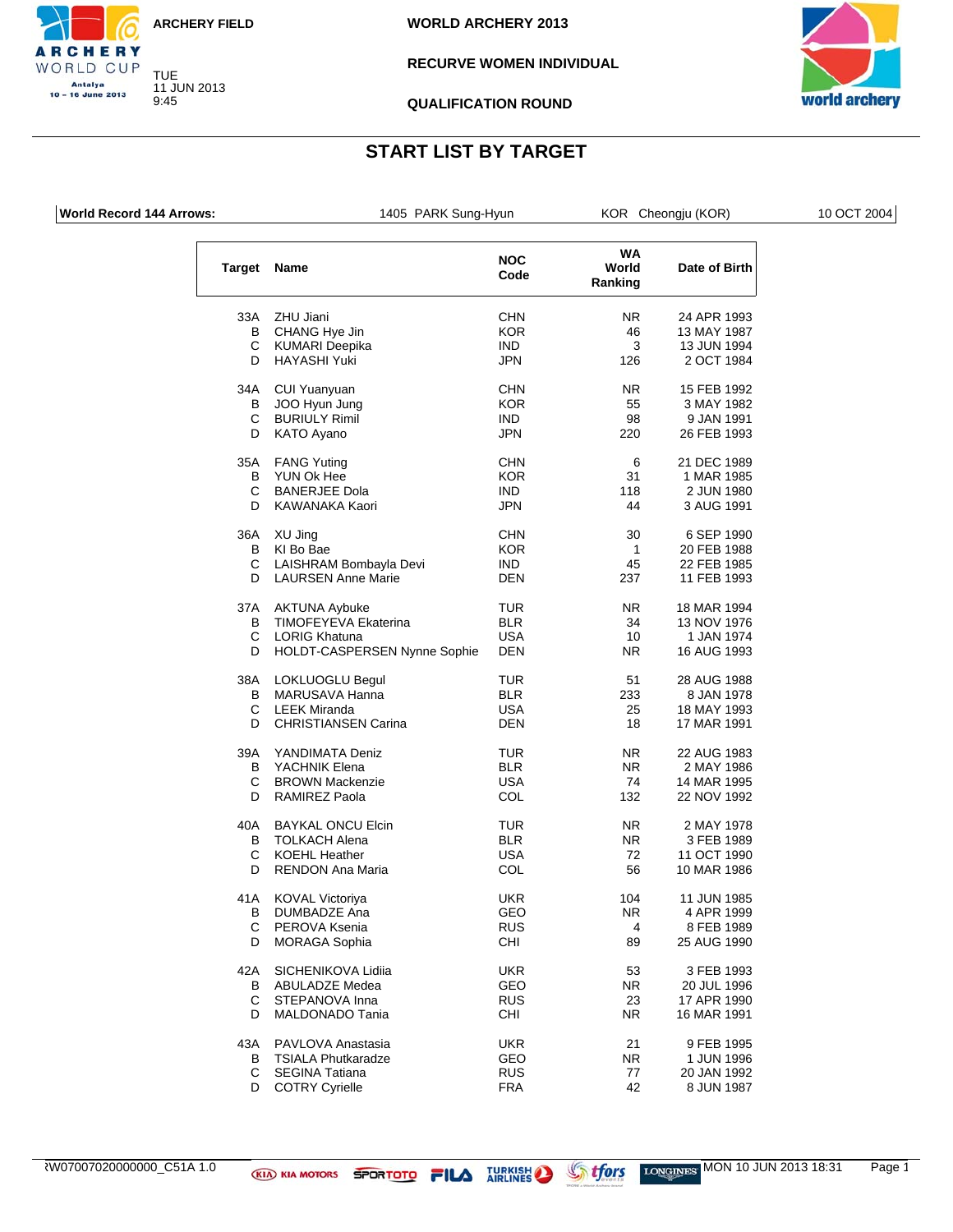![](_page_61_Picture_0.jpeg)

**WORLD ARCHERY 2013**

#### **RECURVE WOMEN INDIVIDUAL**

![](_page_61_Picture_4.jpeg)

**QUALIFICATION ROUND**

## **START LIST BY TARGET**

**RCHERY** WORLD CUP Antalya 10 - 16 June 2013

| <b>World Record 144 Arrows:</b> | 1405 PARK Sung-Hyun                                   |                          |                               | KOR Cheongju (KOR)         | 10 OCT 2004 |
|---------------------------------|-------------------------------------------------------|--------------------------|-------------------------------|----------------------------|-------------|
|                                 | <b>Target Name</b>                                    | <b>NOC</b><br>Code       | <b>WA</b><br>World<br>Ranking | Date of Birth              |             |
| 44A                             | PALEKHA Kateryna                                      | <b>UKR</b>               | 84                            | 20 SEP 1980                |             |
|                                 | B<br><b>KUTALADZE Teona</b>                           | <b>GEO</b>               | NR.                           | 6 MAY 1994                 |             |
|                                 | С<br>TIMOFEEVA Kristina                               | <b>RUS</b>               | 13                            | 28 AUG 1993                |             |
|                                 | D<br><b>BRIANNE Noemie</b>                            | <b>FRA</b>               | 100                           | 8 SEP 1993                 |             |
| 45A                             | <b>VALEEVA Natalia</b>                                | ITA                      | 29                            | 15 NOV 1969                |             |
|                                 | В<br>UNRUH Lisa                                       | <b>GER</b>               | 28                            | 12 APR 1988                |             |
|                                 |                                                       |                          |                               |                            |             |
|                                 | С<br>AL-MASHHADANI Rand<br>D<br><b>GRIGORYAN Roza</b> | <b>IRQ</b><br><b>ARM</b> | 454<br>353                    | 11 AUG 1994<br>15 JUN 1996 |             |
|                                 |                                                       |                          |                               |                            |             |
| 46A                             | <b>LIONETTI Pia</b>                                   | <b>ITA</b>               | 40                            | 26 FEB 1987                |             |
|                                 | В<br><b>VIEHMEIER Isabel</b>                          | <b>GER</b>               | NR.                           | 24 JUN 1992                |             |
|                                 | С<br>AL DAKHILI Farah                                 | IRQ                      | 455                           | 3 AUG 1985                 |             |
|                                 | D<br><b>VASILYAN Nune</b>                             | <b>ARM</b>               | 227                           | 16 DEC 1994                |             |
| 47A                             | <b>MANDIA Claudia</b>                                 | <b>ITA</b>               | 64                            | 21 OCT 1992                |             |
|                                 | <b>HAIDN TSCHALOVA Veronika</b><br>В                  | <b>GER</b>               | 134                           | 5 JUN 1976                 |             |
|                                 | С<br>AL JAMIL Ghazwa                                  | <b>IRQ</b>               | 456                           | 22 DEC 1984                |             |
|                                 | D<br><b>BRITO Leidys</b>                              | <b>VEN</b>               | 54                            | 5 JUL 1984                 |             |
| 48A                             | <b>SARTORI</b> Guendalina                             | <b>ITA</b>               | 73                            | 8 AUG 1988                 |             |
|                                 |                                                       |                          |                               |                            |             |
|                                 | В<br><b>WINTER Karina</b>                             | <b>GER</b>               | 16                            | 14 JAN 1986                |             |
|                                 | C<br>AL- MAMOORI Hajir                                | <b>IRQ</b>               | N <sub>R</sub>                | 7 DEC 1996                 |             |
|                                 | D<br><b>RIVERA Saraneth</b>                           | <b>VEN</b>               | 122                           |                            |             |
| 49A                             | <b>FERGUSON Semra</b>                                 | <b>AUS</b>               | NR.                           | 27 FEB 1990                |             |
|                                 | В<br><b>GARCIA Mariana</b>                            | MEX                      | 92                            | 29 NOV 1993                |             |
|                                 | C<br><b>ASADI Sareh</b>                               | IRI                      | 97                            | 5 AUG 1987                 |             |
|                                 | <b>WONG Deborah</b><br>D                              | SIN                      | NR                            | 10 SEP 1989                |             |
| 50A                             | <b>GREENSTEIN Jessica</b>                             | AUS                      | NR.                           | 15 DEC 1994                |             |
|                                 | В<br>VALENCIA Alejandra                               | MEX                      | 11                            | 17 OCT 1994                |             |
|                                 | С<br>MARZOUGHI Ameneh                                 | IRI                      | NR.                           | 20 NOV 1991                |             |
|                                 | D<br>CHAN Jing Ru                                     | SIN                      | 328                           | 9 APR 1990                 |             |
| 51A                             | <b>INGLEY Alice</b>                                   | AUS                      | 94                            |                            |             |
|                                 |                                                       |                          |                               | 13 JAN 1993                |             |
|                                 | В<br><b>ROMAN Aida</b>                                | <b>MEX</b>               | 2                             | 21 MAY 1988                |             |
|                                 | С<br>MAHMOODISERESHT Maryam                           | IRI                      | 133                           | 24 DEC 1986                |             |
|                                 | D<br><b>NIKITIN Sarah</b>                             | <b>BRA</b>               | 67                            | 27 DEC 1988                |             |
| 52A                             | <b>FEENEY Alexandra</b>                               | AUS                      | NR.                           | 3 JUL 1989                 |             |
|                                 | B<br><b>GONZALEZ Gina</b>                             | MEX                      | 75                            | 20 JAN 1987                |             |
|                                 | С<br><b>DIELEN Nathalie</b>                           | <b>SUI</b>               | 127                           | 18 MAR 1966                |             |
|                                 | <b>GOMES DOS SANTOS Ane Marcelle</b><br>D             | <b>BRA</b>               | 191                           | 12 JAN 1994                |             |
| 53A                             | <b>FOLKARD Naomi</b>                                  | GBR                      | 26                            | 18 SEP 1983                |             |
|                                 | B<br><b>MIRCA Alexandra</b>                           | <b>MDA</b>               | 159                           | 11 OCT 1993                |             |
|                                 |                                                       |                          |                               |                            |             |

B MIRCA Alexandra MDA 159 11 OCT 1993

C BJERENDAL Christine

**Legend: NR** Not Ranked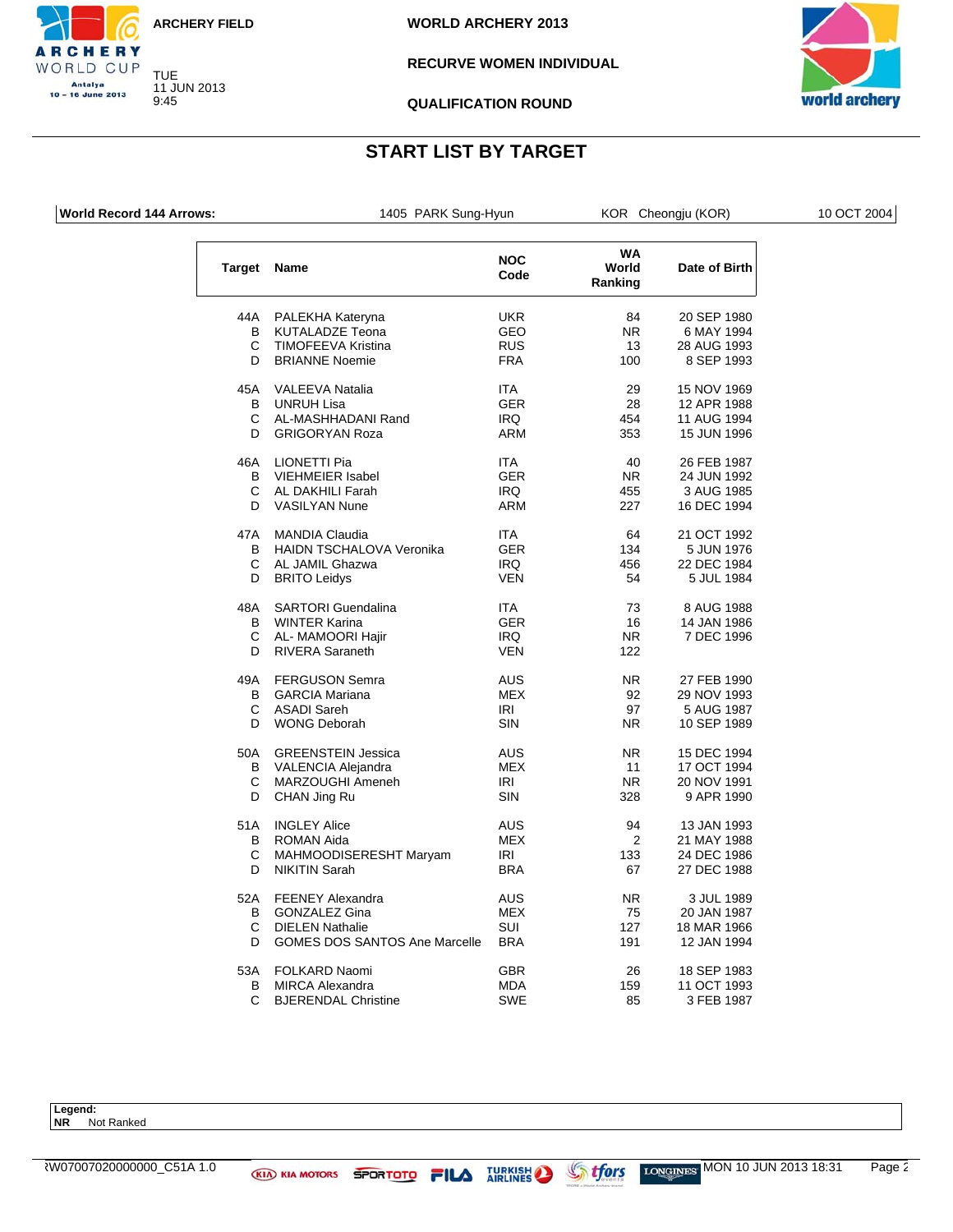![](_page_62_Picture_0.jpeg)

**WORLD ARCHERY 2013**

#### **COMPOUND MEN INDIVIDUAL**

![](_page_62_Picture_4.jpeg)

**QUALIFICATION ROUND**

## **START LIST BY TARGET**

**RCHERY** WORLD CUP **Antalya** 10 - 16 June 2013

| <b>World Record 72 Arrows:</b> |                    | 714 WILDE REO            |                    | USA Turin (ITA)        |               | 4 JUL 2011 |
|--------------------------------|--------------------|--------------------------|--------------------|------------------------|---------------|------------|
|                                | <b>Target Name</b> |                          | <b>NOC</b><br>Code | WA<br>World<br>Ranking | Date of Birth |            |
|                                | 11A                | <b>TANDOGAN Baris</b>    | <b>TUR</b>         | NR.                    | 7 SEP 1997    |            |
|                                | B                  | <b>BRICE Scott</b>       | <b>AUS</b>         | <b>NR</b>              | 2 MAY 1971    |            |
|                                | С                  | AAMAAS Njaal             | <b>NOR</b>         | 119                    | 5 OCT 1988    |            |
|                                | D                  | <b>HOFER Patrizio</b>    | <b>SUI</b>         | 22                     | 2 APR 1980    |            |
|                                | 12A                | <b>CAGIRAN</b> Evren     | <b>TUR</b>         | NR.                    | 14 FEB 1993   |            |
|                                | B                  | <b>BROSNAN Michael</b>   | <b>AUS</b>         | 21                     | 11 NOV 1976   |            |
|                                | C                  | <b>HAUGSETH Mads</b>     | <b>NOR</b>         | 114                    | 2 MAR 1995    |            |
|                                | D                  | PETRAGLIO Tiziano        | SUI                | NR.                    | 24 APR 1993   |            |
|                                | 13A                | <b>ELMAAGACLI Demir</b>  | <b>TUR</b>         | NR.                    | 4 NOV 1990    |            |
|                                | B                  | <b>COGHLAN Patrick</b>   | <b>AUS</b>         | 42                     | 10 SEP 1974   |            |
|                                | С                  | <b>TJENTLAND Oddmund</b> | <b>NOR</b>         | 101                    | 11 JAN 1980   |            |
|                                | D                  | <b>BURRI Kevin</b>       | SUI                | <b>NR</b>              | 8 MAR 1991    |            |
|                                | 14A                | <b>BACAK Ahmet</b>       | <b>TUR</b>         | N <sub>R</sub>         | 4 MAY 1989    |            |
|                                | B                  | <b>WONG Jonathon</b>     | <b>AUS</b>         | NR.                    | 18 MAR 1983   |            |
|                                | C                  | <b>BOE Morten</b>        | <b>NOR</b>         | 19                     | 7 DEC 1971    |            |
|                                | D                  | <b>GHEYDI Majid</b>      | IRI                | 55                     | 9 AUG 1989    |            |
|                                | 15A                | <b>MIN Lihong</b>        | <b>KOR</b>         | 148                    | 2 MAR 1991    |            |
|                                | B                  | <b>SULAIMANI Mosab</b>   | <b>KSA</b>         | <b>NR</b>              | 31 OCT 1980   |            |
|                                | С                  | <b>PAGNI Sergio</b>      | <b>ITA</b>         | 6                      | 26 MAR 1979   |            |
|                                | D                  | NEKOEEI Hamzeh           | <b>IRI</b>         | 405                    | 5 JUL 1987    |            |
|                                | 16A                | YANG Youngho             | <b>KOR</b>         | NR.                    | 22 FEB 1995   |            |
|                                | B                  | ABDUL AZIZ Alrodhan      | <b>KSA</b>         | <b>NR</b>              | 23 JUN 1977   |            |
|                                | С                  | <b>MAZZI Stefano</b>     | <b>ITA</b>         | 199                    | 15 SEP 1966   |            |
|                                | D                  | <b>KAZEMPOOR Amir</b>    | IRI                | 18                     | 28 APR 1983   |            |
|                                | 17A                | CHOI Yong Hee            | <b>KOR</b>         | 41                     | 19 DEC 1984   |            |
|                                | B                  | ALDERBI TURKI Mohammed S | <b>KSA</b>         | <b>NR</b>              | 25 SEP 1978   |            |
|                                | С                  | <b>MAURO Bovini</b>      | ITA                | 136                    | 27 FEB 1985   |            |
|                                | D                  | DOS SANTOS Roberval      | <b>BRA</b>         | 175                    | 14 JUL 1970   |            |
|                                | 18A                | KIM Jongho               | <b>KOR</b>         | 122                    | 18 JUL 1994   |            |
|                                |                    |                          |                    |                        |               |            |

| KIM Jongho<br>ALOTAIBI Dhawi Motlaq E<br><b>HANSEN Stephan</b> | <b>KOR</b><br><b>KSA</b><br><b>DEN</b> | 122<br>NR.<br>NR. | 18 JUL 1994<br>17 JUN 1977<br>19 JUN 1995<br>12 JUL 1983 |
|----------------------------------------------------------------|----------------------------------------|-------------------|----------------------------------------------------------|
|                                                                |                                        |                   |                                                          |
| FIERRO Julio Ricardo                                           | <b>MEX</b>                             | 8                 | 12 FEB 1990                                              |
| <b>COUSINS Dave</b>                                            | <b>USA</b>                             | 17                | 16 APR 1977                                              |
| <b>LAURSEN Patrick</b>                                         | <b>DEN</b>                             | 26                | 16 MAY 1988                                              |
| <b>SHEPOTKO Sergey</b>                                         | <b>KAZ</b>                             | NR.               | 6 JUL 1968                                               |
| <b>CARDOSO Mario</b>                                           | <b>MEX</b>                             | 36                | 1 FEB 1994                                               |
| <b>WILDE Reo</b>                                               | <b>USA</b>                             | 1                 | 6 OCT 1973                                               |
| <b>DAMSBO Martin</b>                                           | <b>DEN</b>                             | 13                | 26 MAY 1985                                              |
| <b>FISHER Pavel</b>                                            | <b>KAZ</b>                             | 147               | 11 SEP 1989                                              |
| <b>GONZALEZ Rodolfo</b>                                        | <b>MEX</b>                             | 72                | 20 APR 1997                                              |
| WILLETT JR. Rodger                                             | <b>USA</b>                             | 5                 | 16 SEP 1962                                              |
| <b>DGHIBJ Mahmoud</b>                                          | LBA                                    | 502               | 29 JUL 1972                                              |
| <b>REITMEIER Filip</b>                                         | <b>CZE</b>                             | 127               | 15 AUG 1975                                              |
|                                                                | RORIZ JR. Marcelo                      | <b>BRA</b>        | 83                                                       |

RM07107120000000\_C51A 1.0 **WEID KIA MOTORS SPORTOTO FILA** TURKISH STORING LONGINGS MON 10 JUN 2013 18:32 Page 1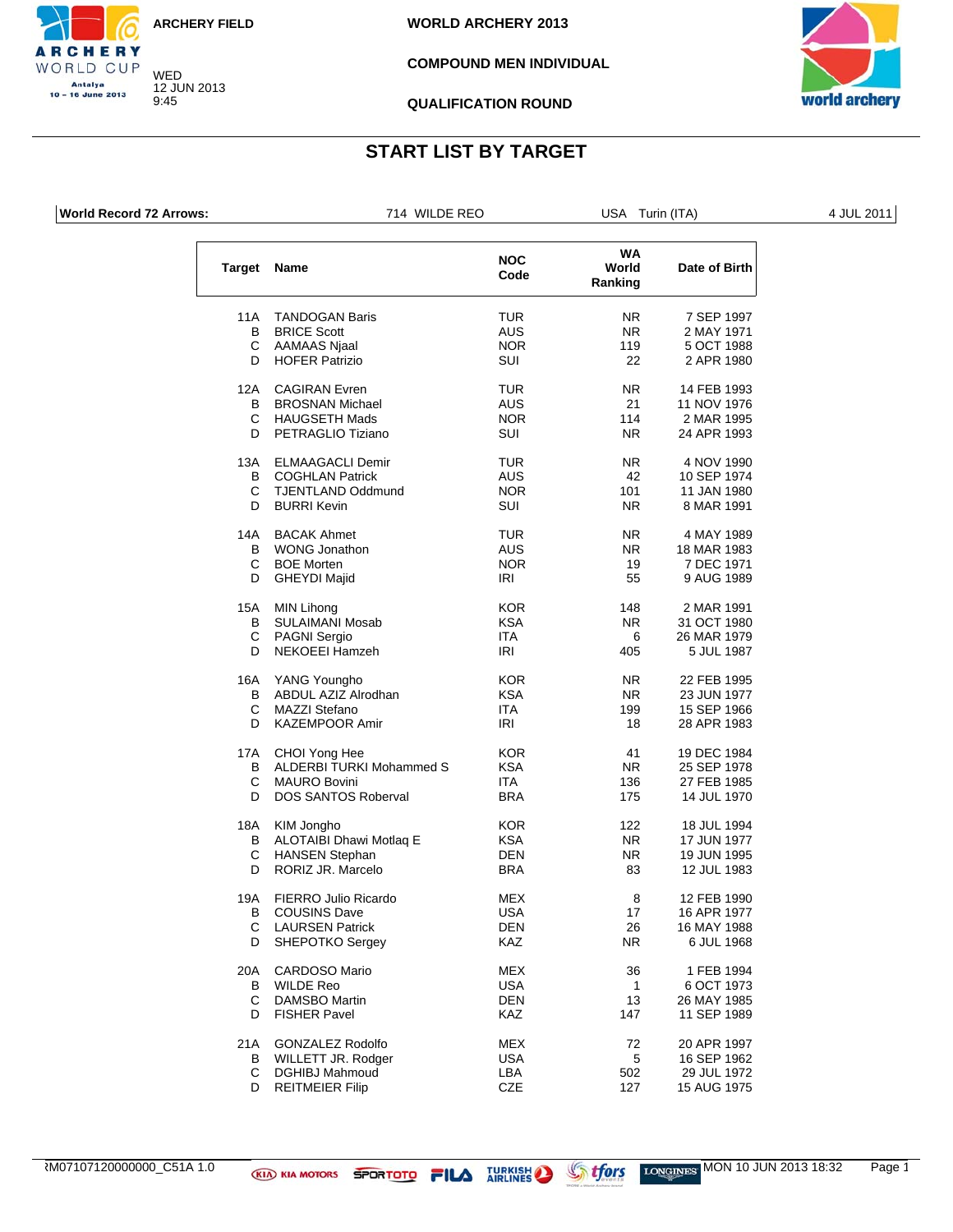![](_page_63_Picture_0.jpeg)

**WORLD ARCHERY 2013**

#### **COMPOUND MEN INDIVIDUAL**

![](_page_63_Picture_4.jpeg)

 $\overline{\phantom{a}}$ 

**QUALIFICATION ROUND**

## **START LIST BY TARGET**

**World Record 72 Arrows:** T14 WILDE REO USA Turin (ITA) 4 JUL 2011

CHERY WORLD CUP Antalya 10 - 16 June 2013

|  | WII DE REO |  |
|--|------------|--|
|  |            |  |

|                                                                                                 |  | the contract of the contract of the contract of the contract of the contract of the contract of |
|-------------------------------------------------------------------------------------------------|--|-------------------------------------------------------------------------------------------------|
|                                                                                                 |  |                                                                                                 |
|                                                                                                 |  |                                                                                                 |
|                                                                                                 |  |                                                                                                 |
|                                                                                                 |  |                                                                                                 |
|                                                                                                 |  |                                                                                                 |
|                                                                                                 |  |                                                                                                 |
|                                                                                                 |  |                                                                                                 |
|                                                                                                 |  |                                                                                                 |
|                                                                                                 |  |                                                                                                 |
| the contract of the contract of the contract of the contract of the contract of the contract of |  | __                                                                                              |
|                                                                                                 |  |                                                                                                 |
|                                                                                                 |  |                                                                                                 |

| <b>Target</b> | Name                         | <b>NOC</b><br>Code | WA<br>World<br>Ranking | Date of Birth |
|---------------|------------------------------|--------------------|------------------------|---------------|
| 22A           | <b>ALVARADO Gerardo</b>      | <b>MEX</b>         | 45                     | 24 SEP 1986   |
| B             | <b>GELLENTHIEN Braden</b>    | <b>USA</b>         | $\overline{2}$         | 26 APR 1986   |
| C             | <b>EL-ASHAHEB Seddik</b>     | <b>LBA</b>         | 508                    | 25 DEC 1970   |
| D             | <b>BRADA Vladimir</b>        | <b>CZE</b>         | 135                    | 23 MAY 1977   |
| 23A           | MOIRANGTHEM Gandhi Singh     | IND.               | NR.                    | 20 MAR 1989   |
| B             | <b>SOLOMONOV Dmitry</b>      | <b>RUS</b>         | N <sub>R</sub>         | 19 AUG 1973   |
| C             | <b>ALMGRISI Ahmed</b>        | LBA                | 501                    | 1 DEC 1961    |
| D.            | <b>FAISAL Moslem</b>         | <b>KUW</b>         | NR.                    | 19 MAY 1984   |
| 24A           | <b>CHAUHAN Rajat</b>         | <b>IND</b>         | 48                     | 30 DEC 1994   |
| B             | <b>CHUGUNOV Anton</b>        | <b>RUS</b>         | 138                    | 28 MAY 1979   |
| C             | <b>DELOCHE Pierre Julien</b> | <b>FRA</b>         | 4                      | 6 FEB 1982    |
| D.            | <b>ALSAEED Salem</b>         | <b>KUW</b>         | NR.                    | 20 MAY 1967   |
| 25A           | <b>KHURAIJAM Ratan Singh</b> | <b>IND</b>         | 81                     | 1 DEC 1985    |
| в             | KHALUDOROV Danzan            | <b>RUS</b>         | 235                    | 9 AUG 1983    |
| C             | <b>DOUSSOT Christophe</b>    | <b>FRA</b>         | 28                     | 2 MAY 1979    |
| D             | <b>MARTIN James William</b>  | CAN                | NR.                    | 6 JUN 1962    |
| 26A           | <b>HARIDAS L.</b>            | <b>IND</b>         | NR.                    | 1 MAR 1984    |
| В             | DAMBAEV Alexander            | <b>RUS</b>         | 53                     | 16 JUN 1989   |
| C             | <b>GENET Dominique</b>       | <b>FRA</b>         | 11                     | 24 NOV 1968   |
| D             | <b>TRILLUS Dietmar</b>       | CAN                | 10                     | 21 MAY 1958   |
| 27A           | <b>MAAMOORI Amir</b>         | <b>IRQ</b>         | 492                    | 1 JAN 1969    |
| в             | <b>BERNHUBER Gerald</b>      | AUT                | NR.                    | 19 MAR 1964   |
| C.            | <b>ELZINGA Peter</b>         | <b>NED</b>         | 9                      | 30 JAN 1981   |
| D             | <b>ROJAS Francisco</b>       | COL                | 29                     | 29 FEB 1992   |
| 28A           | <b>FAYYADH Abdullah</b>      | IRQ                | NR.                    | 4 JAN 1981    |
| B             | <b>MOSER Daniel</b>          | <b>AUT</b>         | 68                     | 28 NOV 1976   |
| C             | <b>SCHLOESSER Mike</b>       | NED                | 80                     | 15 JAN 1994   |
| D             | <b>CARDONA Camilo Andres</b> | COL                | 151                    | 16 FEB 1995   |
| 29A           | AL DAGHMAN Eshaaq            | IRQ.               | 493                    | 14 APR 1990   |
| B             | <b>MATZNER Michael</b>       | <b>AUT</b>         | 86                     | 1 SEP 1975    |
| C             | <b>DOLDERMAN Sander</b>      | NED                | NR.                    | 30 MAY 1987   |
| D.            | <b>MARAIS Francois</b>       | <b>NAM</b>         | 60                     | 28 JUN 1991   |
| 30A           | <b>SHKHAN Waleed Hameed</b>  | <b>IRQ</b>         | NR.                    | 5 JUN 1991    |
| B             | <b>DOLLINGER Georg</b>       | AUT                | NR.                    | 15 NOV 1968   |
| C             | SIGAUSKAS Vladas             | LTU                | 52                     | 7 AUG 1967    |
| D             | LUNDIN Morgan                | <b>SWE</b>         | 234                    | 20 MAY 1969   |
| 31A           | <b>GONZALEZ Eduardo</b>      | <b>VEN</b>         | 38                     | 26 JUN 1984   |
| B             | AL-ABADI Abdulaziz           | QAT                | 495                    | 24 NOV 1992   |
| C             | PANG Toh Jin                 | <b>SIN</b>         | N <sub>R</sub>         | 23 MAY 1984   |
| D             | <b>BUSBY Duncan</b>          | GBR                | 35                     | 17 DEC 1983   |

**Legend: NR** Not Ranked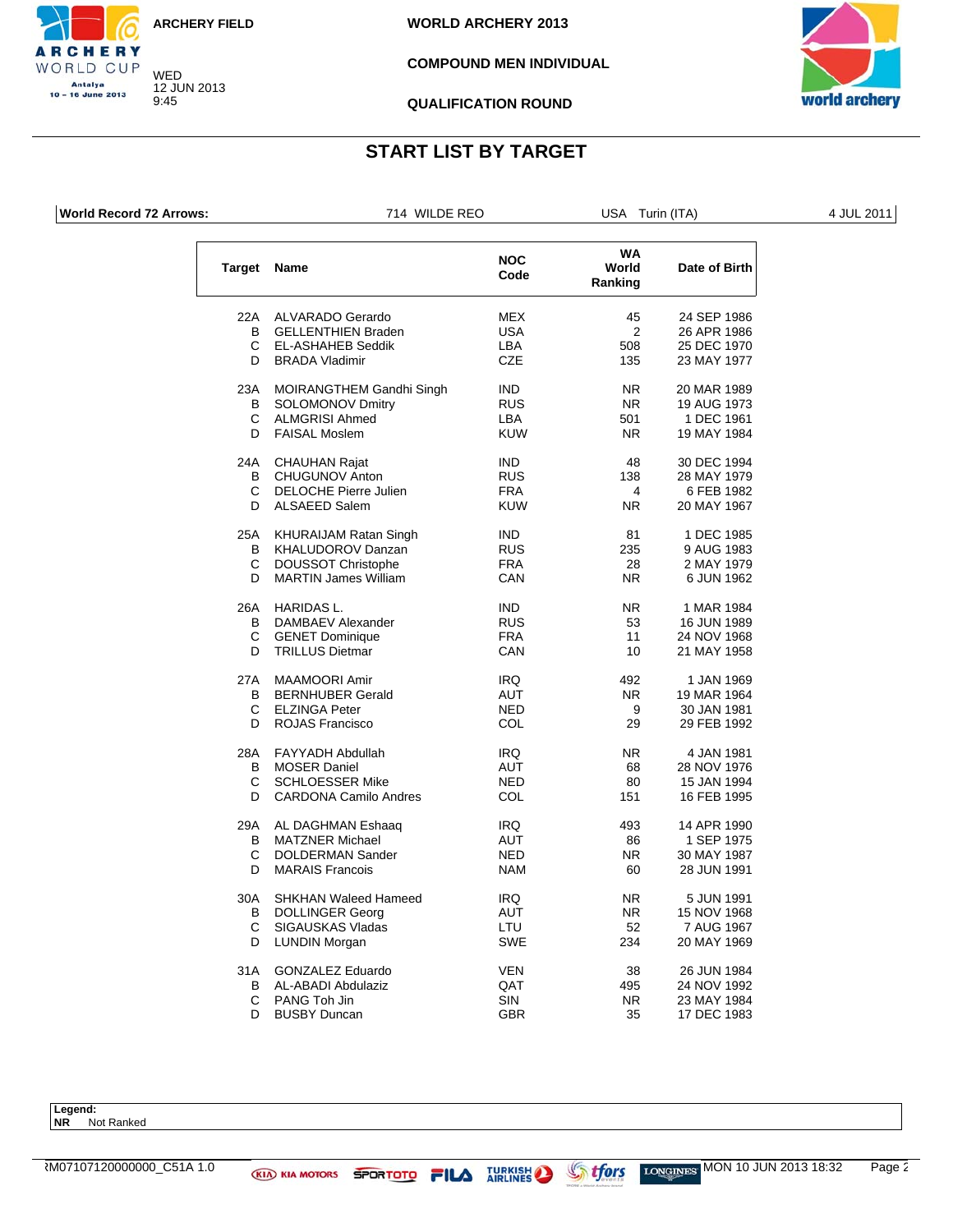![](_page_64_Picture_0.jpeg)

**WORLD ARCHERY 2013**

#### **COMPOUND WOMEN INDIVIDUAL**

![](_page_64_Picture_4.jpeg)

#### **QUALIFICATION ROUND**

### **START LIST BY TARGET**

**RCHERY** WORLD CUP Antalya 10 - 16 June 2013

| <b>World Record 72 Arrows:</b> |             | 703 VAN NATTA JAMIE       |                    |                               | USA Shanghai (CHN) | 7 SEP 2011 |
|--------------------------------|-------------|---------------------------|--------------------|-------------------------------|--------------------|------------|
|                                | Target Name |                           | <b>NOC</b><br>Code | <b>WA</b><br>World<br>Ranking | Date of Birth      |            |
|                                | 33A         | <b>COSKUN Cansu Ecem</b>  | <b>TUR</b>         | NR.                           | 31 AUG 1994        |            |
|                                | В           | <b>JONES Erika</b>        | <b>USA</b>         | 2                             | 23 DEC 1988        |            |
|                                | C           | <b>SUDANO Andrea</b>      | <b>VEN</b>         | 115                           | 1 APR 1989         |            |
|                                | D           | <b>HOLDERNESS Lucy</b>    | <b>GBR</b>         | 100                           | 5 OCT 1964         |            |
|                                | 34A         | <b>KOCAMAN Gizem</b>      | <b>TUR</b>         | NR.                           | 12 MAR 1988        |            |
|                                | B           | <b>COCHRAN Carli</b>      | <b>USA</b>         | 33                            | 24 DEC 1992        |            |
|                                | C           | <b>LEAL Jhoaneth</b>      | <b>VEN</b>         | 18                            | 26 JUN 1991        |            |
|                                | D           | <b>BURFITT Pauline</b>    | <b>GBR</b>         | 79                            | 10 AUG 1952        |            |
|                                | 35A         | <b>SENOCAK Vildan</b>     | <b>TUR</b>         | NR.                           | 3 FEB 1971         |            |
|                                | B           | VAN NATTA Jamie           | <b>USA</b>         | 3                             | 31 MAR 1978        |            |
|                                | C           | MENDOZA Ana               | <b>VEN</b>         | 17                            | 26 SEP 1990        |            |
|                                | D           | <b>GALES Andrea</b>       | <b>GBR</b>         | 31                            | 23 DEC 1972        |            |
|                                |             | 36A AYSE Salgin           | <b>TUR</b>         | NR.                           | 11 MAR 1990        |            |
|                                | B           | <b>WATSON Diane</b>       | <b>USA</b>         | 16                            | 21 JAN 1964        |            |
|                                | C           | ENTHOVEN-MOKKENSTORM Inge | <b>NED</b>         | <b>NR</b>                     | 1 DEC 1971         |            |
|                                | D           | <b>HUGO Ella</b>          | <b>AUS</b>         | 116                           | 30 AUG 1995        |            |
|                                | 37A         | <b>DEB Trisha</b>         | <b>IND</b>         | NR.                           | 21 OCT 1991        |            |
|                                | B           | <b>ABEDI Mino</b>         | IRI                | 57                            | 15 SEP 1986        |            |
|                                | C           | <b>MARKOVIC Irina</b>     | <b>NED</b>         | 20                            | 23 SEP 1976        |            |
|                                | D           | <b>ANEAR Erika</b>        | <b>AUS</b>         | 178                           | 30 MAY 1978        |            |
|                                | 38A         | <b>KAUR Gagandeep</b>     | <b>IND</b>         | 40                            | 22 APR 1988        |            |
|                                | B           | PARSAMEHR Mahtab          | <b>IRI</b>         | $\overline{7}$                | 20 FEB 1989        |            |
|                                | C           | VAN CASPEL Inge           | <b>NED</b>         | 19                            | 14 JUL 1991        |            |
|                                | D           | <b>GUEST Fiona</b>        | AUS                | 276                           | 18 DEC 1961        |            |
|                                | 39A         | SOY Manjudha              | <b>IND</b>         | 53                            | 15 NOV 1986        |            |

| 39A<br>B<br>C | SOY Manjudha<br>RANJBAR Maryam<br><b>MARCEN Maja</b> | IND<br>IRI<br>COL | 53<br>139<br>32 | 15 NOV 1986<br>1 AUG 1986<br>14 APR 1982 |
|---------------|------------------------------------------------------|-------------------|-----------------|------------------------------------------|
| D             | DOS SANTOS Dirma Miranda                             | <b>BRA</b>        | 231             | 25 MAR 1965                              |
| 40A           | P. Lily Chanu                                        | IND.              | 65              | 2 MAR 1988                               |
| B             | <b>BARATCHI Parisa</b>                               | IRI               | NR.             | 2 MAR 1987                               |
| C             | LOPEZ Sara                                           | <b>COL</b>        | 158             | 24 APR 1995                              |
| D             | <b>ACQUESTA Nely</b>                                 | <b>BRA</b>        | 97              | 21 SEP 1964                              |
| 41A           | <b>TREVINO Gabriela</b>                              | <b>MEX</b>        | 24              | 29 APR 1993                              |
| B             | LOGINOVA Albina                                      | <b>RUS</b>        | 1               | 7 AUG 1983                               |
| C             | USQUIANO Alejandra                                   | COL               | 28              | 12 MAY 1993                              |
| D             | <b>BUDEN</b> Ivana                                   | <b>CRO</b>        | 11              | 10 SEP 1985                              |
| 42A           | DE LA ROSA Alexis                                    | <b>MEX</b>        | 87              | 14 JUN 1992                              |
| B             | <b>BALZHANOVA Viktoria</b>                           | <b>RUS</b>        | 27              | 11 MAY 1988                              |
| C             | <b>VANDIONANT-FRANGILLI Sandrine</b>                 | <b>FRA</b>        | 66              | 8 SEP 1980                               |
| D             | <b>ORLIC Maja</b>                                    | <b>CRO</b>        | 202             | 9 MAY 1997                               |
| 43A           | OCHOA Linda                                          | <b>MEX</b>        | 14              | 2 JAN 1987                               |
| B             | ARTAKHINOVA Stepanida                                | <b>RUS</b>        | 332             | 13 SEP 1989                              |
| С             | <b>DODEMONT Sophie</b>                               | <b>FRA</b>        | NR.             | 30 AUG 1973                              |
|               |                                                      |                   |                 |                                          |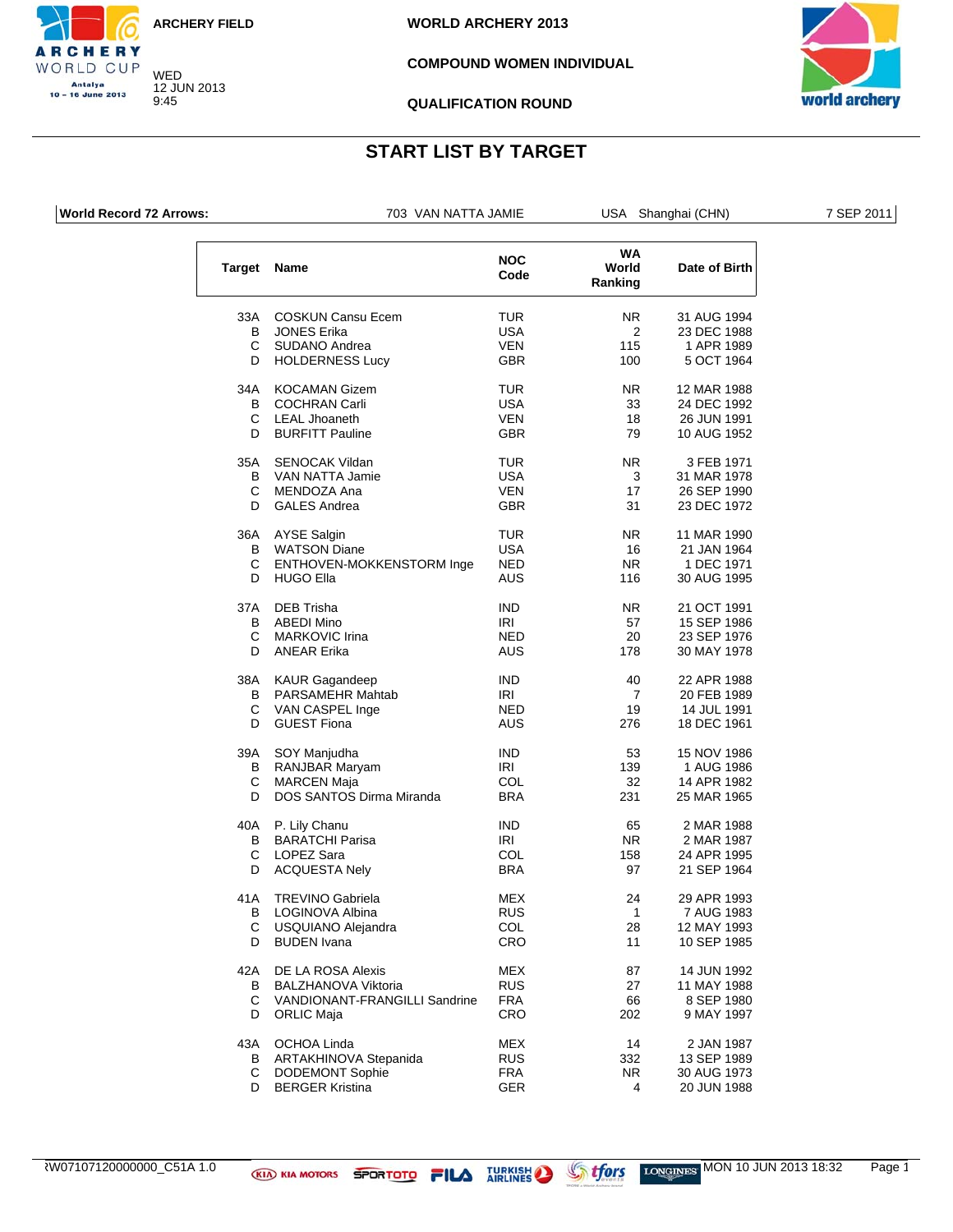![](_page_65_Picture_0.jpeg)

**WORLD ARCHERY 2013**

### **COMPOUND WOMEN INDIVIDUAL**

![](_page_65_Picture_4.jpeg)

#### **QUALIFICATION ROUND**

# **START LIST BY TARGET**

**World Record 72 Arrows:** TO3 VAN NATTA JAMIE USA Shanghai (CHN) 7 SEP 2011

CHERY WORLD CUP Antalya 10 - 16 June 2013

| Target | <b>Name</b>             | <b>NOC</b><br>Code | <b>WA</b><br>World<br>Ranking | Date of Birth |
|--------|-------------------------|--------------------|-------------------------------|---------------|
| 44A    | <b>ZAMORA Valeria</b>   | <b>MEX</b>         | NR.                           | 28 NOV 1995   |
| B.     | CHERKASHNEVA Svetlana   | <b>RUS</b>         | 49                            | 6 OCT 1992    |
| C.     | <b>LEBECQUE Pascale</b> | <b>FRA</b>         | 8                             | 18 APR 1989   |
| D.     | <b>BABININA Jelena</b>  | LTU                | <b>NR</b>                     | 28 JUN 1977   |
| 45A    | YOUN So Jung            | <b>KOR</b>         | 68                            | 5 JUL 1993    |
| B      | ALMASHHADANI Fatimah    | <b>IRQ</b>         | NR.                           | 8 MAY 1998    |
| C      | D AGOSTINO Katia        | <b>ITA</b>         | 30                            | 7 JAN 1988    |
| D      | <b>WALLACE Ashley</b>   | CAN                | 35                            | 10 SEP 1987   |
| 46A    | SEO Jung Hee            | <b>KOR</b>         | 44                            | 5 APR 1985    |
| B      | AL-KHAZRAJI Ghufran     | <b>IRQ</b>         | NR.                           | 11 FEB 1994   |
| C      | LONGO Laura             | <b>ITA</b>         | 9                             | 22 AUG 1988   |
| D      | <b>LAWTHER Melanie</b>  | <b>IRL</b>         | 73                            | 14 DEC 1981   |
| 47A    | SEOK Ji Hyun            | <b>KOR</b>         | 10                            | 16 JAN 1990   |
| B.     | AI - FAKIKI Nabras      | <b>IRQ</b>         | N <sub>R</sub>                | 1 MAY 1980    |
| C.     | <b>TONIOLI Marcella</b> | <b>ITA</b>         | 5                             | 31 MAY 1986   |
| D      | SHEPOTKO Svetlna        | KA7                | 266                           | 12 JUL 1978   |
| 48A    | <b>CHOI Bomin</b>       | <b>KOR</b>         | 56                            | 8 JUL 1984    |
| B      | SOEMOD Camilla          | <b>DEN</b>         | 21                            | 27 FEB 1985   |
| C      | <b>GRYDELAND Runa</b>   | <b>NOR</b>         | 83                            | 6 MAY 1994    |
| D      | <b>LANTEE Anne</b>      | <b>FIN</b>         | 127                           | 8 MAY 1982    |

**Legend: NR** Not Ranked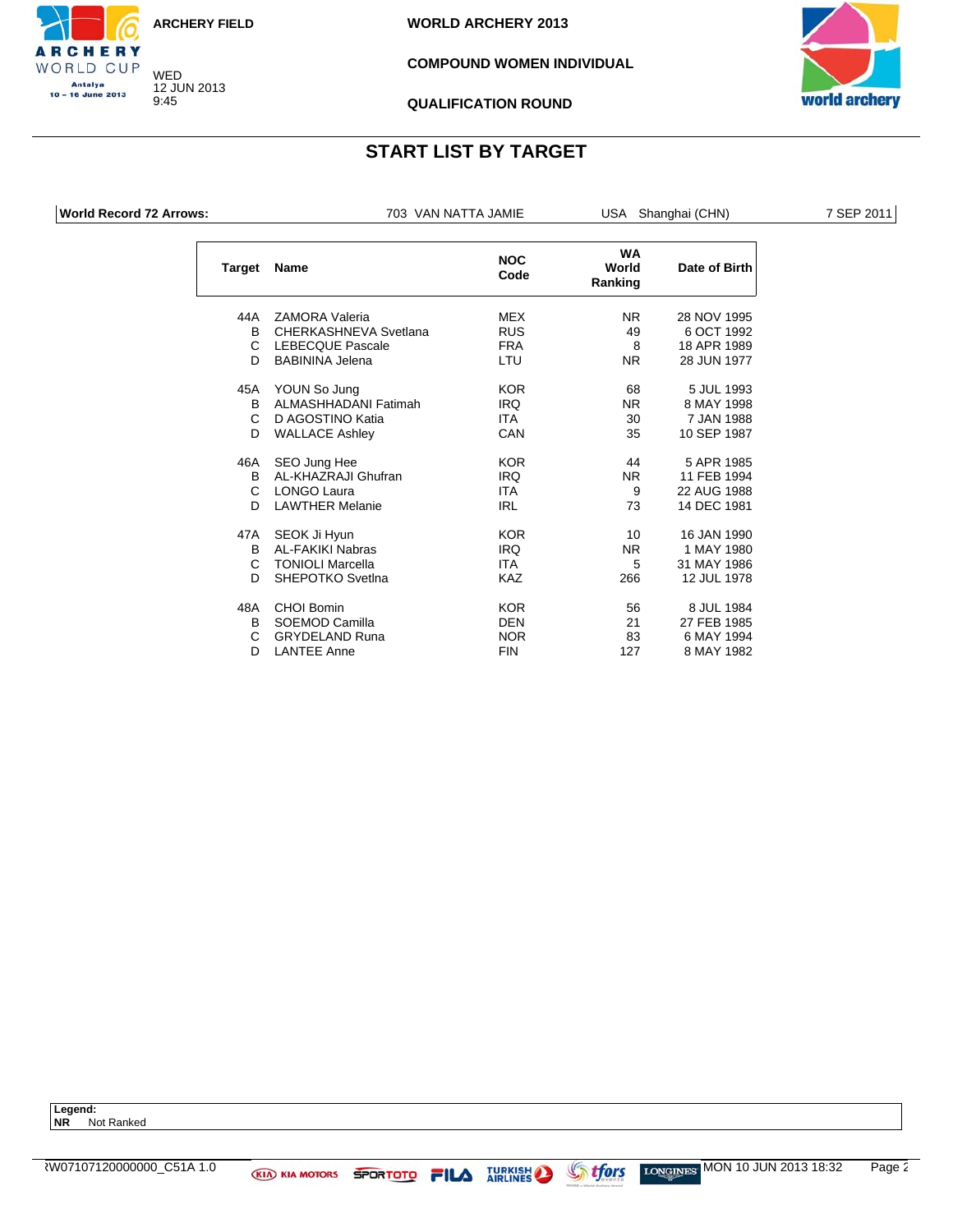![](_page_66_Picture_0.jpeg)

CHERY WORLD CUP Antalya<br>10 – 16 June 2013

### **RECURVE MEN INDIVIDUAL**

![](_page_66_Picture_4.jpeg)

**QUALIFICATION ROUND**

| <b>World Record 144 Arrows:</b> |                 | 1387 KIM Woojin                 | KOR Guangzhou (CHN)           | 20 NOV 2010   |
|---------------------------------|-----------------|---------------------------------|-------------------------------|---------------|
| <b>NOC</b>                      |                 | <b>Target Name</b>              | <b>WA</b><br>World<br>Ranking | Date of Birth |
| ARM - Armenia                   | 32B             | <b>MARTIROSYAN Hamlet</b>       | 435                           | 25 AUG 1995   |
| AUS - Australia                 | 18A             | <b>KENT Brett</b>               | NR.                           | 2 JUN 1981    |
|                                 | 19A             | <b>MCDONALD Jesse</b>           | NR.                           | 11 AUG 1988   |
|                                 | 17A             | <b>TYACK Ryan</b>               | 72                            | 2 JUN 1991    |
|                                 | 16A             | <b>WORTH Taylor</b>             | 15                            | 8 JAN 1991    |
| AUT - Austria                   | 19D             | <b>BERTSCHLER Alexander</b>     | NR.                           | 11 JUL 1994   |
|                                 | 20 <sub>D</sub> | <b>REBERNIG Erwin</b>           | NR.                           | 24 SEP 1970   |
|                                 | 21D             | <b>SEGMEHL Martin</b>           | NR.                           | 25 MAR 1993   |
| BEL - Belgium                   | 30 <sub>D</sub> | <b>DENIS</b> Ivan               | 392                           | 22 APR 1991   |
| <b>BLR</b> - Belarus            | 11D             | <b>LIAHUSHEV Alexander</b>      | NR.                           | 15 JUN 1984   |
|                                 | 10D             | MARUSAU Mikalai                 | 153                           | 8 AUG 1981    |
|                                 | 12D             | <b>PRILEPOV Anton</b>           | 234                           | 5 FEB 1984    |
| <b>BRA - Brazil</b>             | 21B             | <b>BORTOLOTO Marcos A.</b>      | 149                           | 8 NOV 1983    |
|                                 | 22B             | EMILIO Fabio C.                 | 139                           | 21 MAR 1986   |
|                                 | 20B             | OLIVEIRA Bernardo               | 168                           | 8 JUN 1993    |
|                                 | 23B             | REZENDE XAVIER Daniel           | 44                            | 31 AUG 1982   |
| CHI - Chile                     | 27D             | <b>AGUILAR GIMPEL Guillermo</b> | 69                            | 14 MAR 1992   |
|                                 | 28D             | <b>BARRA Cristobal</b>          | 134                           | 13 DEC 1993   |
| CHN - China                     | 26A             | LIU Xuanran                     | NR.                           | 26 JUN 1992   |
|                                 | 27A             | XING Yu                         | 43                            | 12 MAR 1991   |
|                                 | 24A             | <b>ZHANG Jianping</b>           | 379                           | 3 NOV 1988    |
|                                 | 25A             | <b>ZHANG Shuai</b>              | 172                           | 18 MAY 1992   |
| COL - Colombia                  | 29D             | <b>PILA Andres</b>              | 66                            | 11 MAY 1991   |
| CRO - Croatia                   | 32C             | <b>ORLIC Vedran</b>             | NR.                           | 13 APR 1994   |
| CZE - Czech Republic            | 32A             | <b>HAMOR Martin</b>             | NR.                           | 25 SEP 1965   |
| ESP - Spain                     | 23D             | <b>CUESTA Elias</b>             | 54                            | 15 MAR 1985   |
|                                 | 24D             | <b>FERNANDEZ Antonio</b>        | 40                            | 12 JUN 1991   |
|                                 | 22D             | RODRIGUEZ Juan I.               | 59                            | 19 APR 1992   |
| FRA - France                    | 13B             | <b>AUBERT Thomas</b>            | 17                            | 25 JAN 1988   |
|                                 | 14B             | <b>FAUCHERON Thomas</b>         | 32                            | 23 FEB 1990   |
|                                 | 15B             | PREVOST Gael                    | 4                             | 8 MAR 1994    |
|                                 | 12B             | <b>VALLADONT Jean-Charles</b>   | 55                            | 20 MAR 1989   |
| <b>GBR</b> - Great Britain      | 6D              | <b>EVANS Sean</b>               | NR.                           | 13 JUN 1991   |
|                                 | 4D              | <b>MORGAN Ashe</b>              | <b>NR</b>                     | 4 APR 1994    |
|                                 | 5D              | <b>SLATER Kieran</b>            | 201                           | 8 FEB 1994    |
| GEO - Georgia                   | 12A             | LEKVEISHVILI Akaki              | NR.                           | 12 OCT 1996   |
|                                 | 14A             | MOSESHVILI Jaba                 | <b>NR</b>                     | 1 JAN 1994    |
|                                 | 15A             | PARSENADZE Archil               | 432                           | 22 MAY 1996   |
|                                 | 13A             | PKHAKADZE Lasha                 | 148                           | 24 MAY 1994   |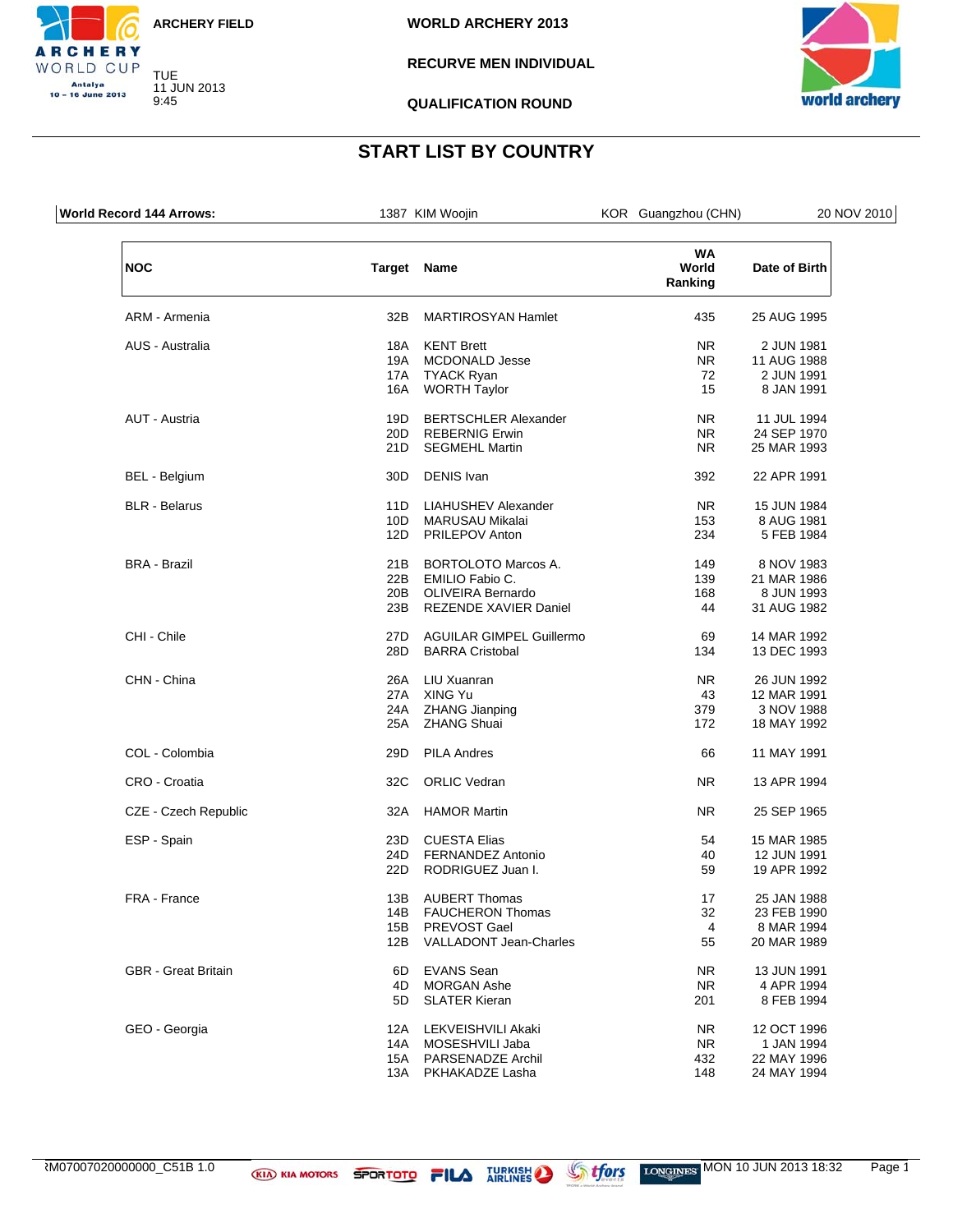![](_page_67_Picture_0.jpeg)

9:45

CHERY WORLD CUP Antalya<br>10 – 16 June 2013

**WORLD ARCHERY 2013**

### **RECURVE MEN INDIVIDUAL**

![](_page_67_Picture_4.jpeg)

**QUALIFICATION ROUND**

| World Record 144 Arrows: |             | 1387 KIM Woojin                    | KOR Guangzhou (CHN)           | 20 NOV 2010   |
|--------------------------|-------------|------------------------------------|-------------------------------|---------------|
| <b>NOC</b>               | Target Name |                                    | <b>WA</b><br>World<br>Ranking | Date of Birth |
| <b>GER</b> - Germany     | 17B         | <b>KAHLLUND Florian</b>            | 179                           | 7 JUN 1993    |
|                          | 18B         | <b>NESEMANN Simon</b>              | <b>NR</b>                     | 3 FEB 1991    |
|                          | 19B         | POPPENBORG Rafael                  | 124                           | 24 OCT 1990   |
|                          | 16B         | <b>SKOERIES Eric</b>               | <b>NR</b>                     | 18 MAY 1992   |
| IND - India              | 7B          | <b>BANERJEE Rahul</b>              | 34                            | 15 DEC 1986   |
|                          | 5B          | <b>BASUMATARY Rajib</b>            | <b>NR</b>                     | 30 AUG 1990   |
|                          | 6B          | DAS Atanu                          | 76                            | 5 APR 1992    |
|                          | 4B          | TALUKDAR Jayanta                   | 37                            | 2 MAR 1986    |
| IRI - I.R.IRAN           | 30C         | PAKZAD Behzad                      | <b>NR</b>                     | 8 AUG 1973    |
|                          | 29C         | RAHIMI Gholamreza                  | <b>NR</b>                     | 23 JUL 1978   |
|                          | 31C         | RAZAVIMASHOUF Sasan                | <b>NR</b>                     | 2 JAN 1971    |
| IRQ - Iraq               |             | 31A AL-HAMADANI Ali Adnan Mohammed | NR.                           | 23 MAY 1981   |
|                          | 28A         | JASSIM Mohammed Mahmood            | 393                           | 12 MAY 1992   |
|                          |             | 30A KHALAF FAYYADH Hussein         | <b>NR</b>                     | 10 APR 1984   |
|                          | 29A         | SALMAN Ali Muhi                    | 548                           | 1 SEP 1980    |
| ITA - Italy              | 9Β          | <b>FRANGILLI Michele</b>           | 36                            | 1 MAY 1976    |
|                          | 11B         | <b>MANDIA Massimiliano</b>         | 63                            | 24 JAN 1990   |
|                          | 8B          | <b>NESPOLI Mauro</b>               | 23                            | 22 NOV 1987   |
|                          | 10B         | <b>ZAGAMI Alberto</b>              | 68                            | 16 JUN 1985   |
| JPN - Japan              | 8D          | FURUKAWA Takaharu                  | 5                             | 9 AUG 1984    |
|                          | 9D          | OTA Shohei                         | 125                           | 22 SEP 1991   |
|                          | 7D          | <b>TABATA Shungo</b>               | 53                            | 10 OCT 1987   |
| KOR - Korea              | 9C          | IM Dong Hyun                       | 8                             | 12 MAY 1986   |
|                          | 11C         | JIN Jae Wang                       | 31                            | 2 OCT 1990    |
|                          | 10C         | <b>LEE Seungyun</b>                | 71                            | 18 APR 1995   |
|                          | 8C          | OH Jin Hyek                        | $\mathbf{1}$                  | 15 AUG 1981   |
| KSA - Saudi Arabia       |             | 6A AL-ABDULMUHSIN Mohammad Omar    | NR.                           | 1 OCT 1996    |
|                          |             | 7A AL-HAZMI Khalid                 | <b>NR</b>                     | 5 SEP 1967    |
|                          | 5A          | ALBAQAMI Muidh Rajah H             | <b>NR</b>                     | 1 JUL 1985    |
|                          | 4A          | ALSUFYANI Mohammed Radah D.        | NR.                           | 2 AUG 1984    |
| KUW - Kuwait             | 14C         | <b>ALRASHIDI Fahad</b>             | NR.                           | 25 JUN 1979   |
|                          | 15C         | ALSHATTI Ahmad                     | NR.                           | 19 JAN 1983   |
|                          | 13C         | <b>BUSHEHRI Abdulaziz</b>          | NR.                           | 9 OCT 1991    |
|                          | 12C         | <b>MALALLAH Abdullah</b>           | <b>NR</b>                     | 26 DEC 1987   |
| LBA - Libya              | 13D         | ALNAAS Emad-Deen                   | <b>NR</b>                     | 3 AUG 1992    |
|                          | 15D         | AREBI Ali                          | 354                           | 16 APR 1958   |
|                          | 14D         | RABAA Mostafa Ben                  | 443                           | 1 JAN 1961    |
| LUX - Luxembourg         | 31D         | <b>HENCKELS Jeff</b>               | 24                            | 30 AUG 1984   |
| MAS - Malaysia           | 22A         | <b>BAKRI Atiq Bazil</b>            | 220                           | 2 AUG 1994    |
|                          | 23A         | <b>KAMARUDDIN Haziq</b>            | 58                            | 4 JUL 1993    |
|                          | 21A         | <b>MOHAMAD Khairul Anuar</b>       | 9                             | 22 SEP 1991   |
|                          | 20A         | <b>ROSLI Muhamad Fareez</b>        | 333                           | 19 MAR 1992   |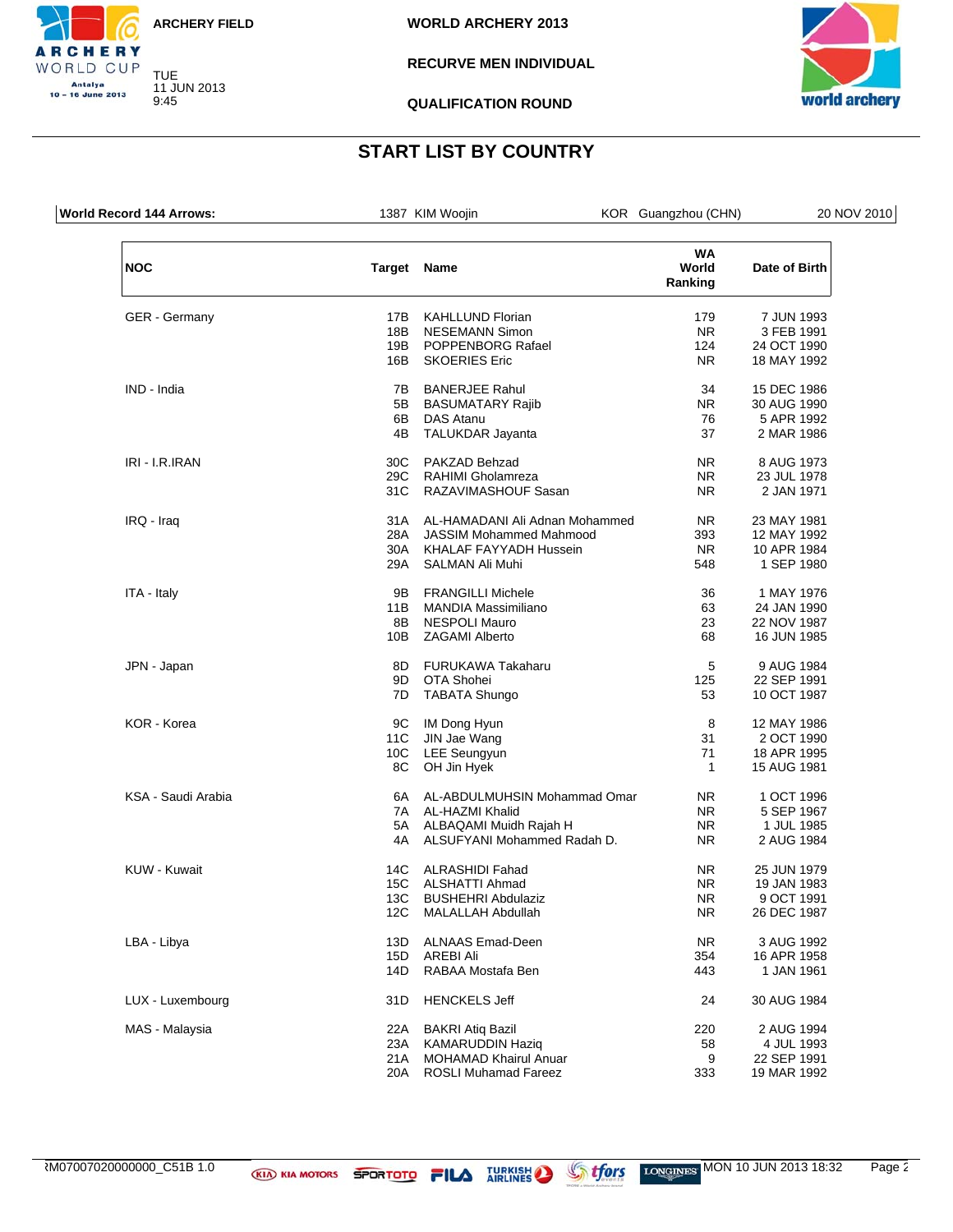![](_page_68_Picture_0.jpeg)

9:45

CHERY WORLD CUP Antalya<br>10 – 16 June 2013

**WORLD ARCHERY 2013**

**RECURVE MEN INDIVIDUAL**

![](_page_68_Picture_4.jpeg)

**QUALIFICATION ROUND**

# **START LIST BY COUNTRY**

| World Record 144 Arrows:        |                 | 1387 KIM Woojin          | KOR Guangzhou (CHN)           | 20 NOV 2010   |
|---------------------------------|-----------------|--------------------------|-------------------------------|---------------|
| <b>NOC</b>                      | Target Name     |                          | <b>WA</b><br>World<br>Ranking | Date of Birth |
| MDA - Republic of Moldova       | 20 <sub>C</sub> | <b>BULIGA Artur</b>      | <b>NR</b>                     | 3 NOV 1996    |
|                                 |                 | 21C OLARU Dan            | 70                            | 11 NOV 1996   |
|                                 | 22C             | <b>RUBAILO Arcadii</b>   | <b>NR</b>                     | 20 AUG 1995   |
| MEX - Mexico                    | 29B             | <b>ALVAREZ Luis</b>      | 3                             | 13 APR 1991   |
|                                 | 30B             | <b>GONZALEZ Ivan</b>     | 113                           | 8 SEP 1992    |
|                                 | 28B             | <b>SERRANO Juan Rene</b> | 21                            | 23 FEB 1984   |
|                                 |                 | 31B VELEZ Luis Eduardo   | 38                            | 26 JUL 1986   |
| NED - Netherlands               | 17D             | VAN DEN BERG Sjef        | 48                            | 14 APR 1995   |
|                                 | 18D             | VAN DEN OEVER Rick       | 57                            | 18 APR 1992   |
|                                 | 16D             | VAN DER VEN Rick         | 6                             | 14 APR 1991   |
| QAT - Qatar                     | 26C             | ABDORRABOH Farhan        | NR.                           | 1 AUG 1980    |
|                                 | 27C             | AL-MOHANADI Ibrahim      | <b>NR</b>                     | 8 FEB 1990    |
|                                 | 28C             | <b>SALEM Ali Ahmed</b>   | 543                           | 30 MAR 1973   |
| <b>RUS - Russian Federation</b> | 8A              | <b>BORODIN Alexey</b>    | 449                           | 30 APR 1987   |
|                                 | 10A             | TSYBEKDORZHIEV Bair      | 60                            | 6 OCT 1992    |
|                                 | 11A             | <b>TSYNGUEV Bato</b>     | 49                            | 15 AUG 1986   |
|                                 | <b>9A</b>       | <b>TSYNGUEV Beligto</b>  | <b>NR</b>                     | 27 MAY 1994   |
| SIN - Singapore                 | 25C             | NG Justin                | <b>NR</b>                     | 27 JAN 1997   |
|                                 | 23C             | SINGH Shaunpal           | <b>NR</b>                     | 30 MAY 1997   |
|                                 | 24C             | <b>TAN Silie</b>         | 162                           | 3 MAR 1989    |
| <b>TUR - Turkey</b>             | 25B             | <b>BOZLAR Fatih</b>      | 467                           | 14 MAY 1991   |
|                                 | 27B             | <b>DEMIRAL Cevdet</b>    | NR.                           | 16 AUG 1976   |
|                                 | 26B             | <b>KIRSEVER Kerem</b>    | 116                           | 19 AUG 1994   |
|                                 | 24B             | <b>YILMAZ Yagiz</b>      | 73                            | 14 OCT 1993   |
| UKR - Ukraine                   | 18C             | <b>HAVELKO Yuriy</b>     | 266                           | 27 AUG 1988   |
|                                 |                 | 16C IVASHKO Markiyan     | 13                            | 18 MAY 1979   |
|                                 | 17C             | <b>MARCHENKO Dmytro</b>  | <b>NR</b>                     | 8 APR 1989    |
|                                 | 19C             | <b>RUBAN Viktor</b>      | 14                            | 24 MAY 1981   |
| USA - United States of America  | 7C              | <b>ELLISON Brady</b>     | 2                             | 27 OCT 1988   |
|                                 | 5C              | <b>FANCHIN Joe</b>       | 22                            | 25 JUL 1987   |
|                                 | 4C              | <b>JOHNSON Richard</b>   | 98                            | 30 AUG 1955   |
|                                 | 6C              | KAMINSKI Jake            | 56                            | 11 AUG 1988   |
| VEN - Venezuela                 | 26D             | <b>MALAVE Elias</b>      | 26                            | 26 OCT 1989   |
|                                 | 25D             | VASQUEZ Ricardo          | 319                           | 21 AUG 1993   |

**Not Ranked** 

**Legend:**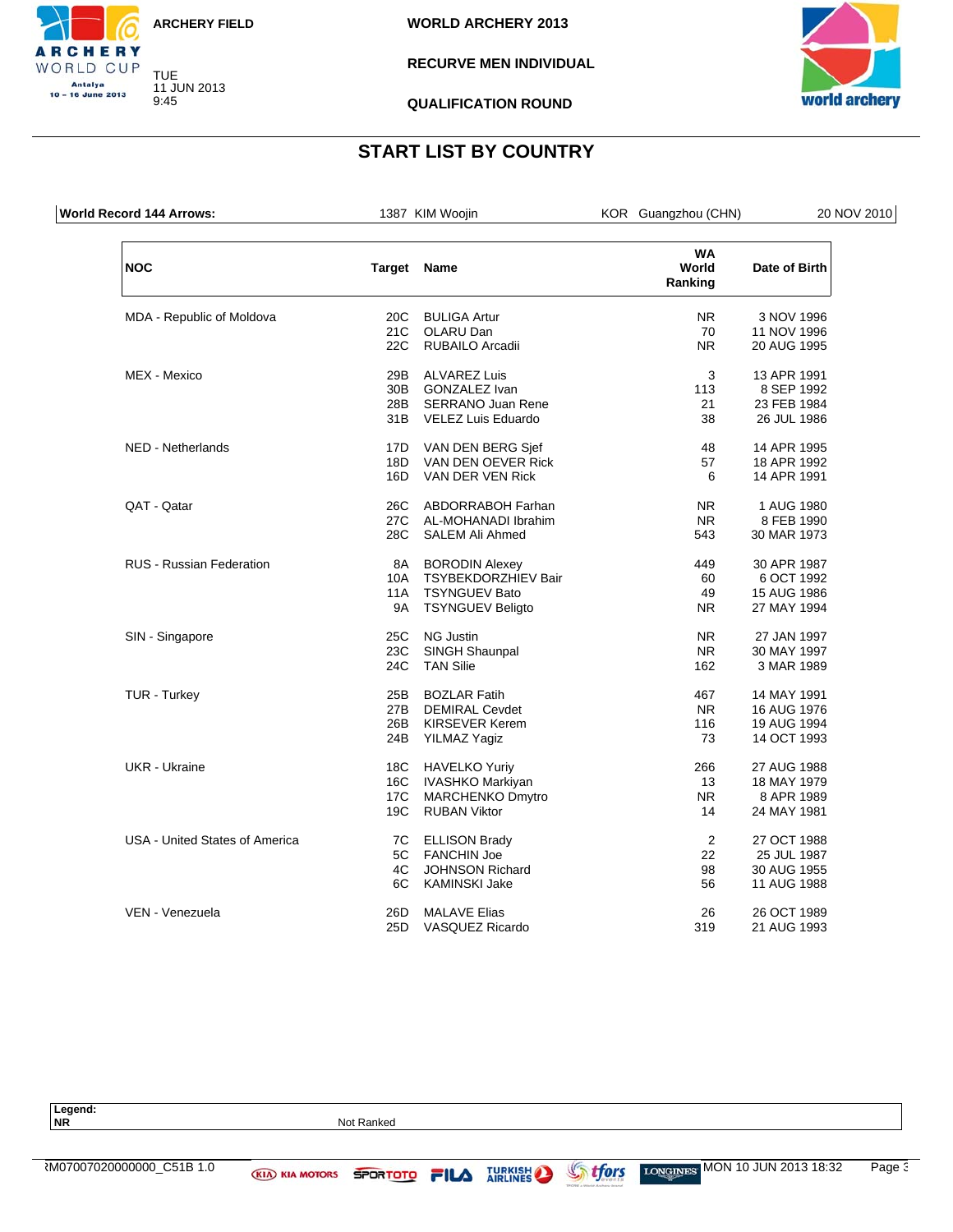![](_page_69_Picture_0.jpeg)

9:45

CHERY WORLD CUP Antalya<br>10 – 16 June 2013

### **RECURVE WOMEN INDIVIDUAL**

![](_page_69_Picture_4.jpeg)

**QUALIFICATION ROUND**

| <b>World Record 144 Arrows:</b> |                   | 1405 PARK Sung-Hyun                                                                            | KOR Cheongju (KOR)            | 10 OCT 2004                                             |
|---------------------------------|-------------------|------------------------------------------------------------------------------------------------|-------------------------------|---------------------------------------------------------|
| <b>NOC</b>                      |                   | Target Name                                                                                    | <b>WA</b><br>World<br>Ranking | Date of Birth                                           |
| ARM - Armenia                   | 45D               | <b>GRIGORYAN Roza</b>                                                                          | 353                           | 15 JUN 1996                                             |
|                                 | 46D               | <b>VASILYAN Nune</b>                                                                           | 227                           | 16 DEC 1994                                             |
| AUS - Australia                 | 52A<br>51A        | <b>FEENEY Alexandra</b><br>49A FERGUSON Semra<br>50A GREENSTEIN Jessica<br><b>INGLEY Alice</b> | NR.<br>NR.<br>NR.<br>94       | 3 JUL 1989<br>27 FEB 1990<br>15 DEC 1994<br>13 JAN 1993 |
| <b>BLR</b> - Belarus            | 38B               | MARUSAVA Hanna                                                                                 | 233                           | 8 JAN 1978                                              |
|                                 | 37B               | <b>TIMOFEYEVA Ekaterina</b>                                                                    | 34                            | 13 NOV 1976                                             |
|                                 | 40B               | <b>TOLKACH Alena</b>                                                                           | NR.                           | 3 FEB 1989                                              |
|                                 | 39B               | YACHNIK Elena                                                                                  | NR.                           | 2 MAY 1986                                              |
| <b>BRA - Brazil</b>             | 52D               | <b>GOMES DOS SANTOS Ane Marcelle</b>                                                           | 191                           | 12 JAN 1994                                             |
|                                 | 51D               | NIKITIN Sarah                                                                                  | 67                            | 27 DEC 1988                                             |
| CHI - Chile                     | 42D               | MALDONADO Tania                                                                                | NR.                           | 16 MAR 1991                                             |
|                                 | 41D               | <b>MORAGA Sophia</b>                                                                           | 89                            | 25 AUG 1990                                             |
| CHN - China                     | 34A               | CUI Yuanyuan                                                                                   | NR.                           | 15 FEB 1992                                             |
|                                 | 35A               | <b>FANG Yuting</b>                                                                             | 6                             | 21 DEC 1989                                             |
|                                 | 36A               | XU Jing                                                                                        | 30                            | 6 SEP 1990                                              |
|                                 | 33A               | ZHU Jiani                                                                                      | NR.                           | 24 APR 1993                                             |
| COL - Colombia                  | 39D               | <b>RAMIREZ Paola</b>                                                                           | 132                           | 22 NOV 1992                                             |
|                                 | 40 <sub>D</sub>   | <b>RENDON Ana Maria</b>                                                                        | 56                            | 10 MAR 1986                                             |
| DEN - Denmark                   | 38D               | <b>CHRISTIANSEN Carina</b>                                                                     | 18                            | 17 MAR 1991                                             |
|                                 | 37D               | HOLDT-CASPERSEN Nynne Sophie                                                                   | NR.                           | 16 AUG 1993                                             |
|                                 | 36D               | <b>LAURSEN Anne Marie</b>                                                                      | 237                           | 11 FEB 1993                                             |
| FRA - France                    | 44D               | <b>BRIANNE Noemie</b>                                                                          | 100                           | 8 SEP 1993                                              |
|                                 | 43D               | <b>COTRY Cyrielle</b>                                                                          | 42                            | 8 JUN 1987                                              |
| <b>GBR</b> - Great Britain      | 53A               | <b>FOLKARD Naomi</b>                                                                           | 26                            | 18 SEP 1983                                             |
| GEO - Georgia                   | 41B<br>44B<br>43B | 42B ABULADZE Medea<br>DUMBADZE Ana<br>KUTALADZE Teona<br>TSIALA Phutkaradze                    | NR.<br>NR.<br>NR.<br>NR.      | 20 JUL 1996<br>4 APR 1999<br>6 MAY 1994<br>1 JUN 1996   |
| <b>GER</b> - Germany            | 47B               | HAIDN TSCHALOVA Veronika                                                                       | 134                           | 5 JUN 1976                                              |
|                                 | 45B               | <b>UNRUH Lisa</b>                                                                              | 28                            | 12 APR 1988                                             |
|                                 | 46B               | <b>VIEHMEIER Isabel</b>                                                                        | NR.                           | 24 JUN 1992                                             |
|                                 | 48B               | <b>WINTER Karina</b>                                                                           | 16                            | 14 JAN 1986                                             |
| IND - India                     | 35C               | <b>BANERJEE Dola</b>                                                                           | 118                           | 2 JUN 1980                                              |
|                                 | 34C               | <b>BURIULY Rimil</b>                                                                           | 98                            | 9 JAN 1991                                              |
|                                 | 33C               | KUMARI Deepika                                                                                 | 3                             | 13 JUN 1994                                             |
|                                 | 36C               | LAISHRAM Bombayla Devi                                                                         | 45                            | 22 FEB 1985                                             |
| IRI - I.R.IRAN                  | 49C               | <b>ASADI Sareh</b>                                                                             | 97                            | 5 AUG 1987                                              |
|                                 | 51C               | MAHMOODISERESHT Maryam                                                                         | 133                           | 24 DEC 1986                                             |
|                                 | 50C               | MARZOUGHI Ameneh                                                                               | NR.                           | 20 NOV 1991                                             |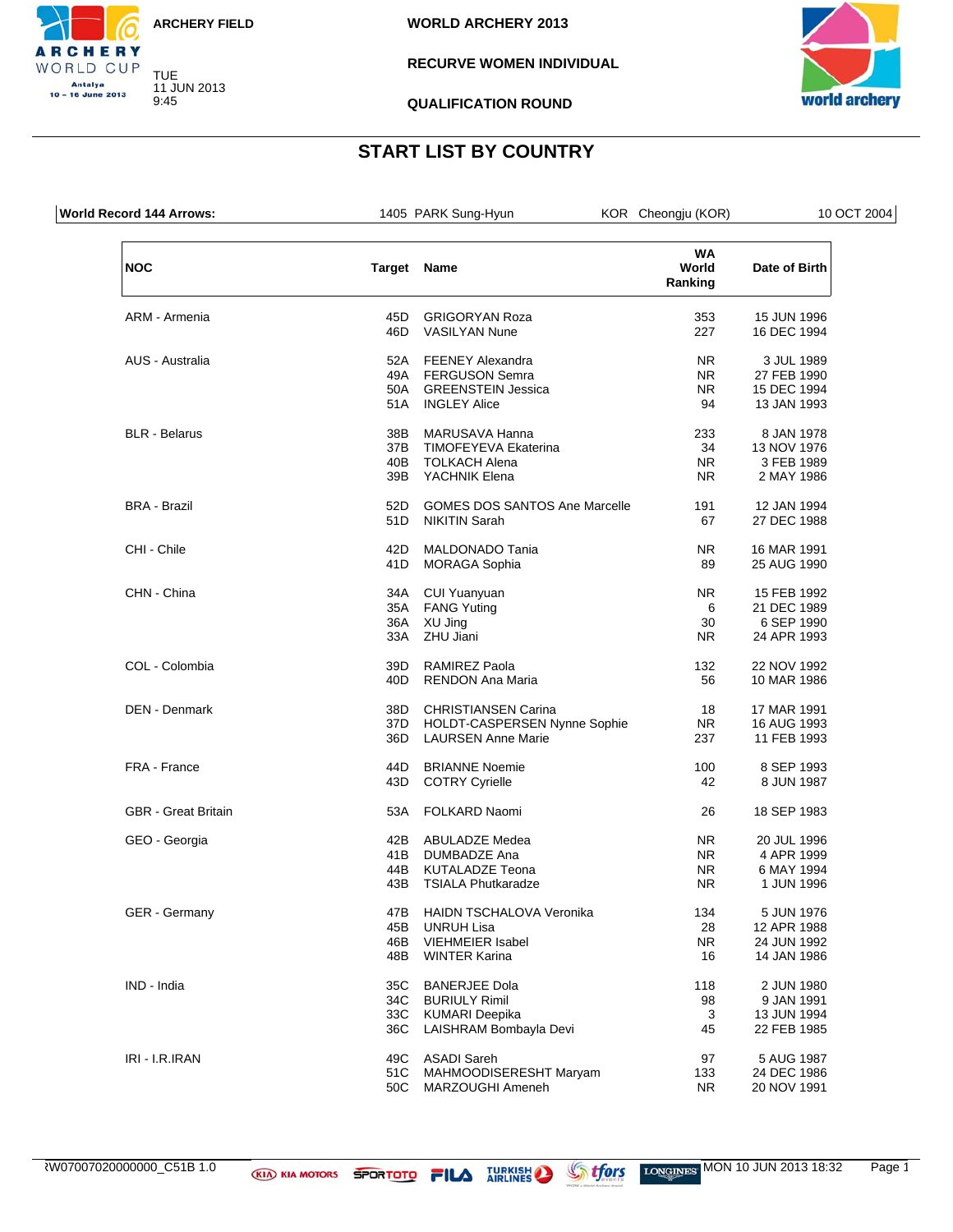![](_page_70_Picture_0.jpeg)

9:45

CHERY WORLD CUP Antalya<br>10 – 16 June 2013

### **RECURVE WOMEN INDIVIDUAL**

![](_page_70_Picture_4.jpeg)

**QUALIFICATION ROUND**

| <b>World Record 144 Arrows:</b> |                    | 1405 PARK Sung-Hyun        | KOR Cheongju (KOR)            | 10 OCT 2004   |
|---------------------------------|--------------------|----------------------------|-------------------------------|---------------|
| <b>NOC</b>                      | <b>Target Name</b> |                            | <b>WA</b><br>World<br>Ranking | Date of Birth |
| IRQ - Iraq                      | 48C                | AL- MAMOORI Hajir          | NR.                           | 7 DEC 1996    |
|                                 | 45C                | AL-MASHHADANI Rand         | 454                           | 11 AUG 1994   |
|                                 | 46C                | AL DAKHILI Farah           | 455                           | 3 AUG 1985    |
|                                 | 47C                | AL JAMIL Ghazwa            | 456                           | 22 DEC 1984   |
| ITA - Italy                     | 46A                | LIONETTI Pia               | 40                            | 26 FEB 1987   |
|                                 | 47A                | <b>MANDIA Claudia</b>      | 64                            | 21 OCT 1992   |
|                                 | 48A                | <b>SARTORI</b> Guendalina  | 73                            | 8 AUG 1988    |
|                                 | 45A                | <b>VALEEVA Natalia</b>     | 29                            | 15 NOV 1969   |
| JPN - Japan                     | 33D                | <b>HAYASHI Yuki</b>        | 126                           | 2 OCT 1984    |
|                                 | 34D                | <b>KATO Ayano</b>          | 220                           | 26 FEB 1993   |
|                                 | 35D                | KAWANAKA Kaori             | 44                            | 3 AUG 1991    |
| KOR - Korea                     | 33B                | CHANG Hye Jin              | 46                            | 13 MAY 1987   |
|                                 | 34B                | JOO Hyun Jung              | 55                            | 3 MAY 1982    |
|                                 | 36B                | KI Bo Bae                  | 1                             | 20 FEB 1988   |
|                                 | 35B                | YUN Ok Hee                 | 31                            | 1 MAR 1985    |
| MDA - Republic of Moldova       | 53B                | <b>MIRCA Alexandra</b>     | 159                           | 11 OCT 1993   |
| MEX - Mexico                    | 49B                | <b>GARCIA Mariana</b>      | 92                            | 29 NOV 1993   |
|                                 | 52B                | <b>GONZALEZ Gina</b>       | 75                            | 20 JAN 1987   |
|                                 | 51B                | <b>ROMAN Aida</b>          | 2                             | 21 MAY 1988   |
|                                 | 50B                | VALENCIA Alejandra         | 11                            | 17 OCT 1994   |
| <b>RUS - Russian Federation</b> | 41C                | PEROVA Ksenia              | 4                             | 8 FEB 1989    |
|                                 | 43C                | <b>SEGINA Tatiana</b>      | 77                            | 20 JAN 1992   |
|                                 | 42C                | STEPANOVA Inna             | 23                            | 17 APR 1990   |
|                                 | 44C                | <b>TIMOFEEVA Kristina</b>  | 13                            | 28 AUG 1993   |
| SIN - Singapore                 | 50 <sub>D</sub>    | CHAN Jing Ru               | 328                           | 9 APR 1990    |
|                                 | 49D                | <b>WONG Deborah</b>        | NR.                           | 10 SEP 1989   |
| SUI - Switzerland               | 52C                | <b>DIELEN Nathalie</b>     | 127                           | 18 MAR 1966   |
| SWE - Sweden                    | 53C                | <b>BJERENDAL Christine</b> | 85                            | 3 FEB 1987    |
| TUR - Turkey                    | 37A                | <b>AKTUNA Aybuke</b>       | NR.                           | 18 MAR 1994   |
|                                 | 40A                | <b>BAYKAL ONCU Elcin</b>   | NR.                           | 2 MAY 1978    |
|                                 | 38A                | LOKLUOGLU Begul            | 51                            | 28 AUG 1988   |
|                                 | 39A                | YANDIMATA Deniz            | <b>NR</b>                     | 22 AUG 1983   |
| UKR - Ukraine                   | 41A                | <b>KOVAL Victoriya</b>     | 104                           | 11 JUN 1985   |
|                                 | 44A                | PALEKHA Kateryna           | 84                            | 20 SEP 1980   |
|                                 | 43A                | PAVLOVA Anastasia          | 21                            | 9 FEB 1995    |
|                                 | 42A                | SICHENIKOVA Lidiia         | 53                            | 3 FEB 1993    |
| USA - United States of America  | 39C                | <b>BROWN Mackenzie</b>     | 74                            | 14 MAR 1995   |
|                                 | 40C                | <b>KOEHL Heather</b>       | 72                            | 11 OCT 1990   |
|                                 | 38C                | <b>LEEK Miranda</b>        | 25                            | 18 MAY 1993   |
|                                 | 37C                | <b>LORIG Khatuna</b>       | 10                            | 1 JAN 1974    |
| VEN - Venezuela                 | 47 <sub>D</sub>    | <b>BRITO Leidys</b>        | 54                            | 5 JUL 1984    |
|                                 | 48D                | <b>RIVERA Saraneth</b>     | 122                           |               |

![](_page_70_Picture_10.jpeg)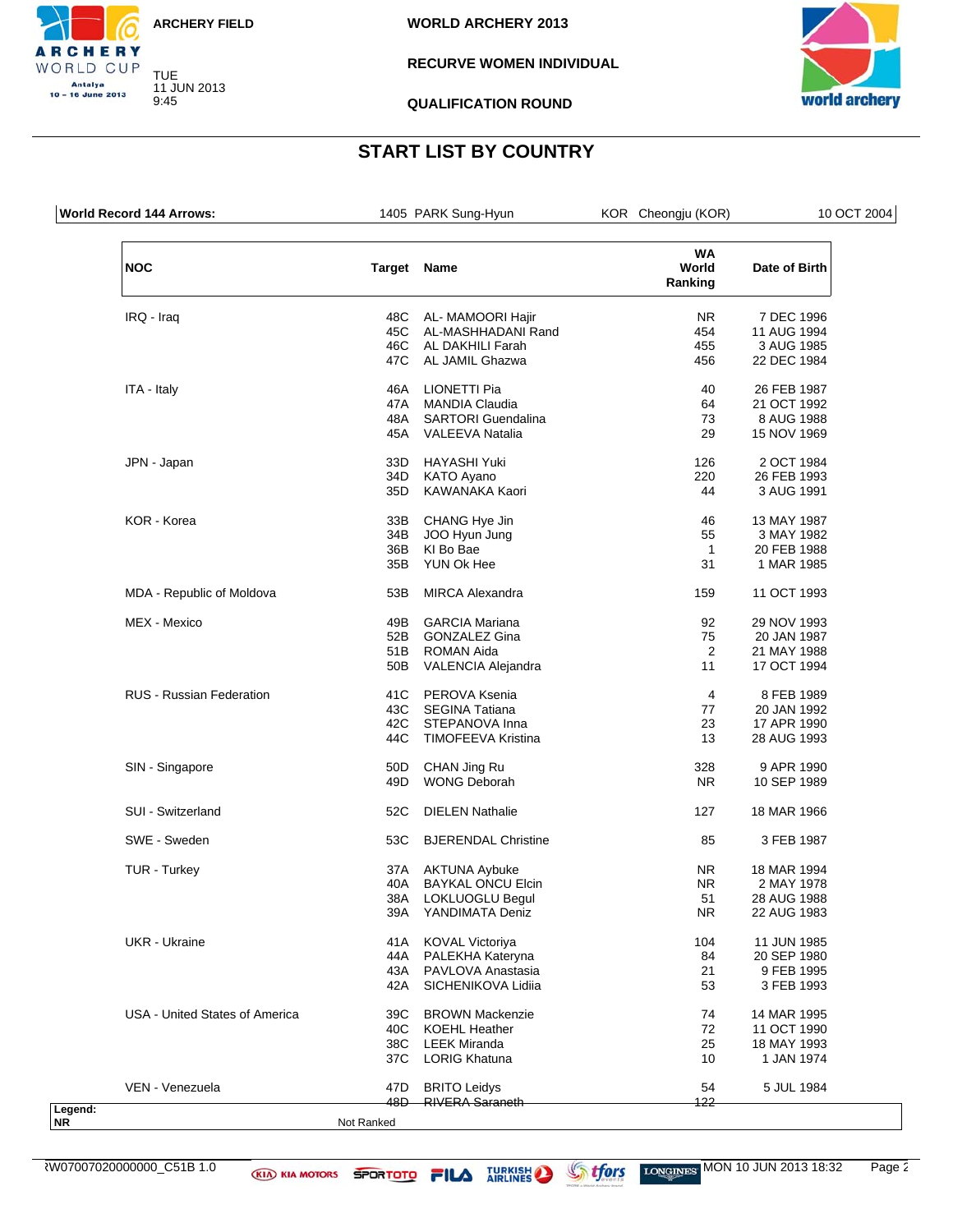![](_page_71_Picture_0.jpeg)

WED 12 JUN 2013

9:45

CHERY WORLD CUP Antalya<br>10 – 16 June 2013

**WORLD ARCHERY 2013**

### **COMPOUND MEN INDIVIDUAL**

![](_page_71_Picture_4.jpeg)

**QUALIFICATION ROUND**

| World Record 72 Arrows:    |                    | 714 WILDE REO                | USA Turin (ITA)               | 4 JUL 2011    |
|----------------------------|--------------------|------------------------------|-------------------------------|---------------|
| <b>NOC</b>                 | <b>Target Name</b> |                              | <b>WA</b><br>World<br>Ranking | Date of Birth |
| AUS - Australia            | 11B                | <b>BRICE Scott</b>           | NR.                           | 2 MAY 1971    |
|                            | 12B                | <b>BROSNAN Michael</b>       | 21                            | 11 NOV 1976   |
|                            | 13B                | <b>COGHLAN Patrick</b>       | 42                            | 10 SEP 1974   |
|                            | 14B                | <b>WONG Jonathon</b>         | NR.                           | 18 MAR 1983   |
| AUT - Austria              | 27B                | <b>BERNHUBER Gerald</b>      | NR.                           | 19 MAR 1964   |
|                            | 30B                | <b>DOLLINGER Georg</b>       | NR.                           | 15 NOV 1968   |
|                            | 29B                | <b>MATZNER Michael</b>       | 86                            | 1 SEP 1975    |
|                            | 28B                | <b>MOSER Daniel</b>          | 68                            | 28 NOV 1976   |
| <b>BRA - Brazil</b>        | 17D                | <b>DOS SANTOS Roberval</b>   | 175                           | 14 JUL 1970   |
|                            | 18D                | RORIZ JR. Marcelo            | 83                            | 12 JUL 1983   |
| CAN - Canada               | 25D                | <b>MARTIN James William</b>  | NR.                           | 6 JUN 1962    |
|                            | 26D                | <b>TRILLUS Dietmar</b>       | 10                            | 21 MAY 1958   |
| COL - Colombia             | 28D                | <b>CARDONA Camilo Andres</b> | 151                           | 16 FEB 1995   |
|                            | 27D                | ROJAS Francisco              | 29                            | 29 FEB 1992   |
| CZE - Czech Republic       | 22D                | <b>BRADA Vladimir</b>        | 135                           | 23 MAY 1977   |
|                            | 21D                | <b>REITMEIER Filip</b>       | 127                           | 15 AUG 1975   |
| <b>DEN</b> - Denmark       | 20C                | <b>DAMSBO Martin</b>         | 13                            | 26 MAY 1985   |
|                            | 18C                | <b>HANSEN Stephan</b>        | NR.                           | 19 JUN 1995   |
|                            | 19C                | <b>LAURSEN Patrick</b>       | 26                            | 16 MAY 1988   |
| FRA - France               | 24C                | DELOCHE Pierre Julien        | 4                             | 6 FEB 1982    |
|                            |                    | 25C DOUSSOT Christophe       | 28                            | 2 MAY 1979    |
|                            | 26C                | <b>GENET Dominique</b>       | 11                            | 24 NOV 1968   |
| <b>GBR</b> - Great Britain | 31D                | <b>BUSBY Duncan</b>          | 35                            | 17 DEC 1983   |
| IND - India                |                    | 24A CHAUHAN Rajat            | 48                            | 30 DEC 1994   |
|                            |                    | 26A HARIDAS L.               | NR.                           | 1 MAR 1984    |
|                            |                    | 25A KHURAIJAM Ratan Singh    | 81                            | 1 DEC 1985    |
|                            | 23A                | MOIRANGTHEM Gandhi Singh     | NR.                           | 20 MAR 1989   |
| IRI - I.R.IRAN             | 14D                | <b>GHEYDI Majid</b>          | 55                            | 9 AUG 1989    |
|                            | 16D                | <b>KAZEMPOOR Amir</b>        | 18                            | 28 APR 1983   |
|                            | 15D                | <b>NEKOEEI Hamzeh</b>        | 405                           | 5 JUL 1987    |
| IRQ - Iraq                 | 29A                | AL DAGHMAN Eshaaq            | 493                           | 14 APR 1990   |
|                            | 28A                | FAYYADH Abdullah             | NR.                           | 4 JAN 1981    |
|                            | 27A                | <b>MAAMOORI Amir</b>         | 492                           | 1 JAN 1969    |
|                            | 30A                | <b>SHKHAN Waleed Hameed</b>  | <b>NR</b>                     | 5 JUN 1991    |
| ITA - Italy                | 17C                | <b>MAURO Bovini</b>          | 136                           | 27 FEB 1985   |
|                            | 16C                | <b>MAZZI Stefano</b>         | 199                           | 15 SEP 1966   |
|                            | 15C                | <b>PAGNI Sergio</b>          | 6                             | 26 MAR 1979   |
| KAZ - Kazakhstan           | 20 <sub>D</sub>    | <b>FISHER Pavel</b>          | 147                           | 11 SEP 1989   |
|                            | 19D                | <b>SHEPOTKO Sergey</b>       | <b>NR</b>                     | 6 JUL 1968    |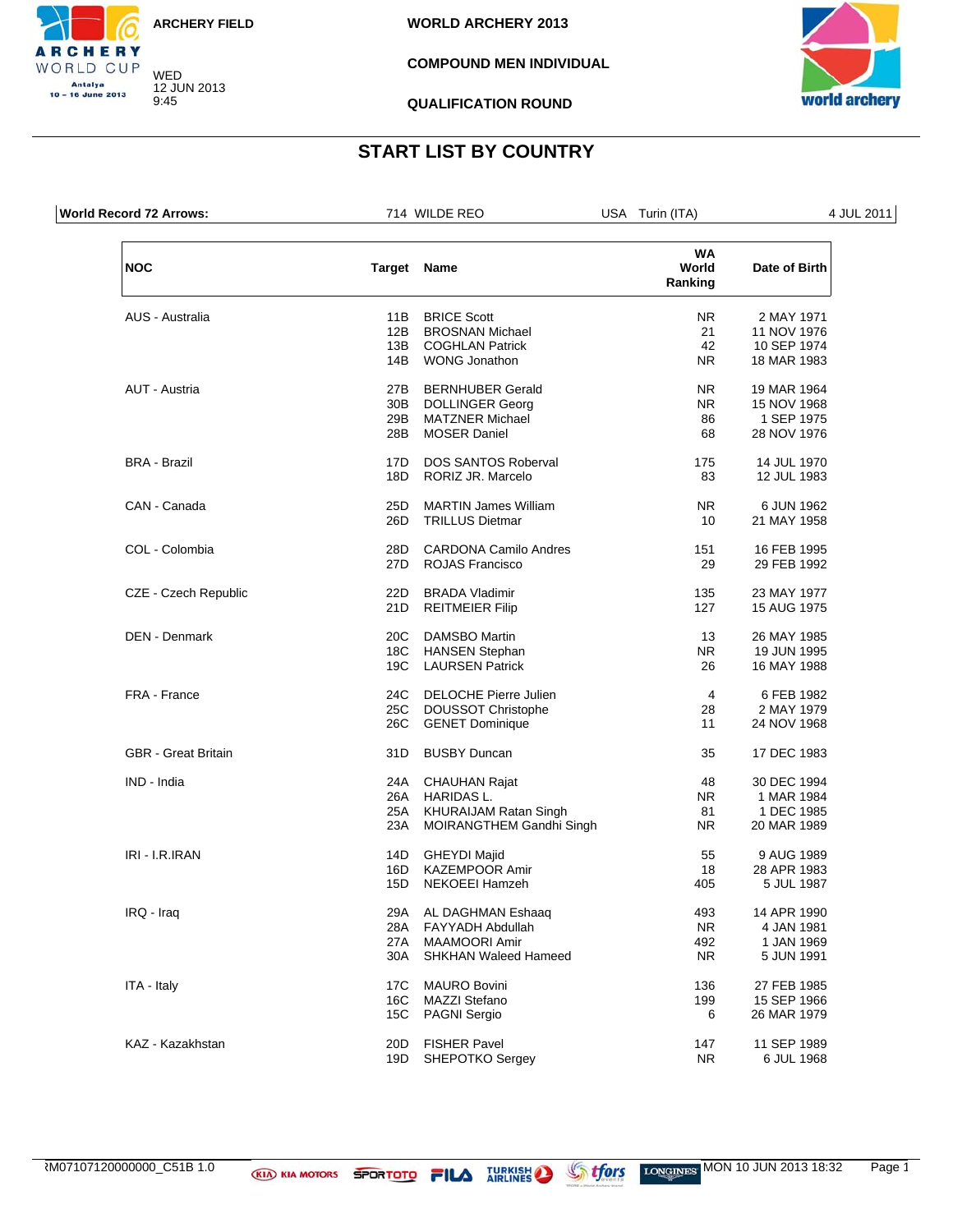

WED 12 JUN 2013

9:45

CHERY WORLD CUP Antalya<br>10 – 16 June 2013

**WORLD ARCHERY 2013**

#### **COMPOUND MEN INDIVIDUAL**



**QUALIFICATION ROUND**

# **START LIST BY COUNTRY**

| World Record 72 Arrows:         |                    | 714 WILDE REO               | USA Turin (ITA)               | 4 JUL 2011    |
|---------------------------------|--------------------|-----------------------------|-------------------------------|---------------|
| <b>NOC</b>                      | <b>Target Name</b> |                             | <b>WA</b><br>World<br>Ranking | Date of Birth |
| KOR - Korea                     |                    | 17A CHOI Yong Hee           | 41                            | 19 DEC 1984   |
|                                 | 18A                | KIM Jongho                  | 122                           | 18 JUL 1994   |
|                                 | 15A                | <b>MIN Lihong</b>           | 148                           | 2 MAR 1991    |
|                                 | 16A                | YANG Youngho                | NR.                           | 22 FEB 1995   |
| KSA - Saudi Arabia              | 16B                | ABDUL AZIZ Alrodhan         | NR.                           | 23 JUN 1977   |
|                                 | 17B                | ALDERBI TURKI Mohammed S    | NR.                           | 25 SEP 1978   |
|                                 |                    | 18B ALOTAIBI Dhawi Motlag E | NR.                           | 17 JUN 1977   |
|                                 | 15B                | <b>SULAIMANI Mosab</b>      | NR.                           | 31 OCT 1980   |
| KUW - Kuwait                    | 24D                | ALSAEED Salem               | NR.                           | 20 MAY 1967   |
|                                 | 23D                | <b>FAISAL Moslem</b>        | NR.                           | 19 MAY 1984   |
| LBA - Libya                     | 23C                | <b>ALMGRISI Ahmed</b>       | 501                           | 1 DEC 1961    |
|                                 | 21C                | <b>DGHIBJ Mahmoud</b>       | 502                           | 29 JUL 1972   |
|                                 | 22C                | <b>EL-ASHAHEB Seddik</b>    | 508                           | 25 DEC 1970   |
| LTU - Lithuania                 | 30 <sub>C</sub>    | <b>SIGAUSKAS Vladas</b>     | 52                            | 7 AUG 1967    |
| MEX - Mexico                    |                    | 22A ALVARADO Gerardo        | 45                            | 24 SEP 1986   |
|                                 |                    | 20A CARDOSO Mario           | 36                            | 1 FEB 1994    |
|                                 |                    | 19A FIERRO Julio Ricardo    | 8                             | 12 FEB 1990   |
|                                 | 21A                | <b>GONZALEZ Rodolfo</b>     | 72                            | 20 APR 1997   |
| NAM - Namibia                   | 29D                | <b>MARAIS Francois</b>      | 60                            | 28 JUN 1991   |
| NED - Netherlands               | 29C                | <b>DOLDERMAN Sander</b>     | NR.                           | 30 MAY 1987   |
|                                 | 27C                | <b>ELZINGA Peter</b>        | 9                             | 30 JAN 1981   |
|                                 | 28C                | <b>SCHLOESSER Mike</b>      | 80                            | 15 JAN 1994   |
| NOR - Norway                    | 11C                | AAMAAS Njaal                | 119                           | 5 OCT 1988    |
|                                 | 14C                | <b>BOE Morten</b>           | 19                            | 7 DEC 1971    |
|                                 | 12C                | <b>HAUGSETH Mads</b>        | 114                           | 2 MAR 1995    |
|                                 | 13C                | <b>TJENTLAND Oddmund</b>    | 101                           | 11 JAN 1980   |
| QAT - Qatar                     | 31B                | AL-ABADI Abdulaziz          | 495                           | 24 NOV 1992   |
| <b>RUS - Russian Federation</b> | 24B                | CHUGUNOV Anton              | 138                           | 28 MAY 1979   |
|                                 | 26B                | DAMBAEV Alexander           | 53                            | 16 JUN 1989   |
|                                 | 25B                | KHALUDOROV Danzan           | 235                           | 9 AUG 1983    |
|                                 | 23B                | <b>SOLOMONOV Dmitry</b>     | NR.                           | 19 AUG 1973   |
| SIN - Singapore                 | 31C                | PANG Toh Jin                | NR.                           | 23 MAY 1984   |
| SUI - Switzerland               | 13D                | <b>BURRI Kevin</b>          | NR.                           | 8 MAR 1991    |
|                                 | 11D                | <b>HOFER Patrizio</b>       | 22                            | 2 APR 1980    |
|                                 | 12D                | PETRAGLIO Tiziano           | <b>NR</b>                     | 24 APR 1993   |
| SWE - Sweden                    | 30 <sub>D</sub>    | <b>LUNDIN Morgan</b>        | 234                           | 20 MAY 1969   |
| TUR - Turkey                    | 14A                | <b>BACAK Ahmet</b>          | NR                            | 4 MAY 1989    |
|                                 | 12A                | <b>CAGIRAN Evren</b>        | <b>NR</b>                     | 14 FEB 1993   |
|                                 | 13A                | <b>ELMAAGACLI Demir</b>     | NR.                           | 4 NOV 1990    |
|                                 | 11A                | <b>TANDOGAN Baris</b>       | <b>NR</b>                     | 7 SEP 1997    |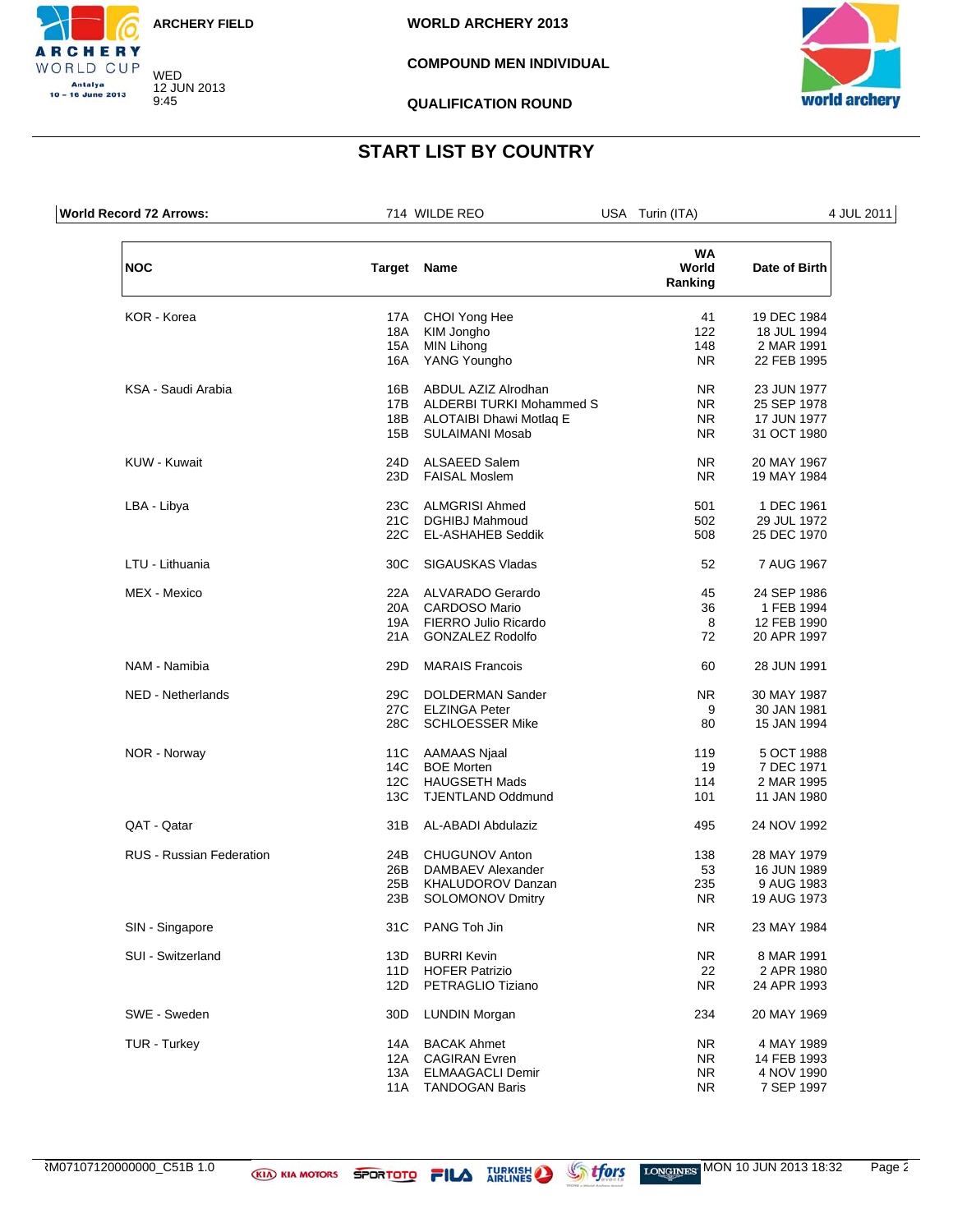

WED 12 JUN 2013 9:45

CHERY WORLD CUP Antalya<br>10 – 16 June 2013

**WORLD ARCHERY 2013**

**COMPOUND MEN INDIVIDUAL**



**QUALIFICATION ROUND**

# **START LIST BY COUNTRY**

| World Record 72 Arrows:        |                          | 714 WILDE REO                                                                       | USA Turin (ITA)               |                                                         | 4 JUL 2011 |
|--------------------------------|--------------------------|-------------------------------------------------------------------------------------|-------------------------------|---------------------------------------------------------|------------|
| <b>NOC</b>                     | Target                   | Name                                                                                | <b>WA</b><br>World<br>Ranking | Date of Birth                                           |            |
| USA - United States of America | 19B<br>22B<br>20B<br>21B | <b>COUSINS Dave</b><br><b>GELLENTHIEN Braden</b><br>WILDE Reo<br>WILLETT JR. Rodger | 17<br>2<br>5                  | 16 APR 1977<br>26 APR 1986<br>6 OCT 1973<br>16 SEP 1962 |            |
| VEN - Venezuela                | 31A                      | GONZALEZ Eduardo                                                                    | 38                            | 26 JUN 1984                                             |            |

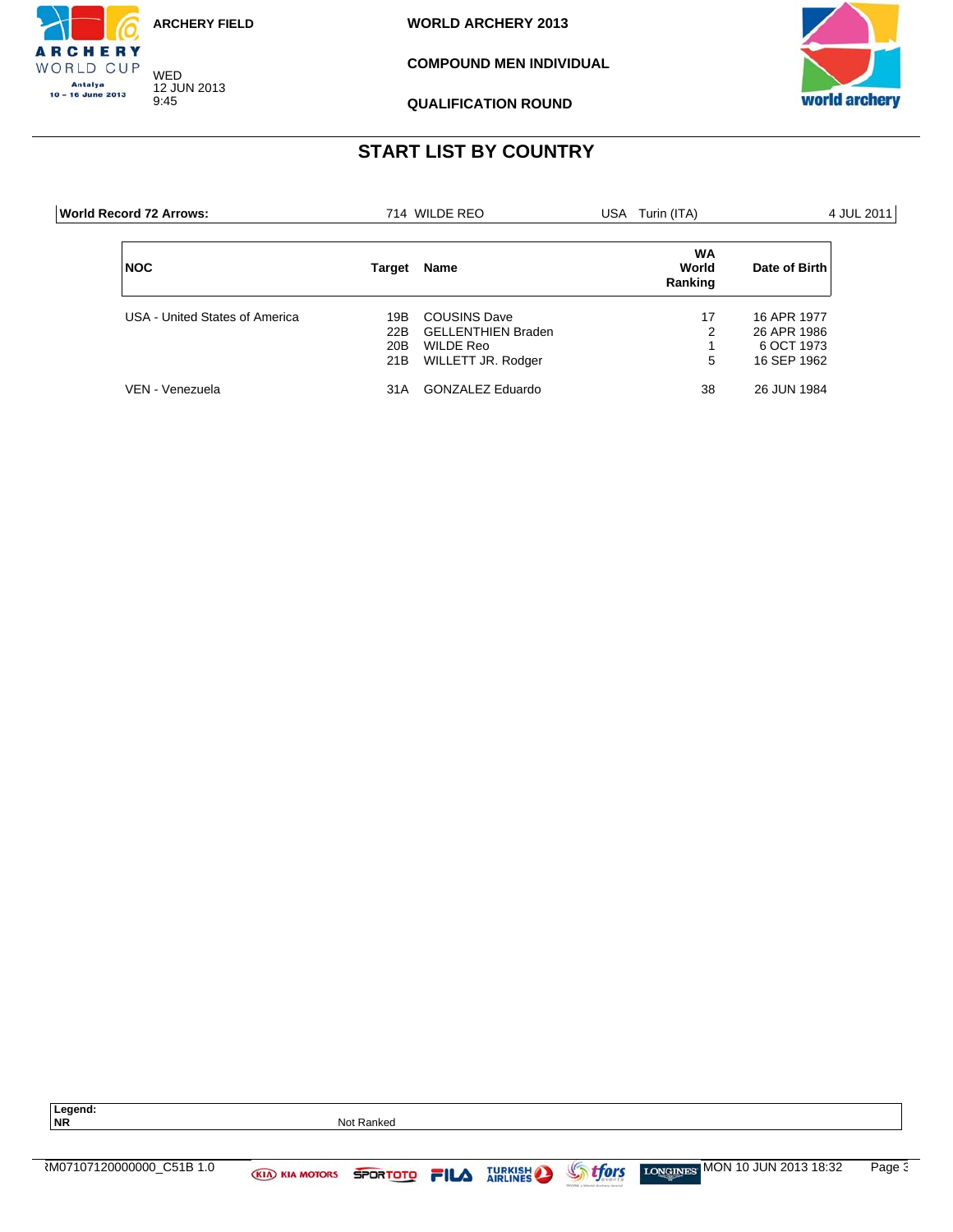

WED 12 JUN 2013 9:45

CHERY WORLD CUP Antalya<br>10 – 16 June 2013

#### **COMPOUND WOMEN INDIVIDUAL**



**QUALIFICATION ROUND**

# **START LIST BY COUNTRY**

| <b>World Record 72 Arrows:</b> |     | 703 VAN NATTA JAMIE           | USA Shanghai (CHN)            | 7 SEP 2011    |
|--------------------------------|-----|-------------------------------|-------------------------------|---------------|
| <b>NOC</b>                     |     | Target Name                   | <b>WA</b><br>World<br>Ranking | Date of Birth |
| AUS - Australia                | 37D | <b>ANEAR Erika</b>            | 178                           | 30 MAY 1978   |
|                                | 38D | <b>GUEST Fiona</b>            | 276                           | 18 DEC 1961   |
|                                | 36D | <b>HUGO Ella</b>              | 116                           | 30 AUG 1995   |
| <b>BRA - Brazil</b>            | 40D | <b>ACQUESTA Nely</b>          | 97                            | 21 SEP 1964   |
|                                | 39D | DOS SANTOS Dirma Miranda      | 231                           | 25 MAR 1965   |
| CAN - Canada                   | 45D | <b>WALLACE Ashley</b>         | 35                            | 10 SEP 1987   |
| COL - Colombia                 | 40C | <b>LOPEZ Sara</b>             | 158                           | 24 APR 1995   |
|                                | 39C | <b>MARCEN Maja</b>            | 32                            | 14 APR 1982   |
|                                | 41C | USQUIANO Alejandra            | 28                            | 12 MAY 1993   |
| CRO - Croatia                  | 41D | <b>BUDEN</b> Ivana            | 11                            | 10 SEP 1985   |
|                                | 42D | <b>ORLIC Maja</b>             | 202                           | 9 MAY 1997    |
| <b>DEN - Denmark</b>           | 48B | SOEMOD Camilla                | 21                            | 27 FEB 1985   |
| FIN - Finland                  | 48D | <b>LANTEE Anne</b>            | 127                           | 8 MAY 1982    |
| FRA - France                   | 43C | <b>DODEMONT Sophie</b>        | NR.                           | 30 AUG 1973   |
|                                | 44C | <b>LEBECQUE Pascale</b>       | 8                             | 18 APR 1989   |
|                                | 42C | VANDIONANT-FRANGILLI Sandrine | 66                            | 8 SEP 1980    |
| <b>GBR</b> - Great Britain     | 34D | <b>BURFITT Pauline</b>        | 79                            | 10 AUG 1952   |
|                                | 35D | <b>GALES Andrea</b>           | 31                            | 23 DEC 1972   |
|                                | 33D | <b>HOLDERNESS Lucy</b>        | 100                           | 5 OCT 1964    |
| GER - Germany                  | 43D | <b>BERGER Kristina</b>        | 4                             | 20 JUN 1988   |
| IND - India                    | 37A | <b>DEB Trisha</b>             | NR.                           | 21 OCT 1991   |
|                                | 38A | <b>KAUR Gagandeep</b>         | 40                            | 22 APR 1988   |
|                                |     | 40A P. Lily Chanu             | 65                            | 2 MAR 1988    |
|                                | 39A | SOY Manjudha                  | 53                            | 15 NOV 1986   |
| IRI - I.R.IRAN                 | 37B | <b>ABEDI Mino</b>             | 57                            | 15 SEP 1986   |
|                                | 40B | <b>BARATCHI Parisa</b>        | <b>NR</b>                     | 2 MAR 1987    |
|                                | 38B | PARSAMEHR Mahtab              | $\overline{7}$                | 20 FEB 1989   |
|                                | 39B | RANJBAR Maryam                | 139                           | 1 AUG 1986    |
| IRL - Ireland                  | 46D | <b>LAWTHER Melanie</b>        | 73                            | 14 DEC 1981   |
| IRQ - Iraq                     | 47B | AL-FAKIKI Nabras              | NR.                           | 1 MAY 1980    |
|                                | 46B | AL-KHAZRAJI Ghufran           | NR.                           | 11 FEB 1994   |
|                                | 45B | ALMASHHADANI Fatimah          | NR.                           | 8 MAY 1998    |
| ITA - Italy                    | 45C | D AGOSTINO Katia              | 30                            | 7 JAN 1988    |
|                                | 46C | <b>LONGO Laura</b>            | 9                             | 22 AUG 1988   |
|                                | 47C | <b>TONIOLI Marcella</b>       | 5                             | 31 MAY 1986   |
| KAZ - Kazakhstan               | 47D | SHEPOTKO Svetlna              | 266                           | 12 JUL 1978   |
|                                |     |                               |                               |               |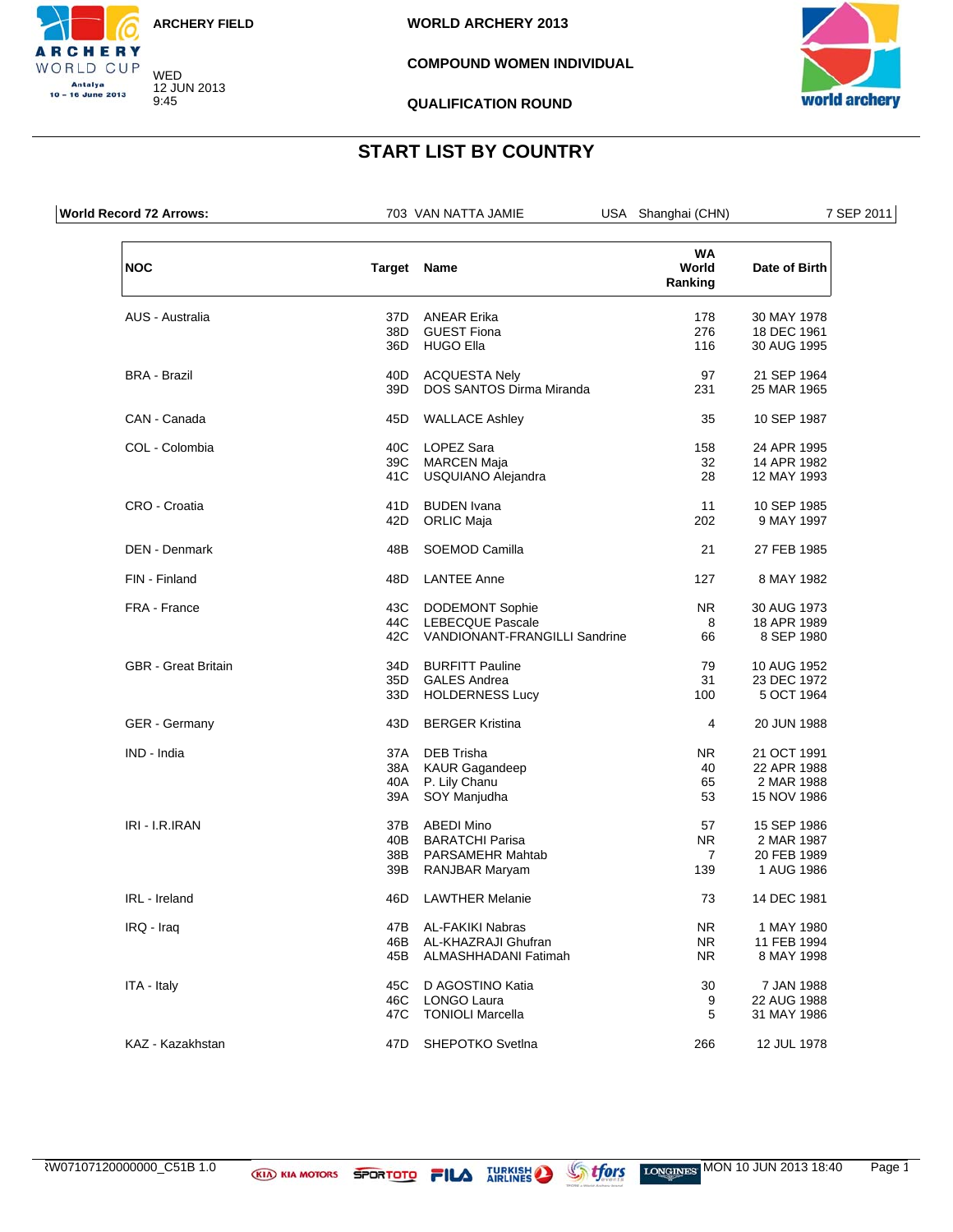

WED 12 JUN 2013 9:45

CHERY WORLD CUP Antalya<br>10 – 16 June 2013

**WORLD ARCHERY 2013**

#### **COMPOUND WOMEN INDIVIDUAL**



**QUALIFICATION ROUND**

## **START LIST BY COUNTRY**

| <b>World Record 72 Arrows:</b> |     | 703 VAN NATTA JAMIE        | USA Shanghai (CHN)            | 7 SEP 2011    |
|--------------------------------|-----|----------------------------|-------------------------------|---------------|
| <b>NOC</b>                     |     | Target Name                | <b>WA</b><br>World<br>Ranking | Date of Birth |
| <b>KOR</b> - Korea             | 48A | <b>CHOI Bomin</b>          | 56                            | 8 JUL 1984    |
|                                | 46A | SEO Jung Hee               | 44                            | 5 APR 1985    |
|                                | 47A | SEOK Ji Hyun               | 10                            | 16 JAN 1990   |
|                                |     | 45A YOUN So Jung           | 68                            | 5 JUL 1993    |
| LTU - Lithuania                | 44D | <b>BABININA Jelena</b>     | <b>NR</b>                     | 28 JUN 1977   |
| MEX - Mexico                   | 42A | DE LA ROSA Alexis          | 87                            | 14 JUN 1992   |
|                                | 43A | OCHOA Linda                | 14                            | 2 JAN 1987    |
|                                | 41A | <b>TREVINO Gabriela</b>    | 24                            | 29 APR 1993   |
|                                | 44A | <b>ZAMORA Valeria</b>      | N <sub>R</sub>                | 28 NOV 1995   |
| NED - Netherlands              | 36C | ENTHOVEN-MOKKENSTORM Inge  | <b>NR</b>                     | 1 DEC 1971    |
|                                | 37C | <b>MARKOVIC Irina</b>      | 20                            | 23 SEP 1976   |
|                                | 38C | VAN CASPEL Inge            | 19                            | 14 JUL 1991   |
| NOR - Norway                   | 48C | <b>GRYDELAND Runa</b>      | 83                            | 6 MAY 1994    |
| RUS - Russian Federation       | 43B | ARTAKHINOVA Stepanida      | 332                           | 13 SEP 1989   |
|                                | 42B | <b>BALZHANOVA Viktoria</b> | 27                            | 11 MAY 1988   |
|                                | 44B | CHERKASHNEVA Svetlana      | 49                            | 6 OCT 1992    |
|                                | 41B | LOGINOVA Albina            | $\mathbf{1}$                  | 7 AUG 1983    |
| TUR - Turkey                   |     | 36A AYSE Salgin            | <b>NR</b>                     | 11 MAR 1990   |
|                                | 33A | <b>COSKUN Cansu Ecem</b>   | <b>NR</b>                     | 31 AUG 1994   |
|                                | 34A | <b>KOCAMAN Gizem</b>       | <b>NR</b>                     | 12 MAR 1988   |
|                                | 35A | <b>SENOCAK Vildan</b>      | N <sub>R</sub>                | 3 FEB 1971    |
| USA - United States of America | 34B | <b>COCHRAN Carli</b>       | 33                            | 24 DEC 1992   |
|                                | 33B | <b>JONES Erika</b>         | 2                             | 23 DEC 1988   |
|                                | 35B | <b>VAN NATTA Jamie</b>     | 3                             | 31 MAR 1978   |
|                                | 36B | <b>WATSON Diane</b>        | 16                            | 21 JAN 1964   |
| VEN - Venezuela                | 34C | <b>LEAL Jhoaneth</b>       | 18                            | 26 JUN 1991   |
|                                | 35C | MENDOZA Ana                | 17                            | 26 SEP 1990   |
|                                | 33C | SUDANO Andrea              | 115                           | 1 APR 1989    |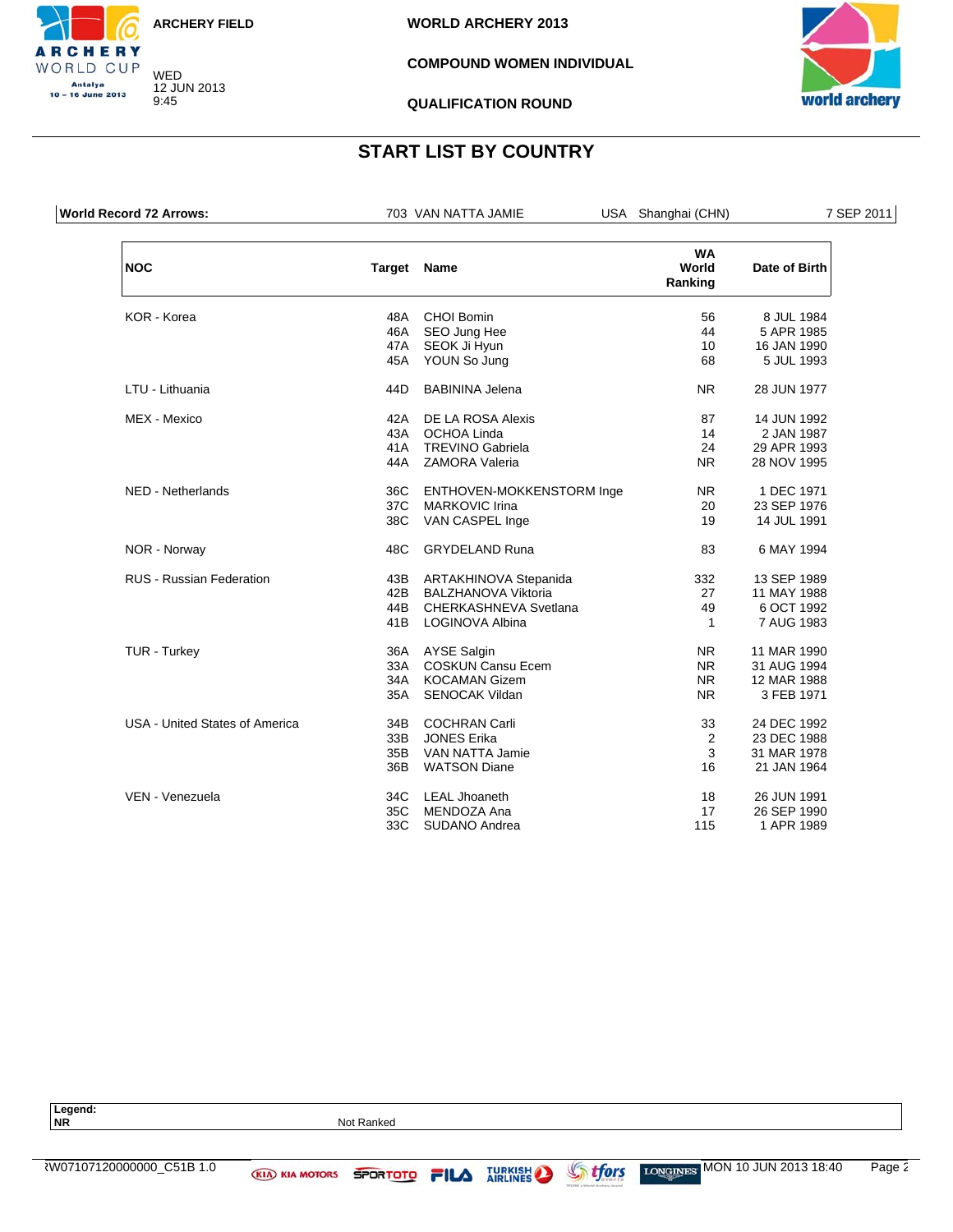



| Rank NOC |                                  | Name                                                                                   |
|----------|----------------------------------|----------------------------------------------------------------------------------------|
|          | 1 KOR - KOREA                    | IM Dong Hyun<br>LEE Seungyun<br>OH Jin Hyek                                            |
|          | 2 JPN - JAPAN                    | FURUKAWA Takaharu<br>OTA Shohei<br>TABATA Shungo                                       |
|          | 3 CHN - CHINA                    | XING Yu<br><b>ZHANG Jianping</b><br><b>ZHANG Shuai</b>                                 |
|          | 4 TUR - TURKEY                   | <b>BOZLAR Fatih</b><br><b>KIRSEVER Kerem</b><br><b>YILMAZ Yagiz</b>                    |
|          | 5 USA - UNITED STATES of AMERICA | <b>ELLISON Brady</b><br><b>FANCHIN Joe</b><br>KAMINSKI Jake                            |
|          | 6 UKR - UKRAINE                  | IVASHKO Markiyan<br><b>MARCHENKO Dmytro</b><br><b>RUBAN Viktor</b>                     |
|          | 7 MEX - MEXICO                   | <b>ALVAREZ Luis</b><br><b>SERRANO Juan Rene</b><br><b>VELEZ Luis Eduardo</b>           |
|          | 8 ESP - SPAIN                    | <b>CUESTA Elias</b><br><b>FERNANDEZ Antonio</b><br>RODRIGUEZ Juan I.                   |
|          | 9 AUS - AUSTRALIA                | <b>MCDONALD Jesse</b><br>TYACK Ryan<br><b>WORTH Taylor</b>                             |
|          | <b>BLR - BELARUS</b>             | LIAHUSHEV Alexander<br>MARUSAU Mikalai<br><b>PRILEPOV Anton</b>                        |
|          | FRA - FRANCE                     | <b>AUBERT Thomas</b><br>PREVOST Gael<br><b>VALLADONT Jean-Charles</b>                  |
|          | IND - INDIA                      | <b>BANERJEE Rahul</b><br>DAS Atanu<br>TALUKDAR Jayanta                                 |
|          | ITA - ITALY                      | <b>FRANGILLI Michele</b><br><b>NESPOLI Mauro</b><br>ZAGAMI Alberto                     |
|          | <b>MAS - MALAYSIA</b>            | <b>BAKRI Atiq Bazil</b><br><b>MOHAMAD Khairul Anuar</b><br><b>ROSLI Muhamad Fareez</b> |
|          | NED - NETHERLANDS                | VAN DEN BERG Sief<br>VAN DEN OEVER Rick<br>VAN DER VEN Rick                            |
|          | <b>RUS - RUSSIAN FEDERATION</b>  | <b>BORODIN Alexey</b><br><b>TSYBEKDORZHIEV Bair</b><br><b>TSYNGUEV Bato</b>            |
|          | 17 BRA - BRAZIL                  | <b>BORTOLOTO Marcos A.</b><br>OLIVEIRA Bernardo<br>REZENDE XAVIER Daniel               |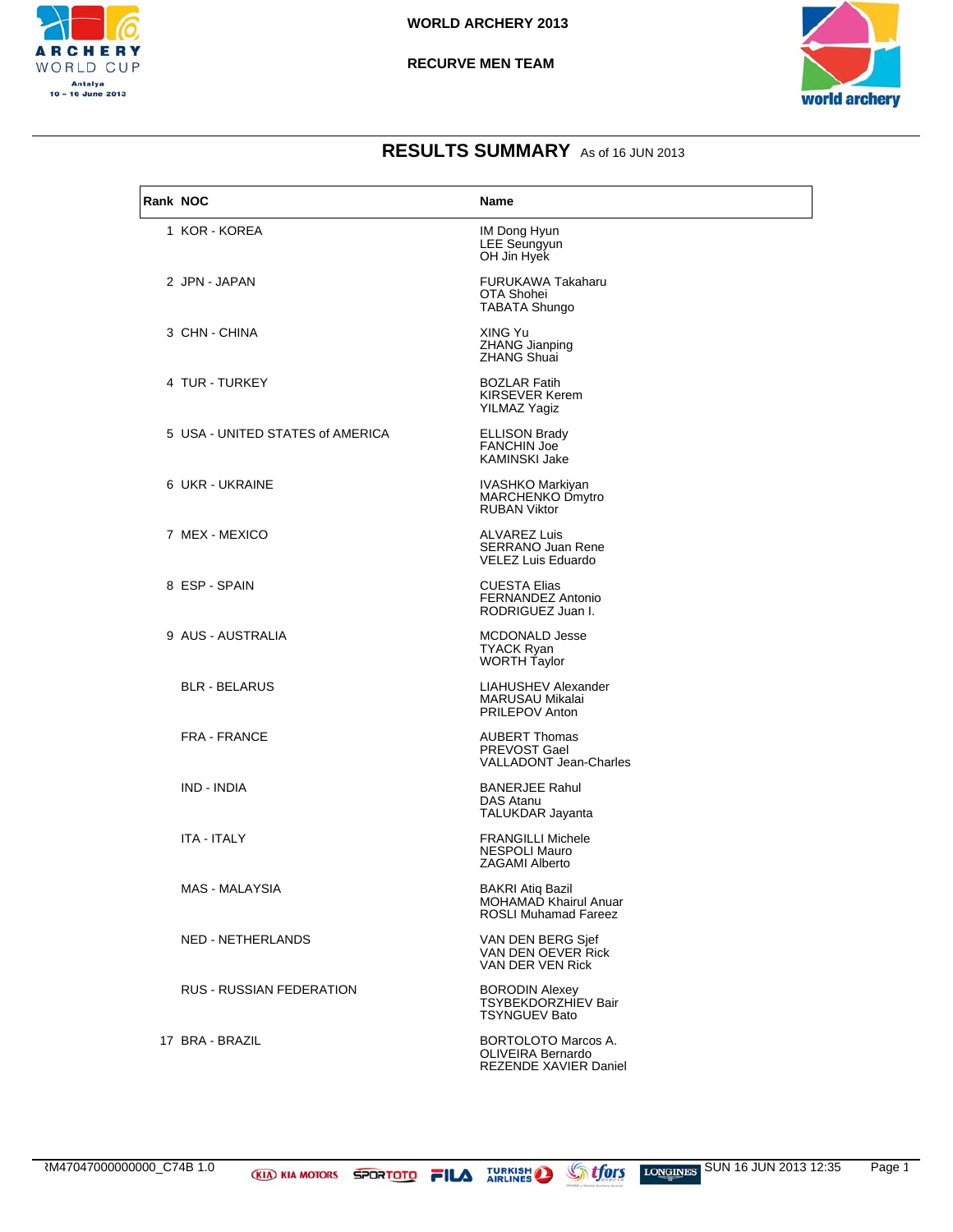



| Rank NOC |                              | <b>Name</b>                                                                                |
|----------|------------------------------|--------------------------------------------------------------------------------------------|
|          | 18 GER - GERMANY             | <b>KAHLLUND Florian</b><br>POPPENBORG Rafael<br><b>SKOERIES Eric</b>                       |
|          | 19 <b>IRI - I.R. IRAN</b>    | PAKZAD Behzad<br>RAHIMI Gholamreza<br>RAZAVIMASHOUF Sasan                                  |
|          | 20 GBR - GREAT BRITAIN       | <b>EVANS Sean</b><br><b>MORGAN Ashe</b><br><b>SLATER Kieran</b>                            |
|          | 21 SIN - SINGAPORE           | <b>NG Justin</b><br>SINGH Shaunpal<br><b>TAN Silie</b>                                     |
|          | 22 AUT - AUSTRIA             | <b>BERTSCHLER Alexander</b><br><b>REBERNIG Erwin</b><br><b>SEGMEHL Martin</b>              |
|          | 23 GEO - GEORGIA             | MOSESHVILI Jaba<br>PARSENADZE Archil<br>PKHAKADZE Lasha                                    |
|          | 24 QAT - QATAR               | ABDORRABOH Farhan<br>AL-MOHANADI Ibrahim<br>SALEM Ali Ahmed                                |
|          | 25 KSA - SAUDI ARABIA        | AL-ABDULMUHSIN Mohammad Omar<br>ALBAQAMI Muidh Rajah H<br>ALSUFYANI Mohammed Radah D.      |
|          | 26 IRQ - IRAQ                | AL-HAMADANI Ali Adnan Mohammed<br><b>JASSIM Mohammed Mahmood</b><br>KHALAF FAYYADH Hussein |
|          | 27 MDA - REPUBLIC of MOLDOVA | <b>BULIGA Artur</b><br>OLARU Dan<br>RUBAILO Arcadii                                        |
|          | 28 LBA - LIBYA               | <b>ALNAAS Emad-Deen</b><br><b>AREBI Ali</b><br>RABAA Mostafa Ben                           |
|          | 29 KUW - KUWAIT              | ALSHATTI Ahmad<br><b>BUSHEHRI Abdulaziz</b><br>MALALLAH Abdullah                           |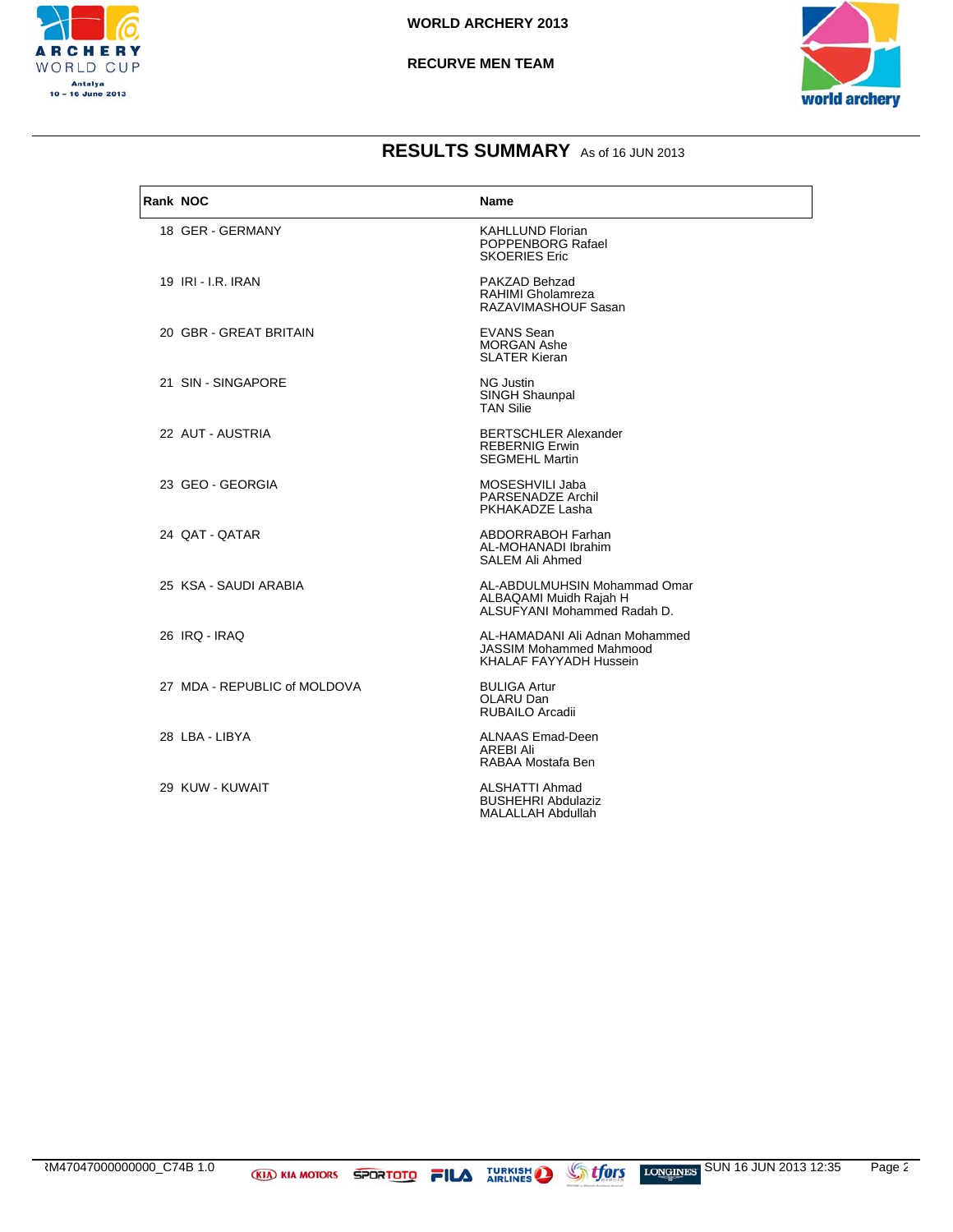

#### **RECURVE WOMEN TEAM**



| Rank NOC |                                  | Name                                                                             |
|----------|----------------------------------|----------------------------------------------------------------------------------|
|          | 1 KOR - KOREA                    | CHANG Hye Jin<br>KI Bo Bae<br>YUN Ok Hee                                         |
|          | 2 JPN - JAPAN                    | HAYASHI Yuki<br><b>KATO Ayano</b><br>KAWANAKA Kaori                              |
|          | 3 UKR - UKRAINE                  | <b>KOVAL Victoriya</b><br>PAVLOVA Anastasia<br>SICHENIKOVA Lidija                |
|          | 4 RUS - RUSSIAN FEDERATION       | <b>SEGINA Tatiana</b><br>STEPANOVA Inna<br>TIMOFEEVA Kristina                    |
|          | 5 IND - INDIA                    | <b>BURIULY Rimil</b><br><b>KUMARI Deepika</b><br>LAISHRAM Bombayla Devi          |
|          | 6 USA - UNITED STATES of AMERICA | <b>BROWN Mackenzie</b><br><b>LEEK Miranda</b><br><b>LORIG Khatuna</b>            |
|          | 7 ITA - ITALY                    | <b>MANDIA Claudia</b><br><b>SARTORI</b> Guendalina<br><b>VALEEVA Natalia</b>     |
|          | 8 GER - GERMANY                  | <b>HAIDN TSCHALOVA Veronika</b><br><b>UNRUH Lisa</b><br><b>WINTER Karina</b>     |
|          | 9 AUS - AUSTRALIA                | <b>FEENEY Alexandra</b><br><b>FERGUSON Semra</b><br><b>INGLEY Alice</b>          |
|          | <b>BLR - BELARUS</b>             | MARUSAVA Hanna<br>TIMOFEYEVA Ekaterina<br><b>TOLKACH Alena</b>                   |
|          | CHN - CHINA                      | CUI Yuanyuan<br><b>FANG Yuting</b><br>XU Jing                                    |
|          | <b>DEN - DENMARK</b>             | CHRISTIANSEN Carina<br>HOLDT-CASPERSEN Nynne Sophie<br><b>LAURSEN Anne Marie</b> |
|          | <b>GEO - GEORGIA</b>             | ABULADZE Medea<br>KUTALADZE Teona<br><b>TSIALA Phutkaradze</b>                   |
|          | IRI - I.R. IRAN                  | ASADI Sareh<br>MAHMOODISERESHT Maryam<br>MARZOUGHI Ameneh                        |
|          | MEX - MEXICO                     | <b>GARCIA Mariana</b><br>ROMAN Aida<br>VALENCIA Alejandra                        |
|          | TUR - TURKEY                     | AKTUNA Aybuke<br><b>BAYKAL ONCU Elcin</b><br>LOKLUOGLU Begul                     |
|          | 17 IRQ - IRAQ                    | AL-MASHHADANI Rand<br>AL DAKHILI Farah<br>AL JAMIL Ghazwa                        |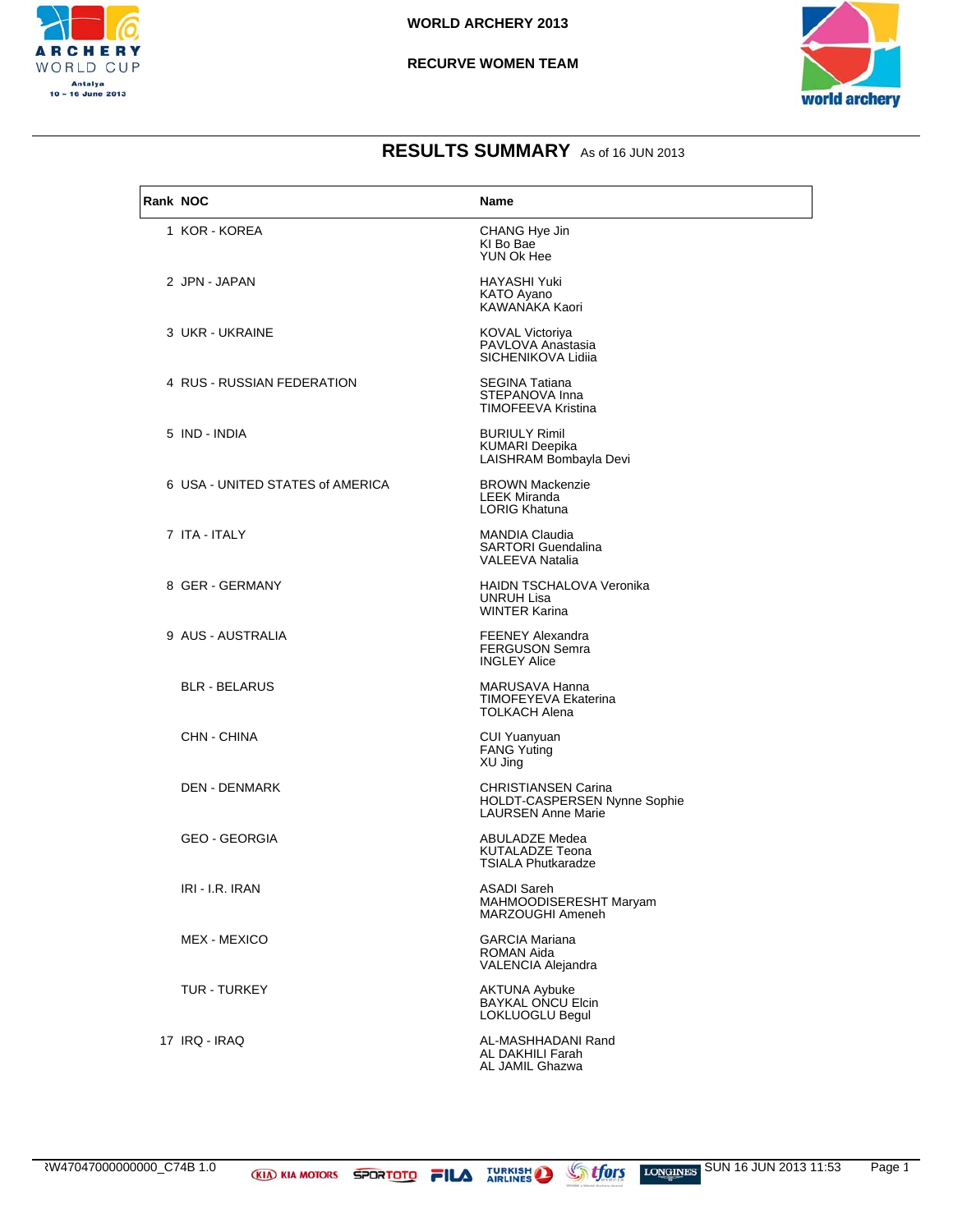

#### **COMPOUND MEN TEAM**



## **RESULTS SUMMARY** As of 15 JUN 2013

| Rank NOC |                                  | Name                                                                             |
|----------|----------------------------------|----------------------------------------------------------------------------------|
|          | 1 DEN - DENMARK                  | DAMSBO Martin<br><b>HANSEN Stephan</b><br><b>LAURSEN Patrick</b>                 |
|          | 2 USA - UNITED STATES of AMERICA | <b>GELLENTHIEN Braden</b><br>WILDE Reo<br>WILLETT JR. Rodger                     |
|          | 3 FRA - FRANCE                   | DELOCHE Pierre Julien<br><b>DOUSSOT Christophe</b><br><b>GENET Dominique</b>     |
|          | 4 ITA - ITALY                    | <b>BOVINI Mauro</b><br>MAZZI Stefano<br>PAGNI Sergio                             |
|          | 5 NED - NETHERLANDS              | DOLDERMAN Sander<br>ELZINGA Peter<br><b>SCHLOESSER Mike</b>                      |
|          | 6 AUS - AUSTRALIA                | <b>BRICE Scott</b><br><b>BROSNAN Michael</b><br><b>COGHLAN Patrick</b>           |
|          | IND - INDIA                      | <b>CHAUHAN Rajat</b><br>HARIDAS L.<br>KHURAIJAM Ratan Singh                      |
|          | 8 KOR - KOREA                    | CHOI Yong Hee<br>KIM Jongho<br><b>MIN Lihong</b>                                 |
|          | 9 AUT - AUSTRIA                  | <b>BERNHUBER Gerald</b><br><b>DOLLINGER Georg</b><br><b>MOSER Daniel</b>         |
|          | IRI - I.R. IRAN                  | <b>GHEYDI Majid</b><br>KAZEMPOOR Amir<br>NEKOEEI Hamzeh                          |
|          | IRQ - IRAQ                       | AL DAGHMAN Eshaaq<br>FAYYADH Abdullah<br><b>SHKHAN Waleed Hameed</b>             |
|          | MEX - MEXICO                     | ALVARADO Gerardo<br><b>CARDOSO Mario</b><br>FIERRO Julio Ricardo                 |
|          | NOR - NORWAY                     | AAMAAS Njaal<br><b>BOE Morten</b><br><b>HAUGSETH Mads</b>                        |
|          | RUS - RUSSIAN FEDERATION         | DAMBAEV Alexander<br>KHALUDOROV Danzan<br><b>SOLOMONOV Dmitry</b>                |
|          | KSA - SAUDI ARABIA               | ABDUL AZIZ Alrodhan<br><b>ALDERBI TURKI Mohammed S</b><br><b>SULAIMANI Mosab</b> |
|          | <b>TUR - TURKEY</b>              | <b>CAGIRAN Evren</b><br><b>ELMAAGACLI Demir</b><br><b>TANDOGAN Baris</b>         |
|          | 17 SUI - SWITZERLAND             | <b>BURRI Kevin</b><br><b>HOFER Patrizio</b>                                      |



PETRAGLIO Tiziano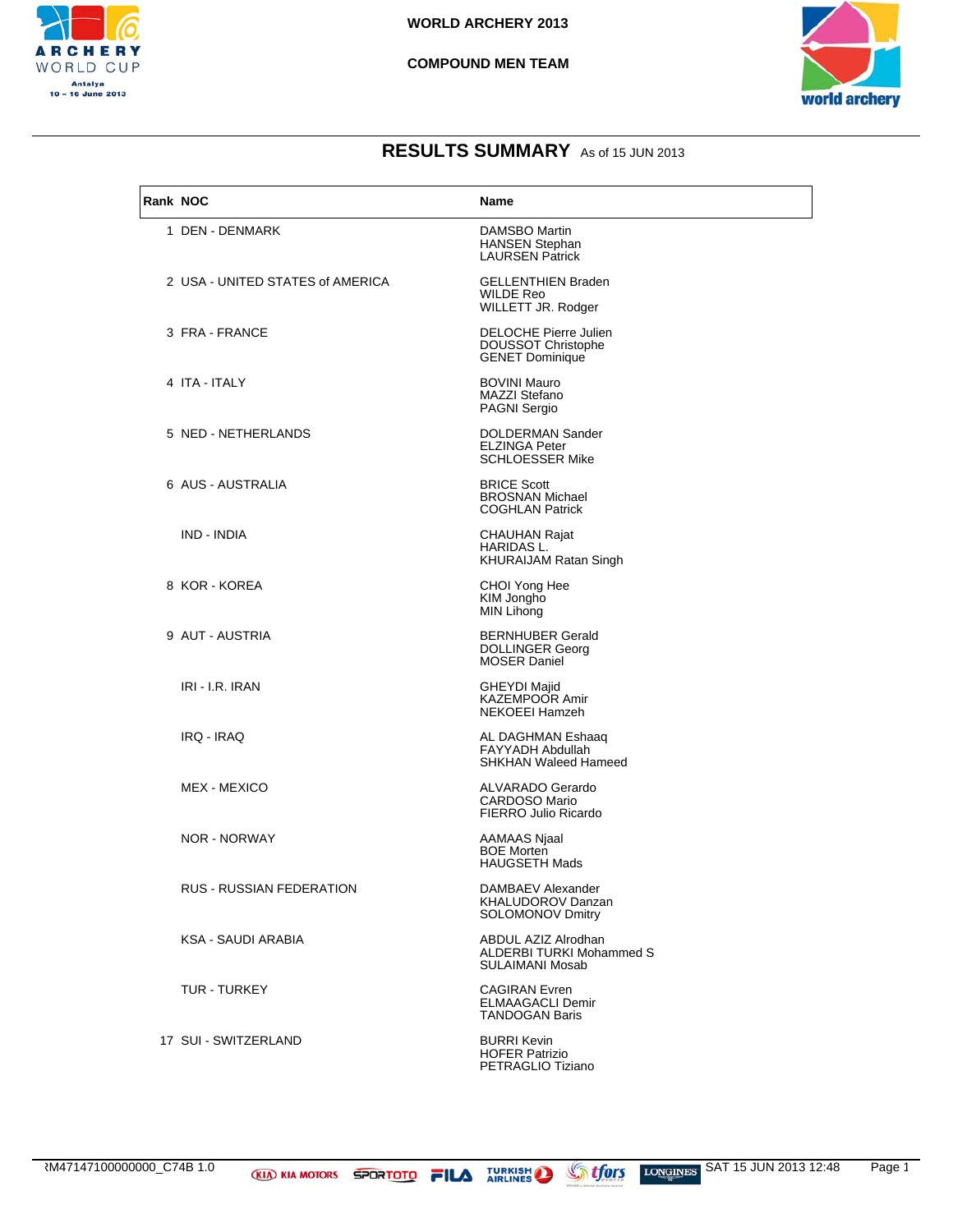

**COMPOUND MEN TEAM**



## **RESULTS SUMMARY** As of 15 JUN 2013

#### **Rank NOC Name**

18 LBA - LIBYA **ALMGRISI Ahmed** DGHIBJ Mahmoud EL-ASHAHEB Seddik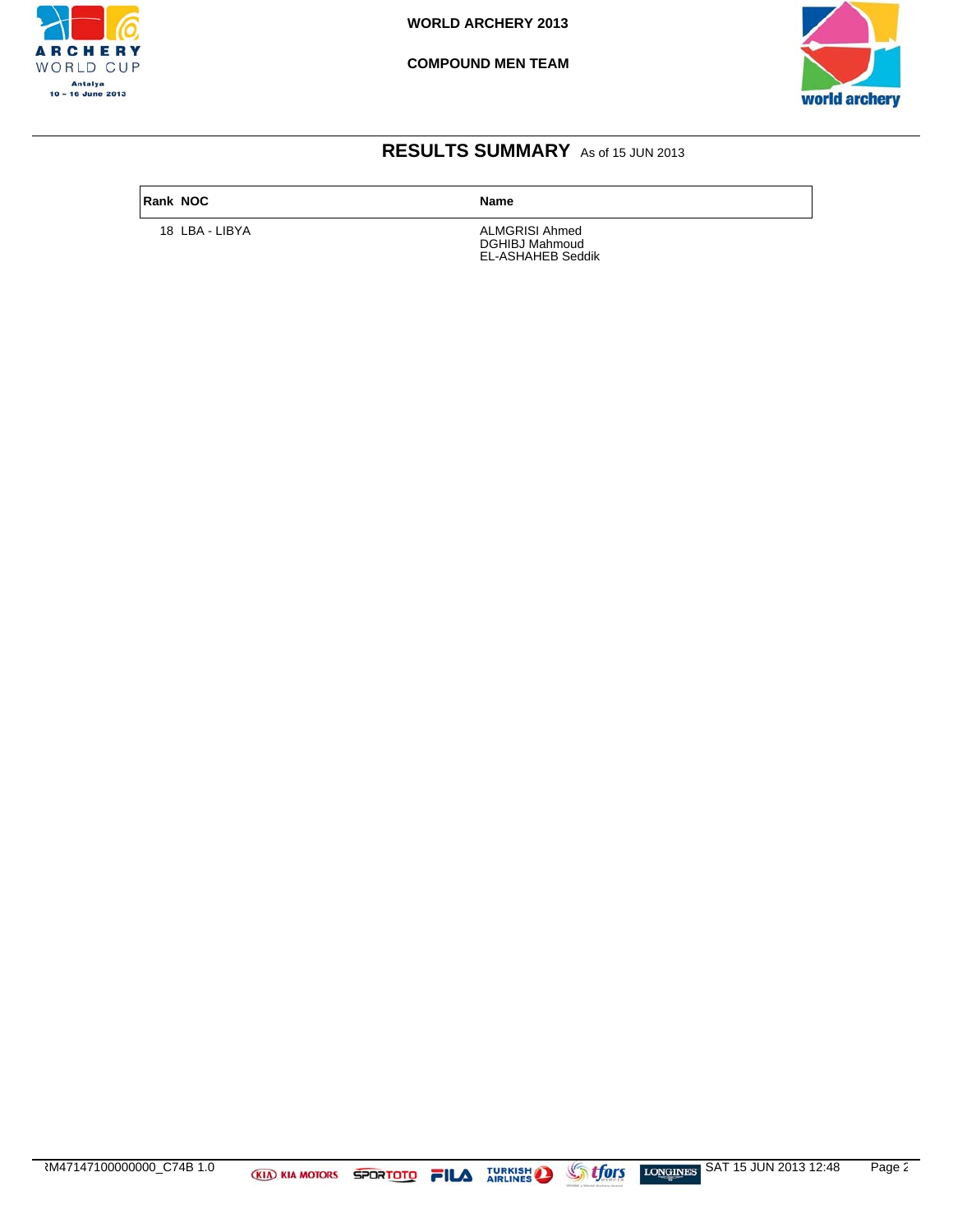

#### **COMPOUND WOMEN TEAM**



| Rank NOC |                                  | <b>Name</b>                                                                 |
|----------|----------------------------------|-----------------------------------------------------------------------------|
|          | 1 COL - COLOMBIA                 | LOPEZ Sara<br><b>MARCEN Maja</b><br>USQUIANO Alejandra                      |
|          | 2 USA - UNITED STATES of AMERICA | <b>COCHRAN Carli</b><br><b>JONES Erika</b><br>VAN NATTA Jamie               |
|          | 3 RUS - RUSSIAN FEDERATION       | <b>BALZHANOVA Viktoria</b><br>CHERKASHNEVA Svetlana<br>LOGINOVA Albina      |
|          | 4 FRA - FRANCE                   | <b>DODEMONT Sophie</b><br>LEBECQUE Pascale<br>VANDIONANT-FRANGILLI Sandrine |
|          | 5 MEX - MEXICO                   | OCHOA Linda<br><b>TREVINO Gabriela</b><br><b>ZAMORA Valeria</b>             |
|          | 6 KOR - KOREA                    | <b>CHOI Bomin</b><br>SEO Jung Hee<br>SEOK Ji Hyun                           |
|          | 7 ITA - ITALY                    | D AGOSTINO Katia<br>LONGO Laura<br><b>TONIOLI Marcella</b>                  |
|          | 8 VEN - VENEZUELA                | <b>LEAL Jhoaneth</b><br>MENDOZA Ana<br>SUDANO Andrea                        |
|          | 9 AUS - AUSTRALIA                | <b>ANEAR Erika</b><br><b>GUEST Fiona</b><br><b>HUGO Ella</b>                |
|          | <b>GBR - GREAT BRITAIN</b>       | <b>BURFITT Pauline</b><br><b>GALES Andrea</b><br><b>HOLDERNESS Lucy</b>     |
|          | IRI - I.R. IRAN                  | <b>ABEDI Mino</b><br><b>BARATCHI Parisa</b><br>PARSAMEHR Mahtab             |
|          | IND - INDIA                      | DEB Trisha<br>P. Lily Chanu<br>SOY Manjudha                                 |
|          | IRQ - IRAQ                       | AL-FAKIKI Nabras<br>AL-KHAZRAJI Ghufran<br>ALMASHHADANI Fatimah             |
|          | NED - NETHERLANDS                | ENTHOVEN-MOKKENSTORM Inge<br><b>MARKOVIC Irina</b><br>VAN CASPEL Inge       |
|          | <b>TUR - TURKEY</b>              | <b>COSKUN Cansu Ecem</b><br><b>KOCAMAN Gizem</b><br><b>SENOCAK Vildan</b>   |

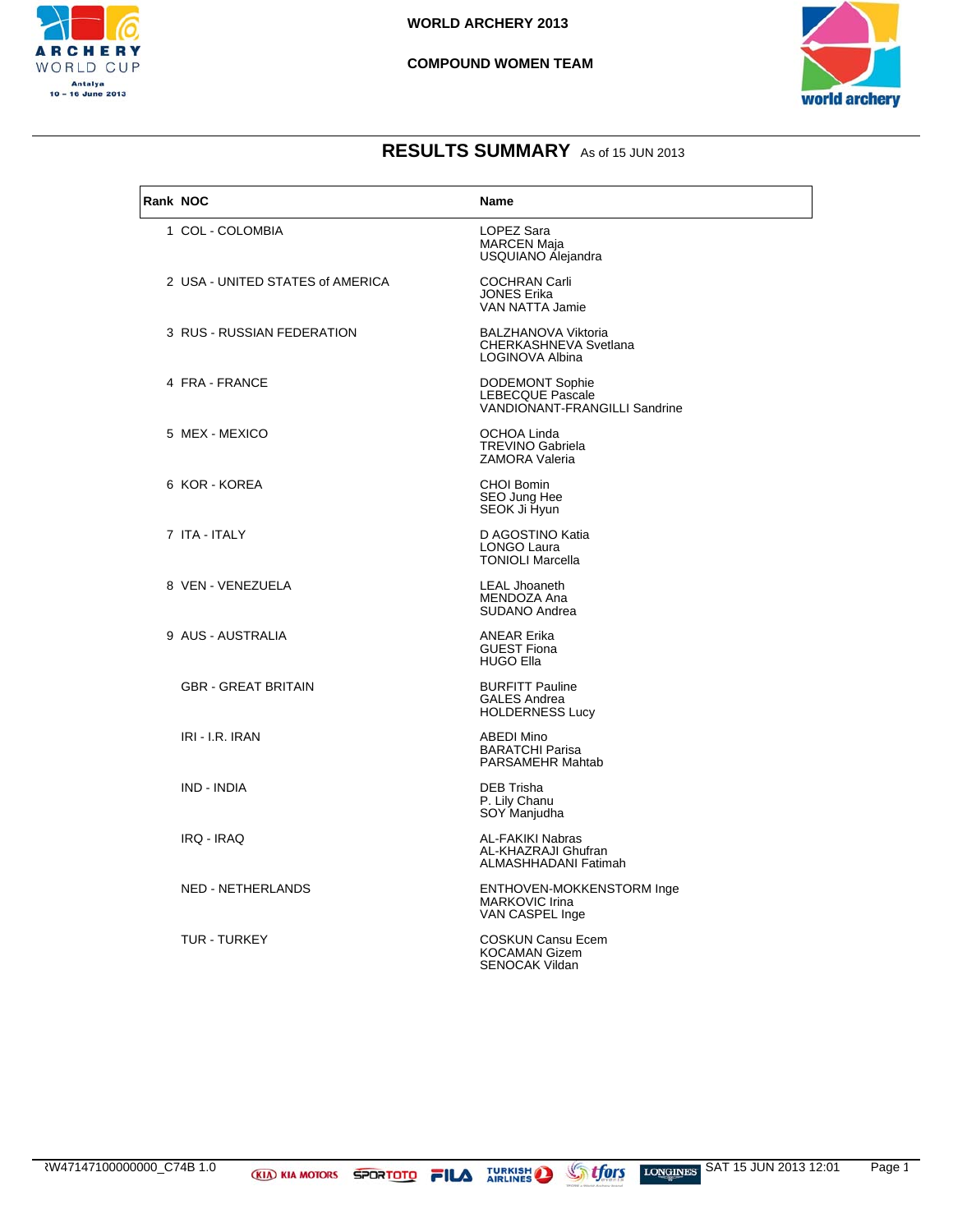

#### **RECURVE MIXED TEAM**



| Rank NOC |                                | Name                                                    |
|----------|--------------------------------|---------------------------------------------------------|
|          | 1 CHN - CHINA                  | <b>CUI Yuanyuan</b><br>XING Yu                          |
|          | 2 KOR - KOREA                  | KI Bo Bae<br><b>LEE Seungyun</b>                        |
|          | 3 MEX - MEXICO                 | ROMAN Aida<br><b>SERRANO Juan Rene</b>                  |
|          | 4 GBR - GREAT BRITAIN          | <b>FOLKARD Naomi</b><br><b>MORGAN Ashe</b>              |
|          | 5 VEN - VENEZUELA              | <b>BRITO Leidys</b><br><b>MALAVE Elias</b>              |
|          | 6 TUR - TURKEY                 | KIRSEVER Kerem<br>LOKLUOGLU Begul                       |
|          | 7 RUS - RUSSIAN FEDERATION     | STEPANOVA Inna<br>TSYBEKDORZHIEV Bair                   |
|          | 8 GER - GERMANY                | <b>SKOERIES Eric</b><br><b>WINTER Karina</b>            |
|          | 9 AUS - AUSTRALIA              | <b>FERGUSON Semra</b><br><b>WORTH Taylor</b>            |
|          | <b>BLR - BELARUS</b>           | <b>PRILEPOV Anton</b><br><b>TOLKACH Alena</b>           |
|          | <b>FRA - FRANCE</b>            | <b>COTRY Cyrielle</b><br>PREVOST Gael                   |
|          | IND - INDIA                    | DAS Atanu<br>LAISHRAM Bombayla Devi                     |
|          | ITA - ITALY                    | NESPOLI Mauro<br>VALEEVA Natalia                        |
|          | JPN - JAPAN                    | FURUKAWA Takaharu<br>KATO Ayano                         |
|          | UKR - UKRAINE                  | IVASHKO Markiyan<br>PAVLOVA Anastasia                   |
|          | USA - UNITED STATES of AMERICA | <b>ELLISON Brady</b><br><b>LORIG Khatuna</b>            |
|          | 17 COL - COLOMBIA              | <b>PILA Andres</b><br><b>RENDON Ana Maria</b>           |
|          | 18 BRA - BRAZIL                | <b>NIKITIN Sarah</b><br><b>OLIVEIRA Bernardo</b>        |
|          | 19 IRI - I.R. IRAN             | MAHMOODISERESHT Maryam<br>PAKZAD Behzad                 |
|          | 20 CHI - CHILE                 | <b>AGUILAR GIMPEL Guillermo</b><br><b>MORAGA Sophia</b> |
|          | 21 MDA - REPUBLIC of MOLDOVA   | <b>MIRCA Alexandra</b><br>OLARU Dan                     |
|          | 22 GEO - GEORGIA               | PKHAKADZE Lasha<br><b>TSIALA Phutkaradze</b>            |
|          | 23 SIN - SINGAPORE             | CHAN Jing Ru<br><b>TAN Silie</b>                        |

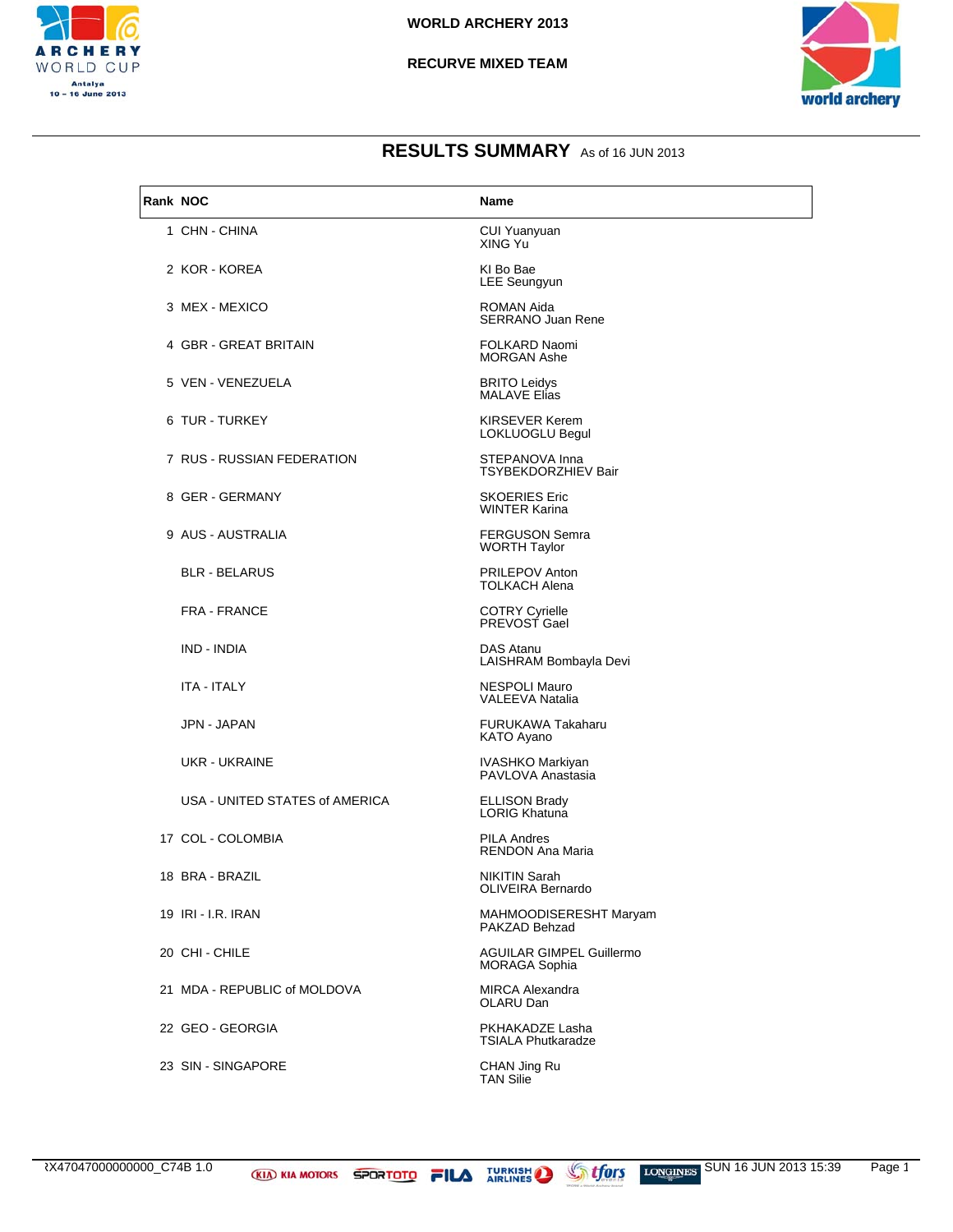

**RECURVE MIXED TEAM**



## **RESULTS SUMMARY** As of 16 JUN 2013

**Rank NOC Name** 

25 ARM - ARMENIA

24 IRQ - IRAQ **AL-MASHHADANI Rand** JASSIM Mohammed Mahmood

GRIGORYAN Roza<br>MARTIROSYAN Hamlet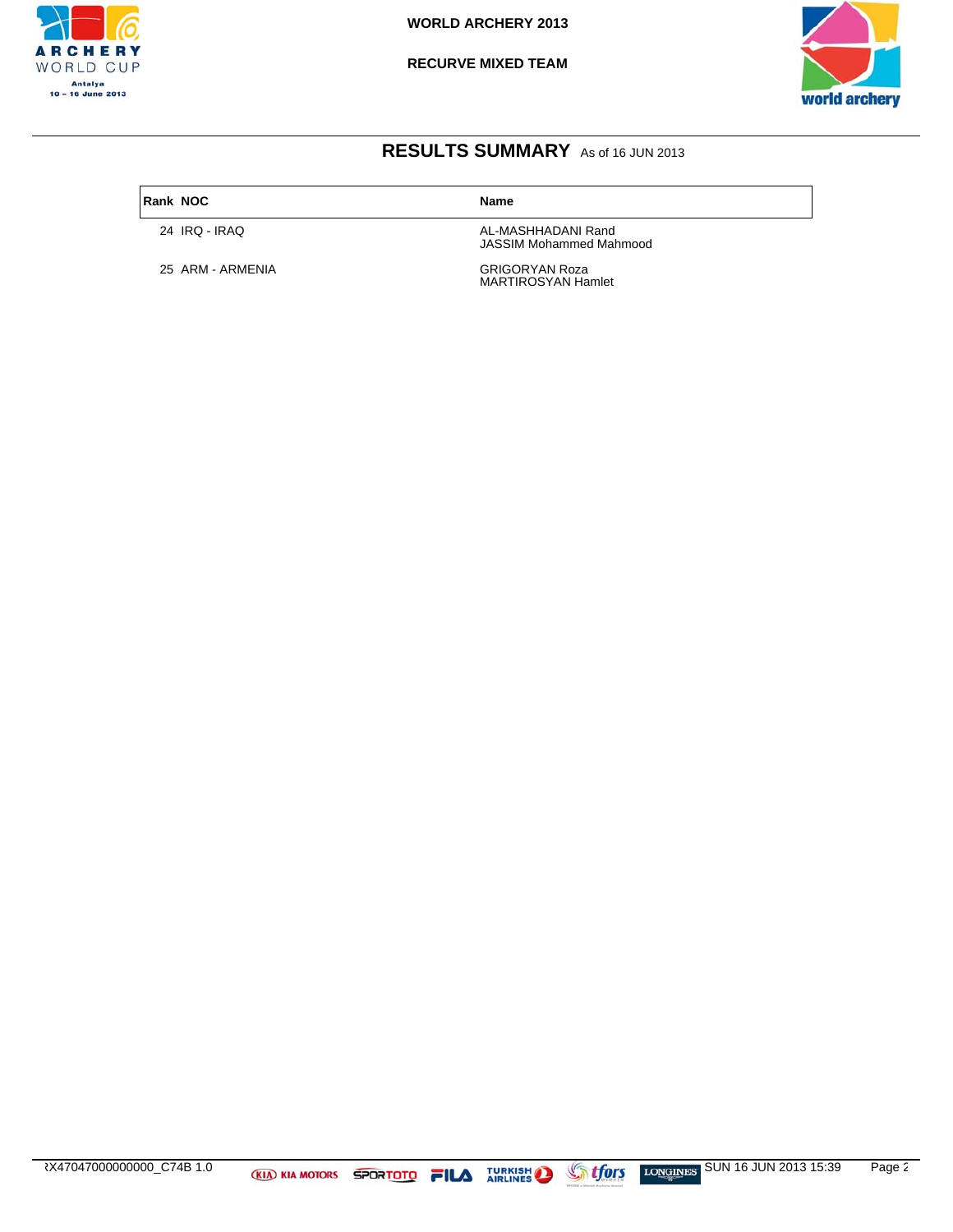

#### **COMPOUND MIXED TEAM**



| Rank NOC               |                                  | Name                                                 |
|------------------------|----------------------------------|------------------------------------------------------|
| 1 ITA - ITALY          |                                  | <b>PAGNI Sergio</b><br><b>TONIOLI Marcella</b>       |
| 2 IND - INDIA          |                                  | <b>CHAUHAN Rajat</b><br>SOY Manjudha                 |
| 3 CAN - CANADA         |                                  | <b>TRILLUS Dietmar</b><br><b>WALLACE Ashley</b>      |
| 4 IRI - I.R. IRAN      |                                  | <b>ABEDI Mino</b><br><b>KAZEMPOOR Amir</b>           |
|                        | 5 NED - NETHERLANDS              | <b>ELZINGA Peter</b><br>VAN CASPEL Inge              |
|                        | RUS - RUSSIAN FEDERATION         | KHALUDOROV Danzan<br>LOGINOVA Albina                 |
| 7 MEX - MEXICO         |                                  | FIERRO Julio Ricardo<br>OCHOA Linda                  |
|                        | 8 USA - UNITED STATES of AMERICA | <b>JONES Erika</b><br>WILLETT JR. Rodger             |
| 9 AUS - AUSTRALIA      |                                  | <b>BROSNAN Michael</b><br><b>HUGO Ella</b>           |
| <b>COL - COLOMBIA</b>  |                                  | <b>CARDONA Camilo Andres</b><br>USQUIANO Alejandra   |
| <b>DEN - DENMARK</b>   |                                  | DAMSBO Martin<br>SOEMOD Camilla                      |
| <b>FRA - FRANCE</b>    |                                  | <b>DOUSSOT Christophe</b><br><b>LEBECQUE Pascale</b> |
|                        | <b>GBR - GREAT BRITAIN</b>       | <b>BUSBY Duncan</b><br><b>GALES Andrea</b>           |
| KOR - KOREA            |                                  | MIN Lihong<br>YOUN So Jung                           |
| TUR - TURKEY           |                                  | <b>COSKUN Cansu Ecem</b><br><b>ELMAAGACLI Demir</b>  |
| <b>VEN - VENEZUELA</b> |                                  | <b>GONZALEZ Eduardo</b><br>MENDOZA Ana               |
| 17 NOR - NORWAY        |                                  | <b>BOE Morten</b><br><b>GRYDELAND Runa</b>           |
| 18 BRA - BRAZIL        |                                  | <b>ACQUESTA Nely</b><br>RORIZ JR. Marcelo            |
| 19 LTU - LITHUANIA     |                                  | <b>BABININA Jelena</b><br>SIGAUSKAS Vladas           |
| 20 IRQ - IRAQ          |                                  | ALMASHHADANI Fatimah<br>SHKHAN Waleed Hameed         |
| 21 KAZ - KAZAKHSTAN    |                                  | <b>FISHER Pavel</b><br>SHEPOTKO Svetlna              |

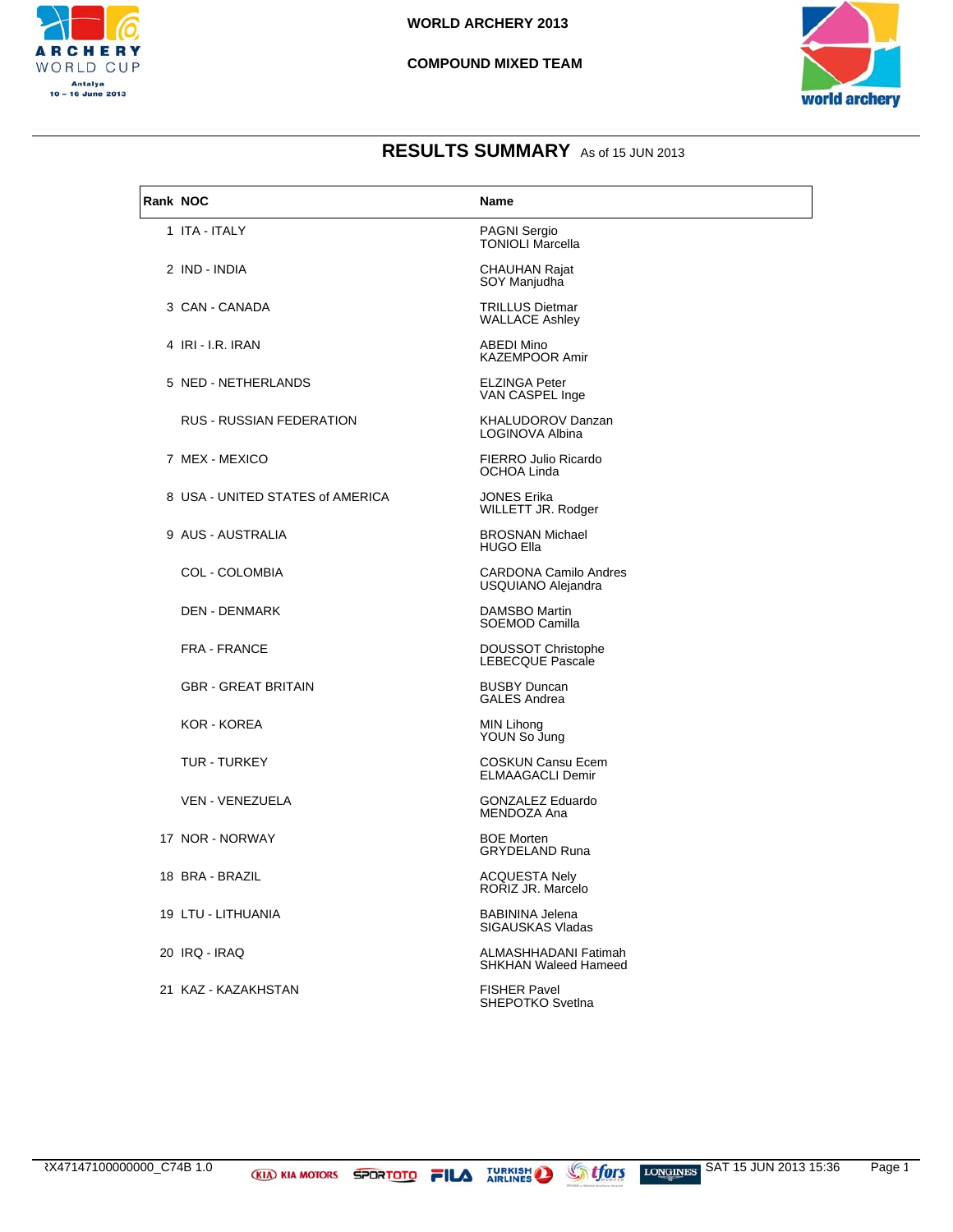

**RECURVE MEN TEAM**



## **RESULTS BRACKETS**



**Legend: NR** Not Ranked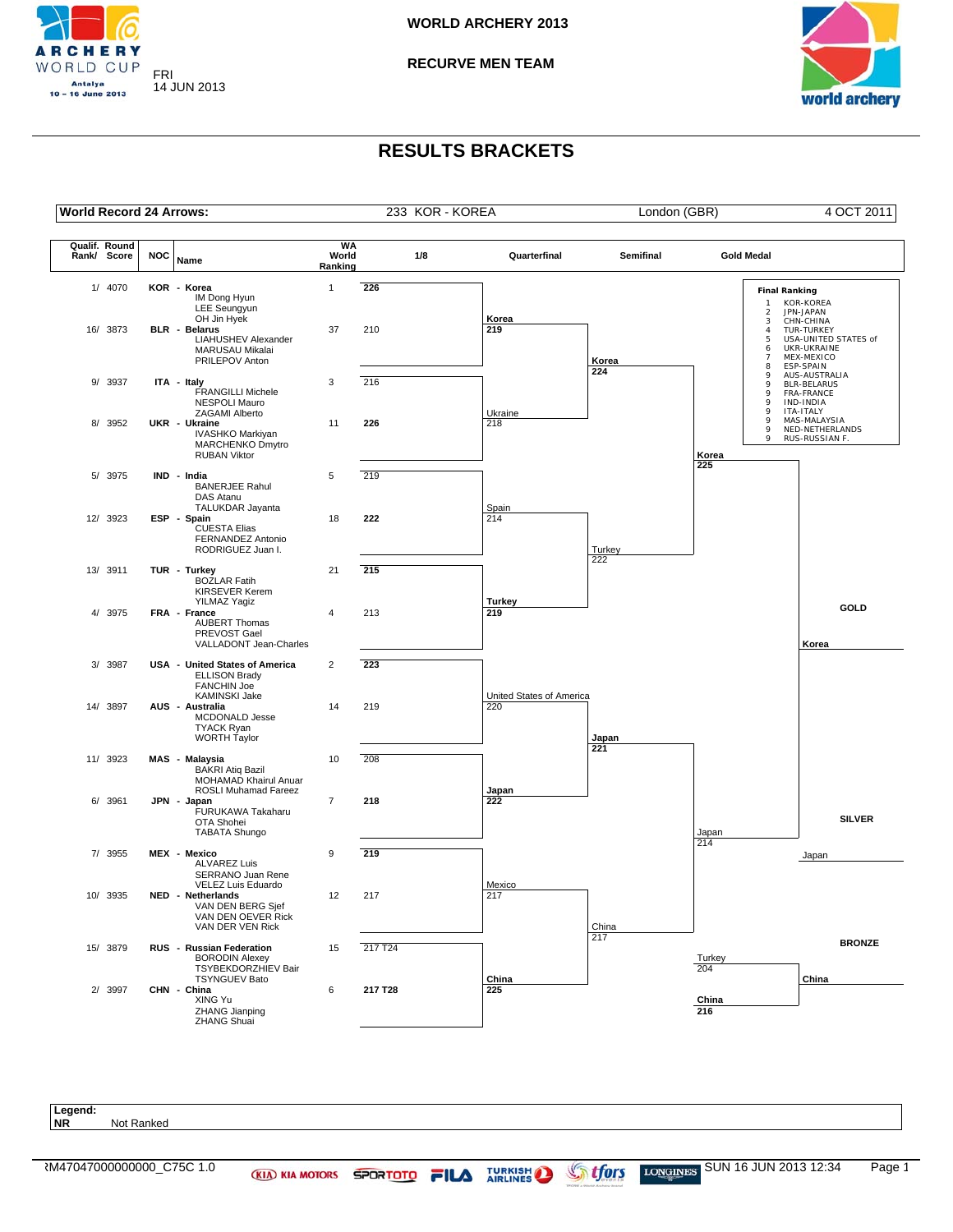

**RECURVE WOMEN TEAM**



## **RESULTS BRACKETS**



**NR** Not Ranked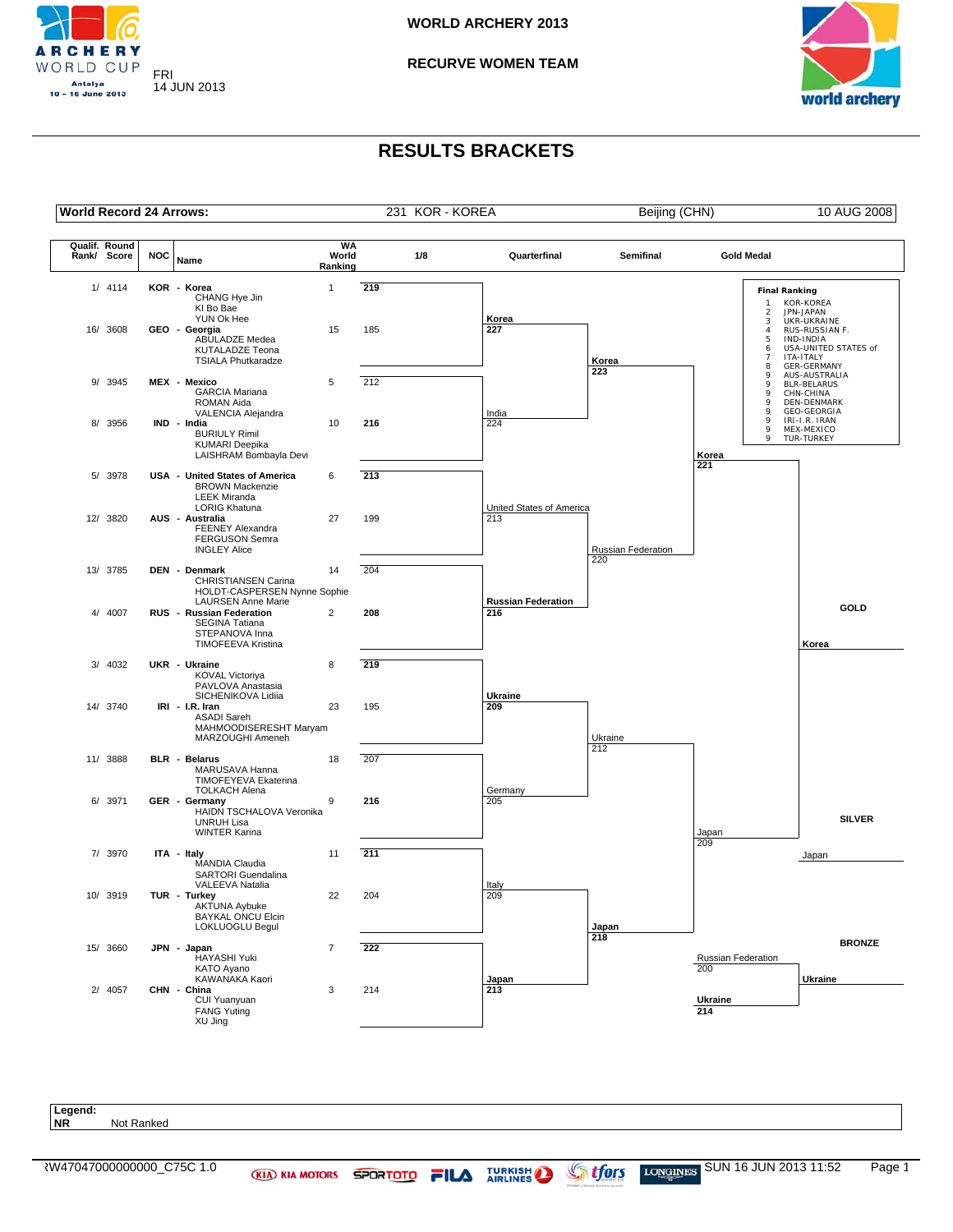

**COMPOUND MEN TEAM**



### **RESULTS BRACKETS**



**NR** Not Ranked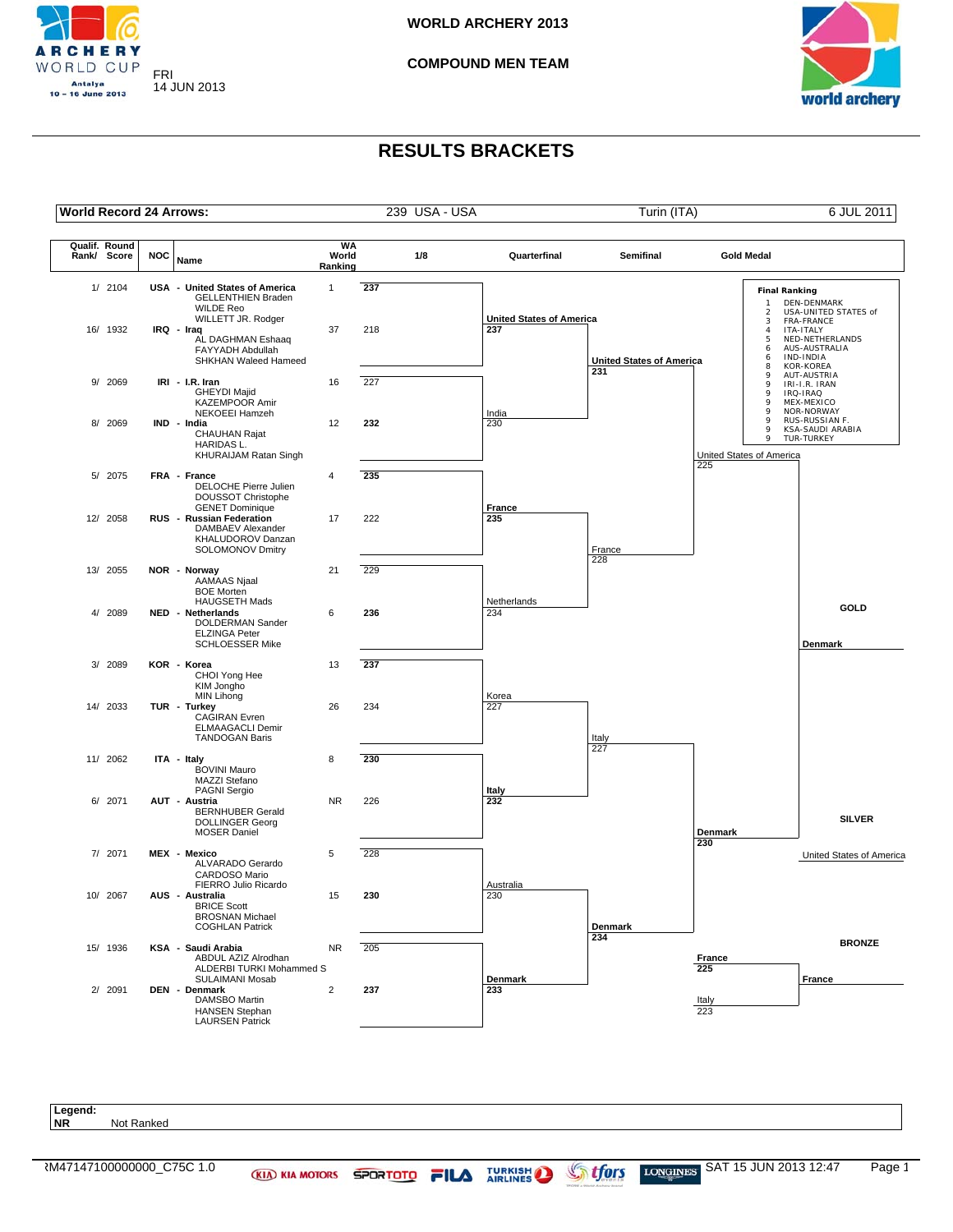

#### **COMPOUND WOMEN TEAM**



### **RESULTS BRACKETS**



**NR** Not Ranked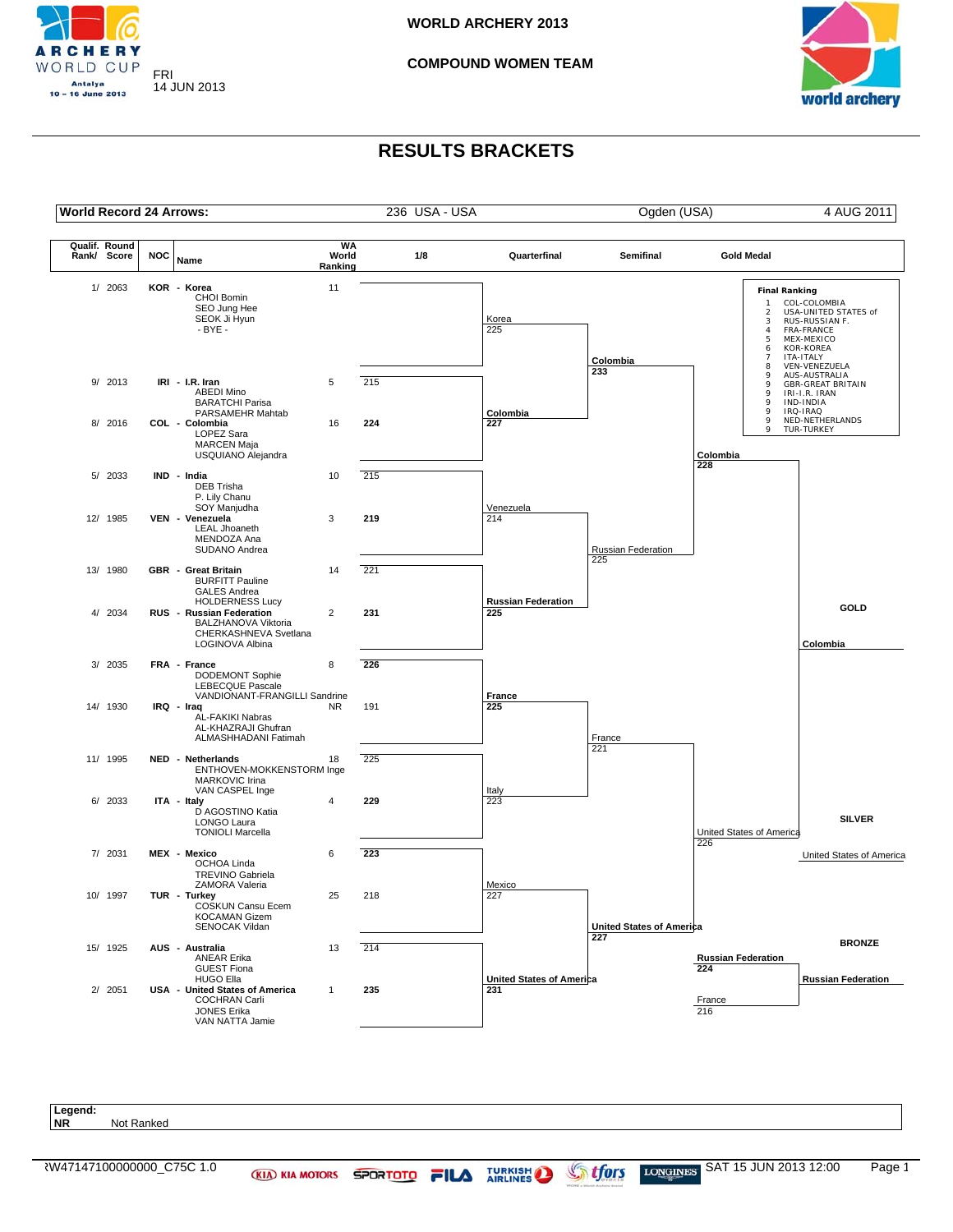

**RECURVE MIXED TEAM**



### **RESULTS BRACKETS**



**Legend: Not Ranked**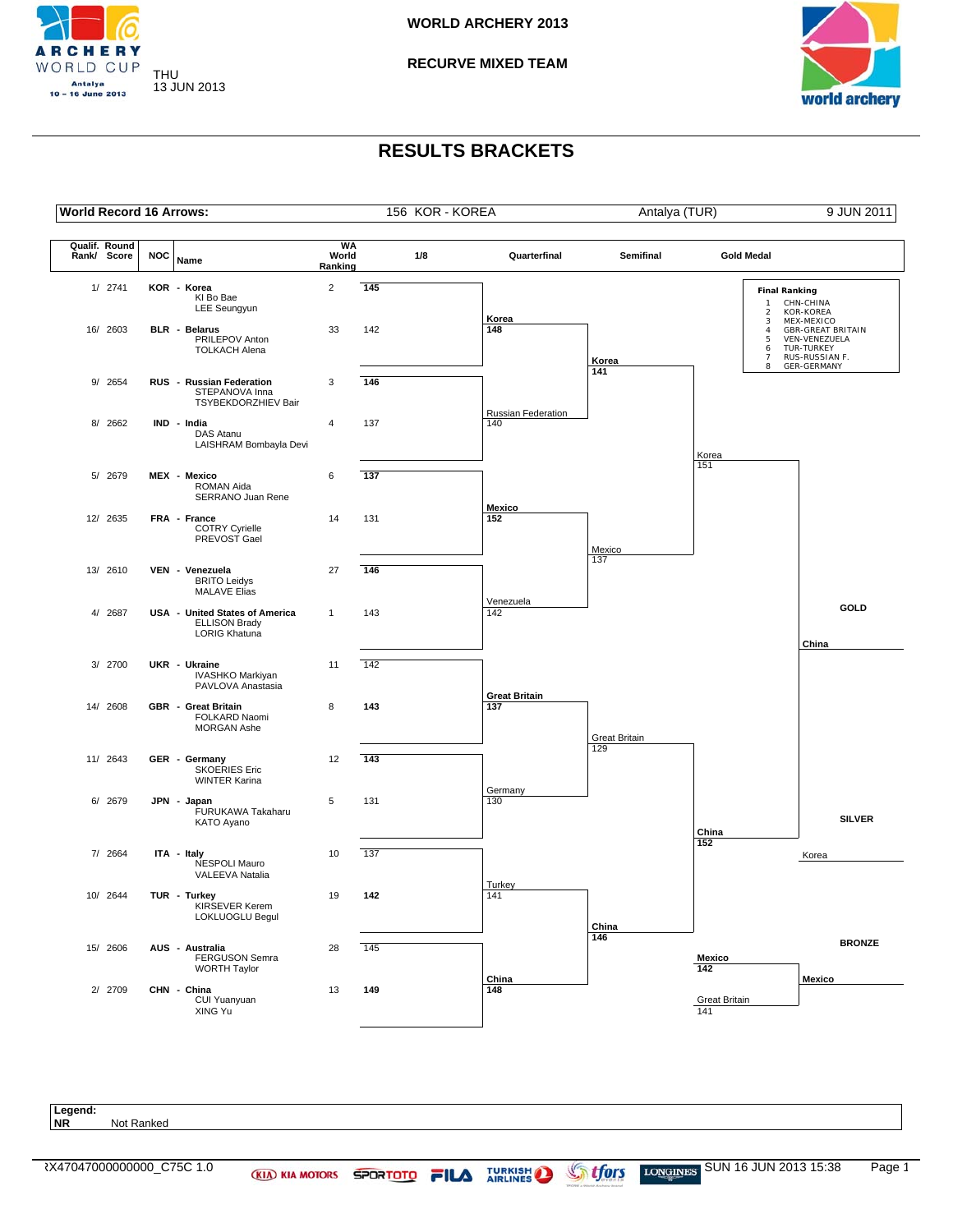

**COMPOUND MIXED TEAM**



## **RESULTS BRACKETS**



**Legend: Not Ranked**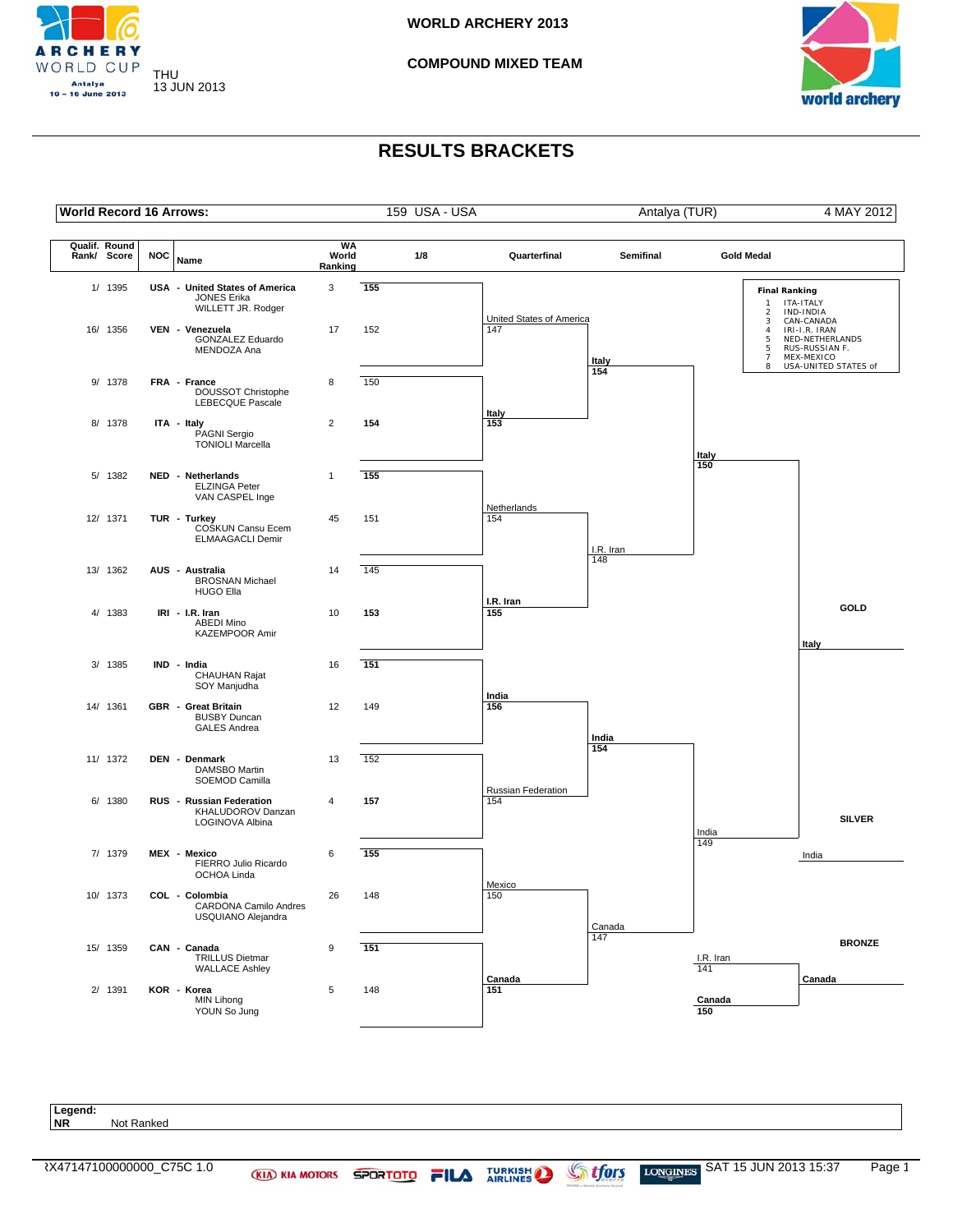TUE 11 JUN 2013

9:45

**RCHERY** WORLD CUP Antalya<br>10 – 16 June 2013

**RECURVE MEN TEAM**

**QUALIFICATION ROUND**



# **RESULTS**

|              | World Record 3 x 144 Arrows: |                           | 4122 KOR - KOREA              | Ulsan (KOR)         |               | 4 SEP 2009 |
|--------------|------------------------------|---------------------------|-------------------------------|---------------------|---------------|------------|
| Rank NOC     |                              | <b>WA Team</b><br>Ranking | <b>World Name</b>             | Individual<br>Total | Team<br>Total |            |
| $\mathbf{1}$ | <b>KOR - KOREA</b>           |                           | 1 IM Dong Hyun                | 1349                | 4070          |            |
|              |                              |                           | <b>LEE</b> Seungyun           | 1365                |               |            |
|              |                              |                           | OH Jin Hyek                   | 1356                |               |            |
|              | 2 CHN-CHINA                  |                           | 6 XING Yu                     | 1344                | 3997          |            |
|              |                              |                           | <b>ZHANG Jianping</b>         | 1325                |               |            |
|              |                              |                           | <b>ZHANG Shuai</b>            | 1328                |               |            |
|              | 3 USA - UNITED STATES of     |                           | 2 ELLISON Brady               | 1343                | 3987          |            |
|              |                              |                           | <b>FANCHIN Joe</b>            | 1325                |               |            |
|              |                              |                           | KAMINSKI Jake                 | 1319                |               |            |
| 4            | <b>FRA - FRANCE</b>          |                           | 4 AUBERT Thomas               | 1306                | 3975 T196;72  |            |
|              |                              |                           | PREVOST Gael                  | 1340                |               |            |
|              |                              |                           | <b>VALLADONT Jean-Charles</b> | 1329                |               |            |
| 5            | <b>IND - INDIA</b>           |                           | 5 BANERJEE Rahul              | 1330                | 3975 T193;61  |            |
|              |                              |                           | DAS Atanu                     | 1332                |               |            |
|              |                              |                           | TALUKDAR Jayanta              | 1313                |               |            |
| 6            | <b>JPN - JAPAN</b>           |                           | 7 FURUKAWA Takaharu           | 1332                | 3961          |            |
|              |                              |                           | OTA Shohei                    | 1318                |               |            |
|              |                              |                           | <b>TABATA Shungo</b>          | 1311                |               |            |
| $7^{\circ}$  | <b>MEX - MEXICO</b>          |                           | 9 ALVAREZ Luis                | 1302                | 3955          |            |
|              |                              |                           | <b>SERRANO Juan Rene</b>      | 1335                |               |            |
|              |                              |                           | VELEZ Luis Eduardo            | 1318                |               |            |
| 8            | <b>UKR - UKRAINE</b>         |                           | 11 IVASHKO Markiyan           | 1336                | 3952          |            |
|              |                              |                           | MARCHENKO Dmytro              | 1296                |               |            |
|              |                              |                           | <b>RUBAN Viktor</b>           | 1320                |               |            |
| 9            | <b>ITA - ITALY</b>           |                           | 3 FRANGILLI Michele           | 1313                | 3937          |            |
|              |                              |                           | <b>NESPOLI Mauro</b>          | 1332                |               |            |
|              |                              |                           | ZAGAMI Alberto                | 1292                |               |            |
| 10           | <b>NED - NETHERLANDS</b>     |                           | 12 VAN DEN BERG Sjef          | 1329                | 3935          |            |
|              |                              |                           | VAN DEN OEVER Rick            | 1293                |               |            |
|              |                              |                           | VAN DER VEN Rick              | 1313                |               |            |
| 11           | <b>MAS - MALAYSIA</b>        |                           | 10 BAKRI Atiq Bazil           | 1314                | 3923 T180;64  |            |
|              |                              |                           | <b>MOHAMAD Khairul Anuar</b>  | 1332                |               |            |
|              |                              |                           | ROSLI Muhamad Fareez          | 1277                |               |            |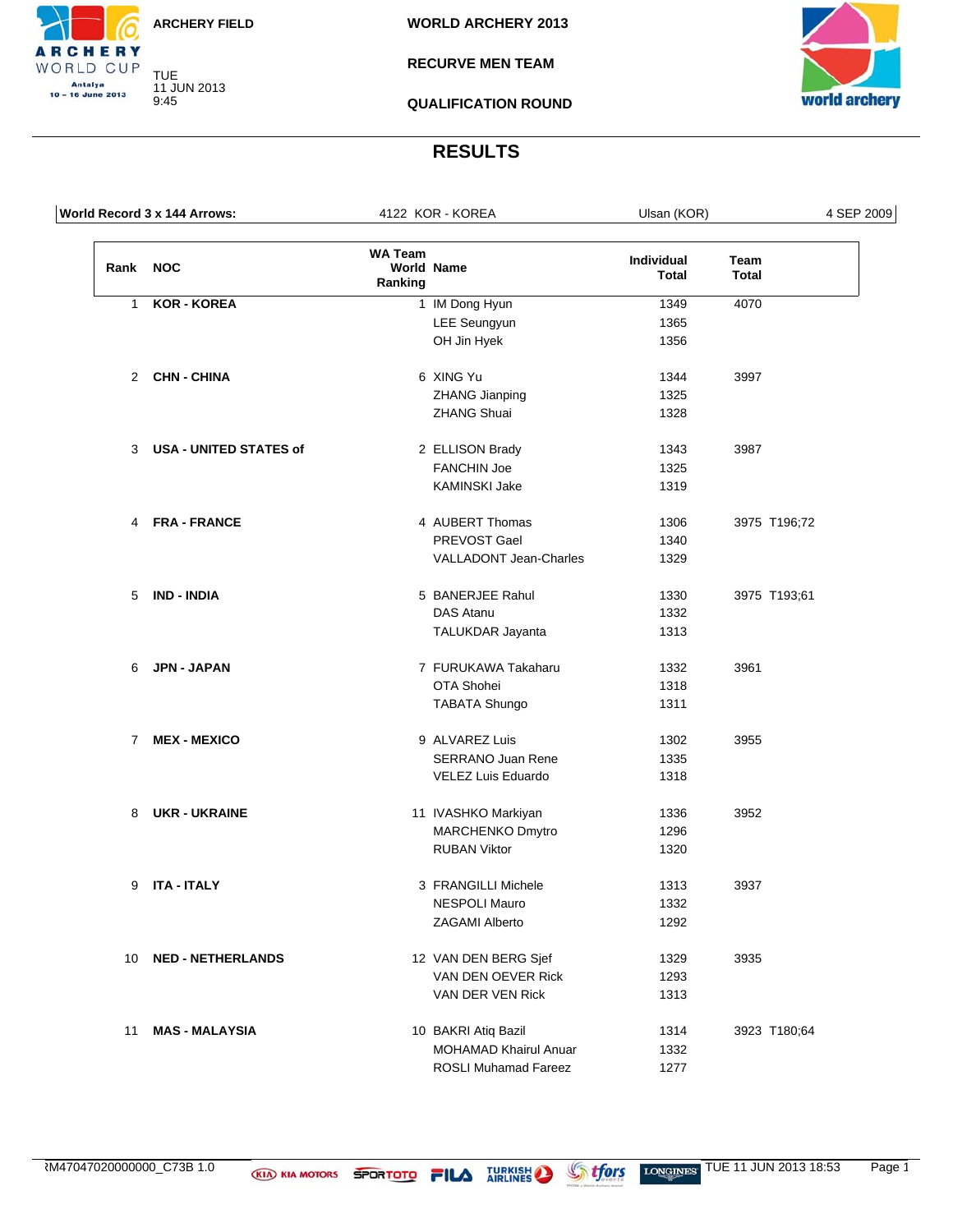TUE 11 JUN 2013

9:45

CHERY WORLD CUP Antalya<br>10 – 16 June 2013

**RECURVE MEN TEAM**

**QUALIFICATION ROUND**



#### **RESULTS**

|                 | World Record 3 x 144 Arrows: |                           | 4122 KOR - KOREA           | Ulsan (KOR)         |                      | 4 SEP 2009 |
|-----------------|------------------------------|---------------------------|----------------------------|---------------------|----------------------|------------|
| Rank            | <b>NOC</b>                   | <b>WA Team</b><br>Ranking | World Name                 | Individual<br>Total | Team<br><b>Total</b> |            |
| 12 <sup>2</sup> | <b>ESP - SPAIN</b>           |                           | 18 CUESTA Elias            | 1290                | 3923 T176;66         |            |
|                 |                              |                           | FERNANDEZ Antonio          | 1309                |                      |            |
|                 |                              |                           | RODRIGUEZ Juan I.          | 1324                |                      |            |
|                 | 13 TUR - TURKEY              |                           | 21 BOZLAR Fatih            | 1294                | 3911                 |            |
|                 |                              |                           | <b>KIRSEVER Kerem</b>      | 1311                |                      |            |
|                 |                              |                           | <b>YILMAZ Yagiz</b>        | 1306                |                      |            |
| 14              | <b>AUS - AUSTRALIA</b>       |                           | 14 MCDONALD Jesse          | 1275                | 3897                 |            |
|                 |                              |                           | <b>TYACK Ryan</b>          | 1301                |                      |            |
|                 |                              |                           | <b>WORTH Taylor</b>        | 1321                |                      |            |
| 15              | <b>RUS - RUSSIAN F.</b>      |                           | 15 BORODIN Alexey          | 1268                | 3879                 |            |
|                 |                              |                           | <b>TSYBEKDORZHIEV Bair</b> | 1302                |                      |            |
|                 |                              |                           | <b>TSYNGUEV Bato</b>       | 1309                |                      |            |
| 16              | <b>BLR - BELARUS</b>         |                           | 37 LIAHUSHEV Alexander     | 1291                | 3873                 |            |
|                 |                              |                           | <b>MARUSAU Mikalai</b>     | 1288                |                      |            |
|                 |                              |                           | PRILEPOV Anton             | 1294                |                      |            |
| 17              | <b>BRA - BRAZIL</b>          |                           | 23 BORTOLOTO Marcos A.     | 1296                | 3867                 |            |
|                 |                              |                           | <b>OLIVEIRA Bernardo</b>   | 1298                |                      |            |
|                 |                              |                           | REZENDE XAVIER Daniel      | 1273                |                      |            |
| 18              | <b>GER - GERMANY</b>         |                           | 17 KAHLLUND Florian        | 1290                | 3856                 |            |
|                 |                              |                           | POPPENBORG Rafael          | 1260                |                      |            |
|                 |                              |                           | <b>SKOERIES Eric</b>       | 1306                |                      |            |
| 19              | IRI - I.R.IRAN               |                           | 22 PAKZAD Behzad           | 1299                | 3772                 |            |
|                 |                              |                           | RAHIMI Gholamreza          | 1235                |                      |            |
|                 |                              |                           | RAZAVIMASHOUF Sasan        | 1238                |                      |            |
| 20              | <b>GBR - GREAT BRITAIN</b>   |                           | 8 EVANS Sean               | 1225                | 3761                 |            |
|                 |                              |                           | MORGAN Ashe                | 1270                |                      |            |
|                 |                              |                           | <b>SLATER Kieran</b>       | 1266                |                      |            |
| 21              | <b>SIN-SINGAPORE</b>         |                           | 41 NG Justin               | 1232                | 3744                 |            |
|                 |                              |                           | SINGH Shaunpal             | 1246                |                      |            |
|                 |                              |                           | <b>TAN Silie</b>           | 1266                |                      |            |
|                 | 22 AUT - AUSTRIA             |                           | NR BERTSCHLER Alexander    | 1267                | 3667                 |            |
|                 |                              |                           | <b>REBERNIG Erwin</b>      | 1217                |                      |            |
|                 |                              |                           | <b>SEGMEHL Martin</b>      | 1183                |                      |            |

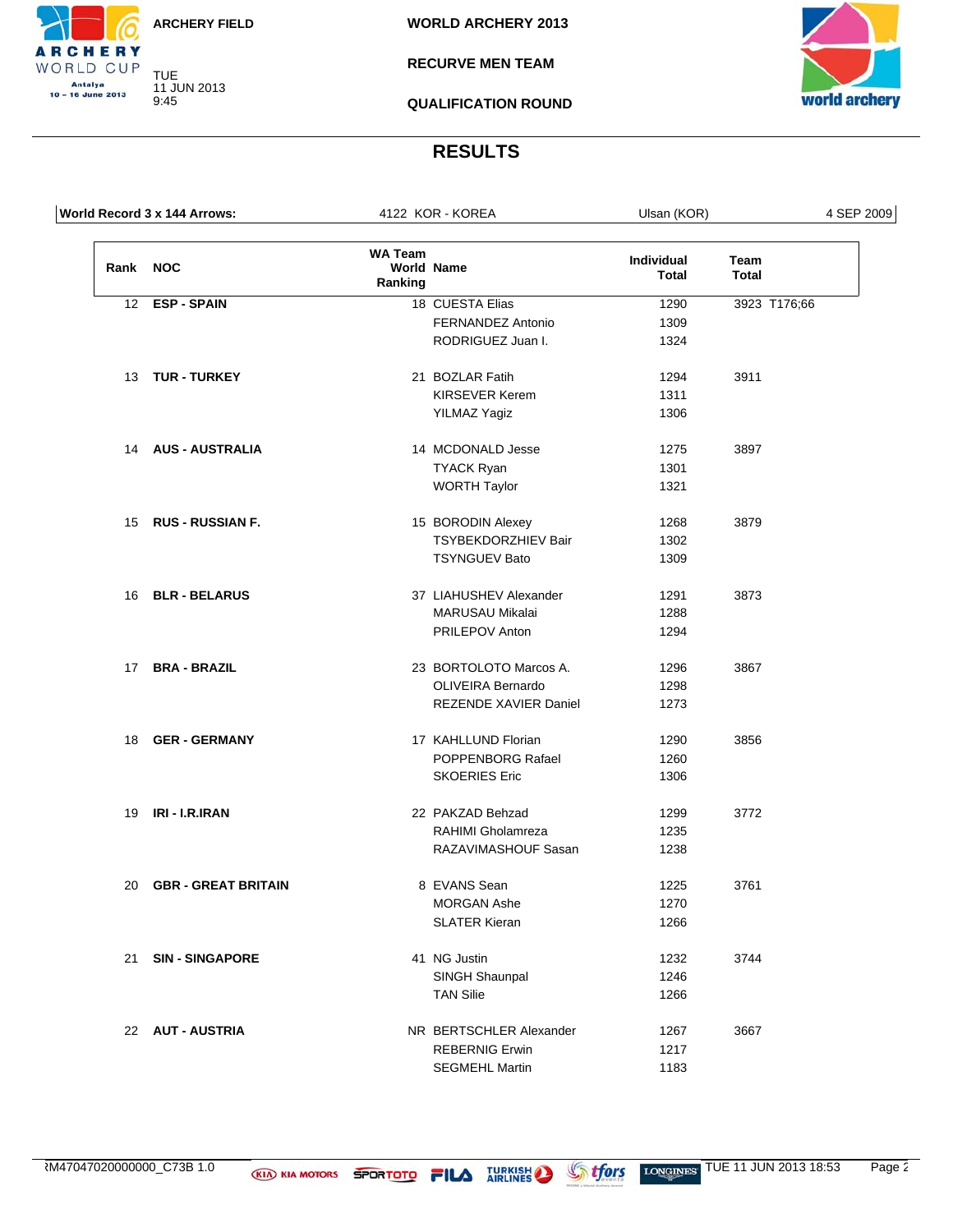TUE 11 JUN 2013 9:45

**RCHERY** WORLD CUP Antalya<br>10 – 16 June 2013

**WORLD ARCHERY 2013**

**RECURVE MEN TEAM**

**QUALIFICATION ROUND**



#### **RESULTS**

| World Record 3 x 144 Arrows: |                                 |                           | 4122 KOR - KOREA                  | Ulsan (KOR)                       |                             | 4 SEP 2009 |
|------------------------------|---------------------------------|---------------------------|-----------------------------------|-----------------------------------|-----------------------------|------------|
| Rank                         | <b>NOC</b>                      | <b>WA Team</b><br>Ranking | <b>World Name</b>                 | <b>Individual</b><br><b>Total</b> | <b>Team</b><br><b>Total</b> |            |
| 23                           | <b>GEO - GEORGIA</b>            |                           | 39 MOSESHVILI Jaba                | 1202                              | 3648                        |            |
|                              |                                 |                           | <b>PARSENADZE Archil</b>          | 1180                              |                             |            |
|                              |                                 |                           | PKHAKADZE Lasha                   | 1266                              |                             |            |
| 24                           | <b>QAT - QATAR</b>              |                           | 62 ABDORRABOH Farhan              | 1213                              | 3603                        |            |
|                              |                                 |                           | AL-MOHANADI Ibrahim               | 1221                              |                             |            |
|                              |                                 |                           | <b>SALEM Ali Ahmed</b>            | 1169                              |                             |            |
| 25                           | <b>KSA - SAUDI ARABIA</b>       |                           | NR AL-ABDULMUHSIN Mohammad Omar   | 1215                              | 3511                        |            |
|                              |                                 |                           | ALBAQAMI Muidh Rajah H            | 1147                              |                             |            |
|                              |                                 |                           | ALSUFYANI Mohammed Radah D.       | 1149                              |                             |            |
| 26                           | <b>IRQ - IRAQ</b>               |                           | 61 AL-HAMADANI Ali Adnan Mohammed | 1116                              | 3474                        |            |
|                              |                                 |                           | <b>JASSIM Mohammed Mahmood</b>    | 1194                              |                             |            |
|                              |                                 |                           | KHALAF FAYYADH Hussein            | 1164                              |                             |            |
| 27                           | <b>MDA - REPUBLIC of MOLDO.</b> |                           | NR BULIGA Artur                   | 1121                              | 3408                        |            |
|                              |                                 |                           | OLARU Dan                         | 1210                              |                             |            |
|                              |                                 |                           | <b>RUBAILO Arcadii</b>            | 1077                              |                             |            |
| 28                           | <b>LBA - LIBYA</b>              |                           | 64 ALNAAS Emad-Deen               | 1065                              | 3275                        |            |
|                              |                                 |                           | <b>AREBI Ali</b>                  | 1123                              |                             |            |
|                              |                                 |                           | RABAA Mostafa Ben                 | 1087                              |                             |            |
| 29                           | <b>KUW - KUWAIT</b>             |                           | NR ALSHATTI Ahmad                 | 1005                              | 2649                        |            |
|                              |                                 |                           | <b>BUSHEHRI Abdulaziz</b>         | 741                               |                             |            |
|                              |                                 |                           | <b>MALALLAH Abdullah</b>          | 903                               |                             |            |

Legend:<br>NR Not Ranked

**T** Tied.Ties are broken with 10's then with inner 10's (X's) (m;n) then coin toss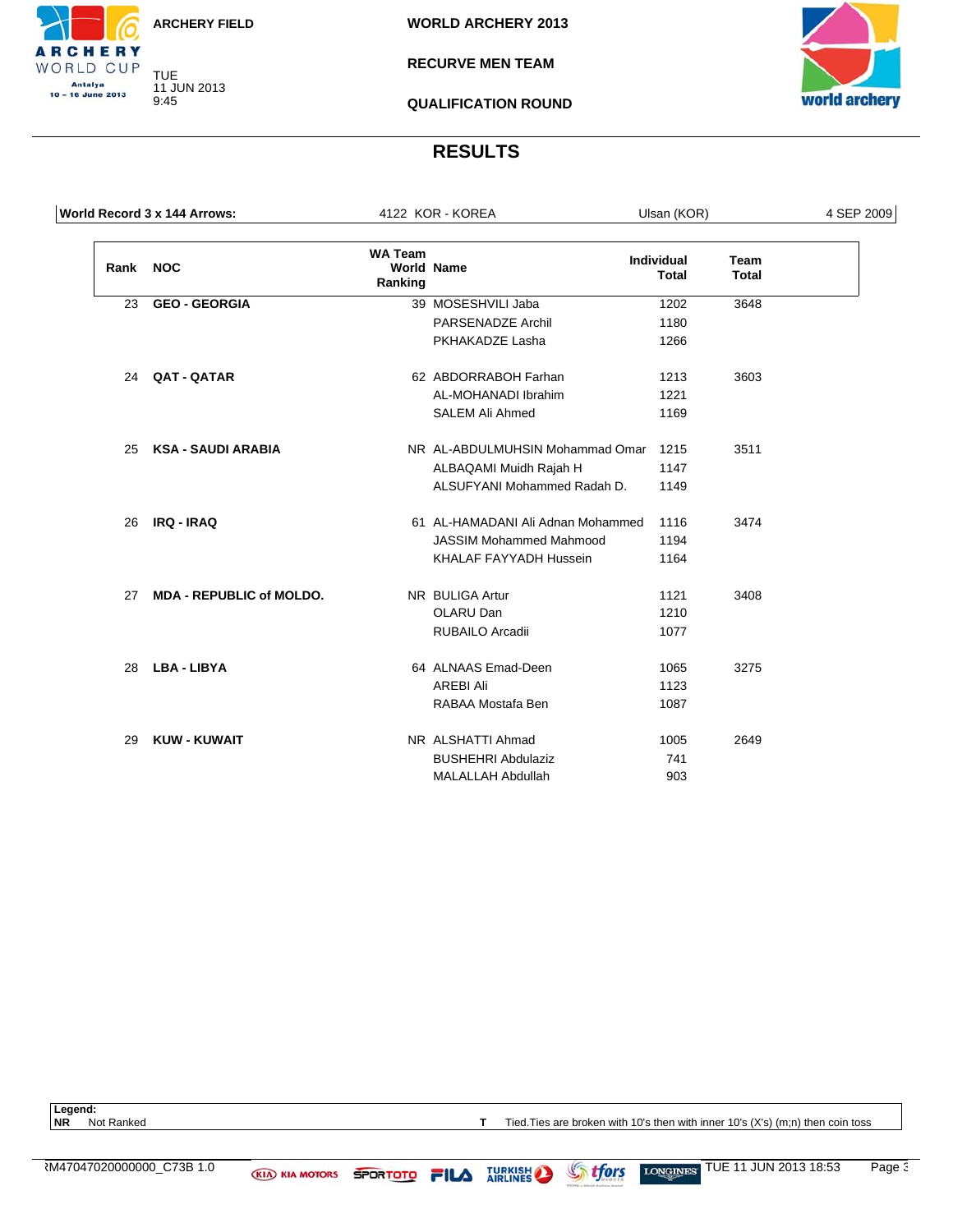TUE 11 JUN 2013

9:45

**RCHERY** WORLD CUP Antalya<br>10 – 16 June 2013

**WORLD ARCHERY 2013**

#### **RECURVE WOMEN TEAM**

**QUALIFICATION ROUND**



#### **RESULTS**

|                          | World Record 3 x 144 Arrows: |                           | 4129 KOR - KOREA            | New Delhi (IND)            |                      | 10 NOV 2005 |
|--------------------------|------------------------------|---------------------------|-----------------------------|----------------------------|----------------------|-------------|
| Rank NOC                 |                              | <b>WA Team</b><br>Ranking | <b>World Name</b>           | <b>Individual</b><br>Total | Team<br><b>Total</b> |             |
| $\mathbf{1}$             | <b>KOR - KOREA</b>           |                           | 1 JOO Hyun Jung             | 1366                       | 4114                 |             |
|                          |                              |                           | KI Bo Bae                   | 1376                       |                      |             |
|                          |                              |                           | YUN Ok Hee                  | 1372                       |                      |             |
|                          | 2 CHN-CHINA                  |                           | 3 CUI Yuanyuan              | 1365                       | 4057                 |             |
|                          |                              |                           | <b>FANG Yuting</b>          | 1348                       |                      |             |
|                          |                              |                           | XU Jing                     | 1344                       |                      |             |
|                          | 3 UKR - UKRAINE              |                           | 8 KOVAL Victoriya           | 1330                       | 4032                 |             |
|                          |                              |                           | PAVLOVA Anastasia           | 1364                       |                      |             |
|                          |                              |                           | SICHENIKOVA Lidiia          | 1338                       |                      |             |
|                          | 4 RUS - RUSSIAN F.           |                           | 2 PEROVA Ksenia             | 1333                       | 4007                 |             |
|                          |                              |                           | <b>SEGINA Tatiana</b>       | 1329                       |                      |             |
|                          |                              |                           | STEPANOVA Inna              | 1345                       |                      |             |
| 5 USA - UNITED STATES of |                              | 6 BROWN Mackenzie         | 1315                        | 3978                       |                      |             |
|                          |                              |                           | <b>LEEK Miranda</b>         | 1319                       |                      |             |
|                          |                              |                           | <b>LORIG Khatuna</b>        | 1344                       |                      |             |
|                          | 6 GER - GERMANY              |                           | 9 HAIDN TSCHALOVA Veronika  | 1303                       | 3971                 |             |
|                          |                              |                           | <b>UNRUH Lisa</b>           | 1331                       |                      |             |
|                          |                              |                           | <b>WINTER Karina</b>        | 1337                       |                      |             |
|                          | 7 ITA - ITALY                |                           | 11 MANDIA Claudia           | 1320                       | 3970                 |             |
|                          |                              |                           | <b>SARTORI</b> Guendalina   | 1318                       |                      |             |
|                          |                              |                           | VALEEVA Natalia             | 1332                       |                      |             |
| 8                        | IND - INDIA                  |                           | 10 BURIULY Rimil            | 1298                       | 3956                 |             |
|                          |                              |                           | <b>KUMARI Deepika</b>       | 1328                       |                      |             |
|                          |                              |                           | LAISHRAM Bombayla Devi      | 1330                       |                      |             |
| 9                        | <b>MEX - MEXICO</b>          |                           | 5 GARCIA Mariana            | 1281                       | 3945                 |             |
|                          |                              |                           | ROMAN Aida                  | 1344                       |                      |             |
|                          |                              |                           | VALENCIA Alejandra          | 1320                       |                      |             |
| 10                       | <b>TUR - TURKEY</b>          |                           | 22 AKTUNA Aybuke            | 1306                       | 3919                 |             |
|                          |                              |                           | <b>BAYKAL ONCU Elcin</b>    | 1280                       |                      |             |
|                          |                              |                           | LOKLUOGLU Begul             | 1333                       |                      |             |
| 11                       | <b>BLR - BELARUS</b>         |                           | 18 MARUSAVA Hanna           | 1271                       | 3888                 |             |
|                          |                              |                           | <b>TIMOFEYEVA Ekaterina</b> | 1308                       |                      |             |
|                          |                              |                           | <b>TOLKACH Alena</b>        | 1309                       |                      |             |

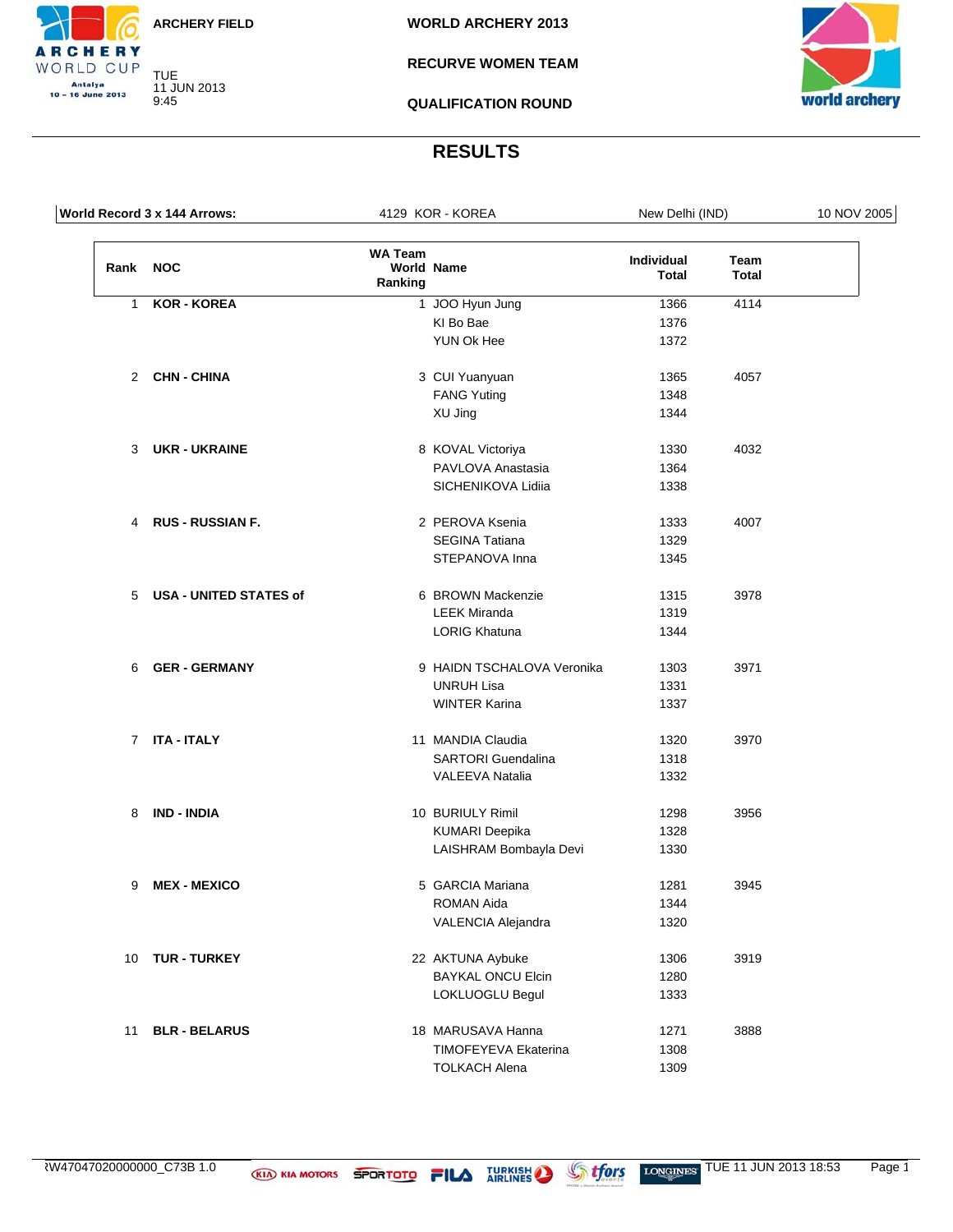TUE 11 JUN 2013 9:45

**RCHERY** WORLD CUP Antalya<br>10 – 16 June 2013

**WORLD ARCHERY 2013**

**RECURVE WOMEN TEAM**

**QUALIFICATION ROUND**



#### **RESULTS**

| World Record 3 x 144 Arrows: |                        |                           | 4129 KOR - KOREA             | New Delhi (IND)                   |                             | 10 NOV 2005 |
|------------------------------|------------------------|---------------------------|------------------------------|-----------------------------------|-----------------------------|-------------|
| Rank NOC                     |                        | <b>WA Team</b><br>Ranking | <b>World Name</b>            | <b>Individual</b><br><b>Total</b> | <b>Team</b><br><b>Total</b> |             |
| 12                           | <b>AUS - AUSTRALIA</b> |                           | 27 FEENEY Alexandra          | 1263                              | 3820                        |             |
|                              |                        |                           | <b>FERGUSON Semra</b>        | 1285                              |                             |             |
|                              |                        |                           | <b>INGLEY Alice</b>          | 1272                              |                             |             |
| 13                           | <b>DEN - DENMARK</b>   |                           | 14 CHRISTIANSEN Carina       | 1320                              | 3785                        |             |
|                              |                        |                           | HOLDT-CASPERSEN Nynne Sophie | 1246                              |                             |             |
|                              |                        |                           | <b>LAURSEN Anne Marie</b>    | 1219                              |                             |             |
| 14                           | IRI - I.R.IRAN         |                           | 23 ASADI Sareh               | 1257                              | 3740                        |             |
|                              |                        | MAHMOODISERESHT Maryam    | 1259                         |                                   |                             |             |
|                              |                        |                           | MARZOUGHI Ameneh             | 1224                              |                             |             |
| 15                           | <b>JPN - JAPAN</b>     |                           | 7 HAYASHI Yuki               | 1327                              | 3660                        |             |
|                              |                        |                           | KATO Ayano                   | 1347                              |                             |             |
|                              |                        |                           | KAWANAKA Kaori               | 986                               |                             |             |
| 16                           | <b>GEO - GEORGIA</b>   |                           | 15 ABULADZE Medea            | 1166                              | 3608                        |             |
|                              |                        |                           | <b>KUTALADZE Teona</b>       | 1218                              |                             |             |
|                              |                        |                           | <b>TSIALA Phutkaradze</b>    | 1224                              |                             |             |
| 17                           | <b>IRQ - IRAQ</b>      |                           | 52 AL-MASHHADANI Rand        | 1194                              | 3471                        |             |
|                              |                        |                           | AL DAKHILI Farah             | 1090                              |                             |             |
|                              |                        |                           | AL JAMIL Ghazwa              | 1187                              |                             |             |

**Legend: NR** Not Ranked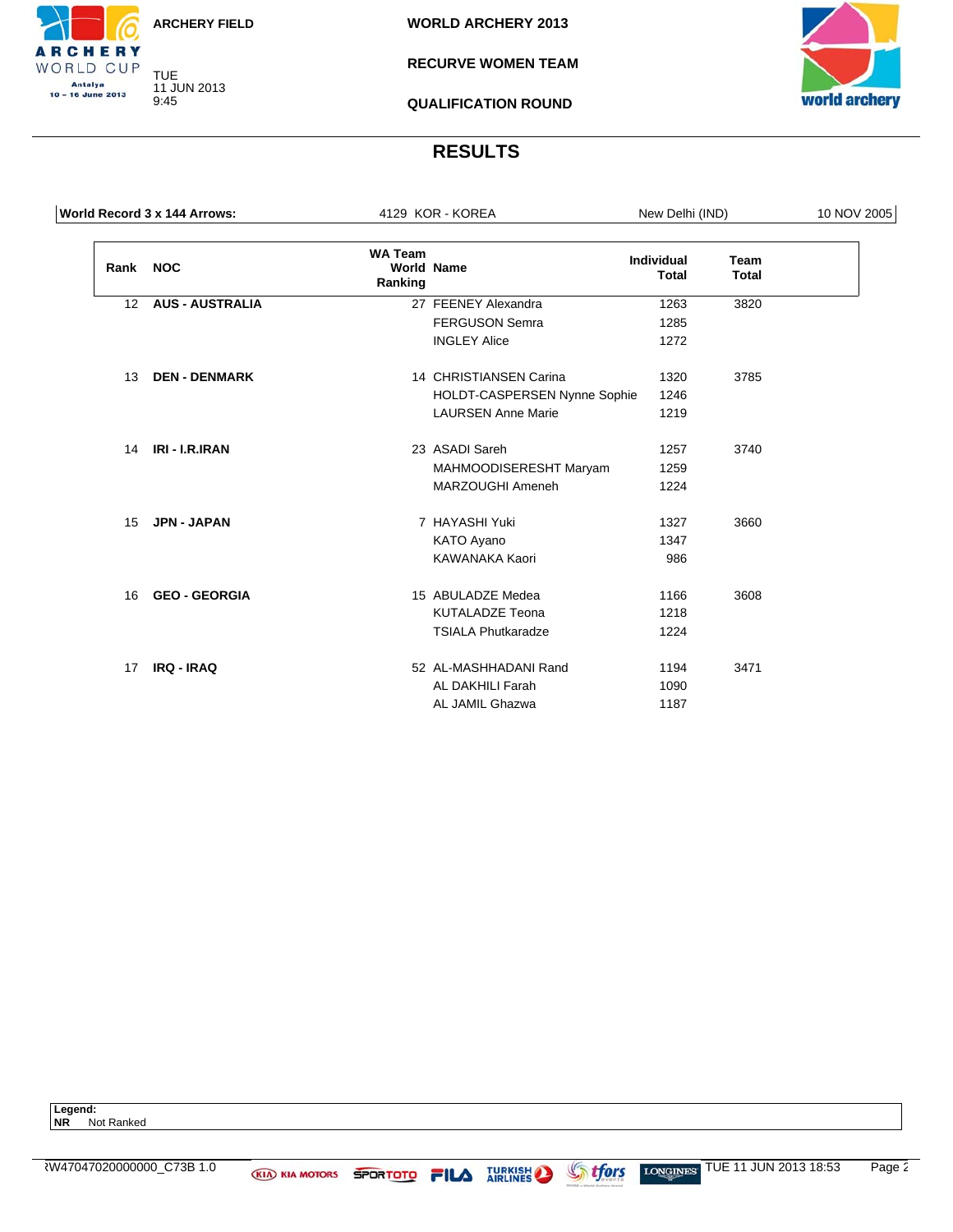WED 12 JUN 2013

9:45

**RCHERY** WORLD CUP Antalya<br>10 – 16 June 2013

**WORLD ARCHERY 2013**

**COMPOUND MEN TEAM**

**QUALIFICATION ROUND**



#### **RESULTS**

|      | World Record 3 x 72 Arrows:   |                           | 2130 USA - USA               | Turin (ITA)                |                      | 4 JUL 2011 |
|------|-------------------------------|---------------------------|------------------------------|----------------------------|----------------------|------------|
| Rank | <b>NOC</b>                    | <b>WA Team</b><br>Ranking | <b>World Name</b>            | Individual<br><b>Total</b> | Team<br><b>Total</b> |            |
| 1    | <b>USA - UNITED STATES of</b> |                           | 1 GELLENTHIEN Braden         | 697                        | 2104                 |            |
|      |                               |                           | <b>WILDE Reo</b>             | 701                        |                      |            |
|      |                               |                           | WILLETT JR. Rodger           | 706                        |                      |            |
| 2    | <b>DEN - DENMARK</b>          |                           | 2 DAMSBO Martin              | 700                        | 2091                 |            |
|      |                               |                           | <b>HANSEN Stephan</b>        | 697                        |                      |            |
|      |                               |                           | <b>LAURSEN Patrick</b>       | 694                        |                      |            |
| 3    | <b>KOR - KOREA</b>            |                           | 13 CHOI Yong Hee             | 700                        | 2089 T148;53         |            |
|      |                               |                           | KIM Jongho                   | 688                        |                      |            |
|      |                               |                           | <b>MIN Lihong</b>            | 701                        |                      |            |
| 4    | <b>NED - NETHERLANDS</b>      |                           | 6 DOLDERMAN Sander           | 691                        | 2089 T147;70         |            |
|      |                               |                           | <b>ELZINGA Peter</b>         | 700                        |                      |            |
|      |                               |                           | <b>SCHLOESSER Mike</b>       | 698                        |                      |            |
| 5    | <b>FRA - FRANCE</b>           |                           | 4 DELOCHE Pierre Julien      | 693                        | 2075                 |            |
|      |                               |                           | <b>DOUSSOT Christophe</b>    | 695                        |                      |            |
|      |                               |                           | <b>GENET Dominique</b>       | 687                        |                      |            |
| 6    | <b>AUT - AUSTRIA</b>          |                           | NR BERNHUBER Gerald          | 695                        | 2071 T133;61         |            |
|      |                               |                           | <b>DOLLINGER Georg</b>       | 692                        |                      |            |
|      |                               |                           | <b>MOSER Daniel</b>          | 684                        |                      |            |
| 7    | <b>MEX - MEXICO</b>           |                           | 5 ALVARADO Gerardo           | 690                        | 2071 T130;49         |            |
|      |                               |                           | <b>CARDOSO Mario</b>         | 689                        |                      |            |
|      |                               |                           | FIERRO Julio Ricardo         | 692                        |                      |            |
| 8    | <b>IND - INDIA</b>            |                           | 12 CHAUHAN Rajat             | 701                        | 2069 T137;64         |            |
|      |                               |                           | <b>KHURAIJAM Ratan Singh</b> | 681                        |                      |            |
|      |                               |                           | MOIRANGTHEM Gandhi Singh     | 687                        |                      |            |
| 9    | IRI - I.R.IRAN                |                           | 16 GHEYDI Majid              | 675                        | 2069 T134;52         |            |
|      |                               |                           | KAZEMPOOR Amir               | 699                        |                      |            |
|      |                               |                           | NEKOEEI Hamzeh               | 695                        |                      |            |
| 10   | <b>AUS - AUSTRALIA</b>        |                           | 15 BRICE Scott               | 683                        | 2067                 |            |
|      |                               |                           | <b>BROSNAN Michael</b>       | 695                        |                      |            |
|      |                               |                           | <b>COGHLAN Patrick</b>       | 689                        |                      |            |
| 11   | <b>ITA - ITALY</b>            |                           | 8 MAURO Bovini               | 675                        | 2062                 |            |
|      |                               |                           | MAZZI Stefano                | 692                        |                      |            |
|      |                               |                           | PAGNI Sergio                 | 695                        |                      |            |
|      |                               |                           |                              |                            |                      |            |

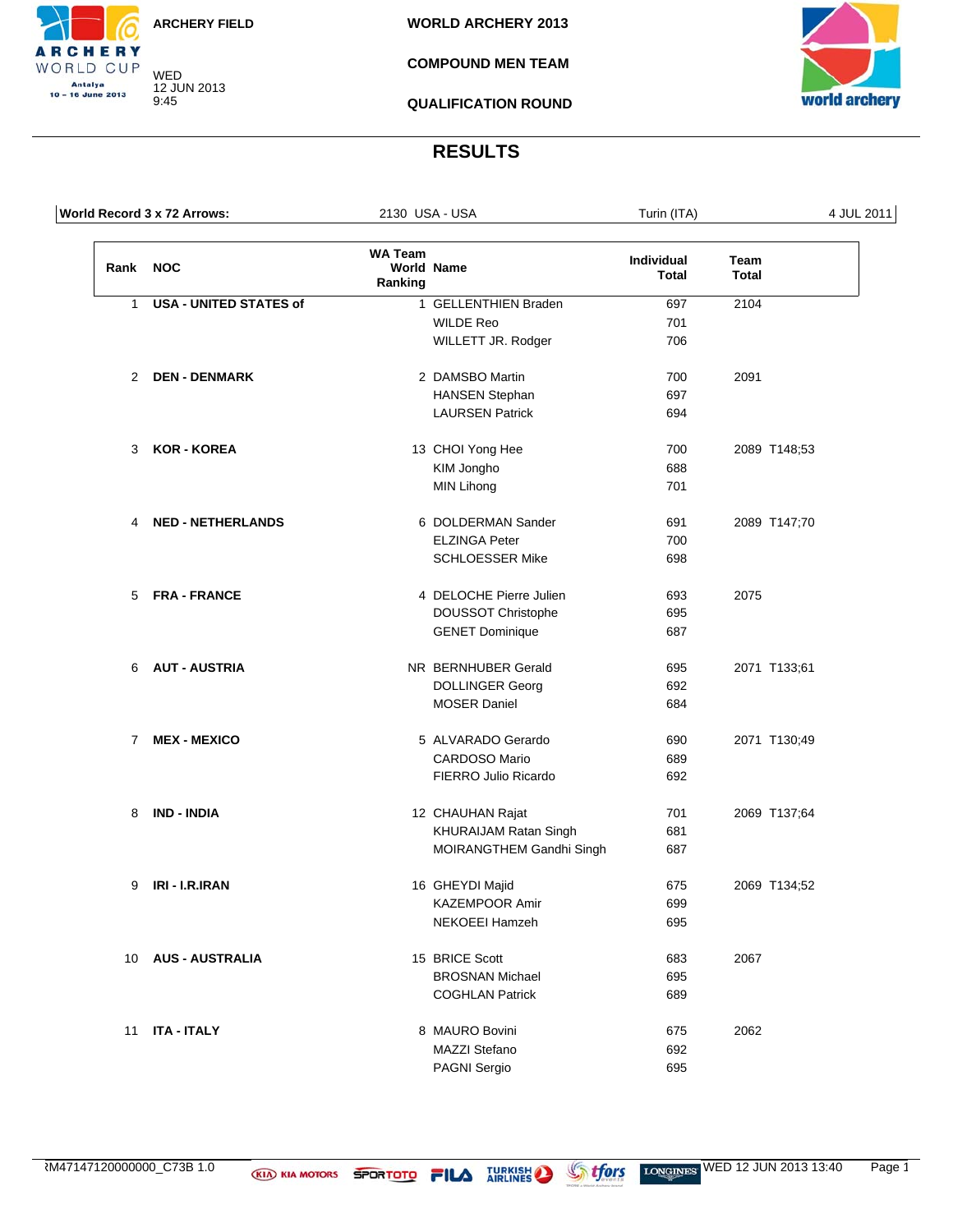WED 12 JUN 2013 9:45

**RCHERY** WORLD CUP Antalya<br>10 – 16 June 2013

**WORLD ARCHERY 2013**

**COMPOUND MEN TEAM**

**QUALIFICATION ROUND**



#### **RESULTS**

|      | World Record 3 x 72 Arrows: |                           | 2130 USA - USA                  | Turin (ITA)                       |                             | 4 JUL 2011 |
|------|-----------------------------|---------------------------|---------------------------------|-----------------------------------|-----------------------------|------------|
| Rank | <b>NOC</b>                  | <b>WA Team</b><br>Ranking | <b>World Name</b>               | <b>Individual</b><br><b>Total</b> | <b>Team</b><br><b>Total</b> |            |
| 12   | <b>RUS - RUSSIAN F.</b>     |                           | 17 CHUGUNOV Anton               | 673                               | 2058                        |            |
|      |                             |                           | DAMBAEV Alexander               | 693                               |                             |            |
|      |                             |                           | KHALUDOROV Danzan               | 692                               |                             |            |
| 13   | <b>NOR - NORWAY</b>         |                           | 21 AAMAAS Njaal                 | 683                               | 2055                        |            |
|      |                             |                           | <b>BOE Morten</b>               | 694                               |                             |            |
|      |                             |                           | <b>HAUGSETH Mads</b>            | 678                               |                             |            |
|      | 14 TUR - TURKEY             |                           | 26 CAGIRAN Evren                | 675                               | 2033                        |            |
|      |                             |                           | <b>ELMAAGACLI Demir</b>         | 687                               |                             |            |
|      |                             |                           | <b>TANDOGAN Baris</b>           | 671                               |                             |            |
| 15   | KSA - SAUDI ARABIA          |                           | NR ABDUL AZIZ Alrodhan          | 656                               | 1936                        |            |
|      |                             |                           | <b>ALDERBI TURKI Mohammed S</b> | 641                               |                             |            |
|      |                             |                           | <b>SULAIMANI Mosab</b>          | 639                               |                             |            |
| 16   | <b>IRQ - IRAQ</b>           |                           | 37 AL DAGHMAN Eshaaq            | 652                               | 1932                        |            |
|      |                             |                           | <b>MAAMOORI Amir</b>            | 626                               |                             |            |
|      |                             |                           | <b>SHKHAN Waleed Hameed</b>     | 654                               |                             |            |
| 17   | <b>SUI - SWITZERLAND</b>    |                           | 30 BURRI Kevin                  | 681                               | 1922                        |            |
|      |                             |                           | <b>HOFER Patrizio</b>           | 683                               |                             |            |
|      |                             |                           | PETRAGLIO Tiziano               | 558                               |                             |            |
| 18   | <b>LBA - LIBYA</b>          |                           | 63 ALMGRISI Ahmed               | 583                               | 1774                        |            |
|      |                             |                           | <b>DGHIBJ Mahmoud</b>           | 602                               |                             |            |
|      |                             |                           | EL-ASHAHEB Seddik               | 589                               |                             |            |

Legend:<br>NR Not Ranked

**T** Tied. Ties are broken with 10's then with inner 10's (X's) (m;n) then coin toss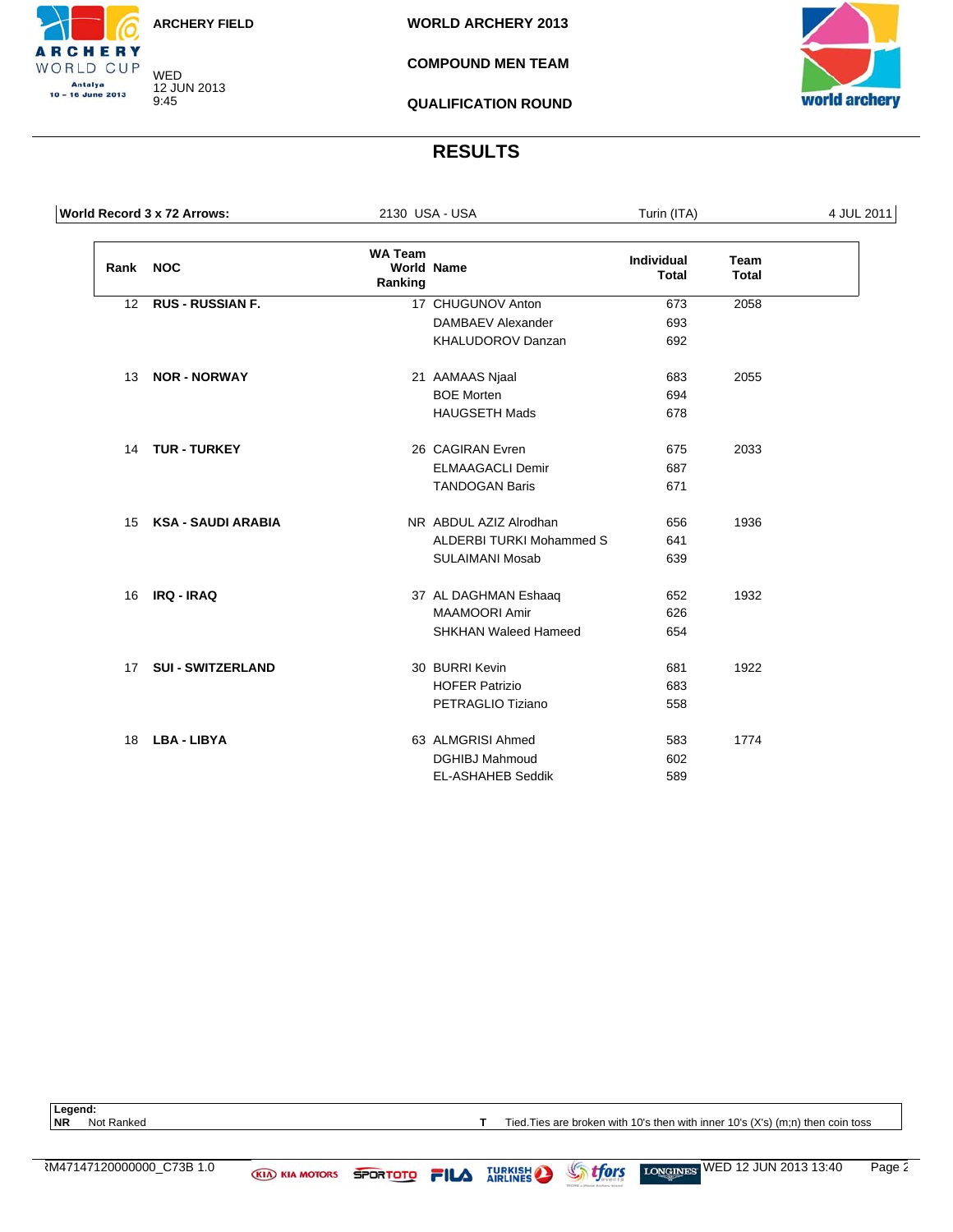WED 12 JUN 2013 9:45

**RCHERY** WORLD CUP Antalya<br>10 – 16 June 2013

**WORLD ARCHERY 2013**

#### **COMPOUND WOMEN TEAM**

**QUALIFICATION ROUND**



#### **RESULTS**

|                | World Record 3 x 72 Arrows: | 2095 USA - USA            |                               | Shanghai (CHN)                    |                      | 7 SEP 2011 |
|----------------|-----------------------------|---------------------------|-------------------------------|-----------------------------------|----------------------|------------|
| Rank           | <b>NOC</b>                  | <b>WA Team</b><br>Ranking | <b>World Name</b>             | <b>Individual</b><br><b>Total</b> | Team<br><b>Total</b> |            |
| 1              | <b>KOR - KOREA</b>          |                           | 11 SEO Jung Hee               | 686                               | 2063                 |            |
|                |                             |                           | SEOK Ji Hyun                  | 687                               |                      |            |
|                |                             |                           | YOUN So Jung                  | 690                               |                      |            |
|                | 2 USA - UNITED STATES of    |                           | 1 COCHRAN Carli               | 677                               | 2051                 |            |
|                |                             |                           | <b>JONES Erika</b>            | 689                               |                      |            |
|                |                             |                           | VAN NATTA Jamie               | 685                               |                      |            |
|                | 3 FRA-FRANCE                |                           | 8 DODEMONT Sophie             | 677                               | 2035                 |            |
|                |                             |                           | <b>LEBECQUE Pascale</b>       | 683                               |                      |            |
|                |                             |                           | VANDIONANT-FRANGILLI Sandrine | 675                               |                      |            |
|                | 4 RUS - RUSSIAN F.          |                           | 2 BALZHANOVA Viktoria         | 667                               | 2034                 |            |
|                |                             |                           | CHERKASHNEVA Svetlana         | 680                               |                      |            |
|                |                             |                           | LOGINOVA Albina               | 687                               |                      |            |
|                | 5 IND - INDIA               |                           | 10 DEB Trisha                 | 678                               | 2033 T109;38         |            |
|                |                             |                           | P. Lily Chanu                 | 671                               |                      |            |
|                |                             |                           | SOY Manjudha                  | 684                               |                      |            |
| 6              | ITA - ITALY                 |                           | 4 D AGOSTINO Katia            | 675                               | 2033 T107;47         |            |
|                |                             |                           | <b>LONGO Laura</b>            | 675                               |                      |            |
|                |                             |                           | <b>TONIOLI Marcella</b>       | 683                               |                      |            |
| $\overline{7}$ | <b>MEX - MEXICO</b>         |                           | 6 OCHOA Linda                 | 687                               | 2031                 |            |
|                |                             |                           | <b>TREVINO Gabriela</b>       | 676                               |                      |            |
|                |                             |                           | ZAMORA Valeria                | 668                               |                      |            |
| 8              | <b>COL - COLOMBIA</b>       |                           | 16 LOPEZ Sara                 | 677                               | 2016                 |            |
|                |                             |                           | <b>MARCEN Maja</b>            | 657                               |                      |            |
|                |                             |                           | USQUIANO Alejandra            | 682                               |                      |            |
| 9              | IRI - I.R.IRAN              |                           | 5 ABEDI Mino                  | 684                               | 2013                 |            |
|                |                             |                           | <b>BARATCHI Parisa</b>        | 659                               |                      |            |
|                |                             |                           | PARSAMEHR Mahtab              | 670                               |                      |            |
| 10             | <b>TUR - TURKEY</b>         |                           | 25 COSKUN Cansu Ecem          | 684                               | 1997                 |            |
|                |                             |                           | <b>KOCAMAN Gizem</b>          | 648                               |                      |            |
|                |                             |                           | SENOCAK Vildan                | 665                               |                      |            |
| 11             | <b>NED - NETHERLANDS</b>    |                           | 18 ENTHOVEN-MOKKENSTORM Inge  | 660                               | 1995                 |            |
|                |                             |                           | <b>MARKOVIC Irina</b>         | 653                               |                      |            |
|                |                             |                           | VAN CASPEL Inge               | 682                               |                      |            |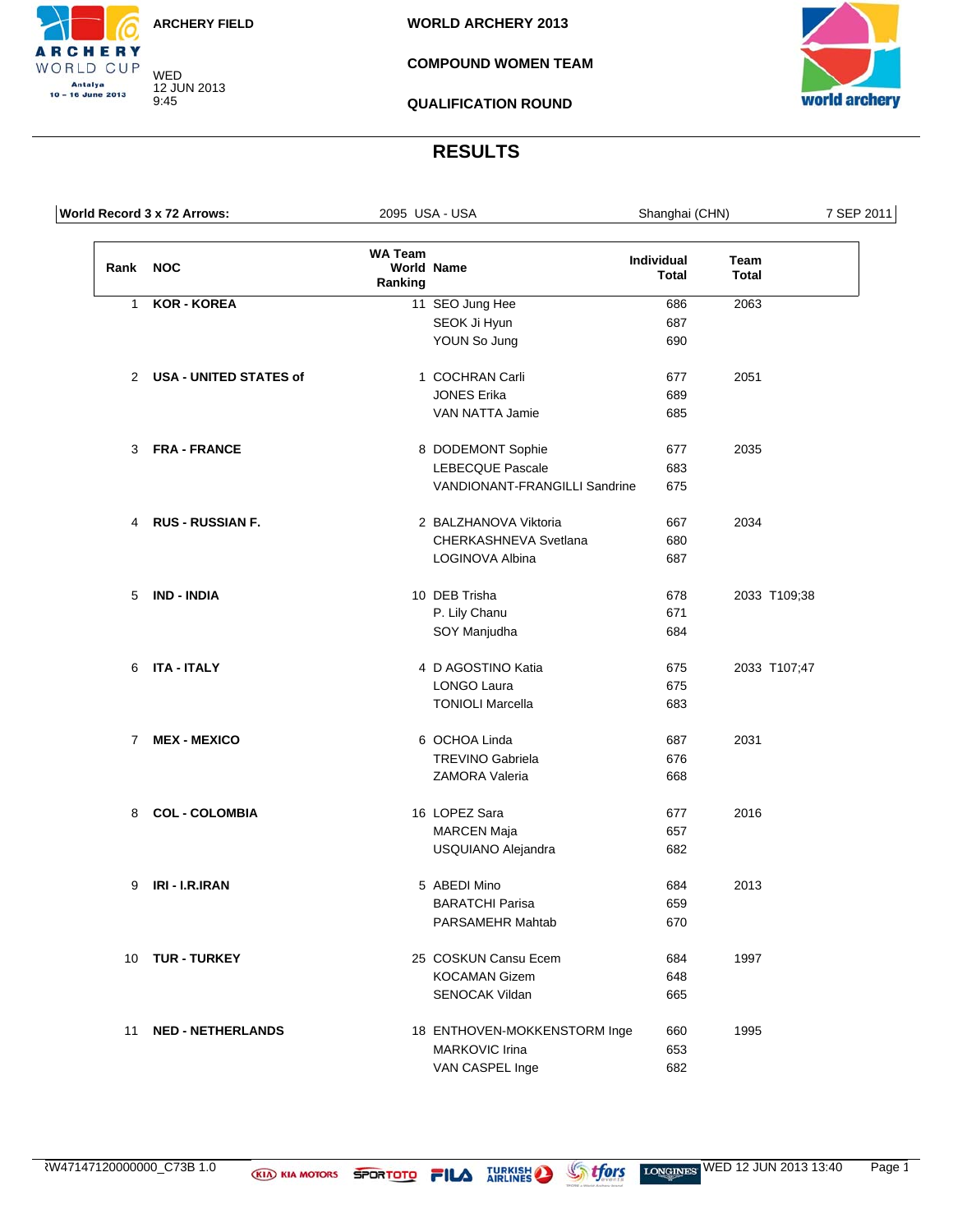WED 12 JUN 2013 9:45

CHERY WORLD CUP Antalya<br>10 – 16 June 2013

**WORLD ARCHERY 2013**

#### **COMPOUND WOMEN TEAM**

**QUALIFICATION ROUND**



#### **RESULTS**

|      | 2095 USA - USA<br>World Record 3 x 72 Arrows: |                           |                        | Shanghai (CHN)             |               | 7 SEP 2011 |
|------|-----------------------------------------------|---------------------------|------------------------|----------------------------|---------------|------------|
| Rank | <b>NOC</b>                                    | <b>WA Team</b><br>Ranking | <b>World Name</b>      | <b>Individual</b><br>Total | Team<br>Total |            |
| 12   | <b>VEN - VENEZUELA</b>                        |                           | 3 LEAL Jhoaneth        | 658                        | 1985          |            |
|      |                                               |                           | MENDOZA Ana            | 672                        |               |            |
|      |                                               |                           | SUDANO Andrea          | 655                        |               |            |
| 13   | <b>GBR - GREAT BRITAIN</b>                    |                           | 14 BURFITT Pauline     | 649                        | 1980          |            |
|      |                                               |                           | <b>GALES Andrea</b>    | 677                        |               |            |
|      |                                               |                           | <b>HOLDERNESS Lucy</b> | 654                        |               |            |
| 14   | <b>IRQ - IRAQ</b>                             |                           | NR AL-FAKIKI Nabras    | 636                        | 1930          |            |
|      |                                               |                           | AL-KHAZRAJI Ghufran    | 625                        |               |            |
|      |                                               |                           | ALMASHHADANI Fatimah   | 669                        |               |            |
| 15   | <b>AUS - AUSTRALIA</b>                        |                           | 13 ANEAR Erika         | 624                        | 1925          |            |
|      |                                               |                           | <b>GUEST Fiona</b>     | 634                        |               |            |
|      |                                               |                           | <b>HUGO Ella</b>       | 667                        |               |            |
|      |                                               |                           |                        |                            |               |            |

Legend:<br>NR Not Ranked

**T** Tied.Ties are broken with 10's then with inner 10's (X's) (m;n) then coin toss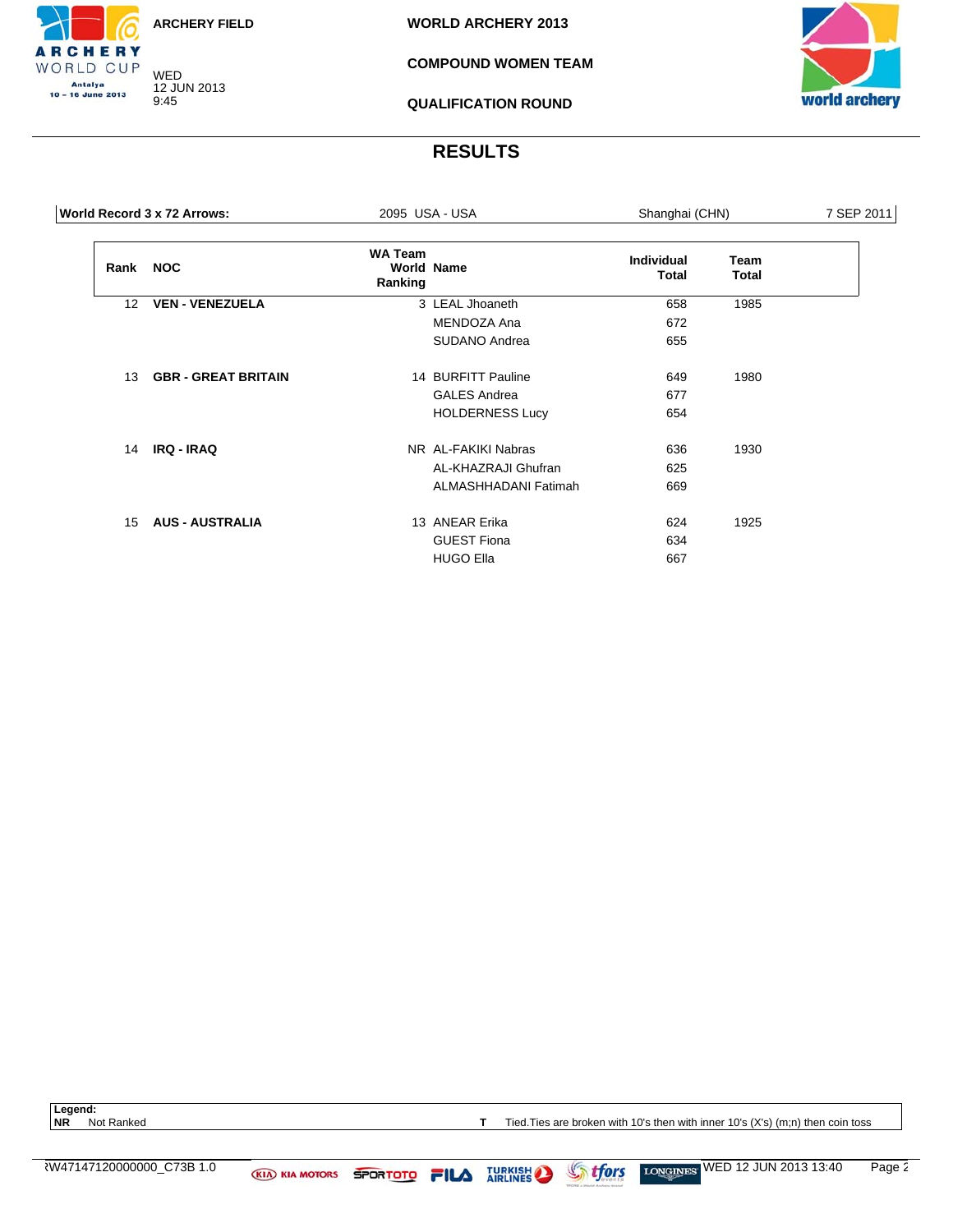TUE 11 JUN 2013 9:45

CHERY WORLD CUP Antalya<br>10 – 16 June 2013

**RECURVE MIXED TEAM**

**QUALIFICATION ROUND**



#### **RESULTS**

| Rank | <b>NOC</b>                    | <b>WA Team</b><br>Ranking | <b>World Name</b>                        | Individual<br><b>Total</b> | Team<br><b>Total</b> |
|------|-------------------------------|---------------------------|------------------------------------------|----------------------------|----------------------|
| 1    | <b>KOR - KOREA</b>            |                           | 2 KI Bo Bae                              | 1376                       | 2741                 |
|      |                               |                           | LEE Seungyun                             | 1365                       |                      |
|      |                               |                           |                                          |                            |                      |
|      | 2 CHN-CHINA                   |                           | 13 CUI Yuanyuan                          | 1365                       | 2709                 |
|      |                               |                           | XING Yu                                  | 1344                       |                      |
|      |                               |                           |                                          |                            |                      |
| 3    | <b>UKR - UKRAINE</b>          |                           | 11 IVASHKO Markiyan                      | 1336                       | 2700                 |
|      |                               |                           | PAVLOVA Anastasia                        | 1364                       |                      |
|      |                               |                           |                                          |                            |                      |
| 4    | <b>USA - UNITED STATES of</b> |                           | 1 ELLISON Brady                          | 1343                       | 2687                 |
|      |                               |                           | <b>LORIG Khatuna</b>                     | 1344                       |                      |
|      |                               |                           |                                          |                            |                      |
| 5    | <b>MEX - MEXICO</b>           |                           | 6 ROMAN Aida                             | 1344                       | 2679 T145;51         |
|      |                               |                           | <b>SERRANO Juan Rene</b>                 | 1335                       |                      |
| 6    | <b>JPN - JAPAN</b>            |                           | 5 FURUKAWA Takaharu                      | 1332                       |                      |
|      |                               |                           | KATO Ayano                               | 1347                       | 2679 T143;58         |
|      |                               |                           |                                          |                            |                      |
| 7    | <b>ITA - ITALY</b>            |                           | 10 NESPOLI Mauro                         | 1332                       | 2664                 |
|      |                               |                           | <b>VALEEVA Natalia</b>                   | 1332                       |                      |
|      |                               |                           |                                          |                            |                      |
| 8    | <b>IND - INDIA</b>            |                           | 4 DAS Atanu                              | 1332                       | 2662                 |
|      |                               |                           | LAISHRAM Bombayla Devi                   | 1330                       |                      |
|      |                               |                           |                                          |                            |                      |
| 9    | <b>RUS - RUSSIAN F.</b>       |                           | 3 STEPANOVA Inna                         | 1345                       | 2654                 |
|      |                               |                           | <b>TSYNGUEV Bato</b>                     | 1309                       |                      |
|      |                               |                           |                                          |                            |                      |
| 10   | <b>TUR - TURKEY</b>           |                           | 19 KIRSEVER Kerem                        | 1311                       | 2644                 |
|      |                               |                           | LOKLUOGLU Begul                          | 1333                       |                      |
|      |                               |                           |                                          |                            |                      |
| 11   | <b>GER - GERMANY</b>          |                           | 12 SKOERIES Eric<br><b>WINTER Karina</b> | 1306                       | 2643                 |
|      |                               |                           |                                          | 1337                       |                      |
| 12   | <b>FRA - FRANCE</b>           |                           | 14 COTRY Cyrielle                        | 1295                       | 2635                 |
|      |                               |                           | PREVOST Gael                             | 1340                       |                      |
|      |                               |                           |                                          |                            |                      |
| 13   | <b>VEN - VENEZUELA</b>        |                           | 27 BRITO Leidys                          | 1319                       | 2610                 |
|      |                               |                           | <b>MALAVE Elias</b>                      | 1291                       |                      |
|      |                               |                           |                                          |                            |                      |
| 14   | <b>GBR - GREAT BRITAIN</b>    |                           | 8 FOLKARD Naomi                          | 1338                       | 2608                 |
|      |                               |                           | <b>MORGAN Ashe</b>                       | 1270                       |                      |
|      |                               |                           |                                          |                            |                      |
| 15   | <b>AUS - AUSTRALIA</b>        |                           | 28 FERGUSON Semra                        | 1285                       | 2606                 |
|      |                               |                           | <b>WORTH Taylor</b>                      | 1321                       |                      |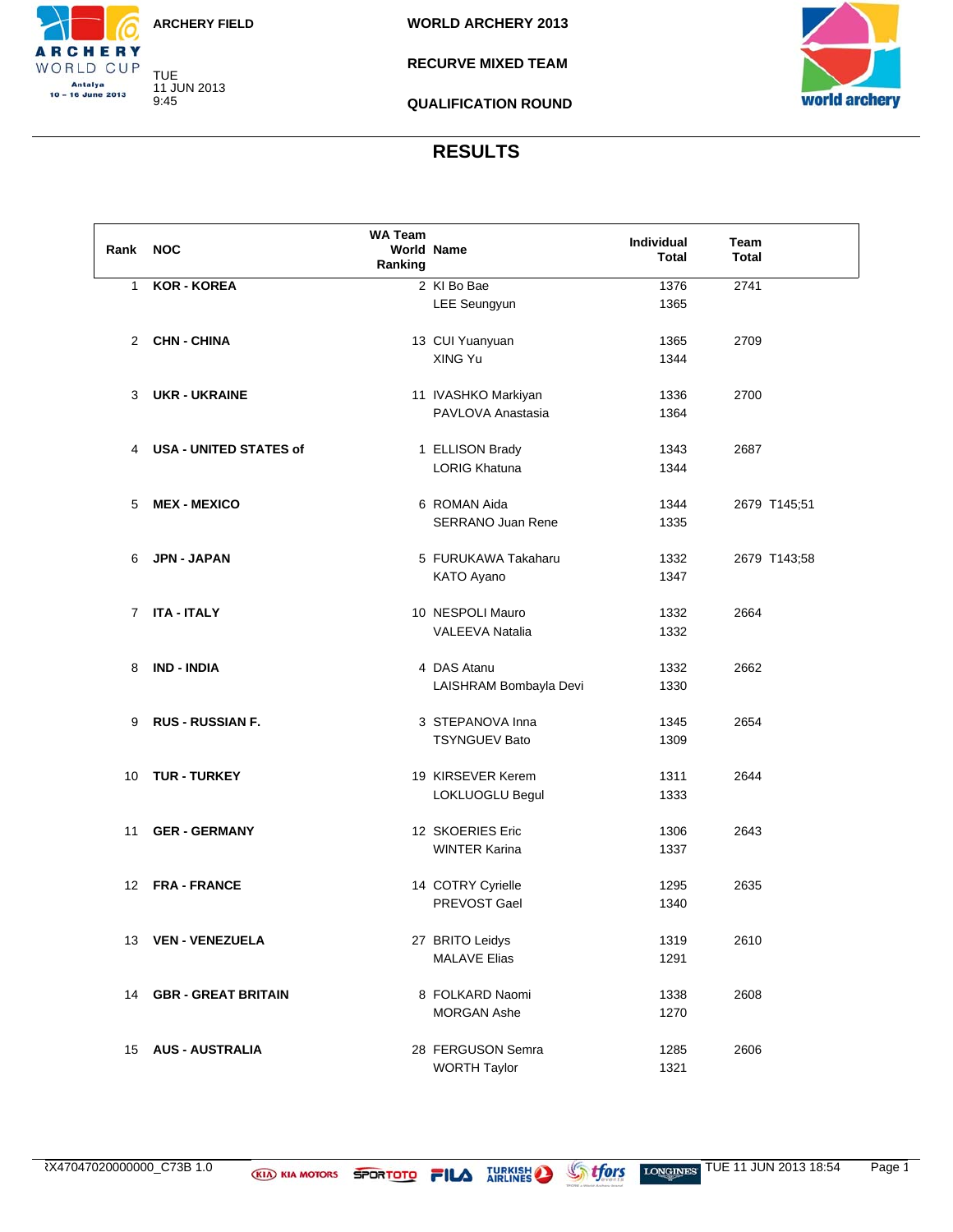TUE 11 JUN 2013 9:45

CHERY WORLD CUP Antalya<br>10 – 16 June 2013

**WORLD ARCHERY 2013**

**RECURVE MIXED TEAM**

**QUALIFICATION ROUND**



#### **RESULTS**

| Rank | <b>NOC</b>                      | <b>WA Team</b><br><b>World Name</b><br>Ranking |                                           | <b>Individual</b><br><b>Total</b> | <b>Team</b><br><b>Total</b> |  |
|------|---------------------------------|------------------------------------------------|-------------------------------------------|-----------------------------------|-----------------------------|--|
| 16   | <b>BLR - BELARUS</b>            |                                                | 33 PRILEPOV Anton                         | 1294                              | 2603                        |  |
|      |                                 |                                                | <b>TOLKACH Alena</b>                      | 1309                              |                             |  |
| 17   | <b>COL - COLOMBIA</b>           |                                                | 26 PILA Andres<br><b>RENDON Ana Maria</b> | 1251<br>1347                      | 2598                        |  |
|      |                                 |                                                |                                           |                                   |                             |  |
| 18   | <b>BRA - BRAZIL</b>             |                                                | 18 NIKITIN Sarah                          | 1295                              | 2593                        |  |
|      |                                 |                                                | <b>OLIVEIRA Bernardo</b>                  | 1298                              |                             |  |
|      |                                 |                                                |                                           |                                   |                             |  |
| 19   | IRI - I.R.IRAN                  |                                                | 24 MAHMOODISERESHT Maryam                 | 1259                              | 2558                        |  |
|      |                                 |                                                | PAKZAD Behzad                             | 1299                              |                             |  |
| 20   | <b>CHI-CHILE</b>                |                                                | 21 AGUILAR GIMPEL Guillermo               | 1268                              | 2504                        |  |
|      |                                 |                                                | <b>MORAGA Sophia</b>                      | 1236                              |                             |  |
|      |                                 |                                                |                                           |                                   |                             |  |
| 21   | <b>MDA - REPUBLIC of MOLDO.</b> |                                                | NR MIRCA Alexandra                        | 1281                              | 2491                        |  |
|      |                                 |                                                | OLARU Dan                                 | 1210                              |                             |  |
|      |                                 |                                                |                                           |                                   |                             |  |
| 22   | <b>GEO - GEORGIA</b>            |                                                | 20 PKHAKADZE Lasha                        | 1266                              | 2490                        |  |
|      |                                 |                                                | <b>TSIALA Phutkaradze</b>                 | 1224                              |                             |  |
| 23   | <b>SIN-SINGAPORE</b>            |                                                | 41 CHAN Jing Ru                           | 1198                              | 2464                        |  |
|      |                                 |                                                | <b>TAN Silie</b>                          | 1266                              |                             |  |
|      |                                 |                                                |                                           |                                   |                             |  |
| 24   | IRQ - IRAQ                      |                                                | NR AL-MASHHADANI Rand                     | 1194                              | 2388                        |  |
|      |                                 |                                                | <b>JASSIM Mohammed Mahmood</b>            | 1194                              |                             |  |
|      |                                 |                                                |                                           |                                   |                             |  |
| 25   | <b>ARM - ARMENIA</b>            |                                                | 36 GRIGORYAN Roza                         | 1205                              | 2289                        |  |
|      |                                 |                                                | <b>MARTIROSYAN Hamlet</b>                 | 1084                              |                             |  |

Legend:<br>**NR** Not Ranked

**T** Tied.Ties are broken with 10's then with inner 10's (X's) (m;n) then coin toss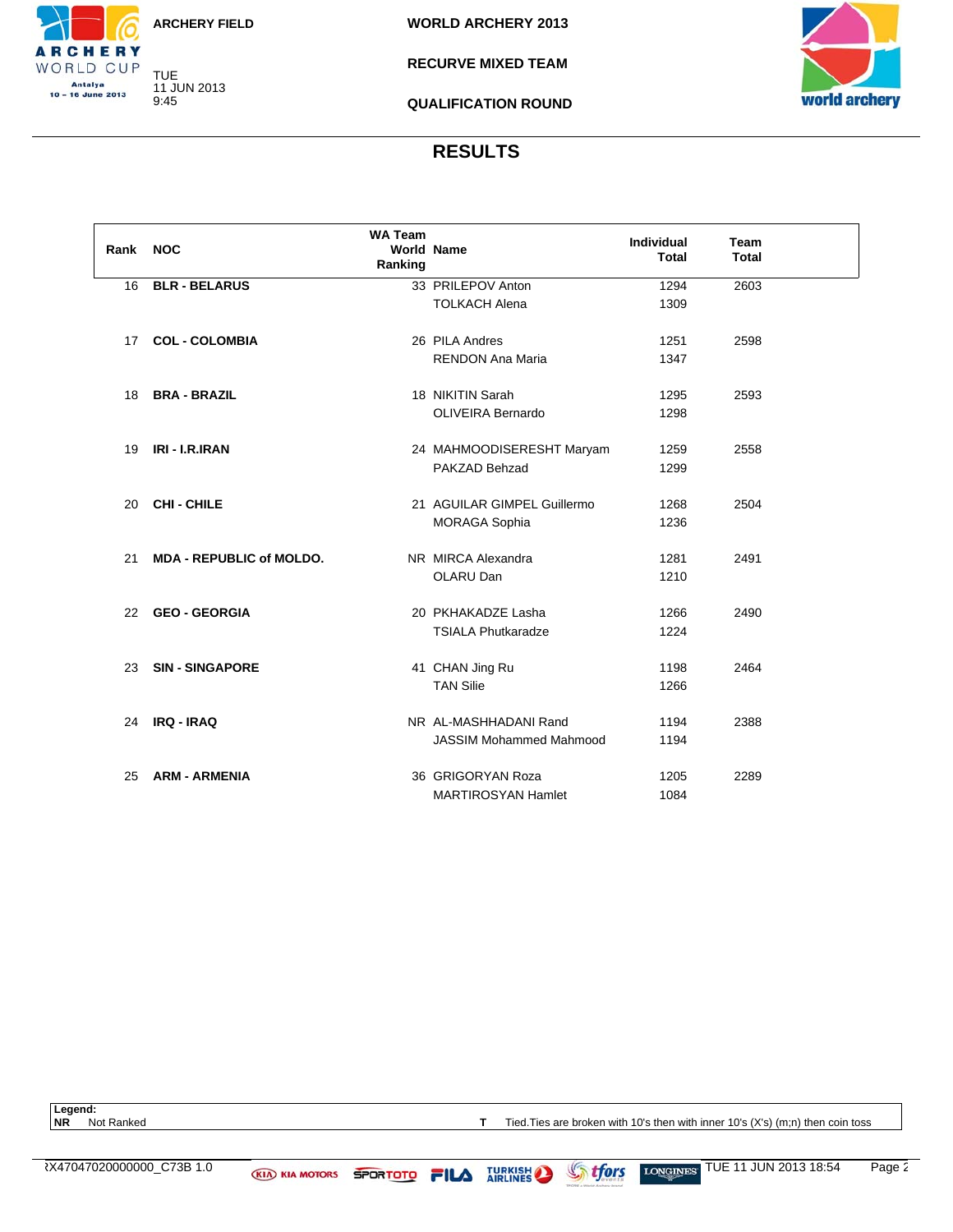WED 12 JUN 2013 9:45

CHERY WORLD CUP Antalya<br>10 – 16 June 2013

**WORLD ARCHERY 2013**

**COMPOUND MIXED TEAM**

**QUALIFICATION ROUND**



#### **RESULTS**

| Rank NOC |                               | WA Team<br>Ranking | <b>World Name</b>        | Individual<br>Total | Team<br><b>Total</b> |
|----------|-------------------------------|--------------------|--------------------------|---------------------|----------------------|
| 1        | <b>USA - UNITED STATES of</b> |                    | 3 JONES Erika            | 689                 | 1395                 |
|          |                               |                    | WILLETT JR. Rodger       | 706                 |                      |
|          |                               |                    |                          |                     |                      |
| 2        | <b>KOR - KOREA</b>            |                    | 5 MIN Lihong             | 701                 | 1391                 |
|          |                               |                    | YOUN So Jung             | 690                 |                      |
|          |                               |                    |                          |                     |                      |
| 3        | <b>IND - INDIA</b>            |                    | 16 CHAUHAN Rajat         | 701                 | 1385                 |
|          |                               |                    | SOY Manjudha             | 684                 |                      |
|          |                               |                    |                          |                     |                      |
|          | IRI - I.R.IRAN                |                    | 10 ABEDI Mino            |                     |                      |
| 4        |                               |                    |                          | 684                 | 1383                 |
|          |                               |                    | <b>KAZEMPOOR Amir</b>    | 699                 |                      |
|          |                               |                    |                          |                     |                      |
| 5        | <b>NED - NETHERLANDS</b>      |                    | 1 ELZINGA Peter          | 700                 | 1382                 |
|          |                               |                    | VAN CASPEL Inge          | 682                 |                      |
|          |                               |                    |                          |                     |                      |
| 6        | <b>RUS - RUSSIAN F.</b>       |                    | 4 DAMBAEV Alexander      | 693                 | 1380                 |
|          |                               |                    | LOGINOVA Albina          | 687                 |                      |
|          |                               |                    |                          |                     |                      |
| 7        | <b>MEX - MEXICO</b>           |                    | 6 FIERRO Julio Ricardo   | 692                 | 1379                 |
|          |                               |                    | <b>OCHOA Linda</b>       | 687                 |                      |
|          |                               |                    |                          |                     |                      |
| 8        | <b>ITA - ITALY</b>            |                    | 2 PAGNI Sergio           | 695                 | 1378 T88;34          |
|          |                               |                    | <b>TONIOLI Marcella</b>  | 683                 |                      |
|          |                               |                    |                          |                     |                      |
| 9        | <b>FRA - FRANCE</b>           |                    | 8 DOUSSOT Christophe     | 695                 | 1378 T87;36          |
|          |                               |                    | <b>LEBECQUE Pascale</b>  | 683                 |                      |
|          |                               |                    |                          |                     |                      |
| 10       | <b>COL - COLOMBIA</b>         |                    | 26 CARDONA Camilo Andres | 691                 | 1373                 |
|          |                               |                    | USQUIANO Alejandra       | 682                 |                      |
|          |                               |                    |                          |                     |                      |
| 11       | <b>DEN - DENMARK</b>          |                    | 13 DAMSBO Martin         | 700                 | 1372                 |
|          |                               |                    | <b>SOEMOD Camilla</b>    | 672                 |                      |
|          |                               |                    |                          |                     |                      |
| 12       | <b>TUR - TURKEY</b>           |                    | 45 COSKUN Cansu Ecem     | 684                 | 1371                 |
|          |                               |                    | <b>ELMAAGACLI Demir</b>  | 687                 |                      |
|          |                               |                    |                          |                     |                      |
| 13       | <b>AUS - AUSTRALIA</b>        |                    | 14 BROSNAN Michael       | 695                 | 1362                 |
|          |                               |                    |                          |                     |                      |
|          |                               |                    | <b>HUGO Ella</b>         | 667                 |                      |
|          |                               |                    |                          |                     |                      |
| 14       | <b>GBR - GREAT BRITAIN</b>    |                    | 12 BUSBY Duncan          | 684                 | 1361                 |
|          |                               |                    | <b>GALES Andrea</b>      | 677                 |                      |
|          |                               |                    |                          |                     |                      |
| 15       | <b>CAN - CANADA</b>           |                    | 9 TRILLUS Dietmar        | 678                 | 1359                 |
|          |                               |                    | <b>WALLACE Ashley</b>    | 681                 |                      |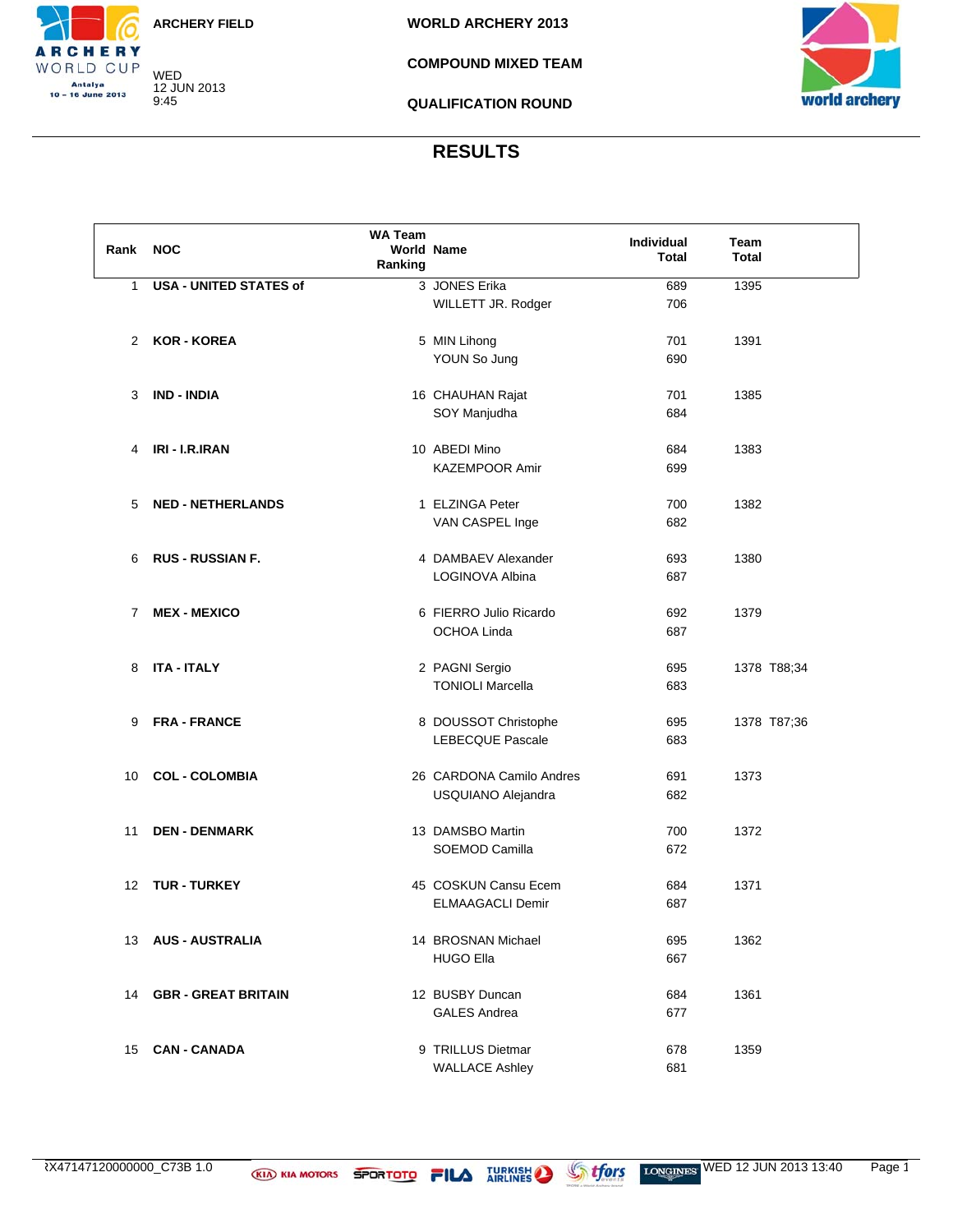WED 12 JUN 2013 9:45

CHERY WORLD CUP Antalya<br>10 – 16 June 2013

**WORLD ARCHERY 2013**

**COMPOUND MIXED TEAM**

**QUALIFICATION ROUND**



### **RESULTS**

| Rank | <b>NOC</b>              | <b>WA Team</b><br><b>World Name</b><br>Ranking |                             | Individual<br>Total | <b>Team</b><br><b>Total</b> |  |
|------|-------------------------|------------------------------------------------|-----------------------------|---------------------|-----------------------------|--|
| 16   | <b>VEN - VENEZUELA</b>  |                                                | 17 GONZALEZ Eduardo         | 684                 | 1356                        |  |
|      |                         |                                                | MENDOZA Ana                 | 672                 |                             |  |
| 17   | <b>NOR - NORWAY</b>     |                                                | 19 BOE Morten               | 694                 | 1355                        |  |
|      |                         |                                                | <b>GRYDELAND Runa</b>       | 661                 |                             |  |
| 18   | <b>BRA - BRAZIL</b>     |                                                | 56 ACQUESTA Nely            | 668                 | 1353                        |  |
|      |                         |                                                | RORIZ JR. Marcelo           | 685                 |                             |  |
| 19   | <b>LTU - LITHUANIA</b>  |                                                | 27 BABININA Jelena          | 656                 | 1342                        |  |
|      |                         |                                                | SIGAUSKAS Vladas            | 686                 |                             |  |
| 20   | <b>IRQ - IRAQ</b>       |                                                | NR ALMASHHADANI Fatimah     | 669                 | 1323                        |  |
|      |                         |                                                | <b>SHKHAN Waleed Hameed</b> | 654                 |                             |  |
| 21   | <b>KAZ - KAZAKHSTAN</b> |                                                | 22 FISHER Pavel             | 663                 | 1319                        |  |
|      |                         |                                                | SHEPOTKO Svetlna            | 656                 |                             |  |

Legend:<br>**NR** Not Ranked

**T** Tied.Ties are broken with 10's then with inner 10's (X's) (m;n) then coin toss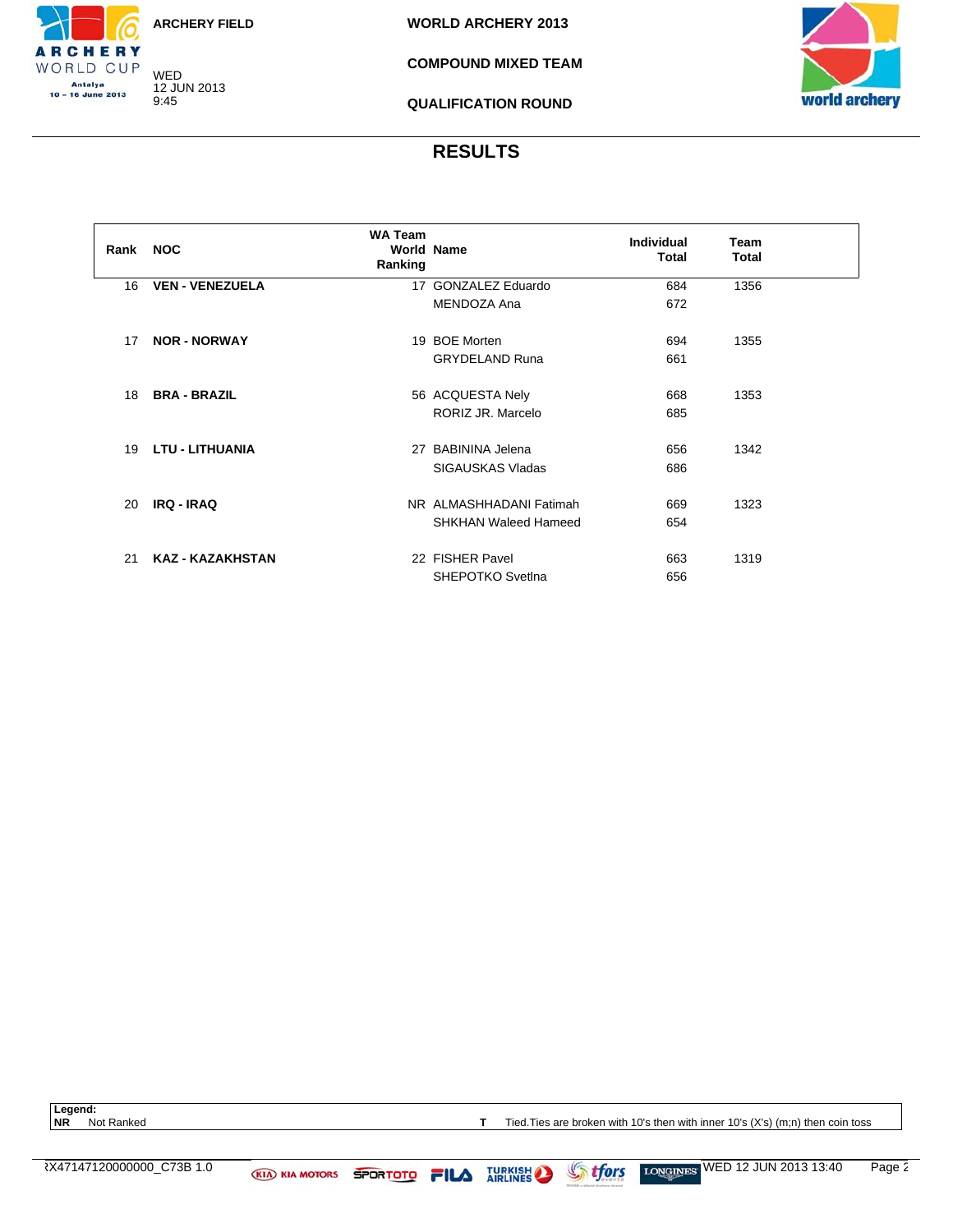

FRI 14 JUN 2013 9:45

CHERY WORLD CUP Antalya<br>10 – 16 June 2013





# **ENTRY LIST BY EVENT** As of 13 JUN 2013

| <b>NOC</b><br>Code | <b>NOC</b>           | Name                          |
|--------------------|----------------------|-------------------------------|
|                    |                      |                               |
| <b>AUS</b>         | Australia            | <b>WORTH Taylor</b>           |
|                    |                      | <b>TYACK Ryan</b>             |
|                    |                      | <b>MCDONALD Jesse</b>         |
| <b>AUT</b>         | Austria              | <b>BERTSCHLER Alexander</b>   |
|                    |                      | <b>REBERNIG Erwin</b>         |
|                    |                      | <b>SEGMEHL Martin</b>         |
| <b>BLR</b>         | <b>Belarus</b>       | MARUSAU Mikalai               |
|                    |                      | <b>LIAHUSHEV Alexander</b>    |
|                    |                      |                               |
|                    |                      | <b>PRILEPOV Anton</b>         |
| <b>BRA</b>         | <b>Brazil</b>        | <b>OLIVEIRA Bernardo</b>      |
|                    |                      | <b>BORTOLOTO Marcos A.</b>    |
|                    |                      | <b>REZENDE XAVIER Daniel</b>  |
| <b>CHN</b>         | China                | ZHANG Jianping                |
|                    |                      | <b>ZHANG Shuai</b>            |
|                    |                      | XING Yu                       |
|                    |                      |                               |
| <b>ESP</b>         | Spain                | RODRIGUEZ Juan I.             |
|                    |                      | <b>CUESTA Elias</b>           |
|                    |                      | FERNANDEZ Antonio             |
| <b>FRA</b>         | France               | <b>VALLADONT Jean-Charles</b> |
|                    |                      | <b>AUBERT Thomas</b>          |
|                    |                      | PREVOST Gael                  |
| <b>GBR</b>         | <b>Great Britain</b> | <b>MORGAN Ashe</b>            |
|                    |                      | <b>SLATER Kieran</b>          |
|                    |                      | <b>EVANS Sean</b>             |
|                    |                      |                               |
| GEO                | Georgia              | PKHAKADZE Lasha               |
|                    |                      | MOSESHVILI Jaba               |
|                    |                      | PARSENADZE Archil             |
| <b>GER</b>         | Germany              | <b>SKOERIES Eric</b>          |
|                    |                      | <b>KAHLLUND Florian</b>       |
|                    |                      | POPPENBORG Rafael             |
|                    |                      |                               |
| <b>IND</b>         | India                | TALUKDAR Jayanta              |
|                    |                      | DAS Atanu                     |
|                    |                      | <b>BANERJEE Rahul</b>         |

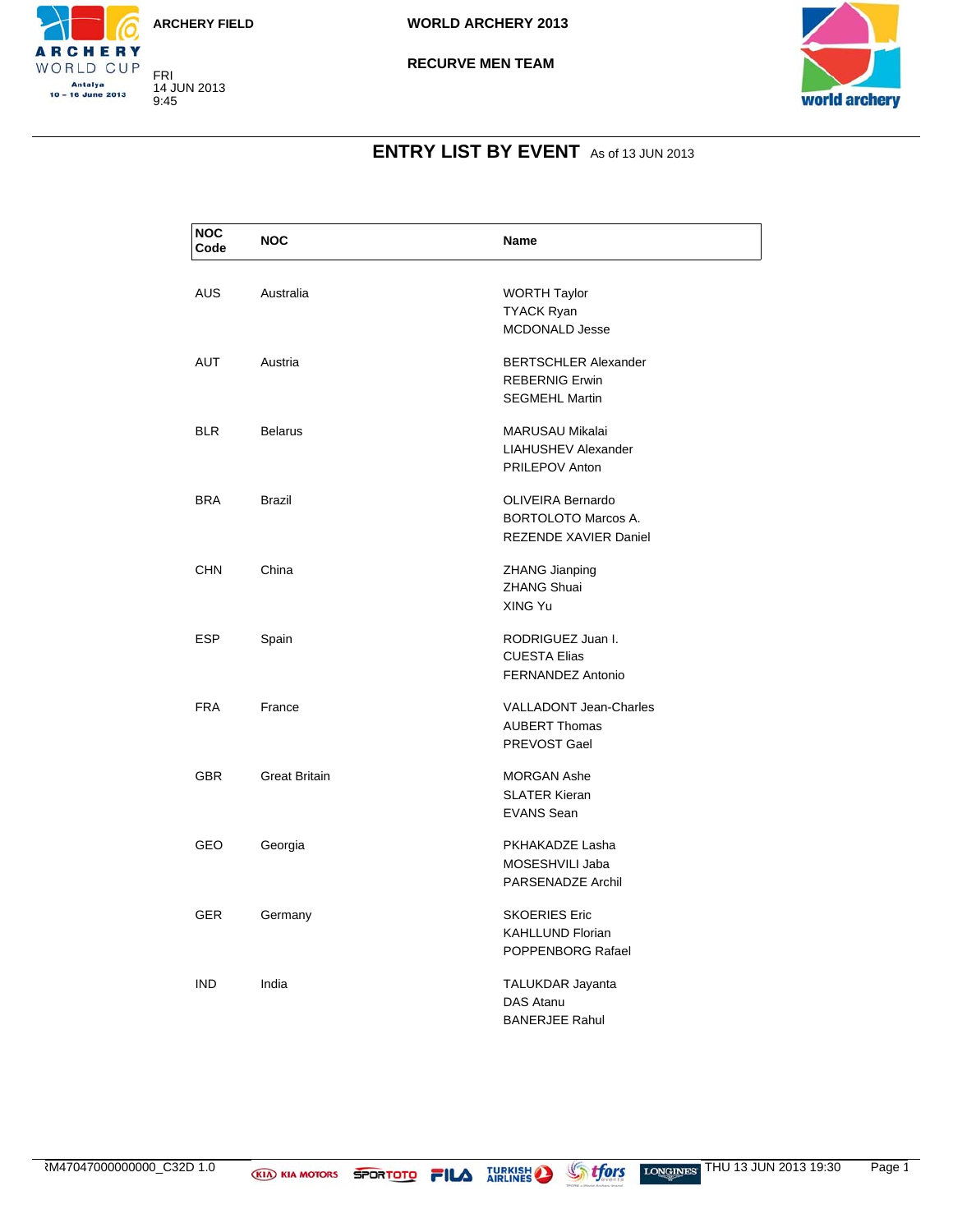

FRI 14 JUN 2013 9:45

CHERY WORLD CUP Antalya<br>10 – 16 June 2013





# **ENTRY LIST BY EVENT** As of 13 JUN 2013

| <b>NOC</b><br>Code | <b>NOC</b>          | <b>Name</b>                    |
|--------------------|---------------------|--------------------------------|
|                    |                     |                                |
| IRI                | I.R. Iran           | RAHIMI Gholamreza              |
|                    |                     | PAKZAD Behzad                  |
|                    |                     | RAZAVIMASHOUF Sasan            |
| <b>IRQ</b>         | Iraq                | <b>JASSIM Mohammed Mahmood</b> |
|                    |                     | KHALAF FAYYADH Hussein         |
|                    |                     | AL-HAMADANI Ali Adnan Mohammed |
| ITA                | Italy               | <b>NESPOLI Mauro</b>           |
|                    |                     | <b>FRANGILLI Michele</b>       |
|                    |                     | <b>ZAGAMI Alberto</b>          |
| JPN                | Japan               | <b>TABATA Shungo</b>           |
|                    |                     | <b>FURUKAWA Takaharu</b>       |
|                    |                     | OTA Shohei                     |
| KOR.               | Korea               | OH Jin Hyek                    |
|                    |                     | IM Dong Hyun                   |
|                    |                     | <b>LEE Seungyun</b>            |
|                    |                     |                                |
| <b>KSA</b>         | Saudi Arabia        | ALSUFYANI Mohammed Radah D.    |
|                    |                     | ALBAQAMI Muidh Rajah H         |
|                    |                     | AL-ABDULMUHSIN Mohammad Omar   |
| <b>KUW</b>         | Kuwait              | MALALLAH Abdullah              |
|                    |                     | <b>BUSHEHRI Abdulaziz</b>      |
|                    |                     | <b>ALSHATTI Ahmad</b>          |
| LBA                | Libya               | <b>ALNAAS Emad-Deen</b>        |
|                    |                     | RABAA Mostafa Ben              |
|                    |                     | <b>AREBI Ali</b>               |
| MAS                | Malaysia            | <b>ROSLI Muhamad Fareez</b>    |
|                    |                     | <b>MOHAMAD Khairul Anuar</b>   |
|                    |                     | <b>BAKRI Atiq Bazil</b>        |
| <b>MDA</b>         | Republic of Moldova | <b>BULIGA Artur</b>            |
|                    |                     | OLARU Dan                      |
|                    |                     | RUBAILO Arcadii                |
| <b>MEX</b>         | Mexico              | <b>SERRANO Juan Rene</b>       |
|                    |                     | <b>ALVAREZ Luis</b>            |
|                    |                     | <b>VELEZ Luis Eduardo</b>      |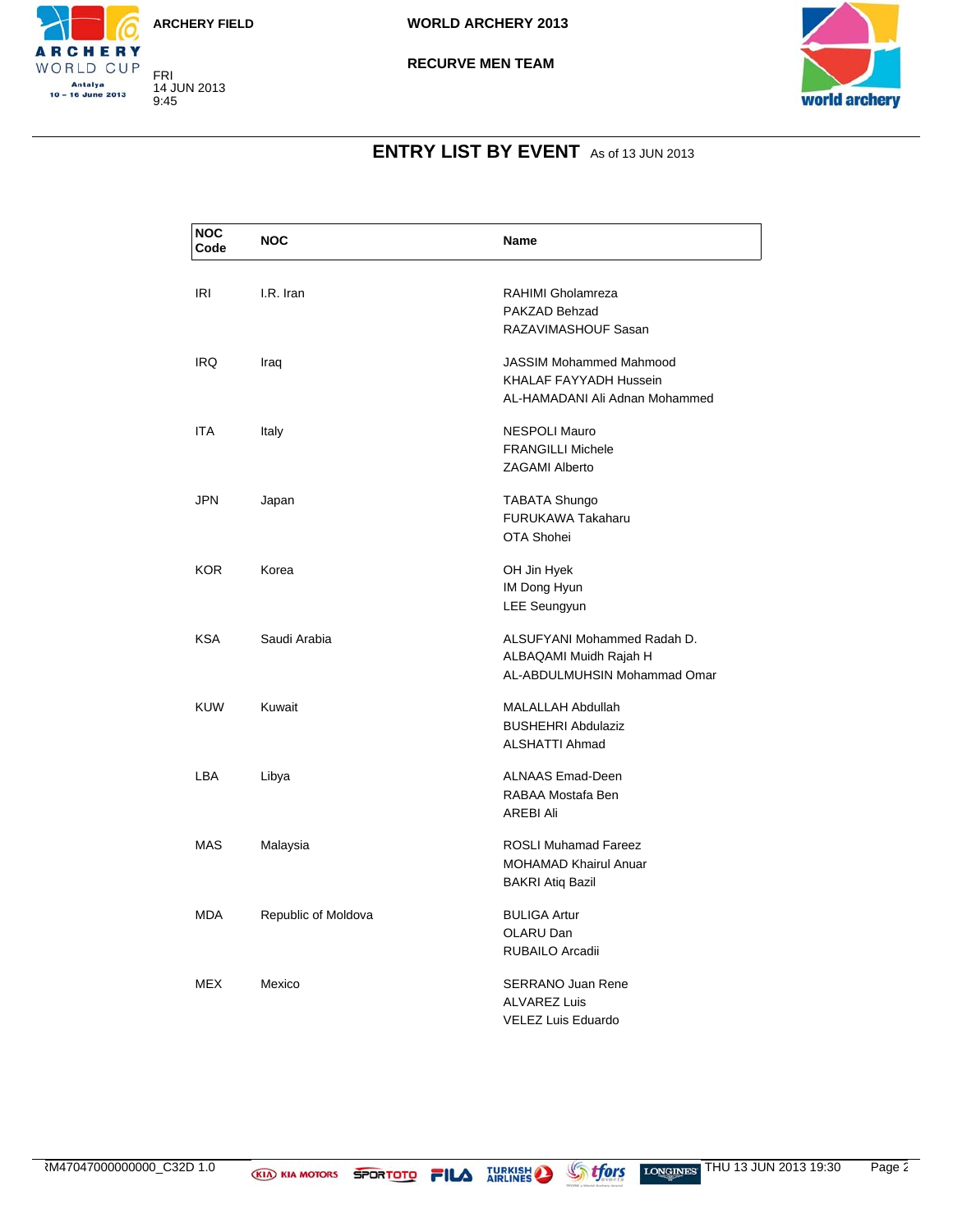

FRI 14 JUN 2013 9:45

CHERY WORLD CUP Antalya<br>10 – 16 June 2013

**WORLD ARCHERY 2013**



# **ENTRY LIST BY EVENT** As of 13 JUN 2013

| <b>NOC</b><br>Code | <b>NOC</b>                | Name                       |
|--------------------|---------------------------|----------------------------|
|                    |                           |                            |
| <b>NED</b>         | Netherlands               | VAN DER VEN Rick           |
|                    |                           | VAN DEN BERG Sjef          |
|                    |                           | VAN DEN OEVER Rick         |
| <b>QAT</b>         | Qatar                     | <b>ABDORRABOH Farhan</b>   |
|                    |                           | AL-MOHANADI Ibrahim        |
|                    |                           | <b>SALEM Ali Ahmed</b>     |
| <b>RUS</b>         | <b>Russian Federation</b> | <b>BORODIN Alexey</b>      |
|                    |                           | <b>TSYBEKDORZHIEV Bair</b> |
|                    |                           | <b>TSYNGUEV Bato</b>       |
| <b>SIN</b>         | Singapore                 | SINGH Shaunpal             |
|                    |                           | <b>TAN Silie</b>           |
|                    |                           | <b>NG Justin</b>           |
| <b>TUR</b>         | Turkey                    | <b>YILMAZ Yagiz</b>        |
|                    |                           | <b>BOZLAR Fatih</b>        |
|                    |                           | <b>KIRSEVER Kerem</b>      |
| <b>UKR</b>         | Ukraine                   | IVASHKO Markiyan           |
|                    |                           | <b>MARCHENKO Dmytro</b>    |
|                    |                           | <b>RUBAN Viktor</b>        |
| <b>USA</b>         | United States of America  | <b>FANCHIN Joe</b>         |
|                    |                           | <b>KAMINSKI Jake</b>       |
|                    |                           | <b>ELLISON Brady</b>       |
|                    |                           |                            |

**Note:** All Changes are available in INFO

**Legend: NR** Not Ranked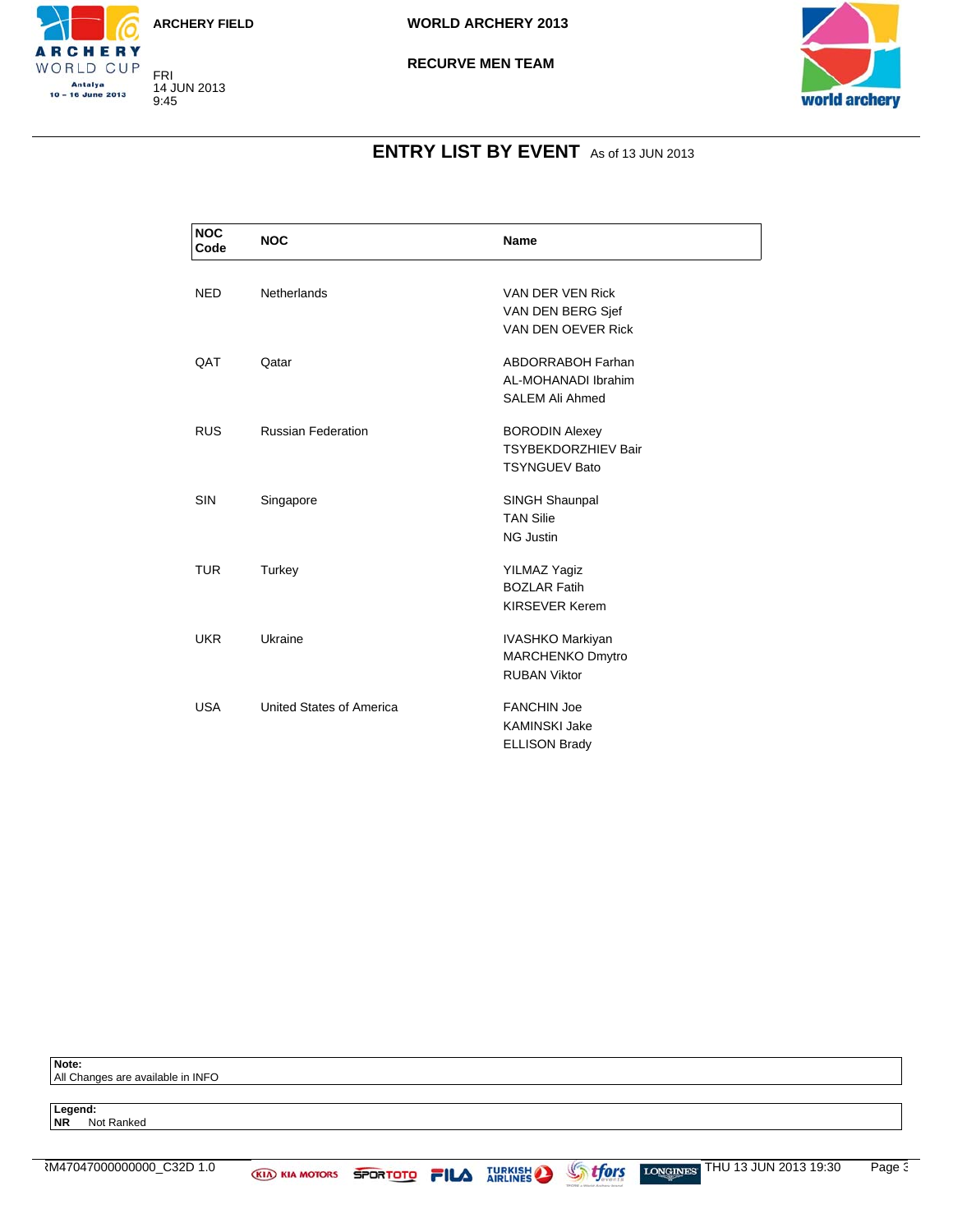



CHERY WORLD CUP Antalya<br>10 – 16 June 2013

#### **RECURVE WOMEN TEAM**



# **ENTRY LIST BY EVENT** As of 13 JUN 2013

| <b>NOC</b><br>Code | <b>NOC</b>     | Name                                                                                    |
|--------------------|----------------|-----------------------------------------------------------------------------------------|
| <b>AUS</b>         | Australia      | <b>FERGUSON Semra</b><br><b>INGLEY Alice</b><br><b>FEENEY Alexandra</b>                 |
| <b>BLR</b>         | <b>Belarus</b> | TIMOFEYEVA Ekaterina<br>MARUSAVA Hanna<br><b>TOLKACH Alena</b>                          |
| <b>CHN</b>         | China          | CUI Yuanyuan<br><b>FANG Yuting</b><br>XU Jing                                           |
| <b>DEN</b>         | Denmark        | <b>LAURSEN Anne Marie</b><br>HOLDT-CASPERSEN Nynne Sophie<br><b>CHRISTIANSEN Carina</b> |
| GEO                | Georgia        | <b>ABULADZE Medea</b><br><b>TSIALA Phutkaradze</b><br><b>KUTALADZE Teona</b>            |
| <b>GER</b>         | Germany        | <b>UNRUH Lisa</b><br>HAIDN TSCHALOVA Veronika<br><b>WINTER Karina</b>                   |
| <b>IND</b>         | India          | KUMARI Deepika<br><b>BURIULY Rimil</b><br>LAISHRAM Bombayla Devi                        |
| IRI                | I.R. Iran      | <b>ASADI Sareh</b><br>MARZOUGHI Ameneh<br>MAHMOODISERESHT Maryam                        |
| IRQ.               | Iraq           | AL-MASHHADANI Rand<br>AL DAKHILI Farah<br>AL JAMIL Ghazwa                               |
| ITA                | Italy          | <b>VALEEVA Natalia</b><br><b>MANDIA Claudia</b><br><b>SARTORI</b> Guendalina            |
| JPN                | Japan          | HAYASHI Yuki<br>KATO Ayano<br>KAWANAKA Kaori                                            |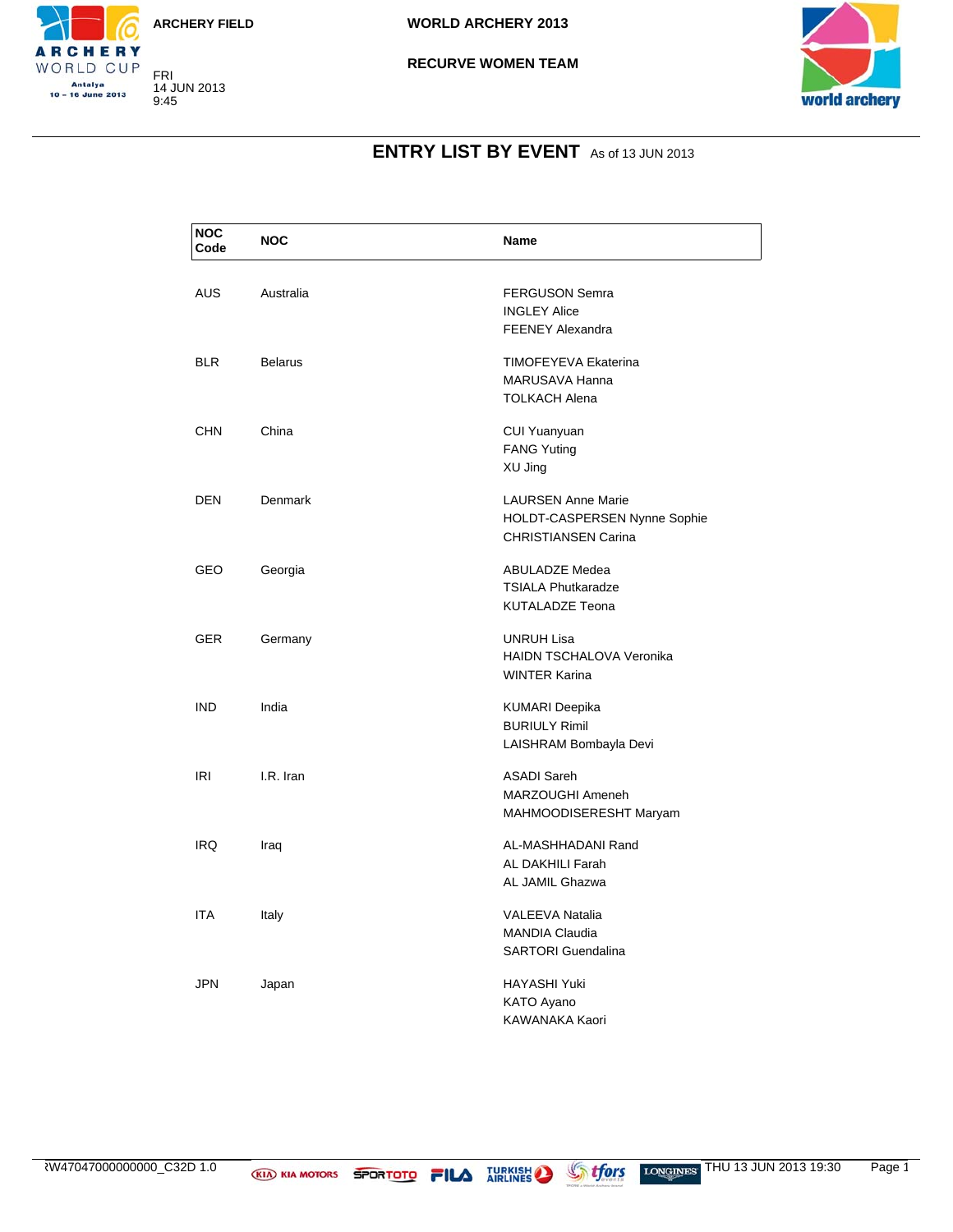



#### **RECURVE WOMEN TEAM**



### **ENTRY LIST BY EVENT** As of 13 JUN 2013

| <b>NOC</b><br>Code | <b>NOC</b>                | <b>Name</b>               |  |
|--------------------|---------------------------|---------------------------|--|
|                    |                           |                           |  |
| <b>KOR</b>         | Korea                     | YUN Ok Hee                |  |
|                    |                           | KI Bo Bae                 |  |
|                    |                           | CHANG Hye Jin             |  |
| <b>MEX</b>         | Mexico                    | <b>GARCIA Mariana</b>     |  |
|                    |                           | VALENCIA Alejandra        |  |
|                    |                           | ROMAN Aida                |  |
| <b>RUS</b>         | <b>Russian Federation</b> | STEPANOVA Inna            |  |
|                    |                           | <b>SEGINA Tatiana</b>     |  |
|                    |                           | <b>TIMOFEEVA Kristina</b> |  |
| <b>TUR</b>         | Turkey                    | <b>AKTUNA Aybuke</b>      |  |
|                    |                           | LOKLUOGLU Begul           |  |
|                    |                           | <b>BAYKAL ONCU Elcin</b>  |  |
| <b>UKR</b>         | Ukraine                   | <b>KOVAL Victoriya</b>    |  |
|                    |                           | SICHENIKOVA Lidiia        |  |
|                    |                           | PAVLOVA Anastasia         |  |
|                    |                           |                           |  |
| <b>USA</b>         | United States of America  | <b>LORIG Khatuna</b>      |  |
|                    |                           | <b>LEEK Miranda</b>       |  |
|                    |                           | <b>BROWN Mackenzie</b>    |  |

**Note:** All Changes are available in INFO

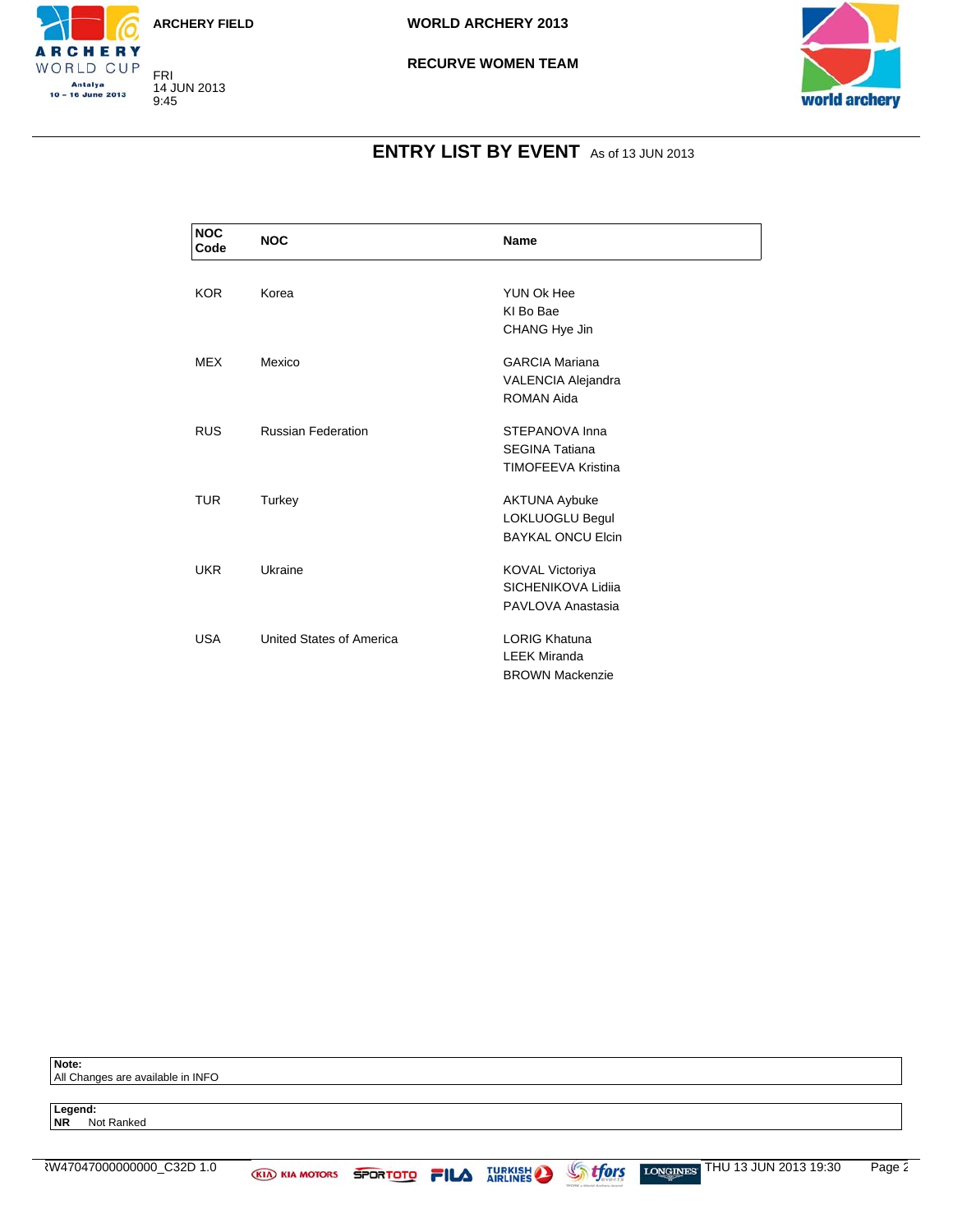

FRI 14 JUN 2013 9:45

CHERY WORLD CUP Antalya<br>10 – 16 June 2013





### **ENTRY LIST BY EVENT** As of 14 JUN 2013

| <b>NOC</b><br>Code | <b>NOC</b>   | <b>Name</b>                                                                         |
|--------------------|--------------|-------------------------------------------------------------------------------------|
| AUS                | Australia    | <b>BRICE Scott</b><br><b>BROSNAN Michael</b><br><b>COGHLAN Patrick</b>              |
| <b>AUT</b>         | Austria      | <b>BERNHUBER Gerald</b><br><b>MOSER Daniel</b><br><b>DOLLINGER Georg</b>            |
| <b>DEN</b>         | Denmark      | <b>HANSEN Stephan</b><br><b>LAURSEN Patrick</b><br><b>DAMSBO Martin</b>             |
| <b>FRA</b>         | France       | <b>DELOCHE Pierre Julien</b><br><b>DOUSSOT Christophe</b><br><b>GENET Dominique</b> |
| <b>IND</b>         | India        | <b>CHAUHAN Rajat</b><br>KHURAIJAM Ratan Singh<br><b>HARIDAS L.</b>                  |
| <b>IRI</b>         | I.R. Iran    | <b>GHEYDI Majid</b><br>NEKOEEI Hamzeh<br><b>KAZEMPOOR Amir</b>                      |
| IRQ                | Iraq         | <b>FAYYADH Abdullah</b><br><b>SHKHAN Waleed Hameed</b><br>AL DAGHMAN Eshaaq         |
| <b>ITA</b>         | Italy        | PAGNI Sergio<br><b>MAZZI Stefano</b><br><b>BOVINI Mauro</b>                         |
| KOR.               | Korea        | MIN Lihong<br>CHOI Yong Hee<br>KIM Jongho                                           |
| <b>KSA</b>         | Saudi Arabia | SULAIMANI Mosab<br>ABDUL AZIZ Alrodhan<br><b>ALDERBI TURKI Mohammed S</b>           |
| LBA                | Libya        | <b>DGHIBJ Mahmoud</b><br><b>EL-ASHAHEB Seddik</b><br><b>ALMGRISI Ahmed</b>          |

RM47147100000000\_C32D 1.0 **KIA KIA MOTORS SPORTOTO FILA** JURKISH STORE LONGINES FRI 14 JUN 2013 10:14 Page 1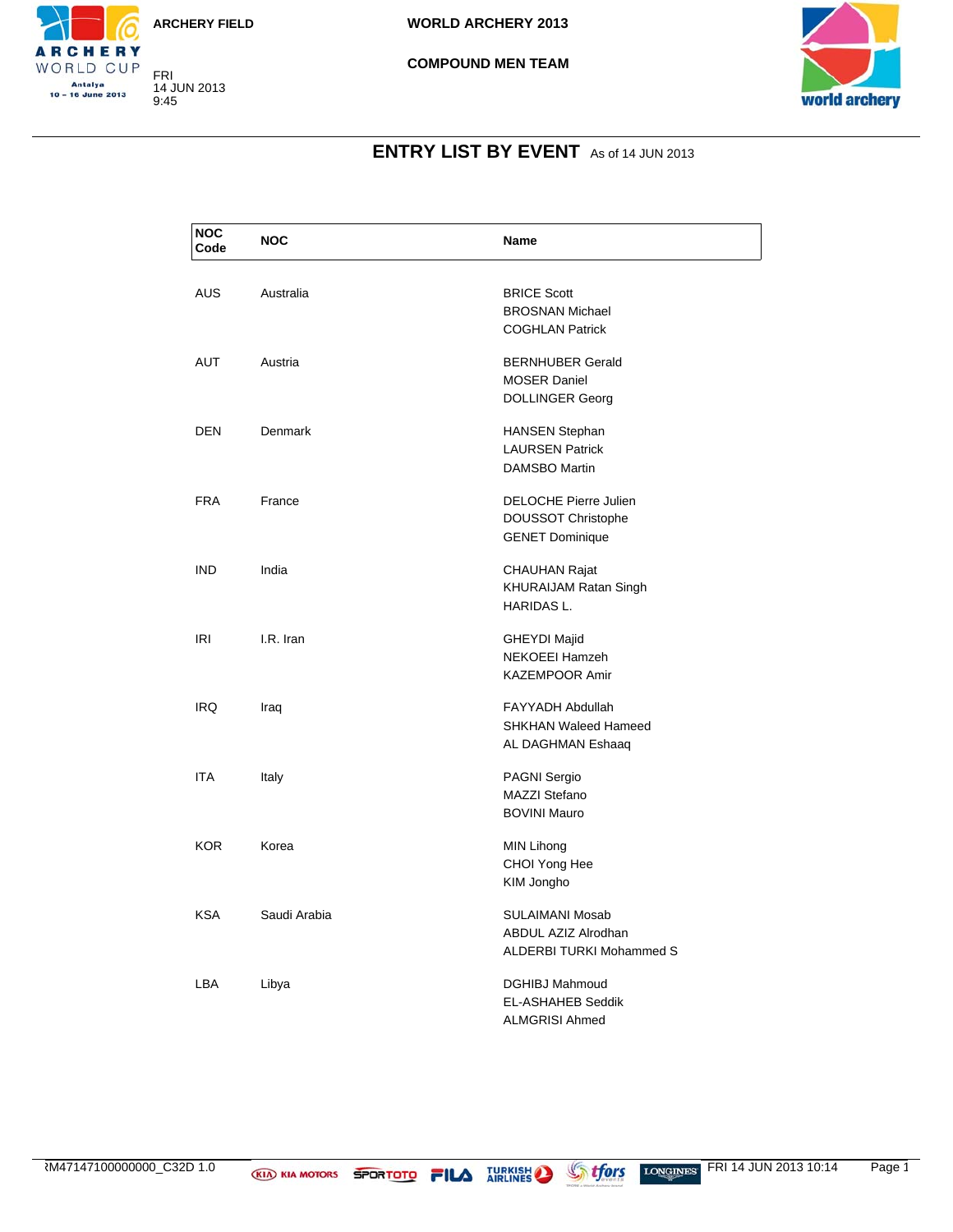





### **ENTRY LIST BY EVENT** As of 14 JUN 2013

| <b>NOC</b><br>Code | <b>NOC</b>                | <b>Name</b>               |
|--------------------|---------------------------|---------------------------|
|                    |                           |                           |
| <b>MEX</b>         | Mexico                    | FIERRO Julio Ricardo      |
|                    |                           | CARDOSO Mario             |
|                    |                           | <b>ALVARADO Gerardo</b>   |
| <b>NED</b>         | Netherlands               | <b>ELZINGA Peter</b>      |
|                    |                           | <b>SCHLOESSER Mike</b>    |
|                    |                           | <b>DOLDERMAN Sander</b>   |
| <b>NOR</b>         | Norway                    | AAMAAS Njaal              |
|                    |                           | <b>HAUGSETH Mads</b>      |
|                    |                           | <b>BOE Morten</b>         |
|                    |                           |                           |
| <b>RUS</b>         | <b>Russian Federation</b> | <b>KHALUDOROV Danzan</b>  |
|                    |                           | DAMBAEV Alexander         |
|                    |                           | <b>SOLOMONOV Dmitry</b>   |
| <b>SUI</b>         | Switzerland               | <b>HOFER Patrizio</b>     |
|                    |                           | PETRAGLIO Tiziano         |
|                    |                           | <b>BURRI Kevin</b>        |
|                    |                           |                           |
| <b>TUR</b>         | Turkey                    | <b>TANDOGAN Baris</b>     |
|                    |                           | <b>CAGIRAN</b> Evren      |
|                    |                           | <b>ELMAAGACLI Demir</b>   |
| <b>USA</b>         | United States of America  | <b>WILDE Reo</b>          |
|                    |                           | WILLETT JR. Rodger        |
|                    |                           | <b>GELLENTHIEN Braden</b> |

**Note:** All Changes are available in INFO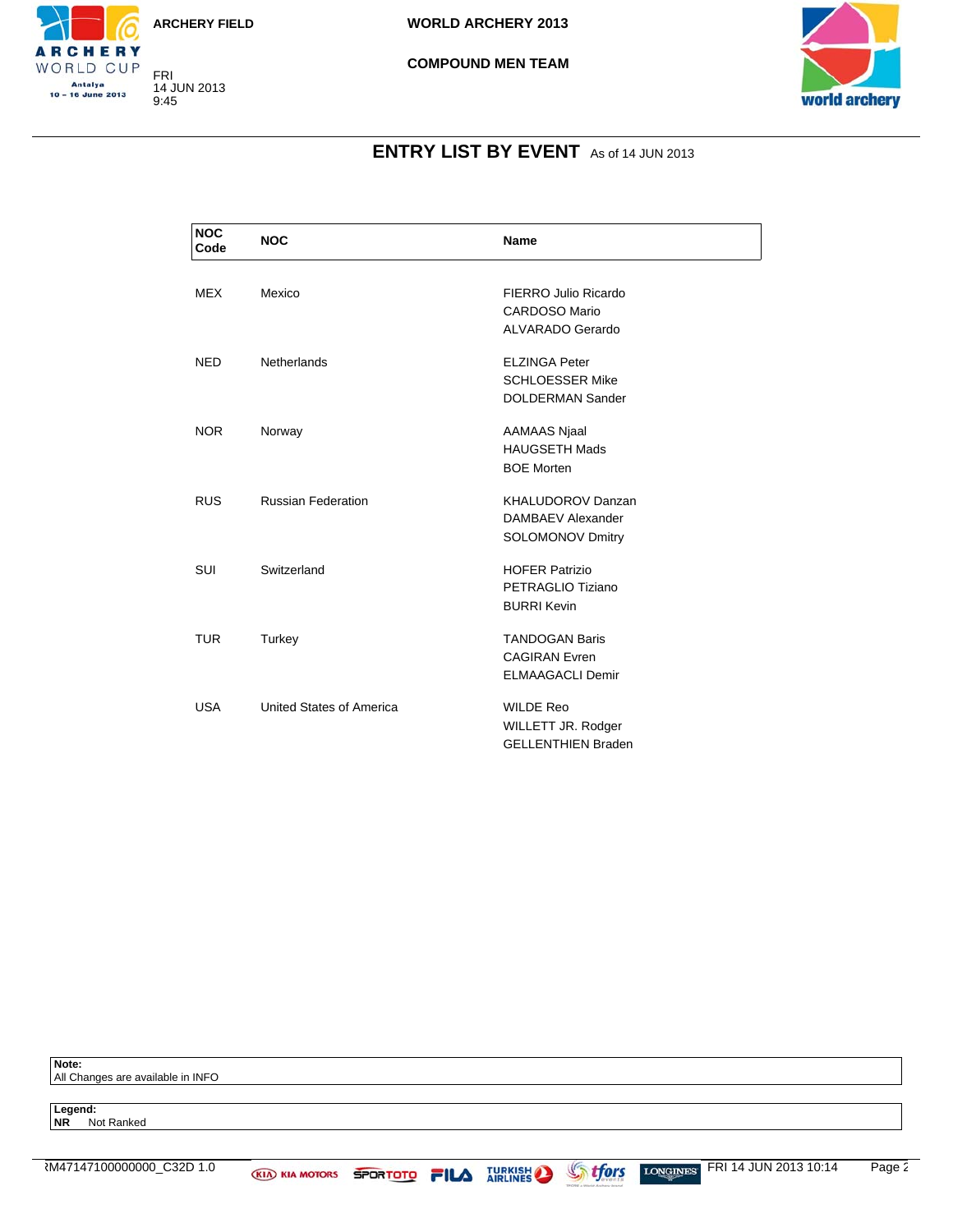



#### **COMPOUND WOMEN TEAM**



### **ENTRY LIST BY EVENT** As of 13 JUN 2013

| <b>NOC</b><br>Code | <b>NOC</b>           | Name                                                                               |
|--------------------|----------------------|------------------------------------------------------------------------------------|
| <b>AUS</b>         | Australia            | <b>HUGO Ella</b><br><b>ANEAR Erika</b><br><b>GUEST Fiona</b>                       |
| <b>COL</b>         | Colombia             | <b>MARCEN Maja</b><br>LOPEZ Sara<br>USQUIANO Alejandra                             |
| <b>FRA</b>         | France               | VANDIONANT-FRANGILLI Sandrine<br><b>DODEMONT Sophie</b><br><b>LEBECQUE Pascale</b> |
| <b>GBR</b>         | <b>Great Britain</b> | <b>HOLDERNESS Lucy</b><br><b>BURFITT Pauline</b><br><b>GALES Andrea</b>            |
| <b>IND</b>         | India                | <b>DEB Trisha</b><br>SOY Manjudha<br>P. Lily Chanu                                 |
| <b>IRI</b>         | I.R. Iran            | <b>ABEDI Mino</b><br>PARSAMEHR Mahtab<br><b>BARATCHI Parisa</b>                    |
| <b>IRQ</b>         | Iraq                 | ALMASHHADANI Fatimah<br>AL-KHAZRAJI Ghufran<br><b>AL-FAKIKI Nabras</b>             |
| <b>ITA</b>         | Italy                | D AGOSTINO Katia<br>LONGO Laura<br><b>TONIOLI Marcella</b>                         |
| KOR.               | Korea                | SEO Jung Hee<br>SEOK Ji Hyun<br>CHOI Bomin                                         |
| <b>MEX</b>         | Mexico               | <b>TREVINO Gabriela</b><br><b>OCHOA Linda</b><br><b>ZAMORA Valeria</b>             |
| <b>NED</b>         | <b>Netherlands</b>   | ENTHOVEN-MOKKENSTORM Inge<br><b>MARKOVIC Irina</b><br>VAN CASPEL Inge              |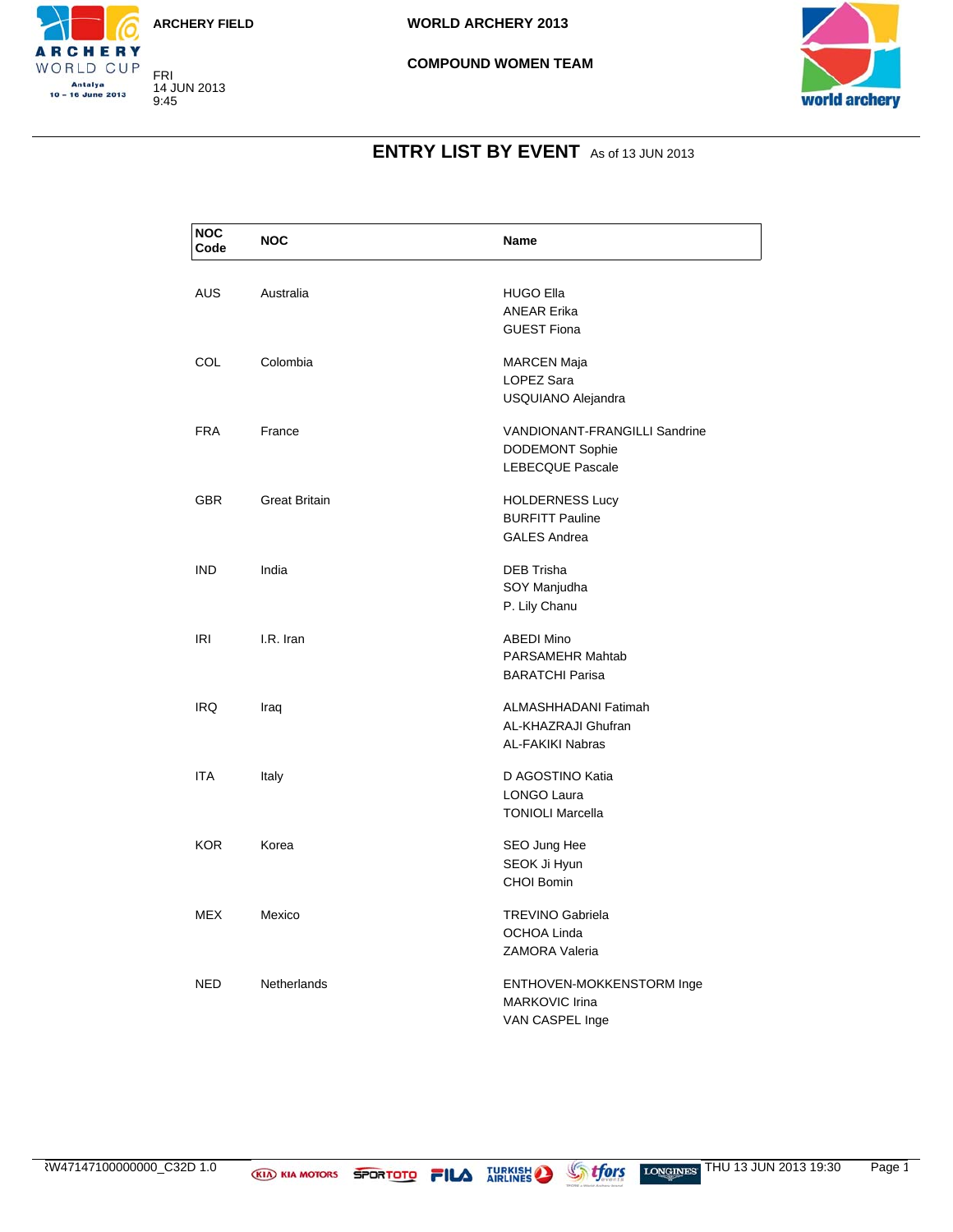



#### **COMPOUND WOMEN TEAM**



### **ENTRY LIST BY EVENT** As of 13 JUN 2013

| <b>NOC</b><br>Code | <b>NOC</b>                | Name                                                                      |
|--------------------|---------------------------|---------------------------------------------------------------------------|
| <b>RUS</b>         | <b>Russian Federation</b> | LOGINOVA Albina                                                           |
|                    |                           | BALZHANOVA Viktoria<br>CHERKASHNEVA Svetlana                              |
| TUR.               | Turkey                    | <b>COSKUN Cansu Ecem</b><br><b>KOCAMAN Gizem</b><br><b>SENOCAK Vildan</b> |
| USA.               | United States of America  | <b>JONES Erika</b><br><b>COCHRAN Carli</b><br>VAN NATTA Jamie             |
| <b>VEN</b>         | Venezuela                 | SUDANO Andrea<br><b>LEAL Jhoaneth</b><br>MENDOZA Ana                      |

**Note:** All Changes are available in INFO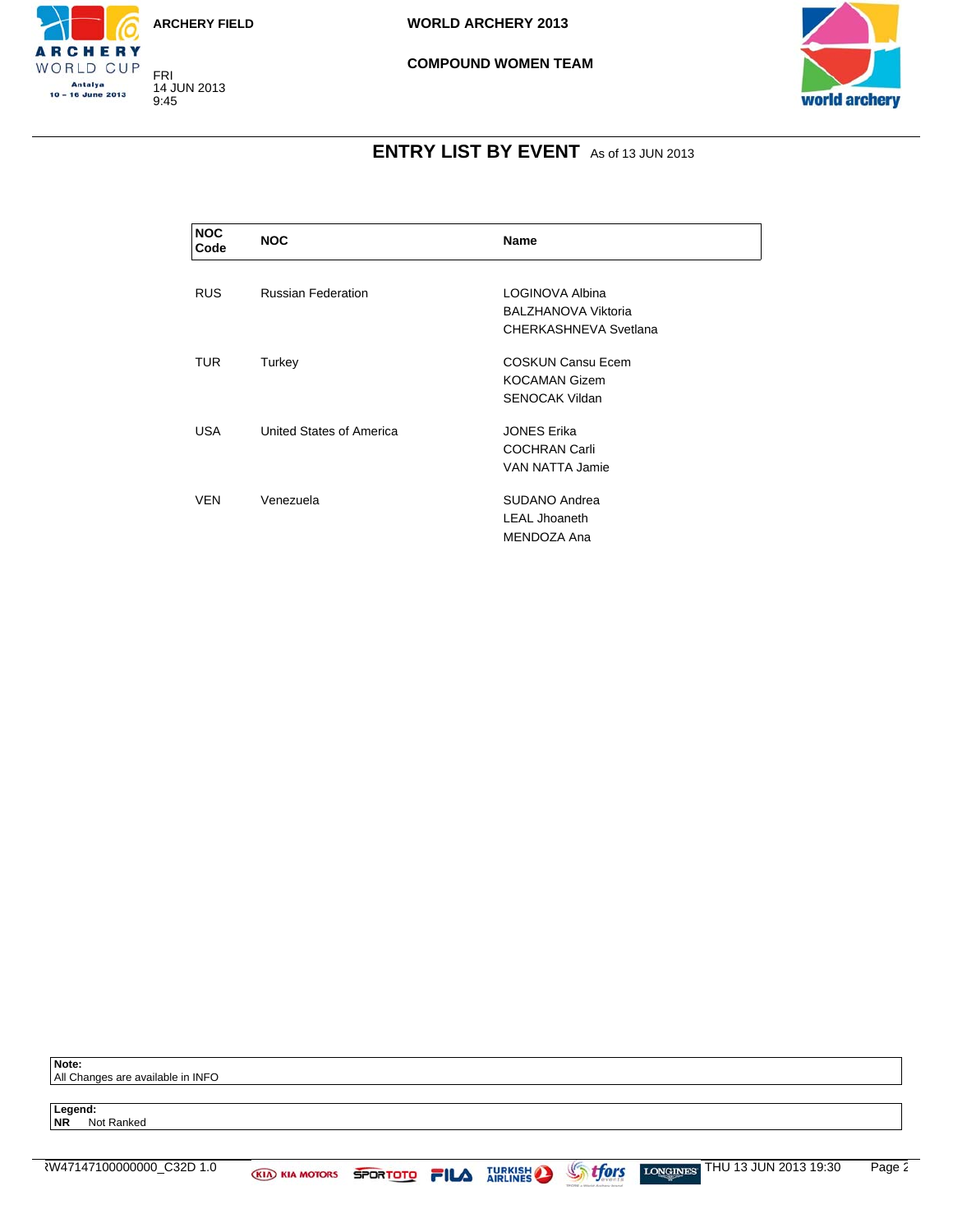





### **ENTRY LIST BY EVENT** As of 13 JUN 2013

| <b>NOC</b><br>Code | <b>NOC</b>           | Name                                                    |
|--------------------|----------------------|---------------------------------------------------------|
| ARM                | Armenia              | <b>MARTIROSYAN Hamlet</b><br><b>GRIGORYAN Roza</b>      |
| <b>AUS</b>         | Australia            | <b>WORTH Taylor</b><br><b>FERGUSON Semra</b>            |
| <b>BLR</b>         | <b>Belarus</b>       | <b>PRILEPOV Anton</b><br><b>TOLKACH Alena</b>           |
| <b>BRA</b>         | <b>Brazil</b>        | <b>OLIVEIRA Bernardo</b><br><b>NIKITIN Sarah</b>        |
| <b>CHI</b>         | Chile                | <b>AGUILAR GIMPEL Guillermo</b><br><b>MORAGA Sophia</b> |
| <b>CHN</b>         | China                | XING Yu<br>CUI Yuanyuan                                 |
| <b>COL</b>         | Colombia             | <b>PILA Andres</b><br><b>RENDON Ana Maria</b>           |
| <b>FRA</b>         | France               | PREVOST Gael<br><b>COTRY Cyrielle</b>                   |
| <b>GBR</b>         | <b>Great Britain</b> | <b>MORGAN Ashe</b><br>FOLKARD Naomi                     |
| <b>GEO</b>         | Georgia              | PKHAKADZE Lasha<br><b>TSIALA Phutkaradze</b>            |
| <b>GER</b>         | Germany              | <b>SKOERIES Eric</b><br><b>WINTER Karina</b>            |
| <b>IND</b>         | India                | DAS Atanu<br>LAISHRAM Bombayla Devi                     |
| IRI                | I.R. Iran            | PAKZAD Behzad<br>MAHMOODISERESHT Maryam                 |
| IRQ                | Iraq                 | <b>JASSIM Mohammed Mahmood</b><br>AL-MASHHADANI Rand    |
| ITA                | Italy                | <b>NESPOLI Mauro</b><br><b>VALEEVA Natalia</b>          |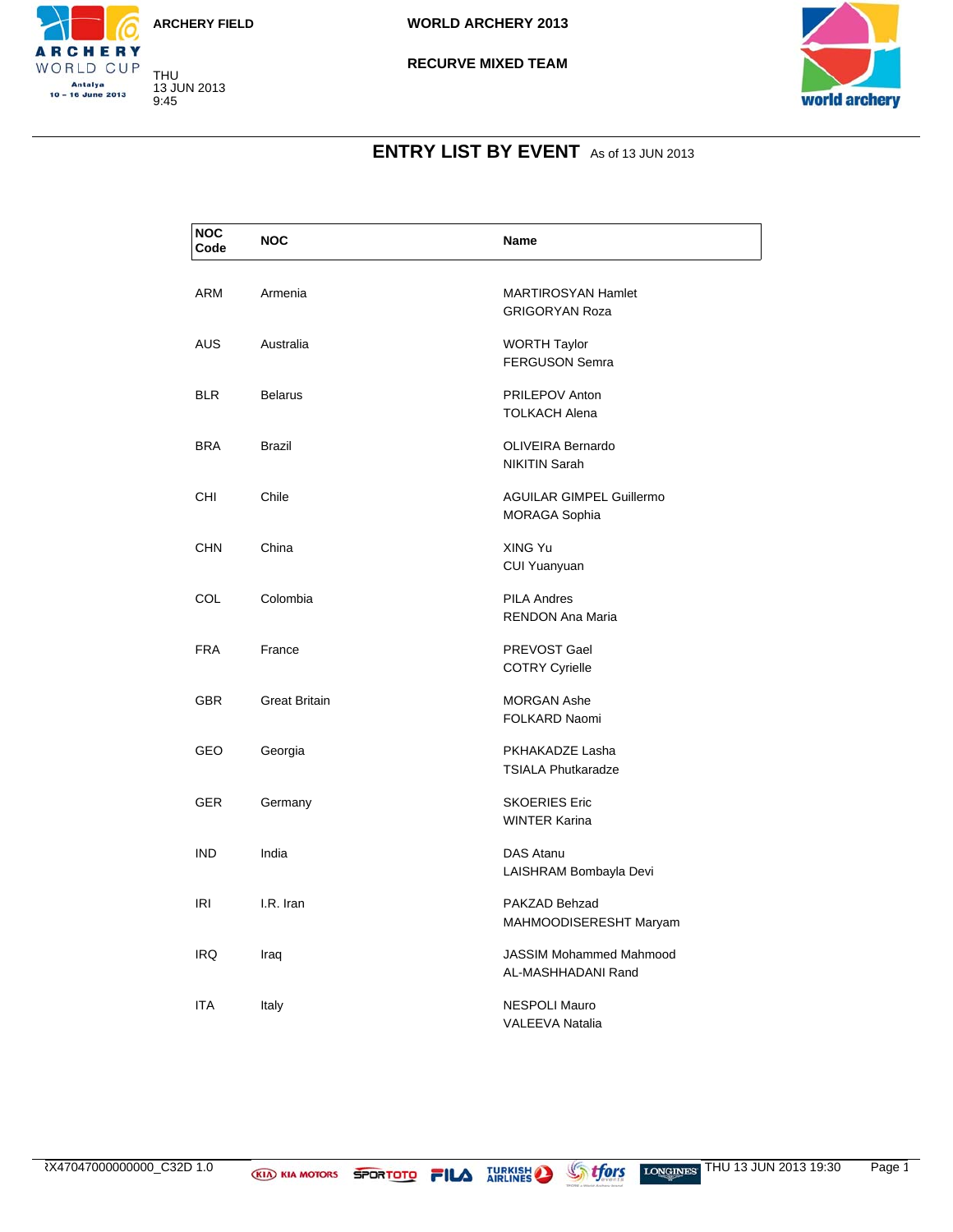





### **ENTRY LIST BY EVENT** As of 13 JUN 2013

| <b>NOC</b><br>Code | <b>NOC</b>                | <b>Name</b>                                   |
|--------------------|---------------------------|-----------------------------------------------|
| <b>JPN</b>         | Japan                     | <b>FURUKAWA Takaharu</b><br>KATO Ayano        |
| <b>KOR</b>         | Korea                     | <b>LEE Seungyun</b><br>KI Bo Bae              |
| <b>MDA</b>         | Republic of Moldova       | OLARU Dan<br><b>MIRCA Alexandra</b>           |
| <b>MEX</b>         | Mexico                    | <b>SERRANO Juan Rene</b><br><b>ROMAN Aida</b> |
| <b>RUS</b>         | <b>Russian Federation</b> | STEPANOVA Inna<br><b>TSYBEKDORZHIEV Bair</b>  |
| <b>SIN</b>         | Singapore                 | <b>TAN Silie</b><br>CHAN Jing Ru              |
| <b>TUR</b>         | Turkey                    | <b>KIRSEVER Kerem</b><br>LOKLUOGLU Begul      |
| <b>UKR</b>         | Ukraine                   | IVASHKO Markiyan<br>PAVLOVA Anastasia         |
| <b>USA</b>         | United States of America  | <b>ELLISON Brady</b><br><b>LORIG Khatuna</b>  |
| <b>VEN</b>         | Venezuela                 | <b>MALAVE Elias</b><br><b>BRITO Leidys</b>    |

**Note:** All Changes are available in INFO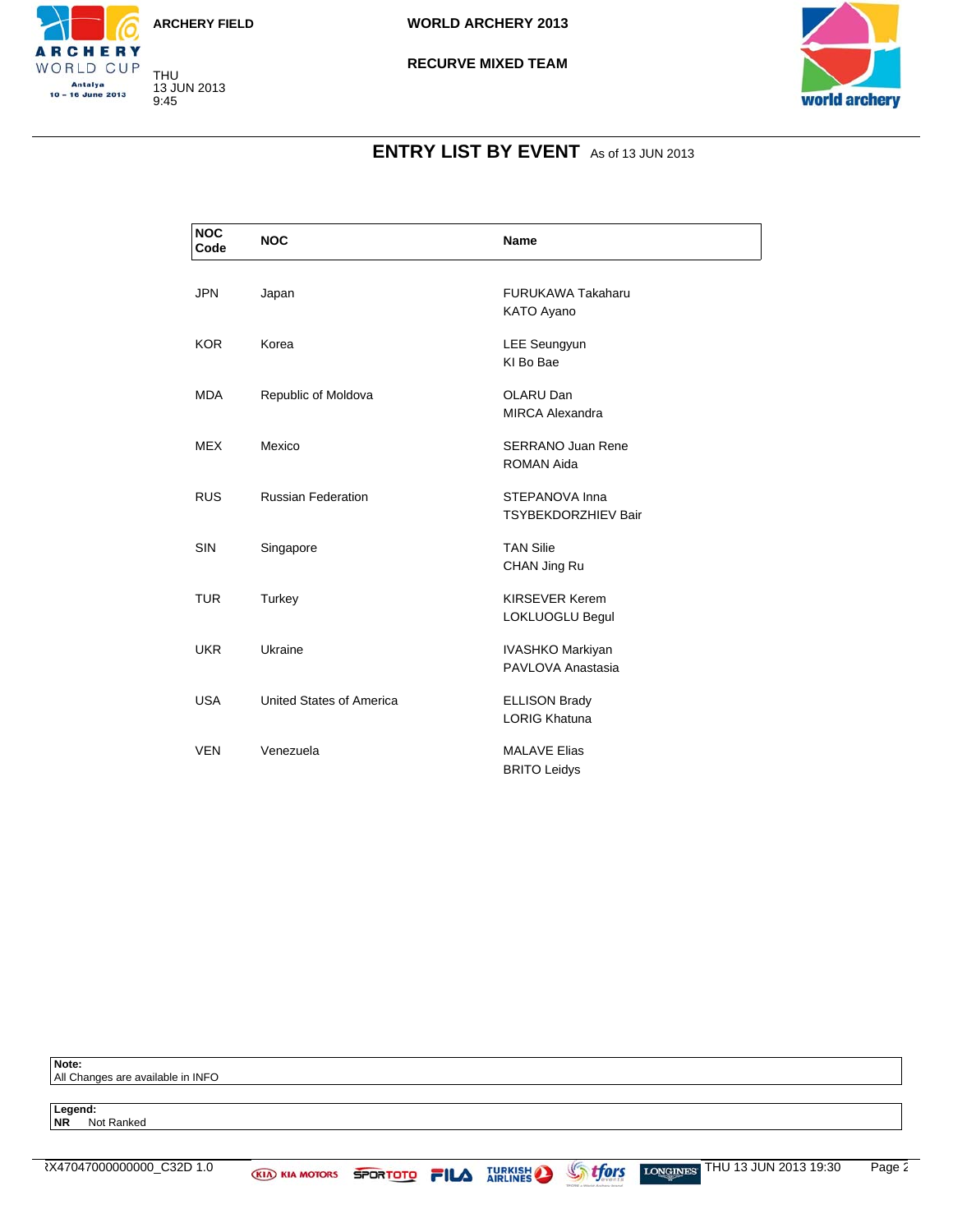





### **ENTRY LIST BY EVENT** As of 13 JUN 2013

| <b>NOC</b><br>Code | <b>NOC</b>           | <b>Name</b>                                         |
|--------------------|----------------------|-----------------------------------------------------|
| <b>AUS</b>         | Australia            | <b>BROSNAN Michael</b><br><b>HUGO Ella</b>          |
| <b>BRA</b>         | <b>Brazil</b>        | RORIZ JR. Marcelo<br><b>ACQUESTA Nely</b>           |
| CAN                | Canada               | <b>TRILLUS Dietmar</b><br><b>WALLACE Ashley</b>     |
| <b>COL</b>         | Colombia             | <b>CARDONA Camilo Andres</b><br>USQUIANO Alejandra  |
| DEN                | Denmark              | DAMSBO Martin<br>SOEMOD Camilla                     |
| <b>FRA</b>         | France               | DOUSSOT Christophe<br><b>LEBECQUE Pascale</b>       |
| <b>GBR</b>         | <b>Great Britain</b> | <b>BUSBY Duncan</b><br><b>GALES Andrea</b>          |
| <b>IND</b>         | India                | <b>CHAUHAN Rajat</b><br>SOY Manjudha                |
| <b>IRI</b>         | I.R. Iran            | <b>KAZEMPOOR Amir</b><br><b>ABEDI Mino</b>          |
| <b>IRQ</b>         | Iraq                 | <b>SHKHAN Waleed Hameed</b><br>ALMASHHADANI Fatimah |
| <b>ITA</b>         | Italy                | <b>PAGNI Sergio</b><br><b>TONIOLI Marcella</b>      |
| <b>KAZ</b>         | Kazakhstan           | <b>FISHER Pavel</b><br>SHEPOTKO Svetlna             |
| <b>KOR</b>         | Korea                | MIN Lihong<br>YOUN So Jung                          |
| LTU                | Lithuania            | SIGAUSKAS Vladas<br><b>BABININA Jelena</b>          |
| <b>MEX</b>         | Mexico               | FIERRO Julio Ricardo<br>OCHOA Linda                 |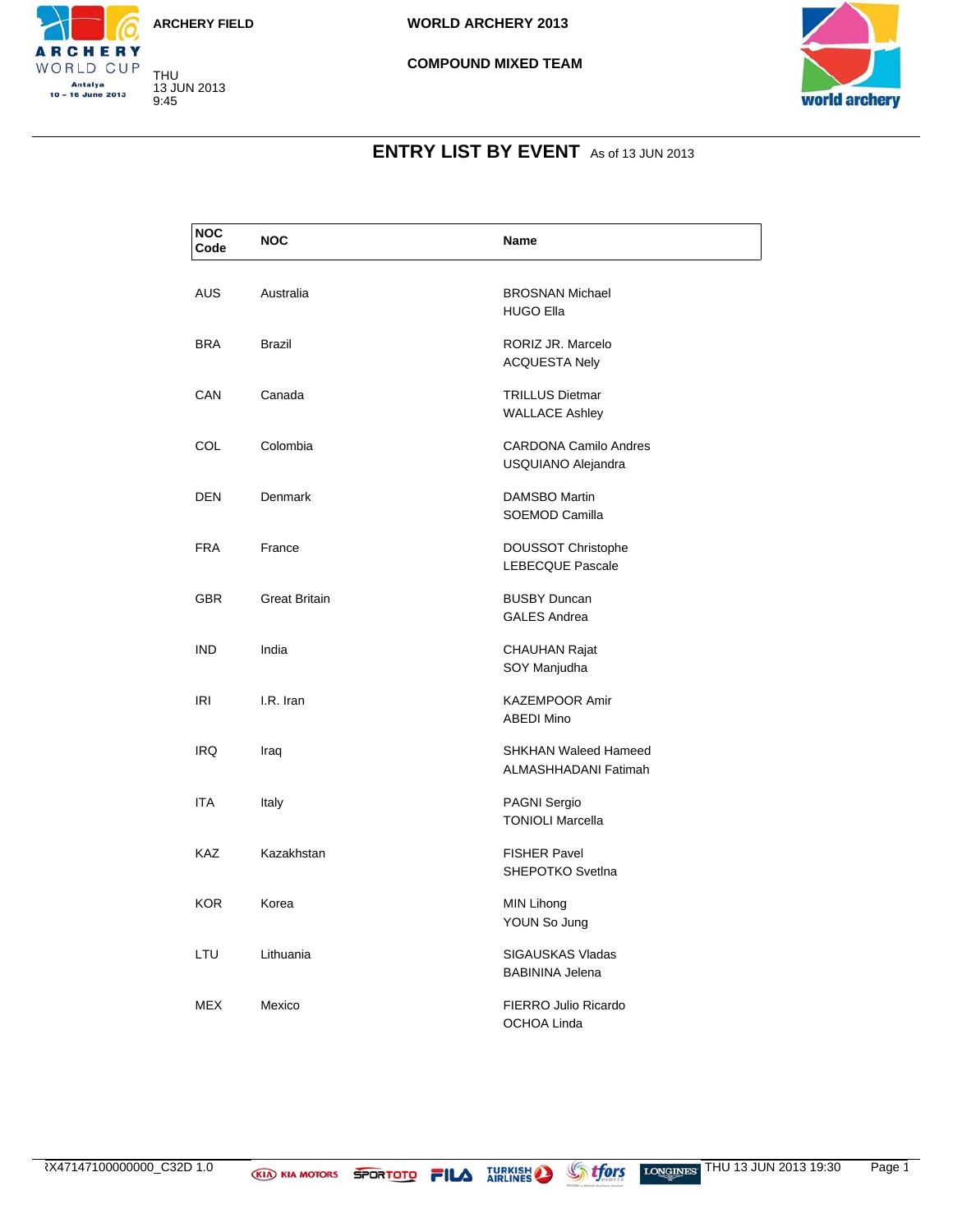





### **ENTRY LIST BY EVENT** As of 13 JUN 2013

| <b>NOC</b><br>Code | <b>NOC</b>                | <b>Name</b>                                         |
|--------------------|---------------------------|-----------------------------------------------------|
| <b>NED</b>         | <b>Netherlands</b>        | <b>ELZINGA Peter</b><br>VAN CASPEL Inge             |
| <b>NOR</b>         | Norway                    | <b>BOE Morten</b><br><b>GRYDELAND Runa</b>          |
| <b>RUS</b>         | <b>Russian Federation</b> | LOGINOVA Albina<br><b>KHALUDOROV Danzan</b>         |
| TUR.               | Turkey                    | <b>ELMAAGACLI Demir</b><br><b>COSKUN Cansu Ecem</b> |
| <b>USA</b>         | United States of America  | WILLETT JR. Rodger<br><b>JONES Erika</b>            |
| <b>VEN</b>         | Venezuela                 | GONZALEZ Eduardo<br>MENDOZA Ana                     |

**Note:**

All Changes are available in INFO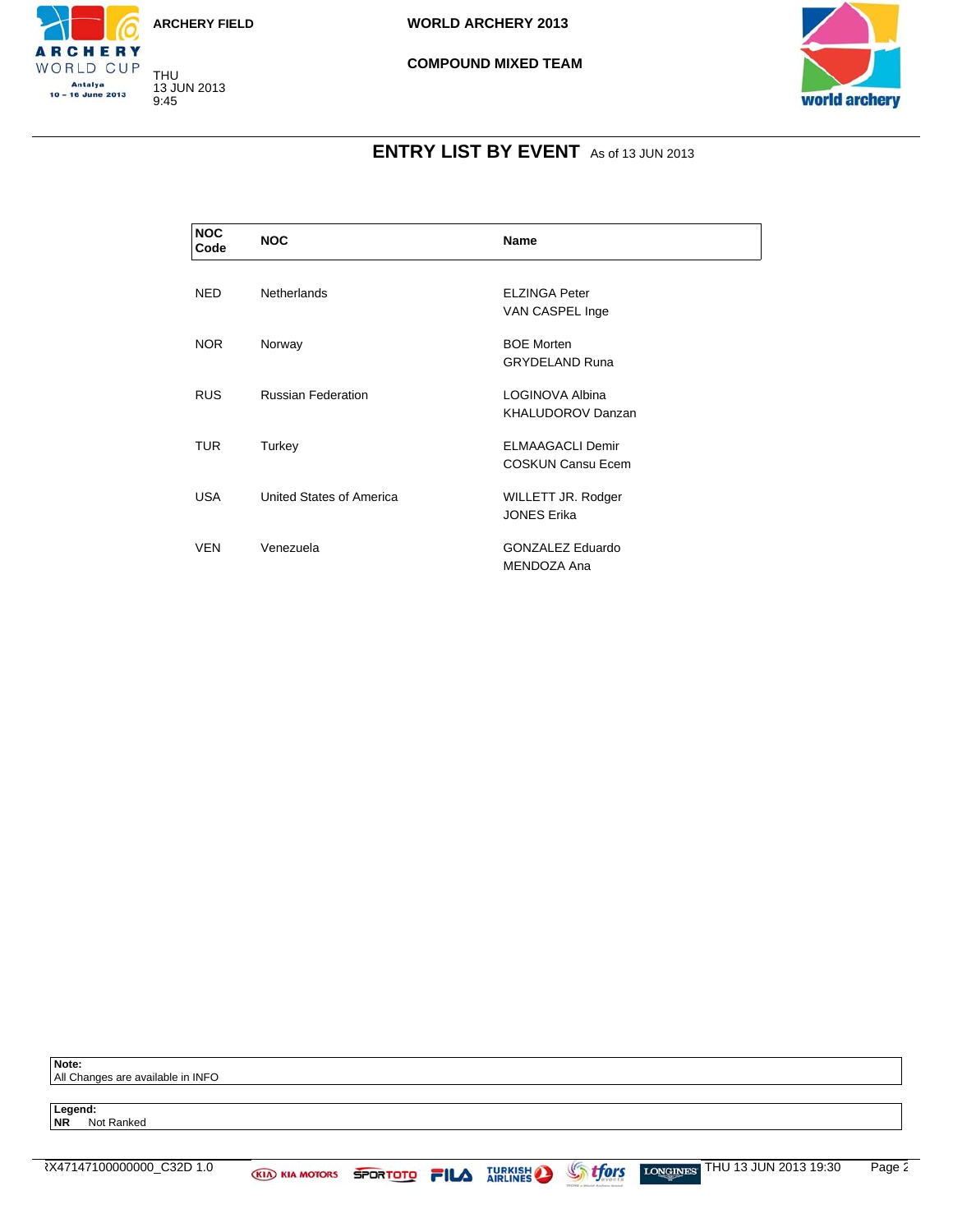

**(KIA) KIA MOTORS** 

**SPORTOTO** 



|                | <b>Recurve Men</b><br>As Of<br>16 Jun 2013 |                |              |             |              |                  |             |
|----------------|--------------------------------------------|----------------|--------------|-------------|--------------|------------------|-------------|
| Rank           | <b>Athlete</b>                             | <b>Country</b> | <b>Total</b> | Shanghai    | Antalya      | <b>Medellin</b>  | Wroclaw     |
| $\mathbf{1}$   | OH Jin Hyek                                | <b>KOR</b>     | 50           | 25          | 25           | $\mathbf 0$      | $\pmb{0}$   |
| $\overline{2}$ | Mauro NESPOLI                              | <b>ITA</b>     | 26           | 11          | 15           | $\mathbf 0$      | $\mathbf 0$ |
| 3              | Khairul Anuar MOHAMAD                      | <b>MAS</b>     | 25           | 15          | 10           | 0                | 0           |
| 3              | <b>LEE Seungyun</b>                        | <b>KOR</b>     | 25           | 13          | 12           | $\mathbf 0$      | $\mathbf 0$ |
| 5              | Juan Rene SERRANO                          | <b>MEX</b>     | 21           | $\pmb{0}$   | 21           | $\mathbf 0$      | 0           |
| $\,$ 5 $\,$    | JIN Jae Wang                               | <b>KOR</b>     | 21           | 21          | $\mathbf{0}$ | $\mathbf 0$      | $\mathbf 0$ |
| $\overline{7}$ | Shungo TABATA                              | <b>JPN</b>     | 18           | 18          | $\mathbf 0$  | $\boldsymbol{0}$ | 0           |
| $\overline{7}$ | <b>ZHANG Jianping</b>                      | <b>CHN</b>     | 18           | $\pmb{0}$   | 18           | $\boldsymbol{0}$ | 0           |
| 9              | IM Dong Hyun                               | <b>KOR</b>     | 15           | 10          | 5            | $\mathbf 0$      | $\pmb{0}$   |
| 10             | <b>Brady ELLISON</b>                       | <b>USA</b>     | 13           | $\pmb{0}$   | 13           | $\pmb{0}$        | 0           |
| 11             | <b>Rick VAN DER VEN</b>                    | <b>NED</b>     | 12           | 12          | $\mathbf 0$  | $\mathbf 0$      | $\mathbf 0$ |
| 12             | Luis ALVAREZ                               | <b>MEX</b>     | 11           | $\pmb{0}$   | 11           | $\mathbf 0$      | $\pmb{0}$   |
| 13             | <b>Viktor RUBAN</b>                        | <b>UKR</b>     | 10           | 5           | 5            | $\mathbf 0$      | 0           |
| 13             | Bair TSYBEKDORZHIEV                        | <b>RUS</b>     | 10           | 5           | 5            | 0                | 0           |
| 15             | Gael PREVOST                               | <b>FRA</b>     | 5            | 5           | $\pmb{0}$    | $\pmb{0}$        | $\pmb{0}$   |
| 15             | Takaharu FURUKAWA                          | <b>JPN</b>     | 5            | 5           | $\mathbf 0$  | $\mathbf 0$      | $\pmb{0}$   |
| 15             | <b>Taylor WORTH</b>                        | <b>AUS</b>     | $\mathbf 5$  | 5           | $\mathbf 0$  | $\mathbf 0$      | $\mathbf 0$ |
| 15             | XING Yu                                    | <b>CHN</b>     | 5            | $\mathbf 0$ | 5            | $\mathbf 0$      | $\mathbf 0$ |
| 15             | Sjef VAN DEN BERG                          | <b>NED</b>     | 5            | 5           | $\pmb{0}$    | $\mathbf 0$      | $\mathsf 0$ |
| 15             | <b>Rick VAN DEN OEVER</b>                  | <b>NED</b>     | 5            | $\mathbf 0$ | 5            | $\mathbf 0$      | $\mathbf 0$ |
| 15             | Alberto ZAGAMI                             | <b>ITA</b>     | 5            | 5           | $\mathbf 0$  | $\mathbf 0$      | $\mathbf 0$ |
| 15             | Atanu DAS                                  | <b>IND</b>     | $\mathbf 5$  | 0           | 5            | $\boldsymbol{0}$ | 0           |
| 15             | Shohei OTA                                 | <b>JPN</b>     | 5            | $\mathbf 0$ | 5            | $\mathbf 0$      | $\pmb{0}$   |
| 15             | Anton PRILEPOV                             | <b>BLR</b>     | $\mathbf 5$  | $\mathbf 0$ | 5            | $\mathbf 0$      | 0           |
| 15             | <b>Jantsan GANTUGS</b>                     | <b>MGL</b>     | 5            | 5           | 0            | 0                | 0           |

Report Created Sunday, June 16, 2013

FILA

TURKISH

 $\bf{L}$ 



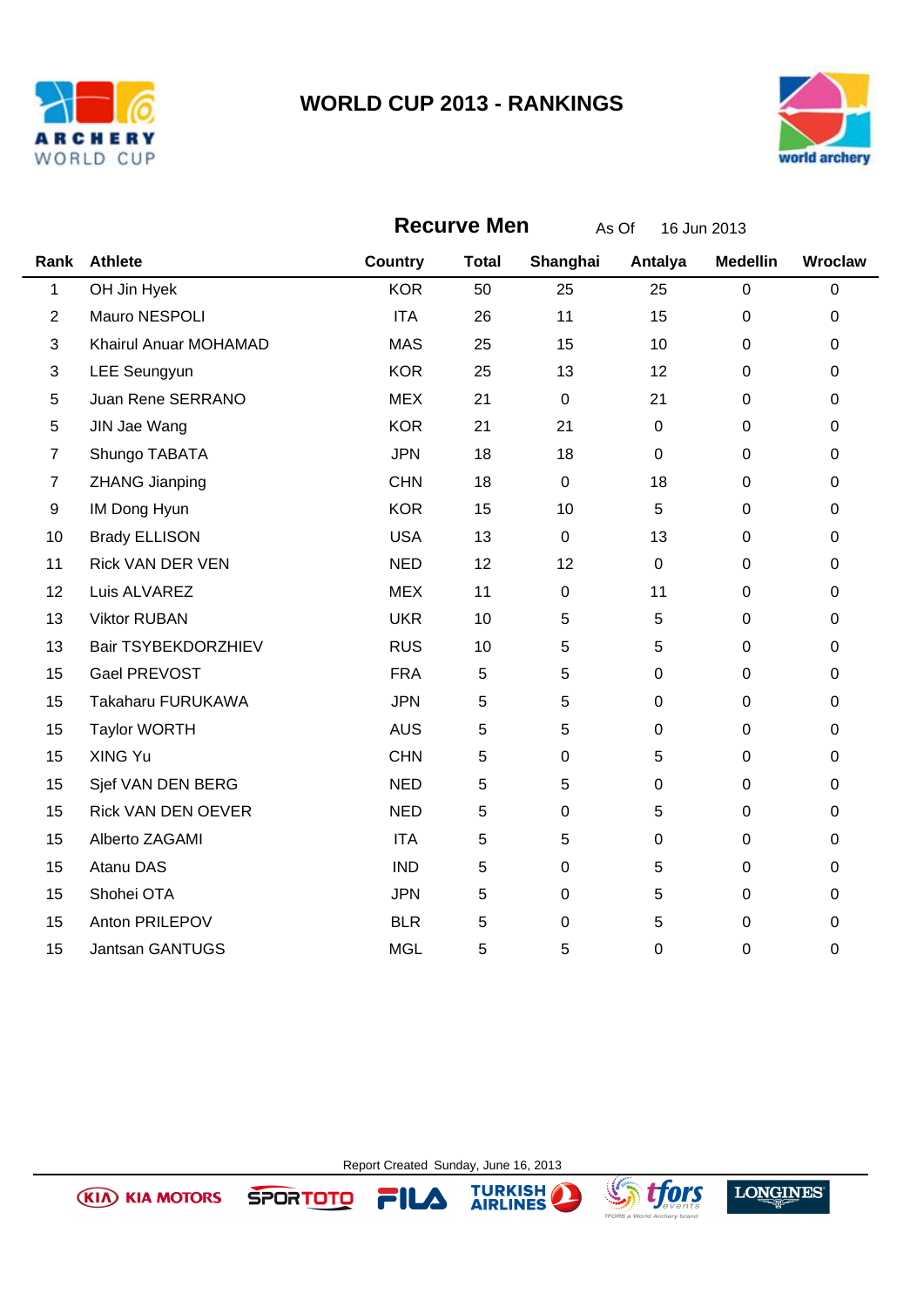



|                | <b>Recurve Women</b><br>As Of<br>16 Jun 2013 |                |              |             |             |                  |             |
|----------------|----------------------------------------------|----------------|--------------|-------------|-------------|------------------|-------------|
| Rank           | <b>Athlete</b>                               | <b>Country</b> | <b>Total</b> | Shanghai    | Antalya     | <b>Medellin</b>  | Wroclaw     |
| $\mathbf{1}$   | <b>YUN Ok-Hee</b>                            | <b>KOR</b>     | 46           | 25          | 21          | $\pmb{0}$        | $\pmb{0}$   |
| $\overline{2}$ | JOO Hyun-Jung                                | <b>KOR</b>     | 33           | 18          | 15          | $\mathbf 0$      | $\pmb{0}$   |
| 3              | <b>CUI Yuanyuan</b>                          | <b>CHN</b>     | 25           | $\pmb{0}$   | 25          | $\pmb{0}$        | 0           |
| 4              | KI Bo Bae                                    | <b>KOR</b>     | 23           | 5           | 18          | $\mathbf 0$      | $\pmb{0}$   |
| 5              | Aida ROMAN                                   | <b>MEX</b>     | 22           | 10          | 12          | $\mathbf 0$      | 0           |
| 6              | Deepika KUMARI                               | <b>IND</b>     | 21           | 21          | $\mathbf 0$ | $\mathbf 0$      | $\pmb{0}$   |
| 7              | Natalia VALEEVA                              | <b>ITA</b>     | 17           | 12          | 5           | $\mathbf 0$      | $\pmb{0}$   |
| 8              | TAN Ya-Ting                                  | <b>TPE</b>     | 15           | 15          | 0           | 0                | $\pmb{0}$   |
| 9              | Anastasia PAVLOVA                            | <b>UKR</b>     | 13           | 13          | $\mathbf 0$ | $\mathbf 0$      | $\pmb{0}$   |
| 9              | Ayano KATO                                   | <b>JPN</b>     | 13           | $\pmb{0}$   | 13          | $\pmb{0}$        | 0           |
| 11             | Bombayla Devi LAISHRAM                       | <b>IND</b>     | 11           | $\mathbf 0$ | 11          | 0                | 0           |
| 11             | WU Chia-Hung                                 | <b>TPE</b>     | 11           | 11          | $\mathbf 0$ | $\mathbf 0$      | $\mathbf 0$ |
| 13             | Inna STEPANOVA                               | <b>RUS</b>     | 10           | 0           | 10          | 0                | 0           |
| 14             | Ksenia PEROVA                                | <b>RUS</b>     | 5            | $\mathbf 0$ | $\sqrt{5}$  | $\mathbf 0$      | $\pmb{0}$   |
| 14             | <b>FANG Yuting</b>                           | <b>CHN</b>     | 5            | 5           | 0           | 0                | $\pmb{0}$   |
| 14             | Khatuna LORIG                                | <b>USA</b>     | 5            | $\mathbf 0$ | 5           | 0                | $\pmb{0}$   |
| 14             | Kristina TIMOFEEVA                           | <b>RUS</b>     | 5            | $\Omega$    | 5           | $\boldsymbol{0}$ | $\pmb{0}$   |
| 14             | Karina WINTER                                | <b>GER</b>     | 5            | $\mathbf 0$ | 5           | $\mathbf 0$      | $\pmb{0}$   |
| 14             | Carina CHRISTIANSEN                          | <b>DEN</b>     | 5            | $\mathbf 0$ | 5           | $\mathbf 0$      | $\mathbf 0$ |
| 14             | Lisa UNRUH                                   | <b>GER</b>     | 5            | 5           | $\pmb{0}$   | $\pmb{0}$        | 0           |
| 14             | XU Jing                                      | <b>CHN</b>     | 5            | 5           | $\mathbf 0$ | $\mathbf 0$      | $\pmb{0}$   |
| 14             | Kaori KAWANAKA                               | <b>JPN</b>     | 5            | 5           | 0           | 0                | $\pmb{0}$   |
| 14             | CHANG Hye Jin                                | <b>KOR</b>     | 5            | 5           | 0           | $\mathbf 0$      | $\pmb{0}$   |
| 14             | Lidiia SICHENIKOVA                           | <b>UKR</b>     | 5            | $\Omega$    | 5           | $\pmb{0}$        | $\pmb{0}$   |
| 14             | Ana Maria RENDON                             | COL            | 5            | $\mathbf 0$ | 5           | 0                | $\pmb{0}$   |
| 14             | <b>Bishindee URANTUNGALAG</b>                | <b>MGL</b>     | 5            | 5           | $\pmb{0}$   | $\pmb{0}$        | $\pmb{0}$   |
| 14             | KANG Un Ju                                   | <b>PRK</b>     | 5            | 5           | $\mathbf 0$ | $\mathbf 0$      | $\pmb{0}$   |

Report Created Sunday, June 16, 2013

FILA

TURKISH

 $\bf{L}$ 

**Sy** tfors

**LONGINES** 

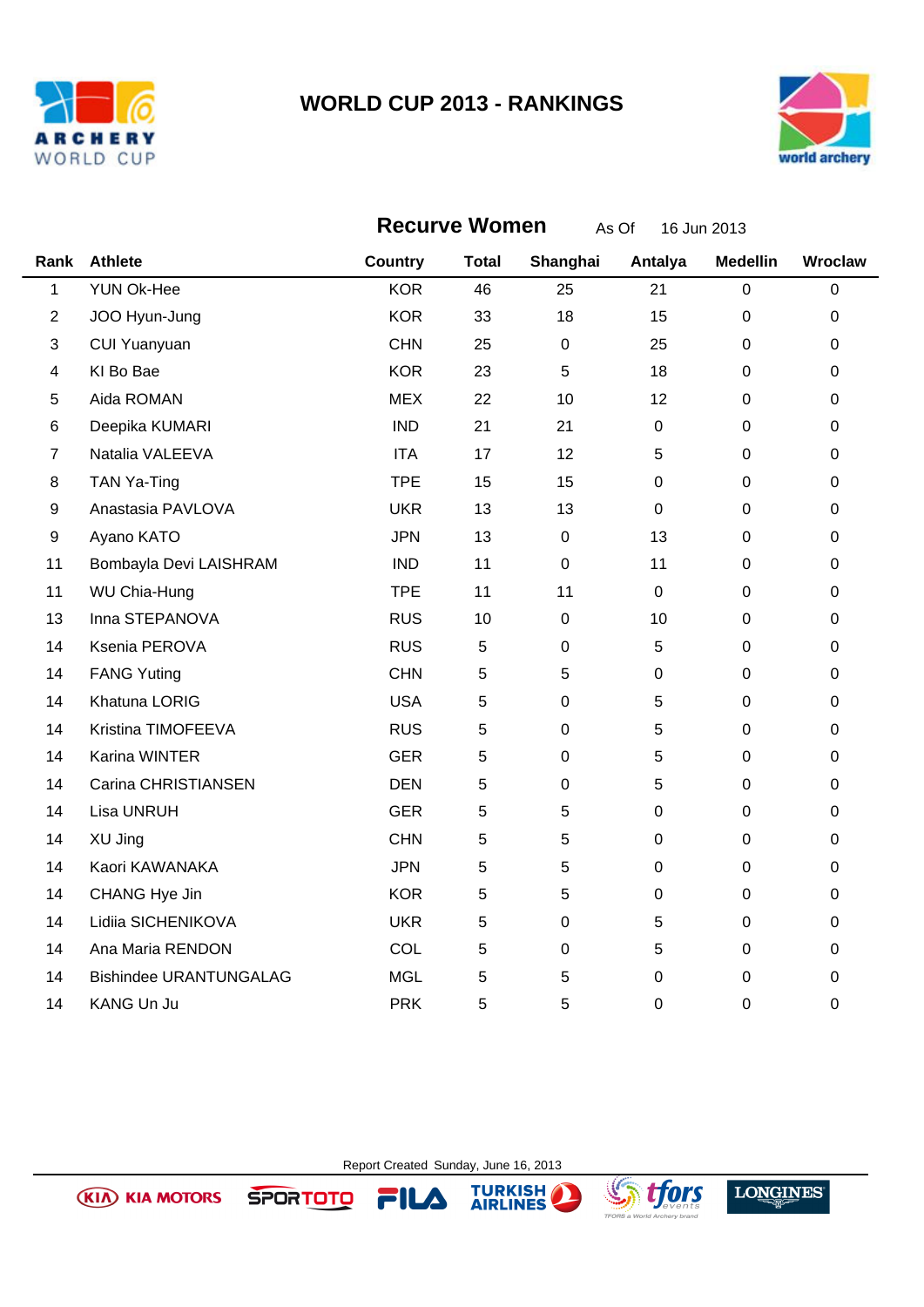



|                          | <b>Compound Men</b><br>As Of<br>15 Jun 2013 |                |              |             |             |                 |         |
|--------------------------|---------------------------------------------|----------------|--------------|-------------|-------------|-----------------|---------|
|                          | Rank Athlete                                | <b>Country</b> | <b>Total</b> | Shanghai    | Antalya     | <b>Medellin</b> | Wroclaw |
| $\mathbf{1}$             | <b>Braden GELLENTHIEN</b>                   | <b>USA</b>     | 40           | 25          | 15          | $\mathbf 0$     | 0       |
| $\overline{2}$           | Martin DAMSBO                               | <b>DEN</b>     | 39           | 21          | 18          | $\mathbf 0$     | 0       |
| 3                        | Reo WILDE                                   | <b>USA</b>     | 31           | 18          | 13          | $\overline{0}$  | 0       |
| $\overline{\mathcal{A}}$ | <b>Patrick LAURSEN</b>                      | <b>DEN</b>     | 25           | $\mathbf 0$ | 25          | $\pmb{0}$       | 0       |
| 4                        | <b>MIN Lihong</b>                           | <b>KOR</b>     | 25           | 12          | 13          | $\mathbf 0$     | 0       |
| 6                        | Georg DOLLINGER                             | <b>AUT</b>     | 21           | $\mathbf 0$ | 21          | $\mathbf 0$     | 0       |
| 7                        | Rajat CHAUHAN                               | <b>IND</b>     | 18           | 13          | 5           | $\mathbf 0$     | 0       |
| 8                        | Morten BOE                                  | <b>NOR</b>     | 17           | 12          | 5           | $\mathbf 0$     | 0       |
| 9                        | Amir KAZEMPOOR                              | IRI            | 16           | 5           | 11          | $\mathbf 0$     | 0       |
| 10                       | Dave COUSINS                                | <b>USA</b>     | 15           | 15          | $\mathbf 0$ | $\mathbf 0$     | 0       |
| 11                       | Rodger WILLETT JR.                          | <b>USA</b>     | 10           | 5           | 5           | $\mathbf 0$     | 0       |
| 11                       | Sergio PAGNI                                | <b>ITA</b>     | 10           | 10          | $\mathbf 0$ | $\mathbf 0$     | 0       |
| 11                       | Peter ELZINGA                               | <b>NED</b>     | 10           | 5           | 5           | $\mathbf 0$     | 0       |
| 11                       | Christophe DOUSSOT                          | <b>FRA</b>     | 10           | $\mathbf 0$ | 10          | $\mathbf 0$     | 0       |
| 11                       | CHOI Yong Hee                               | <b>KOR</b>     | 10           | 5           | 5           | $\pmb{0}$       | 0       |
| 16                       | Pierre Julien DELOCHE                       | <b>FRA</b>     | 5            | 5           | $\mathbf 0$ | $\mathbf 0$     | 0       |
| 16                       | Mike SCHLOESSER                             | <b>NED</b>     | 5            | $\mathbf 0$ | 5           | $\mathbf 0$     | 0       |
| 16                       | Njaal AAMAAS                                | <b>NOR</b>     | 5            | $\mathbf 0$ | 5           | $\mathbf 0$     | 0       |
| 16                       | Hamzeh NEKOEEI                              | IRI            | 5            | $\mathbf 0$ | 5           | $\pmb{0}$       | 0       |
| 16                       | Adam RAVENSCROFT                            | <b>GBR</b>     | 5            | 5           | $\mathbf 0$ | $\mathbf 0$     | 0       |
| 16                       | Marcus LAUBE                                | <b>GER</b>     | 5            | 5           | $\mathbf 0$ | $\mathbf 0$     | 0       |
| 16                       | Ruben BLEYENDAAL                            | <b>NED</b>     | 5            | 5           | $\mathbf 0$ | 0               | 0       |

Report Created Saturday, June 15, 2013

 $\blacktriangle$ 

FIL

**SPORTOTO** 

**TURKISH** 





**Sy tfors**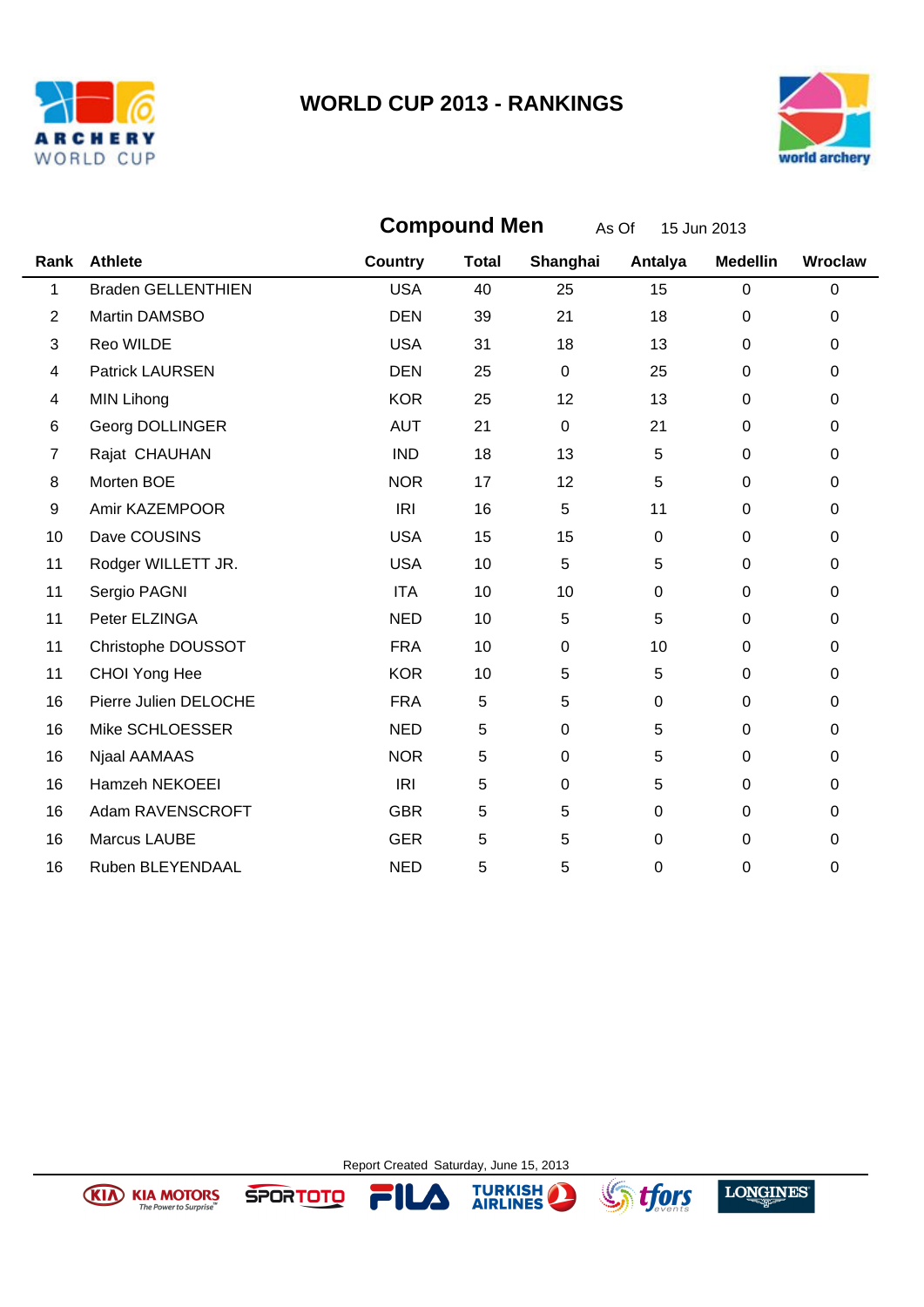



|      | <b>Compound Women</b><br>As Of<br>15 Jun 2013 |                |              |                  |             |                  |         |
|------|-----------------------------------------------|----------------|--------------|------------------|-------------|------------------|---------|
| Rank | <b>Athlete</b>                                | <b>Country</b> | <b>Total</b> | Shanghai         | Antalya     | <b>Medellin</b>  | Wroclaw |
| 1    | SEOK Ji Hyun                                  | <b>KOR</b>     | 46           | 25               | 21          | $\mathbf 0$      | 0       |
| 2    | Erika JONES                                   | <b>USA</b>     | 26           | 21               | 5           | $\mathbf 0$      | 0       |
| 3    | YOUN So Jung                                  | <b>KOR</b>     | 25           | 10               | 15          | $\mathbf 0$      | 0       |
| 3    | Sara LOPEZ                                    | <b>COL</b>     | 25           | $\boldsymbol{0}$ | 25          | $\pmb{0}$        | 0       |
| 5    | Kristina BERGER                               | <b>GER</b>     | 23           | 5                | 18          | $\mathbf 0$      | 0       |
| 6    | Albina LOGINOVA                               | <b>RUS</b>     | 18           | 18               | $\pmb{0}$   | $\pmb{0}$        | 0       |
| 6    | CHOI Bomin                                    | <b>KOR</b>     | 18           | 13               | 5           | $\pmb{0}$        | 0       |
| 8    | Linda OCHOA                                   | <b>MEX</b>     | 17           | 5                | 12          | $\mathbf 0$      | 0       |
| 9    | Carli COCHRAN                                 | <b>USA</b>     | 15           | 15               | $\pmb{0}$   | $\mathbf 0$      | 0       |
| 10   | Pascale LEBECQUE                              | <b>FRA</b>     | 13           | $\mathbf 0$      | 13          | $\mathbf 0$      | 0       |
| 10   | Mino ABEDI                                    | IRI            | 13           | 13               | $\mathbf 0$ | $\mathbf 0$      | 0       |
| 12   | Sophie DODEMONT                               | <b>FRA</b>     | 12           | $\mathbf 0$      | 12          | $\pmb{0}$        | 0       |
| 13   | Katia D AGOSTINO                              | <b>ITA</b>     | 11           | 11               | $\pmb{0}$   | $\boldsymbol{0}$ | 0       |
| 14   | Marcella TONIOLI                              | <b>ITA</b>     | 10           | 5                | 5           | $\mathbf 0$      | 0       |
| 14   | Inge VAN CASPEL                               | <b>NED</b>     | 10           | 0                | 10          | $\mathbf 0$      | 0       |
| 14   | Gabriela TREVINO                              | <b>MEX</b>     | 10           | 5                | $\sqrt{5}$  | $\boldsymbol{0}$ | 0       |
| 17   | Jamie VAN NATTA                               | <b>USA</b>     | 5            | 5                | $\mathbf 0$ | $\mathbf 0$      | 0       |
| 17   | Mahtab PARSAMEHR                              | IRI            | 5            | 5                | $\mathbf 0$ | $\mathbf 0$      | 0       |
| 17   | Laura LONGO                                   | <b>ITA</b>     | 5            | 5                | $\pmb{0}$   | $\boldsymbol{0}$ | 0       |
| 17   | Ashley WALLACE                                | CAN            | 5            | 5                | $\mathbf 0$ | $\mathbf 0$      | 0       |
| 17   | SEO Jung Hee                                  | <b>KOR</b>     | 5            | 0                | 5           | $\mathbf 0$      | 0       |
| 17   | Svetlana CHERKASHNEVA                         | <b>RUS</b>     | 5            | 0                | 5           | $\boldsymbol{0}$ | 0       |
| 17   | Sandrine VANDIONANT-FRANGILLI                 | <b>FRA</b>     | 5            | 0                | 5           | 0                | 0       |
| 17   | Maja ORLIC                                    | CRO            | 5            | 0                | 5           | 0                | 0       |

Report Created Saturday, June 15, 2013

 $\blacktriangle$ 

Fl

**SPORTOTO** 

**TURKISH** 





**Sy** tfors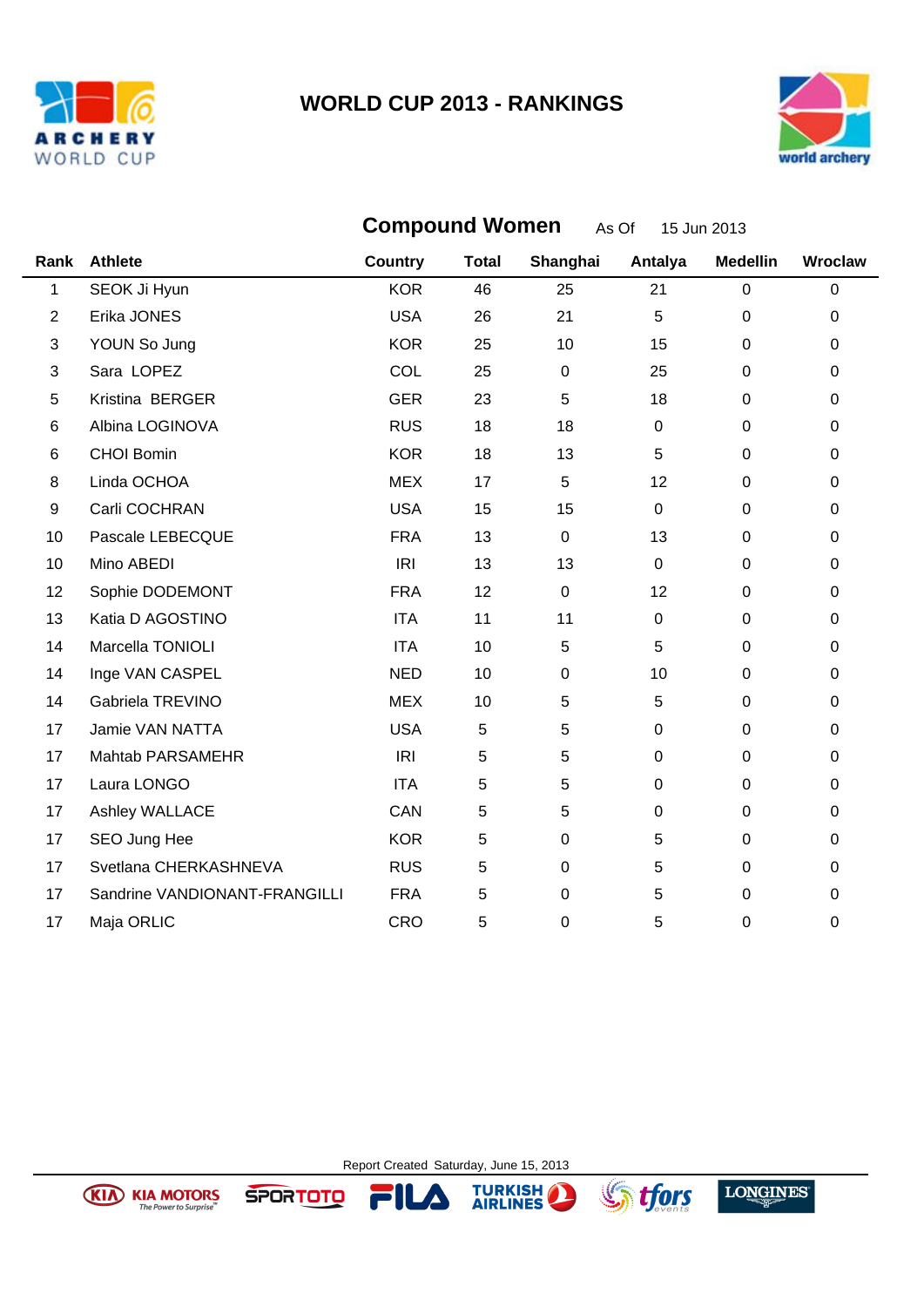



## **Recurve Mixed**

As Of 16 Jun 2013

|                 | Rank Country | <b>Country Name</b>  | <b>Total</b>   | Shanghai                | Antalya                 | <b>Medellin</b> | Wroclaw |
|-----------------|--------------|----------------------|----------------|-------------------------|-------------------------|-----------------|---------|
| 1               | <b>KOR</b>   | Korea                | 22             | 10                      | 12                      |                 |         |
| $\overline{2}$  | <b>MEX</b>   | Mexico               | 18             | $\bf 8$                 | 10                      |                 |         |
| $\sqrt{3}$      | <b>USA</b>   | <b>USA</b>           | 16             | 16                      |                         |                 |         |
| $\sqrt{3}$      | <b>CHN</b>   | P.R. China           | 16             |                         | 16                      |                 |         |
| 5               | <b>IND</b>   | India                | 12             | 12                      |                         |                 |         |
| $\,6$           | <b>GBR</b>   | <b>Great Britain</b> | $\bf 8$        |                         | 8                       |                 |         |
| $\overline{7}$  | <b>RUS</b>   | Russia               | 5              | $\mathfrak{S}$          | $\overline{2}$          |                 |         |
| $\bf 8$         | <b>VEN</b>   | Venezuela            | 4              |                         | $\overline{\mathbf{4}}$ |                 |         |
| $\bf 8$         | <b>JPN</b>   | Japan                | 4              | $\overline{\mathbf{4}}$ |                         |                 |         |
| 10 <sub>1</sub> | <b>TUR</b>   | Turkey               | 3              |                         | $\mathbf{3}$            |                 |         |
| 11              | <b>UKR</b>   | Ukraine              | $\overline{2}$ | $\sqrt{2}$              |                         |                 |         |
| 11              | <b>TPE</b>   | Chinese Taipei       | $\overline{2}$ | $\overline{2}$          |                         |                 |         |
| 13              | <b>GER</b>   | Germany              | 1              |                         | 1                       |                 |         |

Report Created Sunday, June 16, 2013



**SPORTOTO** 

**KIA KIA MOTORS** 



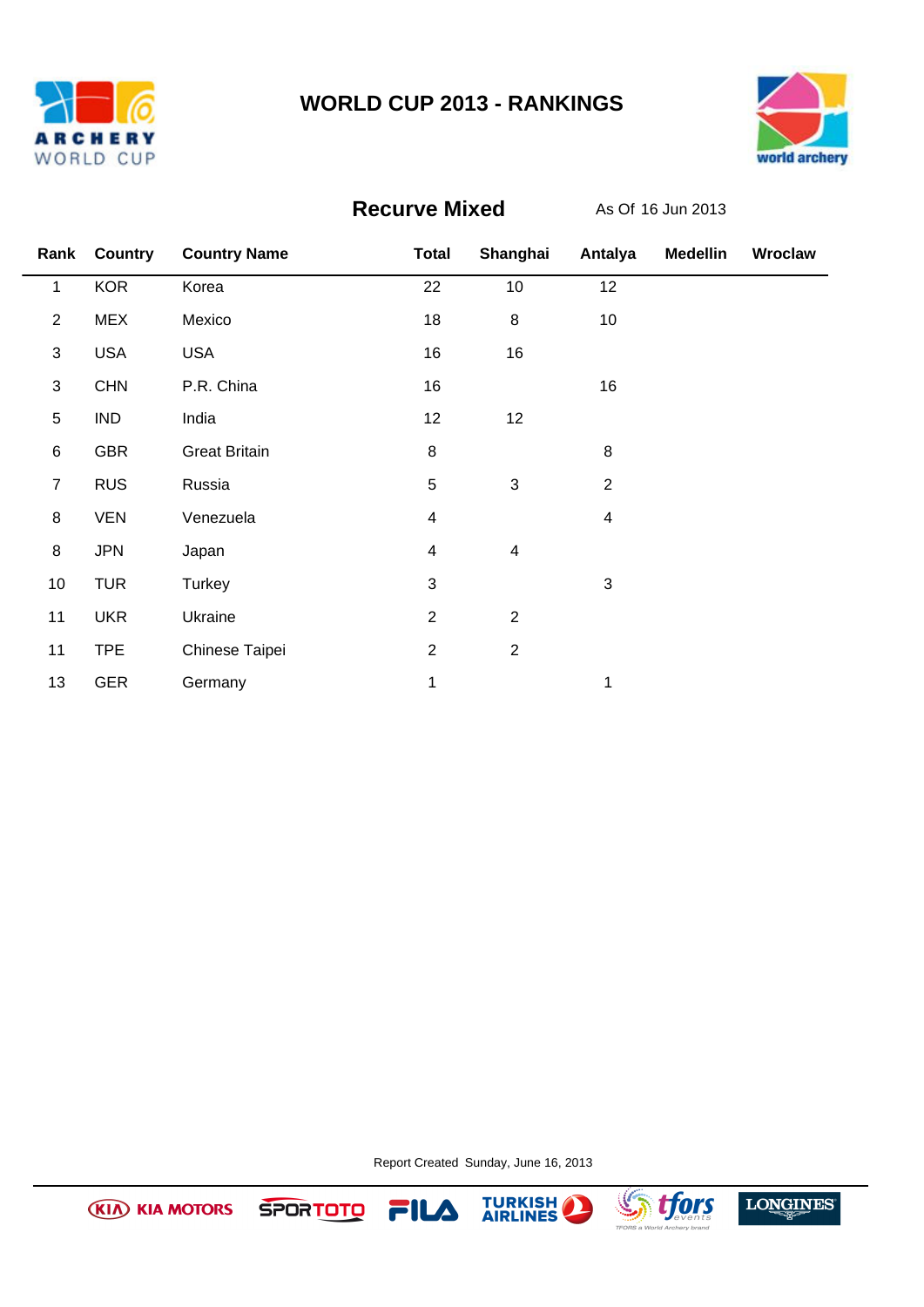





# **Compound Mixed**

As Of 15 Jun 2013

|                  | Rank Country | <b>Country Name</b> | <b>Total</b>              | Shanghai                  | Antalya        | <b>Medellin</b> | Wroclaw |
|------------------|--------------|---------------------|---------------------------|---------------------------|----------------|-----------------|---------|
| 1                | <b>ITA</b>   | Italy               | 26                        | 10                        | 16             |                 |         |
| $\overline{2}$   | <b>USA</b>   | <b>USA</b>          | 17                        | 16                        | 1              |                 |         |
| 3                | <b>KOR</b>   | Korea               | 12                        | 12                        |                |                 |         |
| 3                | <b>IND</b>   | India               | 12                        |                           | 12             |                 |         |
| 5                | CAN          | Canada              | 10                        |                           | 10             |                 |         |
| $\,6$            | <b>FIN</b>   | Finland             | $\bf 8$                   | 8                         |                |                 |         |
| $\,6$            | IRI          | I.R. Iran           | 8                         |                           | 8              |                 |         |
| $\,6$            | <b>RUS</b>   | Russia              | 8                         | $\overline{\mathbf{4}}$   | 4              |                 |         |
| $\boldsymbol{9}$ | <b>MEX</b>   | Mexico              | 5                         | $\sqrt{3}$                | $\overline{2}$ |                 |         |
| $\boldsymbol{9}$ | <b>NED</b>   | Netherlands         | 5                         | 1                         | 4              |                 |         |
| 11               | <b>GER</b>   | Germany             | $\ensuremath{\mathsf{3}}$ | $\ensuremath{\mathsf{3}}$ |                |                 |         |

Report Created Saturday, June 15, 2013